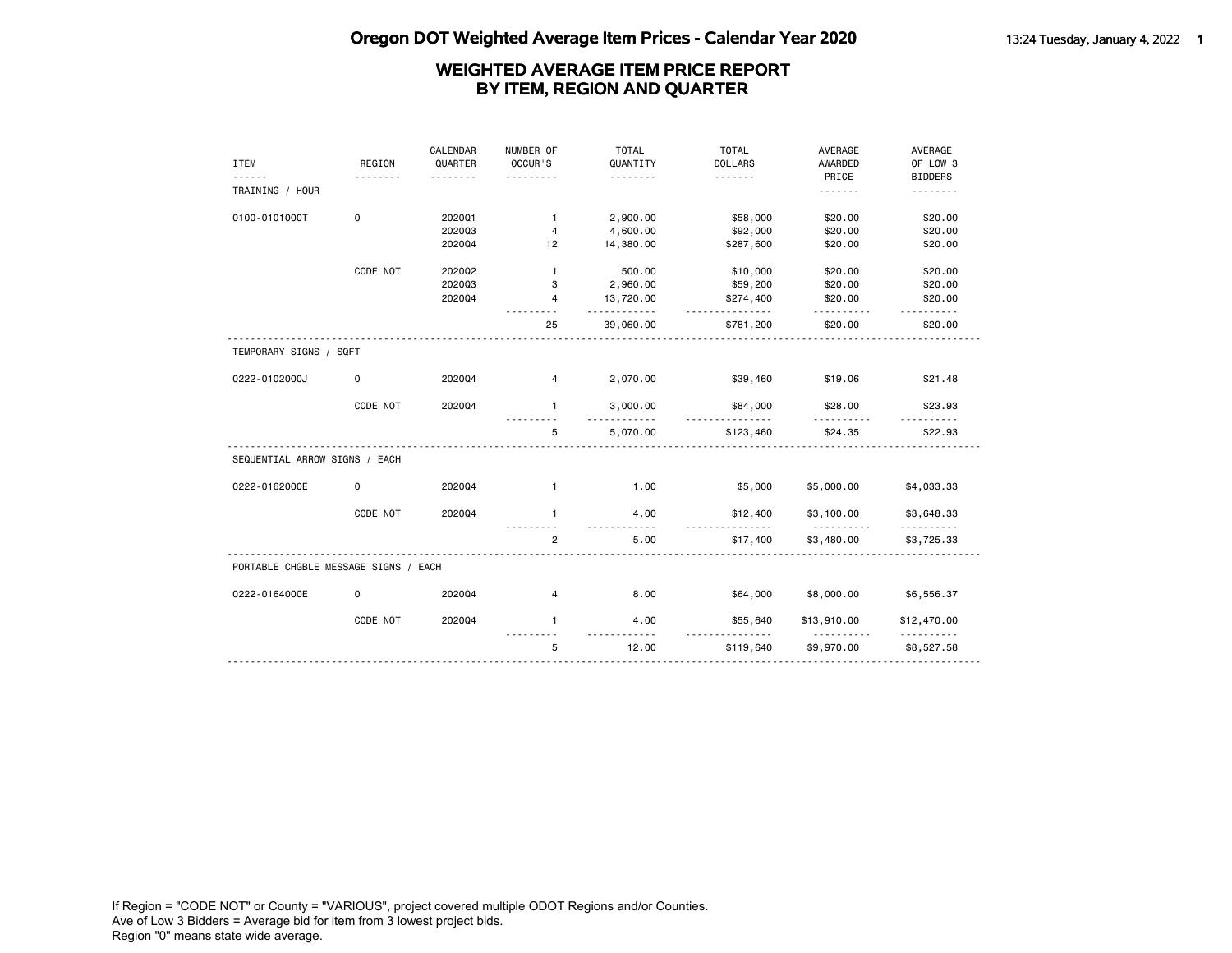| PRICE<br><b>BIDDERS</b><br>.<br>RADAR SPEED TRAILER / EACH<br><u>.</u><br><u>.</u><br>202004<br>0222-0167500E<br>CODE NOT<br>4.00<br>\$2,484<br>\$621.00<br>\$6,873.67<br>$\mathbf{1}$<br>$- - - - -$<br>.<br><u>.</u><br>4.00<br>\$621.00<br>$\mathbf{1}$<br>\$2,484<br>\$6,873.67<br>FLAGGERS / HOUR<br>0223-0168000T<br>0<br>2020Q4<br>4<br>5,700.00<br>\$350,300<br>\$61.46<br>\$61.01<br>CODE NOT<br>202004<br>550.00<br>\$35,750<br>\$65.00<br>\$64.83<br>$\mathbf{1}$<br>.<br>6,250.00<br>\$61.77<br>\$61.34<br>5<br>\$386,050<br>FLAGGER STATION LIGHTING / EACH<br>0223-0168100E<br>2020Q4<br>10.00<br>\$8,200<br>0<br>3<br>\$820.00<br>\$1,294.17<br>.<br>.<br>.<br>10.00<br>3<br>\$8,200<br>\$820.00<br>\$1,294.17<br>PILOT CARS / HOUR<br>0223-0172000T<br>202004<br>700.00<br>\$80.00<br>\$82.98<br>0<br>$\mathbf{1}$<br>\$56,000<br>.<br><u>.</u><br>--------<br>.<br>$\mathbf{1}$<br>700.00<br>\$56,000<br>\$80.00<br>\$82.98<br>AUTOMATED FLAGGER ASSISTANCE DEVICE / EACH<br>0223-0200000E<br>202004<br>4.00<br>0<br>$\overline{2}$<br>\$25,000<br>\$6,250.00<br>\$7,429.48 | <b>ITEM</b> | <b>REGION</b> | <b>CALENDAR</b><br>QUARTER | NUMBER OF<br>OCCUR'S | <b>TOTAL</b><br>QUANTITY | <b>TOTAL</b><br><b>DOLLARS</b> | <b>AVERAGE</b><br><b>AWARDED</b> | <b>AVERAGE</b><br>OF LOW 3 |
|----------------------------------------------------------------------------------------------------------------------------------------------------------------------------------------------------------------------------------------------------------------------------------------------------------------------------------------------------------------------------------------------------------------------------------------------------------------------------------------------------------------------------------------------------------------------------------------------------------------------------------------------------------------------------------------------------------------------------------------------------------------------------------------------------------------------------------------------------------------------------------------------------------------------------------------------------------------------------------------------------------------------------------------------------------------------------------------------|-------------|---------------|----------------------------|----------------------|--------------------------|--------------------------------|----------------------------------|----------------------------|
|                                                                                                                                                                                                                                                                                                                                                                                                                                                                                                                                                                                                                                                                                                                                                                                                                                                                                                                                                                                                                                                                                              |             |               |                            |                      |                          |                                |                                  |                            |
|                                                                                                                                                                                                                                                                                                                                                                                                                                                                                                                                                                                                                                                                                                                                                                                                                                                                                                                                                                                                                                                                                              |             |               |                            |                      |                          |                                |                                  |                            |
|                                                                                                                                                                                                                                                                                                                                                                                                                                                                                                                                                                                                                                                                                                                                                                                                                                                                                                                                                                                                                                                                                              |             |               |                            |                      |                          |                                |                                  |                            |
|                                                                                                                                                                                                                                                                                                                                                                                                                                                                                                                                                                                                                                                                                                                                                                                                                                                                                                                                                                                                                                                                                              |             |               |                            |                      |                          |                                |                                  |                            |
|                                                                                                                                                                                                                                                                                                                                                                                                                                                                                                                                                                                                                                                                                                                                                                                                                                                                                                                                                                                                                                                                                              |             |               |                            |                      |                          |                                |                                  |                            |
|                                                                                                                                                                                                                                                                                                                                                                                                                                                                                                                                                                                                                                                                                                                                                                                                                                                                                                                                                                                                                                                                                              |             |               |                            |                      |                          |                                |                                  |                            |
|                                                                                                                                                                                                                                                                                                                                                                                                                                                                                                                                                                                                                                                                                                                                                                                                                                                                                                                                                                                                                                                                                              |             |               |                            |                      |                          |                                |                                  |                            |
|                                                                                                                                                                                                                                                                                                                                                                                                                                                                                                                                                                                                                                                                                                                                                                                                                                                                                                                                                                                                                                                                                              |             |               |                            |                      |                          |                                |                                  |                            |
|                                                                                                                                                                                                                                                                                                                                                                                                                                                                                                                                                                                                                                                                                                                                                                                                                                                                                                                                                                                                                                                                                              |             |               |                            |                      |                          |                                |                                  |                            |
|                                                                                                                                                                                                                                                                                                                                                                                                                                                                                                                                                                                                                                                                                                                                                                                                                                                                                                                                                                                                                                                                                              |             |               |                            |                      |                          |                                |                                  |                            |
|                                                                                                                                                                                                                                                                                                                                                                                                                                                                                                                                                                                                                                                                                                                                                                                                                                                                                                                                                                                                                                                                                              |             |               |                            |                      |                          |                                |                                  |                            |
|                                                                                                                                                                                                                                                                                                                                                                                                                                                                                                                                                                                                                                                                                                                                                                                                                                                                                                                                                                                                                                                                                              |             |               |                            |                      |                          |                                |                                  |                            |
|                                                                                                                                                                                                                                                                                                                                                                                                                                                                                                                                                                                                                                                                                                                                                                                                                                                                                                                                                                                                                                                                                              |             |               |                            |                      |                          |                                |                                  |                            |
|                                                                                                                                                                                                                                                                                                                                                                                                                                                                                                                                                                                                                                                                                                                                                                                                                                                                                                                                                                                                                                                                                              |             |               |                            |                      |                          |                                |                                  |                            |
|                                                                                                                                                                                                                                                                                                                                                                                                                                                                                                                                                                                                                                                                                                                                                                                                                                                                                                                                                                                                                                                                                              |             |               |                            |                      |                          |                                |                                  |                            |
|                                                                                                                                                                                                                                                                                                                                                                                                                                                                                                                                                                                                                                                                                                                                                                                                                                                                                                                                                                                                                                                                                              |             |               |                            | $\overline{2}$       | 4.00                     | \$25,000                       | \$6,250.00                       | \$7,429.48                 |
| TEMPORARY BARRICADES, TYPE II / EACH                                                                                                                                                                                                                                                                                                                                                                                                                                                                                                                                                                                                                                                                                                                                                                                                                                                                                                                                                                                                                                                         |             |               |                            |                      |                          |                                |                                  |                            |
| 0224-0104000E<br>0<br>2020Q4<br>3<br>17.00<br>\$840<br>\$49.41<br>\$39.41                                                                                                                                                                                                                                                                                                                                                                                                                                                                                                                                                                                                                                                                                                                                                                                                                                                                                                                                                                                                                    |             |               |                            |                      |                          |                                |                                  |                            |
| CODE NOT<br>2020Q4<br>$\mathbf{1}$<br>12.00<br>\$744<br>\$62.00<br>\$37.33<br>$- - - - -$                                                                                                                                                                                                                                                                                                                                                                                                                                                                                                                                                                                                                                                                                                                                                                                                                                                                                                                                                                                                    |             |               |                            |                      |                          |                                |                                  |                            |
| 29.00<br>\$54.62<br>\$38.55<br>$\overline{4}$<br>\$1,584                                                                                                                                                                                                                                                                                                                                                                                                                                                                                                                                                                                                                                                                                                                                                                                                                                                                                                                                                                                                                                     |             |               |                            |                      |                          |                                |                                  |                            |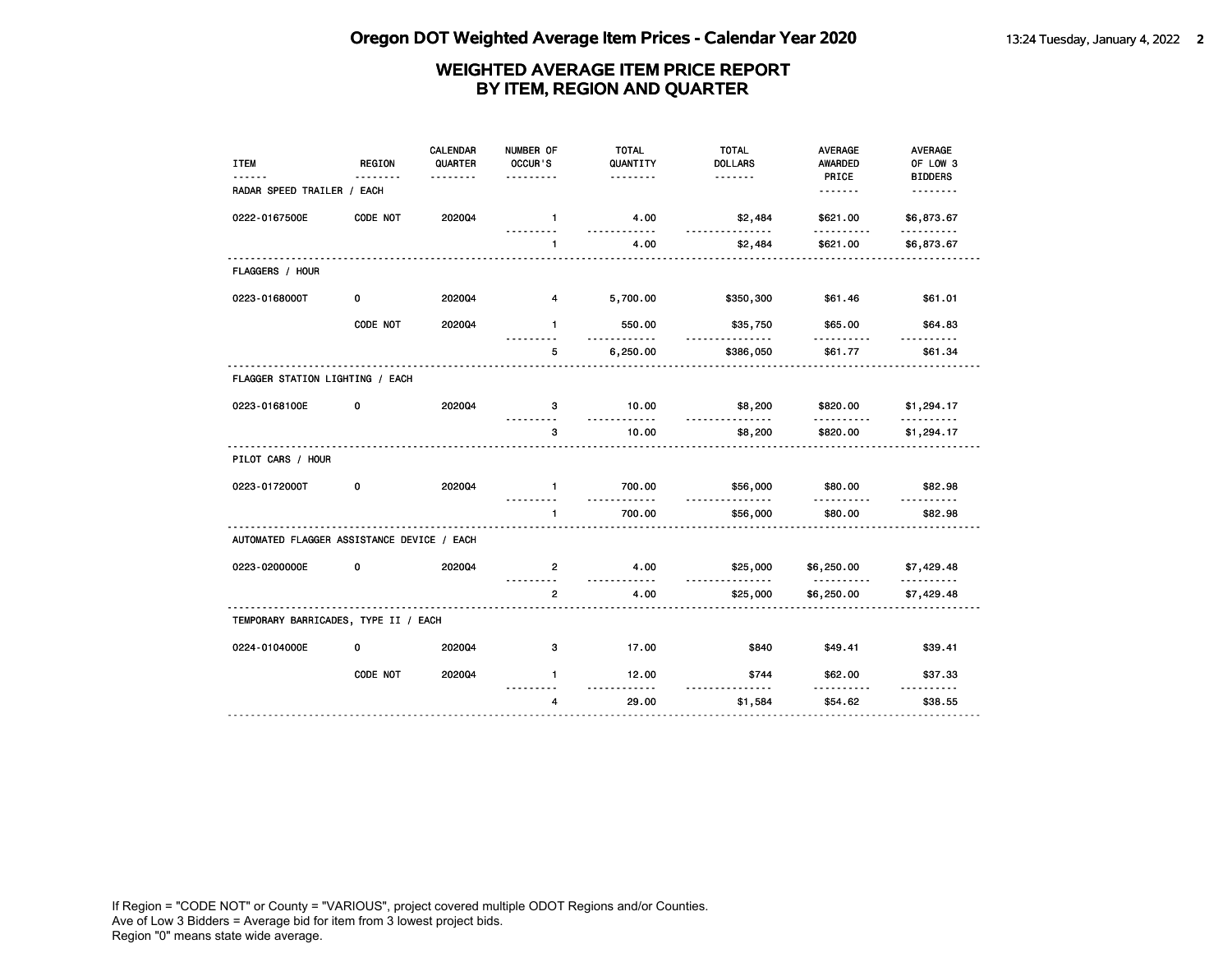| <b>ITEM</b>                          | <b>REGION</b> | CALENDAR<br>QUARTER<br>. | NUMBER OF<br>OCCUR'S<br>. | <b>TOTAL</b><br>QUANTITY<br>. | <b>TOTAL</b><br><b>DOLLARS</b> | <b>AVERAGE</b><br>AWARDED<br>PRICE | <b>AVERAGE</b><br>OF LOW 3<br><b>BIDDERS</b> |
|--------------------------------------|---------------|--------------------------|---------------------------|-------------------------------|--------------------------------|------------------------------------|----------------------------------------------|
| TEMP BARRICADES, TYPE III / EACH     |               |                          |                           |                               |                                | .                                  | .                                            |
| 0224-0105000E                        | 0             | 202004                   | $\overline{4}$            | 20.00                         | \$2,800                        | \$140.00                           | \$125.03                                     |
|                                      | CODE NOT      | 202004                   | $\mathbf{1}$              | 20.00<br>.                    | \$5,580<br><u>.</u>            | \$279.00                           | \$146.33                                     |
|                                      |               |                          | 5                         | 40.00                         | \$8,380                        | \$209.50                           | \$135.68                                     |
| SURFACE MOUNTED TUBULAR MRK / EACH   |               |                          |                           |                               |                                |                                    |                                              |
| 0224-0142000E                        | CODE NOT      | 202004                   | $\blacksquare$            | 2,900.00<br><u>.</u>          | \$194,300<br>.                 | \$67.00<br><u>.</u>                | \$58.67                                      |
|                                      |               |                          | 1.                        | 2,900.00                      | \$194,300                      | \$67.00                            | \$58.67                                      |
| REPL SURFACE MNTD TUBULAR MRK / EACH |               |                          |                           |                               |                                |                                    |                                              |
| 0224-0143000E                        | CODE NOT      | 202004                   | $\mathbf{1}$              | 350.00<br><u>.</u>            | \$10,220<br><u>.</u>           | \$29.20<br><u>.</u>                | \$39.90                                      |
|                                      |               |                          | $\mathbf{1}$              | 350.00                        | \$10,220                       | \$29.20                            | \$39.90                                      |
| TEMPORARY PLASTIC DRUMS / EACH       |               |                          |                           |                               |                                |                                    |                                              |
| 0224-0145000E                        | 0             | 202004                   | $\overline{\mathbf{4}}$   | 105.00                        | \$3,450                        | \$32.86                            | \$41.79                                      |
|                                      | CODE NOT      | 202004                   | $\mathbf{1}$              | 1,000.00                      | \$60,000<br>.                  | \$60.00                            | \$45.33                                      |
|                                      |               |                          | 5                         | 1,105.00                      | \$63,450                       | \$57.42                            | \$45.00                                      |
| TEMPORARY DELINEATORS / EACH         |               |                          |                           |                               |                                |                                    |                                              |
| 0224-0147000E                        | 0             | 202004                   | $\mathbf{1}$              | 24.00                         | \$1,920                        | \$80.00                            | \$59.33                                      |
|                                      | CODE NOT      | 202004                   | $\mathbf{1}$              | 200.00                        | \$5,960<br>.                   | \$29.80<br><u>.</u>                | \$47.60<br><u>.</u>                          |
|                                      |               |                          | $\overline{2}$            | 224.00                        | \$7,880                        | \$35.18                            | \$48.86                                      |
|                                      |               |                          |                           |                               |                                |                                    |                                              |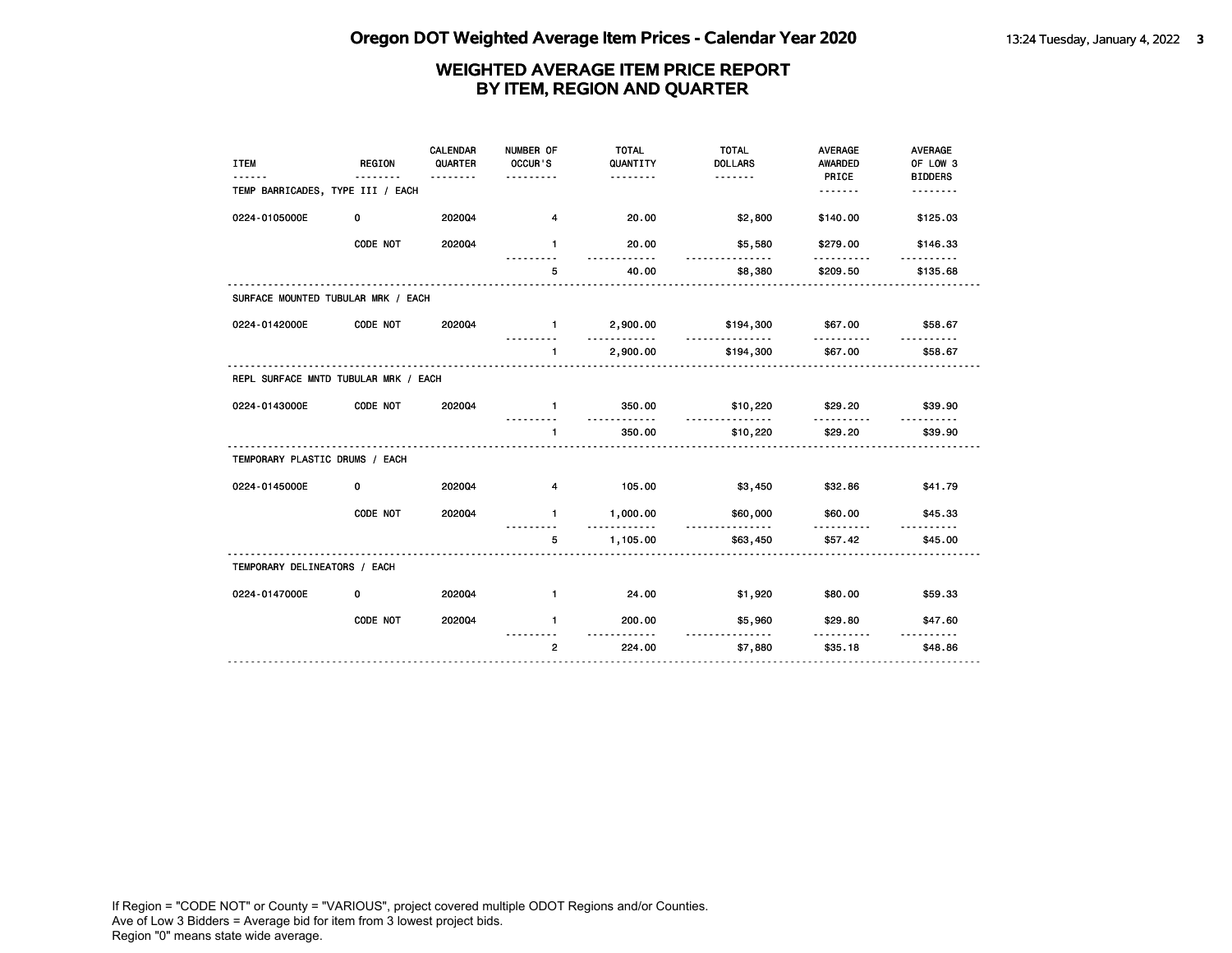|                                      |               | <b>CALENDAR</b> | NUMBER OF               | <b>TOTAL</b>        | <b>TOTAL</b>          | <b>AVERAGE</b> | AVERAGE        |
|--------------------------------------|---------------|-----------------|-------------------------|---------------------|-----------------------|----------------|----------------|
| <b>ITEM</b>                          | <b>REGION</b> | QUARTER         | OCCUR'S                 | QUANTITY            | <b>DOLLARS</b>        | <b>AWARDED</b> | OF LOW 3       |
|                                      |               |                 |                         | .                   | .                     | PRICE          | <b>BIDDERS</b> |
| TEMPORARY SIGNS / SQFT               |               |                 |                         |                     |                       | .              |                |
| 0225-0102000J                        | 0             | 202001          | 8                       | 8,103.00            | \$163,640             | \$20.19        | \$19.90        |
|                                      |               | 2020Q2          | 8                       | 7,775.00            | \$119,780             | \$15.41        | \$17.88        |
|                                      |               | 202003          | 10                      | 9,690.00            | \$209,824             | \$21.65        | \$18.92        |
|                                      |               | 202004          | 22                      | 22,723.00           | \$408,016             | \$17.96        | \$19.40        |
|                                      | CODE NOT      | 202002          | $\overline{\mathbf{c}}$ | 3,225.00            | \$34,951              | \$10.84        | \$19.25        |
|                                      |               | 202003          | 5                       | 9,739.00            | \$150,779             | \$15.48        | \$18.10        |
|                                      |               | 202004          | 8                       | 11,213.00<br>.      | \$170,444<br><u>.</u> | \$15.20        | \$15.99        |
|                                      |               |                 | 63                      | 72,468.00           | \$1,257,435           | \$17.35        | \$18.52        |
| TEMPORARY BARRICADES, TYPE II / EACH |               |                 |                         |                     |                       |                |                |
| 0225-0104000E                        | 0             | 202001          | 4                       | 43.00               | \$1,442               | \$33.52        | \$35.01        |
|                                      |               | 2020Q2          | 5                       | 70.00               | \$3,398               | \$48.54        | \$59.96        |
|                                      |               | 202003          | 9                       | 308.00              | \$16,324              | \$53.00        | \$62.04        |
|                                      |               | 202004          | 15                      | 472.00              | \$20,824              | \$44.12        | \$48.36        |
|                                      | CODE NOT      | 2020Q2          | $\mathbf{2}$            | 88.00               | \$10,199              | \$115.90       | \$93.88        |
|                                      |               | 202003          | 4                       | 237.00              | \$26,775              | \$112.97       | \$63.61        |
|                                      |               | 202004          | 5                       | 43.00               | \$4,260               | \$99.07        | \$60.31        |
|                                      |               |                 | 44                      | - - - -<br>1,261.00 | \$83,222              | .<br>\$66.00   | \$58.34        |
| TEMP BARRICADES, TYPE III / EACH     |               |                 |                         |                     |                       |                |                |
| 0225-0105000E                        | 0             | 202001          | 6                       | 78.00               | \$8,513               | \$109.14       | \$106.74       |
|                                      |               | 2020Q2          | 8                       | 87.00               | \$11,661              | \$134.03       | \$148.58       |
|                                      |               | 202003          | 10                      | 109.00              | \$16,175              | \$148.40       | \$165.73       |
|                                      |               | 202004          | 21                      | 232.00              | \$27,260              | \$117.50       | \$124.48       |
|                                      | CODE NOT      | 2020Q2          | $\mathbf{1}$            | 11.00               | \$7,510               | \$682.74       | \$317.58       |
|                                      |               | 202003          | з                       | 90.00               | \$12,054              | \$133.93       | \$115.89       |
|                                      |               | 202004          | 8                       | 138.00<br>$- - -$   | \$10,288<br><u>.</u>  | \$74.55<br>.   | \$96.95<br>.   |
|                                      |               |                 | 57                      | 745.00              | \$93,461              | \$125.45       | \$128.18       |
|                                      |               |                 |                         |                     |                       |                |                |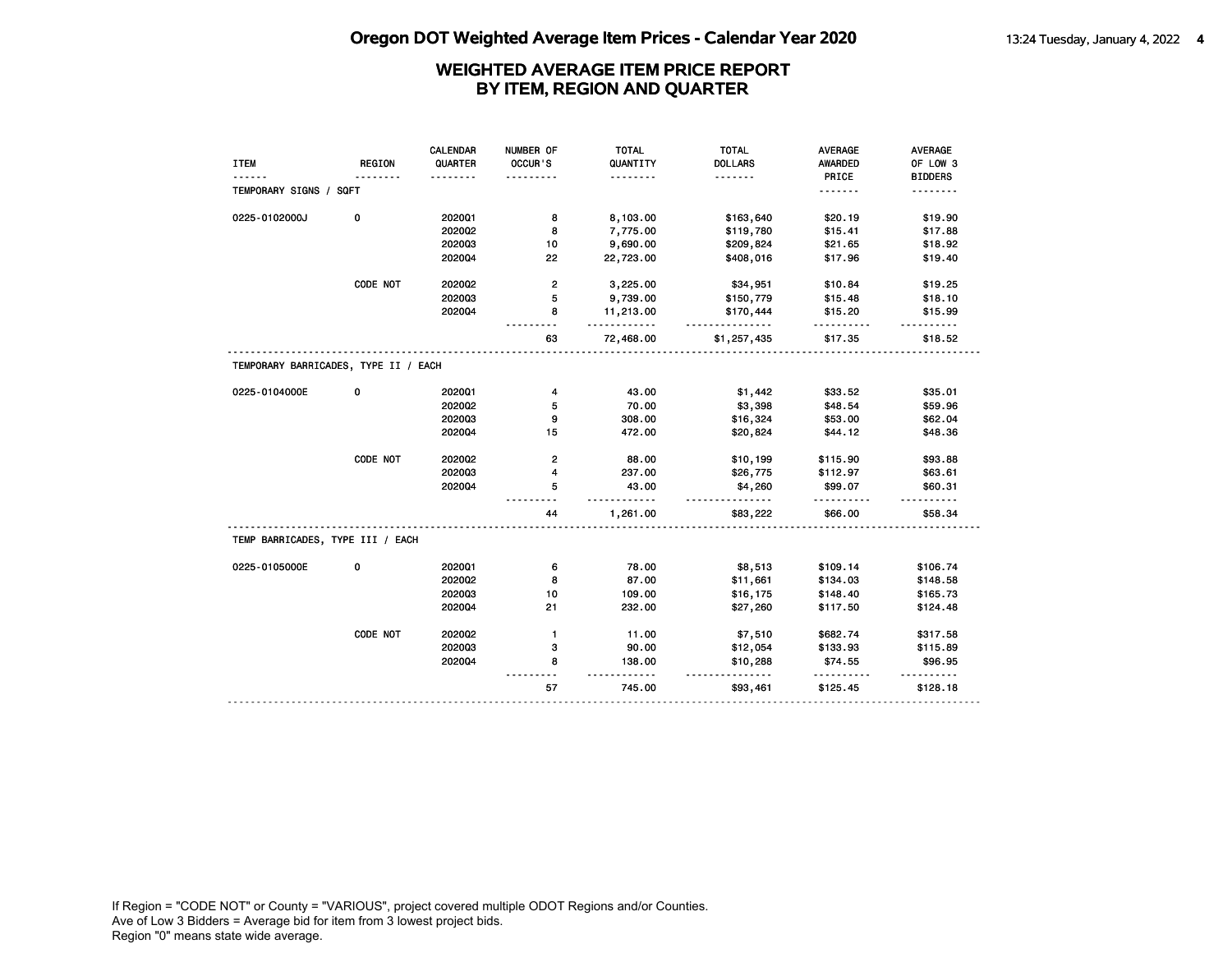| <b>ITEM</b>                                 | <b>REGION</b> | CALENDAR<br>QUARTER<br>. | NUMBER OF<br>OCCUR'S | <b>TOTAL</b><br>QUANTITY<br>. | <b>TOTAL</b><br><b>DOLLARS</b> | <b>AVERAGE</b><br><b>AWARDED</b><br>PRICE | <b>AVERAGE</b><br>OF LOW 3<br><b>BIDDERS</b> |
|---------------------------------------------|---------------|--------------------------|----------------------|-------------------------------|--------------------------------|-------------------------------------------|----------------------------------------------|
| TEMPORARY BRIDGE CONNECTIONS / EACH         |               |                          |                      |                               |                                | .                                         | <u>.</u>                                     |
| 0225-0119000E                               | 0             | 202004                   | $\mathbf{1}$         | 2.00                          | \$15,000                       | \$7,500.00                                | \$21,726.28                                  |
|                                             |               |                          | $\mathbf{1}$         | 2.00                          | \$15,000                       | \$7,500.00                                | \$21,726.28                                  |
| TEMP CONC BARR REFLECTORIZED / FOOT         |               |                          |                      |                               |                                |                                           |                                              |
| 0225-0126000F                               | 0             | 202001                   | 3                    | 35,070.00                     | \$200,993                      | \$5.73                                    | \$11.08                                      |
|                                             |               |                          | 3                    | 35,070.00                     | \$200,993                      | \$5.73                                    | \$11.08                                      |
| TEMPORARY BARRIER / FOOT                    |               |                          |                      |                               |                                |                                           |                                              |
| 0225-0126100F                               | 0             | 2020Q2                   | $\mathbf{1}$         | 617.00                        | \$18,510                       | \$30.00                                   | \$28.33                                      |
|                                             |               | 202004                   | 3                    | 9,415.00                      | \$207,487                      | \$22.04                                   | \$19.78                                      |
|                                             | CODE NOT      | 202004                   | 2                    | 1,667.00<br>.                 | \$31,356<br><u>.</u>           | \$18.81<br><u>.</u>                       | \$14.60                                      |
|                                             |               |                          | 6                    | 11,699.00                     | \$257,353                      | \$22.00                                   | \$19.49                                      |
| MINIMUM DEFLECTION TEMPORARY BARRIER / FOOT |               |                          |                      |                               |                                |                                           |                                              |
| 0225-0131100F                               | 0             | 202003                   | $\mathbf{1}$         | 4,175.00                      | \$79,325                       | \$19.00                                   | \$20.23                                      |
|                                             |               | 202004                   | З                    | 2,036.00                      | \$48,740                       | \$23.94                                   | \$31.75                                      |
|                                             | CODE NOT      | 202004                   | $\blacksquare$       | 738.00                        | \$13,838                       | \$18.75                                   | \$21.92                                      |
|                                             |               |                          | 5                    | <u>.</u><br>6,949.00          | <u>.</u><br>\$141,903          | \$20.42                                   | \$23.78                                      |
| MOVING TEMPORARY CONC BARRIER / FOOT        |               |                          |                      |                               |                                |                                           |                                              |
| 0225-0132000F                               | 0             | 2020Q1                   | $\mathbf{1}$         | 325.00                        | \$1,625                        | \$5.00                                    | \$5.00                                       |
|                                             |               |                          | $\mathbf{1}$         | 325.00                        | \$1,625                        | \$5.00                                    | \$5.00                                       |
|                                             |               |                          |                      |                               |                                |                                           |                                              |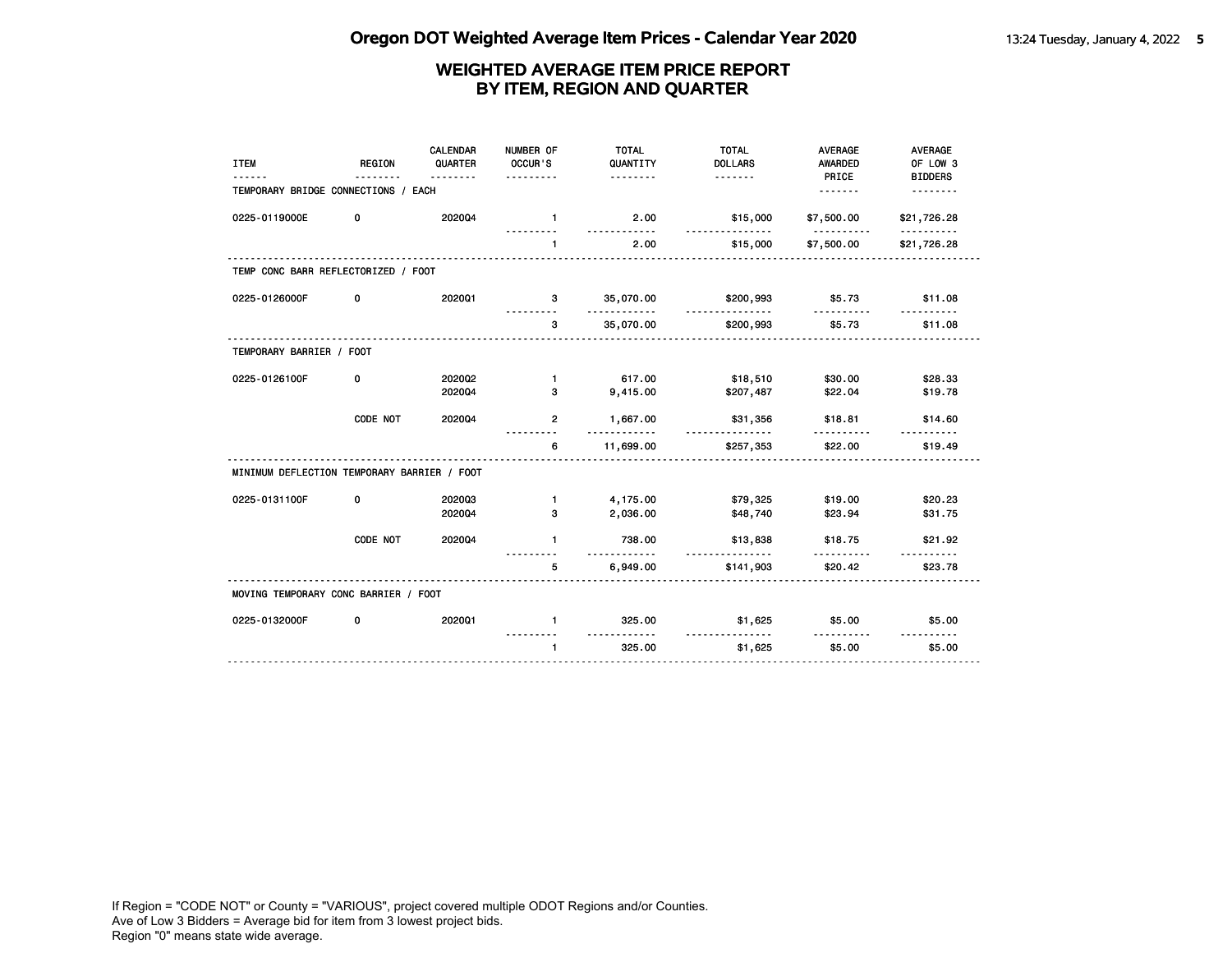|                                                 |          | <b>CALENDAR</b> | NUMBER OF      | <b>TOTAL</b>         | <b>TOTAL</b>        | <b>AVERAGE</b>                  | AVERAGE         |
|-------------------------------------------------|----------|-----------------|----------------|----------------------|---------------------|---------------------------------|-----------------|
| <b>ITEM</b>                                     | REGION   | QUARTER         | OCCUR'S        | QUANTITY             | <b>DOLLARS</b>      | AWARDED                         | OF LOW 3        |
|                                                 |          |                 |                |                      | .                   | PRICE                           | <b>BIDDERS</b>  |
| MOVING TEMPORARY BARRIER / FOOT                 |          |                 |                |                      |                     | .                               | .               |
| 0225-0132100F                                   | 0        | 2020Q2          | $\mathbf{1}$   | 617.00               | \$7,404             | \$12.00                         | \$10.00         |
|                                                 |          | 202003          | $\mathbf{1}$   | 3,675.00             | \$25,725            | \$7.00                          | \$6.33          |
|                                                 |          | 202004          | 6              | 18,661.00            | \$148,448           | \$7.95                          | \$10.77         |
|                                                 | CODE NOT | 2020Q4          | $\overline{2}$ | 2,042.00             | \$33,710            | \$16.51                         | \$8.23          |
|                                                 |          |                 | 10             | 24,995.00            | \$215,287           | \$8.61                          | \$9.89          |
| TEMP IMPACT ATTENUATOR, SAND BARREL SYS / EACH  |          |                 |                |                      |                     |                                 |                 |
| 0225-0133000E                                   | 0        | 202001          | $\mathbf{1}$   | 2.00                 | \$3,700             | \$1,850.00                      | \$1,850.00      |
|                                                 |          | 2020Q2          | $\mathbf{2}$   | 2.00                 | \$2,500             | \$1,250.00                      | \$1,783.33      |
|                                                 |          | 202004          | $\mathbf{1}$   | 2.00                 | \$4,500             | \$2,250.00                      | \$2,500.00      |
|                                                 | CODE NOT | 202004          | $\mathbf{1}$   | 3.00<br>$- - - -$    | \$6,000             | \$2,000.00<br><u>----------</u> | \$2,200.00<br>. |
|                                                 |          |                 | 5              | 9.00                 | \$16,700            | \$1,855.56                      | \$2,096.30      |
| TEMP IMP ATTEN NARW SITE SYS / EACH             |          |                 |                |                      |                     |                                 |                 |
| 0225-0134000E                                   | 0        | 202003          | $\mathbf{1}$   | 2.00                 | \$4,000             | \$2,000.00                      | \$2,150.00      |
|                                                 |          | 202004          | 5              | 11.00                | \$32,103            | \$2,918.43                      | \$2,832.34      |
|                                                 | CODE NOT | 2020Q4          | $\overline{2}$ | 13.00<br>$- - - - -$ | \$31,500            | \$2,423.08                      | \$2,350.51      |
|                                                 |          |                 | 8              | 26.00                | \$67,603            | \$2,600.11                      | \$2,538.94      |
|                                                 |          |                 |                |                      |                     |                                 |                 |
| MOVING TEMP IMPACT ATEN, SAND BARREL SYS / EACH |          |                 |                |                      |                     |                                 |                 |
| 0225-0136000E                                   | 0        | 202001          | $\mathbf{1}$   | 2.00                 | \$900               | \$450.00                        | \$450.00        |
|                                                 |          | 2020Q2          | $\mathbf{1}$   | 1.00                 | \$500               | \$500.00                        | \$500.00        |
|                                                 |          | 2020Q4          | $\blacksquare$ | 2.00                 | \$1,350             | \$675.00                        | \$508.33        |
|                                                 | CODE NOT | 202004          | $\mathbf{1}$   | 2.00<br>$- - - -$    | \$1,200<br><u>.</u> | \$600.00                        | \$583.33        |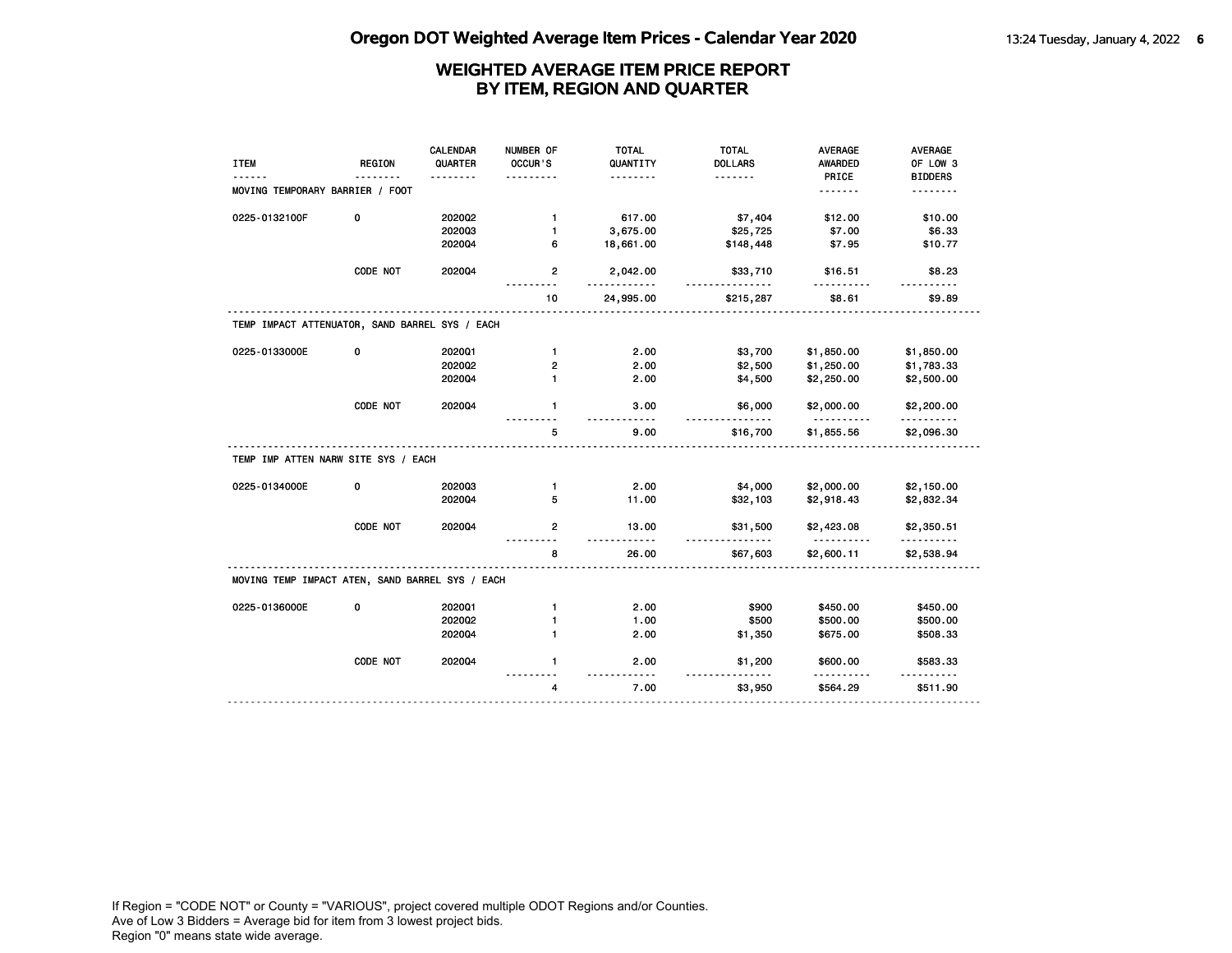|                                           |               | <b>CALENDAR</b> | NUMBER OF      | <b>TOTAL</b>           | <b>TOTAL</b>        | <b>AVERAGE</b>          | AVERAGE              |
|-------------------------------------------|---------------|-----------------|----------------|------------------------|---------------------|-------------------------|----------------------|
| <b>ITEM</b>                               | <b>REGION</b> | QUARTER         | OCCUR'S        | QUANTITY               | <b>DOLLARS</b>      | <b>AWARDED</b>          | OF LOW 3             |
|                                           |               |                 |                | .                      | <u>.</u>            | PRICE                   | <b>BIDDERS</b>       |
| MOV TEMP IMP ATTEN NARW SITE / EACH       |               |                 |                |                        |                     | <u>.</u>                | .                    |
| 0225-0137000E                             | 0             | 202003          | $\mathbf{1}$   | 3.00                   | \$1,050             | \$350.00                | \$383.33             |
|                                           |               | 202004          | 4              | 25.00                  | \$15,139            | \$605.54                | \$660.05             |
|                                           | CODE NOT      | 202004          | $\mathbf{2}$   | 10.00<br>$- - - - - -$ | \$9,200             | \$920.00<br>.           | \$769.27             |
|                                           |               |                 | $\overline{7}$ | 38.00                  | \$25,389            | \$668.12                | <u>.</u><br>\$666.95 |
| TEMP IMP ATTEN, TRUCK MOUNTED / EACH      |               |                 |                |                        |                     |                         |                      |
| 0225-0138000E                             | 0             | 202001          | 4              | 10.00                  | \$105,000           | \$10,500.00             | \$9,122.22           |
|                                           |               | 202002          | з              | 4.00                   | \$28,500            | \$7,125.00              | \$10,104.17          |
|                                           |               | 202003          | $\overline{2}$ | 3.00                   | \$85,000            | \$28,333.33             | \$22,955.56          |
|                                           |               | 202004          | 9              | 12.00                  | \$134,800           | \$11,233.33             | \$12,116.62          |
|                                           | CODE NOT      | 202002          | $\mathbf{1}$   | 4.00                   | \$36,000            | \$9,000.00              | \$21,000.00          |
|                                           |               | 202003          | $\mathbf{1}$   | 2.00                   | \$19,700            | \$9,850.00              | \$14,925.00          |
|                                           |               | 202004          | 6              | 19.00                  | \$382,250           | \$20,118.42             | \$13,679.84          |
|                                           |               |                 | 26             | $- - - - -$<br>54.00   | \$791,250           | <u>.</u><br>\$14,652.78 | .<br>\$13,327.26     |
| REFLECTIVE BARRIER PANELS / EACH          |               |                 |                |                        |                     |                         |                      |
| 0225-0141100E                             | 0             | 2020Q2          | $\mathbf{1}$   | 108.00                 | \$2,160             | \$20.00                 | \$20.00              |
|                                           |               | 202004          | 1              | 165.00                 | \$3,300             | \$20.00                 | \$13.67              |
|                                           |               |                 | $\overline{2}$ | $- - - -$<br>273.00    | <u>.</u><br>\$5,460 | \$20.00                 | \$16.17              |
| REPAIR TEMP IMP ATTEN, NARROW SITE / EACH |               |                 |                |                        |                     |                         |                      |
| 0225-0141300E                             | 0             | 202003          | $\mathbf{1}$   | 4.00                   | \$4                 | \$1.00                  | \$150.67             |
|                                           |               | 202004          | 5              | 16.00                  | \$3,916             | \$244.72                | \$231.97             |
|                                           | CODE NOT      | 202004          | $\overline{2}$ | 6.00                   | \$10                | \$1.67                  | \$74.00              |
|                                           |               |                 | 8              | 26.00                  | \$3,930             | \$151.14                | \$183.01             |
|                                           |               |                 |                |                        |                     |                         |                      |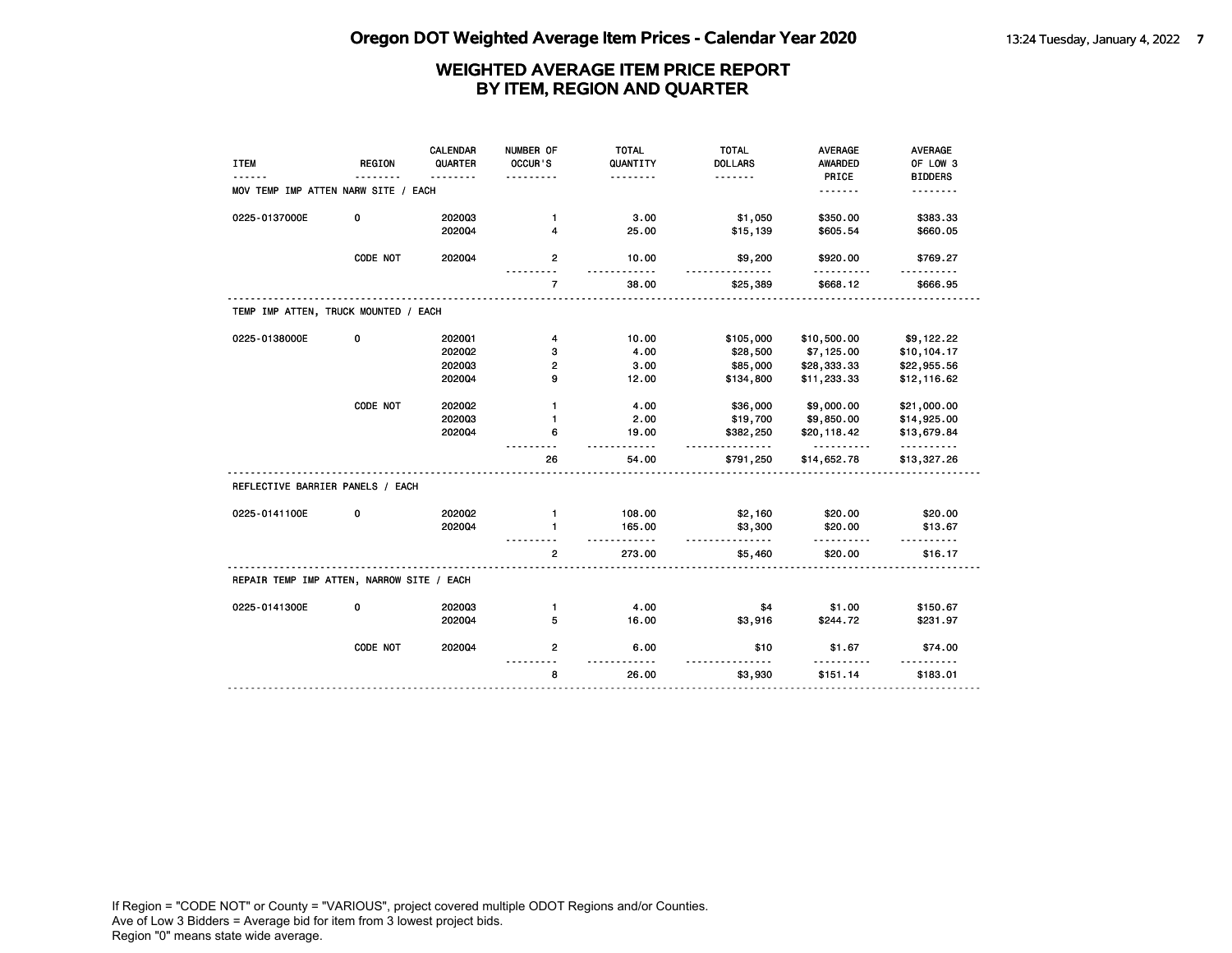| <b>ITEM</b>                                 | <b>REGION</b> | CALENDAR<br>QUARTER | NUMBER OF<br>OCCUR'S | <b>TOTAL</b><br>QUANTITY<br><u>.</u> | <b>TOTAL</b><br><b>DOLLARS</b><br><u>.</u> | <b>AVERAGE</b><br>AWARDED<br>PRICE | <b>AVERAGE</b><br>OF LOW 3<br><b>BIDDERS</b> |
|---------------------------------------------|---------------|---------------------|----------------------|--------------------------------------|--------------------------------------------|------------------------------------|----------------------------------------------|
| REPAIR TEMP IMP ATTEN, TRUCK MOUNTED / EACH |               |                     |                      |                                      |                                            | <u>.</u>                           |                                              |
| 0225-0141400E                               | 0             | 202001              | 4                    | 8.00                                 | \$3,700                                    | \$462.50                           | \$704.17                                     |
|                                             |               | 2020Q2              | 3                    | 3.00                                 | \$13,500                                   | \$4,500.00                         | \$1,611.23                                   |
|                                             |               | 202003              | 1                    | 1.00                                 | \$2,000                                    | \$2,000.00                         | \$866.67                                     |
|                                             |               | 202004              | 8                    | 24.00                                | \$34,440                                   | \$1,435.00                         | \$1,917.59                                   |
|                                             | CODE NOT      | 2020Q2              | 1                    | 8.00                                 | \$10,400                                   | \$1,300.00                         | \$800.00                                     |
|                                             |               | 202003              | $\mathbf{1}$         | 1.00                                 | \$1,000                                    | \$1,000.00                         | \$500.50                                     |
|                                             |               | 202004              | 6                    | 18.00                                | \$22,101<br><u>.</u>                       | \$1,227.83                         | \$635.41                                     |
|                                             |               |                     | 24                   | 63.00                                | \$87,141                                   | \$1,383.19                         | \$1,201.49                                   |
| REPAIR TEMP IMP ATTEN, SAND MODULE / EACH   |               |                     |                      |                                      |                                            |                                    |                                              |
| 0225-0141500E                               | 0             | 202001              | $\mathbf{1}$         | 9.00                                 | \$450                                      | \$50.00                            | \$50.00                                      |
|                                             |               | 202002              | $\overline{2}$       | 24.00                                | \$1,668                                    | \$69.50                            | \$29.08                                      |
|                                             | CODE NOT      | 202004              | $\mathbf{1}$         | 8.00                                 | \$8                                        | \$1.00                             | \$133.67                                     |
|                                             |               |                     | 4                    | 41.00                                | \$2,126                                    | \$51.85                            | \$54.08                                      |
| PEDESTRIAN CHANNELIZING DEVICES / FOOT      |               |                     |                      |                                      |                                            |                                    |                                              |
| 0225-0141600F                               | 0             | 202001              | $\mathbf{1}$         | 730.00                               | \$17,520                                   | \$24.00                            | \$28.00                                      |
|                                             |               | 2020Q2              | 4                    | 1,983.00                             | \$23,445                                   | \$11.82                            | \$19.47                                      |
|                                             |               | 202003              | 8                    | 7,575.00                             | \$152,320                                  | \$20.11                            | \$22.62                                      |
|                                             |               | 202004              | 15                   | 10,976.00                            | \$97,699                                   | \$8.90                             | \$13.14                                      |
|                                             | CODE NOT      | 2020Q2              | $\mathbf{1}$         | 590.00                               | \$37,123                                   | \$62.92                            | \$39.31                                      |
|                                             |               | 202003              | з                    | 8,755.00                             | \$150,150                                  | \$17.15                            | \$17.01                                      |
|                                             |               | 202004              | $\mathbf{2}$         | 1,500.00<br><u>---------</u>         | \$36,000<br>--------                       | \$24.00                            | \$16.11                                      |
|                                             |               |                     | 34                   | 32,109.00                            | \$514,256                                  | \$16.02                            | \$17.78                                      |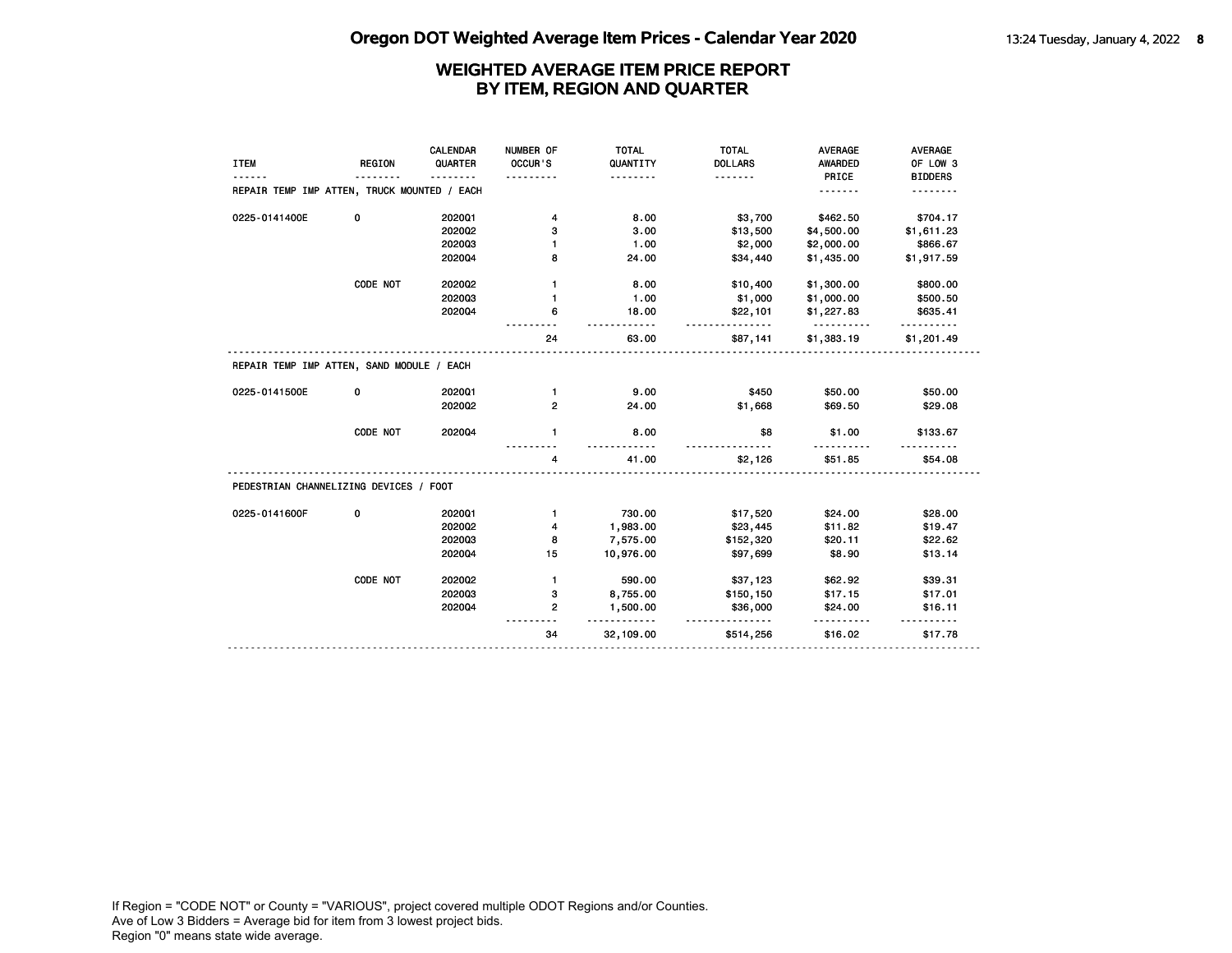| <b>ITEM</b>                          | <b>REGION</b> | <b>CALENDAR</b><br>QUARTER | NUMBER OF<br>OCCUR'S | <b>TOTAL</b><br>QUANTITY<br>. | <b>TOTAL</b><br><b>DOLLARS</b><br><u>.</u> | <b>AVERAGE</b><br>AWARDED<br>PRICE | <b>AVERAGE</b><br>OF LOW 3<br><b>BIDDERS</b> |
|--------------------------------------|---------------|----------------------------|----------------------|-------------------------------|--------------------------------------------|------------------------------------|----------------------------------------------|
| BICYCLE CHANNELIZING DEVICES / FOOT  |               |                            |                      |                               |                                            | <u>.</u>                           | .                                            |
| 0225-0141950F                        | 0             | 202004                     | $\mathbf{1}$         | 749.00                        | \$29,960                                   | \$40.00                            | \$30.00                                      |
|                                      | CODE NOT      | 202004                     | $\mathbf{1}$         | 450.00<br><u>.</u>            | \$13,500<br>.                              | \$30.00<br>.                       | \$22.00                                      |
|                                      |               |                            | $\overline{2}$       | 1,199.00                      | \$43,460                                   | \$36.25                            | \$27.00                                      |
| SURFACE MOUNTED TUBULAR MRK / EACH   |               |                            |                      |                               |                                            |                                    |                                              |
| 0225-0142000E                        | CODE NOT      | 202004                     | $\mathbf{1}$         | 170.00<br><u>----------</u>   | \$18,700<br>.                              | \$110.00<br>.                      | \$81.33                                      |
|                                      |               |                            | $\mathbf{1}$         | 170.00                        | \$18,700                                   | \$110.00                           | \$81.33                                      |
| REPL SURFACE MNTD TUBULAR MRK / EACH |               |                            |                      |                               |                                            |                                    |                                              |
| 0225-0143000E                        | CODE NOT      | 202004                     | $\blacksquare$       | 17.00                         | \$2,040<br><u>.</u>                        | \$120.00                           | \$97.33                                      |
|                                      |               |                            | $\mathbf{1}$         | 17.00                         | \$2,040                                    | \$120.00                           | \$97.33                                      |
| TEMPORARY PLASTIC DRUMS / EACH       |               |                            |                      |                               |                                            |                                    |                                              |
| 0225-0145000E                        | 0             | 202001                     | $\overline{7}$       | 1,692.00                      | \$59,456                                   | \$35.14                            | \$34.42                                      |
|                                      |               | 202002                     | 8                    | 651.00                        | \$24,734                                   | \$37.99                            | \$50.16                                      |
|                                      |               | 202003                     | 10                   | 982.00                        | \$30,710                                   | \$31.27                            | \$48.08                                      |
|                                      |               | 202004                     | 18                   | 2,808.00                      | \$117,742                                  | \$41.93                            | \$43.23                                      |
|                                      | CODE NOT      | 202002                     | $\mathbf{2}$         | 168.00                        | \$23,077                                   | \$137.36                           | \$89.12                                      |
|                                      |               | 202003                     | 4                    | 1,412.00                      | \$52,610                                   | \$37.26                            | \$53.14                                      |
|                                      |               | 202004                     | 8                    | 1,938.00<br>.                 | \$61,045<br>.                              | \$31.50                            | \$41.34<br><u>.</u>                          |
|                                      |               |                            | 57                   | 9,651.00                      | \$369,374                                  | \$38.27                            | \$44.51                                      |
| TEMPORARY DELINEATORS / EACH         |               |                            |                      |                               |                                            |                                    |                                              |
| 0225-0147000E                        | 0             | 2020Q2                     | $\mathbf{1}$         | 64.00<br>.                    | \$3,008<br><u> - - - - - - - - - - -</u>   | \$47.00                            | \$48.88<br>.                                 |
|                                      |               |                            | $\mathbf{1}$         | 64.00                         | \$3,008                                    | \$47.00                            | \$48.88                                      |
|                                      |               |                            |                      |                               |                                            |                                    |                                              |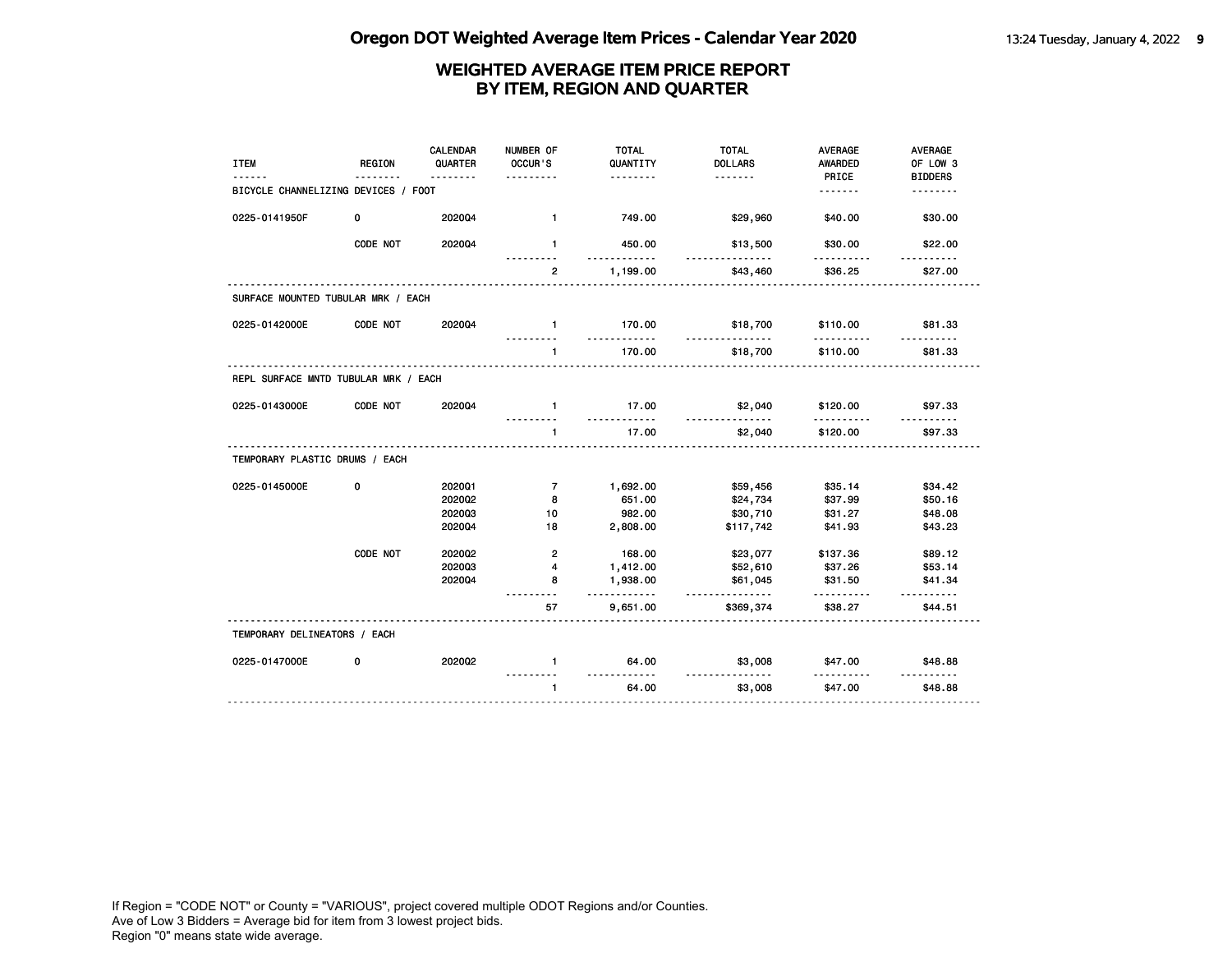| <b>ITEM</b>                          | <b>REGION</b> | <b>CALENDAR</b><br>QUARTER | NUMBER OF<br>OCCUR'S         | <b>TOTAL</b><br>QUANTITY | <b>TOTAL</b><br><b>DOLLARS</b> | <b>AVERAGE</b><br><b>AWARDED</b> | <b>AVERAGE</b><br>OF LOW 3 |
|--------------------------------------|---------------|----------------------------|------------------------------|--------------------------|--------------------------------|----------------------------------|----------------------------|
| TEMP REFLECTIVE PVMT MARKERS / EACH  |               |                            |                              | .                        | <u>.</u>                       | PRICE<br>.                       | <b>BIDDERS</b><br><u>.</u> |
| 0225-0148000E                        | 0             | 202001<br>202003           | $\mathbf{1}$<br>$\mathbf{1}$ | 712.00<br>4,000.00       | \$7,832<br>\$11,000            | \$11.00<br>\$2.75                | \$4.75<br>\$3.00           |
|                                      |               |                            | $\overline{2}$               | .<br>4,712.00            | .<br>\$18,832                  | <u>.</u><br>\$4.00               | \$3.26                     |
| TEMP FLEXIBLE PVMT MARKERS / EACH    |               |                            |                              |                          |                                |                                  |                            |
| 0225-0149000E                        | 0             | 202001                     | $\overline{4}$               | 31,015.00                | \$55,538                       | \$1.79                           | \$2.34                     |
|                                      |               | 2020Q2                     | 6                            | 42,461.00                | \$49,445                       | \$1.16                           | \$1.52                     |
|                                      |               | 202003                     | 3                            | 3,100.00                 | \$4,800                        | \$1.55                           | \$2.04                     |
|                                      |               | 202004                     | 12                           | 51,652.00                | \$69,828                       | \$1.35                           | \$1.30                     |
|                                      | CODE NOT      | 2020Q2                     | $\mathbf{1}$                 | 254,561.00               | \$12,728                       | \$0.05                           | \$0.91                     |
|                                      |               | 202003                     | $\mathbf{1}$                 | 28,000.00                | \$280                          | \$0.01                           | \$0.55                     |
|                                      |               | 202004                     | 4                            | 15,391.00<br><u>.</u>    | \$16,407<br>.                  | \$1.07<br><u>.</u>               | \$1.18                     |
|                                      |               |                            | 31                           | 426,180.00               | \$209,026                      | \$0.49                           | \$1.12                     |
| TEMPORARY REMOVABLE TAPE / FOOT      |               |                            |                              |                          |                                |                                  |                            |
| 0225-0150000F                        | 0             | 202001                     | $\mathbf{1}$                 | 74.00                    | \$555                          | \$7.50                           | \$7.50                     |
|                                      |               | 202002                     | з                            | 4,450.00                 | \$5,900                        | \$1.33                           | \$2.78                     |
|                                      |               | 202003                     | 4                            | 34,760.00                | \$44,747                       | \$1.29                           | \$1.29                     |
|                                      |               | 202004                     | 6                            | 11,750.00                | \$15,428                       | \$1.31                           | \$1.92                     |
|                                      | CODE NOT      | 202003                     | $\mathbf{2}$                 | 1,240.00                 | \$17,320                       | \$13.97                          | \$6.99                     |
|                                      |               | 2020Q4                     | $\mathbf{1}$<br>------       | 400.00<br>.              | \$1,600<br>.                   | \$4.00<br>.                      | \$2.00                     |
|                                      |               |                            | 17                           | 52,674.00                | \$85,550                       | \$1.62                           | \$1.70                     |
| TEMPORARY NON-REFLECTIVE TAPE / FOOT |               |                            |                              |                          |                                |                                  |                            |
| 0225-0152000F                        | 0             | 2020Q2                     | $\mathbf{1}$                 | 400.00                   | \$600                          | \$1.50                           | \$3.67                     |
|                                      |               | 202003                     | $\mathbf{1}$                 | 27, 147.00               | \$58,366                       | \$2.15                           | \$2.26                     |
|                                      |               | 2020Q4                     | $\mathbf{1}$                 | 1,200.00                 | \$3,300                        | \$2.75                           | \$2.83                     |
|                                      | CODE NOT      | 202003                     | $\mathbf{1}$                 | 880.00                   | \$11,440                       | \$13.00                          | \$7.67                     |

(item continued)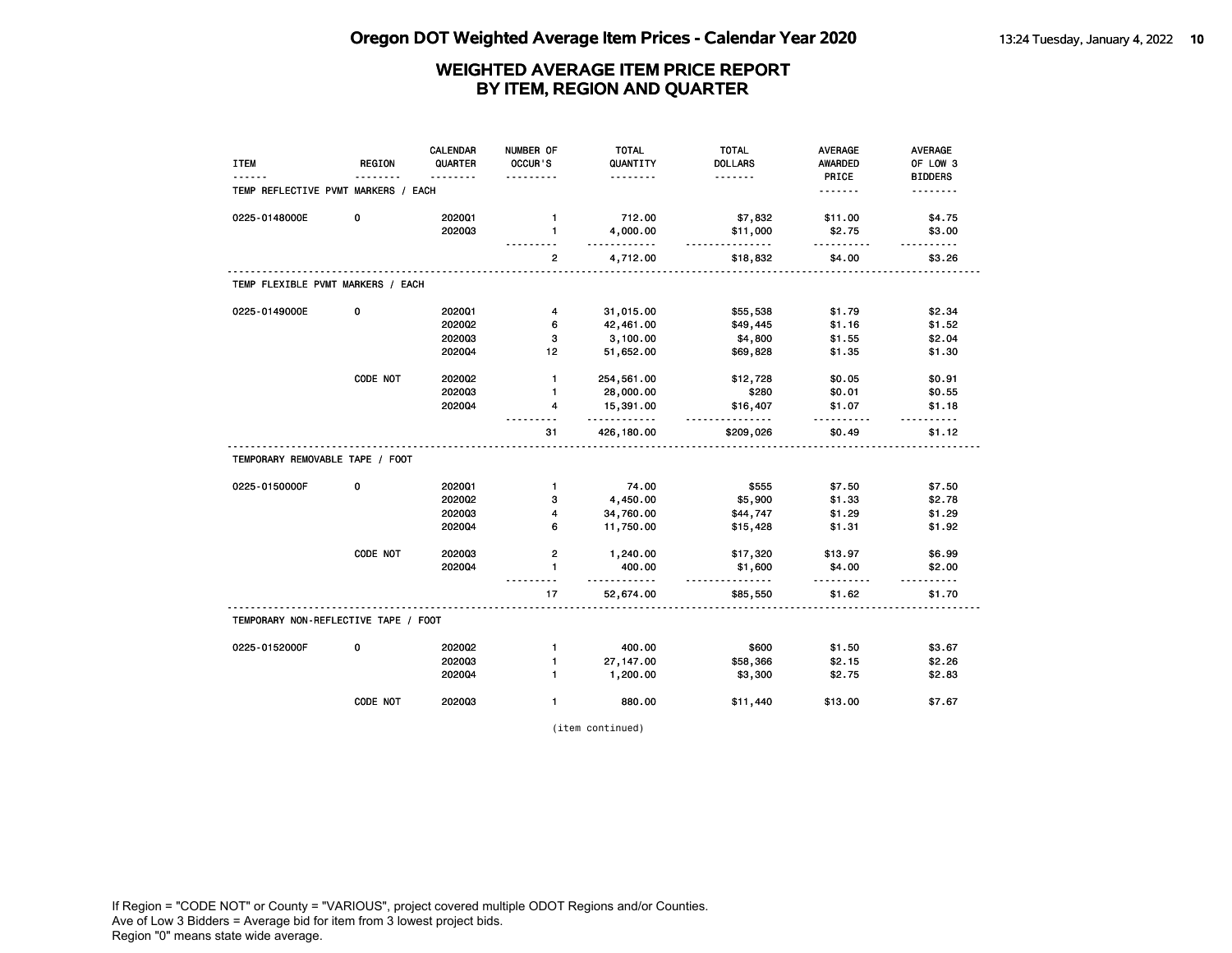| <b>ITEM</b>                          | <b>REGION</b> | <b>CALENDAR</b><br>QUARTER | NUMBER OF<br>OCCUR'S    | <b>TOTAL</b><br>QUANTITY<br>. | <b>TOTAL</b><br><b>DOLLARS</b><br><u>.</u> | <b>AVERAGE</b><br><b>AWARDED</b><br>PRICE | AVERAGE<br>OF LOW 3        |
|--------------------------------------|---------------|----------------------------|-------------------------|-------------------------------|--------------------------------------------|-------------------------------------------|----------------------------|
| TEMPORARY NON-REFLECTIVE TAPE / FOOT |               |                            |                         |                               |                                            | .                                         | <b>BIDDERS</b><br><u>.</u> |
| 0225-0152000F                        | CODE NOT      | 202004                     | $\mathbf{1}$            | 800.00<br>.                   | \$1,880                                    | \$2.35                                    | \$1.45                     |
|                                      |               |                            | 5                       | 30,427.00                     | \$75,586                                   | \$2.48                                    | \$2.43                     |
| TEMPORARY STRIPING / FOOT            |               |                            |                         |                               |                                            |                                           |                            |
| 0225-0153000F                        | 0             | 202001                     | 3                       | 208,518.00                    | \$20,457                                   | \$0.10                                    | \$0.13                     |
|                                      |               | 202002                     | з                       | 229,965.00                    | \$20,833                                   | \$0.09                                    | \$0.08                     |
|                                      |               | 202003                     | $\overline{2}$          | 130,540.00                    | \$29,535                                   | \$0.23                                    | \$0.20                     |
|                                      |               | 202004                     | 12                      | 393,376.00                    | \$57,757                                   | \$0.15                                    | \$0.15                     |
|                                      | CODE NOT      | 2020Q2                     | $\mathbf{1}$            | 297,782.00                    | \$148,891                                  | \$0.50                                    | \$0.24                     |
|                                      |               | 202004                     | 4                       | 699,600.00                    | \$67,802<br><u>.</u>                       | \$0.10                                    | \$0.10                     |
|                                      |               |                            | 25                      | .<br>1,959,781.00             | \$345,275                                  | \$0.18                                    | \$0.14                     |
| TEMPORARY PAVEMENT LEGENDS / EACH    |               |                            |                         |                               |                                            |                                           |                            |
| 0225-0153100E                        | 0             | 2020Q2                     | $\overline{2}$          | 36.00                         | \$1,890                                    | \$52.50                                   | \$49.80                    |
|                                      |               | 202003                     | $\overline{2}$          | 55.00                         | \$3,685                                    | \$67.00                                   | \$62.00                    |
|                                      |               | 202004                     | 4                       | 59.00                         | \$3,279                                    | \$55.58                                   | \$70.39                    |
|                                      | CODE NOT      | 202004                     | $\overline{2}$          | 18.00<br><u>.</u>             | \$1,545                                    | \$85.83<br>----------                     | \$97.17                    |
|                                      |               |                            | 10                      | 168.00                        | \$10,399                                   | \$61.90                                   | \$66.10                    |
| TEMPORARY PAVEMENT BARS / SQFT       |               |                            |                         |                               |                                            |                                           |                            |
| 0225-0153200J                        | 0             | 202001                     | $\overline{\mathbf{c}}$ | 374.00                        | \$1,059                                    | \$2.83                                    | \$2.86                     |
|                                      |               | 2020Q2                     | 3                       | 430.00                        | \$2,908                                    | \$6.76                                    | \$6.28                     |
|                                      |               | 202003                     | $\overline{2}$          | 933.00                        | \$3,250                                    | \$3.48                                    | \$3.66                     |
|                                      |               | 202004                     | 8                       | 7,362.00<br><u>.</u>          | \$13,607                                   | \$1.85                                    | \$2.27                     |
|                                      |               |                            | 15                      | 9,099.00                      | <u>.</u><br>\$20,823                       | .<br>\$2.29                               | \$2.63                     |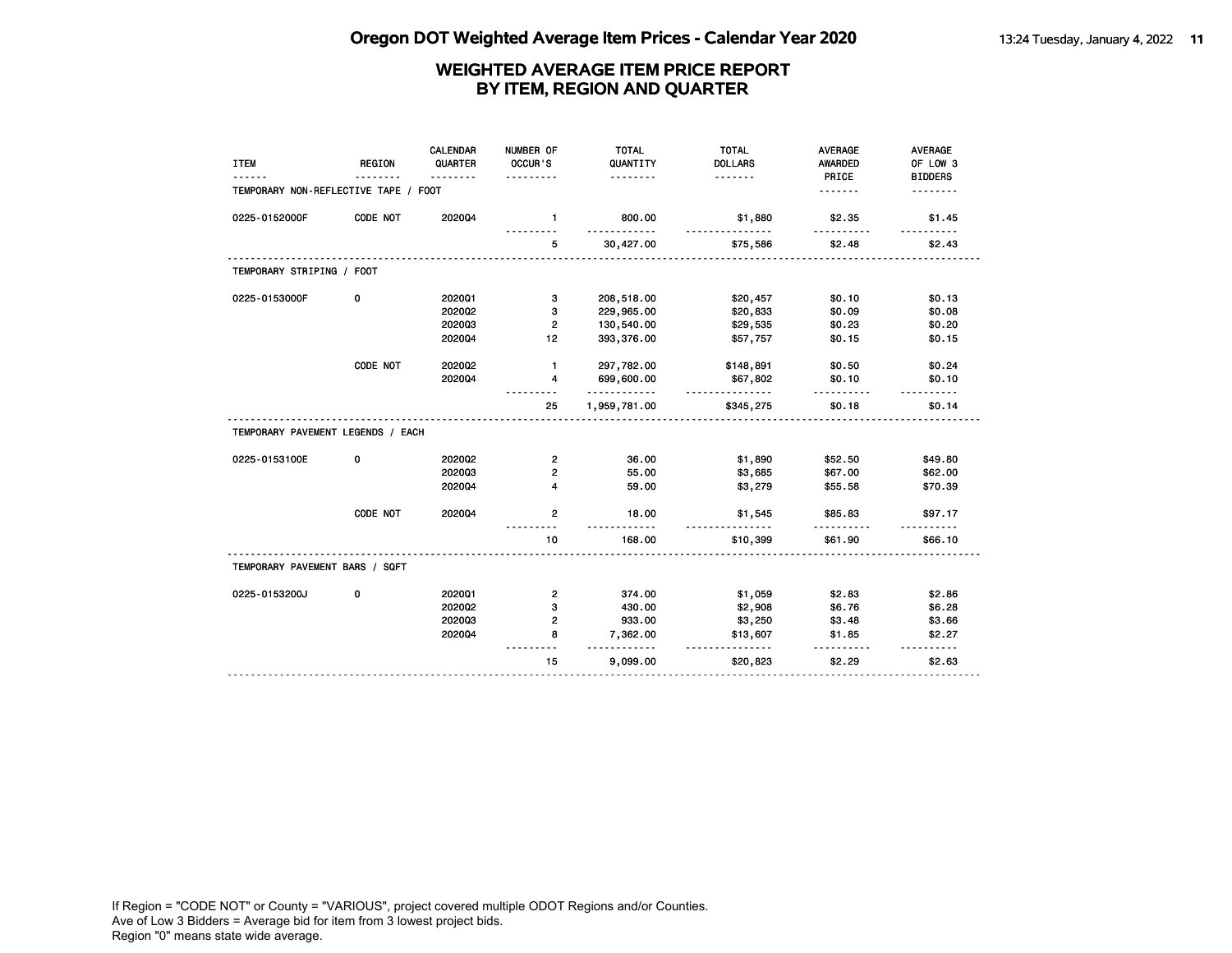| <b>ITEM</b>                               | <b>REGION</b> | <b>CALENDAR</b><br>QUARTER | NUMBER OF<br>OCCUR'S    | <b>TOTAL</b><br>QUANTITY<br>. | <b>TOTAL</b><br><b>DOLLARS</b><br><u>.</u> | <b>AVERAGE</b><br><b>AWARDED</b><br>PRICE | AVERAGE<br>OF LOW 3<br><b>BIDDERS</b> |
|-------------------------------------------|---------------|----------------------------|-------------------------|-------------------------------|--------------------------------------------|-------------------------------------------|---------------------------------------|
| TEMPORARY TRANSVERSE RUMBLE STRIPS / FOOT |               |                            |                         |                               |                                            | .                                         |                                       |
| 0225-0153800F                             | 0             | 2020Q2                     | $\overline{\mathbf{c}}$ | 192.00                        | \$17,460                                   | \$90.94                                   | \$95.65                               |
|                                           |               | 202004                     | $\overline{\mathbf{4}}$ | 1,072.00                      | \$54,278                                   | \$50.63                                   | \$97.82                               |
|                                           | CODE NOT      | 202003                     | $\mathbf{1}$            | 154.00                        | \$30,800                                   | \$200.00                                  | \$198.33                              |
|                                           |               |                            | $\overline{7}$          | 1,418.00                      | \$102,538                                  | \$72.31                                   | \$108.44                              |
| STRIPE REMOVAL / FOOT                     |               |                            |                         |                               |                                            |                                           |                                       |
| 0225-0154000F                             | 0             | 202001                     | 4                       | 262,012.00                    | \$68,945                                   | \$0.26                                    | \$0.27                                |
|                                           |               | 2020Q2                     | 5                       | 172, 178.00                   | \$39,768                                   | \$0.23                                    | \$0.24                                |
|                                           |               | 202003                     | 6                       | 130,910.00                    | \$53,410                                   | \$0.41                                    | \$0.40                                |
|                                           |               | 202004                     | 12                      | 89,603.00                     | \$49,357                                   | \$0.55                                    | \$0.59                                |
|                                           | CODE NOT      | 2020Q2                     | $\mathbf{1}$            | 69,235.00                     | \$24,232                                   | \$0.35                                    | \$0.46                                |
|                                           |               | 202003                     | з                       | 6,182.00                      | \$24,646                                   | \$3.99                                    | \$2.47                                |
|                                           |               | 202004                     | з                       | 258,000.00<br>.               | \$55,850<br><u>.</u>                       | \$0.22                                    | \$0.22                                |
|                                           |               |                            | 34                      | 988,120.00                    | \$316,208                                  | \$0.32                                    | \$0.32                                |
| LEGEND REMOVAL / SQFT                     |               |                            |                         |                               |                                            |                                           |                                       |
| 0225-0155100J                             | 0             | 202001                     | $\overline{\mathbf{c}}$ | 371.00                        | \$1,501                                    | \$4.05                                    | \$4.07                                |
|                                           |               | 2020Q2                     | $\mathbf{2}$            | 913.00                        | \$1,855                                    | \$2.03                                    | \$2.45                                |
|                                           |               | 202003                     | 6                       | 804.00                        | \$5,602                                    | \$6.97                                    | \$8.66                                |
|                                           |               | 202004                     | 4                       | 388.00                        | \$3,166                                    | \$8.16                                    | \$8.73                                |
|                                           | CODE NOT      | 2020Q2                     | $\mathbf{1}$            | 210.00                        | \$3,350                                    | \$15.95                                   | \$7.90                                |
|                                           |               | 202003                     | 3                       | 542.00                        | \$5,768                                    | \$10.64                                   | \$8.18                                |
|                                           |               | 202004                     | $\mathbf{1}$            | 450.00                        | \$2,475                                    | \$5.50                                    | \$5.83                                |
|                                           |               |                            | 19                      | 3,678.00                      | \$23,716                                   | \$6.45                                    | \$6.20                                |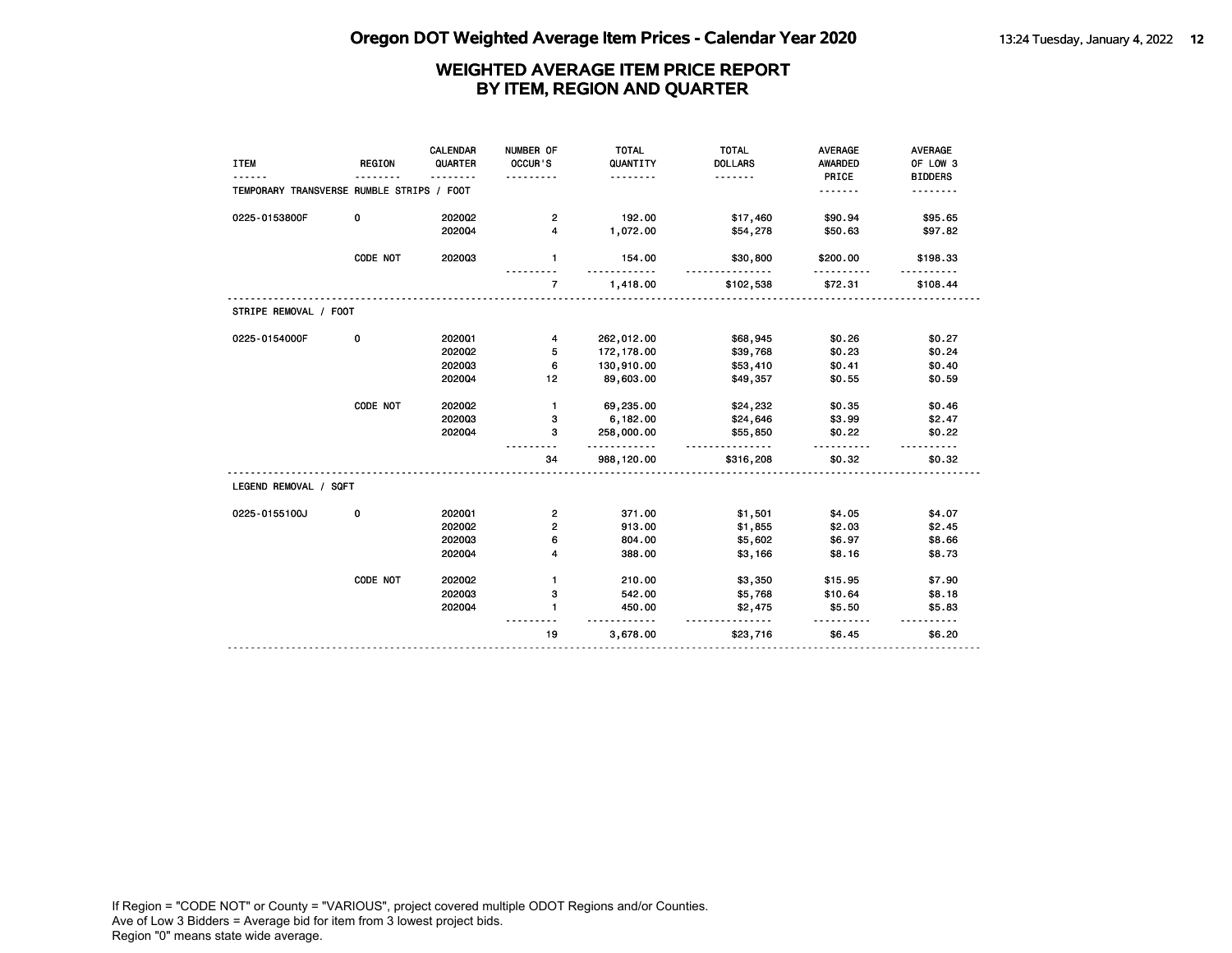| <b>REGION</b><br>QUARTER<br>OCCUR'S<br>QUANTITY<br><b>DOLLARS</b><br>AWARDED<br>OF LOW 3<br><b>ITEM</b><br>PRICE<br><b>BIDDERS</b><br><u>.</u><br>BAR REMOVAL / SQFT<br><u>.</u><br>.<br>0<br>202001<br>508.00<br>0225-0156000J<br>4<br>\$1,891<br>\$3.72<br>\$4.11<br>2020Q2<br>$\overline{2}$<br>552.00<br>\$2,360<br>\$4.28<br>\$4.72<br>202003<br>5<br>7,481.00<br>\$4.53<br>\$5.01<br>\$33,926<br>202004<br>6<br>\$6.75<br>595.00<br>\$4,014<br>\$7.28<br>CODE NOT<br>2020Q2<br>1,350.00<br>\$15.95<br>\$7.90<br>$\mathbf{1}$<br>\$21,533<br>202003<br>\$13.41<br>з<br>2,333.00<br>\$31,276<br>\$9.06<br>202004<br>$\mathbf{2}$<br>480.00<br>\$1,065<br>\$2.22<br>\$2.67<br>.<br><u>.</u><br>.<br>13,299.00<br>\$7.22<br>23<br>\$96,064<br>\$5.98<br>PORTABLE TRAFFIC SIGNAL / EACH<br>0<br>2020Q2<br>1.00<br>0225-0158000E<br>$\mathbf{1}$<br>\$26,600<br>\$26,600.00<br>\$15,610.78<br>202004<br>$\overline{2}$<br>2.00<br>\$55,192<br>\$27,596.21<br>\$32,115.40<br>- - - - -<br><u>.</u><br><u>.</u><br>.<br>3<br>3.00<br>\$81,792<br>\$27,264.14<br>\$26,613.86<br>SEQUENTIAL ARROW SIGNS / EACH<br>0225-0162000E<br>0<br>202001<br>10.00<br>\$24,700<br>\$2,470.00<br>\$1,965.00<br>4<br>202002<br>11.00<br>\$1,572.73<br>6<br>\$17,300<br>\$1,843.27<br>$\overline{7}$<br>202003<br>15.00<br>\$48,210<br>\$3,214.00<br>\$3,299.68<br>2020Q4<br>12<br>32.00<br>\$100,004<br>\$3,125.12<br>\$3,077.85<br>CODE NOT<br>2020Q2<br>$\mathbf{1}$<br>4.00<br>\$5,600<br>\$1,400.00<br>\$3,383.33<br>202003<br>3.00<br>\$11,370<br>\$3,790.00<br>\$3,395.00<br>1<br>202004<br>6<br>26.00<br>\$70,400<br>\$2,707.69<br>\$2,248.16<br><u>.</u><br>.<br><u>.</u><br>$- - -$<br><u>.</u><br>37<br>101.00<br>\$2,748.35<br>\$2,674.08<br>\$277,584<br>PORTABLE CHGBLE MESSAGE SIGNS / EACH<br>0225-0164000E<br>0<br>202001<br>23.00<br>\$142,890<br>\$6,212.61<br>\$4,717.76<br>6<br>2020Q2<br>8<br>21.00<br>\$77,400<br>\$3,685.71<br>\$3,787.85<br>202003<br>9<br>\$8,746.88<br>33.00<br>\$288,647<br>\$9,246.10<br>202004<br>15<br>46.00<br>\$7,314.12<br>\$7,836.17<br>\$336,449 |  | <b>CALENDAR</b> | NUMBER OF | <b>TOTAL</b> | <b>TOTAL</b> | <b>AVERAGE</b> | <b>AVERAGE</b> |
|------------------------------------------------------------------------------------------------------------------------------------------------------------------------------------------------------------------------------------------------------------------------------------------------------------------------------------------------------------------------------------------------------------------------------------------------------------------------------------------------------------------------------------------------------------------------------------------------------------------------------------------------------------------------------------------------------------------------------------------------------------------------------------------------------------------------------------------------------------------------------------------------------------------------------------------------------------------------------------------------------------------------------------------------------------------------------------------------------------------------------------------------------------------------------------------------------------------------------------------------------------------------------------------------------------------------------------------------------------------------------------------------------------------------------------------------------------------------------------------------------------------------------------------------------------------------------------------------------------------------------------------------------------------------------------------------------------------------------------------------------------------------------------------------------------------------------------------------------------------------------------------------------------------------------------------------------------------------------------------------------------------------------------------------------------------------------------|--|-----------------|-----------|--------------|--------------|----------------|----------------|
|                                                                                                                                                                                                                                                                                                                                                                                                                                                                                                                                                                                                                                                                                                                                                                                                                                                                                                                                                                                                                                                                                                                                                                                                                                                                                                                                                                                                                                                                                                                                                                                                                                                                                                                                                                                                                                                                                                                                                                                                                                                                                    |  |                 |           |              |              |                |                |
|                                                                                                                                                                                                                                                                                                                                                                                                                                                                                                                                                                                                                                                                                                                                                                                                                                                                                                                                                                                                                                                                                                                                                                                                                                                                                                                                                                                                                                                                                                                                                                                                                                                                                                                                                                                                                                                                                                                                                                                                                                                                                    |  |                 |           |              |              |                |                |
|                                                                                                                                                                                                                                                                                                                                                                                                                                                                                                                                                                                                                                                                                                                                                                                                                                                                                                                                                                                                                                                                                                                                                                                                                                                                                                                                                                                                                                                                                                                                                                                                                                                                                                                                                                                                                                                                                                                                                                                                                                                                                    |  |                 |           |              |              |                |                |
|                                                                                                                                                                                                                                                                                                                                                                                                                                                                                                                                                                                                                                                                                                                                                                                                                                                                                                                                                                                                                                                                                                                                                                                                                                                                                                                                                                                                                                                                                                                                                                                                                                                                                                                                                                                                                                                                                                                                                                                                                                                                                    |  |                 |           |              |              |                |                |
|                                                                                                                                                                                                                                                                                                                                                                                                                                                                                                                                                                                                                                                                                                                                                                                                                                                                                                                                                                                                                                                                                                                                                                                                                                                                                                                                                                                                                                                                                                                                                                                                                                                                                                                                                                                                                                                                                                                                                                                                                                                                                    |  |                 |           |              |              |                |                |
|                                                                                                                                                                                                                                                                                                                                                                                                                                                                                                                                                                                                                                                                                                                                                                                                                                                                                                                                                                                                                                                                                                                                                                                                                                                                                                                                                                                                                                                                                                                                                                                                                                                                                                                                                                                                                                                                                                                                                                                                                                                                                    |  |                 |           |              |              |                |                |
|                                                                                                                                                                                                                                                                                                                                                                                                                                                                                                                                                                                                                                                                                                                                                                                                                                                                                                                                                                                                                                                                                                                                                                                                                                                                                                                                                                                                                                                                                                                                                                                                                                                                                                                                                                                                                                                                                                                                                                                                                                                                                    |  |                 |           |              |              |                |                |
|                                                                                                                                                                                                                                                                                                                                                                                                                                                                                                                                                                                                                                                                                                                                                                                                                                                                                                                                                                                                                                                                                                                                                                                                                                                                                                                                                                                                                                                                                                                                                                                                                                                                                                                                                                                                                                                                                                                                                                                                                                                                                    |  |                 |           |              |              |                |                |
|                                                                                                                                                                                                                                                                                                                                                                                                                                                                                                                                                                                                                                                                                                                                                                                                                                                                                                                                                                                                                                                                                                                                                                                                                                                                                                                                                                                                                                                                                                                                                                                                                                                                                                                                                                                                                                                                                                                                                                                                                                                                                    |  |                 |           |              |              |                |                |
|                                                                                                                                                                                                                                                                                                                                                                                                                                                                                                                                                                                                                                                                                                                                                                                                                                                                                                                                                                                                                                                                                                                                                                                                                                                                                                                                                                                                                                                                                                                                                                                                                                                                                                                                                                                                                                                                                                                                                                                                                                                                                    |  |                 |           |              |              |                |                |
|                                                                                                                                                                                                                                                                                                                                                                                                                                                                                                                                                                                                                                                                                                                                                                                                                                                                                                                                                                                                                                                                                                                                                                                                                                                                                                                                                                                                                                                                                                                                                                                                                                                                                                                                                                                                                                                                                                                                                                                                                                                                                    |  |                 |           |              |              |                |                |
|                                                                                                                                                                                                                                                                                                                                                                                                                                                                                                                                                                                                                                                                                                                                                                                                                                                                                                                                                                                                                                                                                                                                                                                                                                                                                                                                                                                                                                                                                                                                                                                                                                                                                                                                                                                                                                                                                                                                                                                                                                                                                    |  |                 |           |              |              |                |                |
|                                                                                                                                                                                                                                                                                                                                                                                                                                                                                                                                                                                                                                                                                                                                                                                                                                                                                                                                                                                                                                                                                                                                                                                                                                                                                                                                                                                                                                                                                                                                                                                                                                                                                                                                                                                                                                                                                                                                                                                                                                                                                    |  |                 |           |              |              |                |                |
|                                                                                                                                                                                                                                                                                                                                                                                                                                                                                                                                                                                                                                                                                                                                                                                                                                                                                                                                                                                                                                                                                                                                                                                                                                                                                                                                                                                                                                                                                                                                                                                                                                                                                                                                                                                                                                                                                                                                                                                                                                                                                    |  |                 |           |              |              |                |                |
|                                                                                                                                                                                                                                                                                                                                                                                                                                                                                                                                                                                                                                                                                                                                                                                                                                                                                                                                                                                                                                                                                                                                                                                                                                                                                                                                                                                                                                                                                                                                                                                                                                                                                                                                                                                                                                                                                                                                                                                                                                                                                    |  |                 |           |              |              |                |                |
|                                                                                                                                                                                                                                                                                                                                                                                                                                                                                                                                                                                                                                                                                                                                                                                                                                                                                                                                                                                                                                                                                                                                                                                                                                                                                                                                                                                                                                                                                                                                                                                                                                                                                                                                                                                                                                                                                                                                                                                                                                                                                    |  |                 |           |              |              |                |                |
|                                                                                                                                                                                                                                                                                                                                                                                                                                                                                                                                                                                                                                                                                                                                                                                                                                                                                                                                                                                                                                                                                                                                                                                                                                                                                                                                                                                                                                                                                                                                                                                                                                                                                                                                                                                                                                                                                                                                                                                                                                                                                    |  |                 |           |              |              |                |                |
|                                                                                                                                                                                                                                                                                                                                                                                                                                                                                                                                                                                                                                                                                                                                                                                                                                                                                                                                                                                                                                                                                                                                                                                                                                                                                                                                                                                                                                                                                                                                                                                                                                                                                                                                                                                                                                                                                                                                                                                                                                                                                    |  |                 |           |              |              |                |                |
|                                                                                                                                                                                                                                                                                                                                                                                                                                                                                                                                                                                                                                                                                                                                                                                                                                                                                                                                                                                                                                                                                                                                                                                                                                                                                                                                                                                                                                                                                                                                                                                                                                                                                                                                                                                                                                                                                                                                                                                                                                                                                    |  |                 |           |              |              |                |                |
|                                                                                                                                                                                                                                                                                                                                                                                                                                                                                                                                                                                                                                                                                                                                                                                                                                                                                                                                                                                                                                                                                                                                                                                                                                                                                                                                                                                                                                                                                                                                                                                                                                                                                                                                                                                                                                                                                                                                                                                                                                                                                    |  |                 |           |              |              |                |                |
|                                                                                                                                                                                                                                                                                                                                                                                                                                                                                                                                                                                                                                                                                                                                                                                                                                                                                                                                                                                                                                                                                                                                                                                                                                                                                                                                                                                                                                                                                                                                                                                                                                                                                                                                                                                                                                                                                                                                                                                                                                                                                    |  |                 |           |              |              |                |                |
|                                                                                                                                                                                                                                                                                                                                                                                                                                                                                                                                                                                                                                                                                                                                                                                                                                                                                                                                                                                                                                                                                                                                                                                                                                                                                                                                                                                                                                                                                                                                                                                                                                                                                                                                                                                                                                                                                                                                                                                                                                                                                    |  |                 |           |              |              |                |                |
|                                                                                                                                                                                                                                                                                                                                                                                                                                                                                                                                                                                                                                                                                                                                                                                                                                                                                                                                                                                                                                                                                                                                                                                                                                                                                                                                                                                                                                                                                                                                                                                                                                                                                                                                                                                                                                                                                                                                                                                                                                                                                    |  |                 |           |              |              |                |                |
|                                                                                                                                                                                                                                                                                                                                                                                                                                                                                                                                                                                                                                                                                                                                                                                                                                                                                                                                                                                                                                                                                                                                                                                                                                                                                                                                                                                                                                                                                                                                                                                                                                                                                                                                                                                                                                                                                                                                                                                                                                                                                    |  |                 |           |              |              |                |                |
|                                                                                                                                                                                                                                                                                                                                                                                                                                                                                                                                                                                                                                                                                                                                                                                                                                                                                                                                                                                                                                                                                                                                                                                                                                                                                                                                                                                                                                                                                                                                                                                                                                                                                                                                                                                                                                                                                                                                                                                                                                                                                    |  |                 |           |              |              |                |                |
|                                                                                                                                                                                                                                                                                                                                                                                                                                                                                                                                                                                                                                                                                                                                                                                                                                                                                                                                                                                                                                                                                                                                                                                                                                                                                                                                                                                                                                                                                                                                                                                                                                                                                                                                                                                                                                                                                                                                                                                                                                                                                    |  |                 |           |              |              |                |                |
|                                                                                                                                                                                                                                                                                                                                                                                                                                                                                                                                                                                                                                                                                                                                                                                                                                                                                                                                                                                                                                                                                                                                                                                                                                                                                                                                                                                                                                                                                                                                                                                                                                                                                                                                                                                                                                                                                                                                                                                                                                                                                    |  |                 |           |              |              |                |                |
|                                                                                                                                                                                                                                                                                                                                                                                                                                                                                                                                                                                                                                                                                                                                                                                                                                                                                                                                                                                                                                                                                                                                                                                                                                                                                                                                                                                                                                                                                                                                                                                                                                                                                                                                                                                                                                                                                                                                                                                                                                                                                    |  |                 |           |              |              |                |                |
|                                                                                                                                                                                                                                                                                                                                                                                                                                                                                                                                                                                                                                                                                                                                                                                                                                                                                                                                                                                                                                                                                                                                                                                                                                                                                                                                                                                                                                                                                                                                                                                                                                                                                                                                                                                                                                                                                                                                                                                                                                                                                    |  |                 |           |              |              |                |                |

(item continued)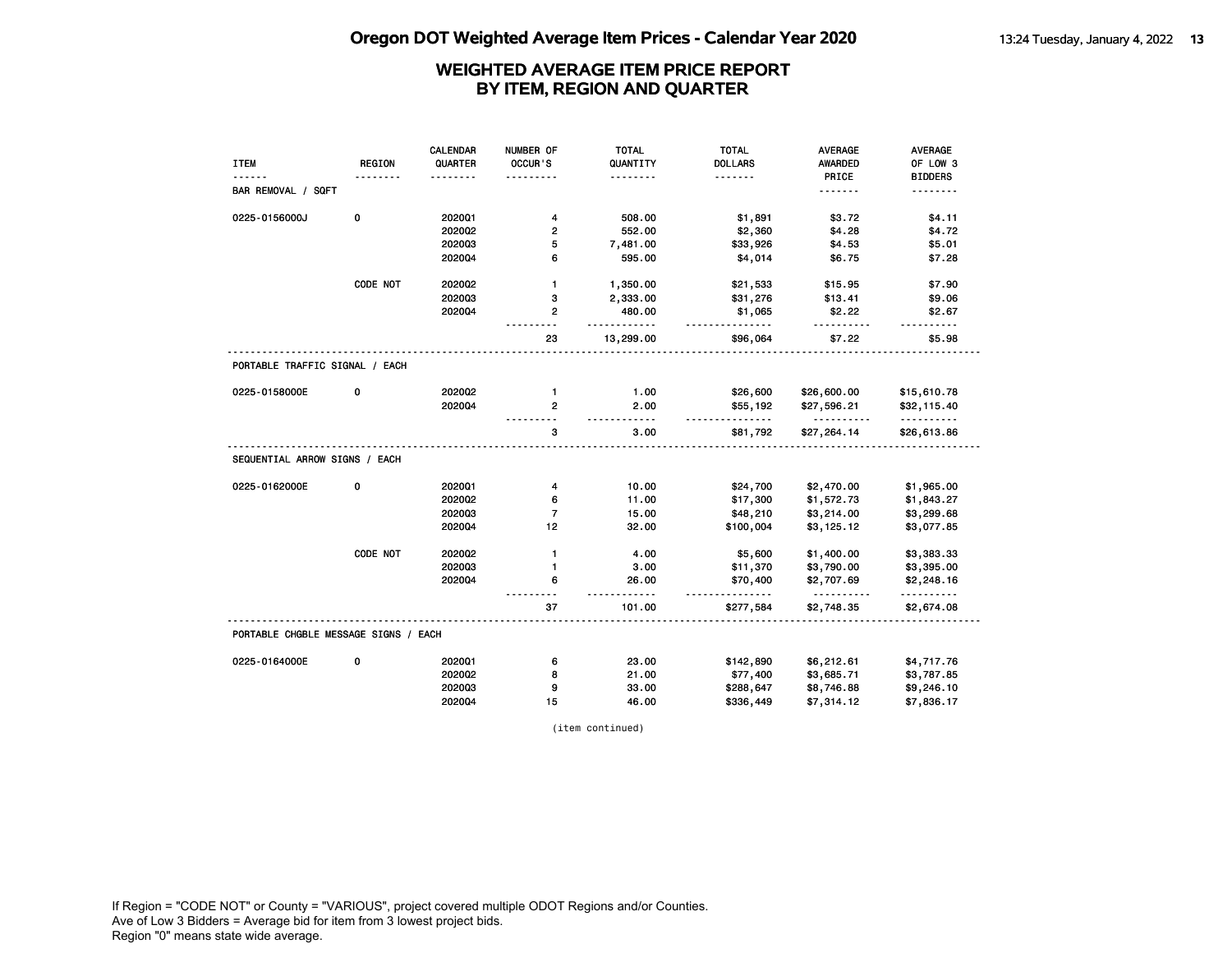| <b>ITEM</b>                                     | <b>REGION</b> | <b>CALENDAR</b><br>QUARTER | NUMBER OF<br><b>OCCUR</b> 'S | <b>TOTAL</b><br>QUANTITY | <b>TOTAL</b><br><b>DOLLARS</b> | <b>AVERAGE</b><br><b>AWARDED</b> | <b>AVERAGE</b><br>OF LOW 3 |
|-------------------------------------------------|---------------|----------------------------|------------------------------|--------------------------|--------------------------------|----------------------------------|----------------------------|
|                                                 |               |                            |                              | .                        | .                              | PRICE                            | <b>BIDDERS</b>             |
| PORTABLE CHGBLE MESSAGE SIGNS                   |               | EACH                       |                              |                          |                                | .                                | <u>.</u>                   |
| 0225-0164000E                                   | CODE NOT      | 2020Q2                     | $\mathbf{1}$                 | 8.00                     | \$20,800                       | \$2,600.00                       | \$9,083.33                 |
|                                                 |               | 202003                     | 2                            | 7.00                     | \$47,900                       | \$6,842.86                       | \$5,389.48                 |
|                                                 |               | 202004                     | 8                            | 34.00<br>.               | \$258,500<br>.                 | \$7,602.94<br>.                  | \$9,212.76<br>.            |
|                                                 |               |                            | 49                           | 172.00                   | \$1,172,587                    | \$6,817.36                       | \$7,425.96                 |
| PORTABLE CHGBLE MESSAGE SIGNS, ROLL MNTD / EACH |               |                            |                              |                          |                                |                                  |                            |
| 0225-0167300E                                   | 0             | 2020Q1                     | $\mathbf{1}$                 | 2.00                     | \$6,800                        | \$3,400.00                       | \$3,133.33                 |
|                                                 |               | 202002                     | 1                            | 2.00                     | \$16,000                       | \$8,000.00                       | \$3,500.00                 |
|                                                 |               | 202003                     | 1                            | 2.00                     | \$0                            | \$0.01                           | \$2,936.51                 |
|                                                 | CODE NOT      | 2020Q4                     | $\mathbf{1}$                 | 2.00                     | \$6,400                        | \$3,200.00                       | \$4,900.00                 |
|                                                 |               |                            | 4                            | 8.00                     | \$29,200                       | \$3,650.00                       | \$3,617.46                 |
| RADAR SPEED TRAILER / EACH                      |               |                            |                              |                          |                                |                                  |                            |
| 0225-0167500E                                   | 0             | 2020Q1                     | з                            | 5.00                     | \$26,600                       | \$5,320.00                       | \$4,006.67                 |
|                                                 |               | 202002                     | 3                            | 5.00                     | \$31,000                       | \$6,200.00                       | \$3,321.33                 |
|                                                 |               | 202003                     | 2                            | 2.00                     | \$10,635                       | \$5,317.50                       | \$4,972.50                 |
|                                                 |               | 202004                     | $\mathbf{2}$                 | 2.00                     | \$16,800                       | \$8,400.00                       | \$9,375.00                 |
|                                                 | CODE NOT      | 202004                     | 2<br>$\sim$ $\sim$           | 4.00                     | \$14,000                       | \$3,500.00<br><u>.</u>           | \$3,500.00<br>.            |
|                                                 |               |                            | 12                           | 18.00                    | \$99,035                       | \$5,501.94                       | \$4,407.50                 |
| TEMPORARY CURB RAMP, / EACH                     |               |                            |                              |                          |                                |                                  |                            |
| 0225-0167670E                                   | 0             | 202001                     | $\mathbf{1}$                 | 5.00                     | \$5,200                        | \$1,040.00                       | \$2,146.67                 |
|                                                 |               | 202002                     | 4                            | 9.00                     | \$4,635                        | \$515.00                         | \$2,076.85                 |
|                                                 |               | 202003                     | 10                           | 310.00                   | \$321,480                      | \$1,037.03                       | \$1,115.84                 |
|                                                 |               | 202004                     | 12                           | 109.00                   | \$141,430                      | \$1,297.52                       | \$1,475.59                 |
|                                                 | CODE NOT      | 2020Q2                     | $\mathbf{1}$                 | 13.00                    | \$28,303                       | \$2,177.15                       | \$2,325.72                 |
|                                                 |               | 202003                     | 4                            | 155.00                   | \$200,420                      | \$1,293.03                       | \$1,546.28                 |
|                                                 |               | 2020Q4                     | $\mathbf{2}$                 | 12.00                    | \$11,000                       | \$916.67                         | \$896.11                   |
|                                                 |               |                            |                              |                          | $- - - -$                      | .                                | .                          |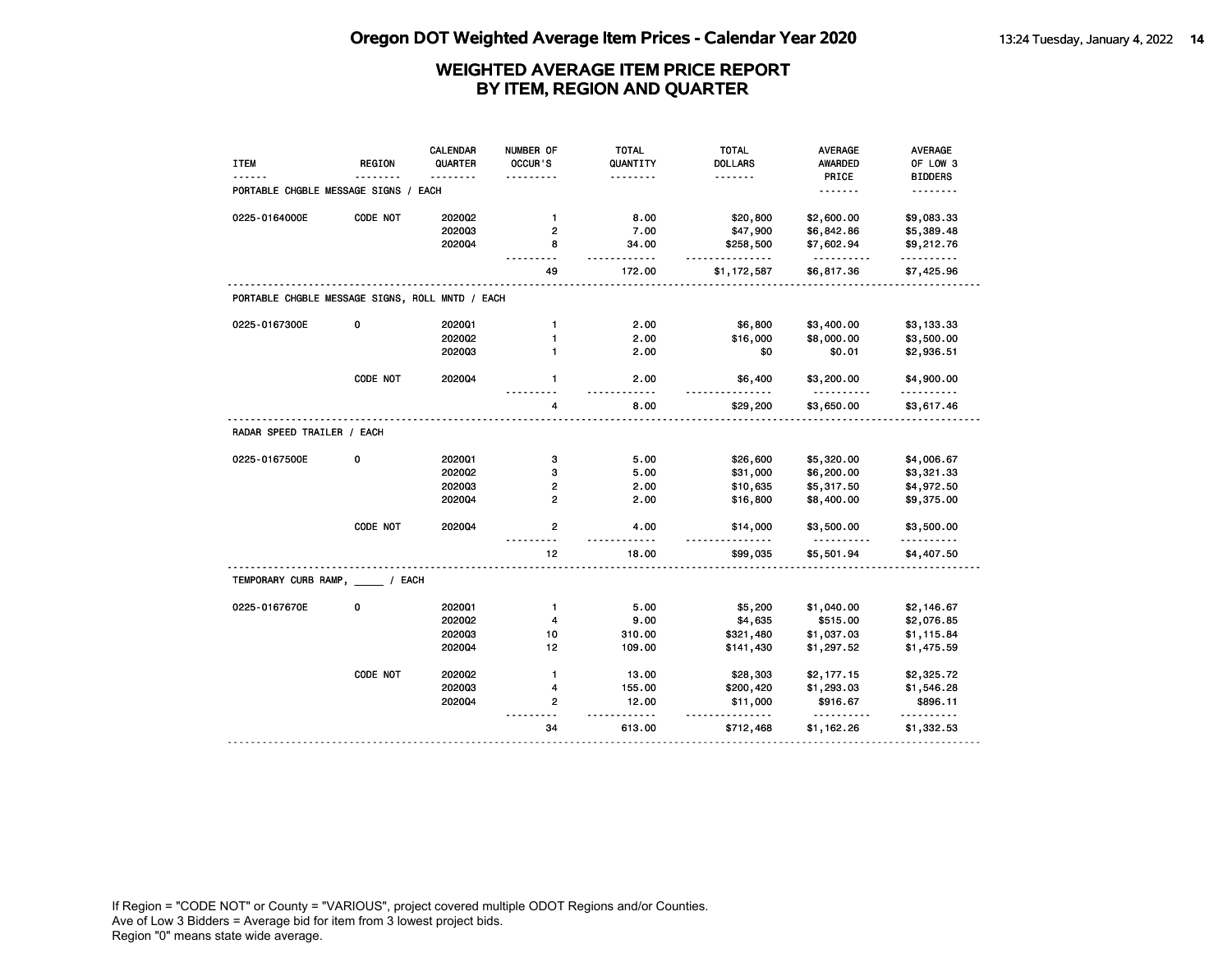# **Oregon DOT Weighted Average Item Prices - Calendar Year 2020** 13:24 Tuesday, January 4, 2022 15

# **WEIGHTED AVERAGE ITEM PRICE REPORT BY ITEM, REGION AND QUARTER**

|                                 |               | <b>CALENDAR</b> | NUMBER OF      | <b>TOTAL</b>         | <b>TOTAL</b>   | <b>AVERAGE</b>         | AVERAGE         |
|---------------------------------|---------------|-----------------|----------------|----------------------|----------------|------------------------|-----------------|
| <b>ITEM</b>                     | <b>REGION</b> | QUARTER         | OCCUR'S        | QUANTITY             | <b>DOLLARS</b> | AWARDED                | OF LOW 3        |
|                                 |               |                 |                | .                    | .              | PRICE                  | <b>BIDDERS</b>  |
| TEMPORARY WALKS / SQFT          |               |                 |                |                      |                | .                      | .               |
| 0225-0167680J                   | 0             | 202001          | $\mathbf{1}$   | 620.00               | \$3,720        | \$6.00                 | \$24.67         |
|                                 |               | 2020Q2          | 3              | 3,002.00             | \$10,314       | \$3.44                 | \$6.81          |
|                                 |               | 202003          | 5              | 2,000.00             | \$71,740       | \$35.87                | \$22.14         |
|                                 |               | 202004          | $\overline{7}$ | 24,503.00            | \$123,940      | \$5.06                 | \$5.22          |
|                                 | CODE NOT      | 202002          | $\mathbf{1}$   | 100.00               | \$1,064        | \$10.64                | \$21.88         |
|                                 |               | 202003          | 2              | 16,615.00            | \$64,620       | \$3.89                 | \$6.49          |
|                                 |               | 202004          | $\mathbf{1}$   | 50.00<br>.           | \$500          | \$10.00                | \$29.33         |
|                                 |               |                 | 20             | 46,890.00            | \$275,898      | \$5.88                 | \$6.81          |
| FLAGGERS / HOUR                 |               |                 |                |                      |                |                        |                 |
| 0225-0168000T                   | 0             | 202001          | 8              | 5,030.00             | \$280,395      | \$55.74                | \$57.30         |
|                                 |               | 2020Q2          | 8              | 6,560.00             | \$403,000      | \$61.43                | \$60.43         |
|                                 |               | 202003          | 10             | 10,700.00            | \$685,427      | \$64.06                | \$62.22         |
|                                 |               | 202004          | 20             | 30,275.00            | \$1,815,422    | \$59.96                | \$62.24         |
|                                 | CODE NOT      | 2020Q2          | $\mathbf{2}$   | 5,984.00             | \$425,320      | \$71.08                | \$60.89         |
|                                 |               | 202003          | 5              | 16,100.00            | \$701,632      | \$43.58                | \$55.63         |
|                                 |               | 202004          | 6              | 5,886.00<br>.        | \$356,688      | \$60.60<br>.           | \$52.10         |
|                                 |               |                 | 59             | 80,535.00            | \$4,667,884    | \$57.96                | \$59.62         |
| FLAGGER STATION LIGHTING / EACH |               |                 |                |                      |                |                        |                 |
| 0225-0168100E                   | 0             | 202001          | 5              | 22.00                | \$32,550       | \$1,479.55             | \$1,704.96      |
|                                 |               | 2020Q2          | 6              | 21.00                | \$25,900       | \$1,233.33             | \$1,756.59      |
|                                 |               | 202003          | 6              | 30.00                | \$47,645       | \$1,588.18             | \$1,960.61      |
|                                 |               | 202004          | 12             | 52.00                | \$104,734      | \$2,014.12             | \$1,999.16      |
|                                 | CODE NOT      | 2020Q2          | $\mathbf{1}$   | 12.00                | \$21,600       | \$1,800.00             | \$2,533.33      |
|                                 |               | 202003          | з              | 20.00                | \$26,800       | \$1,340.00             | \$1,598.42      |
|                                 |               | 202004          | 4              | 16.00<br>$- - - - -$ | \$43,800<br>.  | \$2,737.50<br><u>.</u> | \$2,152.29<br>. |
|                                 |               |                 |                |                      |                |                        |                 |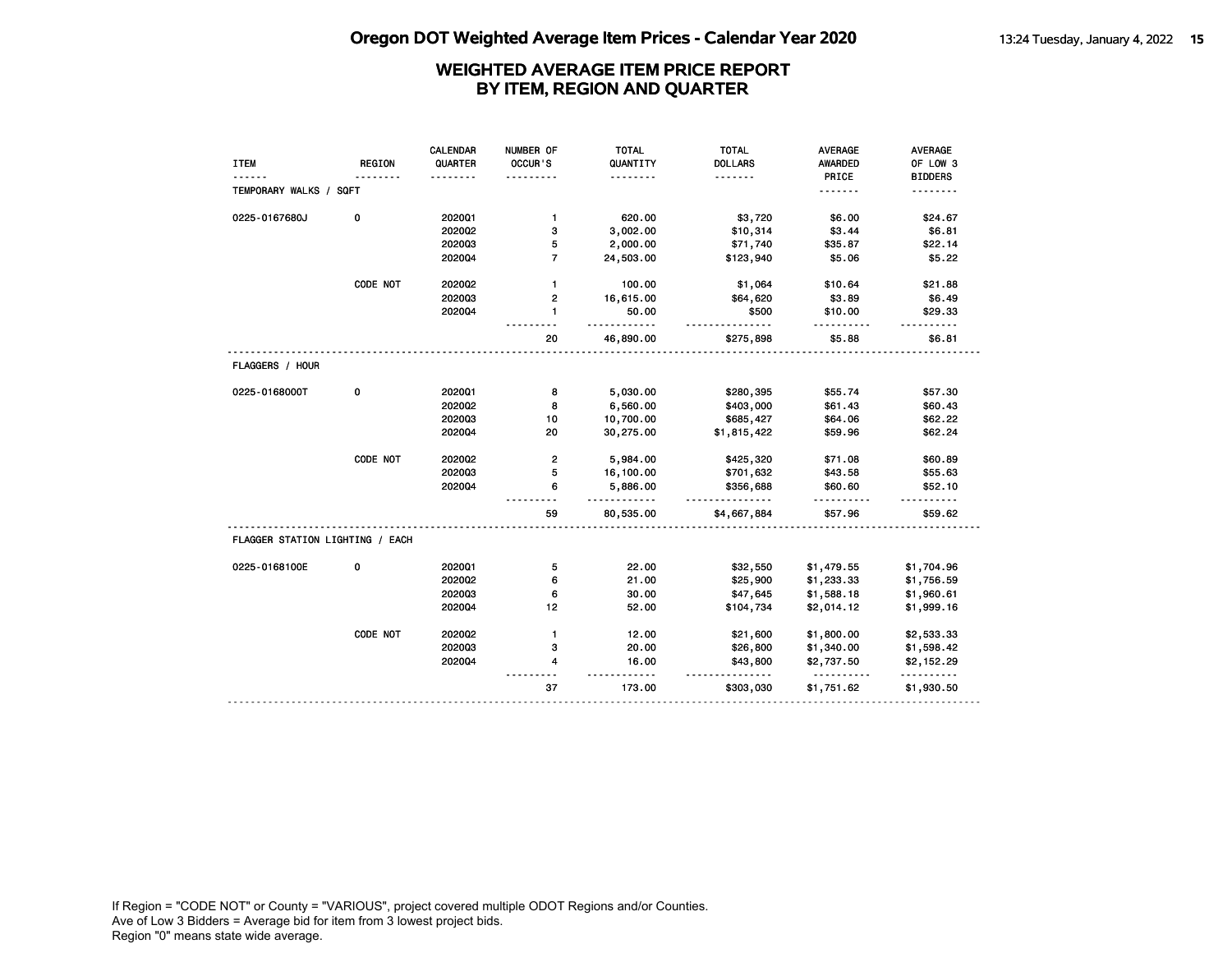|                                   |               | CALENDAR | NUMBER OF       | <b>TOTAL</b>         | <b>TOTAL</b>         | <b>AVERAGE</b>         | <b>AVERAGE</b>      |
|-----------------------------------|---------------|----------|-----------------|----------------------|----------------------|------------------------|---------------------|
| <b>ITEM</b>                       | <b>REGION</b> | QUARTER  | <b>OCCUR</b> 'S | QUANTITY             | <b>DOLLARS</b>       | <b>AWARDED</b>         | OF LOW 3            |
|                                   |               |          |                 | .                    | <u>.</u>             | PRICE                  | <b>BIDDERS</b>      |
| FLAGGER STATION LIGHTING / HOUR   |               |          |                 |                      |                      | <u>.</u>               | .                   |
| 0225-0168100T                     | 0             | 2020Q1   | $\mathbf{1}$    | 160.00               | \$960                | \$6.00                 | \$13.67             |
|                                   |               | 202003   | 2               | 1,200.00             | \$8,980              | \$7.48                 | \$8.61              |
|                                   |               | 202004   | $\mathbf{1}$    | 1,000.00<br><u>.</u> | \$1,500<br><u>.</u>  | \$1.50                 | \$4.62              |
|                                   |               |          | 4               | 2,360.00             | \$11,440             | \$4.85                 | \$7.26              |
| TRAFFIC CONTROL SUPERVISOR / EACH |               |          |                 |                      |                      |                        |                     |
| 0225-0169000E                     | 0             | 2020Q1   | 3               | 315.00               | \$303,375            | \$963.10               | \$527.69            |
|                                   |               | 2020Q2   | 3               | 110.00               | \$43,000             | \$390.91               | \$782.42            |
|                                   |               | 202003   | 4               | 478.00               | \$251,430            | \$526.00               | \$470.32            |
|                                   |               | 202004   | 8               | 1,090.00             | \$745,545            | \$683.99               | \$560.45            |
|                                   | CODE NOT      | 2020Q2   | $\mathbf{1}$    | 166.00               | \$19,090             | \$115.00               | \$613.33            |
|                                   |               | 202003   | $\mathbf{1}$    | 75.00                | \$76,500             | \$1,020.00             | \$885.00            |
|                                   |               | 202004   | 4               | 560.00               | \$261,850            | \$467.59               | \$442.74            |
|                                   |               |          | 24              | <u>.</u><br>2,794.00 | .<br>\$1,700,790     | .<br>\$608.73          | \$538.34            |
| RAILROAD FLAGGER SERVICES / EACH  |               |          |                 |                      |                      |                        |                     |
| 0225-0170000E                     | CODE NOT      | 202004   | $\mathbf{1}$    | 20.00<br><u>.</u>    | \$32,000             | \$1,600.00<br><u>.</u> | \$1,683.33<br>.     |
|                                   |               |          | 1               | 20.00                | \$32,000             | \$1,600.00             | \$1,683.33          |
| PILOT CARS / HOUR                 |               |          |                 |                      |                      |                        |                     |
| 0225-0172000T                     | 0             | 202001   | $\overline{2}$  | 260.00               | \$21,900             | \$84.23                | \$83.18             |
|                                   |               | 202002   | 3               | 1,240.00             | \$95,900             | \$77.34                | \$78.26             |
|                                   |               | 202003   | $\mathbf{1}$    | 550.00               | \$42,323             | \$76.95                | \$74.82             |
|                                   |               | 2020Q4   | 6               | 3,844.00             | \$283,934            | \$73.86                | \$74.33             |
|                                   | CODE NOT      | 2020Q2   | $\mathbf{1}$    | 1,328.00             | \$152,720            | \$115.00               | \$92.00             |
|                                   |               | 202003   | $\mathbf{1}$    | 3,250.00             | \$243,750            | \$75.00                | \$74.33             |
|                                   |               | 2020Q4   | 2               | 692.00<br>.          | \$13,940<br><u>.</u> | \$20.14                | \$21.05<br><u>.</u> |
|                                   |               |          | 16              | 11,164.00            | \$854,467            | \$76.54                | \$73.79             |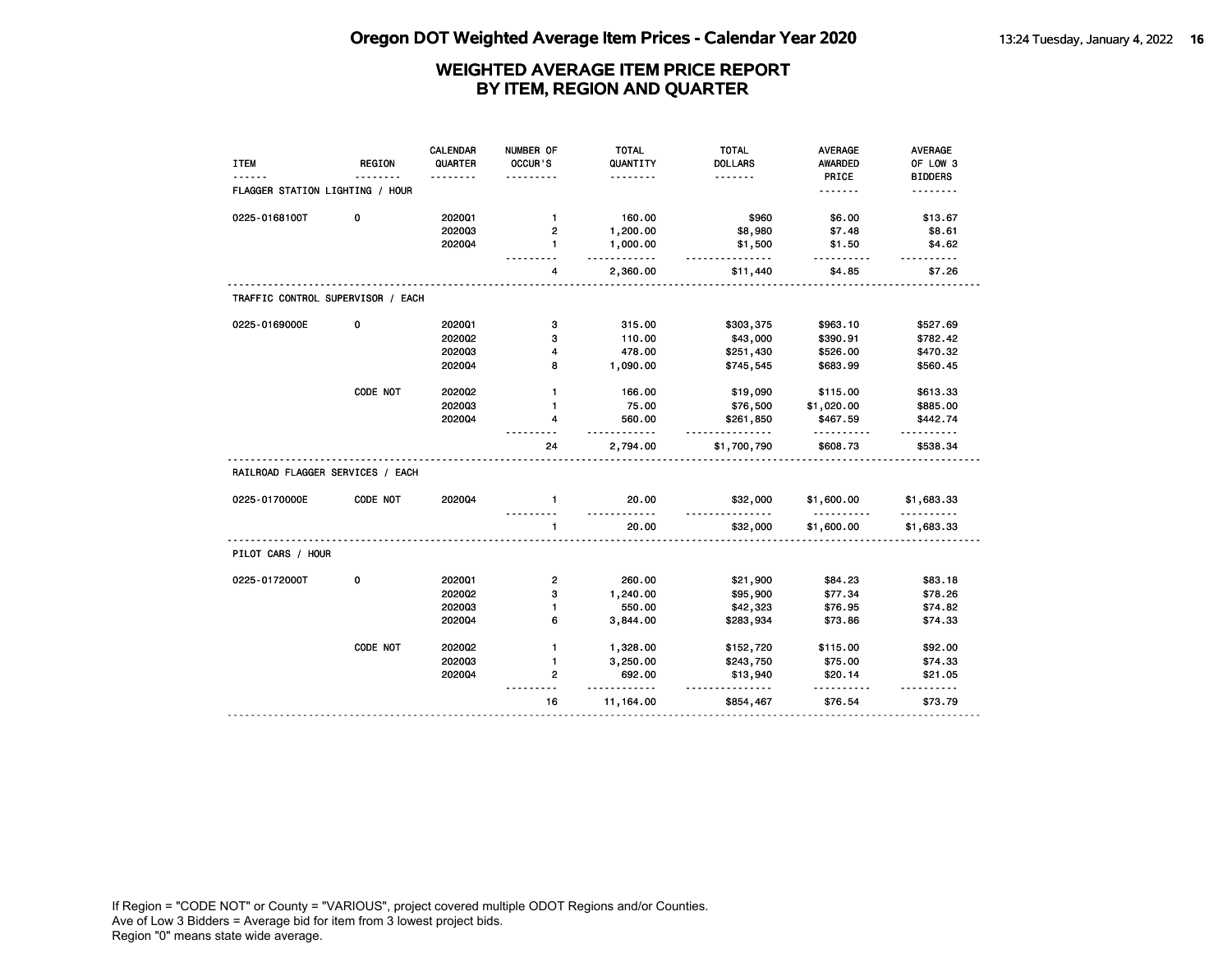| <b>ITEM</b>                                | <b>REGION</b> | <b>CALENDAR</b><br>QUARTER | NUMBER OF<br>OCCUR'S | <b>TOTAL</b><br>QUANTITY | <b>TOTAL</b><br><b>DOLLARS</b> | <b>AVERAGE</b><br><b>AWARDED</b>           | <b>AVERAGE</b><br>OF LOW 3 |
|--------------------------------------------|---------------|----------------------------|----------------------|--------------------------|--------------------------------|--------------------------------------------|----------------------------|
|                                            |               |                            |                      | .                        | <u>.</u>                       | PRICE                                      | <b>BIDDERS</b>             |
| PEDESTRIAN TRANSPORT VEHICLE / HOUR        |               |                            |                      |                          |                                | .                                          | .                          |
| 0225-0174000T                              | 0             | 202001                     | $\mathbf{1}$         | 160.00                   | \$14,400                       | \$90.00                                    | \$69.70                    |
|                                            |               | 202002                     | 1                    | 200.00                   | \$16,000                       | \$80.00                                    | \$61.70                    |
|                                            |               | 202004                     | 3                    | 2,700.00<br>.            | \$100,016<br><u>.</u>          | \$37.04<br>.                               | \$39.20<br><u>.</u>        |
|                                            |               |                            | 5                    | 3,060.00                 | \$130,416                      | \$42.62                                    | \$42.26                    |
| AUTOMATED FLAGGER ASSISTANCE DEVICE / EACH |               |                            |                      |                          |                                |                                            |                            |
| 0225-0200000E                              | 0             | 2020Q2                     | $\mathbf{1}$         | 2.00                     | \$30,000                       | \$15,000.00                                | \$13,833.33                |
|                                            |               | 202003                     | 1                    | 2.00                     | \$20,000                       | \$10,000.00                                | \$13,733.33                |
|                                            |               | 202004                     | 2                    | 4.00                     | \$21,800                       | \$5,450.00                                 | \$8,201.46                 |
|                                            | CODE NOT      | 202003                     | $\mathbf{1}$         | 2.00                     | \$50,000                       | \$25,000.00                                | \$18,833.33                |
|                                            |               |                            | 5                    | 10.00                    | .<br>\$121,800                 | <u> - - - - - - - - - -</u><br>\$12,180.00 | <u>.</u><br>\$12,560.59    |
| TEMP GRD TYPE 2A REFL / FOOT               |               |                            |                      |                          |                                |                                            |                            |
| 0226-0108000F                              | CODE NOT      | 202004                     | $\mathbf{1}$         | 1,250.00<br>. . <b>.</b> | \$14,000<br><u>.</u>           | \$11.20                                    | \$12.90                    |
|                                            |               |                            | $\mathbf{1}$         | 1,250.00                 | \$14,000                       | . <i>.</i><br>\$11.20                      | \$12.90                    |
| TEMP GRD TYPE 3 REFLECTORIZED / FOOT       |               |                            |                      |                          |                                |                                            |                            |
| 0226-0110000F                              | CODE NOT      | 202004                     | $\blacksquare$       | 25.00<br>.               | \$800                          | \$32.00                                    | \$29.17                    |
|                                            |               |                            | $\blacksquare$       | 25.00                    | \$800                          | \$32.00                                    | \$29.17                    |
| TEMP GRD TERMINALS, NON-FLAR / EACH        |               |                            |                      |                          |                                |                                            |                            |
| 0226-0115000E                              | CODE NOT      | 202004                     | $\mathbf{1}$         | 4.00                     | \$6,120                        | \$1,530.00                                 | \$1,893.33                 |
|                                            |               |                            | $\mathbf{1}$         | <u>.</u><br>4.00         | <u>.</u><br>\$6,120            | <u>.</u><br>\$1,530.00                     | .<br>\$1,893.33            |
|                                            |               |                            |                      |                          |                                |                                            |                            |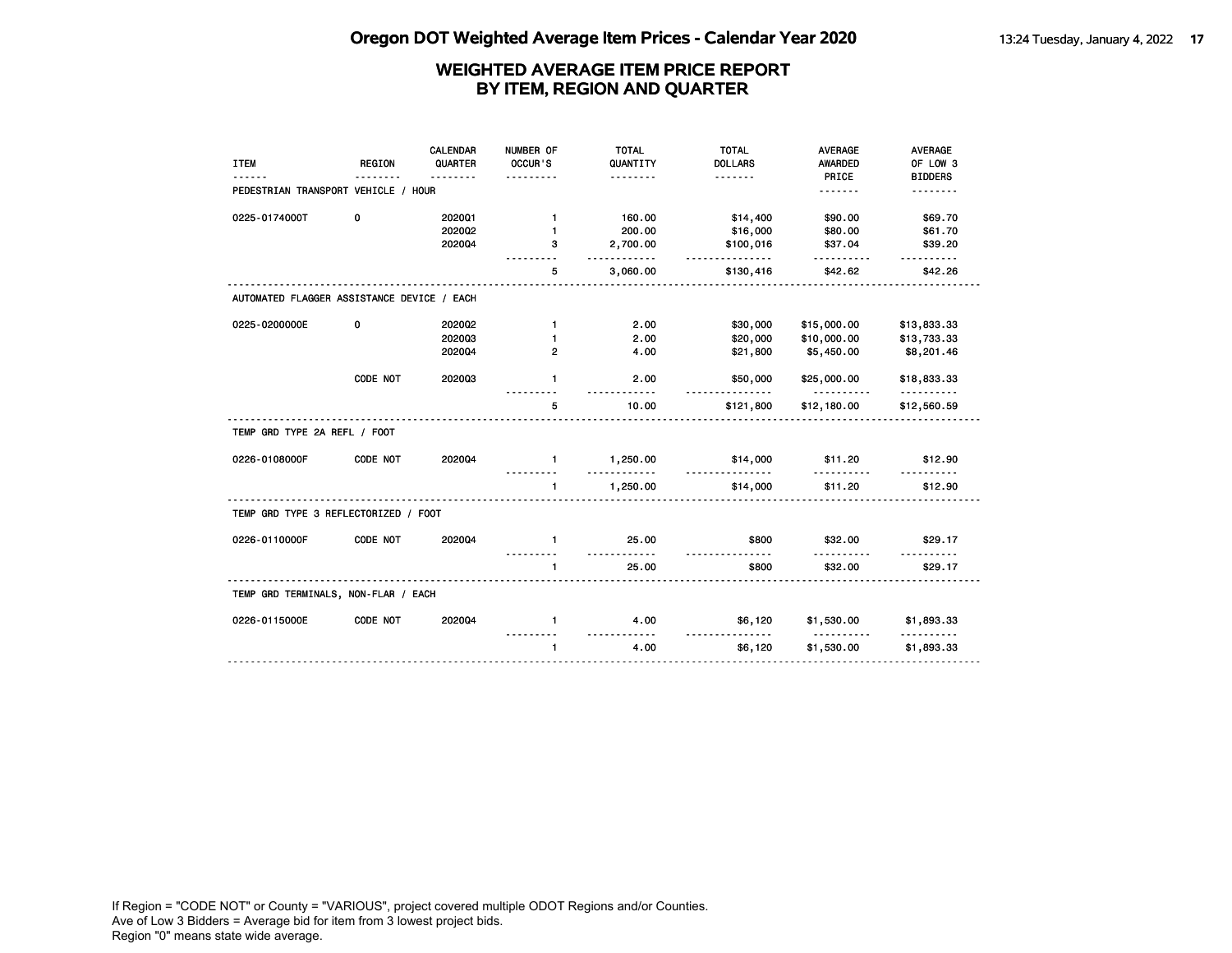| <b>ITEM</b>                                    | <b>REGION</b> | <b>CALENDAR</b><br>QUARTER | NUMBER OF<br>OCCUR'S     | <b>TOTAL</b><br>QUANTITY | <b>TOTAL</b><br><b>DOLLARS</b> | <b>AVERAGE</b><br><b>AWARDED</b> | <b>AVERAGE</b><br>OF LOW 3 |
|------------------------------------------------|---------------|----------------------------|--------------------------|--------------------------|--------------------------------|----------------------------------|----------------------------|
| TEMP GUARDRAIL TRANSITION / EACH               |               | <u>.</u>                   |                          | .                        | .                              | PRICE<br><u>.</u>                | <b>BIDDERS</b><br>.        |
| 0226-0117000E                                  | CODE NOT      | 202004                     | $\mathbf{1}$             | 2.00                     | \$2,660                        | \$1,330.00                       | \$1,610.00                 |
|                                                |               |                            | $\mathbf{1}$             | 2.00                     | \$2,660                        | \$1,330.00                       | \$1,610.00                 |
| TEMPORARY BRIDGE CONNECTIONS / EACH            |               |                            |                          |                          |                                |                                  |                            |
| 0226-0119000E                                  | CODE NOT      | 2020Q4                     | $\mathbf{1}$             | 2.00                     | \$1,022                        | \$511.00                         | \$503.67                   |
|                                                |               |                            | $\mathbf{1}$             | 2.00                     | \$1,022                        | \$511.00                         | \$503.67                   |
| TEMPORARY BARRIER / FOOT                       |               |                            |                          |                          |                                |                                  |                            |
| 0226-0126100F                                  | 0             | 202004                     | $\blacksquare$           | 275.00                   | \$6,875                        | \$25.00                          | \$22.33                    |
|                                                | CODE NOT      | 202004                     | $\mathbf{1}$             | 2,000.00<br>.            | \$18,400                       | \$9.20                           | \$9.07                     |
|                                                |               |                            | $\overline{2}$           | 2,275.00                 | \$25,275                       | \$11.11                          | \$10.67                    |
| MINIMUM DEFLECTION TEMPORARY BARRIER / FOOT    |               |                            |                          |                          |                                |                                  |                            |
| 0226-0131100F                                  | 0             | 202004                     | $\overline{2}$           | 3,000.00                 | \$69,600<br>.                  | \$23.20                          | \$24.05<br>$- - - - - -$   |
|                                                |               |                            | $\overline{2}$           | 3,000.00                 | \$69,600                       | \$23.20                          | \$24.05                    |
| MOVING TEMPORARY BARRIER / FOOT                |               |                            |                          |                          |                                |                                  |                            |
| 0226-0132100F                                  | 0             | 202004                     | $\mathbf{1}$             | 725.00                   | \$7,613                        | \$10.50                          | \$7.17                     |
|                                                | CODE NOT      | 2020Q4                     | $\mathbf{1}$<br><u>.</u> | 1,500.00<br><u>.</u>     | \$13,800<br><u>.</u>           | \$9.20<br>.                      | \$9.07<br>.                |
|                                                |               |                            | $\overline{2}$           | 2,225.00                 | \$21,413                       | \$9.62                           | \$8.45                     |
| TEMP IMPACT ATTENUATOR, SAND BARREL SYS / EACH |               |                            |                          |                          |                                |                                  |                            |
| 0226-0133000E                                  | 0             | 2020Q4                     | $\mathbf{1}$             | 2.00                     | \$10,000                       | \$5,000.00                       | \$2,908.33                 |
|                                                | CODE NOT      | 202004                     | $\blacksquare$           | 1.00<br>$- - -$          | \$1,530                        | \$1,530.00<br>$- - - - -$        | \$1,510.00                 |
|                                                |               |                            | $\overline{2}$           | 3.00                     | \$11,530                       | \$3,843.33                       | \$2,442.22                 |
|                                                |               |                            |                          |                          |                                |                                  |                            |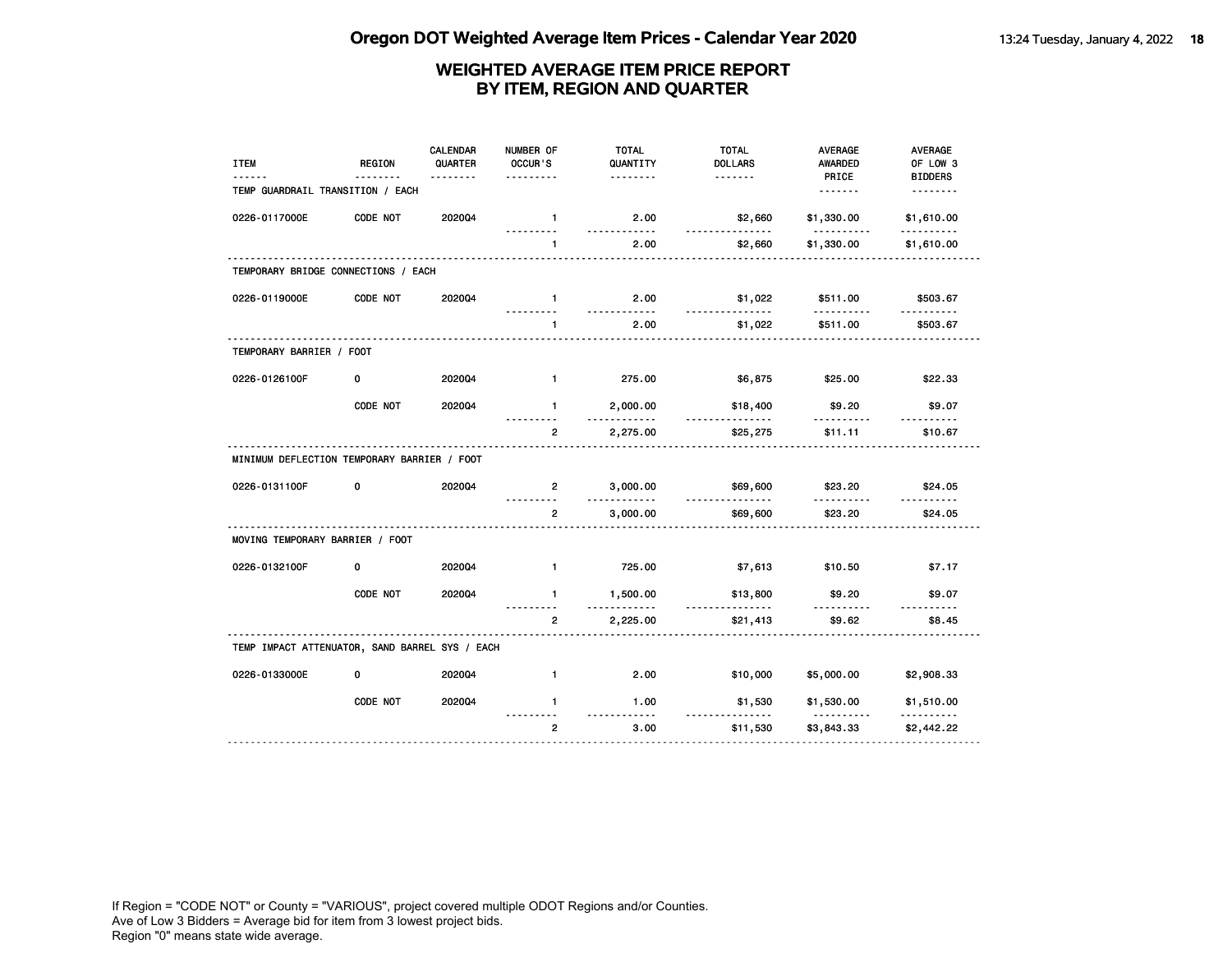| <b>ITEM</b>                                     | <b>REGION</b> | <b>CALENDAR</b><br>QUARTER<br>. | NUMBER OF<br>OCCUR'S<br>. | <b>TOTAL</b><br>QUANTITY<br>. | <b>TOTAL</b><br><b>DOLLARS</b><br><u>.</u> | <b>AVERAGE</b><br><b>AWARDED</b><br>PRICE | <b>AVERAGE</b><br>OF LOW 3<br><b>BIDDERS</b> |
|-------------------------------------------------|---------------|---------------------------------|---------------------------|-------------------------------|--------------------------------------------|-------------------------------------------|----------------------------------------------|
| TEMP IMP ATTEN NARW SITE SYS / EACH             |               |                                 |                           |                               |                                            | <u>.</u>                                  | <u>.</u>                                     |
| 0226-0134000E                                   | 0             | 202004                          | $\mathbf{1}$              | 4.00                          | \$8,000                                    | \$2,000.00                                | \$2,114.47                                   |
|                                                 | CODE NOT      | 202004                          | $\mathbf{1}$              | 8.00                          | \$16,320                                   | \$2,040.00                                | \$2,013.33                                   |
|                                                 |               |                                 | $\overline{2}$            | 12.00                         | \$24,320                                   | \$2,026.67                                | \$2,047.04                                   |
| MOVING TEMP IMPACT ATEN, SAND BARREL SYS / EACH |               |                                 |                           |                               |                                            |                                           |                                              |
| 0226-0136000E                                   | 0             | 202004                          | $\mathbf{1}$              | 2.00                          | \$600                                      | \$300.00                                  | \$441.67                                     |
|                                                 | CODE NOT      | 202004                          | $\mathbf{1}$              | 2.00<br><u>----------</u>     | \$716                                      | \$358.00<br>.                             | \$352.67                                     |
|                                                 |               |                                 | $\overline{2}$            | 4.00                          | \$1,316                                    | \$329.00                                  | \$397.17                                     |
| MOV TEMP IMP ATTEN NARW SITE / EACH             |               |                                 |                           |                               |                                            |                                           |                                              |
| 0226-0137000E                                   | CODE NOT      | 202004                          | $\mathbf{1}$<br>.         | 29.00<br><u>.</u>             | \$10,382<br><u>.</u>                       | \$358.00<br><u>.</u>                      | \$352.67                                     |
|                                                 |               |                                 | 1                         | 29.00                         | \$10,382                                   | \$358.00                                  | \$352.67                                     |
| TEMP IMP ATTEN, TRUCK MOUNTED / EACH            |               |                                 |                           |                               |                                            |                                           |                                              |
| 0226-0138000E                                   | CODE NOT      | 202004                          | $\blacksquare$            | 2.00                          | \$6,200<br><u> - - - - - - - - - - - -</u> | \$3,100.00<br><u>.</u>                    | \$19,700.00<br>----------                    |
|                                                 |               |                                 | $\mathbf{1}$              | 2.00                          | \$6,200                                    | \$3,100.00                                | \$19,700.00                                  |
| REFLECTIVE BARRIER PANELS / EACH                |               |                                 |                           |                               |                                            |                                           |                                              |
| 0226-0141100E                                   | 0             | 202004                          | $\mathbf{1}$              | 92.00                         | \$1,656                                    | \$18.00                                   | \$19.00                                      |
|                                                 | CODE NOT      | 202004                          | $\mathbf{1}$              | 250.00                        | \$4,725<br><u>.</u>                        | \$18.90<br>.                              | \$18.63                                      |
|                                                 |               |                                 | $\overline{2}$            | 342.00                        | \$6,381                                    | \$18.66                                   | \$18.73                                      |
|                                                 |               |                                 |                           |                               |                                            |                                           |                                              |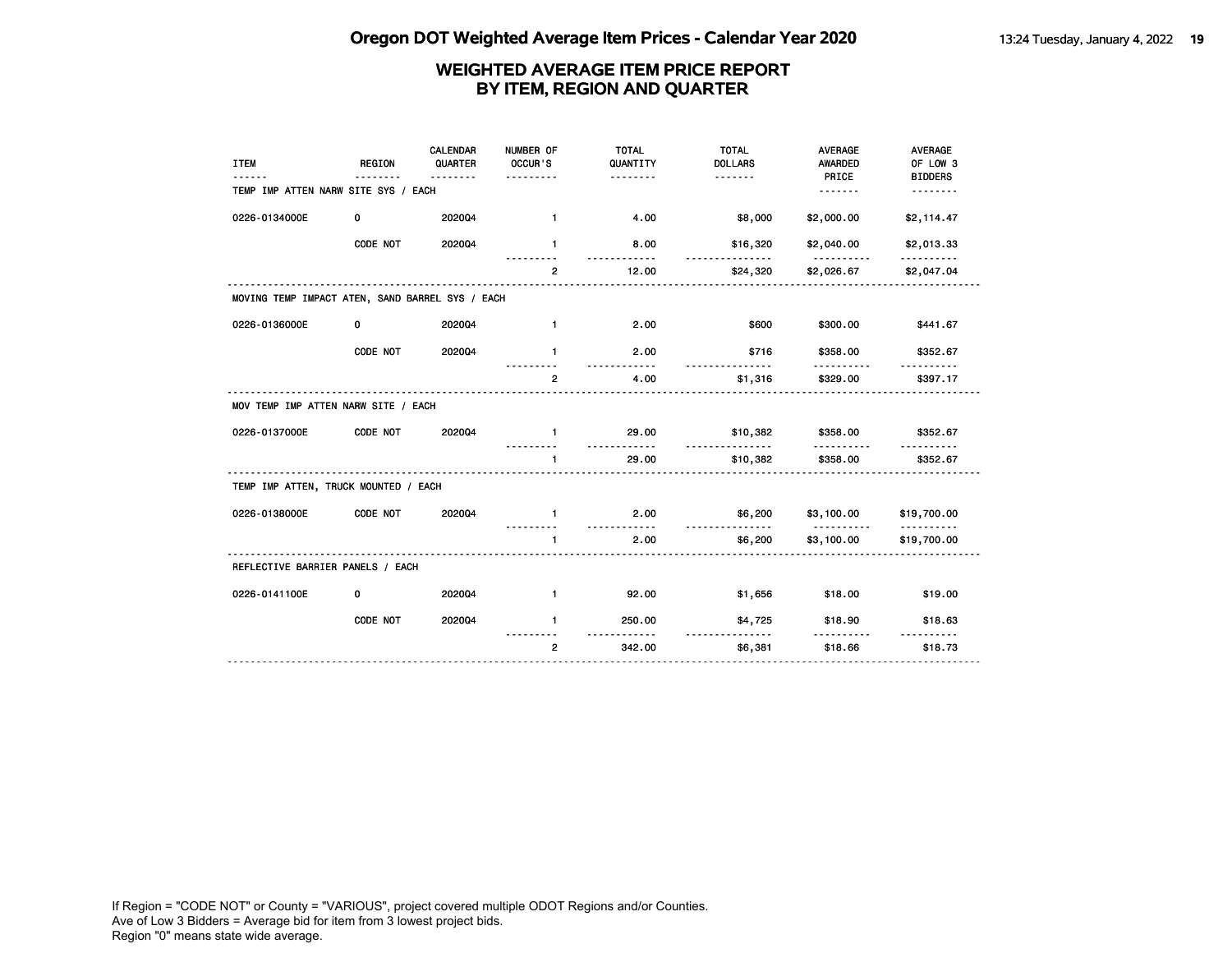| <b>ITEM</b>                                 | <b>REGION</b> | CALENDAR<br>QUARTER | NUMBER OF<br>OCCUR'S<br>. | <b>TOTAL</b><br>QUANTITY<br>. | <b>TOTAL</b><br><b>DOLLARS</b> | <b>AVERAGE</b><br><b>AWARDED</b><br>PRICE | <b>AVERAGE</b><br>OF LOW 3<br><b>BIDDERS</b> |
|---------------------------------------------|---------------|---------------------|---------------------------|-------------------------------|--------------------------------|-------------------------------------------|----------------------------------------------|
| REPAIR TEMP IMP ATTEN, NARROW SITE / EACH   |               |                     |                           |                               |                                | .                                         | <u>.</u>                                     |
| 0226-0141300E                               | 0             | 202004              | $\mathbf{1}$              | 2.00                          | \$2                            | \$1.00                                    | \$1.04                                       |
|                                             | CODE NOT      | 202004              | $\mathbf{1}$              | 2.00<br>.                     | \$2<br>$- - -$                 | \$1.00<br>.                               | \$1.00                                       |
|                                             |               |                     | $\overline{2}$            | 4.00                          | \$4                            | \$1.00                                    | \$1.02                                       |
| REPAIR TEMP IMP ATTEN, TRUCK MOUNTED / EACH |               |                     |                           |                               |                                |                                           |                                              |
| 0226-0141400E                               | CODE NOT      | 202004              | $\mathbf{1}$              | 1.00                          | \$6,210<br><u>.</u>            | \$6,210.00                                | \$3,103.33                                   |
|                                             |               |                     | $\mathbf{1}$              | 1.00                          | \$6,210                        | \$6,210.00                                | \$3,103.33                                   |
| REPAIR TEMP IMP ATTEN, SAND MODULE / EACH   |               |                     |                           |                               |                                |                                           |                                              |
| 0226-0141500E                               | CODE NOT      | 202004              | $\mathbf{1}$<br>.         | 1.00<br><u></u>               | \$1<br>.                       | \$1.00<br><u>.</u>                        | \$1,767.33<br><u>.</u>                       |
|                                             |               |                     | $\blacksquare$            | 1.00                          | \$1                            | \$1.00                                    | \$1,767.33                                   |
| PORTABLE TRAFFIC SIGNAL / EACH              |               |                     |                           |                               |                                |                                           |                                              |
| 0227-0158000E                               | 0             | 202004              | $\overline{2}$            | 2.00<br><u>.</u>              | \$53,922<br><u>.</u>           | \$26,961.00<br><u>.</u>                   | \$29,924.86<br>.                             |
|                                             |               |                     | $\overline{2}$            | 2.00                          | \$53,922                       | \$26,961.00                               | \$29,924.86                                  |
| PEDESTRIAN CHANNELIZING DEVICES / FOOT      |               |                     |                           |                               |                                |                                           |                                              |
| 0228-0141600F                               | 0             | 202004              | $\overline{2}$<br>.       | 524.00<br><u>.</u>            | \$6,980<br><u>.</u>            | \$13.32<br>.                              | \$24.29<br><u>.</u>                          |
|                                             |               |                     | $\overline{2}$<br>.       | 524.00                        | \$6,980                        | \$13.32                                   | \$24.29                                      |
| TEMPORARY CURB RAMP, / EACH                 |               |                     |                           |                               |                                |                                           |                                              |
| 0228-0167670E                               | 0             | 202004              | $\mathbf{1}$              | 2.00<br>.                     | \$5,000                        | \$2,500.00<br><u>.</u>                    | \$3,166.67                                   |
|                                             |               |                     | $\mathbf{1}$              | 2.00                          | \$5,000                        | \$2,500.00                                | \$3,166.67                                   |
|                                             |               |                     |                           |                               |                                |                                           |                                              |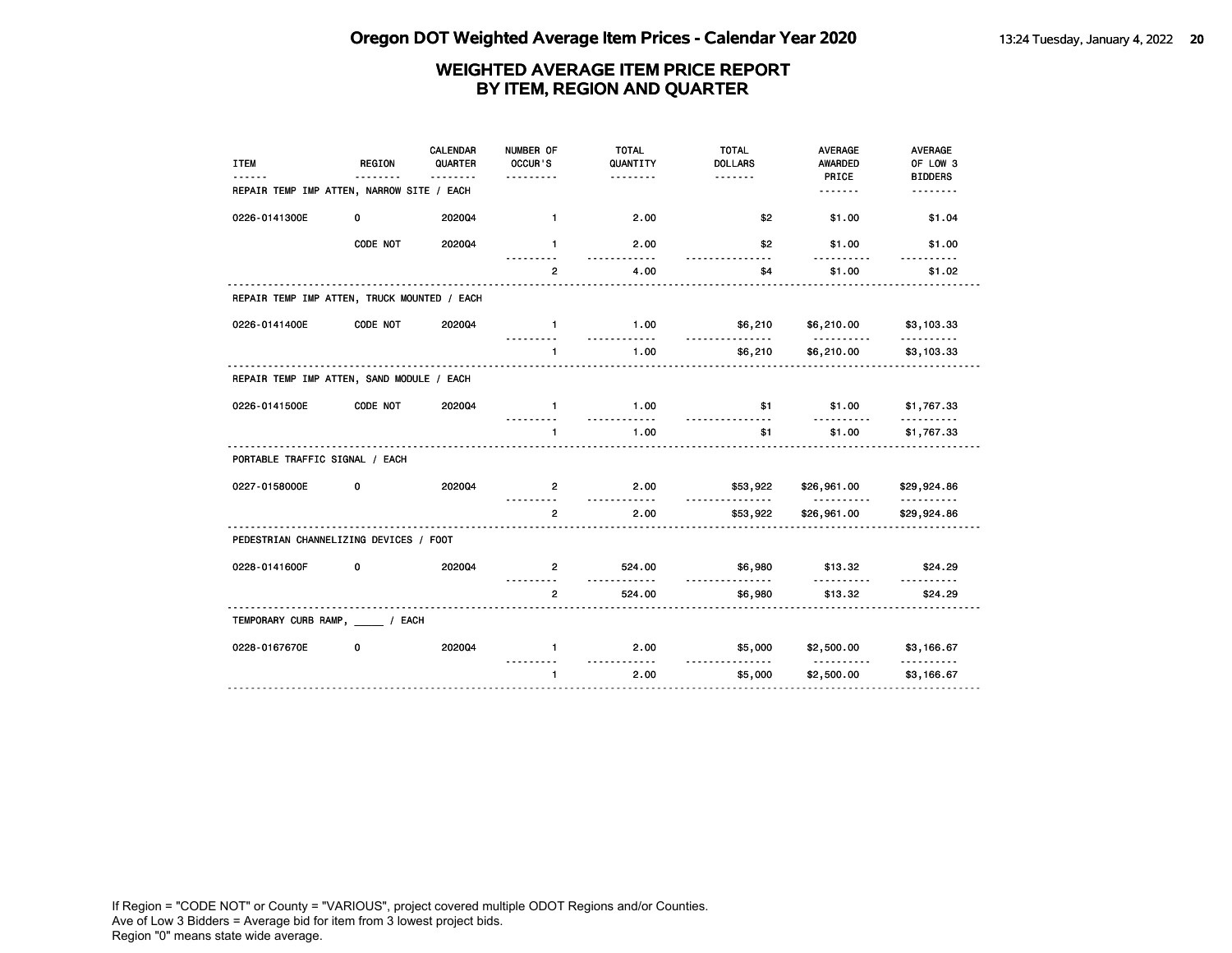| <b>ITEM</b>                     | <b>REGION</b> | CALENDAR<br>QUARTER | NUMBER OF<br>OCCUR'S<br>. | <b>TOTAL</b><br>QUANTITY<br><u>.</u> | <b>TOTAL</b><br><b>DOLLARS</b> | <b>AVERAGE</b><br><b>AWARDED</b><br>PRICE | <b>AVERAGE</b><br>OF LOW 3<br><b>BIDDERS</b> |
|---------------------------------|---------------|---------------------|---------------------------|--------------------------------------|--------------------------------|-------------------------------------------|----------------------------------------------|
| TEMPORARY WALKS / SQFT          |               |                     |                           |                                      |                                | .                                         |                                              |
| 0228-0167680J                   | 0             | 202004              | $\mathbf{1}$              | 75.00                                | \$750                          | \$10.00                                   | \$35.29                                      |
|                                 |               |                     | $\mathbf{1}$              | 75.00                                | \$750                          | \$10.00                                   | \$35.29                                      |
| TEMPORARY DETOUR BRIDGES / SQFT |               |                     |                           |                                      |                                |                                           |                                              |
| 0250-0102000A                   | 0             | 202004              | $\blacksquare$            | 1,108.00<br>.                        | \$32,760<br><u>.</u>           | \$29.57<br>.                              | \$53.20<br><u>.</u>                          |
|                                 |               |                     | $\blacksquare$            | 1,108.00                             | \$32,760                       | \$29.57                                   | \$53.20                                      |
| TEMPORARY WORK BRIDGES / SQFT   |               |                     |                           |                                      |                                |                                           |                                              |
| 0252-0104000A                   | 0             | 2020Q1              | $\mathbf{1}$              | 720.00<br>.                          | \$50,000<br>.                  | \$69.44<br><u>.</u>                       | \$64.93                                      |
|                                 |               |                     | $\mathbf{1}$              | 720.00                               | \$50,000                       | \$69.44                                   | \$64.93                                      |
| TEMPORARY TYPE 1 FENCE / FOOT   |               |                     |                           |                                      |                                |                                           |                                              |
| 0270-0100000F                   | 0             | 202002              | $\mathbf{1}$              | 150.00                               | \$1,500                        | \$10.00                                   | \$14.25                                      |
|                                 |               | 2020Q4              | $\mathbf{1}$              | 2,300.00                             | \$25,300                       | \$11.00                                   | \$8.90                                       |
|                                 |               |                     | $\overline{2}$            | .<br>2,450.00                        | <u>.</u><br>\$26,800           | \$10.94                                   | \$9.23                                       |
| PLASTIC SHEETING / SQYD         |               |                     |                           |                                      |                                |                                           |                                              |
| 0280-0101000J                   | 0             | 202001              | $\overline{2}$            | 1,030.00                             | \$2,120                        | \$2.06                                    | \$1.75                                       |
|                                 |               | 202002              | $\mathbf{1}$              | 200.00                               | \$700                          | \$3.50                                    | \$2.58                                       |
|                                 |               | 202003              | -1                        | 100.00                               | \$1,000                        | \$10.00                                   | \$6.32                                       |
|                                 |               | 202004              | 6                         | 1,200.00                             | \$3,496                        | \$2.91                                    | \$3.30                                       |
|                                 | CODE NOT      | 202004              | $\mathbf{1}$              | 100.00<br><u>.</u>                   | \$100<br><u>.</u>              | \$1.00                                    | \$4.33<br><u>.</u>                           |
|                                 |               | .                   | 11                        | 2,630.00                             | \$7,416                        | \$2.82                                    | \$2.79                                       |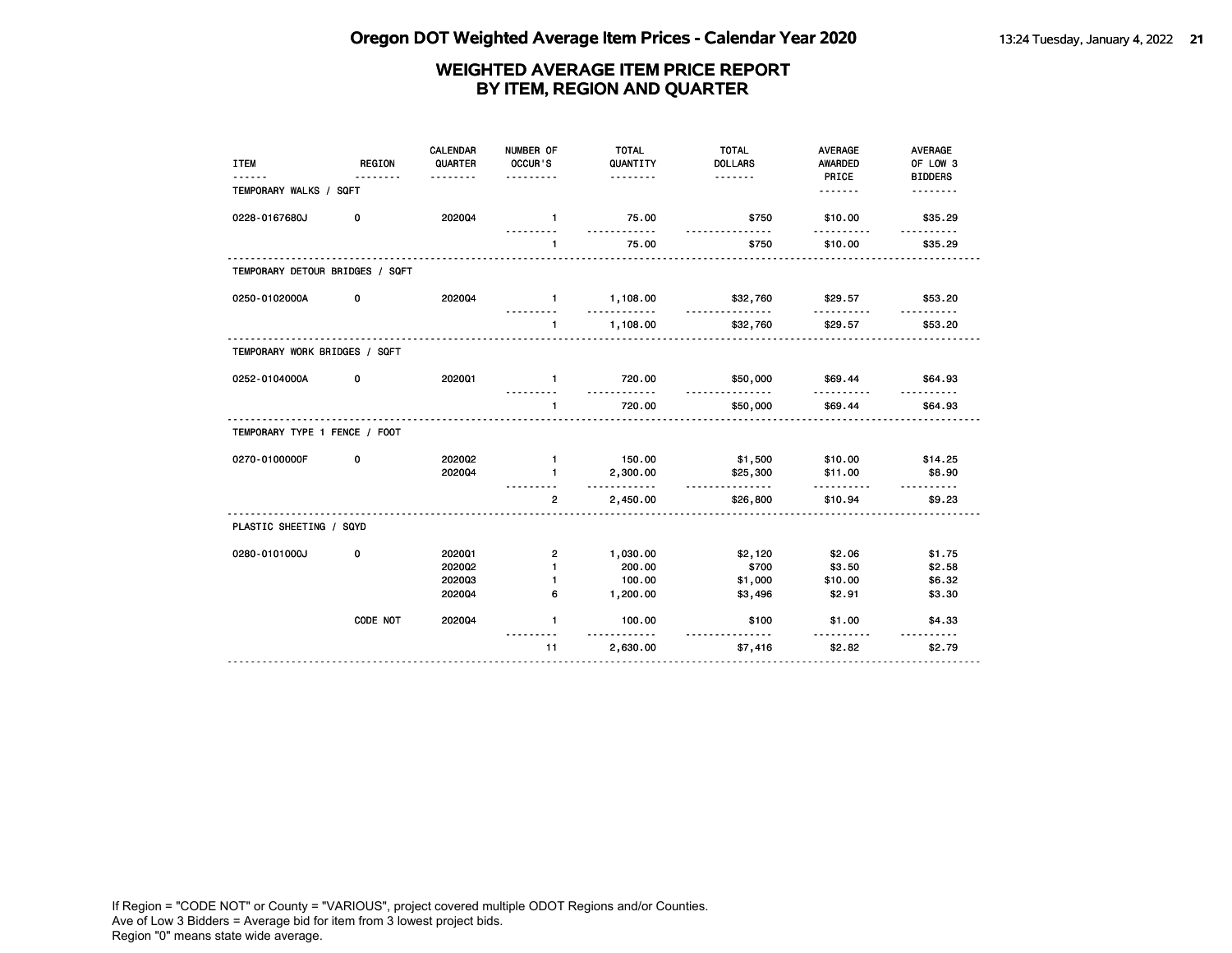| <b>ITEM</b>                           | <b>REGION</b> | <b>CALENDAR</b><br>QUARTER<br>. | NUMBER OF<br>OCCUR'S | <b>TOTAL</b><br>QUANTITY<br>. | <b>TOTAL</b><br><b>DOLLARS</b><br>. <b>.</b> | <b>AVERAGE</b><br>AWARDED<br>PRICE   | <b>AVERAGE</b><br>OF LOW 3<br><b>BIDDERS</b> |
|---------------------------------------|---------------|---------------------------------|----------------------|-------------------------------|----------------------------------------------|--------------------------------------|----------------------------------------------|
| TEMPORARY MULCHING, HYDROMULCH / ACRE |               |                                 |                      |                               |                                              |                                      | <u>.</u>                                     |
| 0280-0104010R                         | 0             | 202003<br>202004                | $\mathbf{1}$<br>3    | 40.00<br>5.00<br>$- - - - -$  | \$46,000<br>\$41,421<br>$- - - -$            | \$1,150.00<br>\$8,284.17<br><u>.</u> | \$1,308.33<br>\$7,837.85<br>.                |
|                                       |               |                                 | 4                    | 45.00                         | \$87,421                                     | \$1,942.69                           | \$2,033.83                                   |
| TEMPORARY MULCHING, STRAW / ACRE      |               |                                 |                      |                               |                                              |                                      |                                              |
| 0280-0104020R                         | 0             | 2020Q1                          | $\mathbf{1}$         |                               |                                              |                                      |                                              |
|                                       |               |                                 | $\mathbf{1}$         | 0.00                          | <u>.</u><br>\$0                              |                                      |                                              |
| TEMPORARY MULCHING, COMPOST / ACRE    |               |                                 |                      |                               |                                              |                                      |                                              |
| 0280-0104030R                         | 0             | 2020Q2                          | $\mathbf{1}$         |                               |                                              |                                      |                                              |
|                                       |               |                                 | $\mathbf{1}$         | 0.00                          | \$0                                          |                                      |                                              |
| MATTING, TYPE A / SQYD                |               |                                 |                      |                               |                                              |                                      |                                              |
| 0280-0105010J                         | CODE NOT      | 2020Q4                          | $\mathbf{1}$<br>.    | 6,500.00<br>$- - - -$         | \$29,250<br>$- - -$                          | \$4.50<br><u>.</u>                   | \$4.57                                       |
|                                       |               |                                 | $\mathbf{1}$         | 6,500.00                      | \$29,250                                     | \$4.50                               | \$4.57                                       |
| MATTING, TYPE D / SQYD                |               |                                 |                      |                               |                                              |                                      |                                              |
| 0280-0105040J                         | 0             | 202004                          | $\blacksquare$       | 5,554.00                      | \$8,331                                      | \$1.50                               | \$2.67                                       |
|                                       | CODE NOT      | 202004                          | $\mathbf{1}$         | 6,117.00                      | \$6,117                                      | \$1.00                               | \$3.33                                       |
|                                       |               |                                 | $\overline{2}$       | 11,671.00                     | \$14,448                                     | \$1.24                               | \$3.02                                       |
| MATTING, TYPE E / SQYD                |               |                                 |                      |                               |                                              |                                      |                                              |
| 0280-0105050J                         | CODE NOT      | 2020Q4                          | $\mathbf{1}$         | 700.00<br><u>.</u>            | \$3,150<br>$\sim$ $\sim$                     | \$4.50                               | \$8.08<br><u>.</u>                           |
|                                       |               |                                 | $\mathbf{1}$         | 700.00                        | \$3,150                                      | \$4.50                               | \$8.08                                       |
|                                       |               |                                 |                      |                               |                                              |                                      |                                              |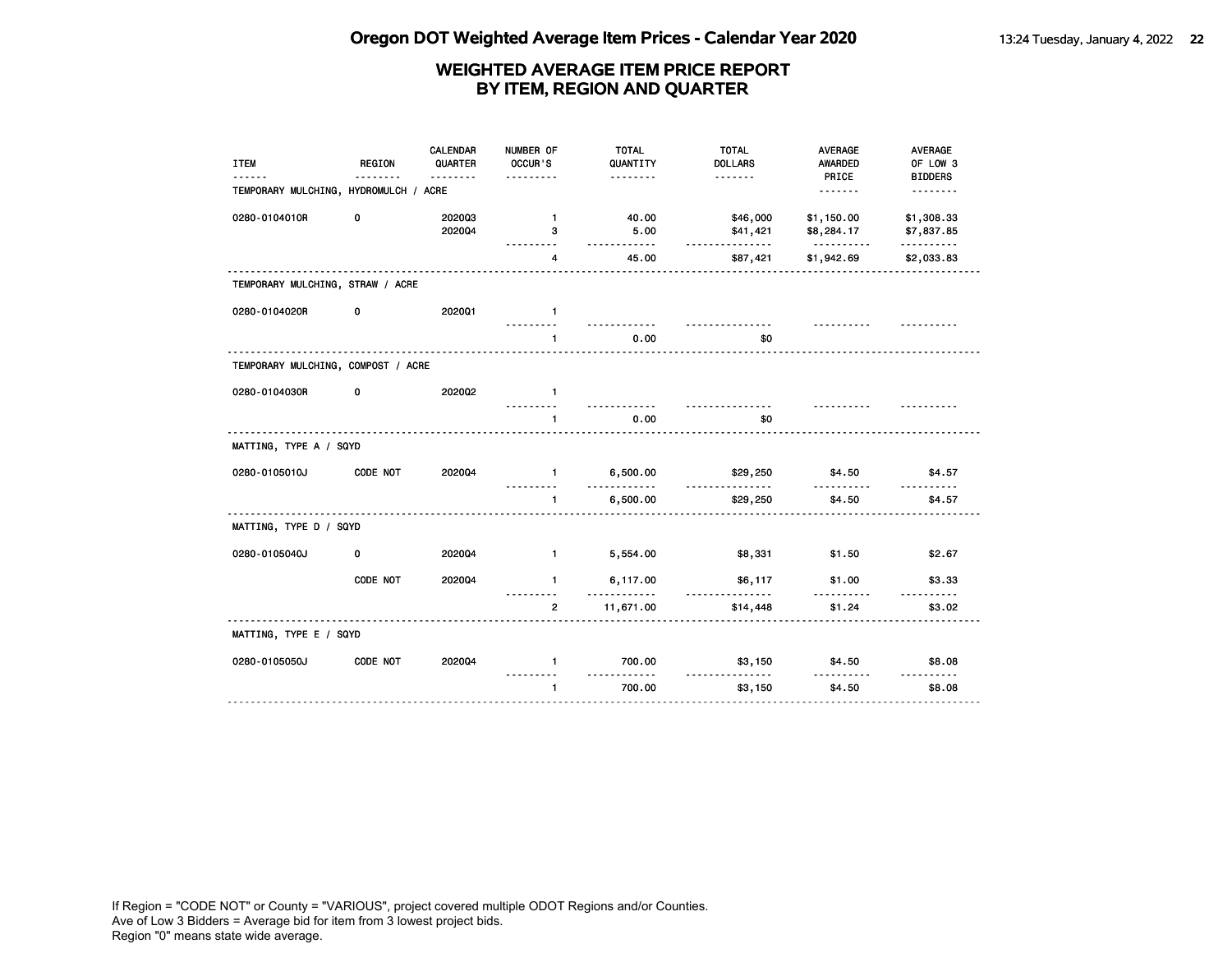| <b>ITEM</b>                    | <b>REGION</b> | <b>CALENDAR</b><br>QUARTER | NUMBER OF<br>OCCUR'S | <b>TOTAL</b><br>QUANTITY | <b>TOTAL</b><br><b>DOLLARS</b> | <b>AVERAGE</b><br>AWARDED | AVERAGE<br>OF LOW 3 |
|--------------------------------|---------------|----------------------------|----------------------|--------------------------|--------------------------------|---------------------------|---------------------|
|                                | .             |                            |                      | .                        |                                | PRICE                     | <b>BIDDERS</b>      |
| MATTING, TYPE F / SQYD         |               |                            |                      |                          |                                | <u>.</u>                  | <u>.</u>            |
| 0280-0105060J                  | 0             | 2020Q1                     | $\mathbf{1}$         | 320.00                   | \$3,840                        | \$12.00                   | \$9.56              |
|                                |               | 202004                     | з<br><u>.</u>        | 4,474.00<br>.            | \$39,491<br><u>.</u>           | \$8.83<br>.               | \$7.66<br><u>.</u>  |
|                                |               |                            | 4                    | 4,794.00                 | \$43,331                       | \$9.04                    | \$7.78              |
| MATTING, TYPE H / SQYD         |               |                            |                      |                          |                                |                           |                     |
| 0280-0105080J                  | 0             | 2020Q4                     | $\mathbf{2}$<br>.    | 1,142.00<br><u>.</u>     | \$32,119<br>.                  | \$28.13<br>.              | \$28.14<br>.        |
|                                |               |                            | $\overline{2}$       | 1,142.00                 | \$32,119                       | \$28.13                   | \$28.14             |
| COMPOST EROSION BLANKET / SQYD |               |                            |                      |                          |                                |                           |                     |
| 0280-0105100J                  | 0             | 202001                     | $\overline{2}$       | 13,806.00                | \$55,224                       | \$4.00                    | \$3.93              |
|                                |               | 2020Q2                     | $\mathbf{1}$         | 2,200.00                 | \$13,200                       | \$6.00                    | \$6.14              |
|                                |               | 2020Q4                     | $\mathbf{1}$         | 2,661.00                 | \$8,914                        | \$3.35                    | \$3.35              |
|                                | CODE NOT      | 2020Q4                     | $\mathbf{1}$         | 11,550.00<br>.           | \$34,650<br>.                  | \$3.00                    | \$3.33              |
|                                |               | .                          | 5                    | 30,217.00                | \$111,988                      | \$3.71                    | \$3.81              |
| CHECK DAM, TYPE 1 / EACH       |               |                            |                      |                          |                                |                           |                     |
| 0280-0106010E                  | 0             | 2020Q1                     | $\mathbf{2}$         | 30.00                    | \$5,000                        | \$166.67                  | \$180.61            |
|                                |               | 202002                     | $\overline{2}$       | 11.00                    | \$1,900                        | \$172.73                  | \$276.52            |
|                                |               | 202003                     | $\mathbf{1}$         | 210.00                   | \$21,000                       | \$100.00                  | \$180.19            |
|                                |               | 2020Q4                     | 6                    | 166.00                   | \$27,955                       | \$168.40                  | \$162.08            |
|                                | CODE NOT      | 202004                     | $\overline{2}$       | 17.00<br><u>.</u>        | \$2,274<br>.                   | \$133.76<br>.             | \$237.24<br>.       |
|                                |               |                            | 13                   | 434.00                   | \$58,129                       | \$133.94                  | \$177.97            |
| CHECK DAM, TYPE 3 / EACH       |               |                            |                      |                          |                                |                           |                     |
| 0280-0106030E                  | 0             | 2020Q4                     | 3                    | 61.00<br><u>.</u>        | \$9,194                        | \$150.72                  | \$120.94            |
|                                |               |                            | 3                    | 61.00                    | \$9,194                        | \$150.72                  | \$120.94            |
|                                |               |                            |                      |                          |                                |                           |                     |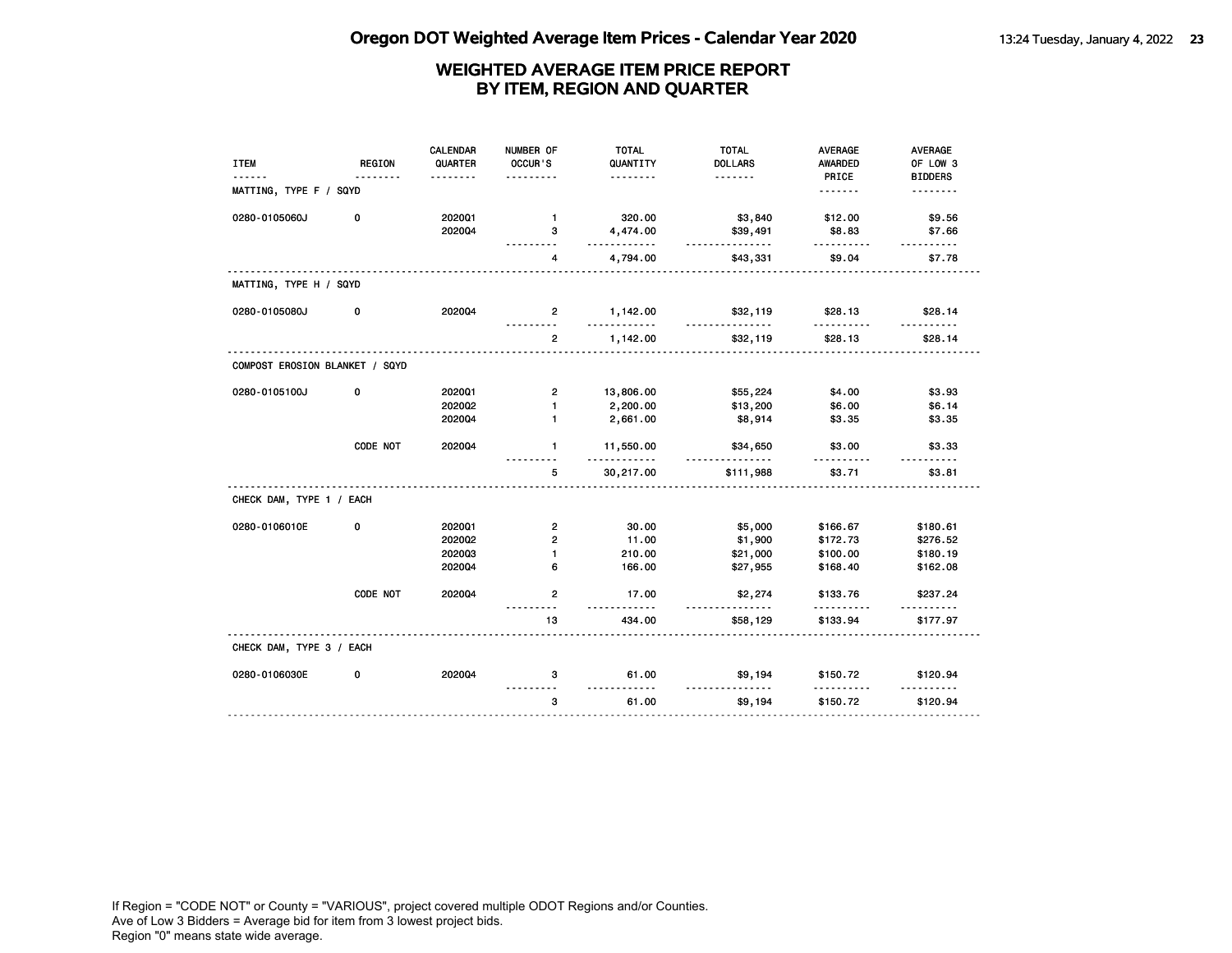| <b>ITEM</b>                          | <b>REGION</b> | <b>CALENDAR</b><br>QUARTER<br>$- - - - - - - -$ | NUMBER OF<br>OCCUR'S<br>. | <b>TOTAL</b><br>QUANTITY<br>. | <b>TOTAL</b><br><b>DOLLARS</b><br>. | <b>AVERAGE</b><br><b>AWARDED</b><br>PRICE | AVERAGE<br>OF LOW 3<br><b>BIDDERS</b> |
|--------------------------------------|---------------|-------------------------------------------------|---------------------------|-------------------------------|-------------------------------------|-------------------------------------------|---------------------------------------|
| CHECK DAM, TYPE 6 / EACH             |               |                                                 |                           |                               |                                     | .                                         | .                                     |
| 0280-0106060E                        | 0             | 202004                                          | з                         | 110.00                        | \$13,211                            | \$120.10                                  | \$117.04                              |
|                                      | CODE NOT      | 202004                                          | $\mathbf{1}$              | 66.00                         | \$3,300                             | \$50.00                                   | \$70.00                               |
|                                      |               |                                                 | 4                         | 176.00                        | \$16,511                            | \$93.82                                   | \$99.40                               |
| CONSTRUCTION ENTRANCE, TYPE 1 / EACH |               |                                                 |                           |                               |                                     |                                           |                                       |
| 0280-0110010E                        | 0             | 202001                                          | з                         | 4.00                          | \$8,600                             | \$2,150.00                                | \$2,086.03                            |
|                                      |               | 202003                                          | 1                         | 2.00                          | \$2,000                             | \$1,000.00                                | \$1,610.00                            |
|                                      |               | 202004                                          | 8                         | 11.00                         | \$24,488                            | \$2,226.15                                | \$2,441.08                            |
|                                      | CODE NOT      | 202003                                          | $\mathbf{1}$              | 2.00                          | \$4,000                             | \$2,000.00                                | \$2,604.55                            |
|                                      |               | 202004                                          | $\overline{2}$            | 14.00<br>.                    | \$8,410<br><u>.</u>                 | \$600.71<br><u>.</u>                      | \$2,057.38<br><u>.</u>                |
|                                      |               |                                                 | 15                        | 33.00                         | \$47,498                            | \$1,439.32                                | \$2,194.80                            |
| CONSTRUCTION ENTRANCE, TYPE 3 / EACH |               |                                                 |                           |                               |                                     |                                           |                                       |
| 0280-0110030E                        | 0             | 202004                                          | $\mathbf{1}$              | 1.00                          | \$2,569                             | \$2,569.00                                | \$1,484.67                            |
|                                      |               |                                                 | $\mathbf{1}$              | 1.00                          | \$2,569                             | \$2,569.00                                | \$1,484.67                            |
| CONCRETE WASHOUT FACILITY / EACH     |               |                                                 |                           |                               |                                     |                                           |                                       |
| 0280-0112500E                        | 0             | 202001                                          | $\overline{\mathbf{c}}$   | 2.00                          | \$5,750                             | \$2,875.00                                | \$1,911.42                            |
|                                      |               | 2020Q2                                          | $\overline{2}$            | 2.00                          | \$1,050                             | \$525.00                                  | \$1,320.00                            |
|                                      |               | 202003                                          | 4                         | 6.00                          | \$4,580                             | \$763.33                                  | \$2,243.33                            |
|                                      |               | 202004                                          | 9                         | 12.00                         | \$23,328                            | \$1,944.00                                | \$2,818.42                            |
|                                      | CODE NOT      | 2020Q2                                          | $\mathbf{1}$              | 4.00                          | \$5,106                             | \$1,276.40                                | \$925.47                              |
|                                      |               | 202003                                          | 4                         | 18.00                         | \$10,800                            | \$600.00                                  | \$776.64                              |
|                                      |               | 202004                                          | 2                         | 4.00                          | \$15,496                            | \$3,874.00                                | \$5,908.00                            |
|                                      |               |                                                 | 24                        | 48.00                         | \$66,110                            | <u>.</u><br>\$1,377.28                    | .<br>\$1,980.36                       |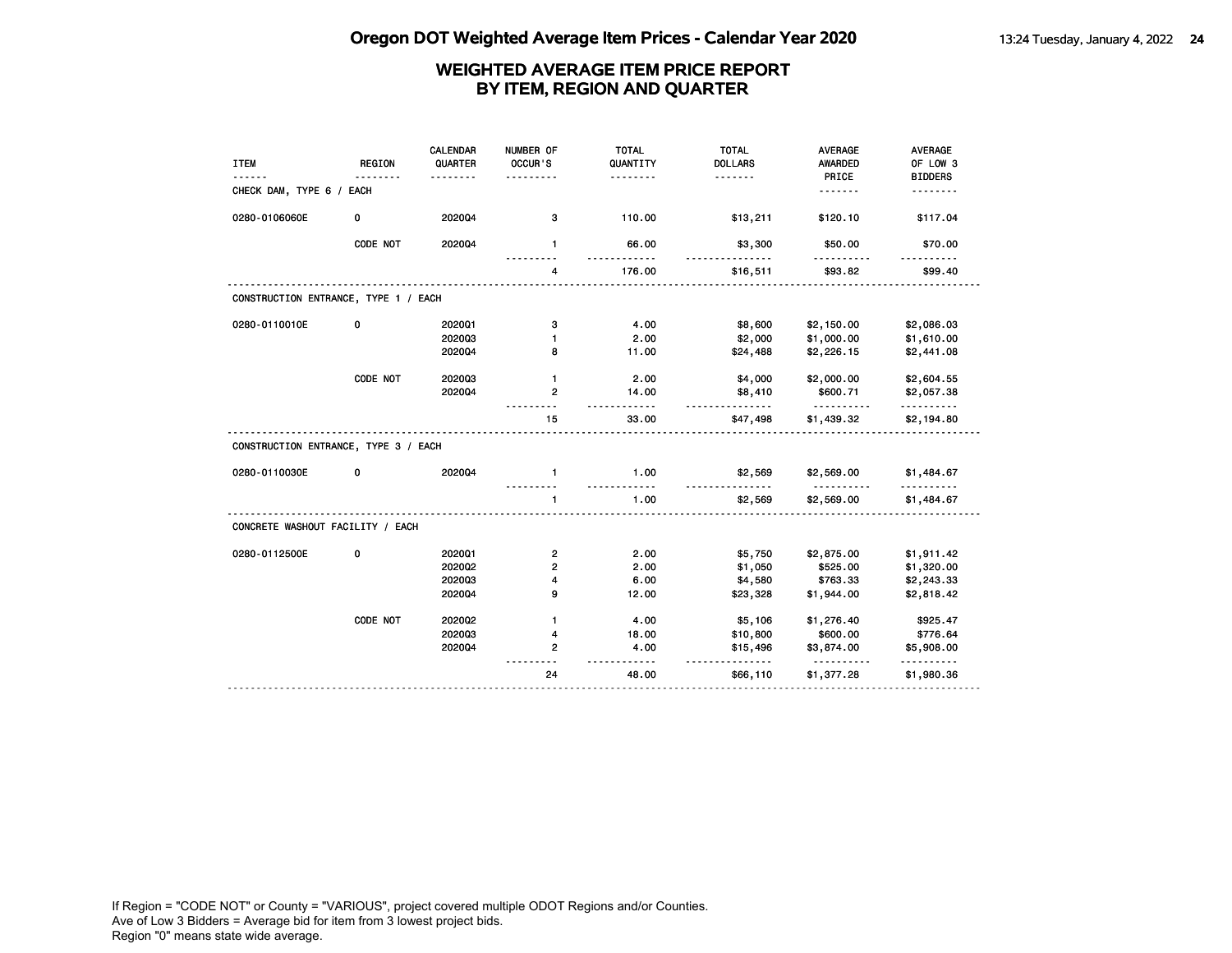|                                 |               | <b>CALENDAR</b> | NUMBER OF      | <b>TOTAL</b>  | <b>TOTAL</b>   | AVERAGE        | AVERAGE        |
|---------------------------------|---------------|-----------------|----------------|---------------|----------------|----------------|----------------|
| <b>ITEM</b>                     | <b>REGION</b> | QUARTER         | OCCUR'S        | QUANTITY      | <b>DOLLARS</b> | <b>AWARDED</b> | OF LOW 3       |
|                                 |               |                 |                | .             | .              | PRICE          | <b>BIDDERS</b> |
| SEDIMENT FENCE / FOOT           |               |                 |                |               |                | <u>.</u>       | <u>.</u>       |
| 0280-0113000F                   | $\mathbf 0$   | 2020Q1          | $\mathbf{1}$   | 500.00        | \$4,250        | \$8.50         | \$4.50         |
|                                 |               | 202002          | $\mathbf{1}$   | 300.00        | \$1,500        | \$5.00         | \$5.33         |
|                                 |               | 202003          | 2              | 319.00        | \$1,462        | \$4.58         | \$3.64         |
|                                 |               | 2020Q4          | 6              | 19,520.00     | \$52,246       | \$2.68         | \$2.69         |
|                                 | CODE NOT      | 202003          | $\mathbf{1}$   | 500.00        | \$2,000        | \$4.00         | \$4.42         |
|                                 |               | 202004          | $\mathbf{1}$   | 6,450.00<br>. | \$21,285<br>.  | \$3.30<br>.    | \$3.18         |
|                                 |               |                 | 12             | 27,589.00     | \$82,742       | \$3.00         | \$2.91         |
| INLET PROTECTION, TYPE 3 / EACH |               |                 |                |               |                |                |                |
| 0280-0114030E                   | 0             | 202001          | $\overline{4}$ | 143.00        | \$14,745       | \$103.11       | \$99.84        |
|                                 |               | 202002          | 5              | 88.00         | \$7,250        | \$82.39        | \$102.50       |
|                                 |               | 202003          | $\overline{7}$ | 480.00        | \$45,573       | \$94.94        | \$89.97        |
|                                 |               | 202004          | 14             | 693.00        | \$67,443       | \$97.32        | \$94.98        |
|                                 | CODE NOT      | 202002          | $\mathbf{1}$   | 210.00        | \$17,869       | \$85.09        | \$45.03        |
|                                 |               | 202003          | з              | 80.00         | \$14,639       | \$182.99       | \$146.96       |
|                                 |               | 2020Q4          | з              | 344.00<br>.   | \$31,280<br>.  | \$90.93<br>.   | \$81.92        |
|                                 |               |                 | 37             | 2,038.00      | \$198,799      | \$97.55        | \$89.16        |
| INLET PROTECTION, TYPE 4 / EACH |               |                 |                |               |                |                |                |
| 0280-0114040E                   | 0             | 202003          | $\mathbf{1}$   | 10.00         | \$600          | \$60.00        | \$60.00        |
|                                 |               | 202004          | 3              | 13.00         | \$1,550        | \$119.23       | \$104.23       |
|                                 | CODE NOT      | 202004          | 3              | 29.00<br>.    | \$3,765        | \$129.83       | \$82.93        |
|                                 |               |                 | $\overline{7}$ | 52.00         | \$5,915        | \$113.75       | \$83.84        |
| INLET PROTECTION, TYPE 7 / EACH |               |                 |                |               |                |                |                |
| 0280-0114070E                   | 0             | 202003          | $\mathbf{1}$   | 14.00         | \$1,288        | \$92.00        | \$197.33       |
|                                 |               | 202004          | $\overline{2}$ | 5.00          | \$673          | \$134.62       | \$160.12       |
|                                 |               |                 |                |               |                |                |                |
|                                 | CODE NOT      | 202003          | $\mathbf{1}$   | 30.00         | \$6,000        | \$200.00       | \$138.33       |

(item continued)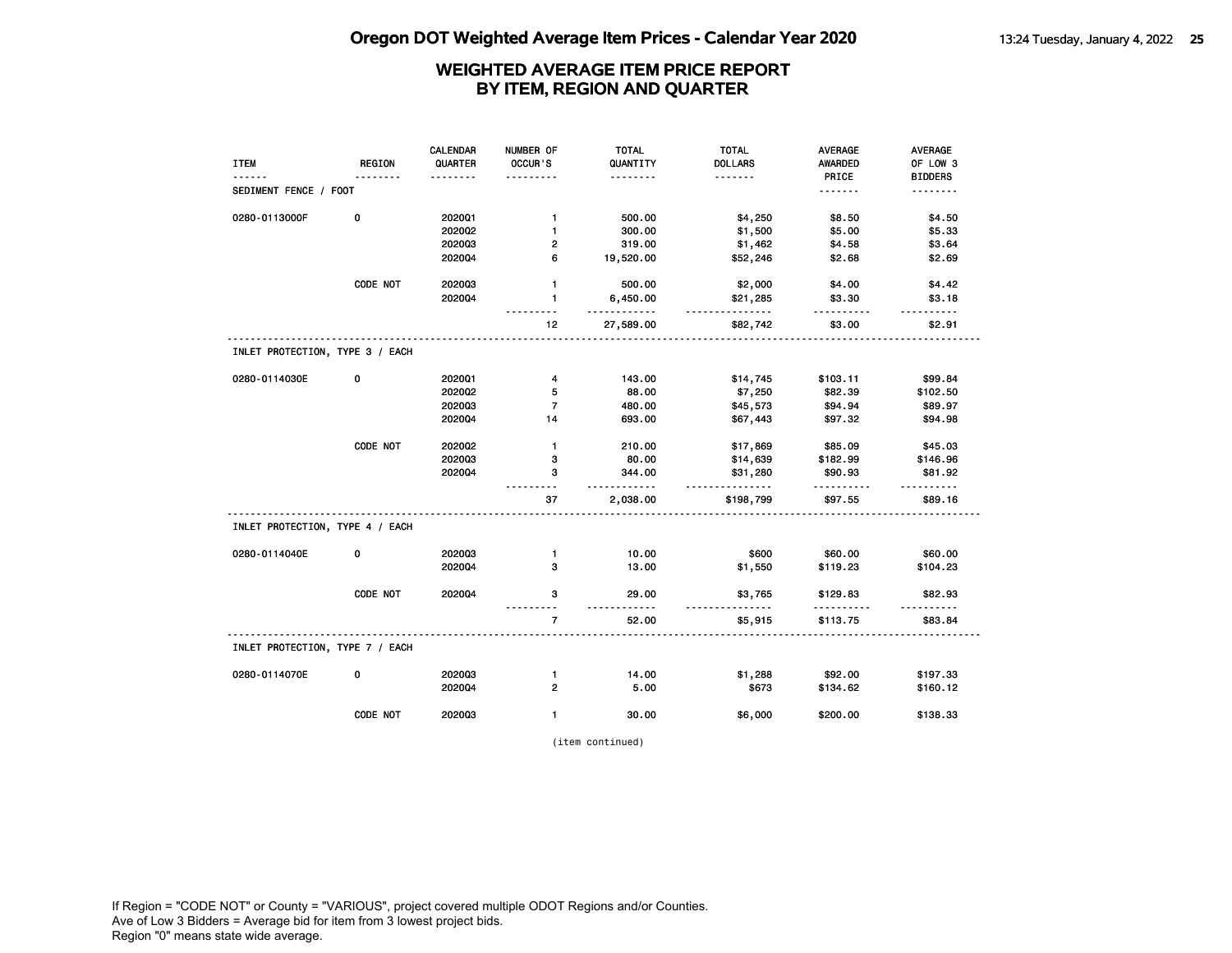| <b>ITEM</b>                      | <b>REGION</b> | CALENDAR<br>QUARTER<br>. | NUMBER OF<br>OCCUR'S<br>. | <b>TOTAL</b><br>QUANTITY<br>. | <b>TOTAL</b><br><b>DOLLARS</b><br>. | <b>AVERAGE</b><br>AWARDED<br>PRICE | <b>AVERAGE</b><br>OF LOW 3<br><b>BIDDERS</b> |
|----------------------------------|---------------|--------------------------|---------------------------|-------------------------------|-------------------------------------|------------------------------------|----------------------------------------------|
| INLET PROTECTION, TYPE 7 / EACH  |               |                          |                           |                               |                                     | <u>.</u>                           | .                                            |
| 0280-0114070E                    | CODE NOT      | 202004                   | $\overline{2}$            | 10.00                         | \$1,332<br><u>.</u>                 | \$133.20                           | \$147.07                                     |
|                                  |               |                          | 6                         | 59.00                         | \$9,293                             | \$157.51                           | \$155.66                                     |
| INLET PROTECTION, TYPE 10 / EACH |               |                          |                           |                               |                                     |                                    |                                              |
| 0280-0114100E                    | 0             | 202004                   | з                         | 46.00                         | \$3,168                             | \$68.87                            | \$133.03                                     |
|                                  | CODE NOT      | 202003                   | $\mathbf{1}$              | 30.00                         | \$3,750                             | \$125.00                           | \$120.00                                     |
|                                  |               |                          | 4                         | 76.00                         | \$6,918                             | \$91.03                            | \$127.89                                     |
| INLET PROTECTION, TYPE 11 / EACH |               |                          |                           |                               |                                     |                                    |                                              |
| 0280-0114110E                    | CODE NOT      | 202003                   | $\mathbf{1}$              | 16.00                         | \$800                               | \$50.00                            | \$103.33                                     |
|                                  |               |                          | $\mathbf{1}$              | 16.00                         | \$800                               | \$50.00                            | \$103.33                                     |
| SEDIMENT BARRIER, TYPE 2 / EACH  |               |                          |                           |                               |                                     |                                    |                                              |
| 0280-0115020E                    | 0             | 2020Q2                   | $\mathbf{1}$              | 8.00                          | \$520                               | \$65.00                            | \$62.67                                      |
|                                  |               | 202003                   |                           | 9.00                          | \$360                               | \$40.00                            | \$50.74                                      |
|                                  |               | 202004                   |                           | 110.00                        | \$7,700                             | \$70.00                            | \$67.50                                      |
|                                  |               |                          | 3                         | 127.00                        | \$8,580                             | \$67.56                            | \$66.01                                      |
| SEDIMENT BARRIER, TYPE 2 / FOOT  |               |                          |                           |                               |                                     |                                    |                                              |
| 0280-0115020F                    | 0             | 202003                   | $\mathbf{1}$              | 15.00                         | \$120                               | \$8.00                             | \$33.00                                      |
|                                  |               | 202004                   | 1                         | 66.00<br><u>.</u>             | \$1,320                             | \$20.00                            | \$17.17                                      |
|                                  |               |                          | $\overline{2}$            | 81.00                         | <u>.</u><br>\$1,440                 | \$17.78                            | \$20.10                                      |
|                                  |               |                          |                           |                               |                                     |                                    |                                              |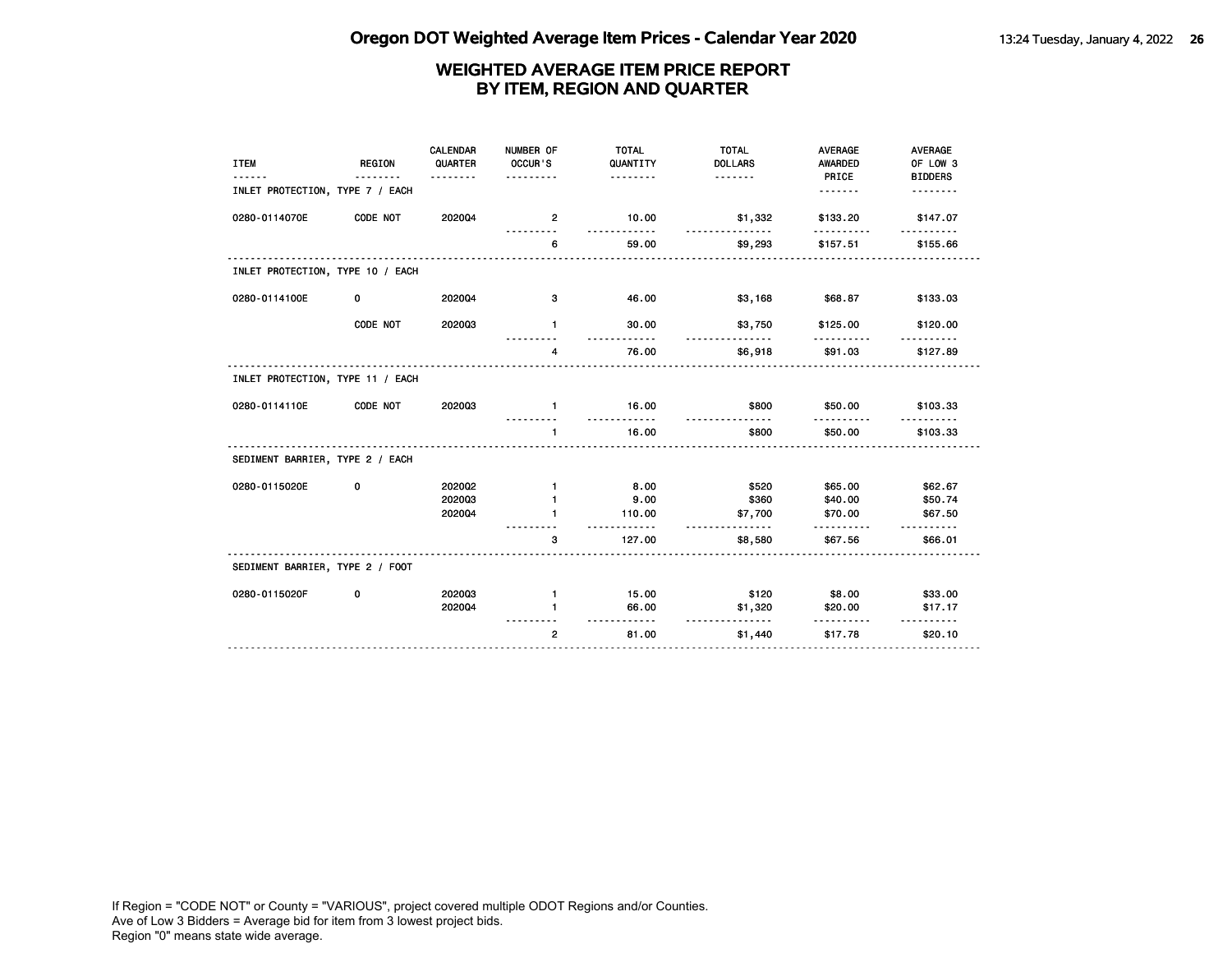| <b>ITEM</b>                     | <b>REGION</b> | <b>CALENDAR</b><br>QUARTER | NUMBER OF<br>OCCUR'S    | <b>TOTAL</b><br>QUANTITY | <b>TOTAL</b><br><b>DOLLARS</b> | <b>AVERAGE</b><br>AWARDED | AVERAGE<br>OF LOW 3 |
|---------------------------------|---------------|----------------------------|-------------------------|--------------------------|--------------------------------|---------------------------|---------------------|
|                                 |               | <u>.</u>                   |                         | .                        | <u>.</u>                       | PRICE                     | <b>BIDDERS</b>      |
| SEDIMENT BARRIER, TYPE 3 / EACH |               |                            |                         |                          |                                | <u>.</u>                  | <u>.</u>            |
| 0280-0115030E                   | CODE NOT      | 202004                     | $\mathbf{1}$<br>.       | 1,128.00<br>.            | \$4,512<br>.                   | \$4.00<br>.               | \$4.67<br><u>.</u>  |
|                                 |               |                            | $\mathbf{1}$            | 1,128.00                 | \$4,512                        | \$4.00                    | \$4.67              |
| SEDIMENT BARRIER, TYPE 3 / FOOT |               |                            |                         |                          |                                |                           |                     |
| 0280-0115030F                   | 0             | 2020Q2                     | 3                       | 1,700.00                 | \$6,800                        | \$4.00                    | \$4.31              |
|                                 |               | 202003                     | $\overline{4}$          | 4,960.00                 | \$48,280                       | \$9.73                    | \$5.66              |
|                                 |               | 2020Q4                     | 6                       | 7,192.00                 | \$29,911                       | \$4.16                    | \$3.65              |
|                                 | CODE NOT      | 2020Q4                     | 5                       | 4,440.00                 | \$15,284                       | \$3.44                    | \$5.36              |
|                                 |               |                            | 18                      | 18,292.00                | \$100,275                      | \$5.48                    | \$4.67              |
| SEDIMENT BARRIER, TYPE 4 / EACH |               |                            |                         |                          |                                |                           |                     |
| 0280-0115040E                   | 0             | 202003                     | $\mathbf{1}$            | 10.00<br><u>.</u>        | \$120                          | \$12.00                   | \$27.41             |
|                                 |               |                            | $\mathbf{1}$            | 10.00                    | \$120                          | \$12.00                   | \$27.41             |
| SEDIMENT BARRIER, TYPE 8 / FOOT |               |                            |                         |                          |                                |                           |                     |
| 0280-0115080F                   | 0             | 202001                     | $\overline{\mathbf{c}}$ | 790.00                   | \$8,140                        | \$10.30                   | \$7.81              |
|                                 |               | 2020Q2                     | $\mathbf{1}$            | 335.00                   | \$2,680                        | \$8.00                    | \$7.00              |
|                                 |               | 202003                     | $\blacksquare$          | 1,790.00                 | \$12,530                       | \$7.00                    | \$6.46              |
|                                 |               | 202004                     | 5                       | 9,838.00                 | \$52,684                       | \$5.36                    | \$5.04              |
|                                 | CODE NOT      | 202003                     | $\mathbf{1}$            | 41.00                    | \$1,025                        | \$25.00                   | \$16.50             |
|                                 |               | 202004                     | 1                       | 1,000.00<br>.            | \$6,750<br><u>.</u>            | \$6.75<br>.               | \$6.83              |
|                                 |               |                            | 11                      | 13,794.00                | \$83,809                       | \$6.08                    | \$5.59              |
| SEDIMENT MAT / SQYD             |               |                            |                         |                          |                                |                           |                     |
| 0280-0116000J                   | 0             | 2020Q1                     | $\mathbf{1}$            | 36.00<br><u>.</u>        | \$2,196                        | \$61.00                   | \$41.02             |
|                                 |               |                            | $\mathbf{1}$            | 36.00                    | \$2,196                        | \$61.00                   | \$41.02             |
|                                 |               |                            |                         |                          |                                |                           |                     |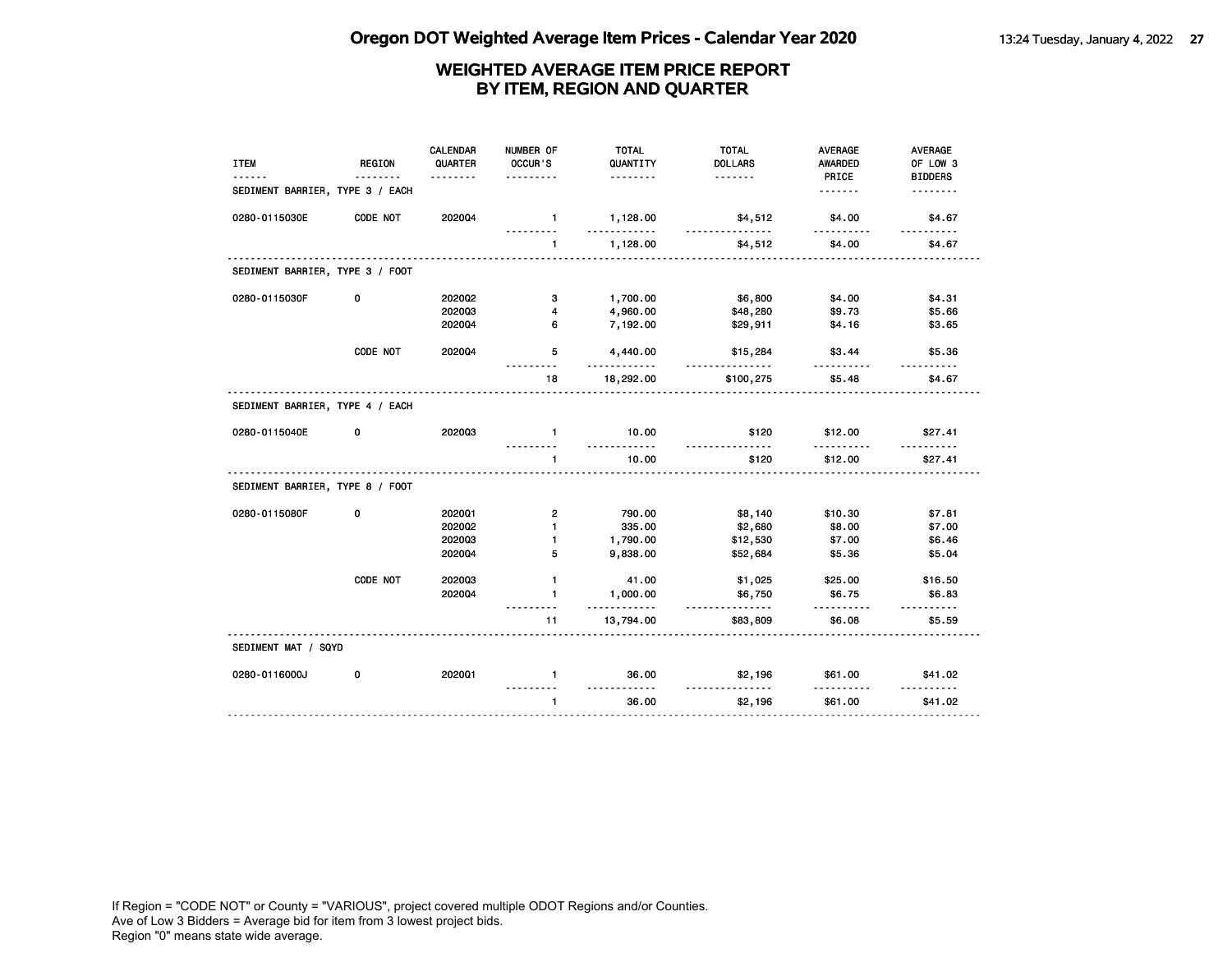| <b>ITEM</b>                                     | <b>REGION</b> | <b>CALENDAR</b><br>QUARTER | NUMBER OF<br>OCCUR'S | <b>TOTAL</b><br>QUANTITY | <b>TOTAL</b><br><b>DOLLARS</b> | <b>AVERAGE</b><br>AWARDED | <b>AVERAGE</b><br>OF LOW 3 |
|-------------------------------------------------|---------------|----------------------------|----------------------|--------------------------|--------------------------------|---------------------------|----------------------------|
| STRAW BALE / EACH                               |               |                            |                      | .                        | <u>.</u>                       | PRICE<br>.                | <b>BIDDERS</b><br>.        |
| 0280-0119000E                                   | 0             | 202004                     | $\mathbf{1}$         | 25.00                    | \$425                          | \$17.01                   | \$39.00                    |
|                                                 | CODE NOT      | 2020Q4                     | $\overline{2}$       | 29.00                    | \$825                          | \$28.45                   | \$41.49                    |
|                                                 |               |                            | 3                    | 54.00                    | \$1,250                        | \$23.15                   | \$40.34                    |
| DECOM REG UNDERGROUND STORAGE TANKS / EACH      |               |                            |                      |                          |                                |                           |                            |
| 0293-0100000E                                   | 0             | 202004                     | $\mathbf{1}$         | 2.00                     | \$12,400                       | \$6,200.00                | \$5,600.00                 |
|                                                 |               |                            | $\mathbf{1}$         | 2.00                     | \$12,400                       | \$6,200.00                | \$5,600.00                 |
| CONTAMINATED SOIL DISPOSAL / TON                |               |                            |                      |                          |                                |                           |                            |
| 0294-0200010M                                   | 0             | 202003<br>202004           | 5<br>8               | 951.00<br>6,688.00       | \$94,073                       | \$98.92<br>\$61.59        | \$95.18<br>\$61.69         |
|                                                 |               |                            |                      |                          | \$411,887                      |                           |                            |
|                                                 | CODE NOT      | 2020Q2                     | $\mathbf{1}$         | 126.00                   | \$6,536                        | \$51.87                   | \$43.96                    |
|                                                 |               | 202004                     | 3                    | 967.00<br>$- - - - -$    | \$68,986<br><u>.</u>           | \$71.34<br>.              | \$121.46                   |
|                                                 |               |                            | 17                   | 8,732.00                 | \$581,482                      | \$66.59                   | \$71.70                    |
| CONTAMINATED GROUNDWATER REMOVAL / GAL          |               |                            |                      |                          |                                |                           |                            |
| 0294-0400000P                                   | 0             | 202003                     | $\mathbf{1}$         | 1,600.00                 | \$4,160                        | \$2.60                    | \$3.30                     |
|                                                 |               | 2020Q4                     | $\mathbf{1}$         | 500.00<br><u>.</u>       | \$3,250<br><u>.</u>            | \$6.50<br>.               | \$17.75<br>$- - - - - -$   |
|                                                 |               |                            | $\mathbf{2}$         | 2,100.00                 | \$7,410                        | \$3.53                    | \$6.74                     |
| SOIL SAMPLE COLLECT & ANALYTICAL TESTING / EACH |               |                            |                      |                          |                                |                           |                            |
| 0294-0700000E                                   | 0             | 202003                     | 4                    | 12.00                    | \$15,010                       | \$1,250.83                | \$1,467.51                 |
|                                                 |               | 2020Q4                     | 6                    | 77.00                    | \$55,670                       | \$722.99                  | \$543.28                   |
|                                                 | CODE NOT      | 2020Q2                     | $\mathbf{1}$         | 2.00                     | \$1,064                        | \$531.83                  | \$2,677.28                 |
|                                                 |               | 202004                     | 2                    | 4.00                     | \$12,920                       | \$3,230.00                | \$2,372.50                 |
|                                                 |               |                            | 13                   | $- - -$<br>95.00         | <u>.</u><br>\$84,664           | \$891.20                  | .<br>\$781.97              |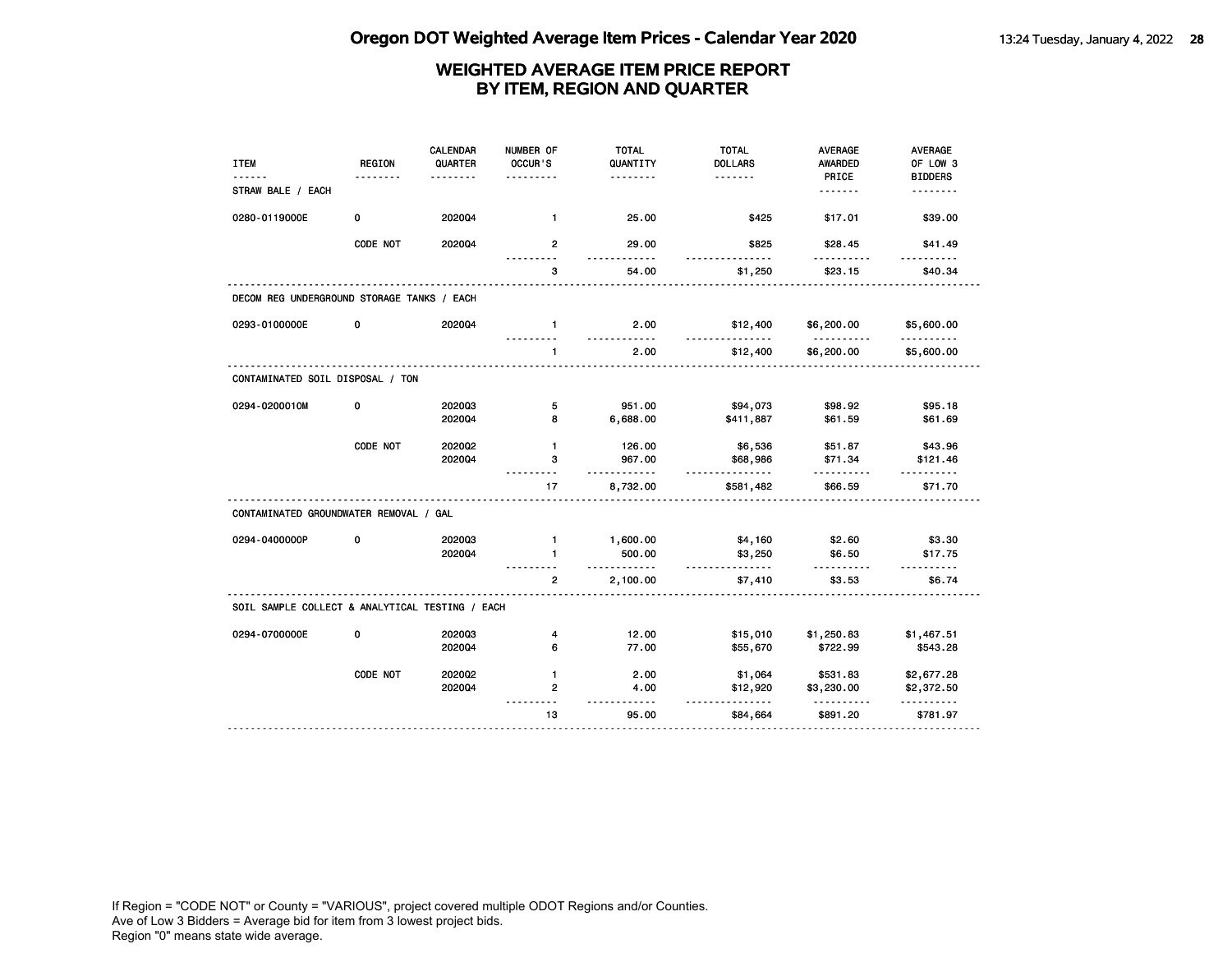| <b>ITEM</b>                                  | <b>REGION</b> | CALENDAR<br>QUARTER | NUMBER OF<br>OCCUR'S<br>. | <b>TOTAL</b><br>QUANTITY<br>. | <b>TOTAL</b><br><b>DOLLARS</b><br>. <b>.</b> | <b>AVERAGE</b><br><b>AWARDED</b><br>PRICE | <b>AVERAGE</b><br>OF LOW 3<br><b>BIDDERS</b> |
|----------------------------------------------|---------------|---------------------|---------------------------|-------------------------------|----------------------------------------------|-------------------------------------------|----------------------------------------------|
| REMOVE ASBESTOS MATERIAL, NON-FRIABLE / FOOT |               |                     |                           |                               |                                              | .                                         | .                                            |
| 0295-0200000F                                | CODE NOT      | 202004              | $\mathbf{1}$              | 134.00<br>.                   | \$1,487                                      | \$11.10                                   | \$43.70                                      |
|                                              |               |                     | $\mathbf{1}$              | 134.00                        | \$1,487                                      | \$11.10                                   | \$43.70                                      |
| PAINTED CONCRETE / TON                       |               |                     |                           |                               |                                              |                                           |                                              |
| 0296-0100000M                                | CODE NOT      | 2020Q2              | $\mathbf{1}$              | 40.00                         | \$2,893<br><u>.</u>                          | \$72.33                                   | \$85.78                                      |
|                                              |               |                     | $\mathbf{1}$              | 40.00                         | \$2,893                                      | \$72.33                                   | \$85.78                                      |
| REMOVAL OF PIPES / FOOT                      |               |                     |                           |                               |                                              |                                           |                                              |
| 0310-0100000F                                | 0             | 202001              | $\overline{2}$            | 192.00                        | \$5,646                                      | \$29.41                                   | \$23.13                                      |
|                                              |               | 202003              | $\mathbf{2}$              | 163.00                        | \$5,682                                      | \$34.86                                   | \$33.62                                      |
|                                              |               | 202004              | $\overline{2}$            | 300.00<br>.                   | \$3,940<br>.                                 | \$13.13<br>.                              | \$26.04                                      |
|                                              |               |                     | 6                         | 655.00                        | \$15,268                                     | \$23.31                                   | $- - - - - -$<br>\$27.07                     |
| REMOVAL OF CURBS / FOOT                      |               |                     |                           |                               |                                              |                                           |                                              |
| 0310-0101000F                                | 0             | 202001              | $\overline{2}$            | 2,560.00                      | \$11,690                                     | \$4.57                                    | \$15.87                                      |
|                                              |               | 2020Q2              | $\mathbf{1}$              | 130.00                        | \$1,300                                      | \$10.00                                   | \$13.02                                      |
|                                              |               | 202003              | 3                         | 12,420.00                     | \$85,666                                     | \$6.90                                    | \$7.13                                       |
|                                              | CODE NOT      | 202004              | $\mathbf{1}$              | 858.00                        | \$4,290                                      | \$5.00                                    | \$4.34                                       |
|                                              |               |                     | 7                         | 15,968.00                     | \$102,946                                    | \$6.45                                    | \$8.43                                       |
| REMV OF WALKS AND DRIVEWAYS / SQYD           |               |                     |                           |                               |                                              |                                           |                                              |
| 0310-0102000J                                | 0             | 202003              | $\overline{\mathbf{4}}$   | 29,243.00                     | \$219,536                                    | \$7.51                                    | \$24.76                                      |
|                                              | CODE NOT      | 202003              | $\mathbf{1}$              | 137.00                        | \$6,850                                      | \$50.00                                   | \$38.67                                      |
|                                              |               |                     | 5                         | 29,380.00                     | \$226,386                                    | \$7.71                                    | \$24.83                                      |
|                                              |               |                     |                           |                               |                                              |                                           |                                              |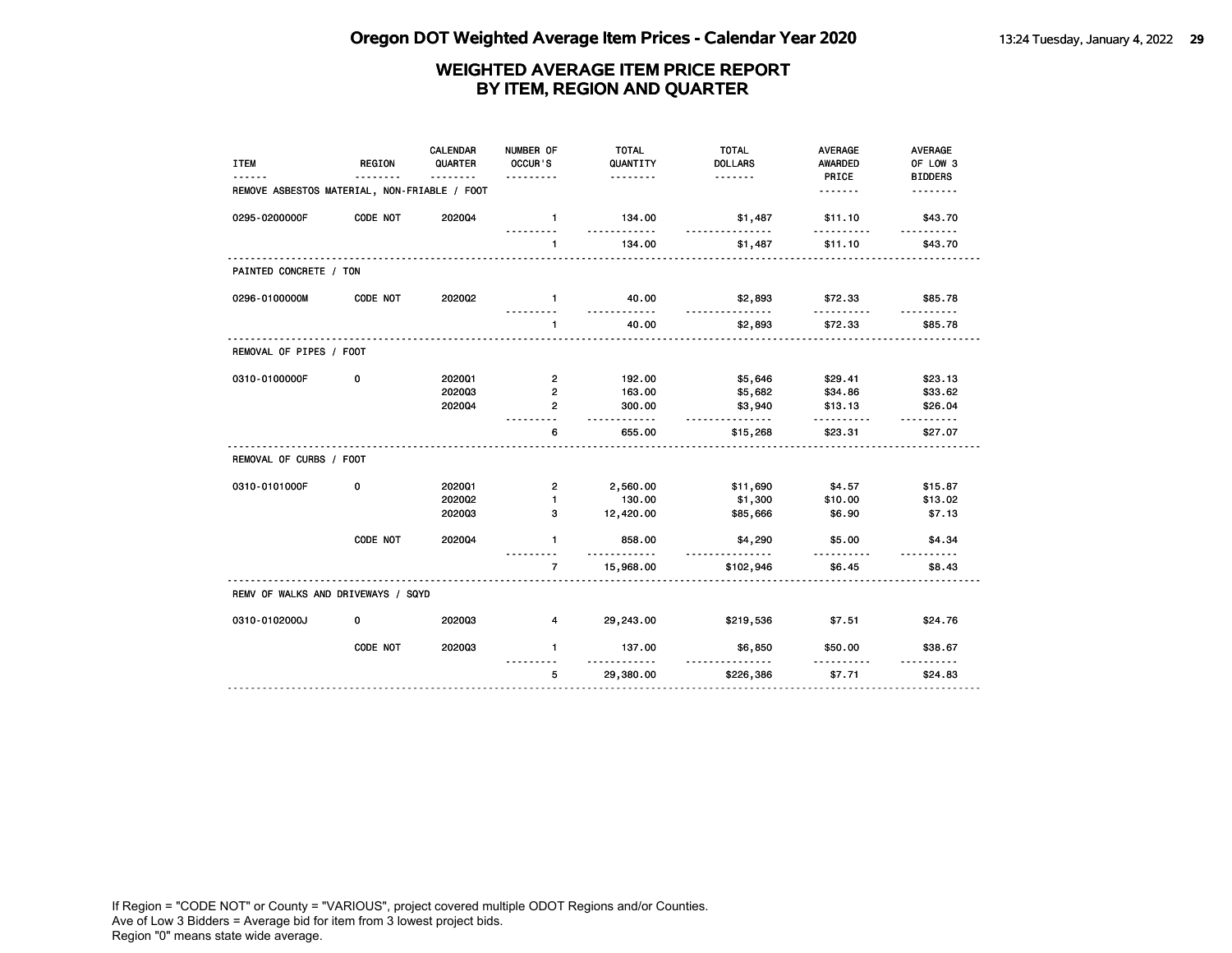|                                                 |               | CALENDAR | NUMBER OF    | <b>TOTAL</b>        | <b>TOTAL</b>            | <b>AVERAGE</b>         | <b>AVERAGE</b> |
|-------------------------------------------------|---------------|----------|--------------|---------------------|-------------------------|------------------------|----------------|
| <b>ITEM</b>                                     | <b>REGION</b> | QUARTER  | OCCUR'S      | QUANTITY            | <b>DOLLARS</b>          | AWARDED                | OF LOW 3       |
| REMOVAL OF SURFACINGS / SQYD                    |               | .        |              | <u>.</u>            | <u>.</u>                | PRICE<br>.             | <b>BIDDERS</b> |
|                                                 |               |          |              |                     |                         |                        |                |
| 0310-0103000J                                   | 0             | 202001   | 4            | 3,393.00            | \$35,060                | \$10.33                | \$15.81        |
|                                                 |               | 2020Q2   | 1            | 470.00              | \$4,700                 | \$10.00                | \$81.67        |
|                                                 |               | 202003   | з            | 15,722.00           | \$88,304                | \$5.62                 | \$11.11        |
|                                                 |               | 202004   | 5            | 1,687.00<br><u></u> | \$30,024<br><u>.</u>    | \$17.80                | \$16.97        |
|                                                 |               |          | 13           | 21,272.00           | \$158,088               | \$7.43                 | \$13.88        |
| REMOVAL OF INLETS / EACH                        |               |          |              |                     |                         |                        |                |
| 0310-0104000E                                   | 0             | 202003   | з            | 14.00               | \$14,650                | \$1,046.43             | \$1,310.45     |
|                                                 |               | 202004   | 1            | 1.00                | \$1,000                 | \$1,000.00             | \$762.67       |
|                                                 | CODE NOT      | 202003   | $\mathbf{1}$ | 3.00                | \$9,000                 | \$3,000.00             | \$1,347.33     |
|                                                 |               | 202004   | $\mathbf{1}$ | 1.00                | \$350                   | \$350.00               | \$700.00       |
|                                                 |               |          | 6            | 19.00               | \$25,000                | <u>.</u><br>\$1,315.79 | \$1,255.31     |
| REMOVAL OF CURB RAMP, WALK, CURB, SURFAC / SQYD |               |          |              |                     |                         |                        |                |
| 0310-0106100J                                   | 0             | 202003   | з            | 14,920.00           | \$466,960               | \$31.30                | \$30.50        |
|                                                 |               | 202004   | 5            | 20,277.00           | \$414,247               | \$20.43                | \$28.93        |
|                                                 | CODE NOT      | 202003   | $\mathbf{1}$ | 5,882.00            | \$294,100               | \$50.00                | \$30.00        |
|                                                 |               | 202004   | $\mathbf{1}$ | 651.00              | \$7,812                 | \$12.00                | \$40.67        |
|                                                 |               |          | 10           | .<br>41,730.00      | <u>.</u><br>\$1,183,119 | \$28.35                | \$29.82        |
| REMOVAL OF BARRIERS / FOOT                      |               |          |              |                     |                         |                        |                |
| 0310-0108000A                                   | 0             | 202001   | 3            | 44,312.00           | \$57,200                | \$1.29                 | \$3.78         |
|                                                 |               |          | 3            | 44,312.00           | \$57,200                | \$1.29                 | \$3.78         |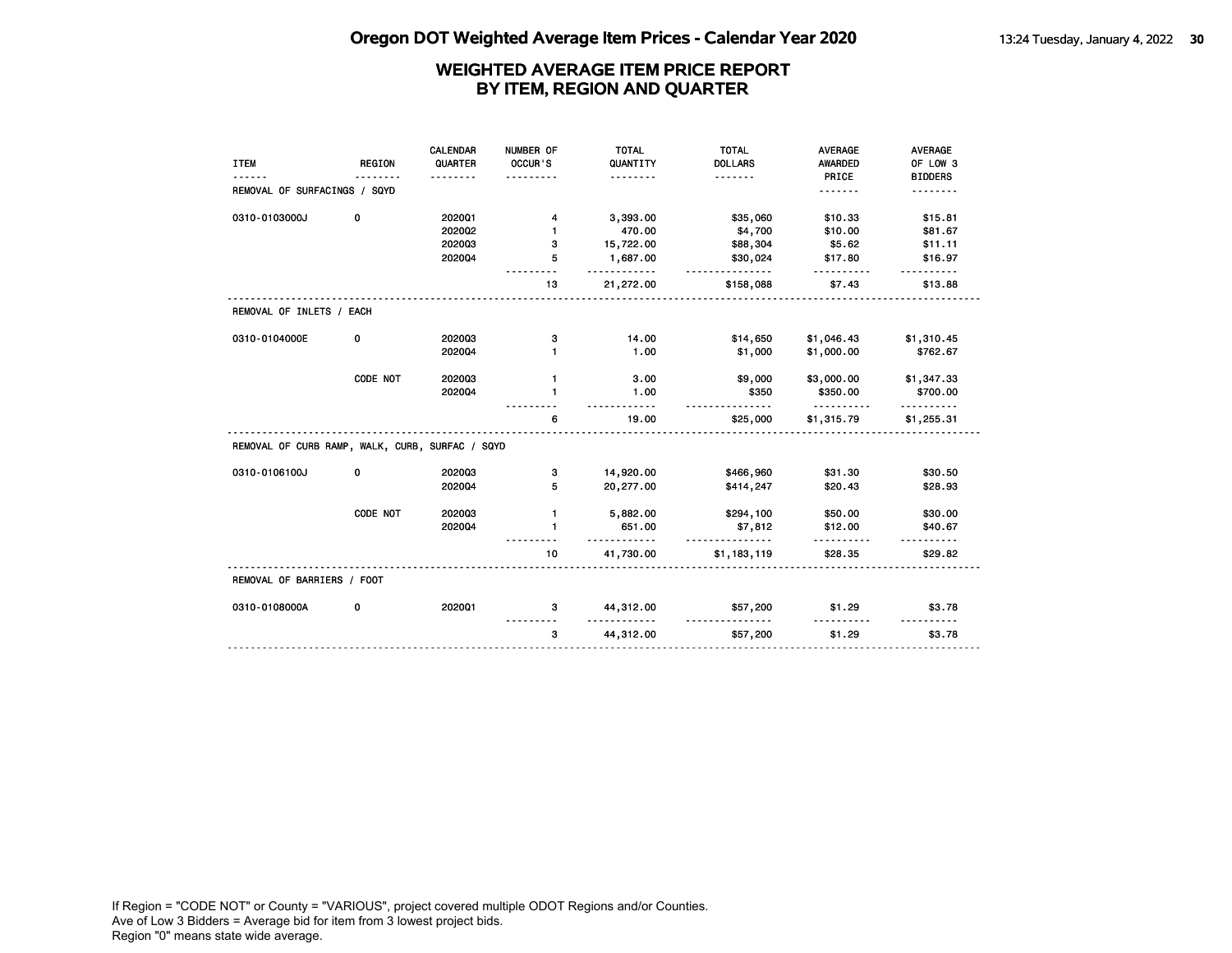| <b>ITEM</b>                   | <b>REGION</b> | <b>CALENDAR</b><br>QUARTER<br>. | NUMBER OF<br>OCCUR'S<br>. | <b>TOTAL</b><br>QUANTITY<br>. | <b>TOTAL</b><br><b>DOLLARS</b><br><u>.</u> | <b>AVERAGE</b><br><b>AWARDED</b><br>PRICE | <b>AVERAGE</b><br>OF LOW 3<br><b>BIDDERS</b> |
|-------------------------------|---------------|---------------------------------|---------------------------|-------------------------------|--------------------------------------------|-------------------------------------------|----------------------------------------------|
| REMOVAL OF FENCES / FOOT      |               |                                 |                           |                               |                                            | .                                         |                                              |
| 0310-0112000A                 | 0             | 202001                          | $\mathbf{1}$              | 1,270.00                      | \$1,500                                    | \$1.18                                    | \$1.77                                       |
|                               |               | 202004                          | $\mathbf{1}$              | 1,850.00<br><u>.</u>          | \$2,185<br><u>.</u>                        | \$1.18                                    | \$1.29                                       |
|                               |               |                                 | $\overline{2}$            | 3,120.00                      | \$3,685                                    | \$1.18                                    | \$1.48                                       |
| REMOVAL OF GUARDRAIL / FOOT   |               |                                 |                           |                               |                                            |                                           |                                              |
| 0310-0113000A                 | 0             | 202001                          | $\mathbf{2}$              | 31,752.00                     | \$95,998                                   | \$3.02                                    | \$2.82                                       |
|                               |               | 202002                          | $\mathbf{1}$              | 8,900.00                      | \$22,500                                   | \$2.53                                    | \$2.53                                       |
|                               |               | 202003                          | $\mathbf{1}$              | 1,352.00                      | \$7,500                                    | \$5.55                                    | \$4.41                                       |
|                               |               | 202004                          | 4                         | 1,741.00                      | \$11,455                                   | \$6.58                                    | \$11.99                                      |
|                               | CODE NOT      | 202004                          | $\mathbf{1}$              | 570.00<br>.                   | \$2,500<br><u>.</u>                        | \$4.39<br>.                               | \$5.85                                       |
|                               |               |                                 | 9                         | 44,315.00                     | \$139,953                                  | \$3.16                                    | \$3.21                                       |
| REMOVAL OF PIPES / FOOT       |               |                                 |                           |                               |                                            |                                           |                                              |
| 0310-0116000A                 | 0             | 202003                          | $\mathbf{1}$              | 408.00<br>.                   | \$6,500<br>.                               | \$15.93<br>.                              | \$12.47                                      |
|                               |               |                                 | 1                         | 408.00                        | \$6,500                                    | \$15.93                                   | \$12.47                                      |
| ASPH PVMNT SAW CUTTING / FOOT |               |                                 |                           |                               |                                            |                                           |                                              |
| 0310-0119000F                 | 0             | 2020Q2                          | $\mathbf{1}$              | 2,800.00                      | \$4,900                                    | \$1.75                                    | \$3.08                                       |
|                               |               | 202003                          | 8                         | 55,847.00                     | \$294,342                                  | \$5.27                                    | \$4.92                                       |
|                               |               | 202004                          | 11                        | 58,759.00                     | \$190,970                                  | \$3.25                                    | \$3.49                                       |
|                               | CODE NOT      | 2020Q2                          | $\mathbf{1}$              | 10,100.00                     | \$22,725                                   | \$2.25                                    | \$3.92                                       |
|                               |               | 202003                          | з                         | 16,009.00                     | \$124,063                                  | \$7.75                                    | \$5.63                                       |
|                               |               | 202004                          | $\overline{2}$            | 201, 152.00<br><u>.</u>       | \$121,728                                  | \$0.61<br>.                               | \$0.77                                       |
|                               |               |                                 | 26                        | 344,667.00                    | \$758,728                                  | \$2.20                                    | \$2.24                                       |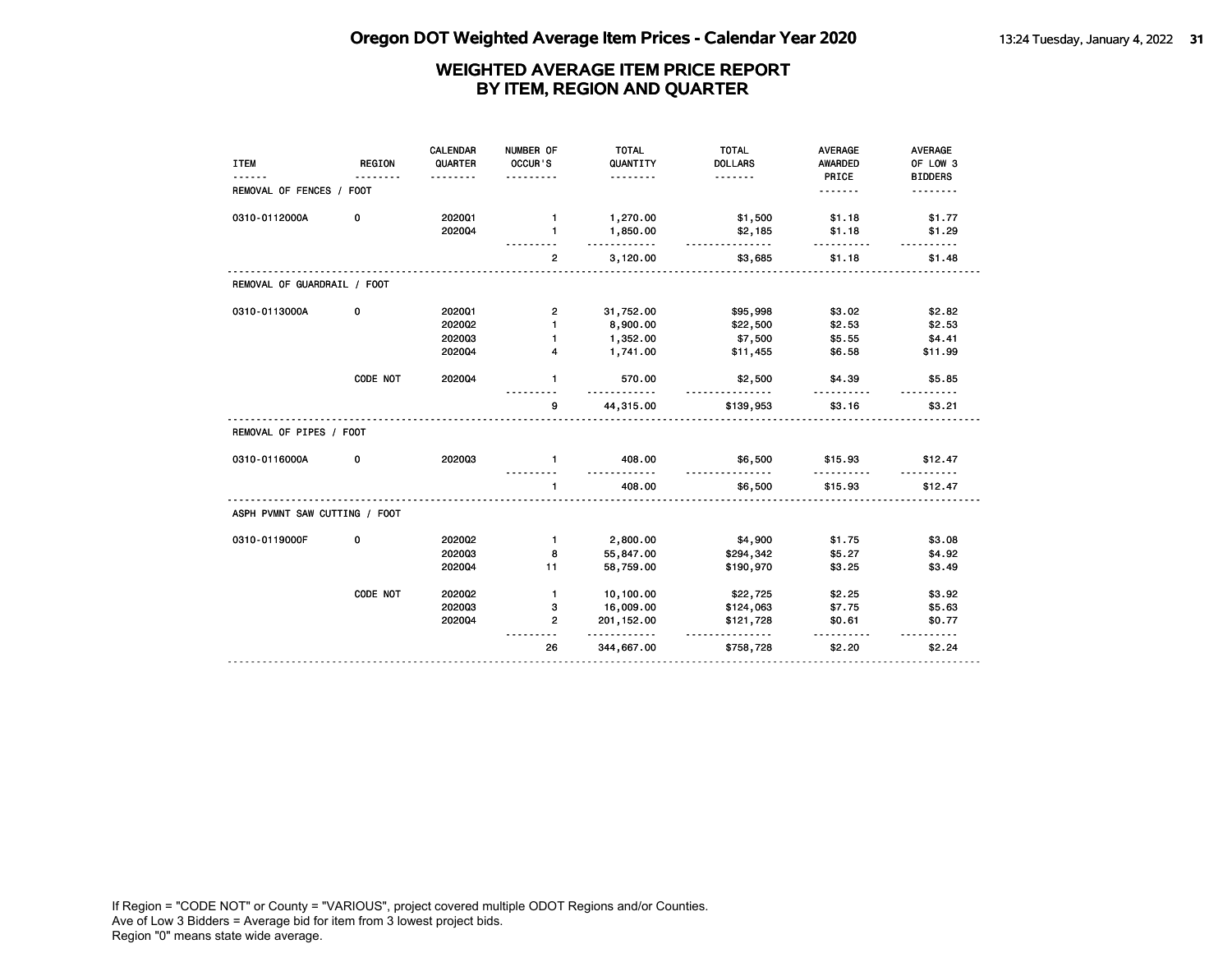| <b>ITEM</b>                        | <b>REGION</b> | <b>CALENDAR</b><br>QUARTER | NUMBER OF<br>OCCUR'S | <b>TOTAL</b><br>QUANTITY<br>. | <b>TOTAL</b><br><b>DOLLARS</b><br><u>.</u> | <b>AVERAGE</b><br><b>AWARDED</b><br>PRICE | AVERAGE<br>OF LOW 3<br><b>BIDDERS</b> |
|------------------------------------|---------------|----------------------------|----------------------|-------------------------------|--------------------------------------------|-------------------------------------------|---------------------------------------|
| REMOVAL OF CONCRETE BARRIER / FOOT |               |                            |                      |                               |                                            | .                                         | .                                     |
| 0310-0200000F                      | 0             | 2020Q4                     | $\mathbf{1}$         | 437.00                        | \$2,622                                    | \$6.00                                    | \$9.00                                |
|                                    | CODE NOT      | 202004                     | $\mathbf{1}$         | 33,700.00<br>.                | \$188,720                                  | \$5.60<br>.                               | \$8.91                                |
|                                    |               |                            | $\overline{2}$       | 34, 137.00                    | \$191,342                                  | \$5.61                                    | \$8.91                                |
| CLEARING AND GRUBBING / ACRE       |               |                            |                      |                               |                                            |                                           |                                       |
| 0320-0100000A                      | 0             | 202001                     | $\mathbf{1}$         | 4.00                          | \$10,612                                   | \$2,653.06                                | \$2,346.94                            |
|                                    |               | 2020Q2                     | $\mathbf{1}$         | 1.00                          | \$11,600                                   | \$11,600.00                               | \$5,333.33                            |
|                                    |               | 202003                     | 4                    | 57.00                         | \$226,775                                  | \$3,978.52                                | \$6,831.17                            |
|                                    |               | 202004                     | 9                    | 11.00                         | \$137,504                                  | \$12,500.36                               | \$18,715.07                           |
|                                    | CODE NOT      | 202003                     | 3                    | 2.00                          | \$25,667                                   | \$12,833.33                               | \$17,284.56                           |
|                                    |               | 2020Q4                     | $\mathbf{2}$         | 1.00<br>.                     | \$75,000<br>.                              | \$75,000.00<br>.                          | \$55,333.33<br><u>.</u>               |
|                                    |               |                            | 20                   | 76.00                         | \$487,158                                  | \$6,409.98                                | \$9,208.76                            |
| CLEARING AND GRUBBING / ACRE       |               |                            |                      |                               |                                            |                                           |                                       |
| 0320-0100000R                      | 0             | 202001                     | $\mathbf{1}$         |                               |                                            |                                           |                                       |
|                                    |               | 202003                     | $\mathbf{1}$         | 1.00                          | \$13,000                                   | \$13,000.00                               | \$13,836.91                           |
|                                    |               | 202004                     | 4                    | 7.00                          | \$39,500                                   | \$5,642.86                                | \$7,646.04                            |
|                                    | CODE NOT      | 202004                     | $\mathbf{1}$         |                               |                                            |                                           |                                       |
|                                    |               |                            | $\overline{7}$       | 8.00                          | \$52,500                                   | \$6,562.50                                |                                       |
| DITCH EXCAVATION / CUYD            |               |                            |                      |                               |                                            |                                           |                                       |
| 0330-0101000K                      | 0             | 202001                     | $\mathbf{1}$         | 142.00                        | \$4,260                                    | \$30.00                                   | \$37.00                               |
|                                    |               | 202002                     | 1                    | 11.00                         | \$550                                      | \$50.00                                   | \$73.33                               |
|                                    |               | 202003                     | $\mathbf{1}$         | 45.00                         | \$9,228                                    | \$205.07                                  | \$92.02                               |
|                                    |               | 202004                     | $\overline{2}$       | 119.00                        | \$1,718                                    | \$14.44                                   | \$25.72                               |
|                                    | CODE NOT      | 202003                     | $\mathbf{1}$         | 27.00                         | \$4,860                                    | \$180.00                                  | \$127.38                              |
|                                    |               | 202004                     | 1                    | 28.00                         | \$2,828<br>$- - -$                         | \$101.00                                  | \$125.33                              |
|                                    |               |                            | $\overline{7}$       | 372.00                        | \$23,444                                   | \$63.02                                   | \$54.33                               |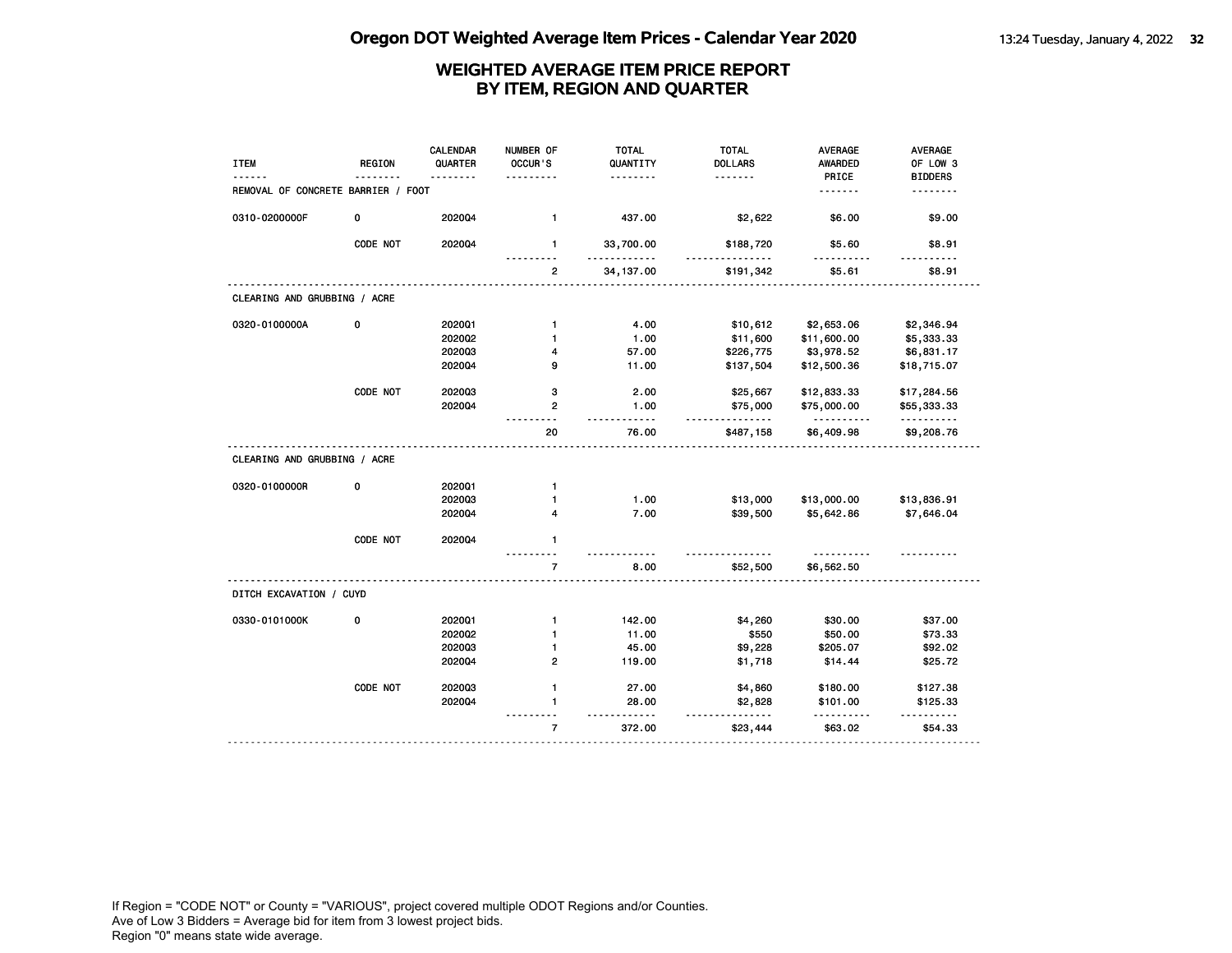| PRICE<br><b>BIDDERS</b><br><u>.</u><br>.<br>.<br>FOUNDATION EXCAVATION / CUYD<br><u>.</u><br><u>.</u><br>0330-0102000K<br>0<br>2020Q2<br>265.00<br>\$4,373<br>\$16.50<br>$\mathbf{1}$<br>\$31.83<br>.<br>.<br>265.00<br>$\mathbf{1}$<br>\$4,373<br>\$16.50<br>\$31.83<br>TOE TRENCH EXCAVATION / CUYD<br>0330-0103000K<br>202004<br>0<br>5,500.00<br>\$72,765<br>\$13.23<br>\$15.18<br>$\mathbf{1}$<br>.<br>.<br><u>.</u><br><u>.</u><br>$\mathbf{1}$<br>5,500.00<br>\$72,765<br>\$13.23<br>\$15.18<br>GENERAL EXCAVATION / CUYD<br>0330-0105000K<br>0<br>3<br>\$17.56<br>\$46.47<br>202001<br>11,084.00<br>\$194,640<br>2,133.00<br>\$89,586<br>\$42.00<br>\$36.33<br>2020Q2<br>$\mathbf{1}$<br>202003<br>4<br>134,395.00<br>\$1,390,701<br>\$10.35<br>\$12.29<br>202004<br>276,479.00<br>\$15.50<br>14<br>\$4,284,642<br>\$17.05<br>CODE NOT<br>202003<br>$\mathbf{2}$<br>2,883.00<br>\$89,992<br>\$31.21<br>\$47.18<br>\$9.21<br>202004<br>$\overline{\mathbf{4}}$<br>214,518.00<br>\$1,975,809<br>\$10.94<br>.<br><u></u><br>.<br>------<br>28<br>641,492.00<br>\$8,025,370<br>\$12.51<br>\$14.72<br>EMBANKMENT IN PLACE / CUYD<br>0330-0123000K<br>0<br>202001<br>$\mathbf{1}$<br>235.00<br>\$18,213<br>\$77.50<br>\$66.31<br>202003<br>1,564.00<br>\$45.80<br>$\mathbf{1}$<br>\$62,560<br>\$40.00<br>8,280.00<br>2020Q4<br>4<br>\$163,670<br>\$19.77<br>\$19.39<br>CODE NOT<br>202003<br>$\mathbf{1}$<br>354.00<br>\$35.00<br>\$54.97<br>\$12,390<br>$\overline{7}$<br>10,433.00<br>\$24.62<br>\$256,833<br>\$25.61<br>STONE EMBANKMENT / CUYD<br>0<br>566.00<br>\$60.00<br>\$50.25<br>0330-0126000K<br>202001<br>$\mathbf{1}$<br>\$33,960<br>2020Q2<br>$\mathbf{1}$<br>300.00<br>\$13,800<br>\$46.00<br>\$50.33<br>202003<br>$\mathbf{1}$<br>862.00<br>\$15.00<br>\$12,930<br>\$25.62 | <b>ITEM</b> | <b>REGION</b> | <b>CALENDAR</b><br>QUARTER | NUMBER OF<br>OCCUR'S | <b>TOTAL</b><br>QUANTITY | <b>TOTAL</b><br><b>DOLLARS</b> | <b>AVERAGE</b><br>AWARDED | AVERAGE<br>OF LOW 3 |
|----------------------------------------------------------------------------------------------------------------------------------------------------------------------------------------------------------------------------------------------------------------------------------------------------------------------------------------------------------------------------------------------------------------------------------------------------------------------------------------------------------------------------------------------------------------------------------------------------------------------------------------------------------------------------------------------------------------------------------------------------------------------------------------------------------------------------------------------------------------------------------------------------------------------------------------------------------------------------------------------------------------------------------------------------------------------------------------------------------------------------------------------------------------------------------------------------------------------------------------------------------------------------------------------------------------------------------------------------------------------------------------------------------------------------------------------------------------------------------------------------------------------------------------------------------------------------------------------------------------------------------------------------------------------------------------------------------------------------------------------------------------------------------------------|-------------|---------------|----------------------------|----------------------|--------------------------|--------------------------------|---------------------------|---------------------|
|                                                                                                                                                                                                                                                                                                                                                                                                                                                                                                                                                                                                                                                                                                                                                                                                                                                                                                                                                                                                                                                                                                                                                                                                                                                                                                                                                                                                                                                                                                                                                                                                                                                                                                                                                                                              |             |               |                            |                      |                          |                                |                           |                     |
|                                                                                                                                                                                                                                                                                                                                                                                                                                                                                                                                                                                                                                                                                                                                                                                                                                                                                                                                                                                                                                                                                                                                                                                                                                                                                                                                                                                                                                                                                                                                                                                                                                                                                                                                                                                              |             |               |                            |                      |                          |                                |                           |                     |
|                                                                                                                                                                                                                                                                                                                                                                                                                                                                                                                                                                                                                                                                                                                                                                                                                                                                                                                                                                                                                                                                                                                                                                                                                                                                                                                                                                                                                                                                                                                                                                                                                                                                                                                                                                                              |             |               |                            |                      |                          |                                |                           |                     |
|                                                                                                                                                                                                                                                                                                                                                                                                                                                                                                                                                                                                                                                                                                                                                                                                                                                                                                                                                                                                                                                                                                                                                                                                                                                                                                                                                                                                                                                                                                                                                                                                                                                                                                                                                                                              |             |               |                            |                      |                          |                                |                           |                     |
|                                                                                                                                                                                                                                                                                                                                                                                                                                                                                                                                                                                                                                                                                                                                                                                                                                                                                                                                                                                                                                                                                                                                                                                                                                                                                                                                                                                                                                                                                                                                                                                                                                                                                                                                                                                              |             |               |                            |                      |                          |                                |                           |                     |
|                                                                                                                                                                                                                                                                                                                                                                                                                                                                                                                                                                                                                                                                                                                                                                                                                                                                                                                                                                                                                                                                                                                                                                                                                                                                                                                                                                                                                                                                                                                                                                                                                                                                                                                                                                                              |             |               |                            |                      |                          |                                |                           |                     |
|                                                                                                                                                                                                                                                                                                                                                                                                                                                                                                                                                                                                                                                                                                                                                                                                                                                                                                                                                                                                                                                                                                                                                                                                                                                                                                                                                                                                                                                                                                                                                                                                                                                                                                                                                                                              |             |               |                            |                      |                          |                                |                           |                     |
|                                                                                                                                                                                                                                                                                                                                                                                                                                                                                                                                                                                                                                                                                                                                                                                                                                                                                                                                                                                                                                                                                                                                                                                                                                                                                                                                                                                                                                                                                                                                                                                                                                                                                                                                                                                              |             |               |                            |                      |                          |                                |                           |                     |
|                                                                                                                                                                                                                                                                                                                                                                                                                                                                                                                                                                                                                                                                                                                                                                                                                                                                                                                                                                                                                                                                                                                                                                                                                                                                                                                                                                                                                                                                                                                                                                                                                                                                                                                                                                                              |             |               |                            |                      |                          |                                |                           |                     |
|                                                                                                                                                                                                                                                                                                                                                                                                                                                                                                                                                                                                                                                                                                                                                                                                                                                                                                                                                                                                                                                                                                                                                                                                                                                                                                                                                                                                                                                                                                                                                                                                                                                                                                                                                                                              |             |               |                            |                      |                          |                                |                           |                     |
|                                                                                                                                                                                                                                                                                                                                                                                                                                                                                                                                                                                                                                                                                                                                                                                                                                                                                                                                                                                                                                                                                                                                                                                                                                                                                                                                                                                                                                                                                                                                                                                                                                                                                                                                                                                              |             |               |                            |                      |                          |                                |                           |                     |
|                                                                                                                                                                                                                                                                                                                                                                                                                                                                                                                                                                                                                                                                                                                                                                                                                                                                                                                                                                                                                                                                                                                                                                                                                                                                                                                                                                                                                                                                                                                                                                                                                                                                                                                                                                                              |             |               |                            |                      |                          |                                |                           |                     |
|                                                                                                                                                                                                                                                                                                                                                                                                                                                                                                                                                                                                                                                                                                                                                                                                                                                                                                                                                                                                                                                                                                                                                                                                                                                                                                                                                                                                                                                                                                                                                                                                                                                                                                                                                                                              |             |               |                            |                      |                          |                                |                           |                     |
|                                                                                                                                                                                                                                                                                                                                                                                                                                                                                                                                                                                                                                                                                                                                                                                                                                                                                                                                                                                                                                                                                                                                                                                                                                                                                                                                                                                                                                                                                                                                                                                                                                                                                                                                                                                              |             |               |                            |                      |                          |                                |                           |                     |
|                                                                                                                                                                                                                                                                                                                                                                                                                                                                                                                                                                                                                                                                                                                                                                                                                                                                                                                                                                                                                                                                                                                                                                                                                                                                                                                                                                                                                                                                                                                                                                                                                                                                                                                                                                                              |             |               |                            |                      |                          |                                |                           |                     |
|                                                                                                                                                                                                                                                                                                                                                                                                                                                                                                                                                                                                                                                                                                                                                                                                                                                                                                                                                                                                                                                                                                                                                                                                                                                                                                                                                                                                                                                                                                                                                                                                                                                                                                                                                                                              |             |               |                            |                      |                          |                                |                           |                     |
|                                                                                                                                                                                                                                                                                                                                                                                                                                                                                                                                                                                                                                                                                                                                                                                                                                                                                                                                                                                                                                                                                                                                                                                                                                                                                                                                                                                                                                                                                                                                                                                                                                                                                                                                                                                              |             |               |                            |                      |                          |                                |                           |                     |
|                                                                                                                                                                                                                                                                                                                                                                                                                                                                                                                                                                                                                                                                                                                                                                                                                                                                                                                                                                                                                                                                                                                                                                                                                                                                                                                                                                                                                                                                                                                                                                                                                                                                                                                                                                                              |             |               |                            |                      |                          |                                |                           |                     |
|                                                                                                                                                                                                                                                                                                                                                                                                                                                                                                                                                                                                                                                                                                                                                                                                                                                                                                                                                                                                                                                                                                                                                                                                                                                                                                                                                                                                                                                                                                                                                                                                                                                                                                                                                                                              |             |               |                            |                      |                          |                                |                           |                     |
|                                                                                                                                                                                                                                                                                                                                                                                                                                                                                                                                                                                                                                                                                                                                                                                                                                                                                                                                                                                                                                                                                                                                                                                                                                                                                                                                                                                                                                                                                                                                                                                                                                                                                                                                                                                              |             |               |                            |                      |                          |                                |                           |                     |
|                                                                                                                                                                                                                                                                                                                                                                                                                                                                                                                                                                                                                                                                                                                                                                                                                                                                                                                                                                                                                                                                                                                                                                                                                                                                                                                                                                                                                                                                                                                                                                                                                                                                                                                                                                                              |             |               |                            |                      |                          |                                |                           |                     |
|                                                                                                                                                                                                                                                                                                                                                                                                                                                                                                                                                                                                                                                                                                                                                                                                                                                                                                                                                                                                                                                                                                                                                                                                                                                                                                                                                                                                                                                                                                                                                                                                                                                                                                                                                                                              |             |               |                            |                      |                          |                                |                           |                     |
|                                                                                                                                                                                                                                                                                                                                                                                                                                                                                                                                                                                                                                                                                                                                                                                                                                                                                                                                                                                                                                                                                                                                                                                                                                                                                                                                                                                                                                                                                                                                                                                                                                                                                                                                                                                              |             |               |                            |                      |                          |                                |                           |                     |
|                                                                                                                                                                                                                                                                                                                                                                                                                                                                                                                                                                                                                                                                                                                                                                                                                                                                                                                                                                                                                                                                                                                                                                                                                                                                                                                                                                                                                                                                                                                                                                                                                                                                                                                                                                                              |             |               |                            |                      |                          |                                |                           |                     |
|                                                                                                                                                                                                                                                                                                                                                                                                                                                                                                                                                                                                                                                                                                                                                                                                                                                                                                                                                                                                                                                                                                                                                                                                                                                                                                                                                                                                                                                                                                                                                                                                                                                                                                                                                                                              |             |               |                            |                      |                          |                                |                           |                     |

(item continued)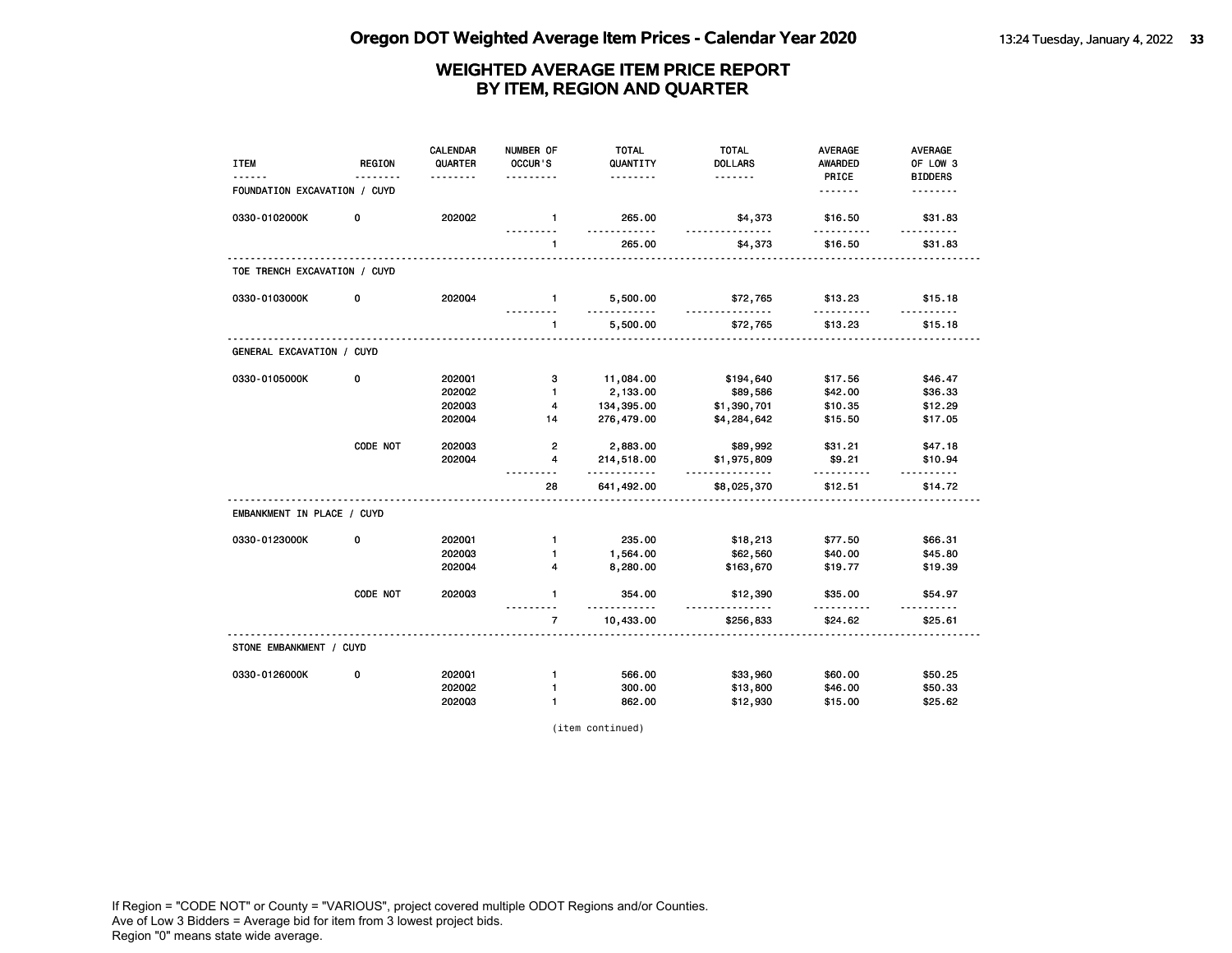| <b>ITEM</b>                           | <b>REGION</b> | <b>CALENDAR</b><br>QUARTER | NUMBER OF<br>OCCUR'S<br>. | <b>TOTAL</b><br>QUANTITY<br>. | <b>TOTAL</b><br><b>DOLLARS</b><br><u>.</u> | <b>AVERAGE</b><br><b>AWARDED</b><br>PRICE | <b>AVERAGE</b><br>OF LOW 3<br><b>BIDDERS</b> |
|---------------------------------------|---------------|----------------------------|---------------------------|-------------------------------|--------------------------------------------|-------------------------------------------|----------------------------------------------|
| STONE EMBANKMENT / CUYD               |               |                            |                           |                               |                                            | <u>.</u>                                  | .                                            |
| 0330-0126000K                         | 0             | 202004                     | 5                         | 2,918.00                      | \$99,790                                   | \$34.20                                   | \$47.82                                      |
|                                       | CODE NOT      | 202004                     | $\mathbf{1}$              | 3,000.00                      | \$61,500                                   | \$20.50                                   | \$27.50                                      |
|                                       |               |                            | 9                         | 7,646.00                      | \$221,980                                  | \$29.03                                   | \$37.62                                      |
| EX FOR SELECTED TOPSOIL MATL / CUYD   |               |                            |                           |                               |                                            |                                           |                                              |
| 0330-0141000K                         | 0             | 2020Q1                     | $\mathbf{1}$              | 80.00<br><u>.</u>             | \$2,160<br>.                               | \$27.00<br><u>.</u>                       | \$31.00                                      |
|                                       |               |                            | 1                         | 80.00                         | \$2,160                                    | \$27.00                                   | \$31.00                                      |
| 12 INCH SUBGRADE STABILIZATION / SQYD |               |                            |                           |                               |                                            |                                           |                                              |
| 0331-0106000J                         | 0             | 202004                     | $\overline{2}$            | 2,470.00                      | \$60,205                                   | \$24.37                                   | \$24.87                                      |
|                                       | CODE NOT      | 202004                     | $\overline{2}$            | 8,000.00                      | \$98,700<br>.                              | \$12.34                                   | \$13.90                                      |
|                                       |               |                            | 4                         | 10,470.00                     | \$158,905                                  | \$15.18                                   | \$16.49                                      |
| 18 INCH SUBGRADE STABILIZATION / SQYD |               |                            |                           |                               |                                            |                                           |                                              |
| 0331-0109000J                         | 0             | 202001                     | $\mathbf{1}$              | 700.00                        | \$13,230                                   | \$18.90                                   | \$29.45                                      |
|                                       |               | 2020Q2                     | $\mathbf{1}$              | 200.00                        | \$8,400                                    | \$42.00                                   | \$44.00                                      |
|                                       |               | 202003                     |                           | 2,000.00                      | \$40,000                                   | \$20.00                                   | \$18.61                                      |
|                                       |               | 202004                     | 4                         | 36,607.00<br>.                | \$852,245<br>.                             | \$23.28<br>.                              | \$23.84<br>$- - - - - -$                     |
|                                       |               |                            | $\overline{7}$            | 39,507.00                     | \$913,875                                  | \$23.13                                   | \$23.78                                      |
| 24 INCH SUBGRADE STABILIZATION / SQYD |               |                            |                           |                               |                                            |                                           |                                              |
| 0331-0112000J                         | 0             | 202004                     | $\overline{2}$            | 10,195.00<br>. . <b>.</b>     | \$313,943                                  | \$30.79                                   | \$31.73                                      |
|                                       |               |                            | $\overline{2}$            | 10,195.00                     | \$313,943                                  | \$30.79                                   | \$31.73                                      |
|                                       |               |                            |                           |                               |                                            |                                           |                                              |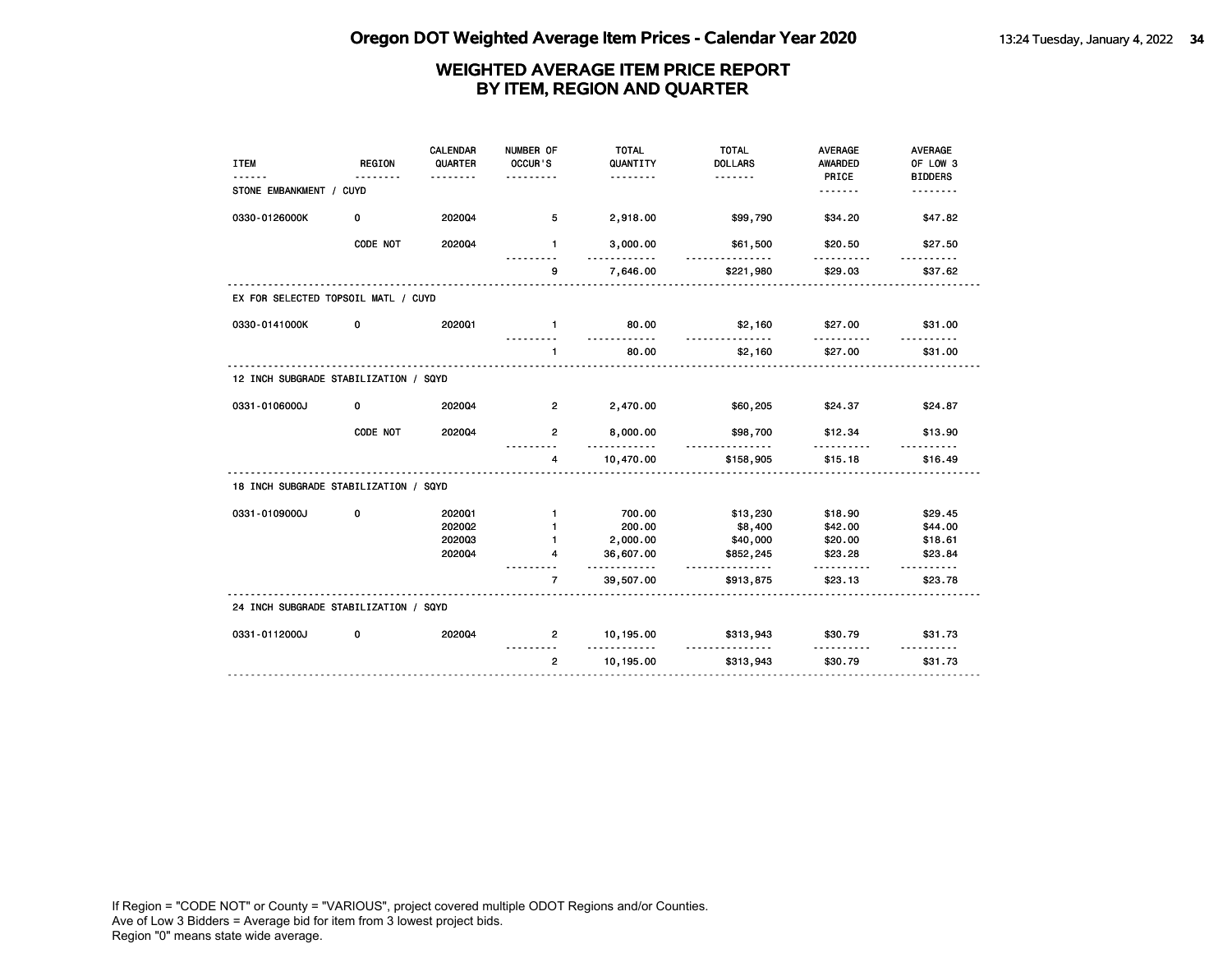| <b>ITEM</b>                             | <b>REGION</b> | <b>CALENDAR</b><br>QUARTER | NUMBER OF<br>OCCUR'S<br>. | <b>TOTAL</b><br>QUANTITY<br>. | <b>TOTAL</b><br><b>DOLLARS</b> | <b>AVERAGE</b><br><b>AWARDED</b><br>PRICE | <b>AVERAGE</b><br>OF LOW 3<br><b>BIDDERS</b> |
|-----------------------------------------|---------------|----------------------------|---------------------------|-------------------------------|--------------------------------|-------------------------------------------|----------------------------------------------|
| 48 INCH SUBGRADE STABILIZATION /        |               | SQYD                       |                           |                               |                                | <u>.</u>                                  | .                                            |
| 0331-0117000J                           | CODE NOT      | 202004                     | $\mathbf{1}$              | 3,800.00<br>---------         | \$125,400<br>.                 | \$33.00                                   | \$43.70<br><u>.</u>                          |
|                                         |               |                            | $\mathbf{1}$              | 3,800.00                      | \$125,400                      | \$33.00                                   | \$43.70                                      |
| PREPARATION OF SHOULDERS / MILE         |               |                            |                           |                               |                                |                                           |                                              |
| 0334-0100000A                           | 0             | 202002                     | $\mathbf{1}$              |                               |                                |                                           |                                              |
|                                         |               | 202004                     | $\mathbf{1}$              |                               |                                |                                           |                                              |
|                                         | CODE NOT      | 202004                     | $\mathbf{1}$              | 1.00                          | \$8,890<br><u>.</u>            | \$8,890.00                                | \$7,563.33                                   |
|                                         |               |                            | 3                         | 1.00                          | \$8,890                        | .<br>\$8,890.00                           | <u>.</u>                                     |
| PERIMETER CONTROLLED BLAST HOLES / FOOT |               |                            |                           |                               |                                |                                           |                                              |
| 0335-0100000F                           | 0             | 202004                     | $\overline{2}$            | 69,545.00                     | \$561,400                      | \$8.07                                    | \$6.80                                       |
|                                         |               |                            | $\overline{2}$            | 69,545.00                     | \$561,400                      | \$8.07                                    | \$6.80                                       |
| WATERING / MGAL                         |               |                            |                           |                               |                                |                                           |                                              |
| 0340-01000000                           | 0             | 2020Q1                     | $\mathbf{1}$              | 200.00<br>$- - -$             | \$8,800<br><u>.</u>            | \$44.00                                   | \$40.00                                      |
|                                         |               |                            | $\mathbf{1}$              | 200.00                        | \$8,800                        | -----<br>\$44.00                          | \$40.00                                      |
| DRAINAGE GEOTEXTILE, TYPE 1 / SQYD      |               |                            |                           |                               |                                |                                           |                                              |
| 0350-0100000J                           | 0             | 202001                     | $\mathbf{1}$              | 395.00                        | \$474                          | \$1.20                                    | \$1.23                                       |
|                                         |               | 202004                     | $\mathbf{2}$              | 142.00                        | \$820                          | \$5.77                                    | \$7.64                                       |
|                                         | CODE NOT      | 202003                     | $\mathbf{1}$              | 158.00                        | \$632                          | \$4.00                                    | \$4.67                                       |
|                                         |               | 202004                     | $\mathbf{1}$              | 25,000.00                     | \$55,000                       | \$2.20                                    | \$1.66                                       |
|                                         |               |                            | 5                         | <u>.</u><br>25,695.00         | <u>.</u><br>\$56,926           | . <u>.</u><br>\$2.22                      | \$1.70                                       |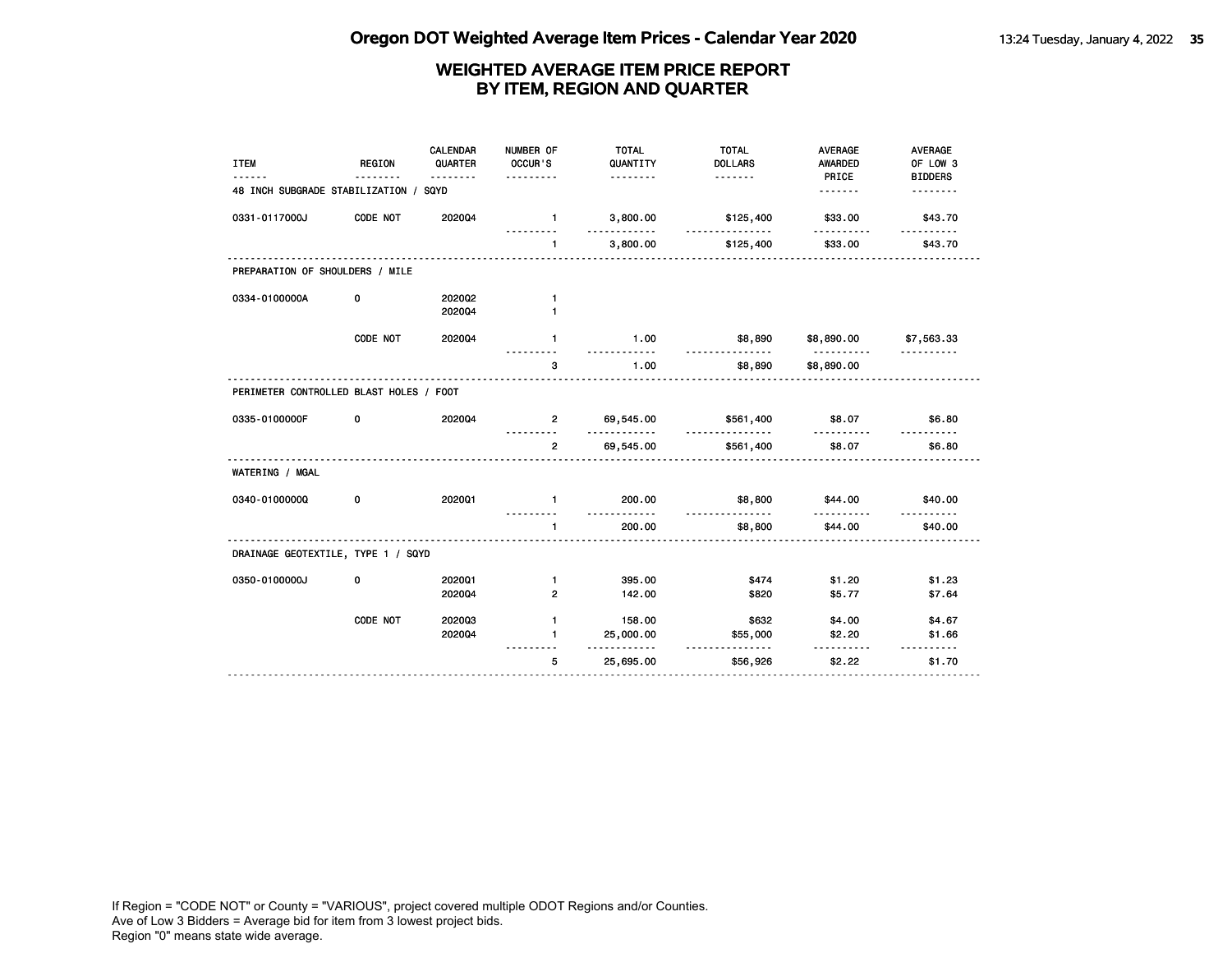| .<br>DRAINAGE GEOTEXTILE, TYPE 2 / SQYD | .<br>514.00<br>$\mathbf{2}$                   | .<br>\$1,799                | PRICE<br><u>.</u>  | <b>BIDDERS</b><br><u>.</u> |
|-----------------------------------------|-----------------------------------------------|-----------------------------|--------------------|----------------------------|
|                                         |                                               |                             |                    |                            |
|                                         |                                               |                             |                    |                            |
| 0350-0101000J<br>0<br>202003            |                                               |                             | \$3.50             | \$2.49                     |
| 202004                                  | 3<br>1,002.00                                 | \$3,792                     | \$3.78             | \$3.84                     |
| CODE NOT<br>2020Q4                      | $\mathbf{1}$<br>690.00                        | \$1,794                     | \$2.60             | \$2.93                     |
|                                         | 2,206.00<br>6                                 | \$7,385                     | \$3.35             | \$3.24                     |
| RIPRAP GEOTEXTILE, TYPE 1 / SQYD        |                                               |                             |                    |                            |
| 0350-0103000J<br>0<br>2020Q2            | $\mathbf{1}$<br>50.00                         | \$400                       | \$8.00             | \$7.82                     |
| CODE NOT<br>202004                      | 2,085.00<br>з<br>.                            | \$9,300<br>$-2 - 2 - 2 - 2$ | \$4.46             | \$2.87                     |
|                                         | 2,135.00<br>4                                 | \$9,700                     | \$4.54             | \$2.99                     |
| RIPRAP GEOTEXTILE, TYPE 2 / SQYD        |                                               |                             |                    |                            |
| 0350-0104000J<br>0<br>202001            | $\overline{2}$<br>463.00                      | \$1,173                     | \$2.53             | \$2.38                     |
| 202003                                  | 1<br>980.00                                   | \$5,694                     | \$5.81             | \$3.60                     |
| 202004                                  | $\overline{2}$<br>2,165.00                    | \$5,971                     | \$2.76             | \$2.59                     |
| CODE NOT<br>202004                      | $\mathbf{1}$<br>3,160.00<br><u>----------</u> | \$8,216<br><u>.</u>         | \$2.60             | \$2.53                     |
|                                         | 6,768.00<br>6                                 | \$21,054                    | \$3.11             | \$2.70                     |
| SUBGRADE GEOTEXTILE / SQYD              |                                               |                             |                    |                            |
| 0350-0105000J<br>0<br>2020Q1            | 3<br>15,685.00                                | \$13,805                    | \$0.88             | \$1.37                     |
| 2020Q2                                  | $\mathbf{2}$<br>2,040.00                      | \$2,800                     | \$1.37             | \$2.27                     |
| 202003                                  | 80,008.00<br>4                                | \$81,807                    | \$1.02             | \$0.90                     |
| 202004                                  | 99,495.00<br>12                               | \$82,273                    | \$0.83             | \$1.24                     |
| CODE NOT<br>202003                      | 170.00<br>$\mathbf{1}$                        | \$1,020                     | \$6.00             | \$2.92                     |
| 202004                                  | 1,696.00<br>$\mathbf{1}$<br>.                 | \$2,544<br><u></u>          | \$1.50<br><u>.</u> | \$1.33<br><u>.</u>         |
|                                         | 23<br>199,094.00                              | \$184,249                   | \$0.93             | \$1.13                     |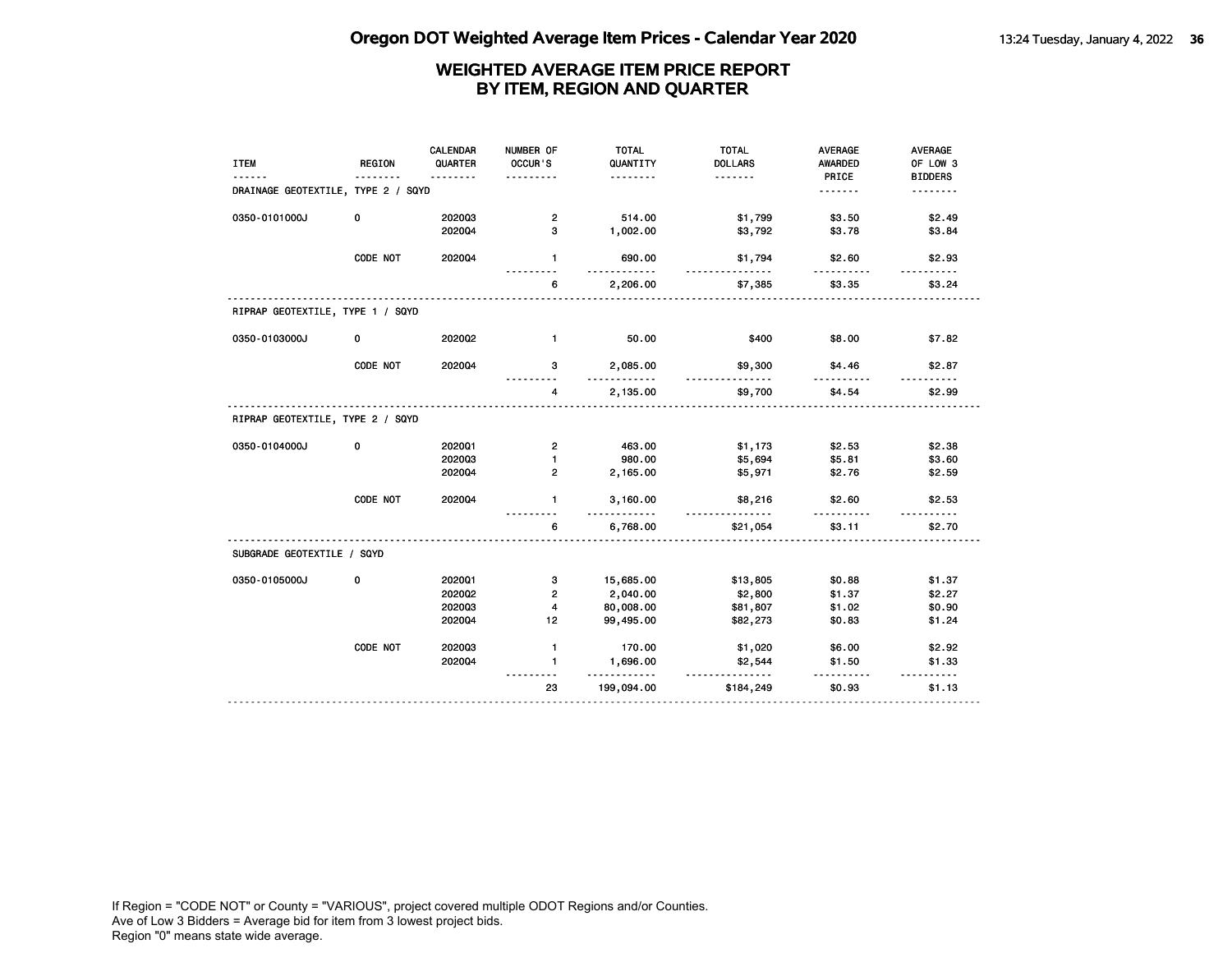| <b>ITEM</b>                           | <b>REGION</b> | <b>CALENDAR</b><br>QUARTER | NUMBER OF<br>OCCUR'S<br>.        | <b>TOTAL</b><br>QUANTITY<br><u>.</u> | <b>TOTAL</b><br><b>DOLLARS</b> | <b>AVERAGE</b><br><b>AWARDED</b><br>PRICE | <b>AVERAGE</b><br>OF LOW 3<br><b>BIDDERS</b> |
|---------------------------------------|---------------|----------------------------|----------------------------------|--------------------------------------|--------------------------------|-------------------------------------------|----------------------------------------------|
| PAVEMENT OVERLAY GEOTEXTILE / SQYD    |               |                            |                                  |                                      |                                | .                                         | <u>.</u>                                     |
| 0350-0106000J                         | 0             | 202004                     | $\blacksquare$                   | 1,900.00<br>.                        | \$19,950<br>.                  | \$10.50<br><u>.</u>                       | \$6.40                                       |
|                                       |               |                            | $\mathbf{1}$                     | 1,900.00                             | \$19,950                       | \$10.50                                   | <u>.</u><br>\$6.40                           |
| SUBGRADE REINFORCEMENT GEOGRID / SQYD |               |                            |                                  |                                      |                                |                                           |                                              |
| 0350-0107000J                         | 0             | 202001                     | $\mathbf{1}$                     | 500.00                               | \$2,800                        | \$5.60                                    | \$3.80                                       |
|                                       |               |                            | <u>---------</u><br>$\mathbf{1}$ | <u>.</u><br>500.00                   | .<br>\$2,800                   | <u>.</u><br>\$5.60                        | <u>.</u><br>\$3.80                           |
| GRANULAR DRAINAGE BLANKET / CUYD      |               | .                          |                                  |                                      |                                |                                           |                                              |
| 0360-0102000K                         | 0             | 202004                     | $\sim$ 1.                        | 171.00<br>.                          | \$15,903                       | \$93.00                                   | \$84.43                                      |
|                                       |               |                            | $\mathbf{1}$                     | 171.00                               | \$15,903                       | \$93.00                                   | \$84.43                                      |
| FILTER BLANKET / SQYD                 |               |                            |                                  |                                      |                                |                                           |                                              |
| 0390-0101000J                         | 0             | 202003                     | $\mathbf{1}$                     | 44.00<br>.                           | \$7,051<br><u>.</u>            | \$160.25<br><u>.</u>                      | \$85.08                                      |
|                                       |               |                            | $\mathbf{1}$                     | 44.00                                | \$7,051                        | \$160.25                                  | \$85.08                                      |
| LOOSE RIPRAP, CLASS 50 / CUYD         |               |                            |                                  |                                      |                                |                                           |                                              |
| 0390-0105000K                         | 0             | 202001                     | $\blacksquare$                   | 144.00                               | \$20,880                       | \$145.00                                  | \$125.00                                     |
|                                       |               | 202002                     | $\overline{2}$                   | 19.00                                | \$1,357                        | \$71.42                                   | \$99.74                                      |
|                                       |               | 202003                     | $\mathbf{1}$                     | 469.00                               | \$16,415                       | \$35.00                                   | \$49.33                                      |
|                                       |               | 202004                     | 3                                | 318.00                               | \$17,562                       | \$55.23                                   | \$85.05                                      |
|                                       | CODE NOT      | 202002                     | $\mathbf{1}$                     | 1.00                                 | \$532                          | \$531.83                                  | \$1,077.28                                   |
|                                       |               | 202003                     | $\mathbf{1}$                     | 40.00                                | \$6,600                        | \$165.00                                  | \$157.63                                     |
|                                       |               | 202004                     | 4                                | 885.00<br>.                          | \$29,578<br><u>.</u>           | \$33.42<br>.                              | \$49.31<br>.                                 |
|                                       |               |                            | 13                               | 1,876.00                             | \$92,924                       | \$49.53                                   | \$64.55                                      |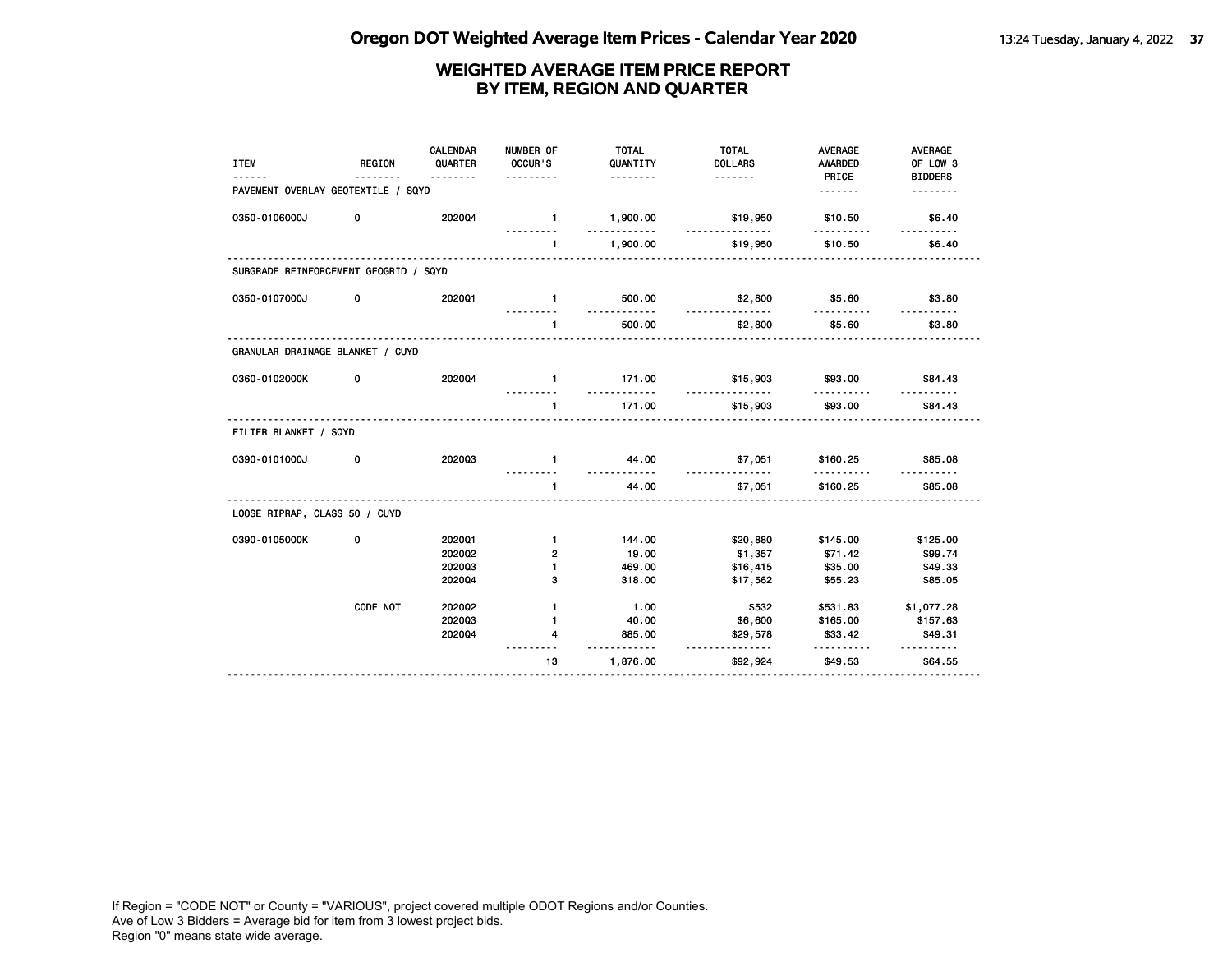| <b>ITEM</b>                    | REGION   | <b>CALENDAR</b><br>QUARTER | NUMBER OF<br>OCCUR'S | <b>TOTAL</b><br>QUANTITY | <b>TOTAL</b><br><b>DOLLARS</b> | <b>AVERAGE</b><br><b>AWARDED</b> | AVERAGE<br>OF LOW 3 |
|--------------------------------|----------|----------------------------|----------------------|--------------------------|--------------------------------|----------------------------------|---------------------|
|                                | .        | <u>.</u>                   | .                    | <u>.</u>                 |                                | PRICE                            | <b>BIDDERS</b>      |
| LOOSE RIPRAP, CLASS 100 / CUYD |          |                            |                      |                          |                                | <u>.</u>                         | <u>.</u>            |
| 0390-0108000K                  | 0        | 202004                     | $\mathbf{1}$         | 50.00                    | \$4,500                        | \$90.00                          | \$91.67             |
|                                | CODE NOT | 202004                     | $\overline{2}$       | 960.00<br>.              | \$84,400<br>.                  | \$87.92<br>.                     | \$120.14            |
|                                |          |                            | 3                    | 1,010.00                 | \$88,900                       | \$88.02                          | \$118.73            |
| LOOSE RIPRAP, CLASS 200 / CUYD |          |                            |                      |                          |                                |                                  |                     |
| 0390-0111000K                  | 0        | 202003                     | $\mathbf{1}$         | 115.00<br><u>.</u>       | \$13,166<br><u>.</u>           | \$114.49<br><u>.</u>             | \$107.50            |
|                                |          |                            | $\mathbf{1}$         | 115.00                   | \$13,166                       | \$114.49                         | \$107.50            |
| LOOSE RIPRAP, CLASS 700 / CUYD |          |                            |                      |                          |                                |                                  |                     |
| 0390-0114000K                  | 0        | 2020Q1                     | $\mathbf{1}$         | 380.00<br>.              | \$31,160<br>.                  | \$82.00                          | \$118.50            |
|                                |          |                            | $\mathbf{1}$         | 380.00                   | \$31,160                       | \$82.00                          | \$118.50            |
| KEYED RIPRAP, CLASS 50 / CUYD  |          |                            |                      |                          |                                |                                  |                     |
| 0390-0129000K                  | 0        | 2020Q4                     | $\overline{2}$       | 833.00<br><u>.</u>       | \$26,754<br>.                  | \$32.12<br>.                     | \$37.48<br>.        |
|                                |          |                            | $\overline{2}$       | 833.00                   | \$26,754                       | \$32.12                          | \$37.48             |
| KEYED RIPRAP, CLASS 100 / CUYD |          |                            |                      |                          |                                |                                  |                     |
| 0390-0131000K                  | CODE NOT | 2020Q4                     | $\blacksquare$       | 400.00<br>.              | \$20,800<br>.                  | \$52.00<br>.                     | \$73.33             |
|                                |          |                            | $\mathbf{1}$         | 400.00                   | \$20,800                       | \$52.00                          | \$73.33             |
| RIPRAP BASINS / EACH           |          |                            |                      |                          |                                |                                  |                     |
| 0390-0139000E                  | 0        | 202003                     | $\mathbf{1}$         | 1.00                     | \$3,000                        | \$3,000.00                       | \$1,585.63          |
|                                |          | 202004                     | $\blacksquare$       | 1.00                     | \$10,670                       | \$10,669.72                      | \$6,889.91          |
|                                |          |                            | $\overline{2}$       | <u>.</u><br>2.00         | .<br>\$13,670                  | <u>.</u><br>\$6,834.86           | .<br>\$4,237.77     |
|                                |          |                            |                      |                          |                                |                                  |                     |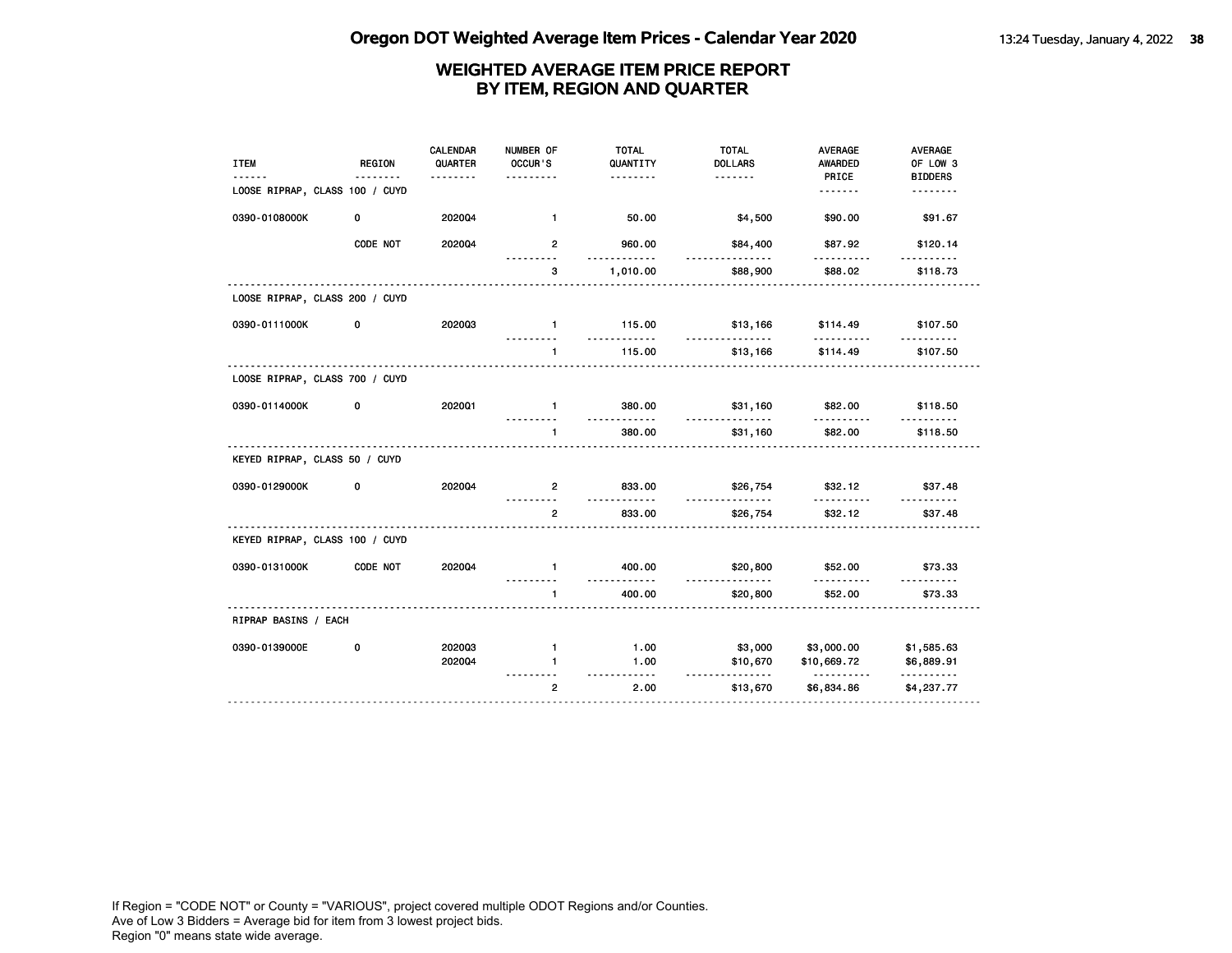| <b>ITEM</b>               | <b>REGION</b> | <b>CALENDAR</b><br>QUARTER<br>$- - - - - - - -$ | NUMBER OF<br>OCCUR'S<br>.    | <b>TOTAL</b><br>QUANTITY<br>. | <b>TOTAL</b><br><b>DOLLARS</b> | <b>AVERAGE</b><br><b>AWARDED</b><br>PRICE | <b>AVERAGE</b><br>OF LOW 3<br><b>BIDDERS</b> |
|---------------------------|---------------|-------------------------------------------------|------------------------------|-------------------------------|--------------------------------|-------------------------------------------|----------------------------------------------|
| ROCK EXCAVATION / CUYD    |               |                                                 |                              |                               |                                | <u>.</u>                                  | .                                            |
| 0405-0100000K             | 0             | 202004                                          | $\mathbf{1}$                 | 30.00                         | \$3,600                        | \$120.00                                  | \$90.33                                      |
|                           | CODE NOT      | 202004                                          | 1.                           | 1,000.00                      | \$10,200                       | \$10.20<br>.                              | \$33.90                                      |
|                           |               |                                                 | $\overline{2}$               | 1,030.00                      | \$13,800                       | \$13.40                                   | \$35.54                                      |
| BOULDER EXCAVATION / CUYD |               |                                                 |                              |                               |                                |                                           |                                              |
| 0405-0104000K             | 0             | 202004                                          | $\mathbf{1}$                 | 30.00<br>.                    | \$4,350<br><u>.</u>            | \$145.00<br>.                             | \$98.67                                      |
|                           |               |                                                 | $\mathbf{1}$                 | 30.00                         | \$4,350                        | \$145.00                                  | \$98.67                                      |
| TRENCH FOUNDATION / CUYD  |               |                                                 |                              |                               |                                |                                           |                                              |
| 0405-0106000K             | 0             | 202003<br>202004                                | $\mathbf{1}$<br>$\mathbf{1}$ | 576.00<br>112.00              | \$65,485<br>\$10,976           | \$113.69<br>\$98.00                       | \$90.56<br>\$98.00                           |
|                           |               |                                                 |                              |                               | <u>.</u>                       | .                                         |                                              |
|                           |               |                                                 | $\overline{2}$               | 688.00                        | \$76,461                       | \$111.14                                  | \$91.77                                      |
| CIPP LINER, INCH / FOOT   |               |                                                 |                              |                               |                                |                                           |                                              |
| 0412-0100000F             | 0             | 202003                                          | 4                            | 520.00                        | \$165,367                      | \$318.01                                  | \$335.39                                     |
|                           | CODE NOT      | 202004                                          | 8                            | 5,850.00                      | \$786,475<br>.                 | \$134.44<br>.                             | \$139.52                                     |
|                           |               |                                                 | 12                           | 6,370.00                      | \$951,842                      | \$149.43                                  | \$155.51                                     |
| CIPP LINER, INCH / FOOT   |               |                                                 |                              |                               |                                |                                           |                                              |
| 0413-0100000F             | 0             | 202001                                          | 3                            | 923.00                        | \$101,170                      | \$109.61                                  | \$109.61                                     |
|                           | CODE NOT      | 202004                                          | $\mathbf{1}$                 | 645.00                        | \$101,265                      | \$157.00                                  | \$210.67                                     |
|                           |               | .                                               | 4                            | 1,568.00                      | \$202,435                      | \$129.10                                  | \$151.18                                     |
|                           |               |                                                 |                              |                               |                                |                                           |                                              |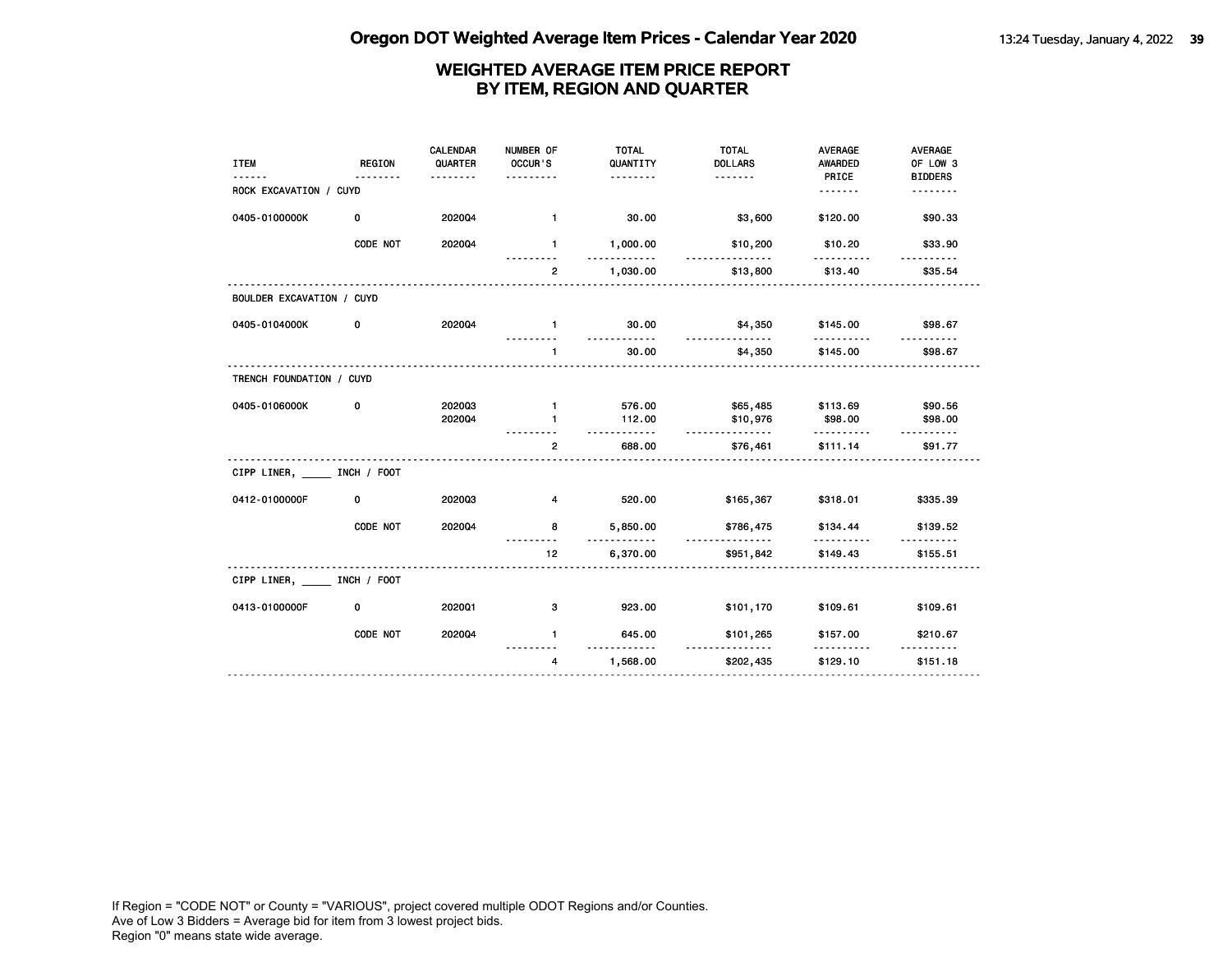| <b>ITEM</b><br>------                         | <b>REGION</b><br><u>.</u> | <b>CALENDAR</b><br>QUARTER<br><u>.</u> | NUMBER OF<br>OCCUR'S<br>. | <b>TOTAL</b><br>QUANTITY<br><u>.</u> | <b>TOTAL</b><br><b>DOLLARS</b> | <b>AVERAGE</b><br><b>AWARDED</b><br>PRICE | <b>AVERAGE</b><br>OF LOW 3<br><b>BIDDERS</b> |
|-----------------------------------------------|---------------------------|----------------------------------------|---------------------------|--------------------------------------|--------------------------------|-------------------------------------------|----------------------------------------------|
| SAPL LINER, INCH / FOOT                       |                           |                                        |                           |                                      |                                | <u>.</u>                                  | <u>.</u>                                     |
| 0414-0100000F                                 | CODE NOT                  | 202004                                 | $\blacksquare$            | 52.00<br>.                           | \$34,996<br><u>.</u>           | \$673.00                                  | \$708.33                                     |
|                                               |                           |                                        | $\mathbf{1}$              | 52.00                                | \$34,996                       | \$673.00                                  | \$708.33                                     |
| MAINLINE VIDEO INSPECTION / FOOT              |                           |                                        |                           |                                      |                                |                                           |                                              |
| 0415-0100000F                                 | 0                         | 202001                                 | $\overline{2}$            | 2,608.00                             | \$25,089                       | \$9.62                                    | \$9.15                                       |
|                                               |                           | 2020Q2                                 | $\blacksquare$            | 1,172.00                             | \$5,860                        | \$5.00                                    | \$4.17                                       |
|                                               |                           | 202003                                 | $\overline{7}$            | 3,270.00                             | \$16,719                       | \$5.11                                    | \$6.65                                       |
|                                               |                           | 202004                                 | 12                        | 12,384.00                            | \$66,973                       | \$5.41                                    | \$5.07                                       |
|                                               | CODE NOT                  | 202003                                 | 3                         | 1,892.00                             | \$14,419                       | \$7.62                                    | \$6.35                                       |
|                                               |                           | 202004                                 | 6                         | 17,345.00<br>.                       | \$211,099<br>.                 | \$12.17<br>.                              | \$10.01<br><u>.</u>                          |
|                                               |                           |                                        | 31                        | 38,671.00                            | \$340,160                      | \$8.80                                    | \$7.73                                       |
| MAINLINE VIDEO WITH LASER PROFILE INSP / FOOT |                           |                                        |                           |                                      |                                |                                           |                                              |
| 0415-0401000F                                 | 0                         | 202004                                 | $\overline{2}$<br>.       | 3,603.00<br>.                        | \$13,371<br><u>.</u>           | \$3.71<br>.                               | \$5.60                                       |
|                                               |                           |                                        | $\overline{2}$            | 3,603.00                             | \$13,371                       | \$3.71                                    | \$5.60                                       |
| MANUAL INSPECTION / EACH                      |                           |                                        |                           |                                      |                                |                                           |                                              |
| 0415-0402000E                                 | CODE NOT                  | 202004                                 | $\mathbf{1}$              | 1.00<br><u>.</u>                     | \$3,000                        | \$3,000.00<br>.                           | \$1,633.33                                   |
|                                               |                           |                                        | $\mathbf{1}$              | 1.00                                 | <u>.</u><br>\$3,000            | \$3,000.00                                | .<br>\$1,633.33                              |
| 3 INCH DRAIN PIPE / FOOT                      |                           |                                        |                           |                                      |                                |                                           |                                              |
| 0430-0100030F                                 | 0                         | 202004                                 | 3                         | 1,039.00                             | \$23,544                       | \$22.66                                   | \$30.55                                      |
|                                               |                           |                                        | 3                         | .<br>1,039.00                        | .<br>\$23,544                  | <u>.</u><br>\$22.66                       | .<br>\$30.55                                 |
|                                               |                           |                                        |                           |                                      |                                |                                           |                                              |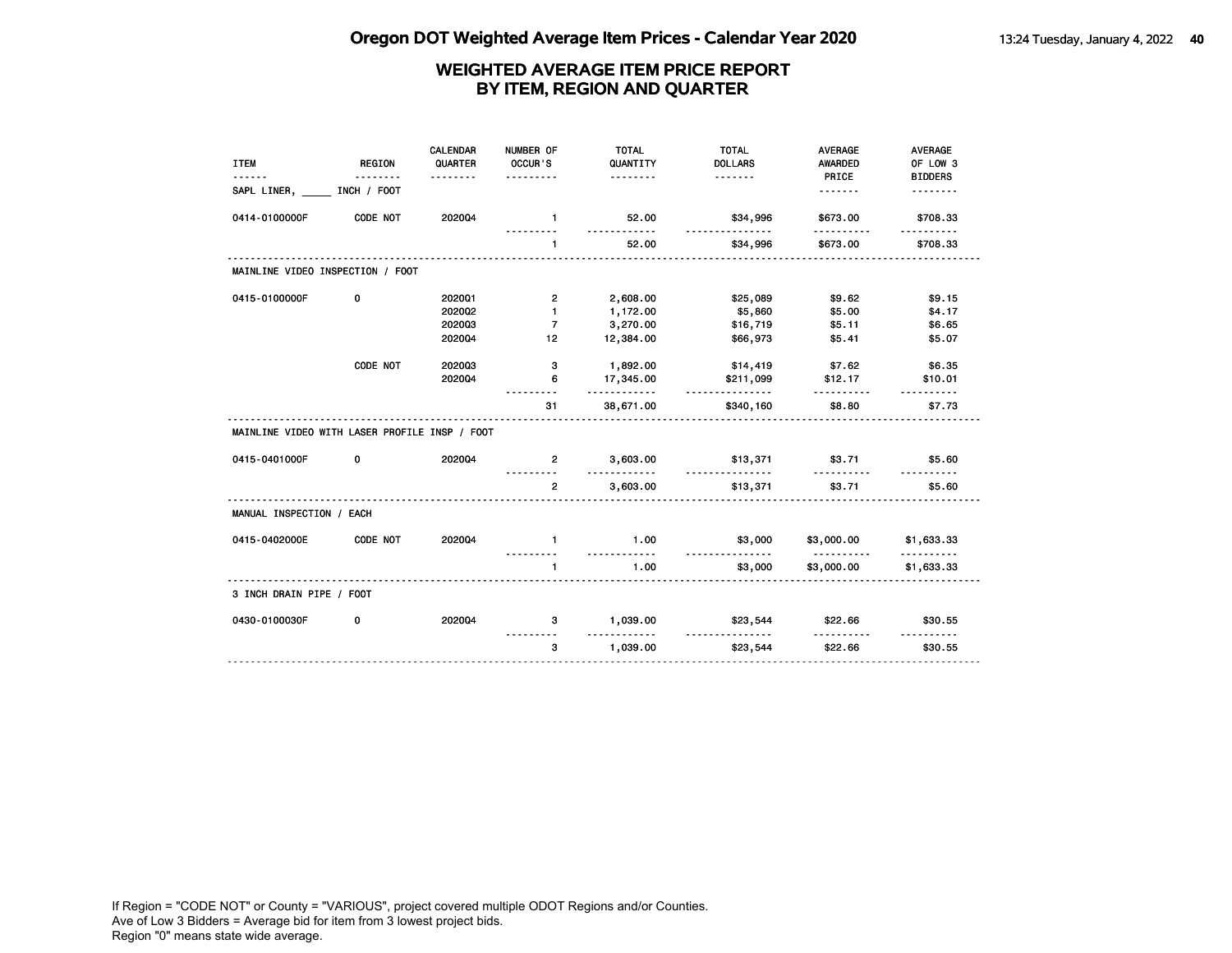| <b>ITEM</b>                          | <b>REGION</b> | <b>CALENDAR</b><br>QUARTER<br>. | NUMBER OF<br>OCCUR'S<br>. | <b>TOTAL</b><br>QUANTITY<br><u>.</u> | <b>TOTAL</b><br><b>DOLLARS</b><br><u>.</u> | <b>AVERAGE</b><br><b>AWARDED</b><br>PRICE | <b>AVERAGE</b><br>OF LOW 3<br><b>BIDDERS</b> |
|--------------------------------------|---------------|---------------------------------|---------------------------|--------------------------------------|--------------------------------------------|-------------------------------------------|----------------------------------------------|
| 4 INCH DRAIN PIPE / FOOT             |               |                                 |                           |                                      |                                            | <u>.</u>                                  | .                                            |
| 0430-0100040F                        | 0             | 202004                          | $\mathbf{1}$              | 8.00                                 | \$432                                      | \$54.00                                   | \$74.50                                      |
|                                      | CODE NOT      | 202004                          | $\overline{2}$            | 20,605.00<br>$- - - - -$             | \$272,180                                  | \$13.21                                   | \$16.10                                      |
|                                      |               |                                 | 3                         | 20,613.00                            | \$272,612                                  | \$13.23                                   | \$16.12                                      |
| 6 INCH DRAIN PIPE / FOOT             |               |                                 |                           |                                      |                                            |                                           |                                              |
| 0430-0100060F                        | 0             | 202003                          | $\mathbf{1}$              | 495.00                               | \$9,900                                    | \$20.00                                   | \$46.15                                      |
|                                      |               | 202004                          | 1                         | 160.00                               | \$4,157                                    | \$25.98                                   | \$23.45                                      |
|                                      |               |                                 | $\overline{2}$            | <u>.</u><br>655.00                   | <u>.</u><br>\$14,057                       | .<br>\$21.46                              | . <b>.</b><br>\$40.61                        |
| 8 INCH DRAIN PIPE / FOOT             |               |                                 |                           |                                      |                                            |                                           |                                              |
| 0430-0100080F                        | 0             | 202004                          | $\mathbf{1}$              | 40.00<br><u>.</u>                    | \$4,480<br><u>.</u>                        | \$112.00<br><u>.</u>                      | \$141.00                                     |
|                                      |               |                                 |                           | 40.00                                | \$4,480                                    | \$112.00                                  | \$141.00                                     |
| SUBSURFACE DRAIN OUTLETS / EACH      |               |                                 |                           |                                      |                                            |                                           |                                              |
| 0430-0101000E                        | 0             | 202004                          | $\mathbf{1}$              | 7.00                                 | \$5,250                                    | \$750.00                                  | \$966.67                                     |
|                                      | CODE NOT      | 202004                          | $\blacksquare$            | 34.00                                | \$42,500                                   | \$1,250.00<br>.                           | \$1,833.33                                   |
|                                      |               |                                 | $\overline{2}$            | 41.00                                | \$47,750                                   | \$1,164.63                                | \$1,685.37                                   |
| 12 INCH CULV PIPE, 5 FT DEPTH / FOOT |               |                                 |                           |                                      |                                            |                                           |                                              |
| 0445-010012AF                        | CODE NOT      | 2020Q2                          | $\mathbf{1}$              | 74.00                                | \$5,349                                    | \$72.29                                   | \$260.76                                     |
|                                      |               | 202003                          | $\mathbf{1}$              | 102.00                               | \$20,400                                   | \$200.00                                  | \$137.67                                     |
|                                      |               |                                 | $\overline{2}$            | <u>.</u><br>176.00                   | .<br>\$25,749                              | .<br>\$146.30                             | \$189.42                                     |
|                                      |               |                                 |                           |                                      |                                            |                                           |                                              |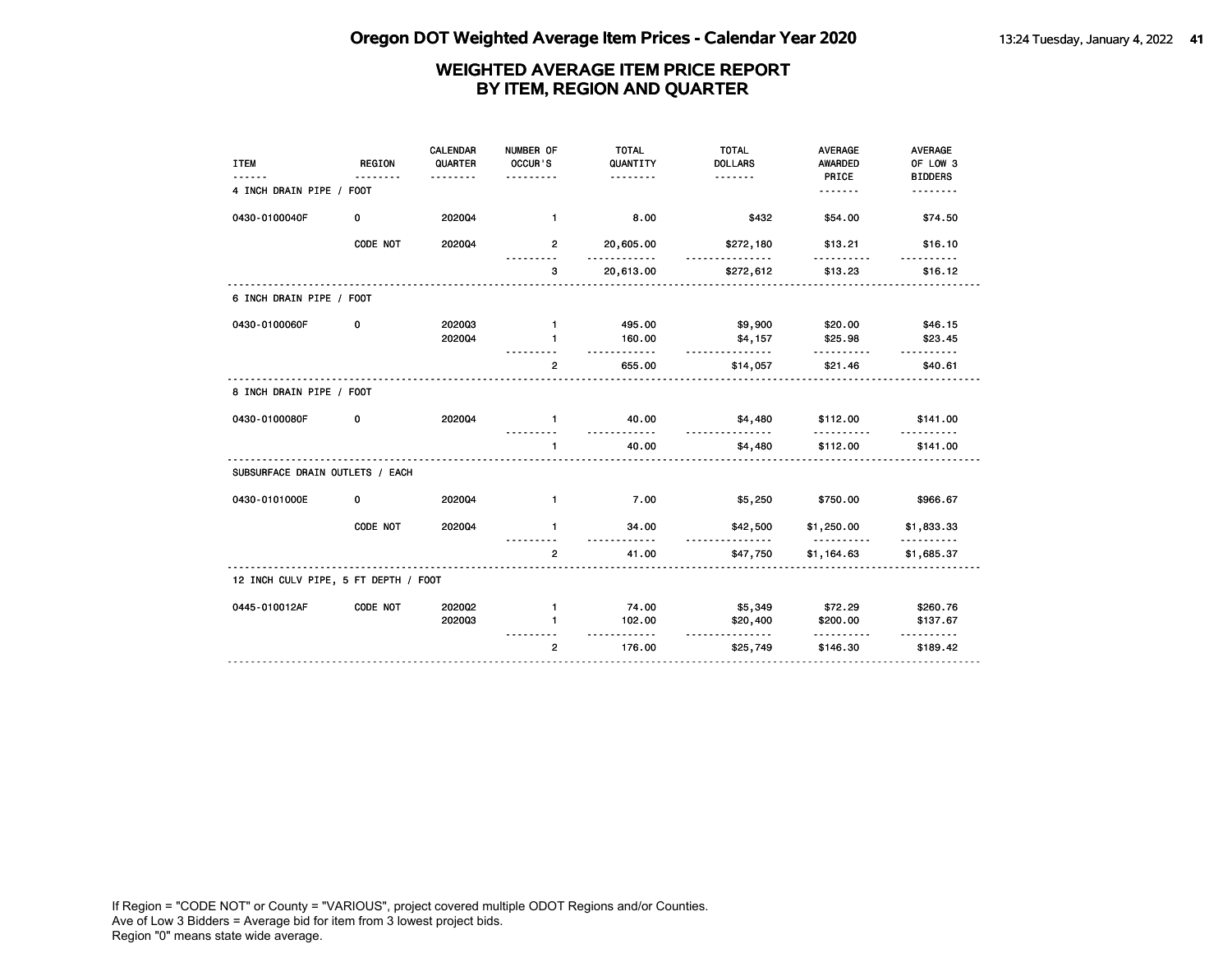| <b>ITEM</b>                          | <b>REGION</b> | <b>CALENDAR</b><br>QUARTER | NUMBER OF<br>OCCUR'S | <b>TOTAL</b><br>QUANTITY | <b>TOTAL</b><br><b>DOLLARS</b> | <b>AVERAGE</b><br><b>AWARDED</b> | AVERAGE<br>OF LOW 3 |
|--------------------------------------|---------------|----------------------------|----------------------|--------------------------|--------------------------------|----------------------------------|---------------------|
| 12 INCH CULV PIPE, 10 FT DP / FOOT   |               | <u>.</u>                   |                      | .                        | .                              | PRICE<br>. <b>.</b>              | <b>BIDDERS</b><br>. |
| 0445-010012BF                        | 0             | 202004                     | $\mathbf{2}$         | 116.00                   | \$18,645                       | \$160.73                         | \$125.79            |
|                                      |               |                            | $\overline{2}$       | 116.00                   | \$18,645                       | \$160.73                         | \$125.79            |
| 15 INCH CULV PIPE, 5 FT DEPTH / FOOT |               |                            |                      |                          |                                |                                  |                     |
| 0445-010015AF                        | 0             | 202003                     | $\mathbf{1}$         | 25.00                    | \$1,475                        | \$59.00                          | \$70.67             |
|                                      |               | 202004                     | $\mathbf{1}$         | 312.00                   | \$39,000                       | \$125.00                         | \$96.67             |
|                                      | CODE NOT      | 202004                     | з                    | 264.00<br><u>.</u>       | \$29,103                       | \$110.24                         | \$141.75            |
|                                      |               |                            | 5                    | 601.00                   | \$69,578                       | \$115.77                         | \$115.39            |
| 18 INCH CULV PIPE, 5 FT DEPTH / FOOT |               |                            |                      |                          |                                |                                  |                     |
| 0445-010018AF                        | 0             | 202001                     | $\mathbf{1}$         | 86.00                    | \$7,052                        | \$82.00                          | \$80.00             |
|                                      |               | 202003                     | 1                    | 214.00                   | \$13,054                       | \$61.00                          | \$74.14             |
|                                      |               | 202004                     | з                    | 167.00                   | \$15,198                       | \$91.00                          | \$92.88             |
|                                      | CODE NOT      | 2020Q2                     | $\mathbf{1}$         | 33.00                    | \$4,706                        | \$142.62                         | \$300.87            |
|                                      |               | 202003                     | 1                    | 73.00                    | \$8,468                        | \$116.00                         | \$154.48            |
|                                      |               | 202004                     | 4                    | 209.00<br>$- - -$        | \$67,095<br>$\frac{1}{2}$      | \$321.03<br>.                    | \$249.69<br>.       |
|                                      |               |                            | 11                   | 782.00                   | \$115,573                      | \$147.79                         | \$142.77            |
| 18 INCH CULV PIPE, 10 FT DP / FOOT   |               |                            |                      |                          |                                |                                  |                     |
| 0445-010018BF                        | 0             | 202001                     | $\mathbf{1}$         | 40.00                    | \$5,600                        | \$140.00                         | \$120.00            |
|                                      |               | 202003                     | 1                    | 182.00                   | \$66,838                       | \$367.24                         | \$273.08            |
|                                      |               | 202004                     | $\overline{2}$       | 114.00                   | \$10,430                       | \$91.49                          | \$139.16            |
|                                      | CODE NOT      | 202004                     | $\overline{2}$       | 71.00                    | \$30,050                       | \$423.24                         | \$324.91            |
|                                      |               |                            | 6                    | 407.00                   | \$112,918                      | \$277.44                         | \$229.57            |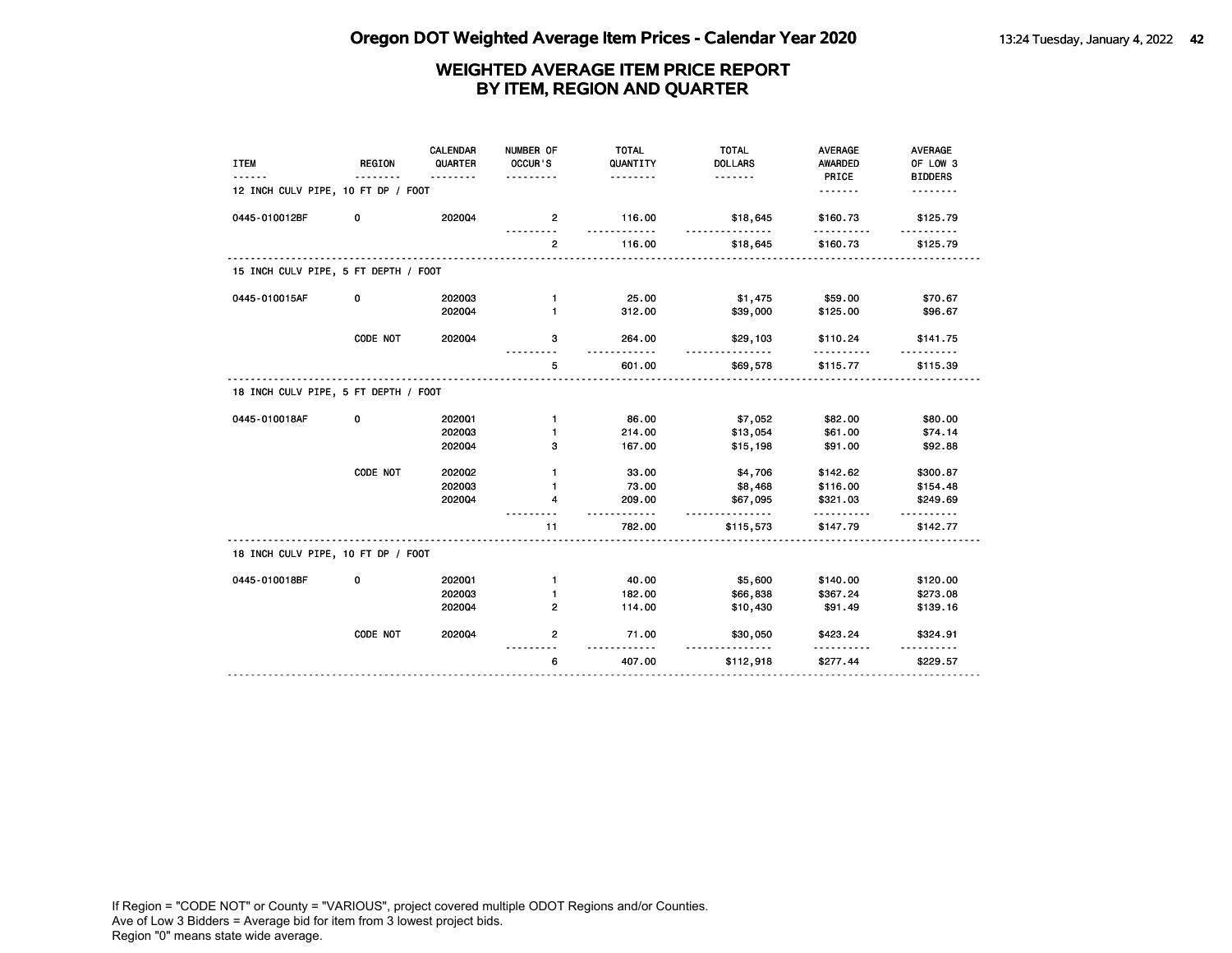| <b>ITEM</b>                          | REGION   | <b>CALENDAR</b><br>QUARTER | NUMBER OF<br>OCCUR'S | <b>TOTAL</b><br>QUANTITY | <b>TOTAL</b><br><b>DOLLARS</b> | AVERAGE<br><b>AWARDED</b> | AVERAGE<br>OF LOW 3       |
|--------------------------------------|----------|----------------------------|----------------------|--------------------------|--------------------------------|---------------------------|---------------------------|
|                                      |          | <u>.</u>                   |                      | .                        | <u>.</u>                       | PRICE                     | <b>BIDDERS</b>            |
| 24 INCH CULV PIPE, 5 FT DEPTH / FOOT |          |                            |                      |                          |                                | <u>.</u>                  | .                         |
| 0445-010024AF                        | 0        | 202004                     | 3                    | 334.00                   | \$43,237                       | \$129.45                  | \$127.54                  |
|                                      | CODE NOT | 202004                     | $\mathbf{1}$         | 36.00<br><u>.</u>        | \$21,600<br><u>.</u>           | \$600.00<br>.             | \$346.67<br>----------    |
|                                      |          |                            | 4                    | 370.00                   | \$64,837                       | \$175.23                  | \$148.86                  |
| 24 INCH CULV PIPE, 10 FT DP / FOOT   |          |                            |                      |                          |                                |                           |                           |
| 0445-010024BF                        | 0        | 202003                     | $\mathbf{1}$         | 226.00<br><u>.</u>       | \$15,142<br>.                  | \$67.00<br>.              | \$81.33                   |
|                                      |          |                            | $\mathbf{1}$         | 226.00                   | \$15,142                       | \$67.00                   | \$81.33                   |
| 24 INCH CULV PIPE, 20 FT DP / FOOT   |          |                            |                      |                          |                                |                           |                           |
| 0445-010024CF                        | 0        | 202003                     | $\mathbf{1}$         | 117.00                   | \$9,945                        | \$85.00                   | \$90.67                   |
|                                      |          |                            | $\mathbf{1}$         | 117.00                   | \$9,945                        | \$85.00                   | \$90.67                   |
| 30 INCH CULV PIPE, 10 FT DP / FOOT   |          |                            |                      |                          |                                |                           |                           |
| 0445-010030BF                        | 0        | 202004                     | $\mathbf{1}$         | 358.00<br><u>.</u>       | \$68,020                       | \$190.00<br>.             | \$184.67                  |
|                                      |          |                            | $\mathbf{1}$         | 358.00                   | \$68,020                       | \$190.00                  | \$184.67                  |
| 36 INCH CULV PIPE, 10 FT DP / FOOT   |          |                            |                      |                          |                                |                           |                           |
| 0445-010036BF                        | CODE NOT | 202003                     | $\mathbf{1}$         | 66.00                    | \$11,088                       | \$168.00                  | \$216.52                  |
|                                      |          | 202004                     | $\blacksquare$       | 207.00                   | \$67,275                       | \$325.00                  | \$355.00                  |
|                                      |          |                            | $\overline{2}$       | .<br>273.00              | <u>.</u><br>\$78,363           | .<br>\$287.04             | $- - - - - -$<br>\$321.52 |
| 48 INCH CULV PIPE, 10 FT DP / FOOT   |          |                            |                      |                          |                                |                           |                           |
| 0445-010048BF                        | 0        | 202003                     | $\mathbf{1}$         | 118.00<br><u>.</u>       | \$114,504<br>.                 | \$970.37                  | \$578.12                  |
|                                      |          |                            | $\mathbf{1}$         | 118.00                   | \$114,504                      | \$970.37                  | \$578.12                  |
|                                      |          |                            |                      |                          |                                |                           |                           |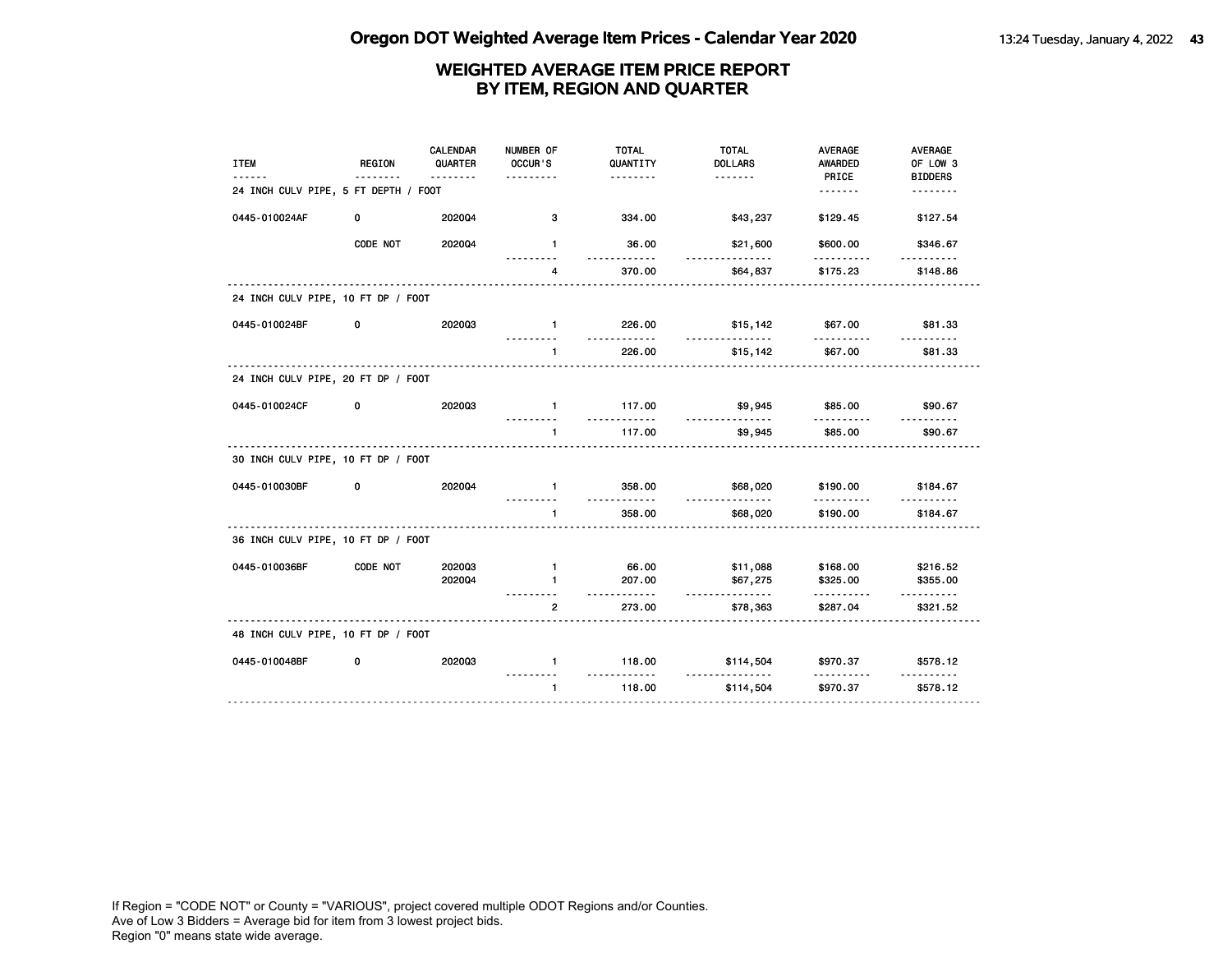| <b>ITEM</b>                         | <b>REGION</b>        | <b>CALENDAR</b><br>QUARTER | NUMBER OF<br>OCCUR'S    | <b>TOTAL</b><br>QUANTITY<br>. | <b>TOTAL</b><br><b>DOLLARS</b><br>. | <b>AVERAGE</b><br><b>AWARDED</b><br>PRICE | AVERAGE<br>OF LOW 3<br><b>BIDDERS</b> |
|-------------------------------------|----------------------|----------------------------|-------------------------|-------------------------------|-------------------------------------|-------------------------------------------|---------------------------------------|
| 48 INCH CULV PIPE, 20 FT DP / FOOT  |                      |                            |                         |                               |                                     | <u>.</u>                                  | <u>.</u>                              |
| 0445-010048CF                       | 0                    | 202003                     | $\mathbf{1}$            | 802.00<br><u>.</u>            | \$535,367<br><u>.</u>               | \$667.54                                  | \$634.05<br><u>.</u>                  |
|                                     |                      |                            | $\mathbf{1}$            | 802.00                        | \$535,367                           | \$667.54                                  | \$634.05                              |
|                                     | INCH ARCH TYPE PIPE, | DEPTH / FOOT               |                         |                               |                                     |                                           |                                       |
| 0445-0150000F                       | 0                    | 202002                     | $\mathbf{1}$            | 70.00                         | \$28,000                            | \$400.00                                  | \$285.00                              |
|                                     | CODE NOT             | 202003                     | $\mathbf{1}$            | 20.00                         | \$5,500                             | \$275.00                                  | \$392.02                              |
|                                     |                      | 2020Q4                     | 1                       | 70.00<br>.                    | \$14,420<br>.                       | \$206.00                                  | \$288.67                              |
|                                     |                      |                            | з                       | 160.00                        | \$47,920                            | \$299.50                                  | .<br>\$299.98                         |
| 6 INCH STORM SEW PIPE, 5 FT / FOOT  |                      |                            |                         |                               |                                     |                                           |                                       |
| 0445-035006AF                       | 0                    | 202003                     | $\mathbf{1}$            | 6.00                          | \$1,350                             | \$225.00                                  | \$225.00                              |
|                                     |                      | 202004                     | $\mathbf{1}$            | 20.00<br>$- - - - -$          | \$1,800<br><u>.</u>                 | \$90.00                                   | \$107.33<br>.                         |
|                                     |                      |                            | $\mathbf{2}$            | 26.00                         | \$3,150                             | \$121.15                                  | \$134.49                              |
| 8 INCH STORM SEW PIPE, 5 FT / FOOT  |                      |                            |                         |                               |                                     |                                           |                                       |
| 0445-035008AF                       | 0                    | 202002                     | $\mathbf{1}$            | 68.00                         | \$4,420                             | \$65.00                                   | \$77.50                               |
|                                     |                      | 202004                     | $\mathbf{1}$            | 48.00<br>.                    | \$1,821<br>.                        | \$37.94                                   | \$62.65                               |
|                                     |                      |                            | $\overline{2}$          | 116.00                        | \$6,241                             | \$53.80                                   | \$71.35                               |
| 12 INCH STORM SEW PIPE, 5 FT / FOOT |                      |                            |                         |                               |                                     |                                           |                                       |
| 0445-035012AF                       | 0                    | 202001                     | $\mathbf{1}$            | 260.00                        | \$16,900                            | \$65.00                                   | \$53.50                               |
|                                     |                      | 2020Q2                     | $\mathbf{1}$            | 255.00                        | \$22,185                            | \$87.00                                   | \$76.67                               |
|                                     |                      | 202003                     | 5                       | 673.00                        | \$79,301                            | \$117.83                                  | \$134.47                              |
|                                     |                      | 2020Q4                     | 8                       | 5,916.00                      | \$489,167                           | \$82.69                                   | \$84.51                               |
|                                     | CODE NOT             | 202003                     | $\overline{\mathbf{2}}$ | 301.00                        | \$54,871                            | \$182.30                                  | \$207.60                              |
|                                     |                      | 2020Q4                     | 2                       | 146.00<br>$- - -$             | \$20,026<br>.                       | \$137.16                                  | \$154.01                              |
|                                     |                      |                            | 19                      | 7,551.00                      | \$682,450                           | \$90.38                                   | \$93.88                               |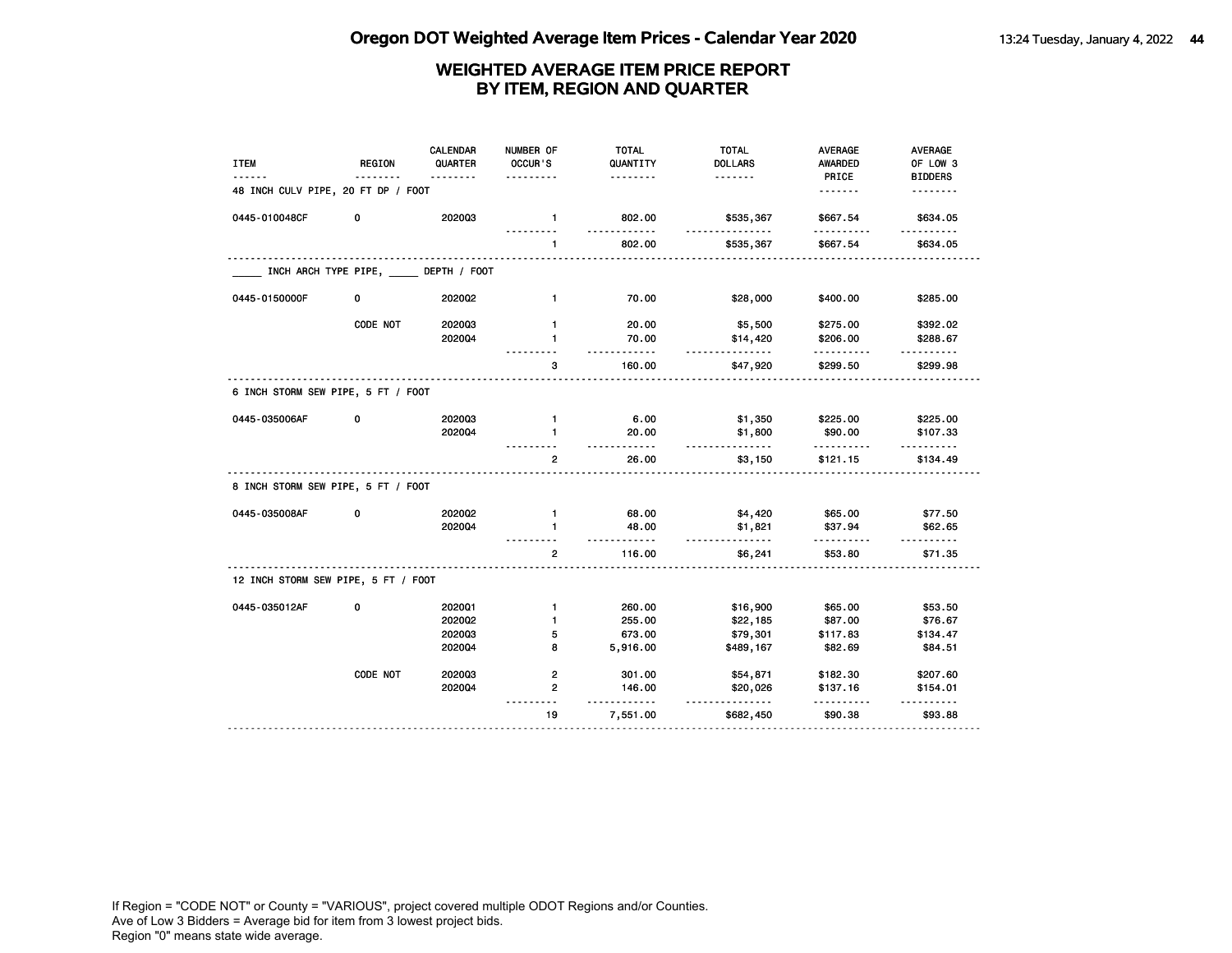|                                      |               | <b>CALENDAR</b> | NUMBER OF      | <b>TOTAL</b>              | <b>TOTAL</b>          | <b>AVERAGE</b>        | AVERAGE                   |
|--------------------------------------|---------------|-----------------|----------------|---------------------------|-----------------------|-----------------------|---------------------------|
| <b>ITEM</b>                          | <b>REGION</b> | QUARTER         | OCCUR'S        | QUANTITY                  | <b>DOLLARS</b>        | <b>AWARDED</b>        | OF LOW 3                  |
|                                      |               |                 |                | .                         | <u>.</u>              | PRICE                 | <b>BIDDERS</b>            |
| 12 INCH STORM SEW PIPE, 10 FT / FOOT |               |                 |                |                           |                       | <u>.</u>              | <u>.</u>                  |
| 0445-035012BF                        | 0             | 202002          | $\mathbf{1}$   | 22.00                     | \$1,716               | \$78.00               | \$84.33                   |
|                                      |               | 202003          | 2              | 1,476.00                  | \$124,085             | \$84.07               | \$109.89                  |
|                                      |               | 202004          | $\overline{2}$ | 1,727.00                  | \$191,998             | \$111.17              | \$105.36                  |
|                                      | CODE NOT      | 202003          | $\mathbf{1}$   | 204.00                    | \$54,672              | \$268.00              | \$166.00                  |
|                                      |               | 202004          | $\mathbf{2}$   | 140.00                    | \$17,500<br><u>.</u>  | \$125.00              | \$149.73<br>$- - - - - -$ |
|                                      |               |                 | 8              | 3,569.00                  | \$389,971             | \$109.27              | \$112.31                  |
| 15 INCH STORM SEW PIPE, 5 FT / FOOT  |               |                 |                |                           |                       |                       |                           |
| 0445-035015AF                        | 0             | 202003          | $\mathbf{1}$   | 62.00                     | \$10,230              | \$165.00              | \$165.00                  |
|                                      |               | 202004          | 3              | 1,252.00                  | \$145,068             | \$115.87              | \$100.77                  |
|                                      | CODE NOT      | 2020Q2          | 1              | 10.00                     | \$5,318               | \$531.83              | \$483.94                  |
|                                      |               | 202004          | $\mathbf{1}$   | 311.00                    | \$26,435              | \$85.00               | \$118.33                  |
|                                      |               |                 | 6              | .<br>1,635.00             | <u>.</u><br>\$187,051 | .<br>\$114.40         | \$108.89                  |
| 15 INCH STORM SEW PIPE, 10 FT / FOOT |               |                 |                |                           |                       |                       |                           |
| 0445-035015BF                        | CODE NOT      | 202003          | $\mathbf{1}$   | 115.00                    | \$23,000              | \$200.00              | \$203.33                  |
|                                      |               | 202004          | $\mathbf{1}$   | 290.00                    | \$21,750              | \$75.00               | \$115.00                  |
|                                      |               |                 | $\overline{2}$ | 405.00                    | <u>.</u><br>\$44,750  | <u>.</u><br>\$110.49  | \$140.08                  |
| 18 INCH STORM SEW PIPE, 5 FT / FOOT  |               |                 |                |                           |                       |                       |                           |
| 0445-035018AF                        | 0             | 2020Q1          | $\mathbf{1}$   | 416.00                    | \$29,120              | \$70.00               | \$74.00                   |
|                                      |               | 202004          | 3              | 1,208.00                  | \$94,973              | \$78.62               | \$85.84                   |
|                                      | CODE NOT      | 202003          | $\mathbf{1}$   | 55.00                     | \$12,375              | \$225.00              | \$261.67                  |
|                                      |               | 202004          | $\mathbf{2}$   | 347.00                    | \$42,440              | \$122.31              | \$134.53                  |
|                                      |               |                 | $\overline{7}$ | $- - - - - -$<br>2,026.00 | \$178,908             | . <u>.</u><br>\$88.31 | \$96.52                   |
|                                      |               |                 |                |                           |                       |                       |                           |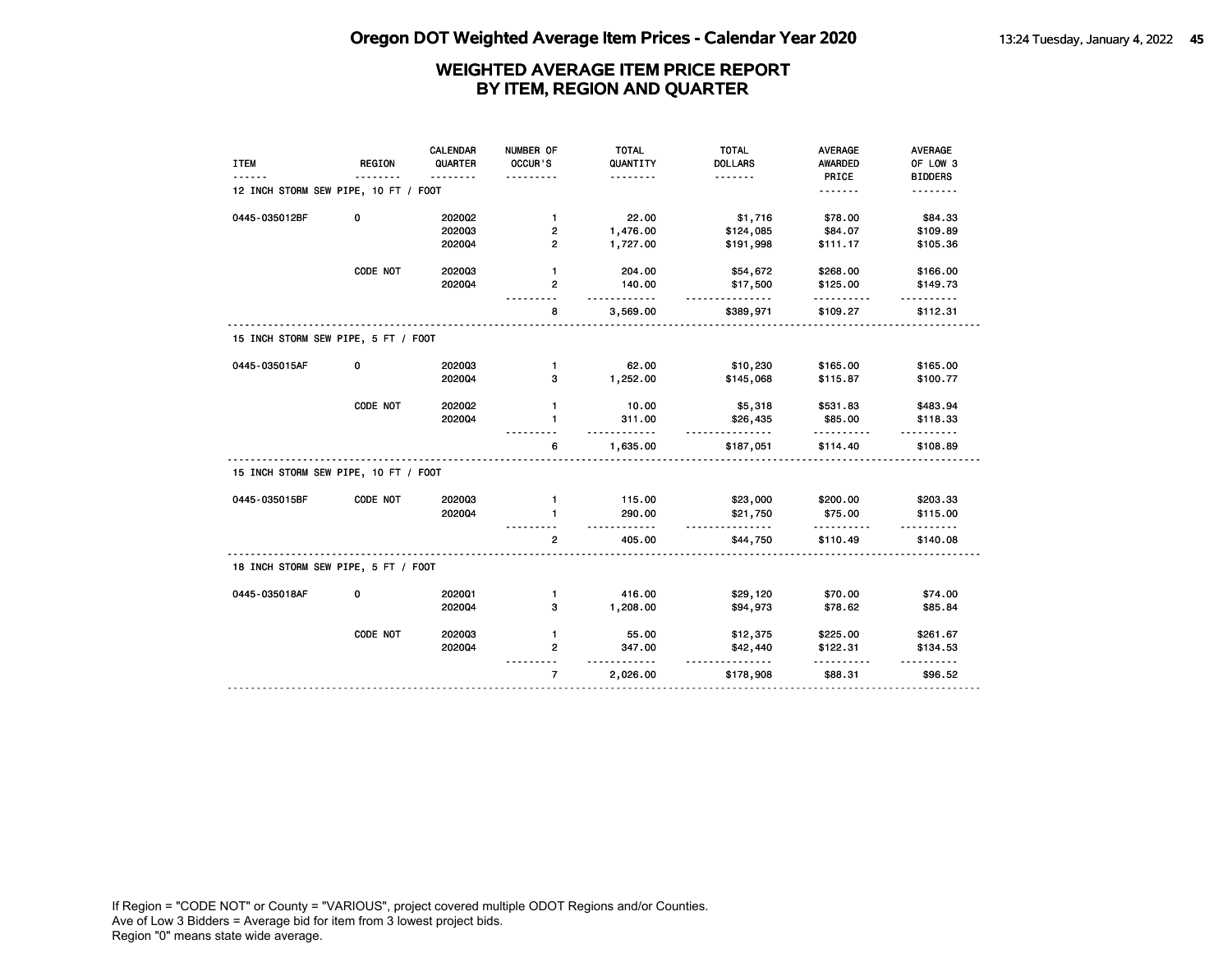| <b>ITEM</b>                          | <b>REGION</b> | CALENDAR<br>QUARTER<br><u>.</u> | NUMBER OF<br>OCCUR'S<br>. | <b>TOTAL</b><br>QUANTITY<br><u>.</u>  | <b>TOTAL</b><br><b>DOLLARS</b> | <b>AVERAGE</b><br><b>AWARDED</b><br>PRICE | <b>AVERAGE</b><br>OF LOW 3<br><b>BIDDERS</b> |
|--------------------------------------|---------------|---------------------------------|---------------------------|---------------------------------------|--------------------------------|-------------------------------------------|----------------------------------------------|
| 18 INCH STORM SEW PIPE, 10 FT / FOOT |               |                                 |                           |                                       |                                | <u>.</u>                                  | .                                            |
| 0445-035018BF                        | 0             | 202004                          | $\overline{2}$            | 1,059.00                              | \$98,214                       | \$92.74                                   | \$106.55                                     |
|                                      | CODE NOT      | 202004                          | $\mathbf{1}$              | 270.00<br>.                           | \$27,540<br>.                  | \$102.00                                  | \$133.00                                     |
|                                      |               |                                 | 3<br>.                    | 1,329.00                              | \$125,754                      | \$94.62                                   | \$111.92                                     |
| 21 INCH STORM SEW PIPE, 10 FT / FOOT |               |                                 |                           |                                       |                                |                                           |                                              |
| 0445-035020BF                        | CODE NOT      | 202004                          | $\blacksquare$            | 381.00<br>.                           | \$41,148<br><u>.</u>           | \$108.00<br><u>.</u>                      | \$160.33                                     |
|                                      |               |                                 | $\mathbf{1}$              | 381.00                                | \$41,148                       | \$108.00                                  | \$160.33                                     |
| 24 INCH STORM SEW PIPE, 5 FT / FOOT  |               |                                 |                           |                                       |                                |                                           |                                              |
| 0445-035024AF                        | 0             | 2020Q2                          | $\mathbf{1}$              | 38.00                                 | \$3,116                        | \$82.00                                   | \$98.33                                      |
|                                      |               | 202004                          | $\mathbf{1}$              | 26.00                                 | \$4,680                        | \$180.00                                  | \$150.00                                     |
|                                      | CODE NOT      | 202004                          | 3                         | 395.00<br>.                           | \$69,705                       | \$176.47<br>.                             | \$164.01                                     |
|                                      |               |                                 | 5                         | 459.00                                | \$77,501                       | \$168.85                                  | \$157.78                                     |
| 24 INCH STORM SEW PIPE, 10 FT / FOOT |               |                                 |                           |                                       |                                |                                           |                                              |
| 0445-035024BF                        | 0             | 202002                          | $\blacksquare$            | 141.00                                | \$14,523                       | \$103.00                                  | \$111.00                                     |
|                                      |               | 202004                          | $\mathbf{2}$              | 2,437.00<br>.                         | \$299,702<br><u>.</u>          | \$122.98<br>.                             | \$135.42                                     |
|                                      |               | .                               | 3                         | 2,578.00                              | \$314,225                      | \$121.89                                  | \$134.09                                     |
| 24 INCH STORM SEW PIPE, 20 FT / FOOT |               |                                 |                           |                                       |                                |                                           |                                              |
| 0445-035024CF                        | CODE NOT      | 202004                          | $\mathbf{1}$              | 268.00<br><u> - - - - - - - - - -</u> | \$31,088<br>.                  | \$116.00<br>.                             | \$213.00                                     |
|                                      |               |                                 | $\mathbf{1}$              | 268.00                                | \$31,088                       | \$116.00                                  | \$213.00                                     |
|                                      |               |                                 |                           |                                       |                                |                                           |                                              |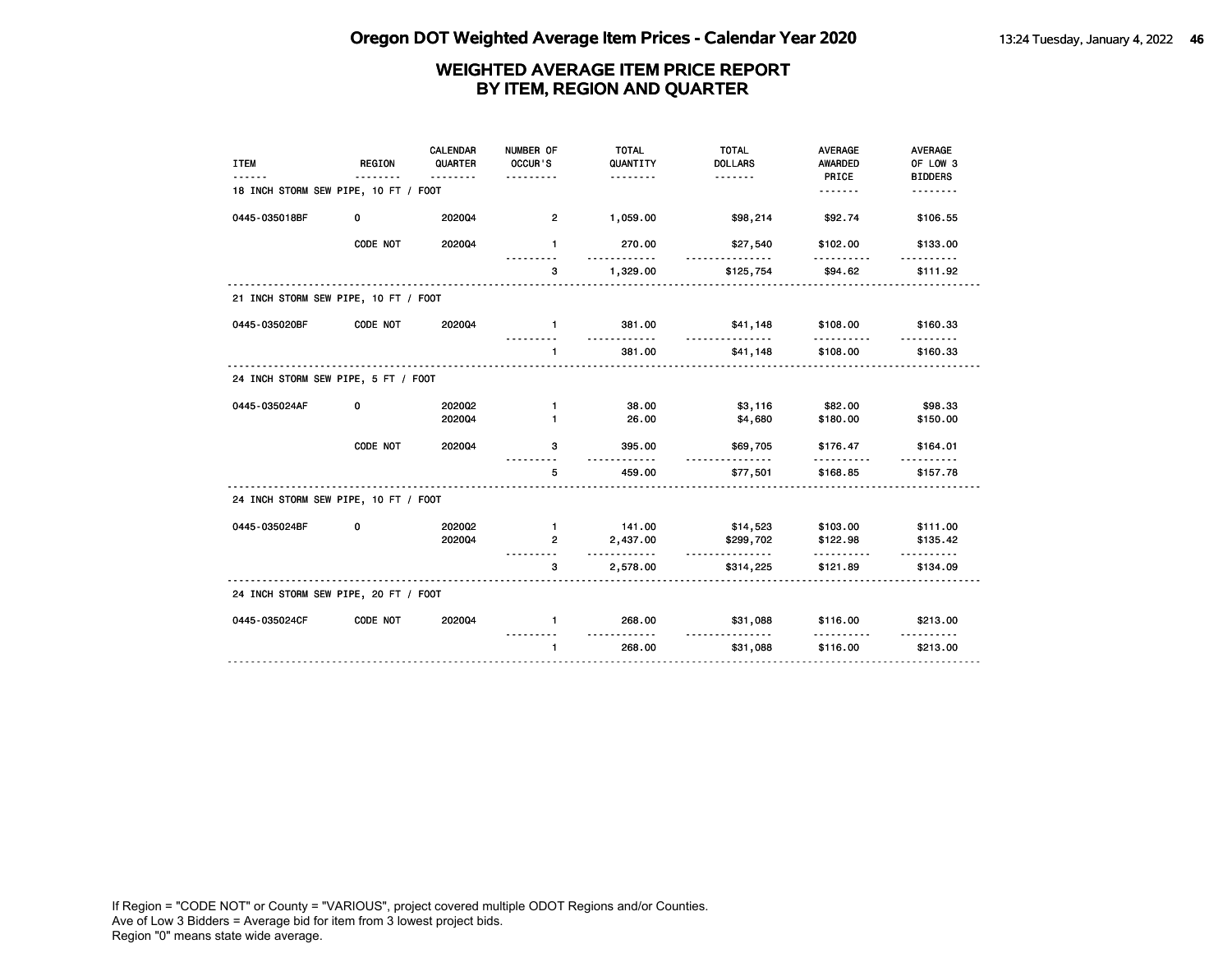| <b>ITEM</b><br>------                | <b>REGION</b><br><u>.</u> | <b>CALENDAR</b><br>QUARTER<br><u>.</u> | NUMBER OF<br>OCCUR'S<br>. | <b>TOTAL</b><br>QUANTITY<br><u>.</u> | <b>TOTAL</b><br><b>DOLLARS</b><br><u> - - - - - - -</u> | <b>AVERAGE</b><br><b>AWARDED</b><br>PRICE | <b>AVERAGE</b><br>OF LOW 3<br><b>BIDDERS</b> |
|--------------------------------------|---------------------------|----------------------------------------|---------------------------|--------------------------------------|---------------------------------------------------------|-------------------------------------------|----------------------------------------------|
| 30 INCH STORM SEW PIPE, 10 FT / FOOT |                           |                                        |                           |                                      |                                                         |                                           | <u>.</u>                                     |
| 0445-035030BF                        | 0                         | 202002                                 | $\blacksquare$            | 531.00<br>.                          | \$55,755<br><u>.</u>                                    | \$105.00                                  | \$116.33                                     |
|                                      |                           |                                        | $\mathbf{1}$              | 531.00                               | \$55,755                                                | \$105.00                                  | \$116.33                                     |
| 36 INCH STORM SEW PIPE, 5 FT / FOOT  |                           |                                        |                           |                                      |                                                         |                                           |                                              |
| 0445-035036AF                        | 0                         | 202002                                 | $\mathbf{1}$              | 50.00<br><u>.</u>                    | \$9,500                                                 | \$190.00<br>.                             | \$166.67                                     |
|                                      |                           |                                        | $\blacksquare$            | 50.00                                | .<br>\$9,500                                            | \$190.00                                  | \$166.67                                     |
| 48 INCH STORM SEW PIPE, 10 FT / FOOT |                           |                                        |                           |                                      |                                                         |                                           |                                              |
| 0445-035048BF                        | 0                         | 202004                                 | $\mathbf{2}$<br>.         | 261.00<br><u>.</u>                   | \$211,254<br>.                                          | \$809.40                                  | \$485.47                                     |
|                                      |                           |                                        | $\overline{2}$            | 261.00                               | \$211,254                                               | .<br>\$809.40                             | <u>.</u><br>\$485.47                         |
| 2 INCH PVC PIPE, 5 FT DEPTH / FOOT   |                           |                                        |                           |                                      |                                                         |                                           |                                              |
| 0445-052002AF                        | 0                         | 202004                                 | $\mathbf{1}$<br>.         | 972.00<br><u>.</u>                   | \$17,496                                                | \$18.00<br>.                              | \$17.67                                      |
|                                      |                           |                                        | $\mathbf{1}$<br>.         | 972.00                               | <u>.</u><br>\$17,496                                    | \$18.00                                   | \$17.67                                      |
| 3 INCH PVC PIPE, 5 FT DEPTH / FOOT   |                           |                                        |                           |                                      |                                                         |                                           |                                              |
| 0445-052003AF                        | 0                         | 2020Q4                                 | $\mathbf{1}$              | 45.00<br><u>.</u>                    | \$3,791<br><u>.</u>                                     | \$84.25<br>.                              | \$61.42                                      |
|                                      |                           |                                        | $\mathbf{1}$              | 45.00                                | \$3,791                                                 | \$84.25                                   | \$61.42                                      |
| 4 INCH PVC PIPE, 5 FT DEPTH / FOOT   |                           |                                        |                           |                                      |                                                         |                                           |                                              |
| 0445-052004AF                        | 0                         | 202004                                 | $\mathbf{1}$              | 1,356.00<br>.                        | \$28,476<br><u>.</u>                                    | \$21.00<br>.                              | \$21.67<br>.                                 |
|                                      |                           |                                        | $\mathbf{1}$              | 1,356.00                             | \$28,476                                                | \$21.00                                   | \$21.67                                      |
|                                      |                           |                                        |                           |                                      |                                                         |                                           |                                              |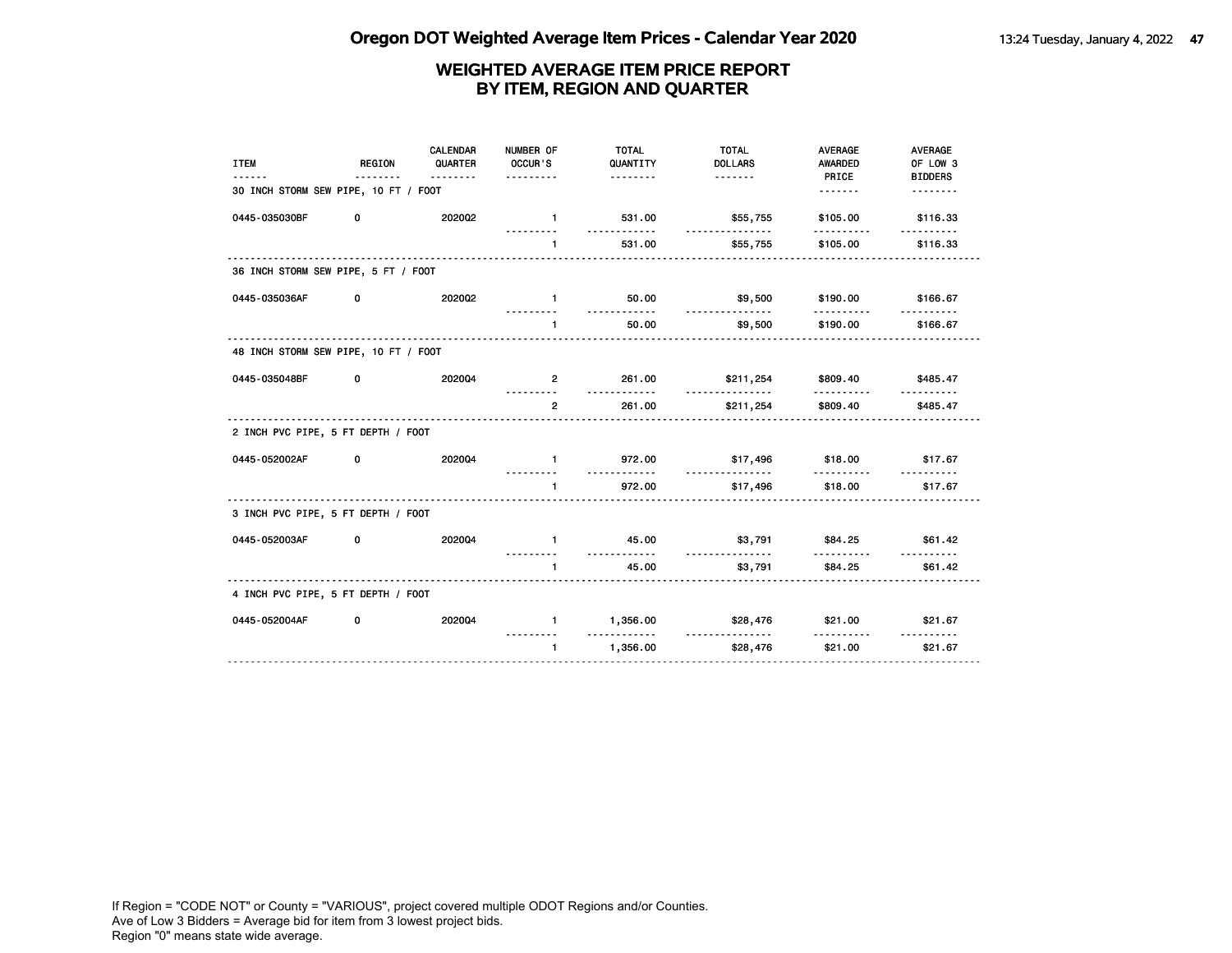| <u>.</u>                           | .      | OCCUR'S<br>.                                                                                                                                              | QUANTITY<br><u>.</u> | <b>DOLLARS</b>            | AWARDED<br>PRICE                                         | OF LOW 3<br><b>BIDDERS</b> |
|------------------------------------|--------|-----------------------------------------------------------------------------------------------------------------------------------------------------------|----------------------|---------------------------|----------------------------------------------------------|----------------------------|
| 6 INCH PVC PIPE, 5 FT DEPTH / FOOT |        |                                                                                                                                                           |                      |                           | .                                                        | .                          |
| 0                                  | 202004 | $\blacksquare$                                                                                                                                            | 80.00                | \$2,400                   | \$30.00                                                  | \$31.33                    |
| CODE NOT                           | 202002 | $\mathbf{1}$                                                                                                                                              | 18.00                | \$1,660                   | \$92.22                                                  | \$257.41                   |
|                                    | 202003 | $\mathbf{1}$                                                                                                                                              | 21.00                | \$4,200                   | \$200.00                                                 | \$115.00                   |
|                                    |        | 3                                                                                                                                                         | 119.00               | \$8,260                   | \$69.41                                                  | \$80.29                    |
|                                    |        |                                                                                                                                                           |                      |                           |                                                          |                            |
| 0                                  | 202004 | $\mathbf{1}$                                                                                                                                              | 65.00                | \$9,750                   | \$150.00                                                 | \$206.18                   |
|                                    |        | $\mathbf{1}$                                                                                                                                              | 65.00                | \$9,750                   | \$150.00                                                 | \$206.18                   |
|                                    |        |                                                                                                                                                           |                      |                           |                                                          |                            |
| 0                                  | 202003 | $\overline{2}$                                                                                                                                            | 228.00               | \$35,860                  | \$157.28                                                 | \$184.87                   |
|                                    | 202004 | 4                                                                                                                                                         | 672.00               | \$76,167                  | \$113.34                                                 | \$105.79                   |
|                                    |        | 6                                                                                                                                                         | 900.00               | \$112,027                 | \$124.47                                                 | \$125.82                   |
|                                    |        |                                                                                                                                                           |                      |                           |                                                          |                            |
| CODE NOT                           | 202003 | $\mathbf{1}$                                                                                                                                              | 973.00               | \$145,950                 | \$150.00                                                 | \$184.84                   |
|                                    | 202004 | $\overline{2}$                                                                                                                                            | 186.00               | \$23,424                  | \$125.94                                                 | \$144.37                   |
|                                    |        | 3                                                                                                                                                         | 1,159.00             | \$169,374                 | \$146.14                                                 | \$178.34                   |
|                                    |        |                                                                                                                                                           |                      |                           |                                                          |                            |
| CODE NOT                           | 202003 | $\mathbf{1}$                                                                                                                                              | 285.00               | \$64,125                  | \$225.00                                                 | \$229.84                   |
|                                    |        | $\mathbf{1}$                                                                                                                                              | 285.00               | \$64,125                  | \$225.00                                                 | \$229.84                   |
|                                    |        | 12 INCH HDPE PIPE, 5 FT DEPTH / FOOT<br>12 INCH DUCT IRON PIPE, 5 FT / FOOT<br>18 INCH DUCT IRON PIPE, 5 FT / FOOT<br>24 INCH DUCT IRON PIPE, 5 FT / FOOT |                      | .<br><u>.</u><br><u>.</u> | <u>.</u><br><u>.</u><br><u>.</u><br><u>.</u><br><u>.</u> | .                          |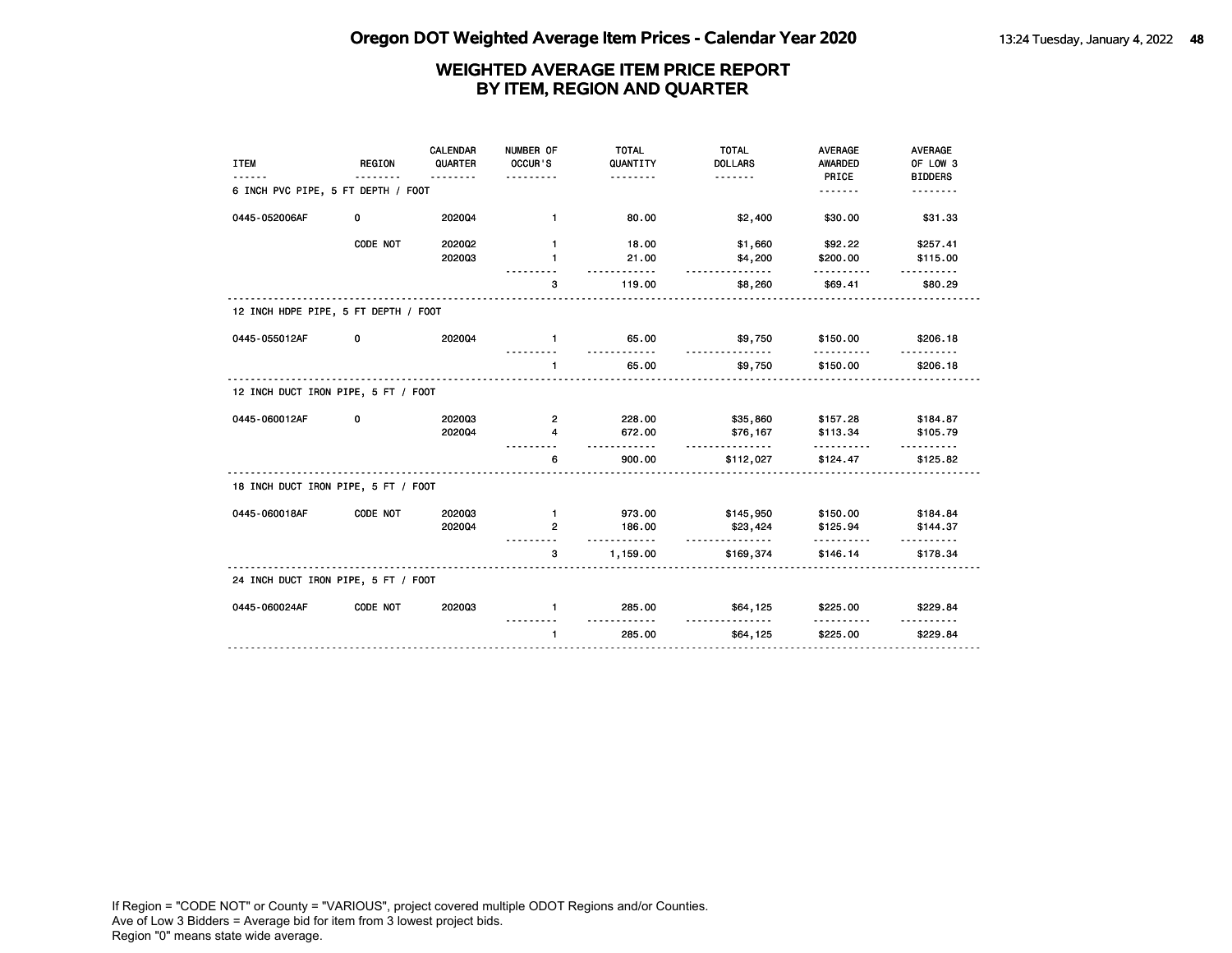| <b>ITEM</b>                         | <b>REGION</b> | <b>CALENDAR</b><br>QUARTER | NUMBER OF<br>OCCUR'S    | <b>TOTAL</b><br>QUANTITY | <b>TOTAL</b><br><b>DOLLARS</b> | <b>AVERAGE</b><br><b>AWARDED</b> | <b>AVERAGE</b><br>OF LOW 3 |
|-------------------------------------|---------------|----------------------------|-------------------------|--------------------------|--------------------------------|----------------------------------|----------------------------|
| PIPE WYES,                          | INCH / EACH   | <u>.</u>                   | .                       | .                        | <u>.</u>                       | PRICE<br><u>.</u>                | <b>BIDDERS</b><br>.        |
| 0445-0660000E                       | CODE NOT      | 202004                     | $\mathbf{1}$            | 1.00<br>.                | \$750<br>$\frac{1}{2}$         | \$750.00                         | \$683.33                   |
|                                     |               |                            | 1                       | 1.00                     | \$750                          | .<br>\$750.00                    | \$683.33                   |
| SLOPED END SECTIONS, 12 INCH / EACH |               |                            |                         |                          |                                |                                  |                            |
| 0445-0700120E                       | 0             | 2020Q1                     | $\mathbf{1}$            | 7.00                     | \$560                          | \$80.00                          | \$90.00                    |
|                                     |               | 202003                     | 1                       | 1.00                     | \$5,000                        | \$5,000.00                       | \$1,853.65                 |
|                                     |               | 202004                     | 4                       | 14.00<br>$- - - - - -$   | \$9,782<br><u>.</u>            | \$698.71<br>.                    | \$532.65                   |
|                                     |               |                            | 6                       | 22.00                    | \$15,342                       | \$697.36                         | \$451.85                   |
| SLOPED END SECTIONS, 15 INCH / EACH |               |                            |                         |                          |                                |                                  |                            |
| 0445-0700150E                       | 0             | 202003                     | $\mathbf{1}$            | 1.00                     | \$250                          | \$250.00                         | \$126.67                   |
|                                     |               | 202004                     | $\overline{2}$          | 14.00                    | \$10,050                       | \$717.86                         | \$644.05                   |
|                                     | CODE NOT      | 2020Q4                     | $\mathbf{1}$            | 2.00<br><u>.</u>         | \$1,414                        | \$707.00<br>. <u>.</u>           | \$825.67                   |
|                                     |               |                            | 4                       | 17.00                    | \$11,714                       | \$689.06                         | \$634.98                   |
| SLOPED END SECTIONS, 18 INCH / EACH |               |                            |                         |                          |                                |                                  |                            |
| 0445-0700180E                       | 0             | 2020Q1                     | $\overline{\mathbf{c}}$ | 7.00                     | \$2,010                        | \$287.14                         | \$222.14                   |
|                                     |               | 202003                     | 1                       | 7.00                     | \$1,750                        | \$250.00                         | \$178.33                   |
|                                     |               | 202004                     | 3                       | 11.00                    | \$4,064                        | \$369.45                         | \$450.08                   |
|                                     | CODE NOT      | 202003                     | 1                       | 34.00                    | \$2,890                        | \$85.00                          | \$876.90                   |
|                                     |               | 202004                     | з                       | 12.00                    | \$13,126                       | \$1,093.83                       | \$675.17                   |
|                                     |               |                            | $- - -$<br>10           | <u>.</u><br>71.00        | .<br>\$23,840                  | .<br>\$335.77                    | \$643.25                   |
| SLOPED END SECTIONS, 24 INCH / EACH |               |                            |                         |                          |                                |                                  |                            |
| 0445-0700240E                       | 0             | 202001                     | $\mathbf{1}$            | 2.00                     | \$600                          | \$300.00                         | \$392.50                   |
|                                     |               | 2020Q2                     | 1                       | 1.00                     | \$115                          | \$115.00                         | \$296.67                   |
|                                     |               | 202004                     | $\overline{2}$          | 7.00                     | \$4,180                        | \$597.14                         | \$435.62                   |

(item continued)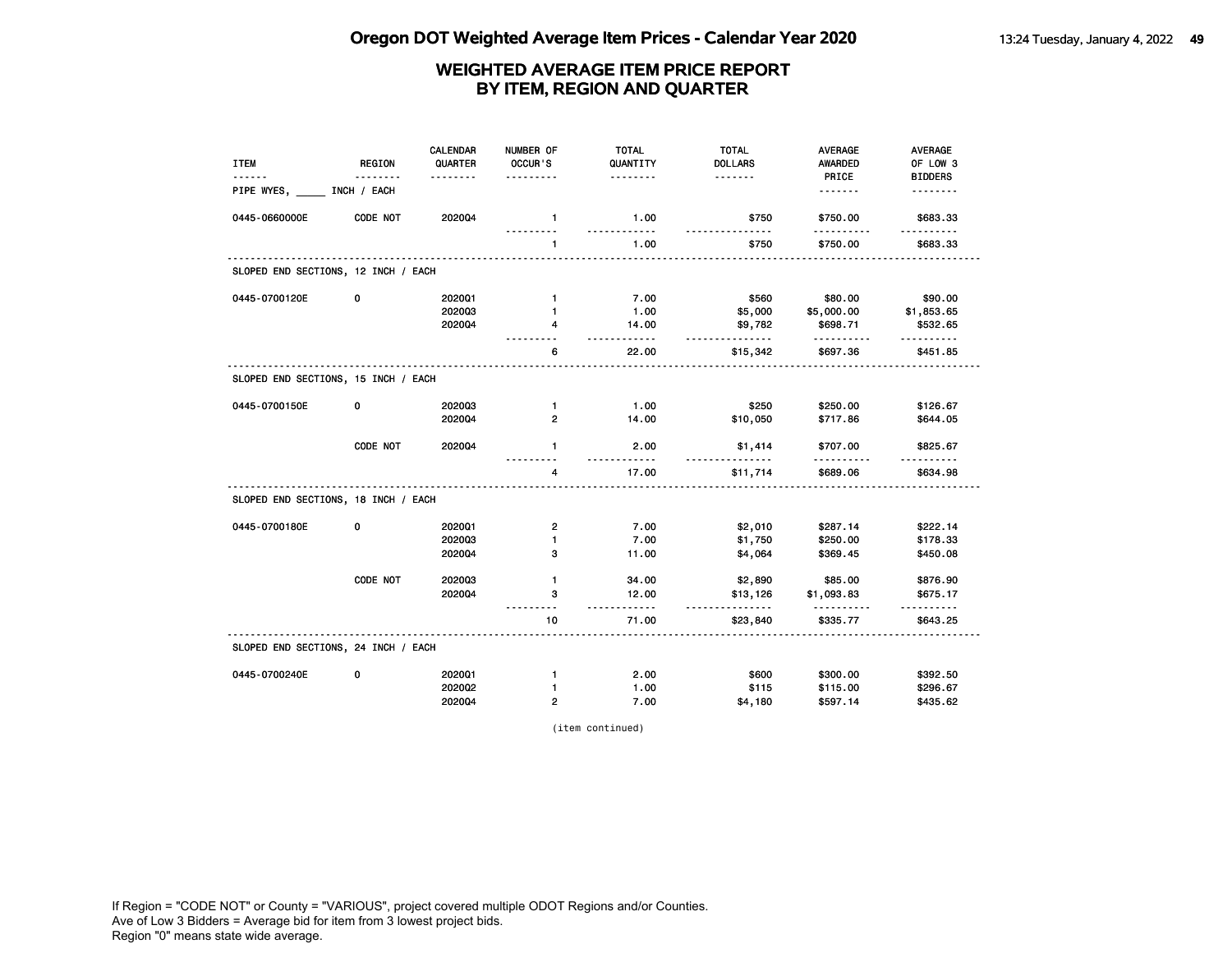| <b>ITEM</b>                          | <b>REGION</b> | <b>CALENDAR</b><br>QUARTER<br>. | NUMBER OF<br>OCCUR'S    | <b>TOTAL</b><br>QUANTITY<br><u>.</u> | <b>TOTAL</b><br><b>DOLLARS</b><br>. | <b>AVERAGE</b><br><b>AWARDED</b><br>PRICE | <b>AVERAGE</b><br>OF LOW 3 |
|--------------------------------------|---------------|---------------------------------|-------------------------|--------------------------------------|-------------------------------------|-------------------------------------------|----------------------------|
| SLOPED END SECTIONS, 24 INCH / EACH  |               |                                 |                         |                                      |                                     | <u>.</u>                                  | <b>BIDDERS</b><br><u>.</u> |
| 0445-0700240E                        | CODE NOT      | 202003                          | $\mathbf{1}$            | 10.00                                | \$1,150                             | \$115.00                                  | \$920.23                   |
|                                      |               | 202004                          | $\overline{2}$          | 5.00<br>-----                        | \$5,843<br><u>.</u>                 | \$1,168.60                                | \$640.87                   |
|                                      |               |                                 | $\overline{7}$          | 25.00                                | \$11,888                            | \$475.52                                  | \$661.51                   |
| SLOPED END SECTIONS, 36 INCH / EACH  |               |                                 |                         |                                      |                                     |                                           |                            |
| 0445-0700360E                        | CODE NOT      | 202003                          | $\mathbf{1}$            | 6.00<br><u>.</u>                     | \$690                               | \$115.00                                  | \$936.90                   |
|                                      |               |                                 | $\mathbf{1}$            | 6.00                                 | \$690                               | \$115.00                                  | \$936.90                   |
| SLOPED END SECTIONS, 48 INCH / EACH  |               |                                 |                         |                                      |                                     |                                           |                            |
| 0445-0700480E                        | 0             | 2020Q4                          | $\mathbf{1}$            | 2.00<br>.                            | \$2,500                             | \$1,250.00<br><u>.</u>                    | \$1,250.00<br>.            |
|                                      |               |                                 | $\mathbf{1}$            | 2.00                                 | \$2,500                             | \$1,250.00                                | \$1,250.00                 |
| PAVED CULVERT END SLOPES / SQFT      |               |                                 |                         |                                      |                                     |                                           |                            |
| 0460-0100000J                        | 0             | 2020Q1                          | $\overline{\mathbf{c}}$ | 554.00                               | \$10,530                            | \$19.01                                   | \$19.41                    |
|                                      |               | 202002                          | $\mathbf{1}$            | 57.00                                | \$969                               | \$17.00                                   | \$35.67                    |
|                                      |               | 202003                          | 3                       | 2,124.00                             | \$35,683                            | \$16.80                                   | \$25.92                    |
|                                      |               | 202004                          | 5                       | 413.00                               | \$19,573                            | \$47.39                                   | \$46.74                    |
|                                      | CODE NOT      | 202003                          | $\mathbf{1}$            | 221.00                               | \$4,420                             | \$20.00                                   | \$36.73                    |
|                                      |               | 2020Q4                          | з                       | 345.00<br><u>.</u>                   | \$6,276<br><u>.</u>                 | \$18.19                                   | \$42.52<br>$- - - - - -$   |
|                                      |               |                                 | 15                      | 3,714.00                             | \$77,451                            | \$20.85                                   | \$29.60                    |
| CONCRETE STORM SEWER MANHOLES / EACH |               |                                 |                         |                                      |                                     |                                           |                            |
| 0470-0101000E                        | 0             | 2020Q2                          | $\mathbf{1}$            | 2.00                                 | \$6,500                             | \$3,250.00                                | \$3,033.33                 |
|                                      |               | 202003                          | 2                       | 12.00                                | \$82,800                            | \$6,900.00                                | \$5,825.03                 |
|                                      |               | 202004                          | 5                       | 28.00                                | \$138,914                           | \$4,961.21                                | \$5,948.75                 |
|                                      | CODE NOT      | 202003                          | $\mathbf{2}$            | 7.00                                 | \$65,100                            | \$9,300.00                                | \$5,857.14                 |
|                                      |               | 202004                          | $\mathbf{1}$            | 1.00                                 | \$7,500                             | \$7,500.00                                | \$7,300.00                 |
|                                      |               |                                 | 11                      | .<br>50.00                           | <u>.</u><br>\$300,814               | <u>.</u><br>\$6,016.28                    | <u>.</u><br>\$5,816.64     |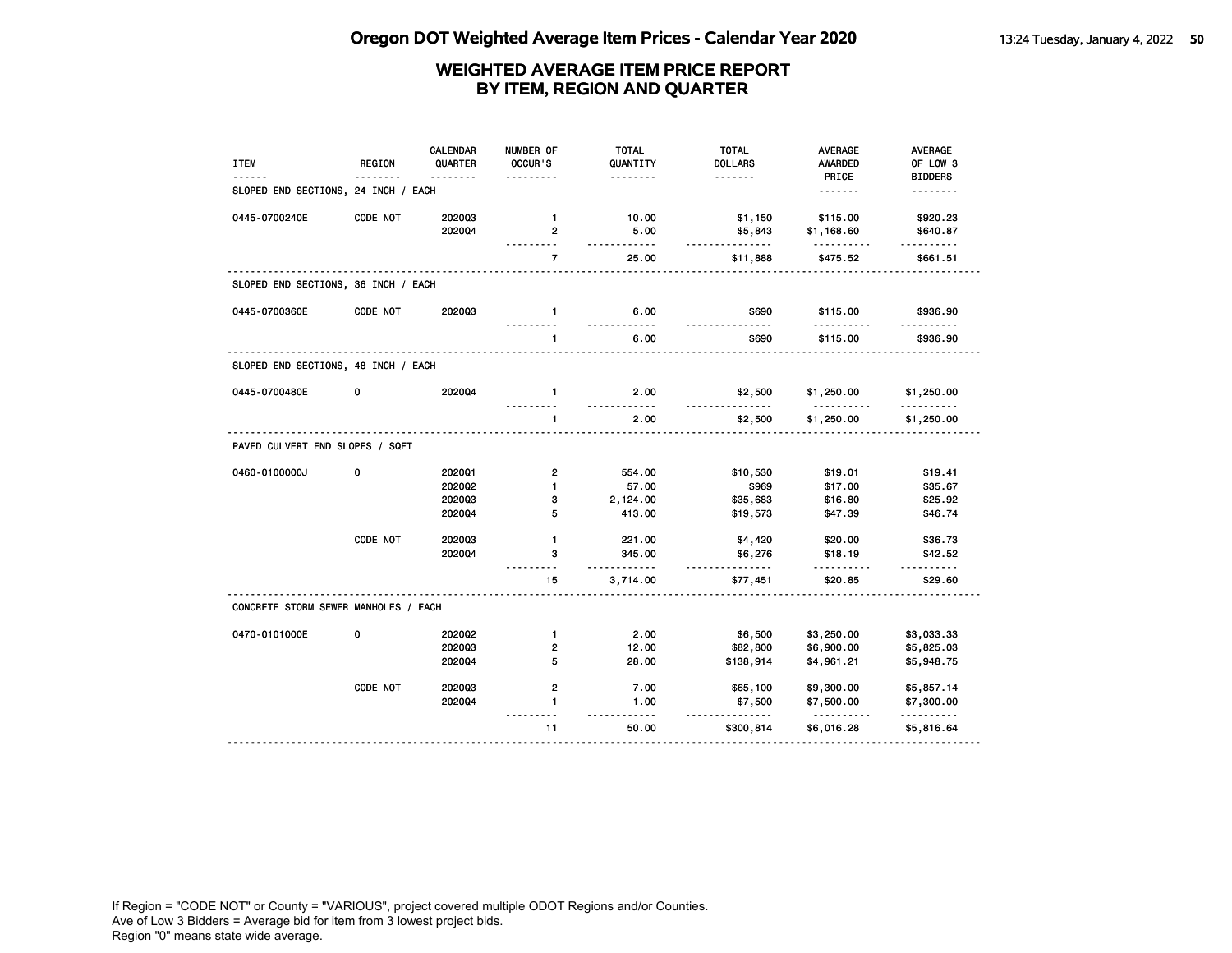| <b>ITEM</b>                          | <b>REGION</b> | CALENDAR<br>QUARTER<br><u>.</u> | NUMBER OF<br>OCCUR'S | <b>TOTAL</b><br>QUANTITY<br><u>.</u> | <b>TOTAL</b><br><b>DOLLARS</b><br><u>.</u> | <b>AVERAGE</b><br>AWARDED<br>PRICE | <b>AVERAGE</b><br>OF LOW 3<br><b>BIDDERS</b> |
|--------------------------------------|---------------|---------------------------------|----------------------|--------------------------------------|--------------------------------------------|------------------------------------|----------------------------------------------|
| CONC MANHOLES, OUTSIDE DROP / EACH   |               |                                 |                      |                                      |                                            | .                                  |                                              |
| 0470-0102000E                        | 0             | 202004                          | $\mathbf{1}$         | 4.00                                 | \$40,000<br>.                              | \$10,000.00                        | \$11,500.00                                  |
|                                      |               |                                 | $\mathbf{1}$         | 4.00                                 | \$40,000                                   | \$10,000.00                        | \$11,500.00                                  |
| CONCRETE MANHOLES, WITH INLET / EACH |               |                                 |                      |                                      |                                            |                                    |                                              |
| 0470-0103000E                        | 0             | 202001                          | $\mathbf{1}$         | 2.00                                 | \$10,400                                   | \$5,200.00                         | \$5,250.00                                   |
|                                      |               | 2020Q2                          | 1                    | 8.00                                 | \$60,000                                   | \$7,500.00                         | \$6,600.00                                   |
|                                      |               | 202004                          | 1                    | 1.00                                 | \$4,200<br><u>.</u>                        | \$4,200.00                         | \$4,633.33<br>. <b>.</b>                     |
|                                      |               |                                 | 3                    | 11.00                                | \$74,600                                   | \$6,781.82                         | \$6,175.76                                   |
| CONC MH STORM SEW POLLN CTL / EACH   |               |                                 |                      |                                      |                                            |                                    |                                              |
| 0470-0104000E                        | 0             | 202004                          | $\mathbf{1}$         | 1.00                                 | \$5,800                                    | \$5,800.00<br><u>.</u>             | \$10,266.67                                  |
|                                      |               |                                 | $\mathbf{1}$         | 1.00                                 | \$5,800                                    | \$5,800.00                         | \$10,266.67                                  |
| CONCRETE MANHOLES, SHALLOW / EACH    |               |                                 |                      |                                      |                                            |                                    |                                              |
| 0470-0105000E                        | CODE NOT      | 202004                          | -1                   | 2.00                                 | \$4,800                                    | \$2,400.00                         | \$5,466.67                                   |
|                                      |               |                                 | $\mathbf{1}$         | 2.00                                 | \$4,800                                    | \$2,400.00                         | \$5,466.67                                   |
| CONC MANHOLES, LARGE PCAST / EACH    |               |                                 |                      |                                      |                                            |                                    |                                              |
| 0470-0106000E                        | 0             | 2020Q2                          | $\mathbf{1}$         | 1.00                                 | \$5,700                                    | \$5,700.00                         | \$5,666.67                                   |
|                                      |               | 202004                          | 4                    | 11.00                                | \$91,816                                   | \$8,346.91                         | \$9,939.88                                   |
|                                      | CODE NOT      | 202004                          | $\overline{2}$       | 7.00                                 | \$48,450<br><u>.</u>                       | \$6,921.43<br><u>----------</u>    | \$8,060.71                                   |
|                                      |               |                                 | $\overline{7}$       | 19.00                                | \$145,966                                  | \$7,682.42                         | \$9,022.65                                   |
|                                      |               |                                 |                      |                                      |                                            |                                    |                                              |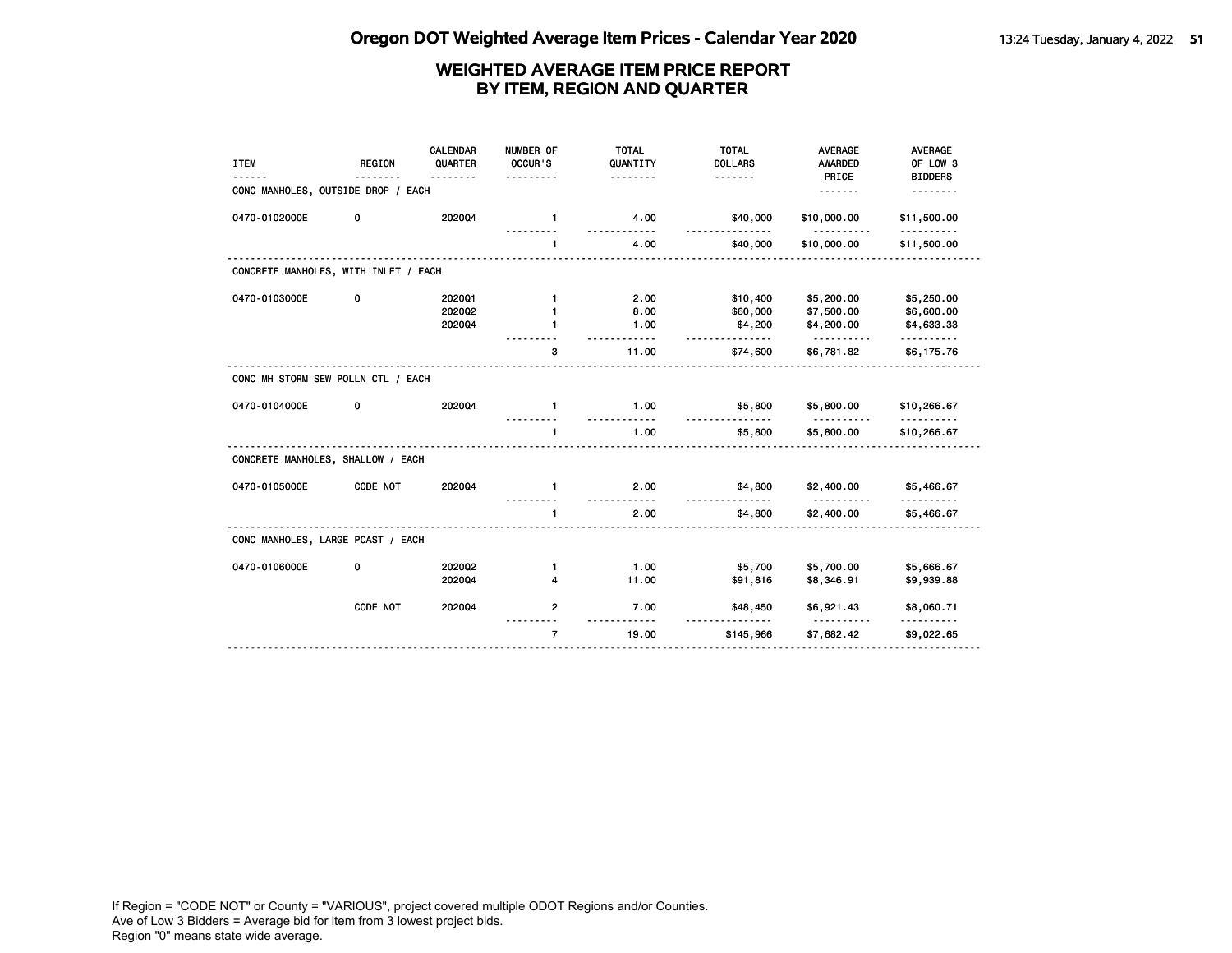| <b>ITEM</b>                         | <b>REGION</b> | CALENDAR<br>QUARTER<br>. <b>.</b> | NUMBER OF<br>OCCUR'S | <b>TOTAL</b><br>QUANTITY<br><u>.</u> | <b>TOTAL</b><br><b>DOLLARS</b> | <b>AVERAGE</b><br>AWARDED<br>PRICE | <b>AVERAGE</b><br>OF LOW 3<br><b>BIDDERS</b> |
|-------------------------------------|---------------|-----------------------------------|----------------------|--------------------------------------|--------------------------------|------------------------------------|----------------------------------------------|
| CONC MANHOLES, SEDIMENTATION / EACH |               |                                   |                      |                                      |                                | .                                  |                                              |
| 0470-0113000E                       | 0             | 202004                            | $\mathbf{1}$         | 1.00                                 | \$7,500<br><u>.</u>            | \$7,500.00                         | \$6,677.33                                   |
|                                     |               |                                   | $\blacksquare$       | 1.00                                 | \$7,500                        | \$7,500.00                         | \$6,677.33                                   |
| CONCRETE MANHOLES, DIVERSION / EACH |               |                                   |                      |                                      |                                |                                    |                                              |
| 0470-0116000E                       | 0             | 202004                            | $\mathbf{1}$         | 1.00                                 | \$10,000                       | \$10,000.00<br>.                   | \$10,661.67                                  |
|                                     |               |                                   | $\mathbf{1}$         | 1.00                                 | <u>.</u><br>\$10,000           | \$10,000.00                        | \$10,661.67                                  |
| CONCRETE INLETS, TYPE B / EACH      |               |                                   |                      |                                      |                                |                                    |                                              |
| 0470-0301000E                       | 0             | 202004                            | $\mathbf{1}$         | 1.00                                 | \$3,450                        | \$3,450.00                         | \$3,675.00                                   |
|                                     |               |                                   | $\mathbf{1}$         | 1.00                                 | \$3,450                        | \$3,450.00                         | \$3,675.00                                   |
| CONCRETE INLETS, TYPE CG-1 / EACH   |               |                                   |                      |                                      |                                |                                    |                                              |
| 0470-0304000E                       | 0             | 202004                            | $\mathbf{1}$         | 22.00                                | \$143,000                      | \$6,500.00                         | \$4,508.08                                   |
|                                     |               |                                   | $\mathbf{1}$         | 22.00                                | \$143,000                      | \$6,500.00                         | \$4,508.08                                   |
| CONCRETE INLETS, TYPE CG-2 / EACH   |               |                                   |                      |                                      |                                |                                    |                                              |
| 0470-0307000E                       | 0             | 202002                            | $\mathbf{1}$         | 4.00                                 | \$10,000                       | \$2,500.00                         | \$2,533.33                                   |
|                                     |               | 202003                            | з                    | 15.00                                | \$47,700                       | \$3,180.00                         | \$3,396.02                                   |
|                                     |               | 202004                            | з                    | 36.00                                | \$73,082                       | \$2,030.06                         | \$2,728.81                                   |
|                                     | CODE NOT      | 202003                            | $\mathbf{1}$         | 6.00                                 | \$21,000                       | \$3,500.00                         | \$2,816.67                                   |
|                                     |               | 202004                            | 1                    | 4.00                                 | \$14,000                       | \$3,500.00                         | \$3,233.33                                   |
|                                     |               |                                   | 9                    | 65.00                                | \$165,782                      | <u>.</u><br>\$2,550.49             | <u>.</u><br>\$2,909.91                       |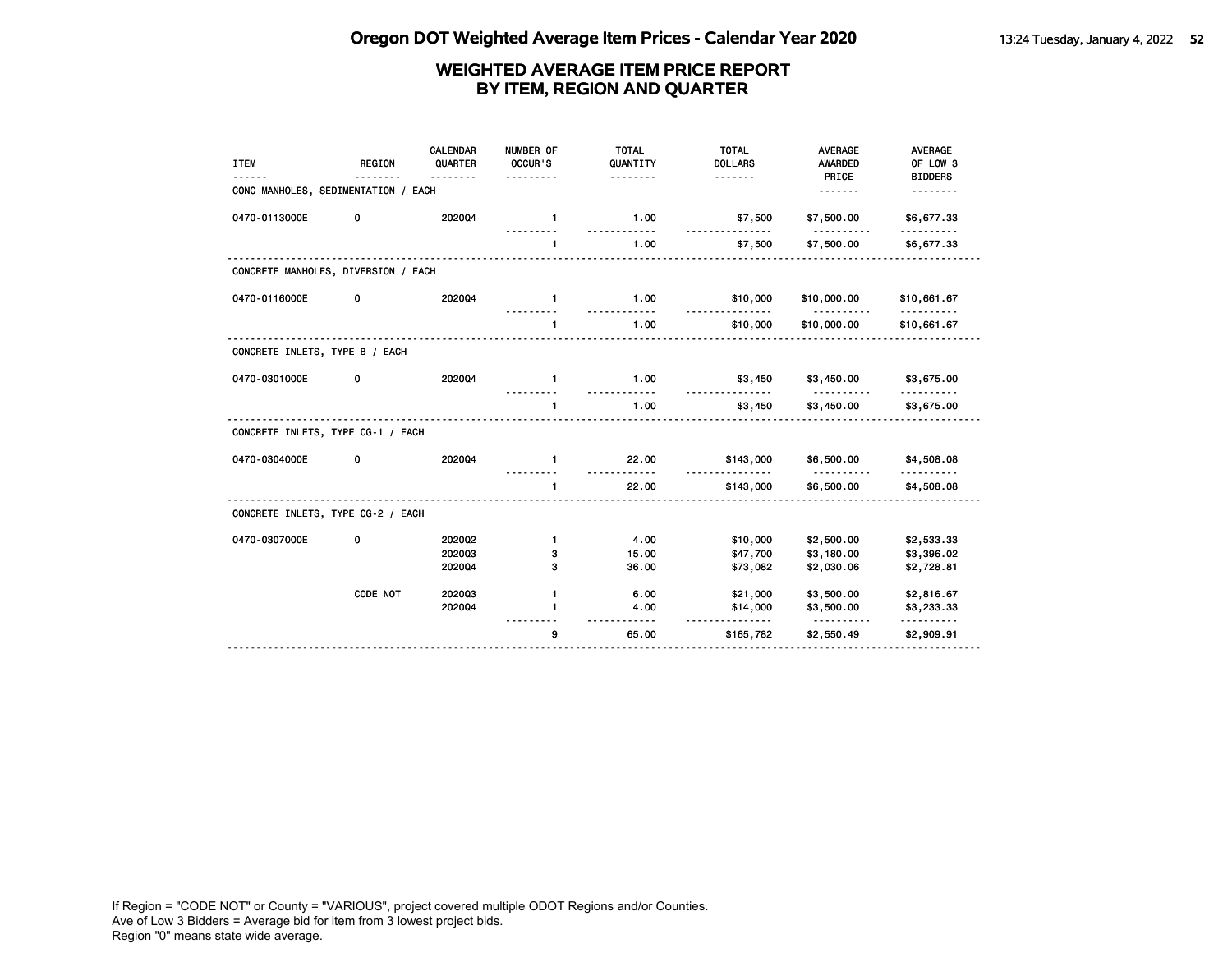| PRICE<br><b>BIDDERS</b><br><u>.</u><br>CONCRETE INLETS, TYPE CG-3 / EACH<br><u>.</u><br><u>.</u><br>0470-0309000E<br>3.00<br>\$13,250<br>\$4,416.67<br>\$3,805.56<br>0<br>202003<br>$\overline{2}$<br>202004<br>$\overline{2}$<br>5.00<br>\$5,200.00<br>\$4,013.87<br>\$26,000<br>CODE NOT<br>202003<br>з<br>12.00<br>\$39,005<br>\$3,250.42<br>\$3,095.00<br>2020Q4<br>1.00<br>\$2,600<br>\$2,600.00<br>\$2,366.67<br>$\mathbf{1}$<br><u>.</u><br>.<br>.<br>\$3,850.24<br>8<br>21.00<br>\$80,855<br>\$3,380.60<br>CONC INLETS, TYPE CG-3 (MOD / EACH<br>0470-0310000E<br>0<br>2020Q4<br>$\mathbf{1}$<br>6.00<br>\$4,200<br>\$700.00<br>\$1,570.67<br>6.00<br>\$4,200<br>\$700.00<br>$\mathbf{1}$<br>\$1,570.67<br>CONCRETE INLETS, TYPE D / EACH<br>\$2,000<br>0470-0311000E<br>0<br>2020Q2<br>1.00<br>\$2,000.00<br>\$2,083.33<br>$\mathbf{1}$<br>202004<br>6.00<br>3<br>\$15,200<br>\$2,533.33<br>\$2,573.61<br>CODE NOT<br>202004<br>3<br>10.00<br>\$23,970<br>\$2,996.67<br>\$2,397.00<br><u>.</u><br>$\overline{7}$<br>17.00<br>\$2,421.76<br>\$41,170<br>\$2,793.63<br>CONC INLETS, TYPE D (MOD / EACH<br>0470-0312000E<br>202004<br>5.00<br>\$12,500<br>\$2,500.00<br>0<br>$\mathbf{1}$<br>\$2,606.67<br>.<br>5.00<br>\$2,500.00<br>\$12,500<br>\$2,606.67<br>$\mathbf{1}$<br>CONCRETE INLETS, TYPE G-1 / EACH<br>0470-0313000E<br>202001<br>10.00<br>\$25,000<br>\$2,500.00<br>\$2,400.00<br>0<br>$\mathbf{1}$<br>2020Q4<br>з<br>12.00<br>\$30,550<br>\$2,545.83<br>\$3,396.96<br>CODE NOT<br>202003<br>$\mathbf{1}$<br>4.00<br>\$2,800.00<br>\$2,583.33<br>\$11,200<br>5<br>26.00<br>\$2,567.31<br>\$66,750<br>\$2,888.34 | <b>ITEM</b> | <b>REGION</b> | <b>CALENDAR</b><br>QUARTER | NUMBER OF<br>OCCUR'S | <b>TOTAL</b><br>QUANTITY | <b>TOTAL</b><br><b>DOLLARS</b> | <b>AVERAGE</b><br><b>AWARDED</b> | AVERAGE<br>OF LOW 3 |
|-------------------------------------------------------------------------------------------------------------------------------------------------------------------------------------------------------------------------------------------------------------------------------------------------------------------------------------------------------------------------------------------------------------------------------------------------------------------------------------------------------------------------------------------------------------------------------------------------------------------------------------------------------------------------------------------------------------------------------------------------------------------------------------------------------------------------------------------------------------------------------------------------------------------------------------------------------------------------------------------------------------------------------------------------------------------------------------------------------------------------------------------------------------------------------------------------------------------------------------------------------------------------------------------------------------------------------------------------------------------------------------------------------------------------------------------------------------------------------------------------------------------------------------------------------------------------------------------------------------------------------------|-------------|---------------|----------------------------|----------------------|--------------------------|--------------------------------|----------------------------------|---------------------|
|                                                                                                                                                                                                                                                                                                                                                                                                                                                                                                                                                                                                                                                                                                                                                                                                                                                                                                                                                                                                                                                                                                                                                                                                                                                                                                                                                                                                                                                                                                                                                                                                                                     |             |               |                            |                      |                          |                                |                                  |                     |
|                                                                                                                                                                                                                                                                                                                                                                                                                                                                                                                                                                                                                                                                                                                                                                                                                                                                                                                                                                                                                                                                                                                                                                                                                                                                                                                                                                                                                                                                                                                                                                                                                                     |             |               |                            |                      |                          |                                |                                  |                     |
|                                                                                                                                                                                                                                                                                                                                                                                                                                                                                                                                                                                                                                                                                                                                                                                                                                                                                                                                                                                                                                                                                                                                                                                                                                                                                                                                                                                                                                                                                                                                                                                                                                     |             |               |                            |                      |                          |                                |                                  |                     |
|                                                                                                                                                                                                                                                                                                                                                                                                                                                                                                                                                                                                                                                                                                                                                                                                                                                                                                                                                                                                                                                                                                                                                                                                                                                                                                                                                                                                                                                                                                                                                                                                                                     |             |               |                            |                      |                          |                                |                                  |                     |
|                                                                                                                                                                                                                                                                                                                                                                                                                                                                                                                                                                                                                                                                                                                                                                                                                                                                                                                                                                                                                                                                                                                                                                                                                                                                                                                                                                                                                                                                                                                                                                                                                                     |             |               |                            |                      |                          |                                |                                  |                     |
|                                                                                                                                                                                                                                                                                                                                                                                                                                                                                                                                                                                                                                                                                                                                                                                                                                                                                                                                                                                                                                                                                                                                                                                                                                                                                                                                                                                                                                                                                                                                                                                                                                     |             |               |                            |                      |                          |                                |                                  |                     |
|                                                                                                                                                                                                                                                                                                                                                                                                                                                                                                                                                                                                                                                                                                                                                                                                                                                                                                                                                                                                                                                                                                                                                                                                                                                                                                                                                                                                                                                                                                                                                                                                                                     |             |               |                            |                      |                          |                                |                                  |                     |
|                                                                                                                                                                                                                                                                                                                                                                                                                                                                                                                                                                                                                                                                                                                                                                                                                                                                                                                                                                                                                                                                                                                                                                                                                                                                                                                                                                                                                                                                                                                                                                                                                                     |             |               |                            |                      |                          |                                |                                  |                     |
|                                                                                                                                                                                                                                                                                                                                                                                                                                                                                                                                                                                                                                                                                                                                                                                                                                                                                                                                                                                                                                                                                                                                                                                                                                                                                                                                                                                                                                                                                                                                                                                                                                     |             |               |                            |                      |                          |                                |                                  |                     |
|                                                                                                                                                                                                                                                                                                                                                                                                                                                                                                                                                                                                                                                                                                                                                                                                                                                                                                                                                                                                                                                                                                                                                                                                                                                                                                                                                                                                                                                                                                                                                                                                                                     |             |               |                            |                      |                          |                                |                                  |                     |
|                                                                                                                                                                                                                                                                                                                                                                                                                                                                                                                                                                                                                                                                                                                                                                                                                                                                                                                                                                                                                                                                                                                                                                                                                                                                                                                                                                                                                                                                                                                                                                                                                                     |             |               |                            |                      |                          |                                |                                  |                     |
|                                                                                                                                                                                                                                                                                                                                                                                                                                                                                                                                                                                                                                                                                                                                                                                                                                                                                                                                                                                                                                                                                                                                                                                                                                                                                                                                                                                                                                                                                                                                                                                                                                     |             |               |                            |                      |                          |                                |                                  |                     |
|                                                                                                                                                                                                                                                                                                                                                                                                                                                                                                                                                                                                                                                                                                                                                                                                                                                                                                                                                                                                                                                                                                                                                                                                                                                                                                                                                                                                                                                                                                                                                                                                                                     |             |               |                            |                      |                          |                                |                                  |                     |
|                                                                                                                                                                                                                                                                                                                                                                                                                                                                                                                                                                                                                                                                                                                                                                                                                                                                                                                                                                                                                                                                                                                                                                                                                                                                                                                                                                                                                                                                                                                                                                                                                                     |             |               |                            |                      |                          |                                |                                  |                     |
|                                                                                                                                                                                                                                                                                                                                                                                                                                                                                                                                                                                                                                                                                                                                                                                                                                                                                                                                                                                                                                                                                                                                                                                                                                                                                                                                                                                                                                                                                                                                                                                                                                     |             |               |                            |                      |                          |                                |                                  |                     |
|                                                                                                                                                                                                                                                                                                                                                                                                                                                                                                                                                                                                                                                                                                                                                                                                                                                                                                                                                                                                                                                                                                                                                                                                                                                                                                                                                                                                                                                                                                                                                                                                                                     |             |               |                            |                      |                          |                                |                                  |                     |
|                                                                                                                                                                                                                                                                                                                                                                                                                                                                                                                                                                                                                                                                                                                                                                                                                                                                                                                                                                                                                                                                                                                                                                                                                                                                                                                                                                                                                                                                                                                                                                                                                                     |             |               |                            |                      |                          |                                |                                  |                     |
|                                                                                                                                                                                                                                                                                                                                                                                                                                                                                                                                                                                                                                                                                                                                                                                                                                                                                                                                                                                                                                                                                                                                                                                                                                                                                                                                                                                                                                                                                                                                                                                                                                     |             |               |                            |                      |                          |                                |                                  |                     |
|                                                                                                                                                                                                                                                                                                                                                                                                                                                                                                                                                                                                                                                                                                                                                                                                                                                                                                                                                                                                                                                                                                                                                                                                                                                                                                                                                                                                                                                                                                                                                                                                                                     |             |               |                            |                      |                          |                                |                                  |                     |
|                                                                                                                                                                                                                                                                                                                                                                                                                                                                                                                                                                                                                                                                                                                                                                                                                                                                                                                                                                                                                                                                                                                                                                                                                                                                                                                                                                                                                                                                                                                                                                                                                                     |             |               |                            |                      |                          |                                |                                  |                     |
|                                                                                                                                                                                                                                                                                                                                                                                                                                                                                                                                                                                                                                                                                                                                                                                                                                                                                                                                                                                                                                                                                                                                                                                                                                                                                                                                                                                                                                                                                                                                                                                                                                     |             |               |                            |                      |                          |                                |                                  |                     |
|                                                                                                                                                                                                                                                                                                                                                                                                                                                                                                                                                                                                                                                                                                                                                                                                                                                                                                                                                                                                                                                                                                                                                                                                                                                                                                                                                                                                                                                                                                                                                                                                                                     |             |               |                            |                      |                          |                                |                                  |                     |
|                                                                                                                                                                                                                                                                                                                                                                                                                                                                                                                                                                                                                                                                                                                                                                                                                                                                                                                                                                                                                                                                                                                                                                                                                                                                                                                                                                                                                                                                                                                                                                                                                                     |             |               |                            |                      |                          |                                |                                  |                     |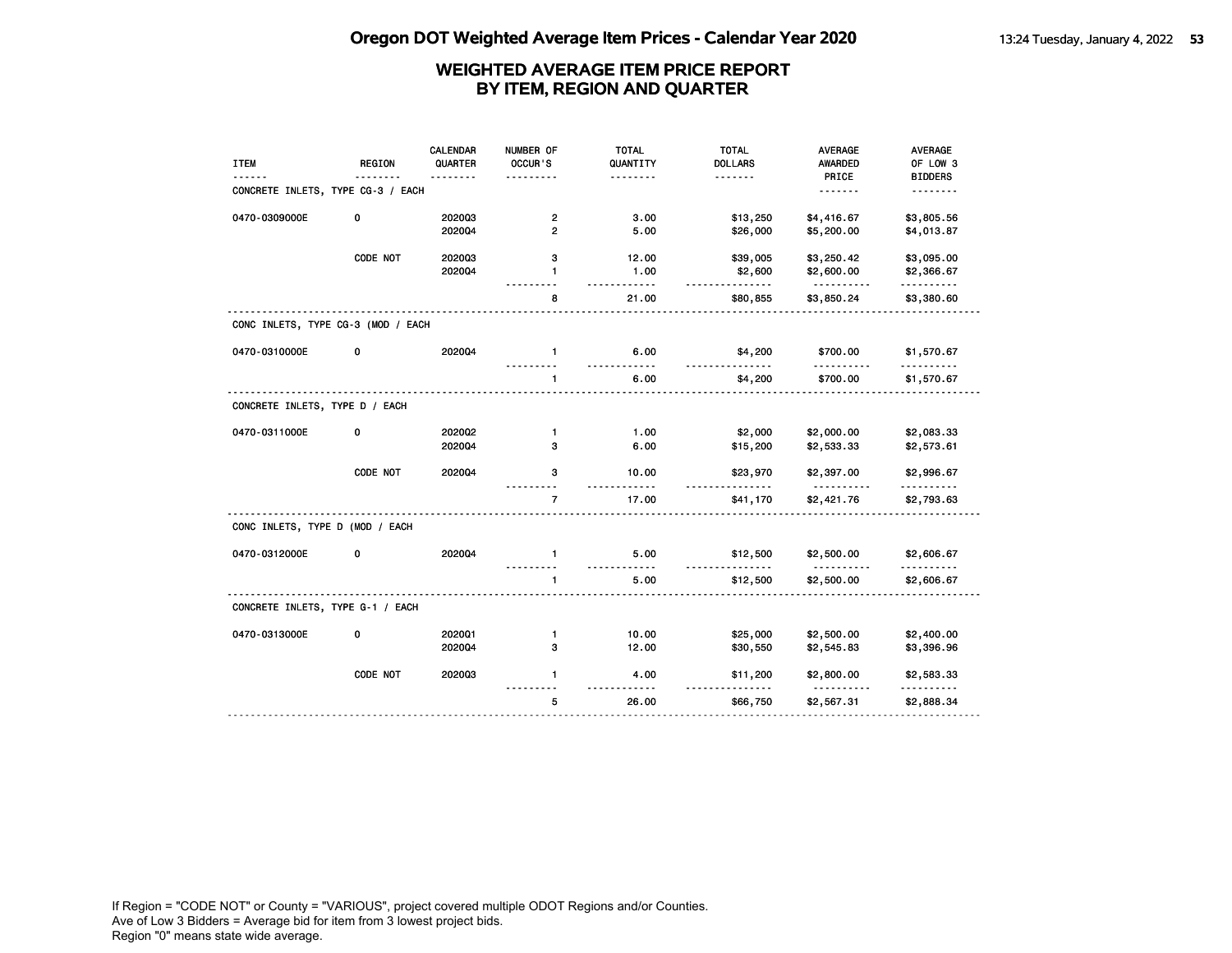| <b>ITEM</b>                        | <b>REGION</b> | <b>CALENDAR</b><br>QUARTER | NUMBER OF<br>OCCUR'S | <b>TOTAL</b><br>QUANTITY | <b>TOTAL</b><br><b>DOLLARS</b> | <b>AVERAGE</b><br>AWARDED | <b>AVERAGE</b><br>OF LOW 3 |
|------------------------------------|---------------|----------------------------|----------------------|--------------------------|--------------------------------|---------------------------|----------------------------|
|                                    |               |                            |                      | .                        | <u>.</u>                       | PRICE                     | <b>BIDDERS</b>             |
| CONCRETE INLETS, TYPE G-2 / EACH   |               |                            |                      |                          |                                | .                         | .                          |
| 0470-0315000E                      | 0             | 202002                     | $\mathbf{1}$         | 11.00                    | \$26,950                       | \$2,450.00                | \$2,600.00                 |
|                                    |               | 202003                     | 5                    | 31.00                    | \$107,400                      | \$3,464.52                | \$3,887.90                 |
|                                    |               | 202004                     | 8                    | 75.00                    | \$205,081                      | \$2,734.41                | \$2,626.73                 |
|                                    | CODE NOT      | 2020Q2                     | $\mathbf{1}$         | 1.00                     | \$5,106                        | \$5,105.58                | \$5,701.86                 |
|                                    |               | 202003                     | 2                    | 6.00                     | \$21,800                       | \$3,633.33                | \$3,302.78                 |
|                                    |               | 202004                     | $\mathbf{1}$         | 1.00<br>$- - -$          | \$3,000<br>$- - -$             | \$3,000.00<br><u>.</u>    | \$2,900.00<br>.            |
|                                    |               |                            | 18                   | 125.00                   | \$369,336                      | \$2,954.69                | \$2,996.39                 |
| CONCRETE INLETS, TYPE G-2MA / EACH |               |                            |                      |                          |                                |                           |                            |
| 0470-0319000E                      | 0             | 2020Q2                     | $\mathbf{1}$         | 3.00                     | \$10,200                       | \$3,400.00                | \$3,266.67                 |
|                                    | CODE NOT      | 202004                     | 3                    | 5.00<br>.                | \$17,570                       | \$3,514.00<br>.           | \$3,571.33                 |
|                                    |               |                            | 4                    | 8.00                     | \$27,770                       | \$3,471.25                | \$3,457.08                 |
| CONC INLETS, TYPE M-E (MOD / EACH  |               |                            |                      |                          |                                |                           |                            |
| 0470-0322000E                      | CODE NOT      | 202004                     | $\mathbf{1}$         | 1.00<br>$- - - -$        | \$4,730                        | \$4,730.00                | \$3,993.33                 |
|                                    |               |                            | $\mathbf{1}$         | 1.00                     | \$4,730                        | \$4,730.00                | \$3,993.33                 |
| MANHOLE SLOPE PROTECTORS / EACH    |               |                            |                      |                          |                                |                           |                            |
| 0470-0330000E                      | 0             | 2020Q4                     | $\mathbf{1}$         | 1.00                     | \$1,050                        | \$1,050.00                | \$2,350.00                 |
|                                    | CODE NOT      | 202004                     | $\mathbf{1}$         | 2.00<br>.                | \$1,912                        | \$956.00                  | \$1,835.33<br><u>.</u>     |
|                                    |               |                            | $\overline{2}$       | 3.00                     | \$2,962                        | \$987.33                  | \$2,006.89                 |
| CATCH BASINS, TYPE 3 / EACH        |               |                            |                      |                          |                                |                           |                            |
| 0470-0331000E                      | 0             | 202003                     | $\mathbf{1}$         | 1.00                     | \$5,250                        | \$5,250.00                | \$4,575.00                 |
|                                    |               |                            | $\mathbf{1}$         | 1.00                     | \$5,250                        | \$5,250.00                | \$4,575.00                 |
|                                    |               |                            |                      |                          |                                |                           |                            |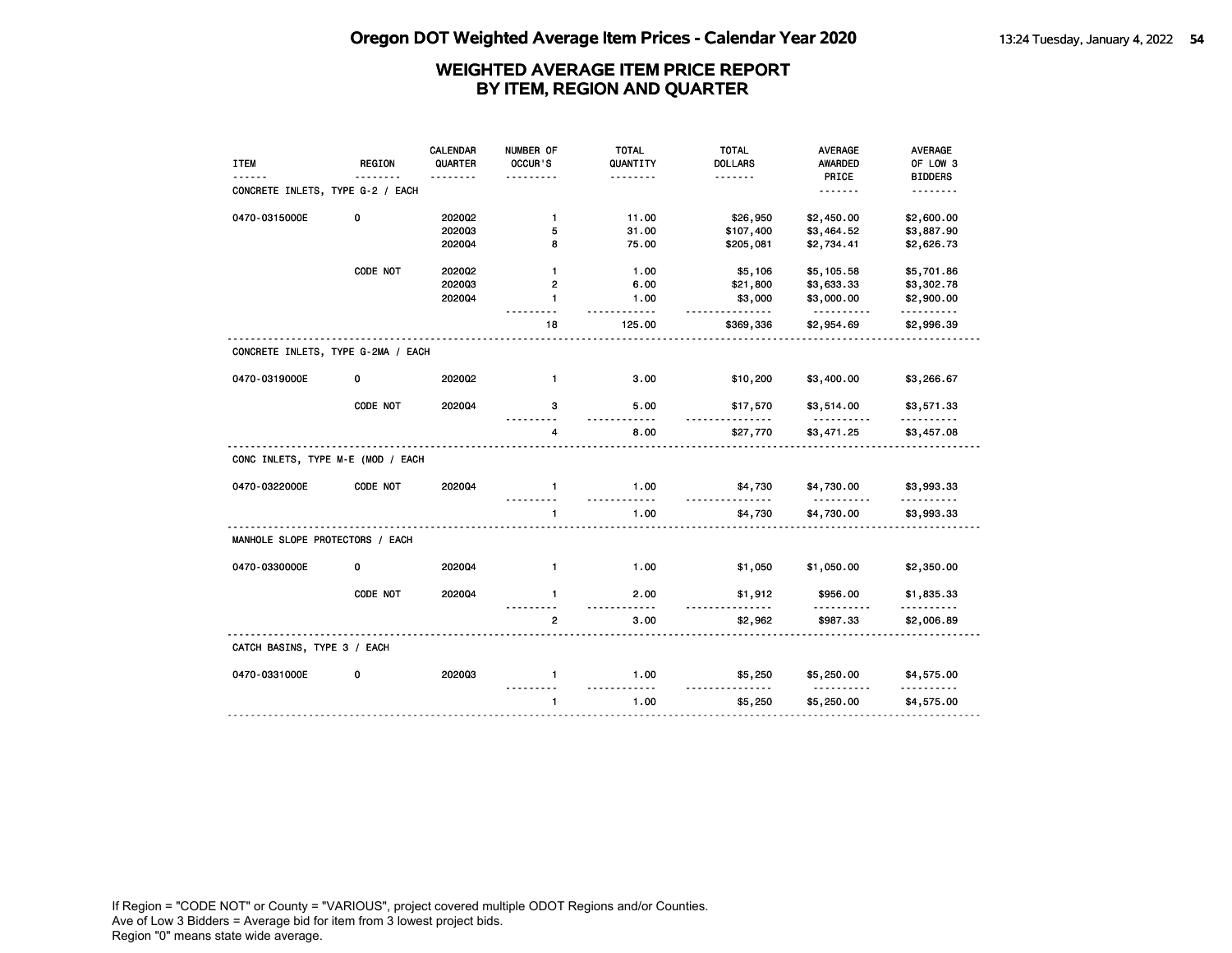|                                      |               | <b>CALENDAR</b> | NUMBER OF                | <b>TOTAL</b> | <b>TOTAL</b>         | AVERAGE         | AVERAGE         |
|--------------------------------------|---------------|-----------------|--------------------------|--------------|----------------------|-----------------|-----------------|
| <b>ITEM</b>                          | <b>REGION</b> | QUARTER         | OCCUR 'S                 | QUANTITY     | <b>DOLLARS</b>       | <b>AWARDED</b>  | OF LOW 3        |
| ------                               | .             | .               | .                        | .            | .                    | PRICE           | <b>BIDDERS</b>  |
| DRAINAGE CURBS / FOOT                |               |                 |                          |              |                      | <u>.</u>        | .               |
| 0480-0100000F                        | 0             | 2020Q1          | $\overline{2}$           | 6,506.00     | \$55,721             | \$8.56          | \$8.32          |
|                                      |               | 2020Q2          | $\overline{2}$           | 680.00       | \$17,910             | \$26.34         | \$20.26         |
|                                      |               | 202003          | $\mathbf{1}$             | 1,882.00     | \$18,820             | \$10.00         | \$14.44         |
|                                      |               | 202004          | $\overline{7}$           | 1,473.00     | \$28,115             | \$19.09         | \$20.84         |
|                                      | CODE NOT      | 202004          | $\mathbf{1}$<br>.        | 700.00<br>.  | \$11,130<br><u>.</u> | \$15.90<br>.    | \$13.63<br>.    |
|                                      |               |                 | 13                       | 11,241.00    | \$131,696            | \$11.72         | \$12.04         |
| ADJUSTING BOXES / EACH               |               |                 |                          |              |                      |                 |                 |
| 0490-0100000E                        | 0             | 202001          | $\mathbf{1}$             | 1.00         | \$400                | \$400.00        | \$400.00        |
|                                      |               | 2020Q2          | $\mathbf{1}$             | 22.00        | \$10,450             | \$475.00        | \$458.33        |
|                                      |               | 202003          | 6                        | 248.00       | \$131,946            | \$532.04        | \$417.80        |
|                                      |               | 202004          | 9                        | 161.00       | \$74,494             | \$462.70        | \$512.06        |
|                                      | CODE NOT      | 2020Q2          | $\mathbf{1}$             | 30.00        | \$6,382              | \$212.73        | \$337.58        |
|                                      |               | 202003          | $\mathbf{1}$             | 24.00<br>.   | \$19,800<br>.        | \$825.00<br>.   | \$625.00<br>.   |
|                                      |               |                 | 19                       | 486.00       | \$243,472            | \$500.97        | \$456.11        |
| CONNECTION TO EXTG STRUCTURES / EACH |               |                 |                          |              |                      |                 |                 |
| 0490-0104000E                        | 0             | 202003          | 4                        | 36.00        | \$42,150             | \$1,170.83      | \$1,282.14      |
|                                      |               | 202004          | $\overline{7}$           | 59.00        |                      | \$674.32        |                 |
|                                      |               |                 |                          |              | \$39,785             |                 | \$1,155.30      |
|                                      | CODE NOT      | 202003          | $\mathbf{1}$             | 7.00         | \$22,400             | \$3,200.00      | \$1,583.33      |
|                                      |               | 202004          | 3                        | 5.00         | \$8,020              | \$1,604.00      | \$1,464.67      |
|                                      |               |                 | -----<br>15              | .<br>107.00  | .<br>\$112,355       | .<br>\$1,050.05 | .<br>\$1,240.43 |
| ADJUSTING INLETS / EACH              |               |                 |                          |              |                      |                 |                 |
|                                      | 0             | 2020Q1          | $\mathbf{2}$             | 39.00        | \$27,350             | \$701.28        | \$1,469.66      |
|                                      |               | 202003          | $\overline{\phantom{a}}$ | 177.00       | \$182,450            | \$1,030.79      | \$965.60        |
| 0490-0105000E                        |               | 202004          | 9                        | 175.00       | \$282,904            | \$1,616.60      | \$1,659.19      |

(item continued)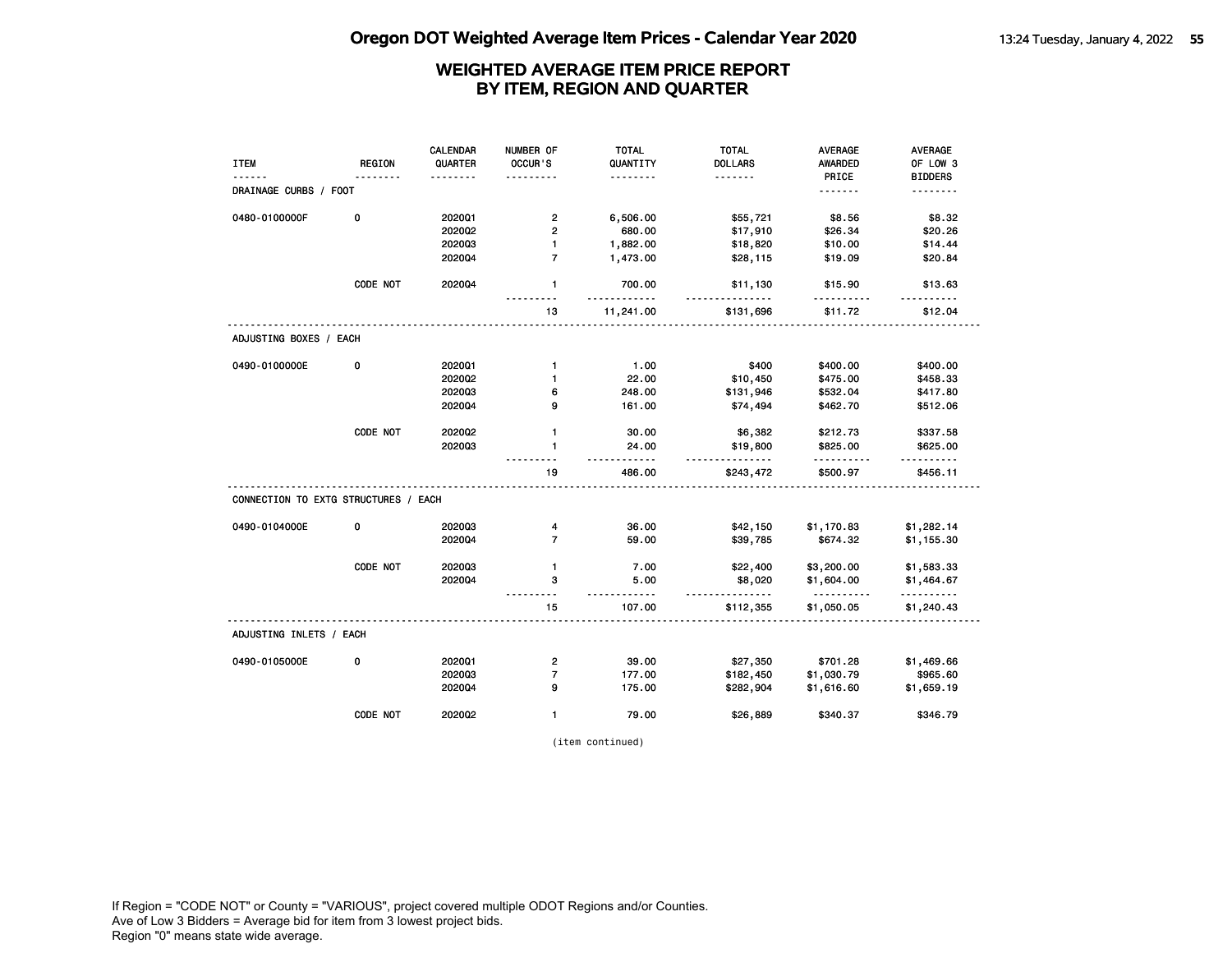| <b>ITEM</b>                         | <b>REGION</b> | <b>CALENDAR</b><br>QUARTER | NUMBER OF<br>OCCUR'S | <b>TOTAL</b><br>QUANTITY | <b>TOTAL</b><br><b>DOLLARS</b> | <b>AVERAGE</b><br><b>AWARDED</b> | AVERAGE<br>OF LOW 3                     |
|-------------------------------------|---------------|----------------------------|----------------------|--------------------------|--------------------------------|----------------------------------|-----------------------------------------|
|                                     |               |                            |                      | .                        | .                              | PRICE                            | <b>BIDDERS</b>                          |
| ADJUSTING INLETS / EACH             |               |                            |                      |                          |                                | . <b>.</b>                       | .                                       |
| 0490-0105000E                       | CODE NOT      | 202003                     | з                    | 61.00                    | \$58,188                       | \$953.90                         | \$1,027.62                              |
|                                     |               | 202004                     | 1                    | 40.00                    | \$68,800                       | \$1,720.00<br><u>.</u>           | \$1,406.67                              |
|                                     |               |                            | 23                   | 571.00                   | .<br>\$646,582                 | \$1,132.37                       | .<br>\$1,164.51                         |
| FILLING ABANDONED STRUCTURES / EACH |               |                            |                      |                          |                                |                                  |                                         |
| 0490-0117000E                       | 0             | 202001                     | $\mathbf{1}$         | 10.00                    | \$6,500                        | \$650.00                         | \$925.00                                |
|                                     |               | 2020Q2                     | 1                    | 1.00                     | \$11,200                       | \$11,200.00                      | \$8,439.43                              |
|                                     |               | 202003                     | 1                    | 5.00                     | \$15,530                       | \$3,106.01                       | \$3,202.00                              |
|                                     |               | 202004                     | з                    | 47.00                    | \$8,623                        | \$183.47                         | \$979.59                                |
|                                     |               |                            | 6                    | $- - - - -$<br>63.00     | <u>.</u><br>\$41,853           | \$664.33                         | <u> - - - - - - - - -</u><br>\$1,265.72 |
| MINOR ADJUSTMENT OF MANHOLES / EACH |               |                            |                      |                          |                                |                                  |                                         |
| 0490-0120000E                       | 0             | 202001                     | $\mathbf{1}$         | 3.00                     | \$2,850                        | \$950.00                         | \$1,083.33                              |
|                                     |               | 202002                     | з                    | 6.00                     | \$7,200                        | \$1,200.00                       | \$1,361.11                              |
|                                     |               | 202003                     | 7                    | 130.00                   | \$189,110                      | \$1,454.69                       | \$1,191.65                              |
|                                     |               | 202004                     | 9                    | 165.00                   | \$196,302                      | \$1,189.71                       | \$1,372.36                              |
|                                     | CODE NOT      | 202003                     | 1                    | 17.00                    | \$17,000                       | \$1,000.00                       | \$1,233.33                              |
|                                     |               | 202004                     | $\overline{2}$       | 2.00                     | \$3,591                        | \$1,795.50                       | \$1,890.17                              |
|                                     |               |                            | 23                   | $- - -$<br>323.00        | $- - - - -$<br>\$416,053       | <u>.</u><br>\$1,288.09           | .<br>\$1,292.63                         |
| MAJOR ADJUSTMENT OF MANHOLES / EACH |               |                            |                      |                          |                                |                                  |                                         |
| 0490-0121000E                       | 0             | 202003                     | 4                    | 8.00                     | \$20,050                       | \$2,506.25                       | \$2,936.92                              |
|                                     |               | 202004                     | $\mathbf{2}$         | 2.00                     | \$4,500                        | \$2,250.00                       | \$2,158.33                              |
|                                     | CODE NOT      | 2020Q2                     | $\mathbf{1}$         | 1.00                     | \$7,977                        | \$7,977.47                       | \$6,492.49                              |
|                                     |               |                            | $\overline{7}$       | 11.00                    | \$32,527                       | \$2,957.04                       | \$3,118.59                              |
|                                     |               |                            |                      |                          |                                |                                  |                                         |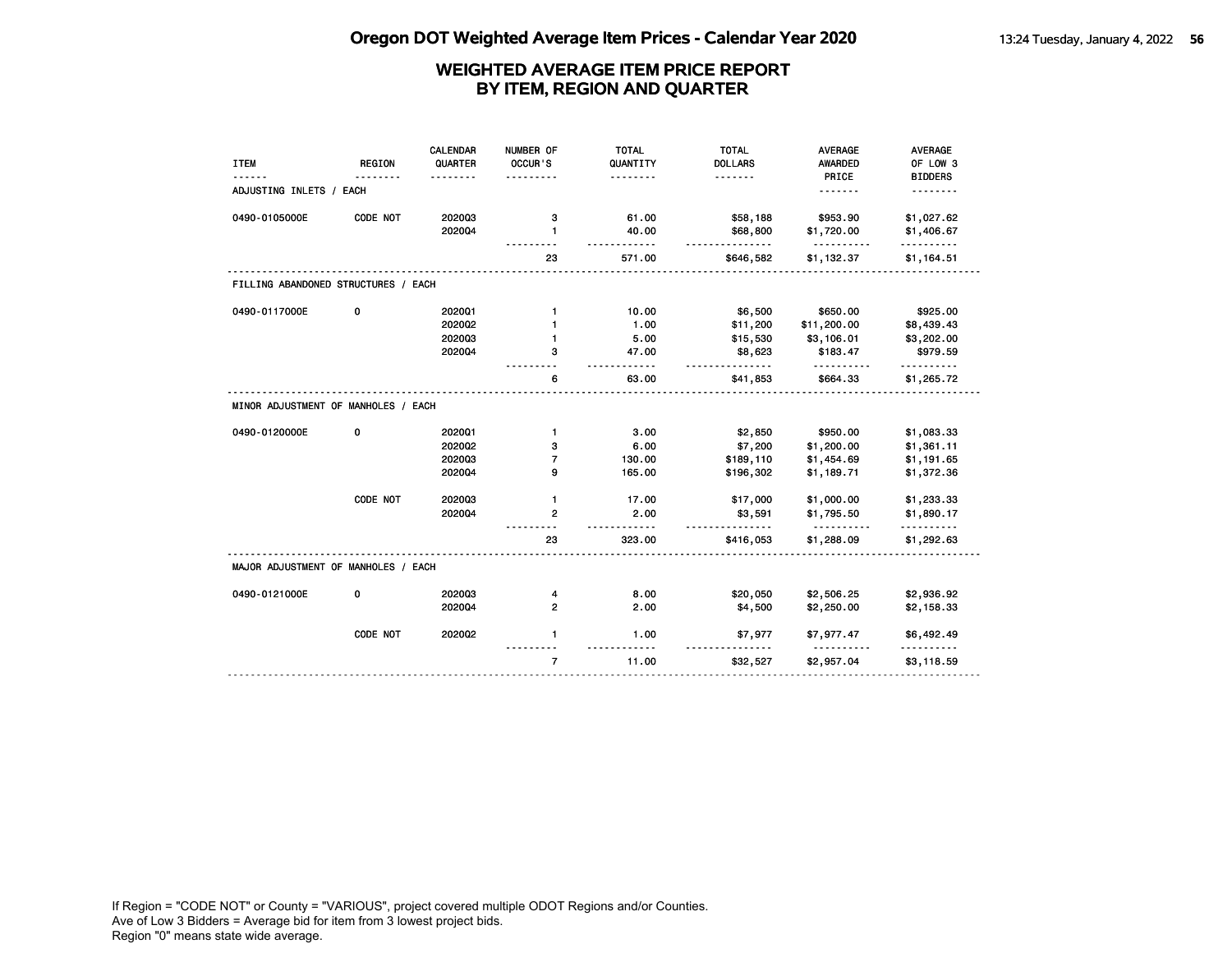|                                                |               | CALENDAR | NUMBER OF      | <b>TOTAL</b>      | <b>TOTAL</b>         | <b>AVERAGE</b>         | <b>AVERAGE</b>       |
|------------------------------------------------|---------------|----------|----------------|-------------------|----------------------|------------------------|----------------------|
| <b>ITEM</b>                                    | <b>REGION</b> | QUARTER  | OCCUR'S        | QUANTITY          | <b>DOLLARS</b>       | <b>AWARDED</b>         | OF LOW 3             |
| EXTRA FOR MANHOLES OVER EXISTING SEWERS / EACH |               |          |                | .                 | <u>.</u>             | PRICE<br><u>.</u>      | <b>BIDDERS</b><br>.  |
|                                                |               |          |                |                   |                      |                        |                      |
| 0490-0123000E                                  | 0             | 2020Q2   | $\mathbf{1}$   | 7.00              | \$9,800              | \$1,400.00             | \$1,700.00           |
|                                                |               | 202004   | $\overline{2}$ | 4.00              | \$6,600              | \$1,650.00             | \$1,283.33           |
|                                                | CODE NOT      | 202003   | $\mathbf{1}$   | 8.00              | \$15,200             | \$1,900.00             | \$2,333.33           |
|                                                |               | 2020Q4   | $\mathbf{1}$   | 2.00<br>- - - - - | \$12,000             | \$6,000.00<br><u>.</u> | \$3,566.67<br>.      |
|                                                |               |          | 5              | 21.00             | <u>.</u><br>\$43,600 | \$2,076.19             | \$2,039.68           |
| CAPPING EXISTING CONCRETE STRUCTURES / EACH    |               |          |                |                   |                      |                        |                      |
| 0490-0125000E                                  | 0             | 202001   | $\mathbf{1}$   | 10.00             | \$7,500              | \$750.00               | \$675.00             |
|                                                |               | 2020Q4   | 1              | 2.00              | \$3,670              | \$1,835.00             | \$1,178.33           |
|                                                | CODE NOT      | 202003   | $\mathbf{1}$   | 4.00              | \$3,600              | \$900.00               | \$900.00             |
|                                                |               |          | 3              | 16.00             | \$14,770             | \$923.13               | \$794.17             |
| TRENCH RESURFACING / SQYD                      |               |          |                |                   |                      |                        |                      |
| 0495-0100000J                                  | 0             | 2020Q2   | $\mathbf{1}$   | 99.00             | \$9,900              | \$100.00               | \$78.33              |
|                                                |               | 202003   | 6              | 895.00            | \$113,330            | \$126.63               | \$133.81             |
|                                                |               | 202004   | 5              | 576.00            | \$71,390             | \$123.94               | \$104.31             |
|                                                | CODE NOT      | 202003   | 3              | 445.00            | \$23,353             | \$52.48                | \$84.31              |
|                                                |               | 202004   | 3              | 212.00            | \$32,700<br><u>.</u> | \$154.25               | \$116.78             |
|                                                |               |          | 18             | 2,227.00          | \$250,673            | .<br>\$112.56          | <u>.</u><br>\$112.20 |
| BRIDGE REMOVAL WORK / SQFT                     |               |          |                |                   |                      |                        |                      |
| 0501-0100000A                                  | 0             | 202001   | $\mathbf{1}$   | 80.00             | \$11,100             | \$138.75               | \$144.09             |
|                                                |               | 2020Q2   | 1              | 1.00              | \$20,000             | \$20,000.00            | \$25,000.00          |
|                                                |               | 2020Q4   | 9              | 114,793.00        | \$918,240            | \$8.00                 | \$17.88              |
|                                                | CODE NOT      | 2020Q4   | 14             | 9,091.00          | \$523,861            | \$57.62                | \$63.50              |
|                                                |               |          | 25             | 123,965.00        | \$1,473,201          | \$11.88                | \$21.51              |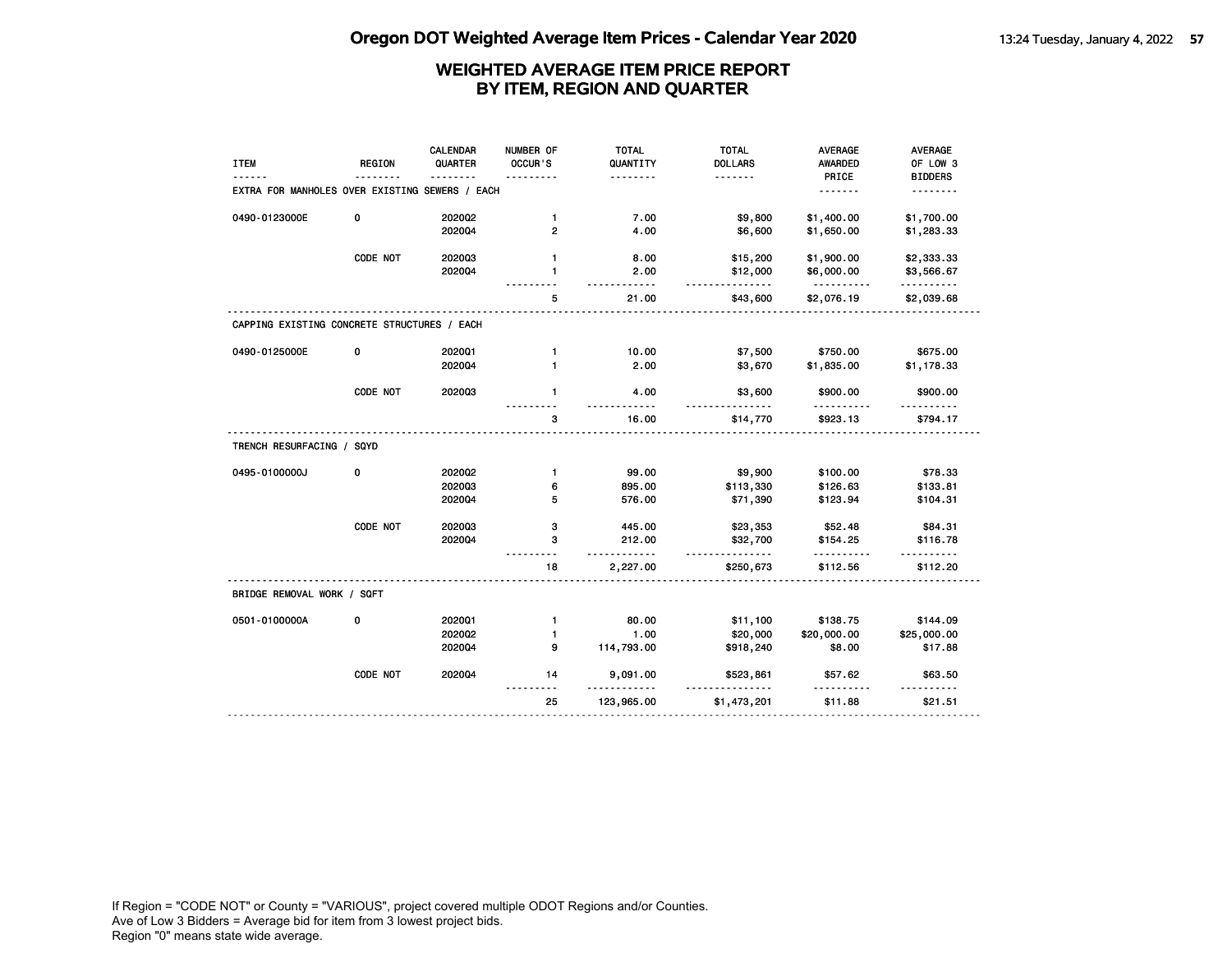| <b>ITEM</b>                                    | <b>REGION</b> | CALENDAR<br>QUARTER<br>. | NUMBER OF<br>OCCUR'S    | <b>TOTAL</b><br>QUANTITY<br><u>.</u> | <b>TOTAL</b><br><b>DOLLARS</b><br><u>.</u> | <b>AVERAGE</b><br><b>AWARDED</b><br>PRICE | <b>AVERAGE</b><br>OF LOW 3<br><b>BIDDERS</b> |
|------------------------------------------------|---------------|--------------------------|-------------------------|--------------------------------------|--------------------------------------------|-------------------------------------------|----------------------------------------------|
| BRIDGE DECK COLD PLN PVMT REM, 0-2 INCH / SQYD |               |                          |                         |                                      |                                            | <u>.</u>                                  |                                              |
| 0503-0101000J                                  | 0             | 202001                   | 3                       | 1,534.00                             | \$16,889<br>.                              | \$11.01                                   | \$14.01                                      |
|                                                |               |                          | 3                       | 1,534.00                             | \$16,889                                   | \$11.01                                   | \$14.01                                      |
| BRIDGE DECK COLD PLN PVMT REM, 2-4 INCH / SQYD |               |                          |                         |                                      |                                            |                                           |                                              |
| 0503-0102000J                                  | 0             | 202001                   | з                       | 2,562.00                             | \$32,178                                   | \$12.56                                   | \$12.94                                      |
|                                                |               | 2020Q2                   | $\overline{\mathbf{c}}$ | 778.00                               | \$16,470                                   | \$21.17                                   | \$31.06                                      |
|                                                |               | 202004                   | 6                       | 4,065.00                             | \$64,576                                   | \$15.89                                   | \$19.15                                      |
|                                                | CODE NOT      | 202004                   | 5                       | 6,053.00<br>.                        | \$57,848<br>.                              | \$9.56                                    | \$10.86                                      |
|                                                |               |                          | 16                      | 13,458.00                            | \$171,071                                  | \$12.71                                   | \$14.93                                      |
| BRIDGE END PANEL CLD PLN PVMT REM, / SQYD      |               |                          |                         |                                      |                                            |                                           |                                              |
| 0503-0103000J                                  | 0             | 202001                   | $\overline{7}$          | 2,921.00                             | \$49,667                                   | \$17.00                                   | \$14.87                                      |
|                                                |               | 2020Q2                   | 2                       | 529.00                               | \$3,897                                    | \$7.37                                    | \$15.34                                      |
|                                                |               | 202004                   | 16                      | 5,857.00                             | \$38,077                                   | \$6.50                                    | \$9.80                                       |
|                                                | CODE NOT      | 202004                   | $\overline{2}$          | 985.00<br>.                          | \$6,137<br>.                               | \$6.23                                    | \$14.86                                      |
|                                                |               |                          | 27                      | 10,292.00                            | \$97,778                                   | \$9.50                                    | \$12.01                                      |
| CLASS 2 PREPARATION / SQYD                     |               |                          |                         |                                      |                                            |                                           |                                              |
| 0504-0100000J                                  | 0             | 2020Q2                   | $\mathbf{2}$            | 39.00                                | \$3,765                                    | \$96.54                                   | \$156.03                                     |
|                                                |               | 202004                   | 15                      | 614.00                               | \$138,327                                  | \$225.29                                  | \$201.29                                     |
|                                                | CODE NOT      | 202004                   | 4                       | 446.00<br>---------                  | \$249,827<br><u>.</u>                      | \$560.15<br>.                             | \$229.60                                     |
|                                                |               |                          | 21                      | 1,099.00                             | \$391,919                                  | \$356.61                                  | \$211.17                                     |
|                                                |               |                          |                         |                                      |                                            |                                           |                                              |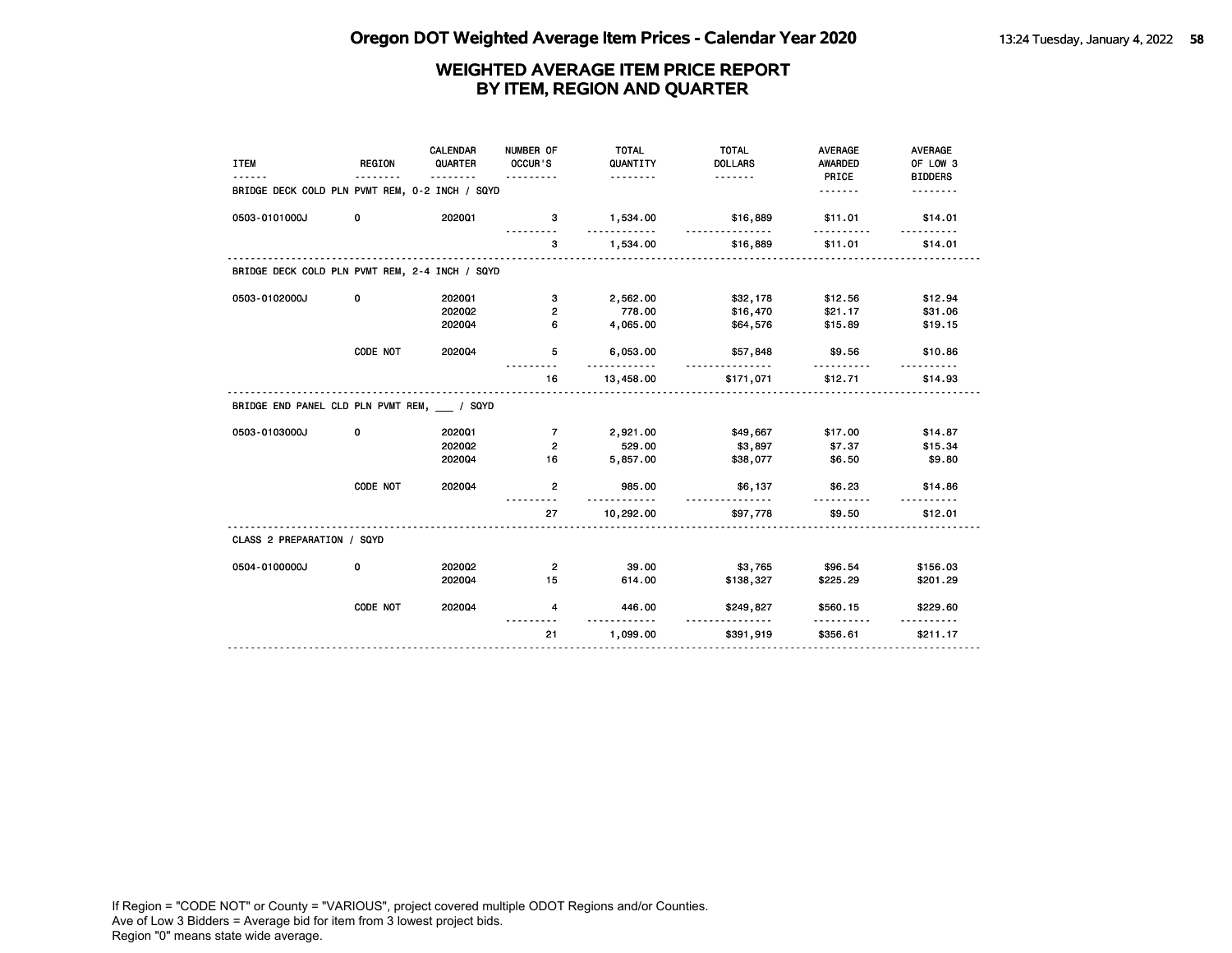| <b>ITEM</b><br>------                           | <b>REGION</b> | <b>CALENDAR</b><br>QUARTER<br>$- - - -$ | NUMBER OF<br>OCCUR'S<br>. | <b>TOTAL</b><br>QUANTITY<br>. | <b>TOTAL</b><br><b>DOLLARS</b><br><u>.</u> | <b>AVERAGE</b><br><b>AWARDED</b><br>PRICE | AVERAGE<br>OF LOW 3<br><b>BIDDERS</b> |
|-------------------------------------------------|---------------|-----------------------------------------|---------------------------|-------------------------------|--------------------------------------------|-------------------------------------------|---------------------------------------|
| CLASS 2 PREPARATION FOR SCO INSTALLATION / SQYD |               |                                         |                           |                               |                                            | <u>.</u>                                  | .                                     |
| 0504-0101000J                                   | 0             | 2020Q2                                  | $\mathbf{1}$              | 35.00                         | \$7,000                                    | \$200.00                                  | \$283.33                              |
|                                                 | CODE NOT      | 202004                                  | $\overline{2}$<br>.       | 125.00<br>.                   | \$162,500<br><u>.</u>                      | \$1,300.00<br><u>.</u>                    | \$520.00<br><u>.</u>                  |
|                                                 |               |                                         | 3                         | 160.00                        | \$169,500                                  | \$1,059.38                                | \$468.23                              |
| BONDED MEMBRANE REMOVAL / SQYD                  |               |                                         |                           |                               |                                            |                                           |                                       |
| 0504-0102000J                                   | CODE NOT      | 202004                                  | $\overline{2}$<br>.       | 1,520.00<br>.                 | \$20,520<br>.                              | \$13.50<br>.                              | \$15.67<br><u>.</u>                   |
|                                                 |               |                                         | $\overline{2}$            | 1,520.00                      | \$20,520                                   | \$13.50                                   | \$15.67                               |
| MPCO REMOVAL / SQYD                             |               |                                         |                           |                               |                                            |                                           |                                       |
| 0504-0103000J                                   | 0             | 202004                                  | 8                         | 6,455.00<br>.                 | \$161,372<br><u>.</u>                      | \$25.00<br>.                              | \$25.82<br>.                          |
|                                                 |               |                                         | 8                         | 6,455.00                      | \$161,372                                  | \$25.00                                   | \$25.82                               |
| PPC REMOVAL / SQYD                              |               |                                         |                           |                               |                                            |                                           |                                       |
| 0504-0104000J                                   | 0             | 2020Q4                                  | $\overline{2}$            | 2.00<br>$- - - - -$           | \$1,340<br>.                               | \$670.00<br>.                             | \$712.04<br><u>.</u>                  |
|                                                 |               |                                         | $\overline{2}$            | 2.00                          | \$1,340                                    | \$670.00                                  | \$712.04                              |
| STRUCTURAL OVERLAY REMOVAL / SQYD               |               |                                         |                           |                               |                                            |                                           |                                       |
| 0504-0105000J                                   | 0             | 2020Q2                                  | $\mathbf{1}$              | 1,515.00                      | \$98,475                                   | \$65.00                                   | \$55.83                               |
|                                                 |               | 202004                                  | $\mathbf{1}$              | 1,294.00<br>.                 | \$66,486<br>.                              | \$51.38<br><u>.</u>                       | \$31.54<br>$- - - - - - -$            |
|                                                 |               |                                         | $\overline{2}$            | 2,809.00                      | \$164,961                                  | \$58.73                                   | \$44.64                               |
| SHORING, CRIBBING, AND COFFERDAMS / SQYD        |               |                                         |                           |                               |                                            |                                           |                                       |
| 0510-0100000A                                   | $\mathbf 0$   | 202002                                  | $\overline{2}$            | 47.00                         | \$15,500                                   | \$329.79                                  | \$767.53                              |
|                                                 |               | 202003                                  | 1                         | 133.00                        | \$25,000                                   | \$187.97                                  | \$300.58                              |
|                                                 |               | 2020Q4                                  | 1                         | 147.00                        | \$80,000                                   | \$544.22                                  | \$506.25                              |
|                                                 | CODE NOT      | 2020Q4                                  | 5<br><u>.</u>             | 1,475.00                      | \$240,001<br>.                             | \$162.71                                  | \$390.68<br><u>.</u>                  |
|                                                 |               |                                         | g                         | 1,802.00                      | \$360,501                                  | \$200.06                                  | \$403.28                              |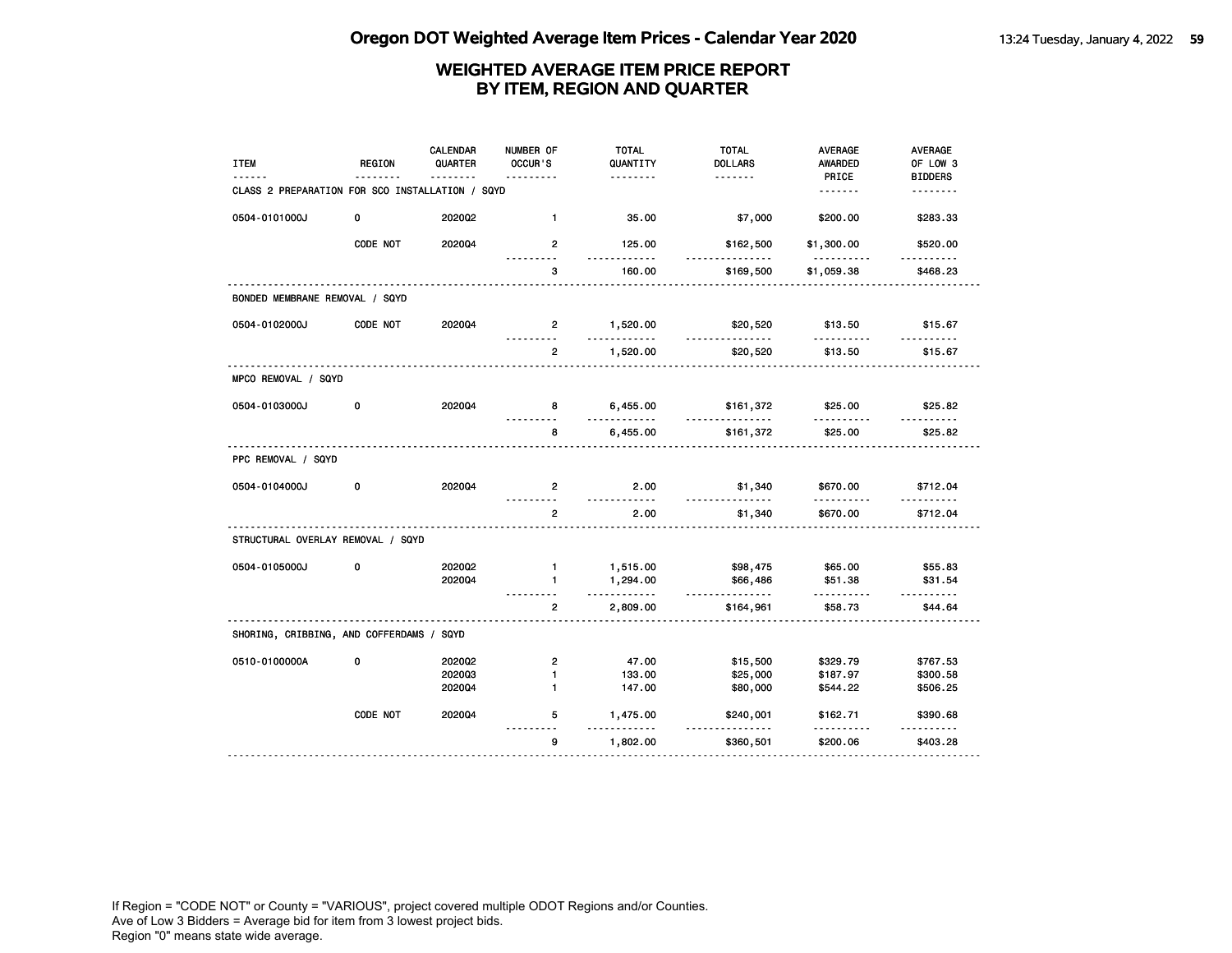| <b>ITEM</b>                        | <b>REGION</b> | CALENDAR<br>QUARTER | NUMBER OF<br>OCCUR'S | <b>TOTAL</b><br>QUANTITY      | <b>TOTAL</b><br><b>DOLLARS</b> | <b>AVERAGE</b><br><b>AWARDED</b> | <b>AVERAGE</b><br>OF LOW 3 |
|------------------------------------|---------------|---------------------|----------------------|-------------------------------|--------------------------------|----------------------------------|----------------------------|
|                                    |               |                     |                      | .                             |                                | PRICE                            | <b>BIDDERS</b>             |
| STRUCTURE EXCAVATION / CUYD        |               |                     |                      |                               |                                | <u>.</u>                         | .                          |
| 0510-0101000A                      | 0             | 2020Q2              | $\overline{2}$       | 1,608.00                      | \$36,700                       | \$22.82                          | \$35.79                    |
|                                    |               | 202003              | $\overline{2}$       | 1,490.00                      | \$27,500                       | \$18.46                          | \$19.29                    |
|                                    |               | 202004              | 3                    | 3,088.00                      | \$34,490                       | \$11.17                          | \$18.21                    |
|                                    | CODE NOT      | 202004              | $\overline{7}$       | 7,410.00<br><u>----------</u> | \$400,660<br><u>.</u>          | \$54.07                          | \$51.87                    |
|                                    |               |                     | 14                   | 13,596.00                     | \$499,350                      | \$36.73                          | \$38.76                    |
| STRUCTURE EXCAVATION / CUYD        |               |                     |                      |                               |                                |                                  |                            |
| 0510-0101000K                      | 0             | 2020Q1              | $\mathbf{1}$         | 72.00                         | \$16,560                       | \$230.00                         | \$658.80                   |
|                                    |               | 202003              | $\mathbf{1}$         | 23.00<br>.                    | \$460<br>.                     | \$20.00<br>. <u>.</u>            | \$85.88<br>.               |
|                                    |               |                     | $\overline{2}$       | 95.00                         | \$17,020                       | \$179.16                         | \$520.09                   |
| GRANULAR WALL BACKFILL / CUYD      |               |                     |                      |                               |                                |                                  |                            |
| 0510-0106000K                      | 0             | 2020Q1              | $\mathbf{1}$         | 17.00<br>.                    | \$2,737                        | \$161.00<br>.                    | \$398.97                   |
|                                    |               |                     | 1                    | 17.00                         | \$2,737                        | \$161.00                         | \$398.97                   |
| GRANULAR STRUCTURE BACKFILL / CUYD |               |                     |                      |                               |                                |                                  |                            |
| 0510-0108000A                      | 0             | 2020Q2              | $\overline{2}$       | 686.00                        | \$35,500                       | \$51.75                          | \$72.38                    |
|                                    |               | 202003              | $\mathbf{2}$         | 974.00                        | \$22,000                       | \$22.59                          | \$41.96                    |
|                                    |               | 202004              | 3                    | 938.00                        | \$62,385                       | \$66.51                          | \$67.85                    |
|                                    | CODE NOT      | 202004              | $\overline{2}$       | 500.00<br>$- - - -$           | \$15,140                       | \$30.28<br>.                     | \$44.63                    |
|                                    |               |                     | 9                    | 3,098.00                      | \$135,025                      | \$43.58                          | \$56.97                    |
| GRANULAR STRUCTURE BACKFILL / CUYD |               |                     |                      |                               |                                |                                  |                            |
| 0510-0108000K                      | 0             | 202003              | 1                    | 6.00<br><u>.</u>              | \$120<br>.                     | \$20.00                          | \$327.81                   |
|                                    |               |                     | $\mathbf{1}$         | 6.00                          | \$120                          | \$20.00                          | \$327.81                   |
|                                    |               |                     |                      |                               |                                |                                  |                            |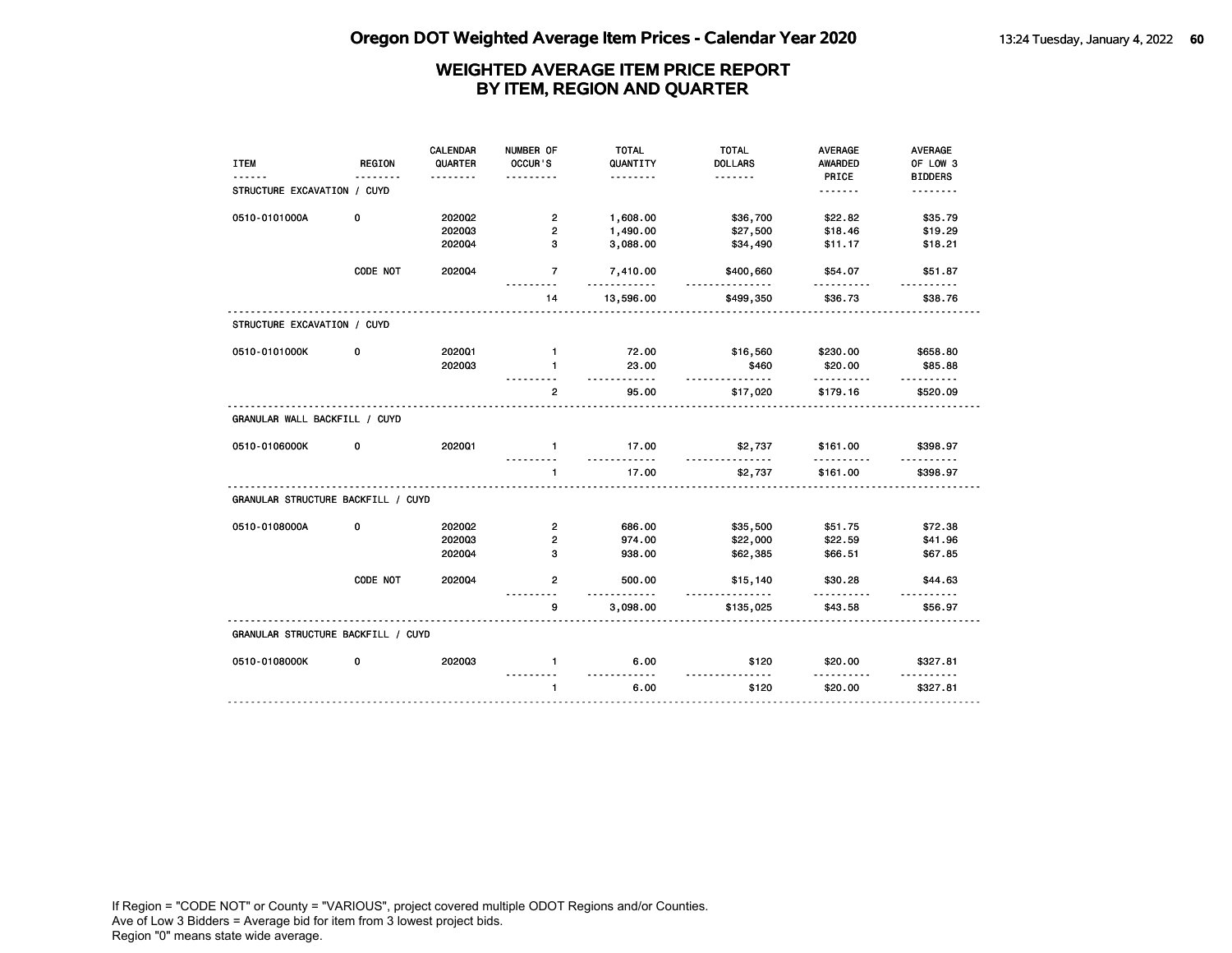| <b>ITEM</b>                                   | <b>REGION</b> | CALENDAR<br>QUARTER<br>. | NUMBER OF<br>OCCUR'S<br>. <i>.</i> | <b>TOTAL</b><br>QUANTITY<br>. | <b>TOTAL</b><br><b>DOLLARS</b><br>. <b>.</b> | <b>AVERAGE</b><br><b>AWARDED</b><br>PRICE | <b>AVERAGE</b><br>OF LOW 3<br><b>BIDDERS</b> |
|-----------------------------------------------|---------------|--------------------------|------------------------------------|-------------------------------|----------------------------------------------|-------------------------------------------|----------------------------------------------|
| DRILLED SHAFT CONCRETE / CUYD                 |               |                          |                                    |                               |                                              | .                                         | .                                            |
| 0512-0101000A                                 | 0             | 202003                   | $\mathbf{1}$                       | 5.00                          | \$10,500                                     | \$2,100.00                                | \$1,325.66                                   |
|                                               | CODE NOT      | 202004                   | $\overline{2}$                     | 600.00<br>.                   | \$230,000<br>$- - - -$                       | \$383.33<br>.                             | \$343.60                                     |
|                                               |               |                          | 3                                  | 605.00                        | \$240,500                                    | \$397.52                                  | \$351.72                                     |
| DRILLED SHAFT REINFORCEMENT, GRADE _____ / LB |               |                          |                                    |                               |                                              |                                           |                                              |
| 0512-0104000A                                 | 0             | 202003                   | $\blacksquare$                     | 934.00                        | \$5,000                                      | \$5.35                                    | \$4.51                                       |
|                                               | CODE NOT      | 202004                   | $\overline{2}$                     | 158,000.00<br>. . <b>.</b>    | \$275,000                                    | \$1.74                                    | \$1.50                                       |
|                                               |               |                          | 3                                  | 158,934.00                    | \$280,000                                    | \$1.76                                    | \$1.52                                       |
| CSL TEST ACCESS TUBES / FOOT                  |               |                          |                                    |                               |                                              |                                           |                                              |
| 0512-0105000F                                 | 0             | 202003                   | $\blacksquare$                     | 210.00                        | \$4,200                                      | \$20.00                                   | \$12.38                                      |
|                                               | CODE NOT      | 2020Q4                   | $\overline{2}$                     | 3,460.00                      | \$34,600<br>.                                | \$10.00                                   | \$9.00                                       |
|                                               |               |                          | 3                                  | 3,670.00                      | \$38,800                                     | \$10.57                                   | \$9.19                                       |
| CSL TESTS / EACH                              |               |                          |                                    |                               |                                              |                                           |                                              |
| 0512-0106000E                                 | 0             | 202003                   | $\blacksquare$                     | 6.00                          | \$0                                          | \$0.01                                    | \$834.42                                     |
|                                               | CODE NOT      | 202004                   | $\overline{2}$                     | 8.00<br>. <b>.</b>            | \$12,000<br>.                                | \$1,500.00<br>.                           | \$2,333.33<br><u>.</u>                       |
|                                               |               |                          | з                                  | 14.00                         | \$12,000                                     | \$857.15                                  | \$1,690.94                                   |
| DRILLED SHAFT EXC, 72 INCH DIA / FOOT         |               |                          |                                    |                               |                                              |                                           |                                              |
| 0512-0112000F                                 | CODE NOT      | 202004                   | $\overline{2}$                     | 560.00                        | \$240,800                                    | \$430.00                                  | \$415.29                                     |
|                                               |               |                          | $\overline{2}$                     | 560.00                        | \$240,800                                    | \$430.00                                  | \$415.29                                     |
|                                               |               |                          |                                    |                               |                                              |                                           |                                              |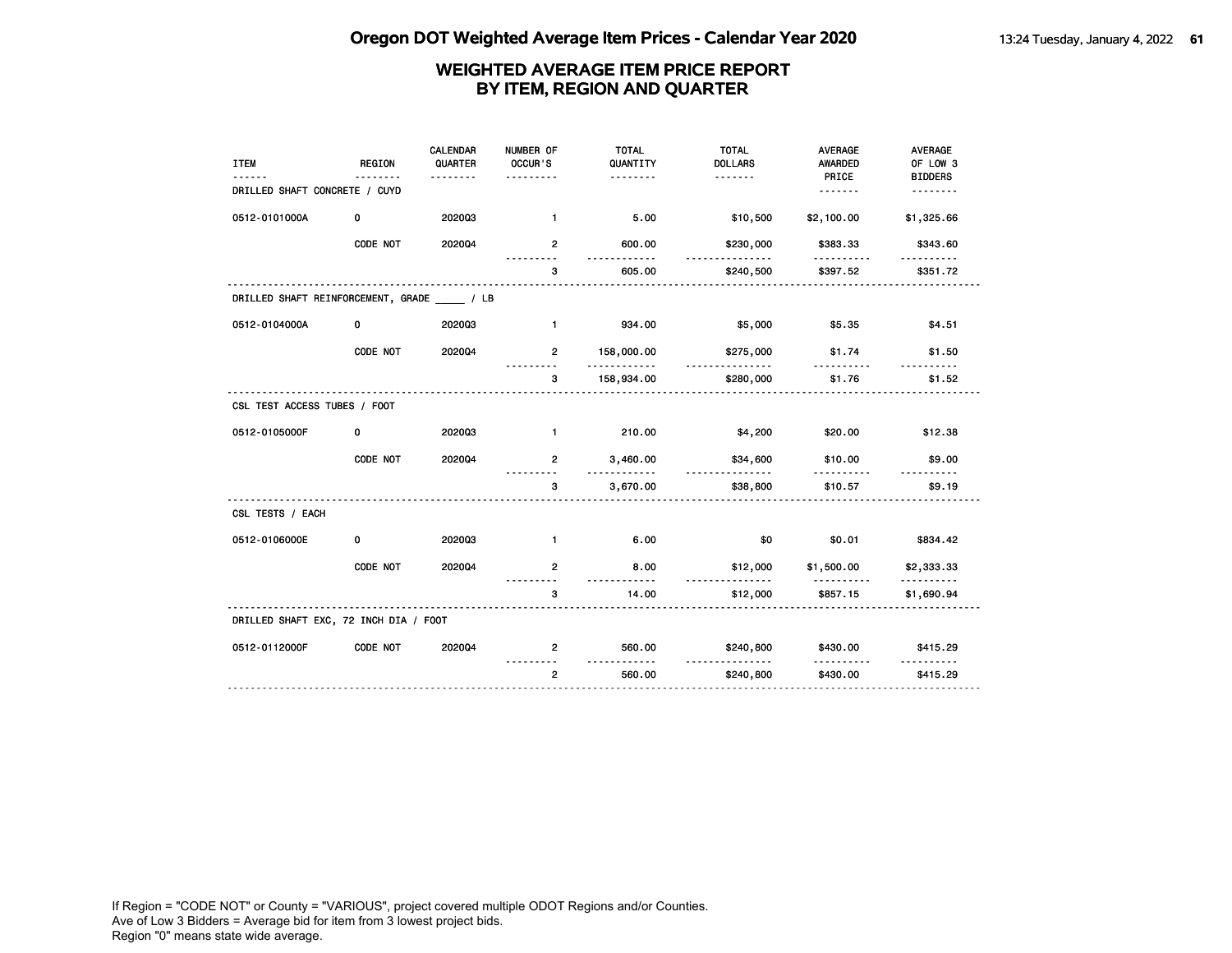| <b>ITEM</b>                             | <b>REGION</b> | CALENDAR<br>QUARTER<br>. | NUMBER OF<br>OCCUR'S<br>. | <b>TOTAL</b><br>QUANTITY<br><u>.</u> | <b>TOTAL</b><br><b>DOLLARS</b> | <b>AVERAGE</b><br><b>AWARDED</b><br>PRICE  | <b>AVERAGE</b><br>OF LOW 3<br><b>BIDDERS</b> |
|-----------------------------------------|---------------|--------------------------|---------------------------|--------------------------------------|--------------------------------|--------------------------------------------|----------------------------------------------|
| MICROPILES / EACH                       |               |                          |                           |                                      |                                |                                            | <u>.</u>                                     |
| 0515-0110000E                           | CODE NOT      | 202004                   | $\blacksquare$            | 144.00<br>.                          | \$1,209,600<br><u>.</u>        | \$8,400.00<br><u>.</u>                     | \$7,864.04<br>.                              |
|                                         |               |                          | $\mathbf{1}$              | 144.00                               | \$1,209,600                    | \$8,400.00                                 | \$7,864.04                                   |
| MICROPILE VERIFICATION LOAD TEST / EACH |               |                          |                           |                                      |                                |                                            |                                              |
| 0515-0120000E                           | CODE NOT      | 202004                   | $\mathbf{1}$              | 2.00                                 | \$30,500                       | \$15,250.00                                | \$26,728.89                                  |
|                                         |               |                          | $\blacksquare$            | <u>.</u><br>2.00                     | <u>.</u><br>\$30,500           | <u> - - - - - - - - - -</u><br>\$15,250.00 | <u>.</u><br>\$26,728.89                      |
| MICROPILE PROOF LOAD TEST / EACH        |               |                          |                           |                                      |                                |                                            |                                              |
| 0515-0130000E                           | CODE NOT      | 202004                   | $\mathbf{1}$              | 6.00                                 | \$6,000                        | \$1,000.00                                 | \$1,433.75                                   |
|                                         |               |                          | $\mathbf{1}$              | .<br>6.00                            | .<br>\$6,000                   | <u>.</u><br>\$1,000.00                     | <u>.</u><br>\$1,433.75                       |
| FURN HP 12 X 74 STEEL PILES / FOOT      |               |                          | .                         |                                      |                                |                                            |                                              |
| 0520-0109000F                           | 0             | 202003                   | $\mathbf{2}$              | 546.00                               | \$20,202                       | \$37.00                                    | \$37.74                                      |
|                                         |               |                          | $\overline{2}$            | .<br>546.00                          | \$20,202                       | \$37.00                                    | \$37.74                                      |
| FURN PP 16 X 0.5 STEEL PILES / FOOT     |               |                          |                           |                                      |                                |                                            |                                              |
| 0520-0127000F                           | 0             | 202004                   | $2^{\circ}$               | 1,031.00                             | \$52,581                       | \$51.00                                    | \$57.55                                      |
|                                         |               |                          | $\overline{2}$            | <u>.</u><br>1,031.00                 | <u>.</u><br>\$52,581           | <u>.</u><br>\$51.00                        | \$57.55                                      |
| DRIVE HP 12 X 74 STEEL PILES / EACH     |               |                          |                           |                                      |                                |                                            |                                              |
| 0520-0208000E                           | 0             | 202003                   | $\overline{2}$            | 28.00                                | \$14,000                       | \$500.00                                   | \$702.52                                     |
|                                         |               |                          | $\overline{2}$            | <u>.</u><br>28.00                    | .<br>\$14,000                  | .<br>\$500.00                              | \$702.52                                     |
|                                         |               |                          |                           |                                      |                                |                                            |                                              |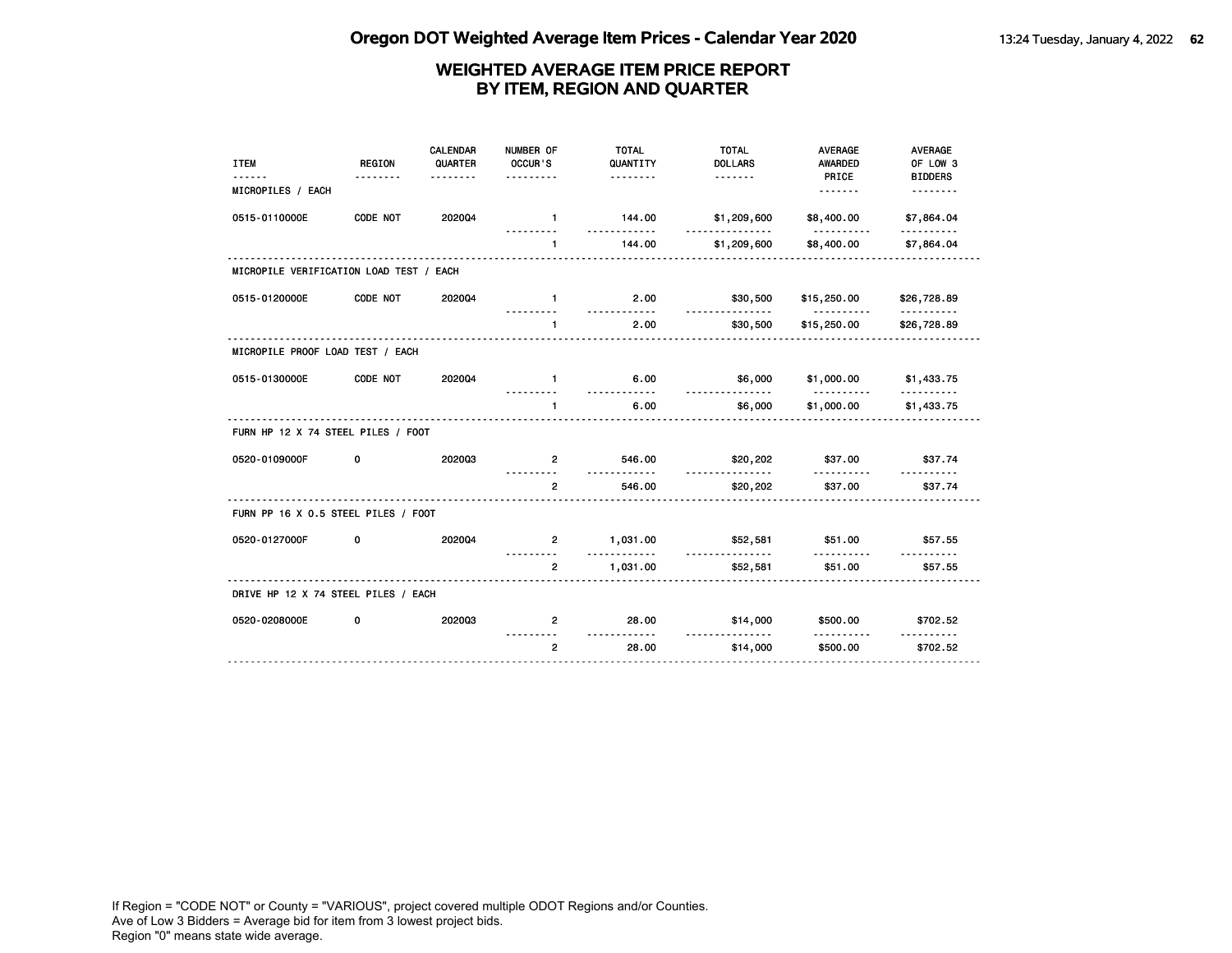| <b>ITEM</b>                            | <b>REGION</b> | <b>CALENDAR</b><br>QUARTER | NUMBER OF<br>OCCUR'S | <b>TOTAL</b><br>QUANTITY | <b>TOTAL</b><br><b>DOLLARS</b> | <b>AVERAGE</b><br>AWARDED | AVERAGE<br>OF LOW 3    |
|----------------------------------------|---------------|----------------------------|----------------------|--------------------------|--------------------------------|---------------------------|------------------------|
|                                        |               | <u>.</u>                   | .                    | <u>.</u>                 |                                | PRICE                     | <b>BIDDERS</b>         |
| REINFORCED PILE TIPS / EACH            |               |                            |                      |                          |                                |                           | <u>.</u>               |
| 0520-0330000E                          | 0             | 202003                     | $\overline{2}$<br>.  | 28.00<br>.               | \$3,780<br><u>.</u>            | \$135.00<br>.             | \$135.00<br>. <u>.</u> |
|                                        |               |                            | $\overline{2}$       | 28.00                    | \$3,780                        | \$135.00                  | \$135.00               |
| REINFORCEMENT, GRADE / LB              |               |                            |                      |                          |                                |                           |                        |
| 0530-0104000A                          | 0             | 2020Q1                     | $\mathbf{1}$         | 10,694.00                | \$62,000                       | \$5.80                    | \$5.32                 |
|                                        |               | 202003                     | 3                    | 29,778.00                | \$50,000                       | \$1.68                    | \$1.62                 |
|                                        |               | 202004                     | 3                    | 125,561.00               | \$155,050                      | \$1.23                    | \$8.14                 |
|                                        | CODE NOT      | 202004                     | 10                   | 896,537.00<br>.          | \$1,551,120                    | \$1.73                    | \$1.69<br>.            |
|                                        |               |                            | 17                   | 1,062,570.00             | \$1,818,170                    | \$1.71                    | \$2.49                 |
| COATED REINFORCEMENT, GRADE / LB       |               |                            |                      |                          |                                |                           |                        |
| 0530-0104100A                          | 0             | 202003                     | $\overline{2}$       | 33,404.00                | \$62,000                       | \$1.86                    | \$1.77                 |
|                                        |               | 202004                     | $\mathbf{1}$         | 46,731.00<br>.           | \$67,048<br>.                  | \$1.43<br>.               | \$1.52                 |
|                                        |               |                            | 3                    | 80,135.00                | \$129,048                      | \$1.61                    | \$1.63                 |
| CONCRETE AND CRACK SEALER / SQFT       |               |                            |                      |                          |                                |                           |                        |
| 0539-0100000J                          | 0             | 202001                     | 5.                   | 36,746.00<br>.           | \$57,502<br><u>.</u>           | \$1.56<br>----------      | \$1.56                 |
|                                        |               |                            | 5                    | 36,746.00                | \$57,502                       | \$1.56                    | \$1.56                 |
| FOUNDATION CONCRETE, CLASS 3300 / CUYD |               |                            |                      |                          |                                |                           |                        |
| 0540-0101000A                          | 0             | 202003                     | $\mathbf{1}$         | 7.00                     | \$50,000                       | \$7,142.86                | \$6,825.02             |
|                                        |               | 202004                     | $\overline{2}$       | 166.00                   | \$104,835                      | \$631.54                  | \$740.19               |
|                                        | CODE NOT      | 202004                     | $\overline{2}$       | 68.00                    | \$29,780                       | \$437.94                  | \$767.06               |
|                                        |               |                            | 5                    | 241.00                   | \$184,615                      | \$766.04                  | \$924.51               |
|                                        |               |                            |                      |                          |                                |                           |                        |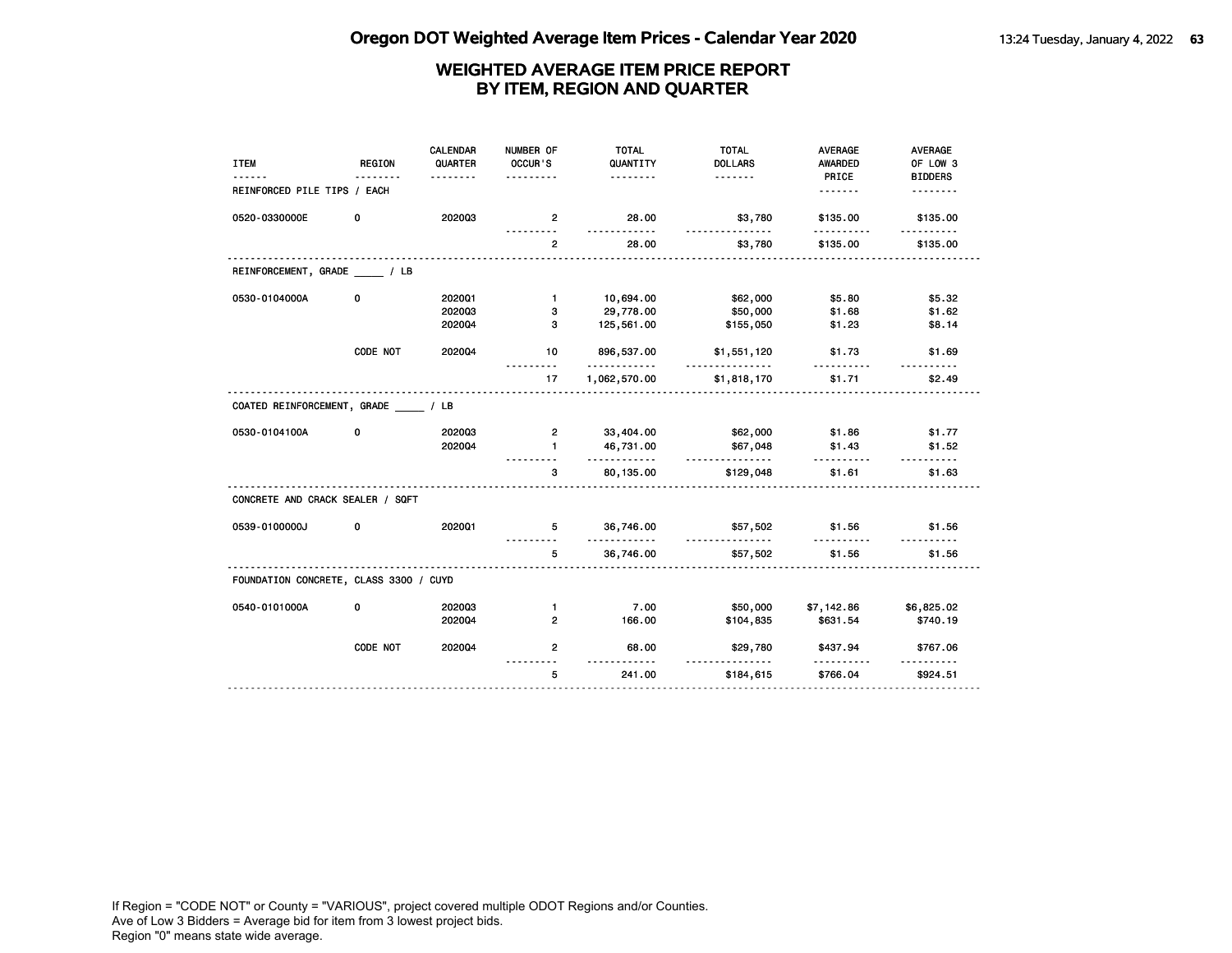| <b>ITEM</b>                              | <b>REGION</b> | <b>CALENDAR</b><br>QUARTER | NUMBER OF<br>OCCUR'S | <b>TOTAL</b><br>QUANTITY | <b>TOTAL</b><br><b>DOLLARS</b> | <b>AVERAGE</b><br><b>AWARDED</b> | <b>AVERAGE</b><br>OF LOW 3 |
|------------------------------------------|---------------|----------------------------|----------------------|--------------------------|--------------------------------|----------------------------------|----------------------------|
| FOUNDATION CONCRETE, CLASS 4000 /        |               | <u>.</u><br><b>CUYD</b>    | .                    | .                        | .                              | PRICE<br><u>.</u>                | <b>BIDDERS</b><br>.        |
|                                          |               |                            |                      |                          |                                |                                  |                            |
| 0540-0102000A                            | CODE NOT      | 202004                     | $\overline{7}$<br>.  | 1,918.00<br>.            | \$833,800<br>.                 | \$434.72<br>.                    | \$429.51<br>.              |
|                                          |               |                            | $\overline{7}$       | 1,918.00                 | \$833,800                      | \$434.72                         | \$429.51                   |
| DECK CONCRETE, CLASS HPC4000 / CUYD      |               |                            |                      |                          |                                |                                  |                            |
| 0540-0203000A                            | 0             | 202003                     | 2                    | 138.00                   | \$173,000                      | \$1,253.62                       | \$1,169.98                 |
|                                          |               | 202004                     | $\overline{2}$       | 251.00<br>$- - - -$      | \$312,065<br>.                 | \$1,243.29<br>.                  | \$1,500.89<br>.            |
|                                          |               |                            | 4                    | 389.00                   | \$485,065                      | \$1,246.95                       | \$1,383.49                 |
| GENERAL STRC CONCRETE, CLASS 3300 / CUYD |               |                            |                      |                          |                                |                                  |                            |
| 0540-0301000A                            | 0             | 202001                     | $\mathbf{1}$         | 79.00                    | \$105,000                      | \$1,329.11                       | \$1,523.10                 |
|                                          |               | 2020Q4                     | 4                    | 227.00                   | \$182,907                      | \$805.76                         | \$1,147.25                 |
|                                          | CODE NOT      | 202004                     | з                    | 5.00                     | \$25,000                       | \$5,000.00                       | \$6,933.33                 |
|                                          |               |                            | 8                    | 311.00                   | \$312,907                      | \$1,006.13                       | \$1,335.75                 |
| GENERAL STRC CONCRETE, CLASS 4000 / CUYD |               |                            |                      |                          |                                |                                  |                            |
| 0540-0302000A                            | 0             | 202003                     | $\overline{2}$       | 208.00                   | \$136,000                      | \$653.85                         | \$725.18                   |
|                                          | CODE NOT      | 202004                     | 5                    | 2,690.00<br>.            | \$1,905,000<br><u>.</u>        | \$708.18                         | \$708.37                   |
|                                          |               |                            | $\overline{7}$       | 2,898.00                 | \$2,041,000                    | \$704.28                         | \$709.58                   |
| SAW CUT TEXTURING / SQYD                 |               |                            |                      |                          |                                |                                  |                            |
| 0540-0401000J                            | 0             | 202003                     | $\overline{2}$       | 566.00                   | \$7,358                        | \$13.00                          | \$11.30                    |
|                                          |               | 202004                     | $\overline{2}$       | 933.00                   | \$7,674                        | \$8.22                           | \$7.91                     |
|                                          | CODE NOT      | 202004                     | $\overline{2}$       | 586.00<br>.              | \$23,440                       | \$40.00                          | \$18.33                    |
|                                          |               |                            | 6                    | 2,085.00                 | \$38,472                       | \$18.45                          | \$11.76                    |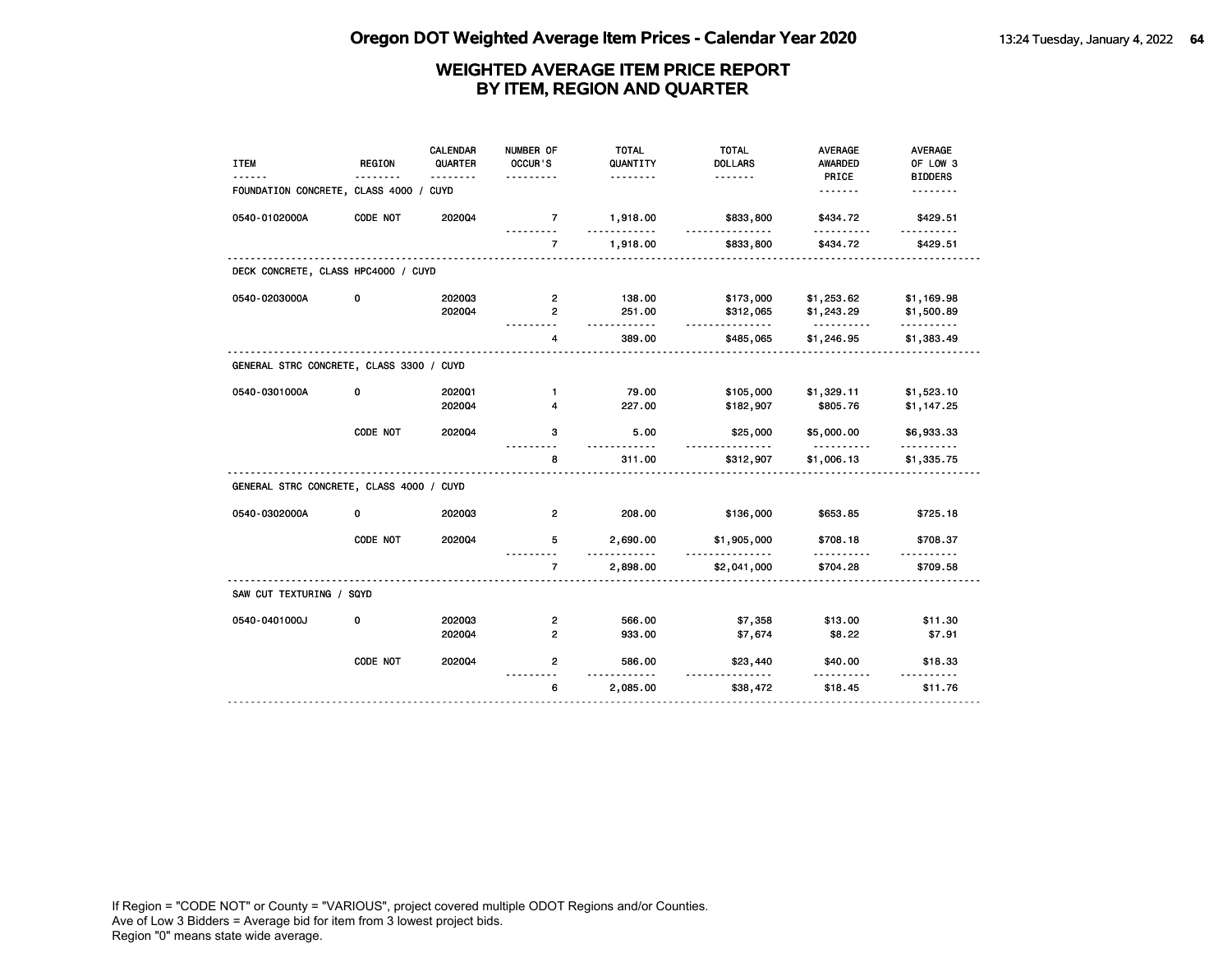|                                          |          | CALENDAR | NUMBER OF      | <b>TOTAL</b>       | <b>TOTAL</b>            | <b>AVERAGE</b>      | <b>AVERAGE</b>      |
|------------------------------------------|----------|----------|----------------|--------------------|-------------------------|---------------------|---------------------|
| <b>ITEM</b>                              | REGION   | QUARTER  | OCCUR'S        | QUANTITY           | <b>DOLLARS</b>          | AWARDED             | OF LOW 3            |
|                                          |          |          |                | <u>.</u>           |                         | PRICE               | <b>BIDDERS</b>      |
| REINF CONC BRIDGE END PANELS / SQYD      |          |          |                |                    |                         | <u>.</u>            | <u>.</u>            |
| 0545-0100000J                            | 0        | 202003   | $\overline{2}$ | 576.00             | \$198,720               | \$345.00            | \$341.03            |
|                                          |          | 202004   | 3              | 602.00             | \$339,379               | \$563.75            | \$519.42            |
|                                          |          |          |                |                    |                         |                     |                     |
|                                          | CODE NOT | 202004   | $\overline{2}$ | 634.00<br><u>.</u> | \$71,642<br>.           | \$113.00<br>.       | \$354.33            |
|                                          |          |          | $\overline{7}$ | 1,812.00           | \$609,741               | \$336.50            | \$404.95            |
| BT 72 PRECAST PRESTRESSED GIRDERS / FOOT |          |          |                |                    |                         |                     |                     |
| 0550-0108300F                            | 0        | 202004   | $2^{\circ}$    | 1,239.00           | \$416,577               | \$336.22            | \$385.34            |
|                                          |          |          |                | <u>.</u>           | .                       | .                   | <u>.</u>            |
|                                          |          |          | $\mathbf{2}$   | 1,239.00           | \$416,577               | \$336.22            | \$385.34            |
| 30 INCH PRECAST PRESTR SLABS / FOOT      |          |          |                |                    |                         |                     |                     |
| 0550-0139000F                            | 0        | 202003   | $\mathbf{2}$   | 956.00<br><u>.</u> | \$305,920<br><u>.</u>   | \$320.00<br>.       | \$293.47            |
|                                          |          |          | $\overline{2}$ | 956.00             | \$305,920               | \$320.00            | \$293.47            |
| POST-TENSIONING / LB                     |          |          |                |                    |                         |                     |                     |
| 0555-0010100A                            | 0        | 202002   | $\blacksquare$ | 925.00             | \$85,000                | \$91.89             | \$95.50             |
|                                          |          | 202004   | $\mathbf{1}$   | 29,000.00          | \$1,100,000             | \$37.93             | \$39.08             |
|                                          |          |          | $\overline{2}$ | .<br>29,925.00     | <u>.</u><br>\$1,185,000 | .<br>\$39.60        | \$40.82             |
|                                          |          |          |                |                    |                         |                     |                     |
| FURNISH MPCO MATERIAL / SQYD             |          |          |                |                    |                         |                     |                     |
| 0556-0300000J                            | 0        | 202004   | 3              | 257.00             | \$5,831                 | \$22.69             | \$23.59             |
|                                          | CODE NOT | 202004   | 3              | 4,793.00<br>.      | \$106,973<br>.          | \$22.32<br><u>.</u> | \$21.51<br><u>.</u> |
|                                          |          |          | 6              | 5,050.00           | \$112,804               | \$22.34             | \$21.61             |
|                                          |          |          |                |                    |                         |                     |                     |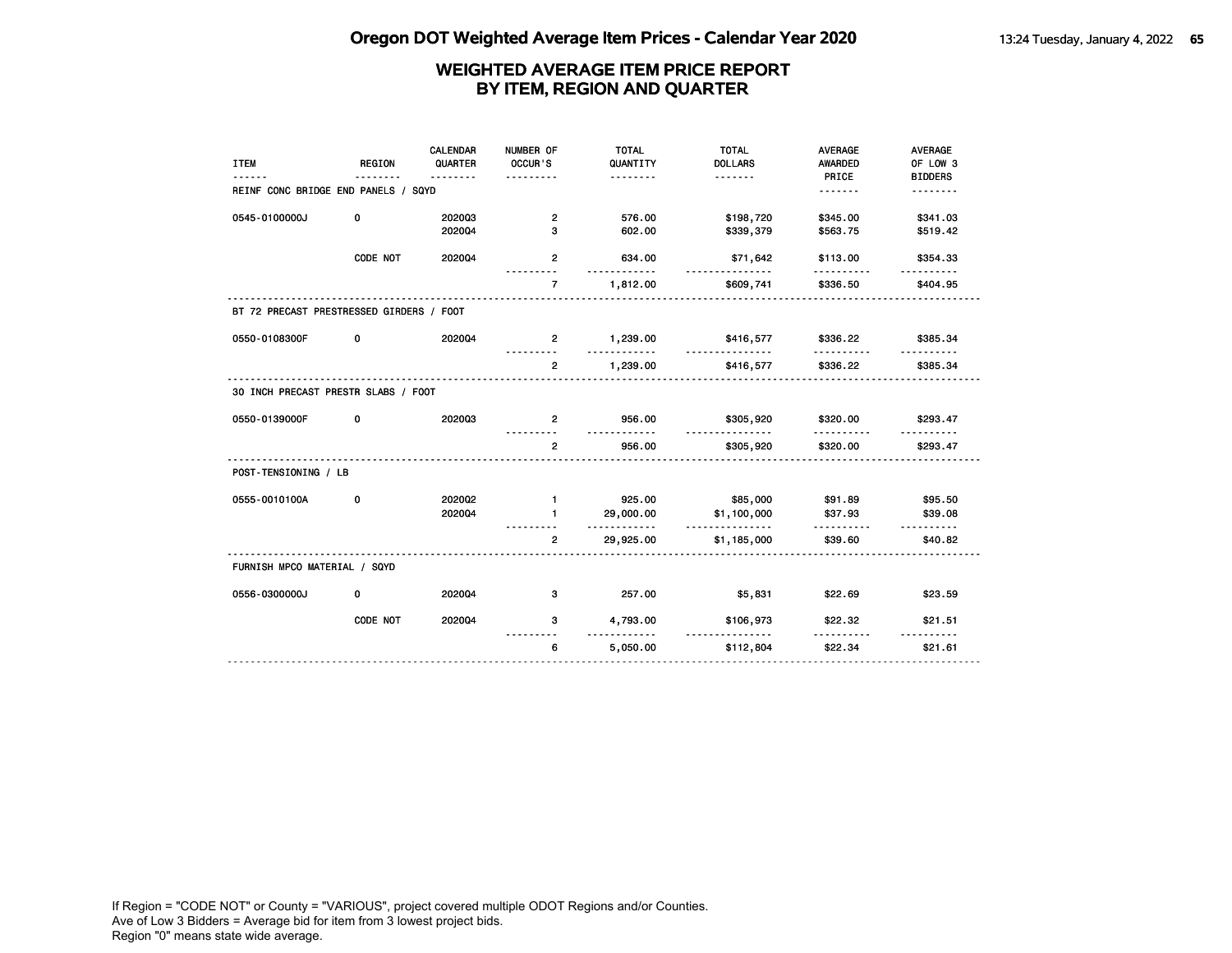| <b>ITEM</b>                                 | <b>REGION</b> | CALENDAR<br>QUARTER<br><u>.</u> | NUMBER OF<br>OCCUR'S<br>$- - - -$ | <b>TOTAL</b><br>QUANTITY<br>. | <b>TOTAL</b><br><b>DOLLARS</b><br><u>.</u> | <b>AVERAGE</b><br><b>AWARDED</b><br>PRICE | <b>AVERAGE</b><br>OF LOW 3<br><b>BIDDERS</b> |
|---------------------------------------------|---------------|---------------------------------|-----------------------------------|-------------------------------|--------------------------------------------|-------------------------------------------|----------------------------------------------|
| CONSTRUCT MPCO / SQYD                       |               |                                 |                                   |                               |                                            | .                                         | .                                            |
| 0556-0500000J                               | 0             | 202004                          | 3                                 | 257.00                        | \$27,856                                   | \$108.39                                  | \$68.59                                      |
|                                             | CODE NOT      | 202004                          | 3                                 | 4,793.00<br>.                 | \$82,697<br><u>.</u>                       | \$17.25<br>.                              | \$18.11                                      |
|                                             |               |                                 | 6                                 | 5,050.00                      | \$110,553                                  | \$21.89                                   | \$20.68                                      |
| CLASS 2 PREPARATION / SQYD                  |               |                                 |                                   |                               |                                            |                                           |                                              |
| 0557-0100000J                               | 0             | 202001                          | 4                                 | 45.00                         | \$31,500                                   | \$700.00                                  | \$495.56                                     |
|                                             |               |                                 | $\overline{4}$                    | 45.00                         | \$31,500                                   | \$700.00                                  | \$495.56                                     |
| FURNISH PREMIXED POLYMER CONCRETE / CUYD    |               |                                 |                                   |                               |                                            |                                           |                                              |
| 0557-0102000K                               | 0             | 202001<br>202004                | 4<br>9                            | 219.00<br>478.00              | \$580,350<br>\$1,130,320                   | \$2,650.00<br>\$2,364.69                  | \$2,631.43<br>\$2,573.00                     |
|                                             | CODE NOT      | 2020Q4                          | $\overline{2}$                    | 42.00                         | \$211,260                                  | \$5,030.00                                | \$3,709.00                                   |
|                                             |               |                                 | 15                                | $- - - - - -$<br>739.00       | <u></u><br>\$1,921,930                     | .<br>\$2,600.72                           | .<br>\$2,654.88                              |
| CONSTRUCT PPC OVERLAY / SQYD                |               |                                 |                                   |                               |                                            |                                           |                                              |
| 0557-0104000J                               | 0             | 202001<br>202004                | 4<br>9                            | 9,183.00<br>16,784.00         | \$229,575<br>\$535,301                     | \$25.00<br>\$31.89                        | \$34.22<br>\$44.54                           |
|                                             | CODE NOT      | 202004                          | $\overline{2}$                    | 1,516.00<br>.                 | \$450,252<br>.                             | \$297.00<br>.                             | \$127.75<br>.                                |
|                                             |               |                                 | 15                                | 27,483.00                     | \$1,215,128                                | \$44.21                                   | \$45.68                                      |
| STRUCTURAL CONCRETE OVERLAY MATERIAL / CUYD |               |                                 |                                   |                               |                                            |                                           |                                              |
| 0559-0300000K                               | 0             | 2020Q2                          | $\mathbf{1}$                      | 90.00                         | \$36,000                                   | \$400.00                                  | \$321.67                                     |
|                                             |               |                                 | $\mathbf{1}$                      | 90.00                         | \$36,000                                   | \$400.00                                  | \$321.67                                     |
|                                             |               |                                 |                                   |                               |                                            |                                           |                                              |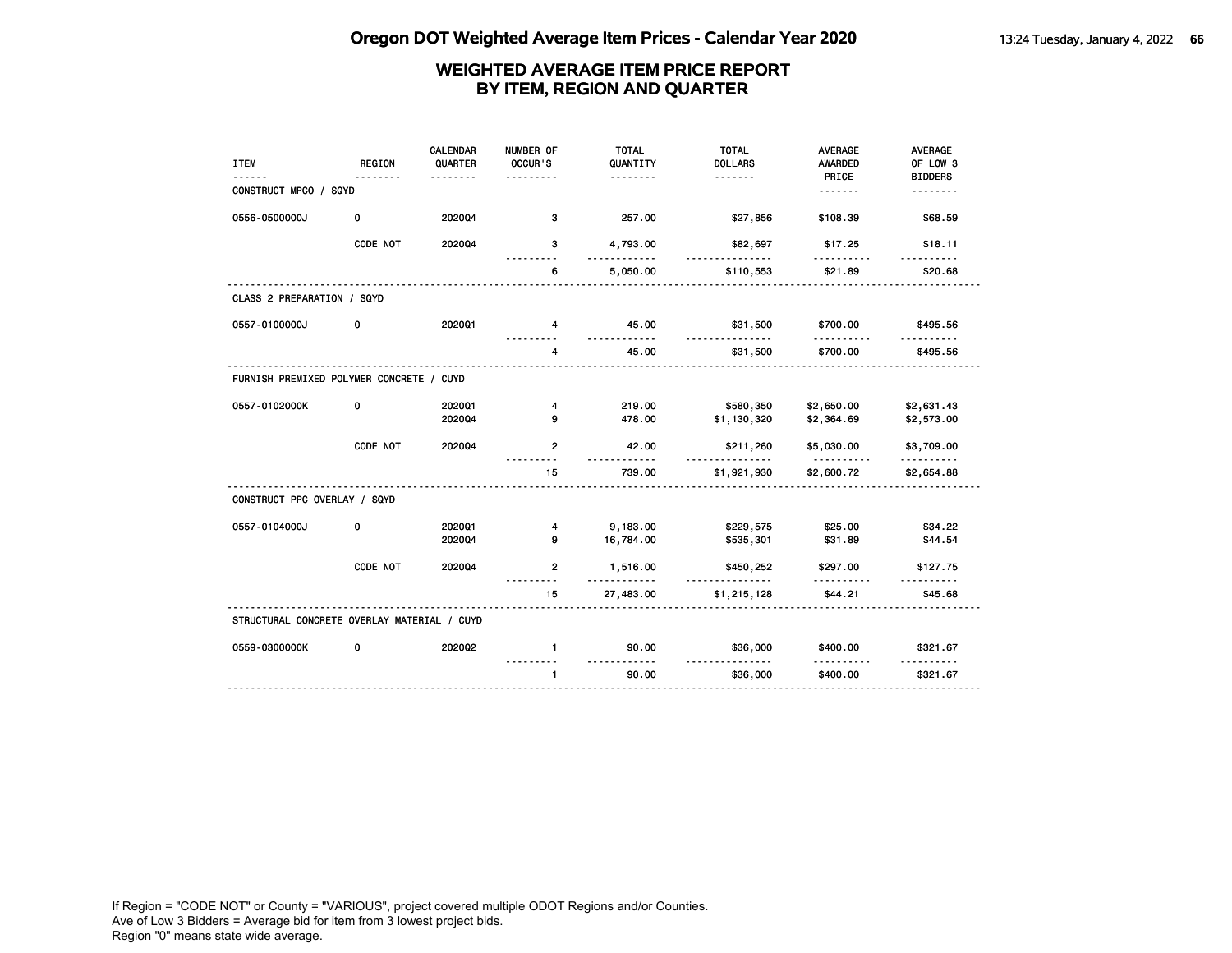| <b>ITEM</b>                                    | <b>REGION</b> | <b>CALENDAR</b><br>QUARTER<br>. | NUMBER OF<br>OCCUR'S<br>. | <b>TOTAL</b><br>QUANTITY<br><u>.</u> | <b>TOTAL</b><br><b>DOLLARS</b><br><u>.</u> | <b>AVERAGE</b><br><b>AWARDED</b><br>PRICE | <b>AVERAGE</b><br>OF LOW 3<br><b>BIDDERS</b> |
|------------------------------------------------|---------------|---------------------------------|---------------------------|--------------------------------------|--------------------------------------------|-------------------------------------------|----------------------------------------------|
| CONSTRUCT OVERLAY RESURFACING / SQYD           |               |                                 |                           |                                      |                                            | .                                         |                                              |
| 0559-0301000J                                  | 0             | 2020Q2                          | $\sim$ 1                  | 1,515.00                             | \$90,900<br><u>.</u>                       | \$60.00                                   | \$67.00                                      |
|                                                |               |                                 | $\mathbf{1}$              | 1,515.00                             | \$90,900                                   | \$60.00                                   | \$67.00                                      |
| SAW CUT TEXTURING / SQYD                       |               |                                 |                           |                                      |                                            |                                           |                                              |
| 0559-0401000J                                  | 0             | 2020Q2                          | $\sim$ $-1$               | 1,375.00<br>.                        | \$5,500<br><u>.</u>                        | \$4.00                                    | \$4.97                                       |
|                                                |               |                                 | $\blacksquare$            | 1,375.00                             | \$5,500                                    | \$4.00                                    | \$4.97                                       |
| STEEL ROLLED BEAM / LB                         |               |                                 |                           |                                      |                                            |                                           |                                              |
| 0560-0108000A                                  | 0             | 202004                          | $1 -$                     | 1,037,035.00<br><u>.</u>             | \$4,750,000                                | \$4.58                                    | \$5.28                                       |
|                                                |               |                                 | $\mathbf{1}$              | 1,037,035.00                         | \$4,750,000                                | \$4.58                                    | \$5.28                                       |
| CFRP STRENGTHENING - NEAR SURFACE MNTED / FOOT |               |                                 |                           |                                      |                                            |                                           |                                              |
| 0566-0100000A                                  | 0             | 202004                          | $\overline{2}$            | 3,092.00                             | \$149,840                                  | \$48.46                                   | \$48.60                                      |
|                                                | CODE NOT      | 202004                          | 5                         | 4,252.00                             | \$136,580<br>.                             | \$32.12                                   | \$34.03                                      |
|                                                |               |                                 | $\overline{7}$            | 7,344.00                             | \$286,420                                  | \$39.00                                   | \$40.17                                      |
| BRIDGE DRAINS / EACH                           |               |                                 |                           |                                      |                                            |                                           |                                              |
| 0581-0100000E                                  | 0             | 202001                          | $\mathbf{1}$              | 4.00                                 | \$10,000                                   | \$2,500.00                                | \$1,685.00                                   |
|                                                |               | 202004                          | $\mathbf{1}$              | 92.00                                | \$230,000                                  | \$2,500.00                                | \$1,514.25                                   |
|                                                | CODE NOT      | 202004                          | $\overline{2}$            | 2.00<br>----------                   | \$6,000<br><u>.</u>                        | \$3,000.00<br><u>.</u>                    | \$3,666.67<br><u>.</u>                       |
|                                                |               |                                 | $\overline{4}$            | 98.00                                | \$246,000                                  | \$2,510.20                                | \$1,565.15                                   |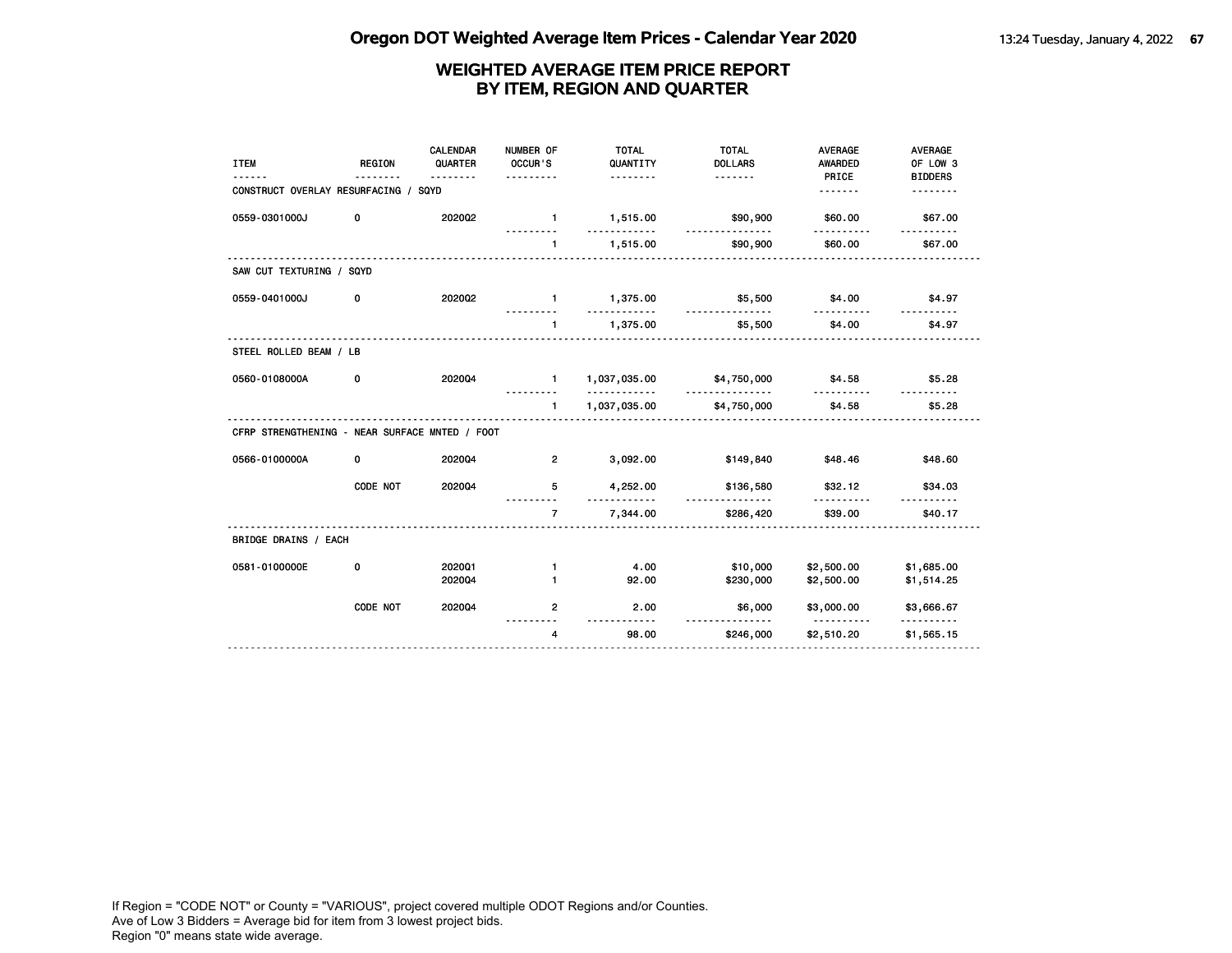| <b>ITEM</b>                               | <b>REGION</b> | CALENDAR<br>QUARTER | NUMBER OF<br>OCCUR'S | <b>TOTAL</b><br>QUANTITY | <b>TOTAL</b><br><b>DOLLARS</b> | <b>AVERAGE</b><br>AWARDED | <b>AVERAGE</b><br>OF LOW 3 |
|-------------------------------------------|---------------|---------------------|----------------------|--------------------------|--------------------------------|---------------------------|----------------------------|
|                                           | <u>.</u>      | <u>.</u>            | .                    | .                        | <u>.</u>                       | PRICE                     | <b>BIDDERS</b>             |
| GRC CONDUIT SYSTEM, INCH DIAMETER / FOOT  |               |                     |                      |                          |                                | <u>.</u>                  | <u>.</u>                   |
| 0583-0202000F                             | 0             | 2020Q4              | $\overline{2}$       | 17,030.00                | \$991,500                      | \$58.22                   | \$72.78                    |
|                                           | CODE NOT      | 2020Q4              | $\overline{2}$       | 860.00                   | \$24,940<br><u>.</u>           | \$29.00                   | \$33.50                    |
|                                           |               |                     | $\overline{4}$       | 17,890.00                | \$1,016,440                    | \$56.82                   | \$70.89                    |
| ELASTOMERIC CONCRETE NOSING / FOOT        |               |                     |                      |                          |                                |                           |                            |
| 0584-0100000F                             | 0             | 202001              | $\mathbf{1}$         | 182.00                   | \$21,203                       | \$116.50                  | \$115.50                   |
|                                           |               | 202004              | $\overline{2}$       | 4,577.00                 | \$186,710                      | \$40.79                   | \$32.19                    |
|                                           | CODE NOT      | 2020Q4              | $\overline{2}$       | 176.00<br>.              | \$12,672<br><u>.</u>           | \$72.00                   | \$87.50                    |
|                                           |               |                     | 5                    | 4,935.00                 | \$220,585                      | \$44.70                   | \$37.23                    |
| ELASTOMERIC CONC NOSING MATERIAL / CUYD   |               |                     |                      |                          |                                |                           |                            |
| 0584-0101000K                             | 0             | 202001              | 4                    |                          |                                |                           |                            |
|                                           |               |                     | 4                    | 0.00                     | \$0                            | <u>.</u>                  |                            |
| REPAIR ELASTOMERIC CONCRETE NOSING / FOOT |               |                     |                      |                          |                                |                           |                            |
| 0584-0102000F                             | 0             | 202001              | 5                    | 458.00                   | \$60,722                       | \$132.58                  | \$126.02                   |
|                                           |               | 2020Q2              | $\mathbf{1}$         | 60.00                    | \$7,200                        | \$120.00                  | \$126.67                   |
|                                           |               | 202004              | 1.                   | 92.00<br><u>.</u>        | \$10,580<br><u>.</u>           | \$115.00                  | \$109.82                   |
|                                           |               |                     | $\overline{7}$       | 610.00                   | \$78,502                       | \$128.69                  | \$123.64                   |
| ASPHALTIC PLUG JOINT SEALS / FOOT         |               |                     |                      |                          |                                |                           |                            |
| 0585-0200100A                             | 0             | 202001              | 6                    | 693.00                   | \$80,250                       | \$115.80                  | \$113.76                   |
|                                           |               | 202004              | 6                    | 490.00                   | \$73,886                       | \$150.79                  | \$146.71                   |
|                                           | CODE NOT      | 2020Q4              | 5                    | 746.00<br>.              | \$98,090<br><u>.</u>           | \$131.49                  | \$114.49                   |
|                                           |               |                     | 17                   | 1,929.00                 | \$252,226                      | <u>.</u><br>\$130.75      | \$122.41                   |
|                                           |               |                     |                      |                          |                                |                           |                            |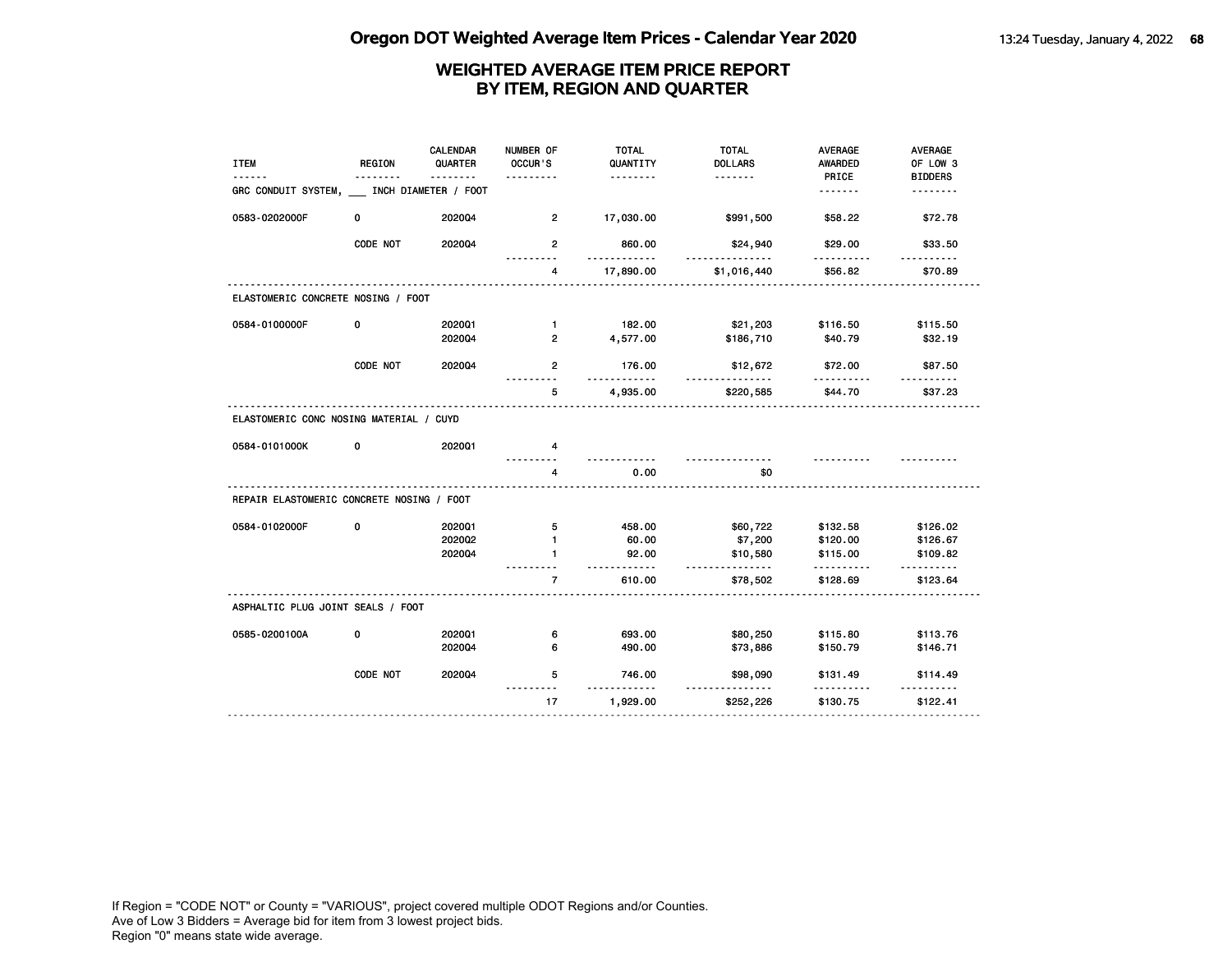| <b>ITEM</b>                                 | <b>REGION</b> | <b>CALENDAR</b><br>QUARTER | NUMBER OF<br>OCCUR'S | <b>TOTAL</b><br>QUANTITY<br>.         | <b>TOTAL</b><br><b>DOLLARS</b><br><u>.</u> | <b>AVERAGE</b><br>AWARDED<br>PRICE | <b>AVERAGE</b><br>OF LOW 3<br><b>BIDDERS</b> |
|---------------------------------------------|---------------|----------------------------|----------------------|---------------------------------------|--------------------------------------------|------------------------------------|----------------------------------------------|
| ASPHALTIC PLUG JOINT SEAL MATERIAL / CUYD   |               |                            |                      |                                       |                                            | <u>.</u>                           | <u>.</u>                                     |
| 0585-0201100K                               | 0             | 202001<br>202004           | 6<br>1               | 3.00<br><u>----------</u>             | \$20,400                                   | \$6,800.00<br><u>----------</u>    | \$6,798.00                                   |
|                                             |               |                            | $\overline{7}$       | 3.00                                  | \$20,400                                   | \$6,800.00                         |                                              |
| POURED JOINT SEAL / FOOT                    |               |                            |                      |                                       |                                            |                                    |                                              |
| 0585-0206100A                               | 0             | 202001<br>202004           | 10<br>4              | 1,066.00<br>978.00                    | \$34,343<br>\$8,603                        | \$32.22<br>\$8.80                  | \$37.01<br>\$21.65                           |
|                                             | CODE NOT      | 202004                     | $\overline{2}$       | 812.00                                | \$11,730                                   | \$14.45                            | \$20.72                                      |
|                                             |               |                            | 16                   | $- - -$<br>2,856.00                   | \$54,676                                   | .<br>\$19.14                       | \$27.12                                      |
| TYPE "A" PREF COMPRESSION JOINT SEAL / FOOT |               |                            |                      |                                       |                                            |                                    |                                              |
| 0585-0208100A                               | 0             | 202004                     | $\mathbf{1}$         | 48.00<br><u>.</u>                     | \$5,600<br>.                               | \$116.67<br><u>.</u>               | \$120.83                                     |
|                                             |               |                            | $\mathbf{1}$         | 48.00                                 | \$5,600                                    | \$116.67                           | \$120.83                                     |
| TYPE "C" PREF COMPRESSION JOINT SEAL / FOOT |               |                            |                      |                                       |                                            |                                    |                                              |
| 0585-0210100A                               | 0             | 202002                     | $\mathbf{1}$         | 75.00<br>.                            | \$5,000<br><u>------------</u>             | \$66.67                            | \$95.56                                      |
|                                             |               |                            | $\mathbf{1}$         | 75.00                                 | \$5,000                                    | \$66.67                            | \$95.56                                      |
| TYPE "D" PREF COMPRESSION JOINT SEAL / FOOT |               |                            |                      |                                       |                                            |                                    |                                              |
| 0585-0211100A                               | 0             | 202004                     | $\mathbf{1}$         | 2,210.00                              | \$65,000                                   | \$29.41                            | \$44.30                                      |
|                                             | CODE NOT      | 202004                     | $\mathbf{1}$         | 129.00<br><u> - - - - - - - - - -</u> | \$20,000<br><u>.</u>                       | \$155.04<br>.                      | \$109.56                                     |
|                                             |               |                            | $\overline{2}$       | 2,339.00                              | \$85,000                                   | \$36.34                            | \$47.90                                      |
|                                             |               |                            |                      |                                       |                                            |                                    |                                              |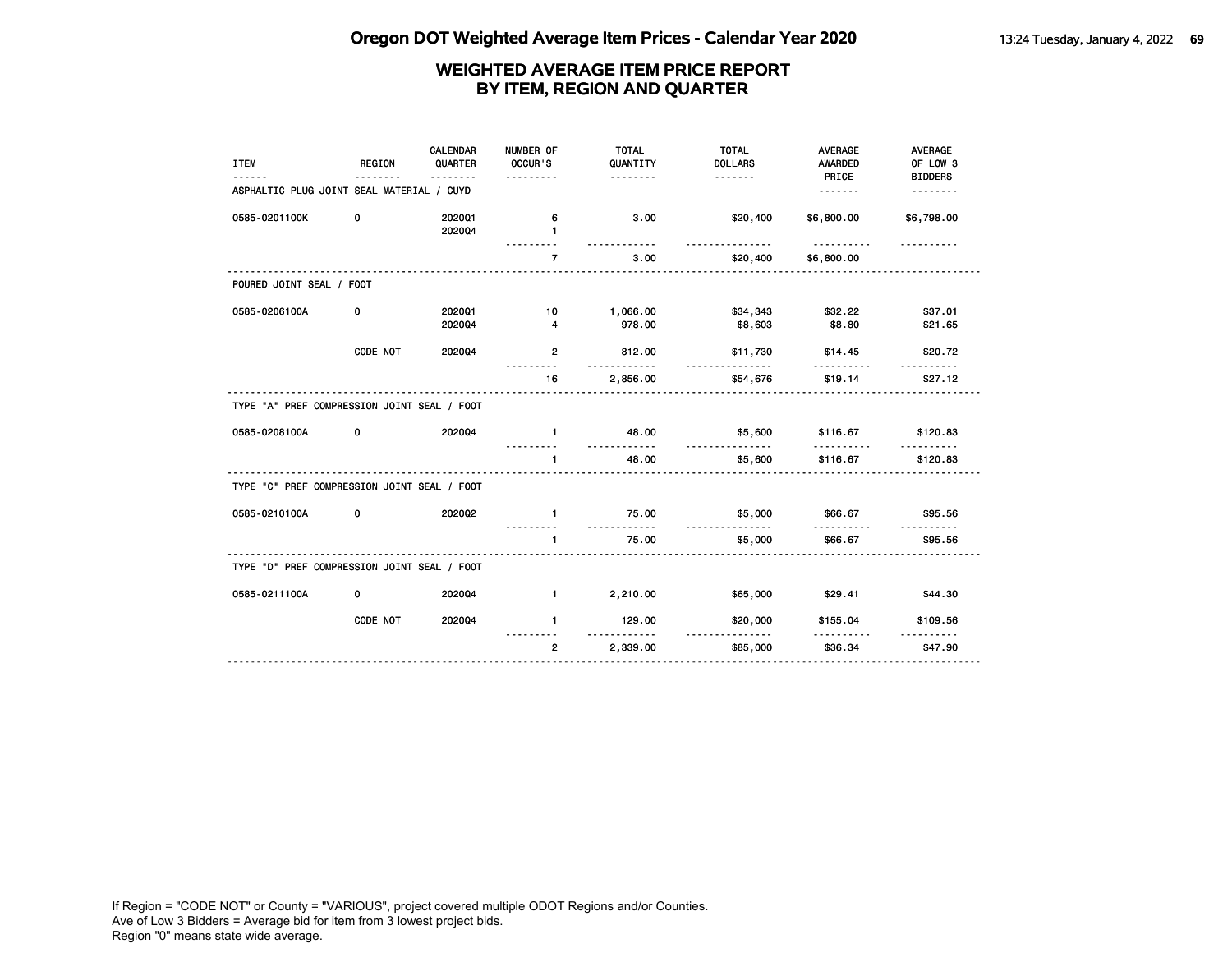| <b>ITEM</b>                                   | <b>REGION</b> | CALENDAR<br>QUARTER | NUMBER OF<br>OCCUR'S<br>.      | <b>TOTAL</b><br>QUANTITY<br><u>.</u>    | <b>TOTAL</b><br><b>DOLLARS</b>   | <b>AVERAGE</b><br><b>AWARDED</b><br>PRICE | <b>AVERAGE</b><br>OF LOW 3<br><b>BIDDERS</b> |
|-----------------------------------------------|---------------|---------------------|--------------------------------|-----------------------------------------|----------------------------------|-------------------------------------------|----------------------------------------------|
| TYPE "E" PREF COMPRESSION JOINT SEAL / FOOT   |               |                     |                                |                                         |                                  |                                           | <u>.</u>                                     |
| 0585-0212100A                                 | 0             | 202004              | $\blacksquare$                 | 33.00<br><u>.</u>                       | \$11,500                         | \$348.48                                  | \$227.27                                     |
|                                               |               |                     | $\mathbf{1}$                   | 33.00                                   | <u>.</u><br>\$11,500             | <u>.</u><br>\$348.48                      | <u>.</u><br>\$227.27                         |
| TYPE "F" PREF COMPRESSION JOINT SEAL / FOOT   |               |                     |                                |                                         |                                  |                                           |                                              |
| 0585-0213100A                                 | 0             | 202001              | $\overline{4}$                 | 291.00                                  | \$24,908                         | \$85.59                                   | \$101.54                                     |
|                                               |               |                     | 4                              | <u>.</u><br>291.00                      | <u>.</u><br>\$24,908             | .<br>\$85.59                              | <u>.</u><br>\$101.54                         |
| STRIP SEALS / FOOT                            |               |                     |                                |                                         |                                  |                                           |                                              |
| 0585-0214000A                                 | 0             | 202001<br>202004    | $\blacksquare$<br>$\mathbf{1}$ | 60.00<br>27.00                          | \$51,000                         | \$14,175 \$236.25<br>\$1,888.89           | \$250.97<br>\$1,641.98                       |
|                                               |               |                     | $\overline{2}$                 | <u>.</u><br>87.00                       | .<br>\$65,175                    | .<br>\$749.14                             | .<br>\$682.66                                |
| PRECOMPRESSED FOAM SILICONE JOINT SEAL / FOOT |               |                     |                                |                                         |                                  |                                           |                                              |
| 0585-0215000A                                 | 0             | 202004              |                                | 5 15,314.00<br>.                        | \$322,621<br>.                   | \$21.07                                   | \$17.39                                      |
|                                               |               |                     | 5                              | 15,314.00                               | \$322,621                        | <u>.</u><br>\$21.07                       | .<br>\$17.39                                 |
| 3 TUBE CURB MOUNT RAIL / FOOT                 |               |                     |                                |                                         |                                  |                                           |                                              |
| 0587-0105000A                                 | 0             | 202004              |                                | 3,511.00<br>$\mathbf 1$ and $\mathbf 1$ | \$1,000,000                      | \$284.82                                  | \$252.40                                     |
|                                               |               |                     | $\mathbf{1}$                   | .<br>3,511.00                           | \$1,000,000                      | .<br>\$284.82                             | \$252.40                                     |
| 3 TUBE CURB MOUNT RAIL, MODIFIED / FOOT       |               |                     |                                |                                         |                                  |                                           |                                              |
| 0587-0106000A                                 | 0             | 2020Q4              | $\blacksquare$                 | 3,312.00<br><u>.</u>                    | \$1,000,000 \$301.93<br><u>.</u> | <u>.</u>                                  | \$268.00                                     |
|                                               |               |                     | $\mathbf{1}$                   | 3,312.00                                | \$1,000,000                      | \$301.93                                  | \$268.00                                     |
|                                               |               |                     |                                |                                         |                                  |                                           |                                              |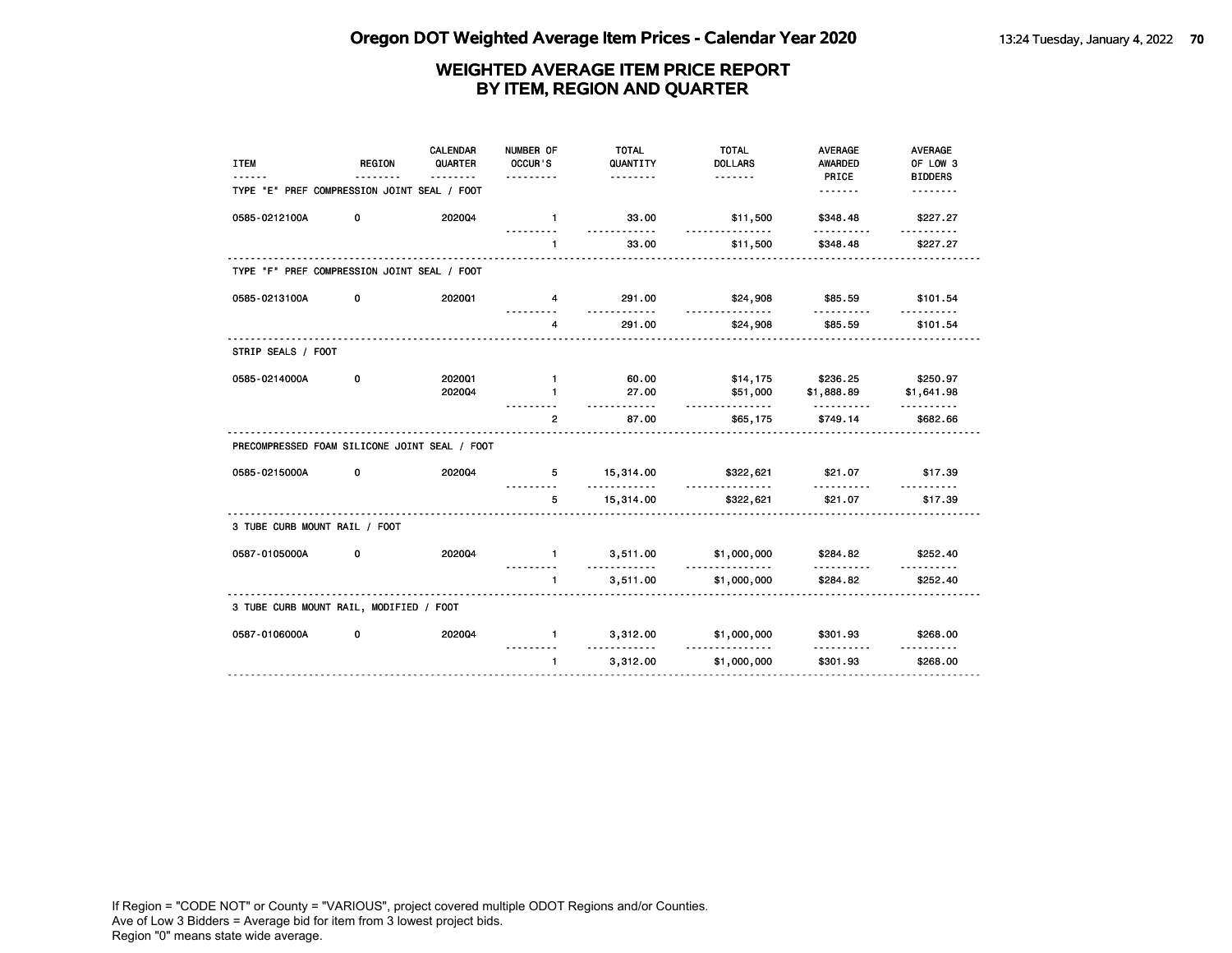| <b>ITEM</b>                                     | <b>REGION</b> | <b>CALENDAR</b><br>QUARTER<br><u>.</u> | NUMBER OF<br>OCCUR'S | <b>TOTAL</b><br>QUANTITY<br>. | <b>TOTAL</b><br><b>DOLLARS</b><br><u>.</u> | <b>AVERAGE</b><br><b>AWARDED</b><br>PRICE | <b>AVERAGE</b><br>OF LOW 3<br><b>BIDDERS</b> |
|-------------------------------------------------|---------------|----------------------------------------|----------------------|-------------------------------|--------------------------------------------|-------------------------------------------|----------------------------------------------|
| TYPE "F" CONCRETE RAIL / FOOT                   |               |                                        |                      |                               |                                            | <u>.</u>                                  | <u>.</u>                                     |
| 0587-0120000A                                   | 0             | 202004                                 | $\overline{2}$       | 244.00                        | \$72,000<br><u>.</u>                       | \$295.08                                  | \$295.08<br><u>.</u>                         |
|                                                 |               |                                        | $\overline{2}$       | 244.00                        | \$72,000                                   | \$295.08                                  | \$295.08                                     |
| TYPE "F" CONCRETE RAIL, 42 INCH, MODIFIE / FOOT |               |                                        |                      |                               |                                            |                                           |                                              |
| 0587-0126000A                                   | 0             | 202004                                 | $\mathbf{2}$<br>.    | 1,411.00<br>.                 | \$367,470<br>.                             | \$260.43<br>.                             | \$281.71<br><u>.</u>                         |
|                                                 |               |                                        | $\overline{2}$       | 1,411.00                      | \$367,470                                  | \$260.43                                  | \$281.71                                     |
| TYPE "F" CONCRETE RAIL, 42 INCH / FOOT          |               |                                        |                      |                               |                                            |                                           |                                              |
| 0587-0126100A                                   | 0             | 202003                                 | 2                    | 514.00                        | \$100,000                                  | \$194.55                                  | \$185.49                                     |
|                                                 |               | 202004                                 | $\overline{2}$       | 697.00                        | \$129,560                                  | \$185.88                                  | \$205.88                                     |
|                                                 | CODE NOT      | 2020Q4                                 | $\overline{2}$       | 860.00<br><u>.</u>            | \$177,510<br>.                             | \$206.41                                  | \$281.98                                     |
|                                                 |               |                                        | 6                    | 2,071.00                      | \$407,070                                  | \$196.56                                  | \$232.42                                     |
| ORNAMENTAL PROTECTIVE SCREENING / FOOT          |               |                                        |                      |                               |                                            |                                           |                                              |
| 0587-0136000A                                   | 0             | 202003                                 | $\mathbf{1}$         | 40.00                         | \$12,000<br><u>.</u>                       | \$300.00                                  | \$247.85                                     |
|                                                 |               |                                        | $\mathbf{1}$         | 40.00                         | \$12,000                                   | \$300.00                                  | \$247.85                                     |
| RECTANGULAR TUBE RETROFIT / FOOT                |               |                                        |                      |                               |                                            |                                           |                                              |
| 0587-0139000A                                   | 0             | 202001                                 | 3                    | 1,198.00<br>.                 | \$106,500<br>.                             | \$88.90<br>.                              | \$86.95<br>.                                 |
|                                                 |               |                                        | 3                    | 1,198.00                      | \$106,500                                  | \$88.90                                   | \$86.95                                      |
| POLYMER MEMBRANE / SQFT                         |               |                                        |                      |                               |                                            |                                           |                                              |
| 0590-0100000J                                   | 0             | 202001                                 | $\overline{4}$       | 28,746.00                     | \$158,177                                  | \$5.50                                    | \$5.96                                       |
|                                                 |               | 2020Q2                                 | $\mathbf{1}$         | 4,530.00                      | \$32,843                                   | \$7.25                                    | \$7.17                                       |
|                                                 |               | 2020Q4                                 | $\blacksquare$       | 5,040.00<br>.                 | \$26,712<br>.                              | \$5.30<br>.                               | \$5.93<br>.                                  |
|                                                 |               |                                        | 6                    | 38,316.00                     | \$217,731                                  | \$5.68                                    | \$6.10                                       |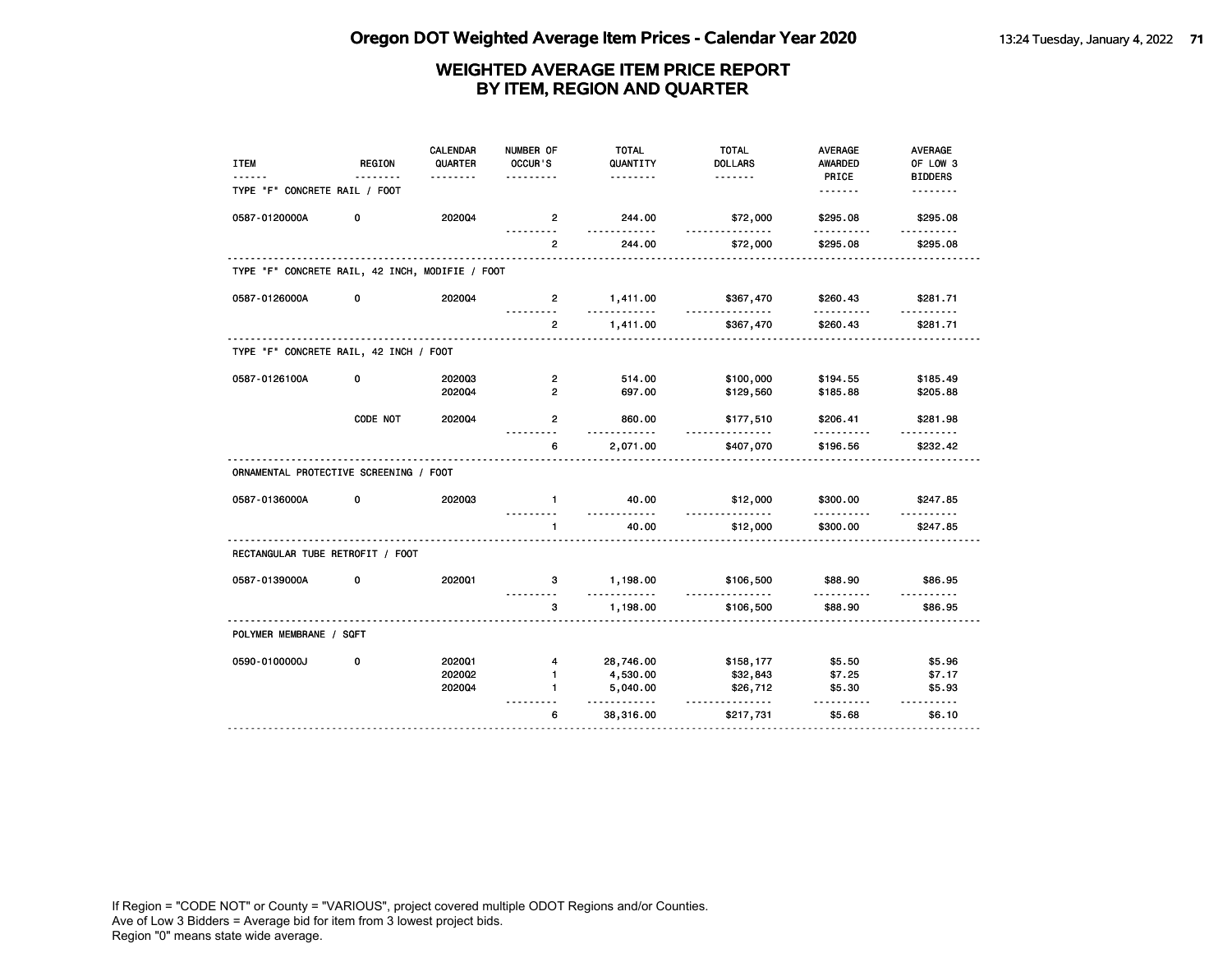| <b>ITEM</b>                                     | <b>REGION</b> | <b>CALENDAR</b><br>QUARTER | NUMBER OF<br>OCCUR'S | <b>TOTAL</b><br>QUANTITY | <b>TOTAL</b><br><b>DOLLARS</b> | <b>AVERAGE</b><br><b>AWARDED</b> | <b>AVERAGE</b><br>OF LOW 3 |
|-------------------------------------------------|---------------|----------------------------|----------------------|--------------------------|--------------------------------|----------------------------------|----------------------------|
|                                                 |               | <u>.</u>                   |                      | <u>.</u>                 |                                | PRICE                            | <b>BIDDERS</b>             |
| CLASS 2 PREPARATION / SQYD                      |               |                            |                      |                          |                                | <u>.</u>                         | <u>.</u>                   |
| 0590-0200000J                                   | 0             | 202001                     | з<br>.               | 137.00<br>.              | \$5,280<br><u>.</u>            | \$38.54<br>.                     | \$40.46<br>.               |
|                                                 |               |                            | 3                    | 137.00                   | \$5,280                        | \$38.54                          | \$40.46                    |
| WARRANTED SPRAY WATERPROOFING MEMBRANE / SQFT   |               |                            |                      |                          |                                |                                  |                            |
| 0591-0100000J                                   | 0             | 202002                     | $\mathbf{1}$         | 2,458.00                 | \$33,183                       | \$13.50                          | \$14.68                    |
|                                                 |               | 202004                     | $\mathbf{1}$         | 5,986.00<br><u>.</u>     | \$71,832<br><u>.</u>           | \$12.00<br>.                     | \$12.00<br>$- - - - - -$   |
|                                                 |               |                            | $\overline{2}$       | 8,444.00                 | \$105,015                      | \$12.44                          | \$12.78                    |
| ROLLED WATERPROOFING MEMBRANE / SQFT            |               |                            |                      |                          |                                |                                  |                            |
| 0592-0100000J                                   | 0             | 2020Q2                     | $\mathbf{1}$         | 1,465.00                 | \$7,325                        | \$5.00                           | \$3.75                     |
|                                                 |               |                            | $\mathbf{1}$         | 1,465.00                 | \$7,325                        | \$5.00                           | \$3.75                     |
| ROLLED WATERPROOF MEMBRANE / SQFT               |               |                            |                      |                          |                                |                                  |                            |
| 0592-0101000J                                   | 0             | 202004                     | $\overline{4}$       | 25,560.00                | \$82,322                       | \$3.22                           | \$8.14                     |
|                                                 | CODE NOT      | 202004                     | $\mathbf{1}$         | 40,800.00<br>.           | \$77,928                       | \$1.91                           | \$1.72                     |
|                                                 |               |                            | 5                    | 66,360.00                | \$160,250                      | \$2.41                           | \$4.19                     |
| PACK RUST REMOVAL / FOOT                        |               |                            |                      |                          |                                |                                  |                            |
| 0594-0108000F                                   | 0             | 202004                     | $\overline{2}$       | 800.00<br>$- - -$        | \$55,000                       | \$68.75<br><u>.</u>              | \$73.57                    |
|                                                 |               |                            | $\overline{2}$       | 800.00                   | \$55,000                       | \$68.75                          | \$73.57                    |
| CAST-IN-PLACE REIN CONCRETE BOX CULVERTS / FOOT |               |                            |                      |                          |                                |                                  |                            |
| 0595-0100100F                                   | 0             | 202004                     | $\mathbf{1}$         | 30.00<br><u>.</u>        | \$55,995                       | \$1,866.51<br><u>.</u>           | \$1,755.50<br>.            |
|                                                 |               |                            | $\mathbf{1}$         | 30.00                    | \$55,995                       | \$1,866.51                       | \$1,755.50                 |
|                                                 |               |                            |                      |                          |                                |                                  |                            |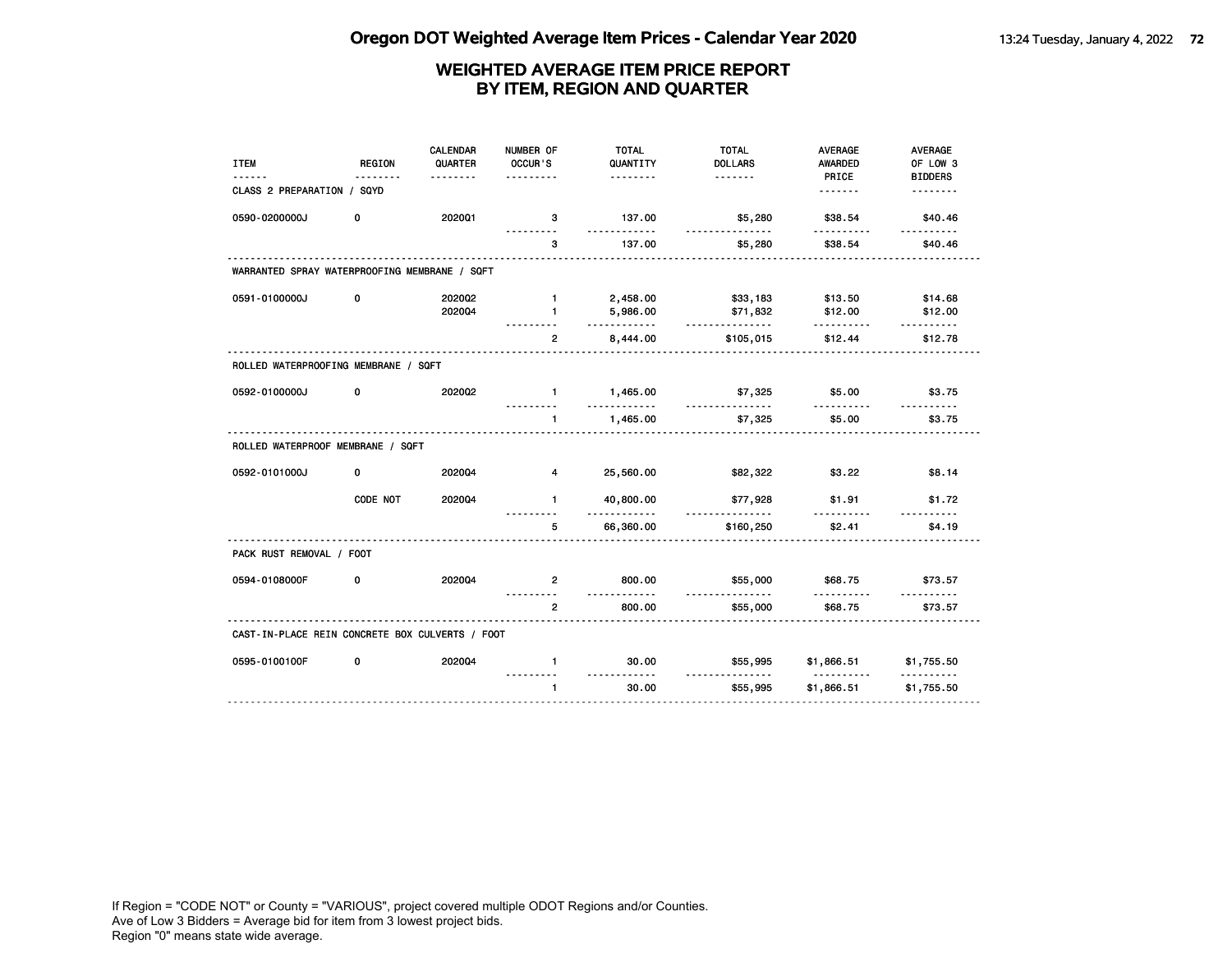| <b>ITEM</b>                                     | <b>REGION</b> | <b>CALENDAR</b><br>QUARTER | NUMBER OF<br>OCCUR'S | <b>TOTAL</b><br>QUANTITY | <b>TOTAL</b><br><b>DOLLARS</b> | <b>AVERAGE</b><br><b>AWARDED</b> | AVERAGE<br>OF LOW 3        |
|-------------------------------------------------|---------------|----------------------------|----------------------|--------------------------|--------------------------------|----------------------------------|----------------------------|
| PRECAST SPLIT REIN CONCRETE BOX CULVERTS / FOOT |               | .                          |                      | <u>.</u>                 |                                | PRICE                            | <b>BIDDERS</b><br><u>.</u> |
| 0595-0100300F                                   | 0             | 202002                     | $\mathbf{1}$         | 67.00                    | \$368,500                      | \$5,500.00                       | \$4,690.55                 |
|                                                 |               |                            | .                    | .                        | <u>.</u>                       | .                                | .                          |
|                                                 |               |                            | $\mathbf{1}$         | 67.00                    | \$368,500                      | \$5,500.00                       | \$4,690.55                 |
| RETAINING WALL, MSE / SQFT                      |               |                            |                      |                          |                                |                                  |                            |
| 0596-A002000A                                   | 0             | 202004                     | $\blacksquare$       | 431.00<br><u>.</u>       | \$50,000<br><u>.</u>           | \$116.01                         | \$212.68                   |
|                                                 |               |                            | $\mathbf{1}$         | 431.00                   | \$50,000                       | \$116.01                         | \$212.68                   |
| RETAINING WALL, PREFAB MODULAR GRAVITY / SQFT   |               |                            |                      |                          |                                |                                  |                            |
| 0596-B002000A                                   | 0             | 202004                     | $\overline{14}$      | 4,450.00                 | \$266,167                      | \$59.81                          | \$61.70                    |
|                                                 | CODE NOT      | 202003                     | $\overline{4}$       | 336.00                   | \$46,000<br><u>.</u>           | \$136.90                         | \$150.79                   |
|                                                 |               |                            | 18                   | 4,786.00                 | \$312,167                      | \$65.22                          | \$67.95                    |
| RETAINING WALL, CIP CONC SEMI-GRAV CANTI / SQFT |               |                            |                      |                          |                                |                                  |                            |
| 0596-C003000A                                   | 0             | 2020Q1                     | $\mathbf{1}$         | 225.00                   | \$33,000                       | \$146.67                         | \$143.72                   |
|                                                 |               | 202004                     | $\overline{2}$       | 2,115.00<br>.            | \$201,000<br><u>.</u>          | \$95.04<br><u></u>               | \$92.93<br>$- - - - - -$   |
|                                                 |               | .                          | 3                    | 2,340.00                 | \$234,000                      | \$100.00                         | \$97.81                    |
| CONCRETE SLOPE PAVING / SQFT                    |               |                            |                      |                          |                                |                                  |                            |
| 0599-0100000J                                   | 0             | 202004                     | $\mathbf{1}$         | 45.00<br>.               | \$3,600                        | \$80.00<br>- - - - -             | \$76.67                    |
|                                                 |               |                            | 1                    | 45.00                    | \$3,600                        | \$80.00                          | \$76.67                    |
| SLOPE PAVING CURBS / FOOT                       |               |                            |                      |                          |                                |                                  |                            |
| 0599-0103000F                                   | CODE NOT      | 202004                     | 3                    | 706.00<br>. . <b>.</b>   | \$24,710<br>.                  | \$35.00                          | \$57.33<br>.               |
|                                                 |               |                            | 3                    | 706.00                   | \$24,710                       | \$35.00                          | \$57.33                    |
|                                                 |               |                            |                      |                          |                                |                                  |                            |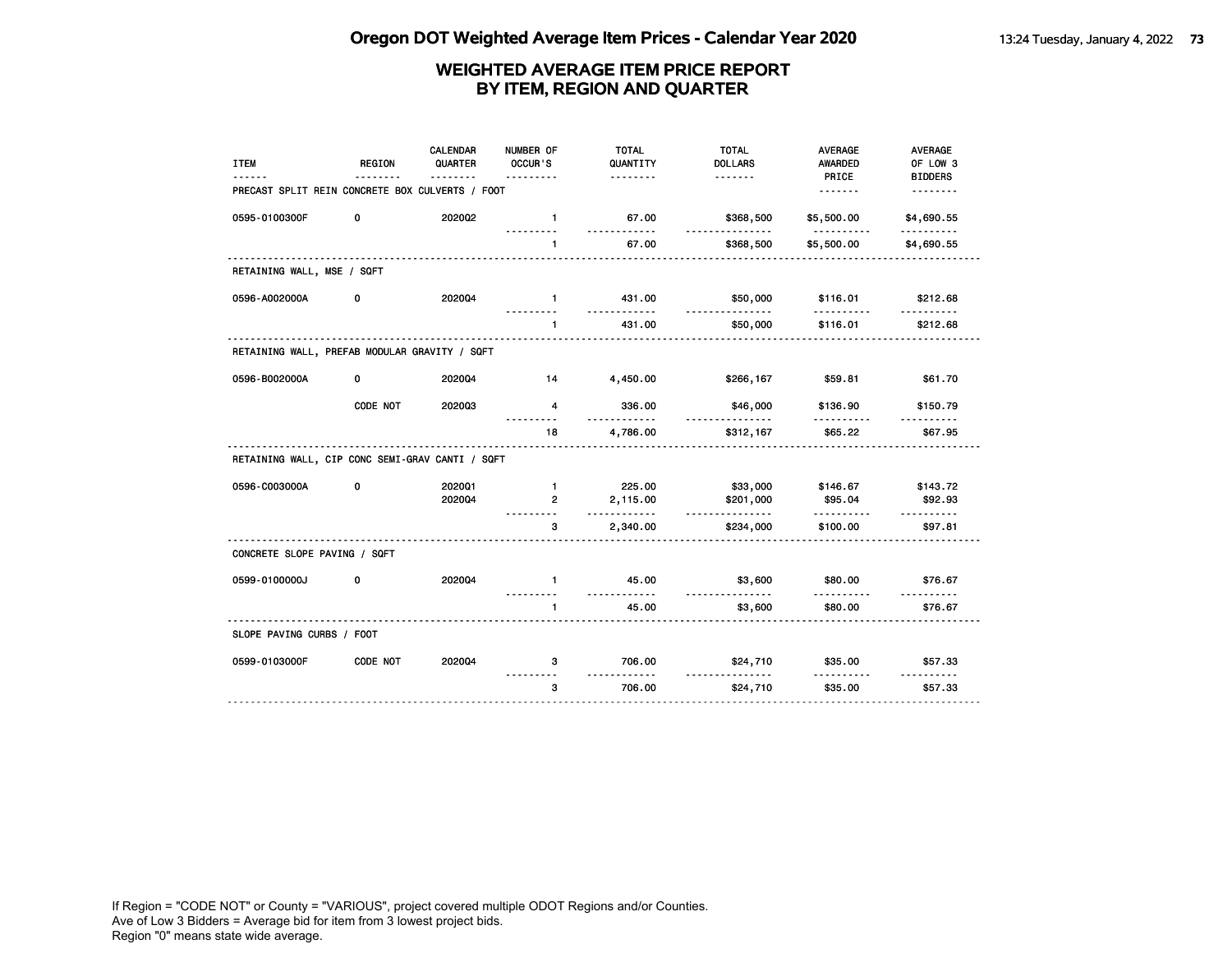|                                      |               | <b>CALENDAR</b> | NUMBER OF               | <b>TOTAL</b>           | <b>TOTAL</b>          | <b>AVERAGE</b>     | AVERAGE            |
|--------------------------------------|---------------|-----------------|-------------------------|------------------------|-----------------------|--------------------|--------------------|
| <b>ITEM</b>                          | <b>REGION</b> | QUARTER         | OCCUR'S                 | QUANTITY               | <b>DOLLARS</b>        | AWARDED            | OF LOW 3           |
|                                      |               |                 |                         | .                      | <u>.</u>              | PRICE              | <b>BIDDERS</b>     |
| COLD PLN PVMT REMV 0 - 2 INCH / SQYD |               |                 |                         |                        |                       | <u>.</u>           | <u>.</u>           |
| 0620-0104000J                        | 0             | 2020Q2          | $\mathbf{1}$            | 293.00                 | \$586                 | \$2.00             | \$4.87             |
|                                      |               | 202003          | $\mathbf{1}$            | 8,800.00               | \$57,200              | \$6.50             | \$6.05             |
|                                      |               | 202004          | 3                       | 4,926.00               | \$41,295              | \$8.38             | \$6.56             |
|                                      | CODE NOT      | 202003          | $\mathbf{1}$            | 2,200.00<br>.          | \$2,200<br><u>.</u>   | \$1.00             | \$1.92             |
|                                      |               |                 | 6                       | 16,219.00              | \$101,281             | \$6.24             | \$5.62             |
| COLD PLN PVMT REMV 0 - 3 INCH / SQYD |               |                 |                         |                        |                       |                    |                    |
| 0620-0106000J                        | 0             | 2020Q1          | $\mathbf{2}$            | 6,290.00               | \$44,649              | \$7.10             | \$4.88             |
|                                      |               | 202003          | $\mathbf{1}$            | 11,172.00              | \$33,516              | \$3.00             | \$2.84             |
|                                      | CODE NOT      | 202004          | 1                       | 137,000.00<br><u>.</u> | \$219,200<br><u>.</u> | \$1.60             | \$1.28             |
|                                      |               |                 | 4                       | 154,462.00             | \$297,365             | \$1.93             | \$1.54             |
| COLD PLN PVMT REMV 0 - 4 INCH / SQYD |               |                 |                         |                        |                       |                    |                    |
| 0620-0107000J                        | 0             | 202004          | $\mathbf 1$<br><u>.</u> | 1,346.00<br>.          | \$6,730<br><u></u>    | \$5.00<br>.        | \$7.17<br><u>.</u> |
|                                      |               |                 | $\mathbf{1}$            | 1,346.00               | \$6,730               | \$5.00             | \$7.17             |
| COLD PLN PVMT REMV 0 - 5 INCH / SQYD |               |                 |                         |                        |                       |                    |                    |
| 0620-0108000J                        | 0             | 202004          | $\mathbf{1}$            | 1,030.00<br>.          | \$5,397<br>.          | \$5.24<br><u>.</u> | \$9.58<br>.        |
|                                      |               |                 | $\mathbf{1}$            | 1,030.00               | \$5,397               | \$5.24             | \$9.58             |
| COLD PLN PVMT REMV 0 - 6 INCH / SQYD |               |                 |                         |                        |                       |                    |                    |
| 0620-0109000J                        | $\mathbf 0$   | 2020Q2          | $\blacksquare$          | 1,400.00               | \$8,400               | \$6.00             | \$3.93             |
|                                      | CODE NOT      | 202004          | $\mathbf 1$             | 125,000.00<br>.        | \$287,500<br><u>.</u> | \$2.30<br><u>.</u> | \$2.09<br>.        |
|                                      |               |                 | $\overline{2}$          | 126,400.00             | \$295,900             | \$2.34             | \$2.11             |
|                                      |               |                 |                         |                        |                       |                    |                    |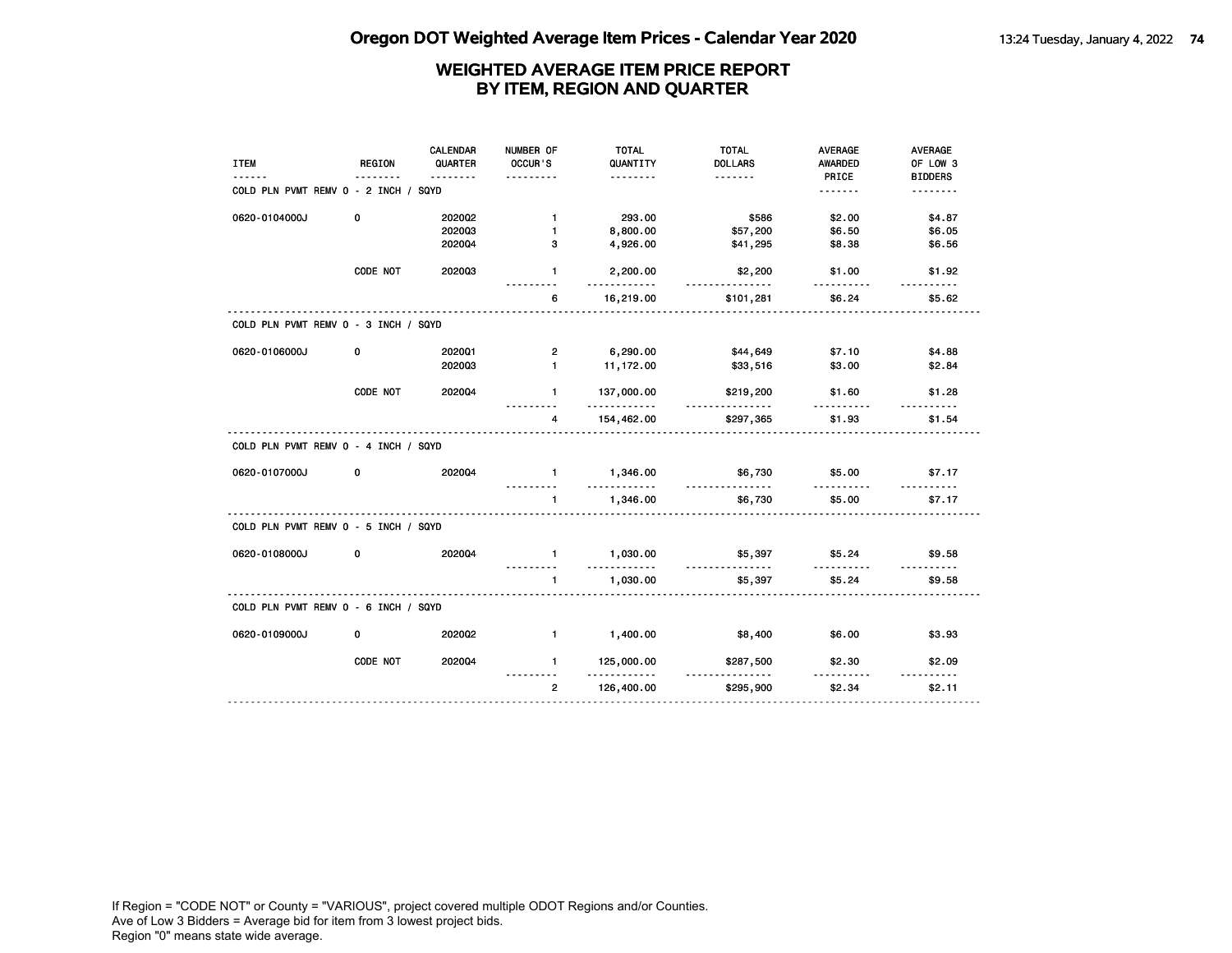| COLD PLN PVMT REMV 1/2 - 2 INCH / SQYD<br>0620-0110000J<br>0 | 202001<br>2020Q4 | .<br>$\mathbf{1}$ |                      |                      | PRICE<br><u>.</u>  | <b>BIDDERS</b><br><u>.</u> |
|--------------------------------------------------------------|------------------|-------------------|----------------------|----------------------|--------------------|----------------------------|
|                                                              |                  |                   |                      |                      |                    |                            |
|                                                              |                  |                   | 40,965.00            | \$194,584            | \$4.75             | \$4.03                     |
|                                                              |                  | $\mathbf{1}$      | 1,300.00<br><u>.</u> | \$7,150<br><u>.</u>  | \$5.50             | \$17.92                    |
|                                                              |                  | $\overline{2}$    | 42,265.00            | \$201,734            | \$4.77             | \$4.46                     |
| COLD PLN PVMT REMV 1 - 2 INCH / SQYD                         |                  |                   |                      |                      |                    |                            |
| 0620-0111000J<br>0                                           | 2020Q1           | $\mathbf{1}$      | 1,500.00             | \$7,500<br><u></u>   | \$5.00             | \$6.00                     |
|                                                              |                  | $\mathbf{1}$      | 1,500.00             | \$7,500              | \$5.00             | \$6.00                     |
| COLD PLN PVMT REMV 2 - 4 INCH / SQYD                         |                  |                   |                      |                      |                    |                            |
| 0620-0112000J<br>0                                           | 202001           | $\overline{4}$    | 26,410.00            | \$44,367             | \$1.68             | \$2.26                     |
|                                                              | 2020Q2           | $\mathbf{1}$      | 940.00               | \$2,350              | \$2.50             | \$3.64                     |
|                                                              | 202004           | $\overline{2}$    | 2,500.00<br>.        | \$11,767<br><u>.</u> | \$4.71             | \$4.66                     |
|                                                              |                  | $\overline{7}$    | 29,850.00            | \$58,484             | \$1.96             | \$2.50                     |
| COLD PLN PVMT REMV 2 - 6 INCH / SQYD                         |                  |                   |                      |                      |                    |                            |
| 0620-0113000J<br>0                                           | 202003           | $\blacksquare$    | 34,300.00            | \$102,900            | \$3.00             | \$4.75                     |
|                                                              | 202004           | $\overline{2}$    | 3,790.00<br>.        | \$16,979<br>.        | \$4.48<br><u>.</u> | \$4.14<br><u>.</u>         |
|                                                              |                  | 3                 | 38,090.00            | \$119,879            | \$3.15             | \$4.69                     |
| COLD PLN PVMT REMV 4 - 6 INCH / SQYD                         |                  |                   |                      |                      |                    |                            |
| 0620-0114000J<br>0                                           | 202002           | $\mathbf{1}$      | 3,417.00             | \$11,105             | \$3.25             | \$4.37                     |
|                                                              | 202004           | $\blacksquare$    | 1,612.00<br>.        | \$9,027<br>.         | \$5.60<br>.        | \$5.60<br>.                |
|                                                              |                  | $\overline{2}$    | 5,029.00             | \$20,132             | \$4.00             | \$4.77                     |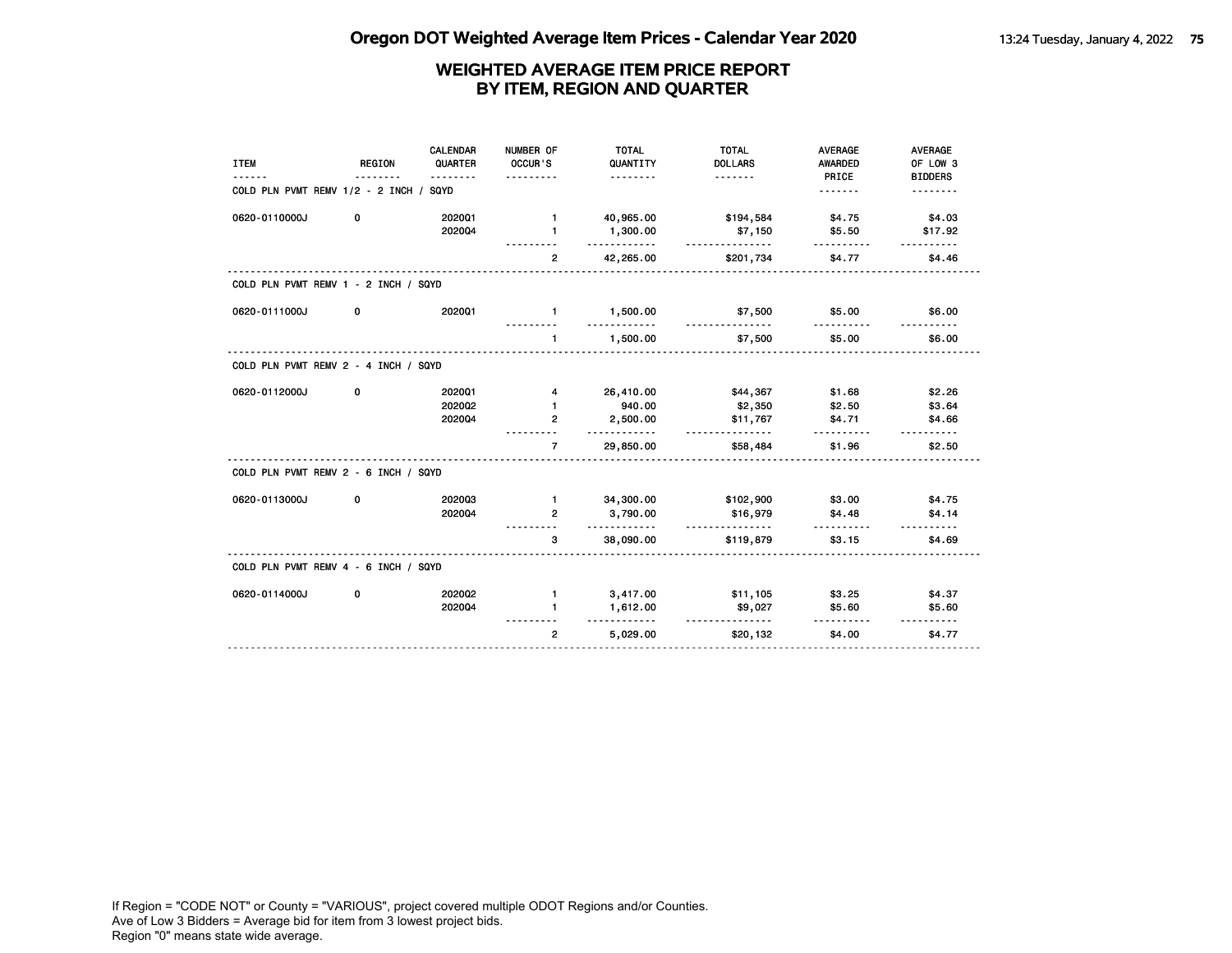| <b>ITEM</b><br><u>.</u>               | <b>REGION</b> | <b>CALENDAR</b><br>QUARTER<br><u>.</u> | NUMBER OF<br>OCCUR'S<br>. | <b>TOTAL</b><br>QUANTITY<br><u>.</u> | <b>TOTAL</b><br><b>DOLLARS</b><br><u>.</u> | <b>AVERAGE</b><br><b>AWARDED</b><br>PRICE | AVERAGE<br>OF LOW 3<br><b>BIDDERS</b> |
|---------------------------------------|---------------|----------------------------------------|---------------------------|--------------------------------------|--------------------------------------------|-------------------------------------------|---------------------------------------|
| COLD PLN PVMT REMV 6 - 10 INCH / SQYD |               |                                        |                           |                                      |                                            | <u>.</u>                                  | <u>.</u>                              |
| 0620-0115000J                         | CODE NOT      | 2020Q4                                 | $\mathbf{1}$              | 125.00<br>.                          | \$3,125<br><u>.</u>                        | \$25.00<br>.                              | \$13.00<br>.                          |
|                                       |               |                                        | $\mathbf{1}$              | 125.00                               | \$3,125                                    | \$25.00                                   | \$13.00                               |
| COLD PLN PVMT REMV 1 INCH / SQYD      |               |                                        |                           |                                      |                                            |                                           |                                       |
| 0620-0118000J                         | 0             | 202004                                 | $\overline{2}$            | 4,605.00                             | \$11,163                                   | \$2.42                                    | \$2.51                                |
|                                       | CODE NOT      | 2020Q4                                 | $\mathbf{1}$<br>.         | 2,000.00<br>.                        | \$16,600<br>.                              | \$8.30<br>.                               | \$3.55                                |
|                                       |               |                                        | 3                         | 6,605.00                             | \$27,763                                   | \$4.20                                    | \$2.82                                |
| COLD PLN PVMT REMV 1 1/2 INCH / SQYD  |               |                                        |                           |                                      |                                            |                                           |                                       |
| 0620-0119000J                         | 0             | 202001                                 | $\mathbf{1}$              | 200.00<br>.                          | \$1,000<br><u>.</u>                        | \$5.00<br>.                               | \$6.00                                |
|                                       |               |                                        | $\mathbf{1}$              | 200.00                               | \$1,000                                    | \$5.00                                    | \$6.00                                |
| COLD PLN PVMT REMV 2 INCH / SQYD      |               |                                        |                           |                                      |                                            |                                           |                                       |
| 0620-0120000J                         | 0             | 202001                                 | 5                         | 244,348.00                           | \$340,248                                  | \$1.39                                    | \$1.41                                |
|                                       |               | 202002                                 | 3                         | 12,700.00                            | \$102,500                                  | \$8.07                                    | \$5.89                                |
|                                       |               | 202003                                 | 3                         | 5,297.00                             | \$38,430                                   | \$7.26                                    | \$60.09                               |
|                                       |               | 202004                                 | 8                         | 525,518.00                           | \$1,184,094                                | \$2.25                                    | \$1.93                                |
|                                       | CODE NOT      | 202003                                 | $\mathbf{1}$              | 425,000.00                           | \$871,250                                  | \$2.05                                    | \$1.65                                |
|                                       |               | 2020Q4                                 | $\overline{2}$            | 7,048.00<br>.                        | \$23,384<br>.                              | \$3.32<br>.                               | \$3.85                                |
|                                       |               |                                        | 22                        | 1,219,911.00                         | \$2,559,907                                | \$2.10                                    | \$2.03                                |
| COLD PLN PVMT REMV 2 1/2 INCH / SQYD  |               |                                        |                           |                                      |                                            |                                           |                                       |
| 0620-0121000J                         | 0             | 2020Q1                                 | з                         | 512,562.00                           | \$696,533                                  | \$1.36                                    | \$1.43                                |
|                                       |               | 202002                                 | $\mathbf{1}$              | 78,000.00                            | \$93,600                                   | \$1.20                                    | \$1.25                                |
|                                       |               | 202003                                 | $\mathbf{1}$              | 1,051.00                             | \$3,153                                    | \$3.00                                    | \$4.83                                |
|                                       |               | 202004                                 | $\mathbf{1}$              | 151,322.00                           | \$264,814                                  | \$1.75                                    | \$1.75                                |
|                                       | CODE NOT      | 2020Q4                                 | $\blacksquare$<br>.       | 389,300.00<br>.                      | \$778,600                                  | \$2.00<br>----------                      | \$1.67                                |
|                                       |               |                                        | $\overline{7}$            | 1,132,235.00                         | \$1,836,699                                | \$1.62                                    | \$1.54                                |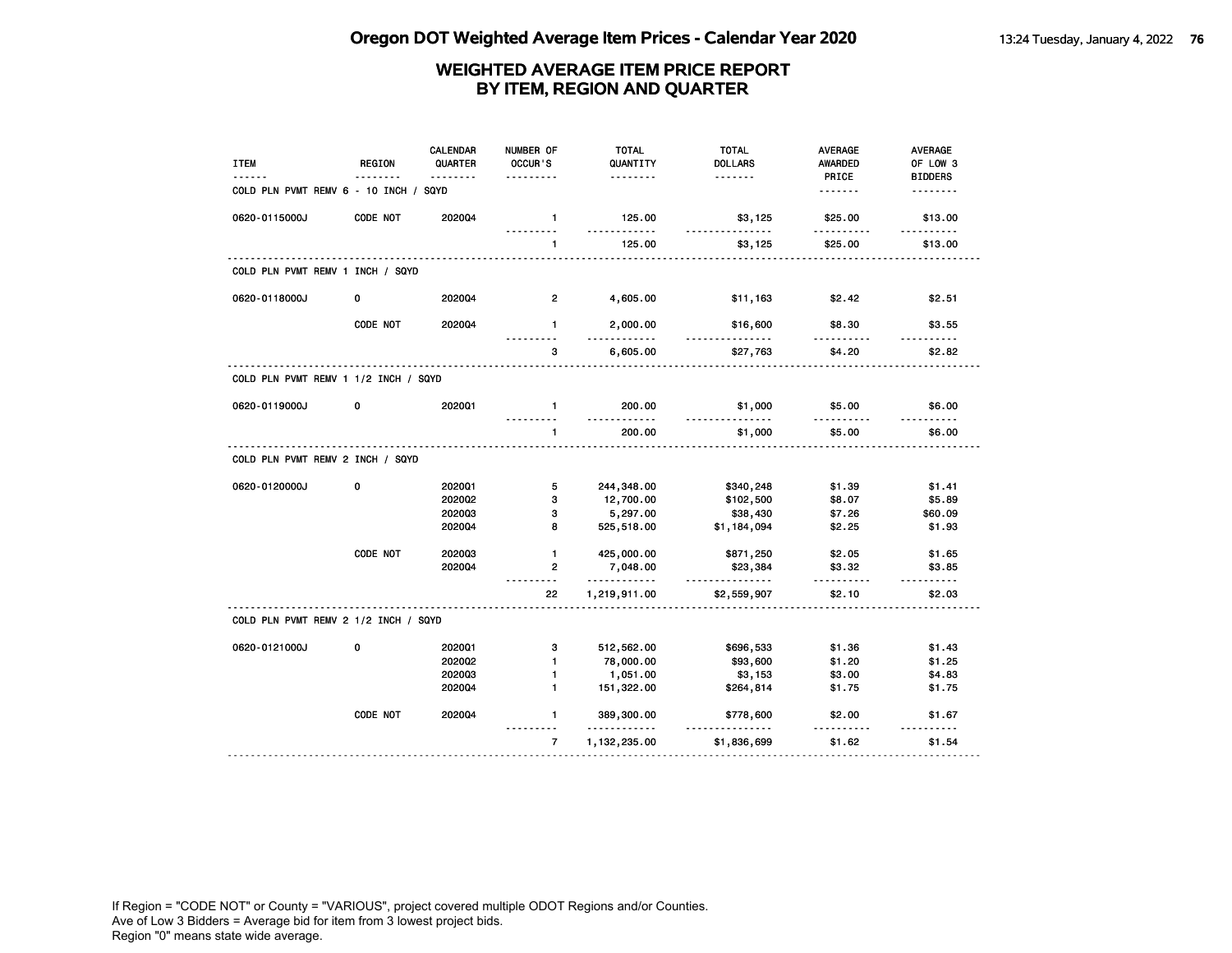|                                  |               | <b>CALENDAR</b> | NUMBER OF               | <b>TOTAL</b>         | <b>TOTAL</b>               | <b>AVERAGE</b>          | AVERAGE                    |
|----------------------------------|---------------|-----------------|-------------------------|----------------------|----------------------------|-------------------------|----------------------------|
| <b>ITEM</b>                      | <b>REGION</b> | QUARTER         | OCCUR'S                 | QUANTITY<br>.        | <b>DOLLARS</b><br><u>.</u> | <b>AWARDED</b><br>PRICE | OF LOW 3<br><b>BIDDERS</b> |
| COLD PLN PVMT REMV 3 INCH / SQYD |               |                 |                         |                      |                            | <u>.</u>                | <u>.</u>                   |
| 0620-0122000J                    | 0             | 202001          | 3                       | 158,562.00           | \$306,713                  | \$1.93                  | \$1.73                     |
|                                  |               | 202002          | 3                       | 535,901.00           | \$580,021                  | \$1.08                  | \$1.30                     |
|                                  |               | 202003          | $\mathbf{1}$            | 9,229.00             | \$27,687                   | \$3.00                  | \$3.28                     |
|                                  |               | 2020Q4          | 3                       | 178,295.00           | \$558,042                  | \$3.13                  | \$2.46                     |
|                                  | CODE NOT      | 2020Q4          | $\mathbf{1}$            | 4,540.00             | \$9,080<br>.               | \$2.00                  | \$2.06<br><u>.</u>         |
|                                  |               |                 | 11                      | 886,527.00           | \$1,481,543                | \$1.67                  | \$1.63                     |
| COLD PLN PVMT REMV 4 INCH / SQYD |               |                 |                         |                      |                            |                         |                            |
| 0620-0123000J                    | 0             | 202001          | $\blacksquare$          | 6,800.00             | \$12,580                   | \$1.85                  | \$2.43                     |
|                                  |               | 202002          | $\mathbf{1}$            | 9,461.00             | \$23,653                   | \$2.50                  | \$2.57                     |
|                                  |               | 202004          | $\overline{2}$          | 18,510.00<br>.       | \$80,861<br><u>.</u>       | \$4.37<br>.             | \$4.02<br>$- - - - - -$    |
|                                  |               |                 | 4                       | 34,771.00            | \$117,093                  | \$3.37                  | \$3.32                     |
| COLD PLN PVMT REMV 5 INCH / SQYD |               |                 |                         |                      |                            |                         |                            |
| 0620-0124000J                    | 0             | 202001          | $\blacksquare$          | 7,824.00             | \$129,878                  | \$16.60                 | \$8.13                     |
|                                  |               | 202004          | $\overline{\mathbf{4}}$ | 17,536.00            | \$100,107                  | \$5.71                  | \$5.99                     |
|                                  | CODE NOT      | 2020Q4          | $\mathbf{1}$            | 3,630.00<br>.        | \$7,260<br>.               | \$2.00<br>.             | \$2.58<br>.                |
|                                  |               |                 | 6                       | 28,990.00            | \$237,245                  | \$8.18                  | \$6.14                     |
| COLD PLN PVMT REMV 6 INCH / SQYD |               |                 |                         |                      |                            |                         |                            |
| 0620-0125000J                    | 0             | 202004          | $\mathbf{2}$            | 2,285.00<br><u>.</u> | \$11,981<br>.              | \$5.24                  | \$4.76<br>.                |
|                                  |               |                 | $\overline{2}$          | 2,285.00             | \$11,981                   | \$5.24                  | \$4.76                     |
| COLD PLN PVMT REMV 7 INCH / SQYD |               |                 |                         |                      |                            |                         |                            |
| 0620-0126000J                    | 0             | 2020Q4          | $\mathbf{1}$            | 2,000.00             | \$4,000                    | \$2.00                  | \$4.98                     |
|                                  |               |                 | $\mathbf{1}$            | 2,000.00             | \$4,000                    | \$2.00                  | \$4.98                     |
|                                  |               |                 |                         |                      |                            |                         |                            |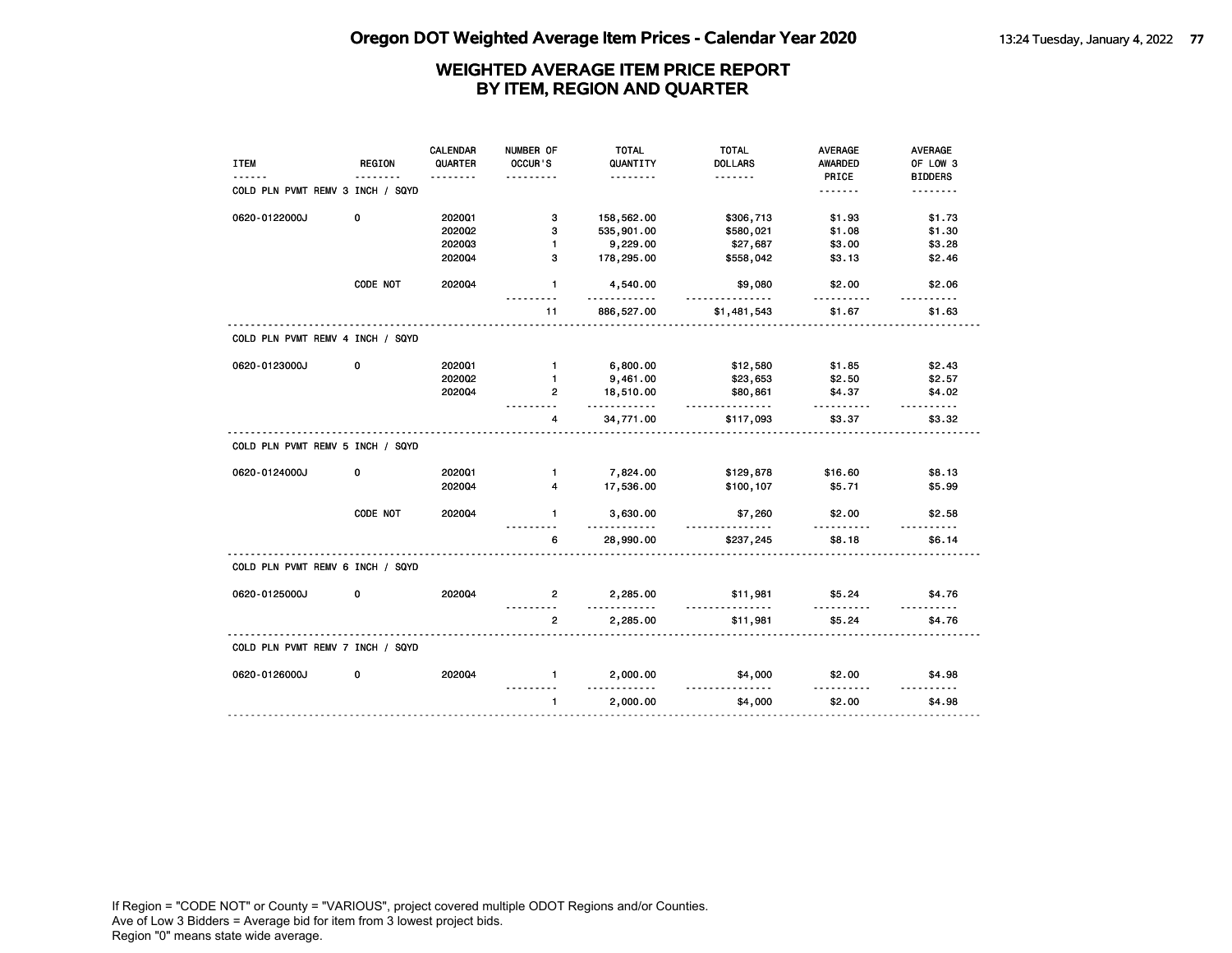| <b>ITEM</b>                       | <b>REGION</b> | <b>CALENDAR</b><br>QUARTER<br><u>.</u> | NUMBER OF<br>OCCUR'S<br>. | <b>TOTAL</b><br>QUANTITY<br><u>.</u> | <b>TOTAL</b><br><b>DOLLARS</b><br>. | <b>AVERAGE</b><br><b>AWARDED</b><br>PRICE | <b>AVERAGE</b><br>OF LOW 3 |
|-----------------------------------|---------------|----------------------------------------|---------------------------|--------------------------------------|-------------------------------------|-------------------------------------------|----------------------------|
| COLD PLN PVMT REMV 9 INCH / SQYD  |               |                                        |                           |                                      |                                     |                                           | <b>BIDDERS</b><br>.        |
| 0620-0128000J                     | 0             | 202004                                 | $\mathbf{1}$<br>.         | 16,710.00<br>.                       | \$110,620<br>.                      | \$6.62<br>.                               | \$5.11<br><u>.</u>         |
|                                   |               |                                        | 1                         | 16,710.00                            | \$110,620                           | \$6.62                                    | \$5.11                     |
| COLD PLN PVMT REMV 12 INCH / SQYD |               |                                        |                           |                                      |                                     |                                           |                            |
| 0620-0131000J                     | CODE NOT      | 2020Q4                                 | $\blacksquare$            | 4,300.00<br><u>.</u>                 | \$27,090                            | \$6.30                                    | \$6.63                     |
|                                   |               |                                        | $\mathbf{1}$              | 4,300.00                             | \$27,090                            | \$6.30                                    | \$6.63                     |
| GRIND CONCRETE PAVEMENT / SQYD    |               |                                        |                           |                                      |                                     |                                           |                            |
| 0622-0100000J                     | 0             | 202001                                 | $\mathbf{1}$              | 400.00                               | \$28,000<br><u>.</u>                | \$70.00                                   | \$65.00                    |
|                                   |               |                                        | $\blacksquare$            | 400.00                               | \$28,000                            | \$70.00                                   | \$65.00                    |
| AGGREGATE BASE / TON              |               |                                        |                           |                                      |                                     |                                           |                            |
| 0640-0100000M                     | 0             | 202001                                 | 3                         | 499.00                               | \$36,461                            | \$73.07                                   | \$77.06                    |
|                                   |               | 202002                                 | $\overline{2}$            | 3,507.00                             | \$27,942                            | \$7.97                                    | \$16.15                    |
|                                   |               | 202003                                 | 5                         | 11,428.00                            | \$497,235                           | \$43.51                                   | \$39.05                    |
|                                   |               | 202004                                 | $\overline{7}$            | 11,282.00                            | \$654,732                           | \$58.03                                   | \$48.30                    |
|                                   | CODE NOT      | 202003                                 | $\overline{2}$            | 4,116.00                             | \$205,944                           | \$50.03                                   | \$43.79                    |
|                                   |               | 202004                                 | 3                         | 1,769.00<br>.                        | \$58,801<br><u>.</u>                | \$33.24<br>.                              | \$65.02<br>.               |
|                                   |               |                                        | 22                        | 32,601.00                            | \$1,481,115                         | \$45.43                                   | \$42.38                    |
| AGGREGATE SHOULDERS / TON         |               |                                        |                           |                                      |                                     |                                           |                            |
| 0640-0101000M                     | 0             | 202002                                 | $\mathbf{1}$              | 540.00                               | \$21,600                            | \$40.00                                   | \$25.00                    |
|                                   |               | 202004                                 | 3                         | 3,085.00                             | \$62,488                            | \$20.26                                   | \$23.77                    |
|                                   | CODE NOT      | 202004                                 | $\mathbf{1}$              | 4,400.00                             | \$106,480<br><u>.</u>               | \$24.20                                   | \$24.40<br><u>.</u>        |
|                                   |               |                                        | 5                         | 8,025.00                             | \$190,568                           | \$23.75                                   | \$24.20                    |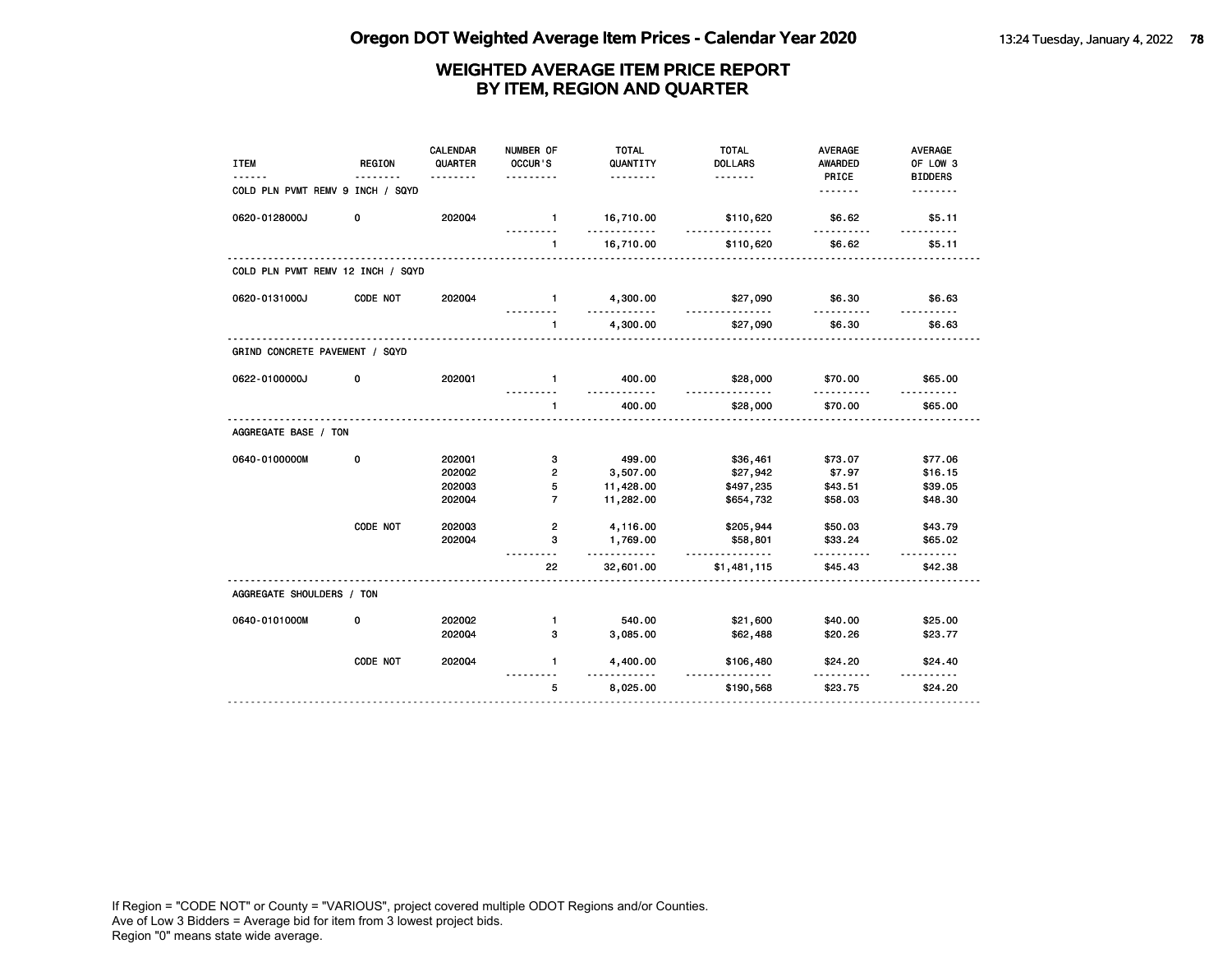|                                      |               | <b>CALENDAR</b> | NUMBER OF      | <b>TOTAL</b>          | <b>TOTAL</b>          | <b>AVERAGE</b>       | AVERAGE             |
|--------------------------------------|---------------|-----------------|----------------|-----------------------|-----------------------|----------------------|---------------------|
| <b>ITEM</b>                          | <b>REGION</b> | QUARTER         | OCCUR'S        | QUANTITY              | <b>DOLLARS</b>        | <b>AWARDED</b>       | OF LOW 3            |
|                                      |               |                 |                | .                     | <u>.</u>              | PRICE                | <b>BIDDERS</b>      |
| AGGREGATE BASE / TON                 |               |                 |                |                       |                       | <u>.</u>             | .                   |
| 0641-0102000M                        | 0             | 202001          | $\overline{2}$ | 18,000.00             | \$384,000             | \$21.33              | \$23.50             |
|                                      |               | 202002          | $\mathbf{1}$   | 1,300.00              | \$55,250              | \$42.50              | \$37.50             |
|                                      |               | 202003          | $\overline{2}$ | 3,900.00              | \$135,240             | \$34.68              | \$46.56             |
|                                      |               | 202004          | 12             | 72,032.00             | \$2,264,329           | \$31.44              | \$29.39             |
|                                      | CODE NOT      | 2020Q2          | $\mathbf{1}$   | 5,200.00              | \$143,832             | \$27.66              | \$14.22             |
|                                      |               | 202003          | $\overline{2}$ | 3,375.00              | \$205,500             | \$60.89              | \$58.00             |
|                                      |               | 202004          | $\overline{2}$ | 9,000.00<br>.         | \$259,850<br>.        | \$28.87<br>.         | \$25.16<br><u>.</u> |
|                                      |               |                 | 22             | 112,807.00            | \$3,448,001           | \$30.57              | \$28.95             |
| 3/4 INCH - 0 AGGREGATE BASE / TON    |               |                 |                |                       |                       |                      |                     |
| 0641-0112000M                        | CODE NOT      | 2020Q4          | $\blacksquare$ | 22,000.00<br><u>.</u> | \$220,000<br><u>.</u> | \$10.00              | \$12.58             |
|                                      |               |                 | $\mathbf{1}$   | 22,000.00             | \$220,000             | \$10.00              | \$12.58             |
| 1 INCH - 0 AGGREGATE BASE / CUYD     |               |                 |                |                       |                       |                      |                     |
| 0641-0115000K                        | CODE NOT      | 2020Q4          | $\overline{2}$ | 7,300.00<br>.         | \$67,560<br>.         | \$9.25<br>---------- | \$11.58<br>.        |
|                                      |               |                 | $\overline{2}$ | 7,300.00              | \$67,560              | \$9.25               | \$11.58             |
| 2-1/2 INCH - 0 AGGREGATE BASE / CUYD |               |                 |                |                       |                       |                      |                     |
| 0641-0121000K                        | CODE NOT      | 202004          | $\mathbf{1}$   | 13,000.00<br><u>.</u> | \$72,800<br>.         | \$5.60<br>.          | \$10.37             |
|                                      |               |                 | $\mathbf{1}$   | 13,000.00             | \$72,800              | \$5.60               | \$10.37             |
| PLANT MIX AGGREGATE BASE / TON       |               |                 |                |                       |                       |                      |                     |
| 0641-0128000M                        | 0             | 202002          | $\mathbf{1}$   | 4,100.00              | \$143,500             | \$35.00              | \$29.00             |
|                                      |               | 202003          | $\overline{2}$ | 43,340.00             | \$459,670             | \$10.61              | \$16.34             |
|                                      |               | 202004          | $\blacksquare$ | 900.00<br>.           | \$19,800<br><u>.</u>  | \$22.00<br>.         | \$32.34<br><u>.</u> |
|                                      |               |                 | 4              | 48,340.00             | \$622,970             | \$12.89              | \$17.71             |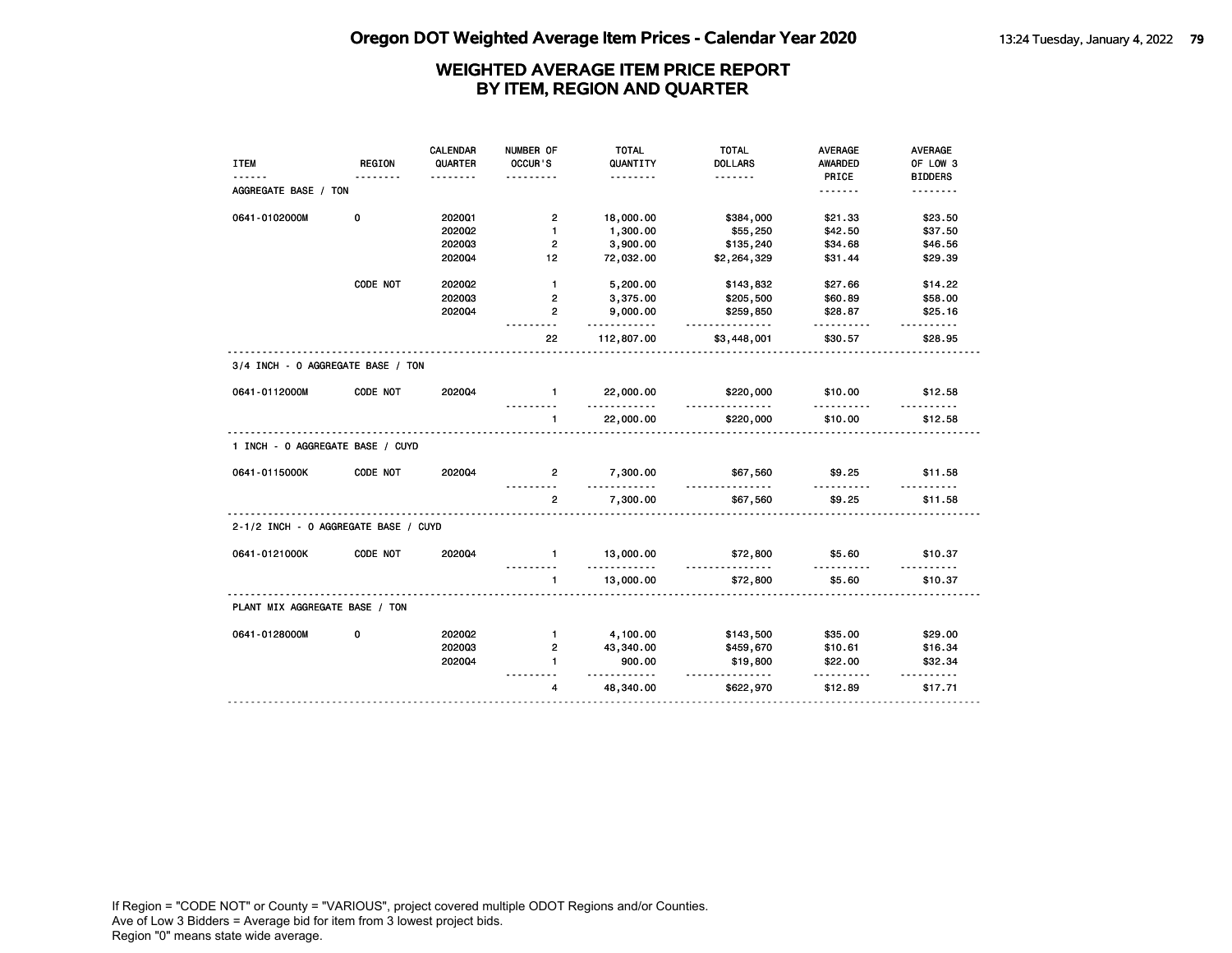| <b>ITEM</b>                            | <b>REGION</b> | <b>CALENDAR</b><br>QUARTER<br>. | NUMBER OF<br>OCCUR'S<br>. <b>.</b> | <b>TOTAL</b><br>QUANTITY<br><u>.</u> | <b>TOTAL</b><br><b>DOLLARS</b><br><u>.</u> | <b>AVERAGE</b><br><b>AWARDED</b><br>PRICE | AVERAGE<br>OF LOW 3<br><b>BIDDERS</b> |
|----------------------------------------|---------------|---------------------------------|------------------------------------|--------------------------------------|--------------------------------------------|-------------------------------------------|---------------------------------------|
| AGGREGATE SHOULDERS / TON              |               |                                 |                                    |                                      |                                            | <u>.</u>                                  | .                                     |
| 0641-0130000M                          | 0             | 2020Q2                          | $\mathbf{1}$                       | 1,100.00                             | \$35,200                                   | \$32.00                                   | \$44.00                               |
|                                        |               | 202003                          | $\mathbf{1}$                       | 22,500.00                            | \$281,250                                  | \$12.50                                   | \$14.78                               |
|                                        | CODE NOT      | 202003                          | 1                                  | 15,500.00                            | \$155                                      | \$0.01                                    | \$11.86                               |
|                                        |               |                                 | 3                                  | 39,100.00                            | \$316,605                                  | \$8.10                                    | \$14.45                               |
| EMULSIFIED ASPHALT IN PRIME COAT / TON |               |                                 |                                    |                                      |                                            |                                           |                                       |
| 0705-0100000M                          | 0             | 2020Q2                          | $\mathbf{1}$                       | 2.00                                 | \$1,472                                    | \$736.00                                  | \$1,291.50                            |
|                                        | CODE NOT      | 202003                          | $\mathbf{1}$                       | 570.00                               | \$6                                        | \$0.01                                    | \$83.34                               |
|                                        |               | 202004                          | $\mathbf{1}$                       | 40.00<br><u>.</u>                    | \$23,240<br><u>.</u>                       | \$581.00                                  | \$560.33                              |
|                                        |               |                                 | з                                  | 612.00                               | \$24,718                                   | \$40.39                                   | \$118.46                              |
| EMULS ASPHALT IN FOG COAT / TON        |               |                                 |                                    |                                      |                                            |                                           |                                       |
| 0705-0101000M                          | 0             | 202001                          | з                                  | 240.00                               | \$134,175                                  | \$559.06                                  | \$445.66                              |
|                                        |               | 2020Q2                          | $\mathbf{1}$                       | 15.00                                | \$15                                       | \$1.00                                    | \$870.67                              |
|                                        |               | 202004                          | $\mathbf{1}$                       | 11.00                                | \$13,970                                   | \$1,270.00                                | \$1,270.00                            |
|                                        | CODE NOT      | 2020Q2                          | $\mathbf{1}$                       | 160.00                               | \$92,000                                   | \$575.00                                  | \$780.00                              |
|                                        |               | 202004                          | $\mathbf{2}$                       | 38.00<br><u>.</u>                    | \$31,800<br><u>.</u>                       | \$836.84<br>.                             | \$707.94                              |
|                                        |               |                                 | 8                                  | 464.00                               | \$271,960                                  | \$586.12                                  | \$615.71                              |
| SLURRY SEAL / SQYD                     |               |                                 |                                    |                                      |                                            |                                           |                                       |
| 0706-0100000J                          | 0             | 202001                          | $\mathbf{1}$                       | 16,700.00<br><u>.</u>                | \$70,140<br><u>.</u>                       | \$4.20                                    | \$4.20                                |
|                                        |               |                                 | $\mathbf{1}$                       | 16,700.00                            | \$70,140                                   | \$4.20                                    | \$4.20                                |
|                                        |               |                                 |                                    |                                      |                                            |                                           |                                       |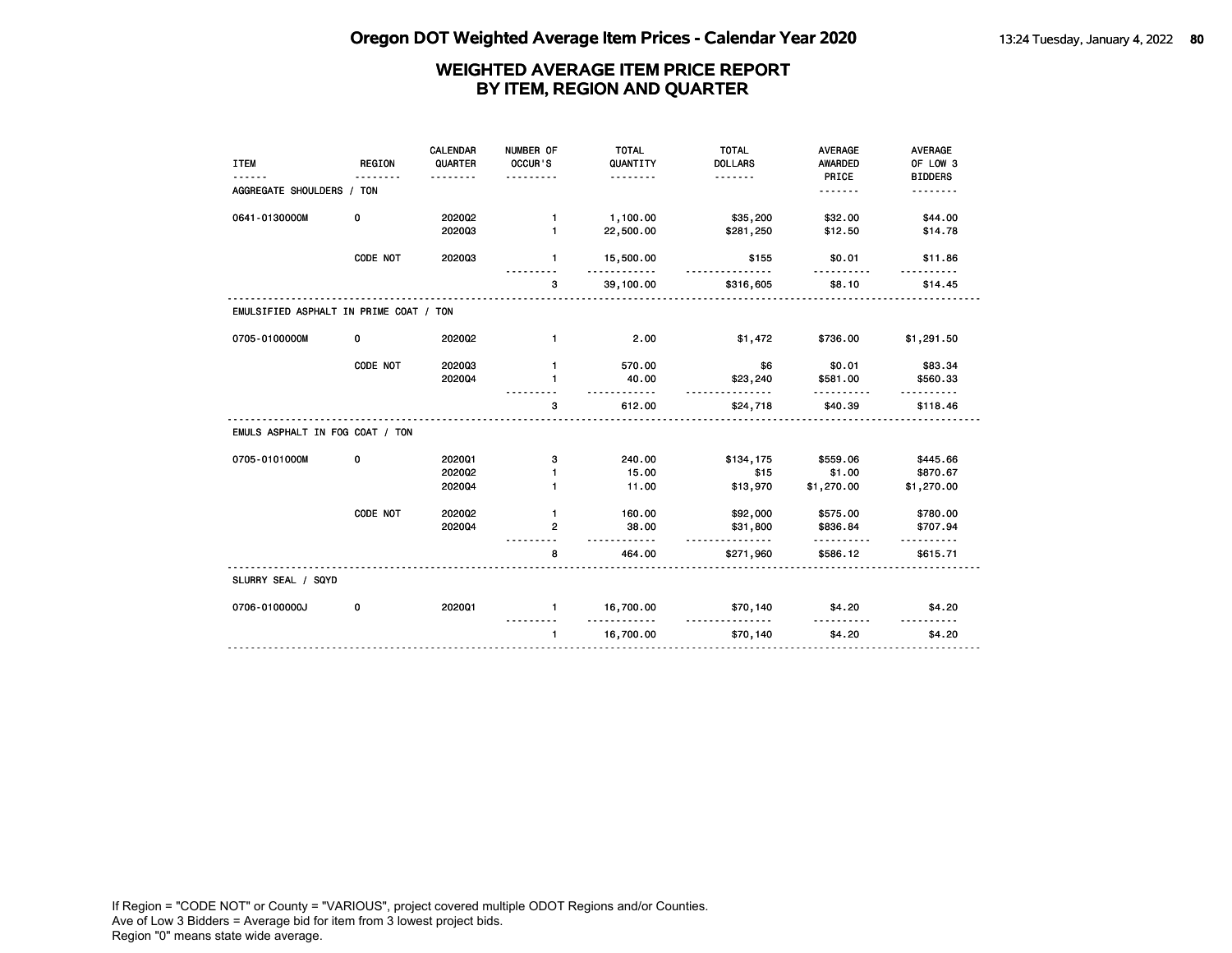| <b>ITEM</b>                                | <b>REGION</b> | CALENDAR<br>QUARTER | NUMBER OF<br>OCCUR'S<br>. | <b>TOTAL</b><br>QUANTITY<br>. | <b>TOTAL</b><br><b>DOLLARS</b><br>. | <b>AVERAGE</b><br><b>AWARDED</b><br>PRICE | <b>AVERAGE</b><br>OF LOW 3<br><b>BIDDERS</b> |
|--------------------------------------------|---------------|---------------------|---------------------------|-------------------------------|-------------------------------------|-------------------------------------------|----------------------------------------------|
| AGGR IN EMULS ASPHALT CHIP SEAL / TON      |               |                     |                           |                               |                                     | .                                         | .                                            |
| 0710-0100000M                              | CODE NOT      | 2020Q2              | $\mathbf{1}$              | 2,000.00                      | \$150,000                           | \$75.00                                   | \$35.17                                      |
|                                            |               |                     | $\mathbf{1}$              | 2,000.00                      | \$150,000                           | \$75.00                                   | \$35.17                                      |
| ASPH IN EMULS ASPH CHIP SEAL / TON         |               |                     |                           |                               |                                     |                                           |                                              |
| 0710-0102000M                              | 0             | 202001              | $\mathbf{1}$              | 460.00                        | \$310,500                           | \$675.00                                  | \$613.33                                     |
|                                            | CODE NOT      | 2020Q2              | $\mathbf{1}$              | 200.00                        | \$115,000<br><u>.</u>               | \$575.00                                  | \$408.33                                     |
|                                            |               |                     | $\overline{2}$            | 660.00                        | \$425,500                           | \$644.70                                  | \$551.21                                     |
| EMULSIFIED ASPHALT FOR TACK COAT / TON     |               |                     |                           |                               |                                     |                                           |                                              |
| 0730-0100000M                              | 0             | 202001              | з                         | 397.00                        | \$90,277                            | \$227.40                                  | \$280.77                                     |
|                                            |               | 202002              | з                         | 379.00                        | \$143,044                           | \$377.42                                  | \$157.56                                     |
|                                            |               | 202003              | 2                         | 69.00                         | \$25,875                            | \$375.00                                  | \$288.68                                     |
|                                            |               | 202004              | 6                         | 409.00                        | \$183,563                           | \$448.81                                  | \$289.72                                     |
|                                            | CODE NOT      | 202003              | $\mathbf{1}$              | 240.00                        | \$2                                 | \$0.01                                    | \$83.34                                      |
|                                            |               | 202004              | $\mathbf{2}$              | 284.00<br>.                   | \$253,550<br>$- - - -$              | \$892.78<br>.                             | \$486.91<br>$- - - - - -$                    |
|                                            |               |                     | 17                        | 1,778.00                      | \$696,312                           | \$391.63                                  | \$263.15                                     |
| COMMERCIAL ASPHALT CONCRETE PAVEMENT / TON |               |                     |                           |                               |                                     |                                           |                                              |
| 0740-0100000M                              | 0             | 202003              | з                         | 3,680.00                      | \$868,375                           | \$235.97                                  | \$247.13                                     |
|                                            |               | 202004              | 4                         | 1,063.00                      | \$198,531                           | \$186.76                                  | \$182.51                                     |
|                                            | CODE NOT      | 2020Q2              | 1                         | 1,100.00                      | \$315,909                           | \$287.19                                  | \$305.73                                     |
|                                            |               | 202003              | 2                         | 1,716.00                      | \$529,740                           | \$308.71                                  | \$367.61                                     |
|                                            |               | 202004              | 1                         | 25,000.00<br>.                | \$1,375,000<br>.                    | \$55.00<br>.                              | \$56.00                                      |
|                                            |               |                     | 11                        | 32,559.00                     | \$3,287,555                         | \$100.97                                  | \$106.59                                     |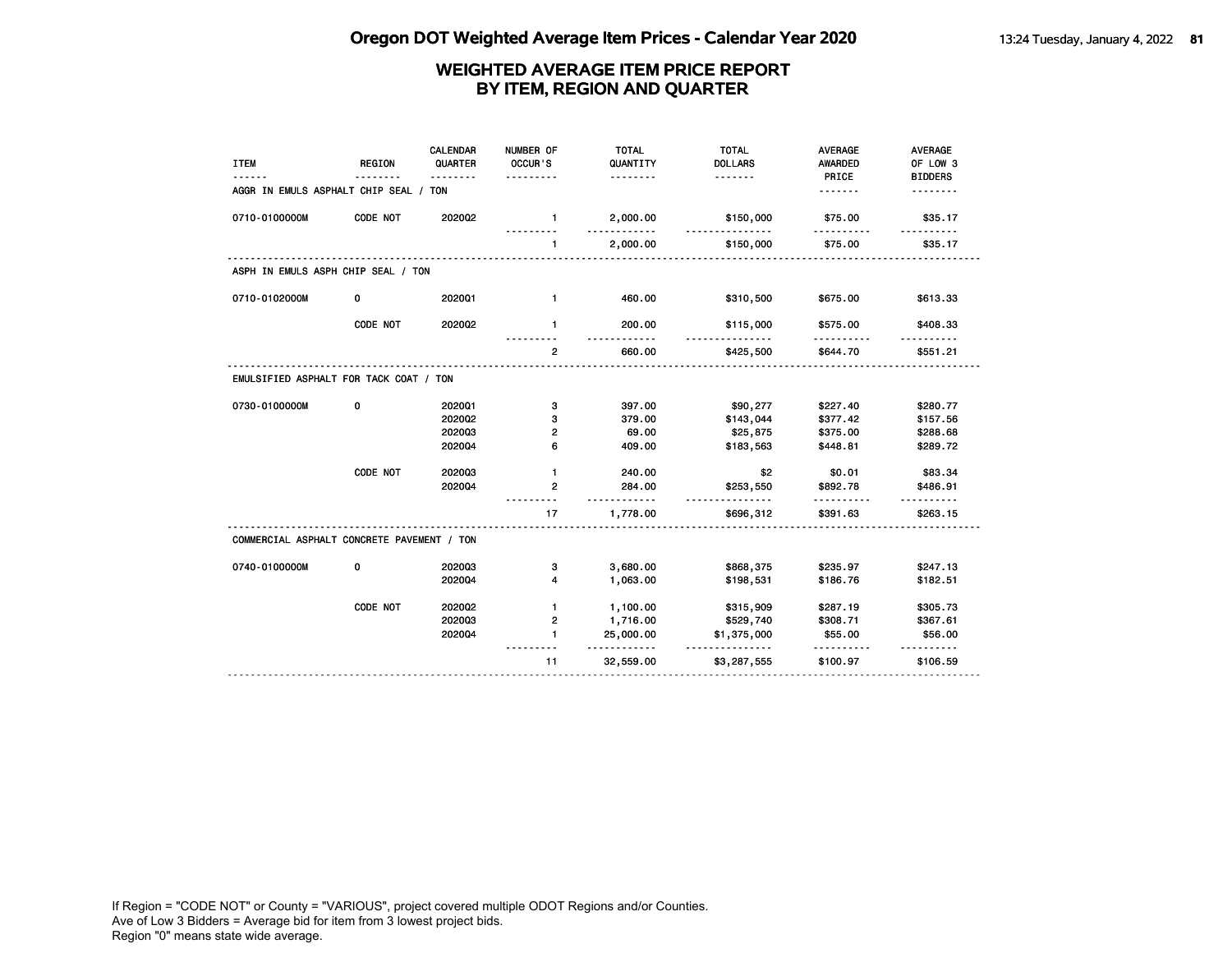| <b>ITEM</b>                                    | <b>REGION</b> | CALENDAR<br>QUARTER<br><u>.</u> | NUMBER OF<br>OCCUR'S<br>. | <b>TOTAL</b><br>QUANTITY<br>. | <b>TOTAL</b><br><b>DOLLARS</b> | <b>AVERAGE</b><br><b>AWARDED</b><br>PRICE | <b>AVERAGE</b><br>OF LOW 3<br><b>BIDDERS</b> |
|------------------------------------------------|---------------|---------------------------------|---------------------------|-------------------------------|--------------------------------|-------------------------------------------|----------------------------------------------|
| 1/2 INCH PAC MIXTURE / TON                     |               |                                 |                           |                               |                                | .                                         |                                              |
| 0743-0200000M                                  | 0             | 202004                          | $\mathbf{1}$              | 540.00                        | \$62,100                       | \$115.00                                  | \$148.67                                     |
|                                                |               |                                 | $\mathbf{1}$              | 540.00                        | \$62,100                       | \$115.00                                  | \$148.67                                     |
| LEVEL 2, 1/2 INCH ACP MIXTURE / TON            |               |                                 |                           |                               |                                |                                           |                                              |
| 0744-0202000M                                  | 0             | 2020Q2                          | $\mathbf{1}$              | 110.00                        | \$18,590                       | \$169.00                                  | \$187.76                                     |
|                                                |               | 202003                          | $\mathbf{1}$              | 419.00                        | \$37,710                       | \$90.00                                   | \$111.32                                     |
|                                                |               | 202004                          | 4                         | 2,950.00<br>.                 | \$376,838<br><u>.</u>          | \$127.74<br><u>.</u>                      | \$131.73                                     |
|                                                |               |                                 | 6                         | 3,479.00                      | \$433,138                      | \$124.50                                  | \$131.04                                     |
| LEVEL 3, 1/2 INCH ACP MIXTURE / TON            |               |                                 |                           |                               |                                |                                           |                                              |
| 0744-0302000M                                  | 0             | 202003                          | з                         | 2,045.00                      | \$435,500                      | \$212.96                                  | \$239.31                                     |
|                                                |               | 202004                          | з                         | 5,100.00                      | \$690,400                      | \$135.37                                  | \$164.70                                     |
|                                                | CODE NOT      | 202003                          | $\mathbf{1}$              | 864.00                        | \$172,800                      | \$200.00                                  | \$216.67                                     |
|                                                |               | 202004                          | $\mathbf{1}$              | 792.00<br>$-2222222$          | \$110,880                      | \$140.00<br>.                             | \$140.34                                     |
|                                                |               |                                 | 8                         | 8,801.00                      | \$1,409,580                    | \$160.16                                  | \$184.95                                     |
| LEVEL 3, 1/2 IN ACP MIXTURE IN LEVELING / TON  |               |                                 |                           |                               |                                |                                           |                                              |
| 0744-0331000M                                  | 0             | 202004                          | $\mathbf{1}$              | 100.00<br>.                   | \$21,000<br><u>.</u>           | \$210.00                                  | \$197.50                                     |
|                                                |               |                                 | $\mathbf{1}$              | 100.00                        | \$21,000                       | \$210.00                                  | \$197.50                                     |
| LEVEL 3, 1/2 IN ACP MIXTURE IN TEMPORARY / TON |               |                                 |                           |                               |                                |                                           |                                              |
| 0744-0341000M                                  | CODE NOT      | 202004                          | $\mathbf{1}$              | 104.00                        | \$17,680                       | \$170.00<br>.                             | \$170.00                                     |
|                                                |               |                                 | $\mathbf{1}$              | 104.00                        | <u>.</u><br>\$17,680           | \$170.00                                  | \$170.00                                     |
|                                                |               |                                 |                           |                               |                                |                                           |                                              |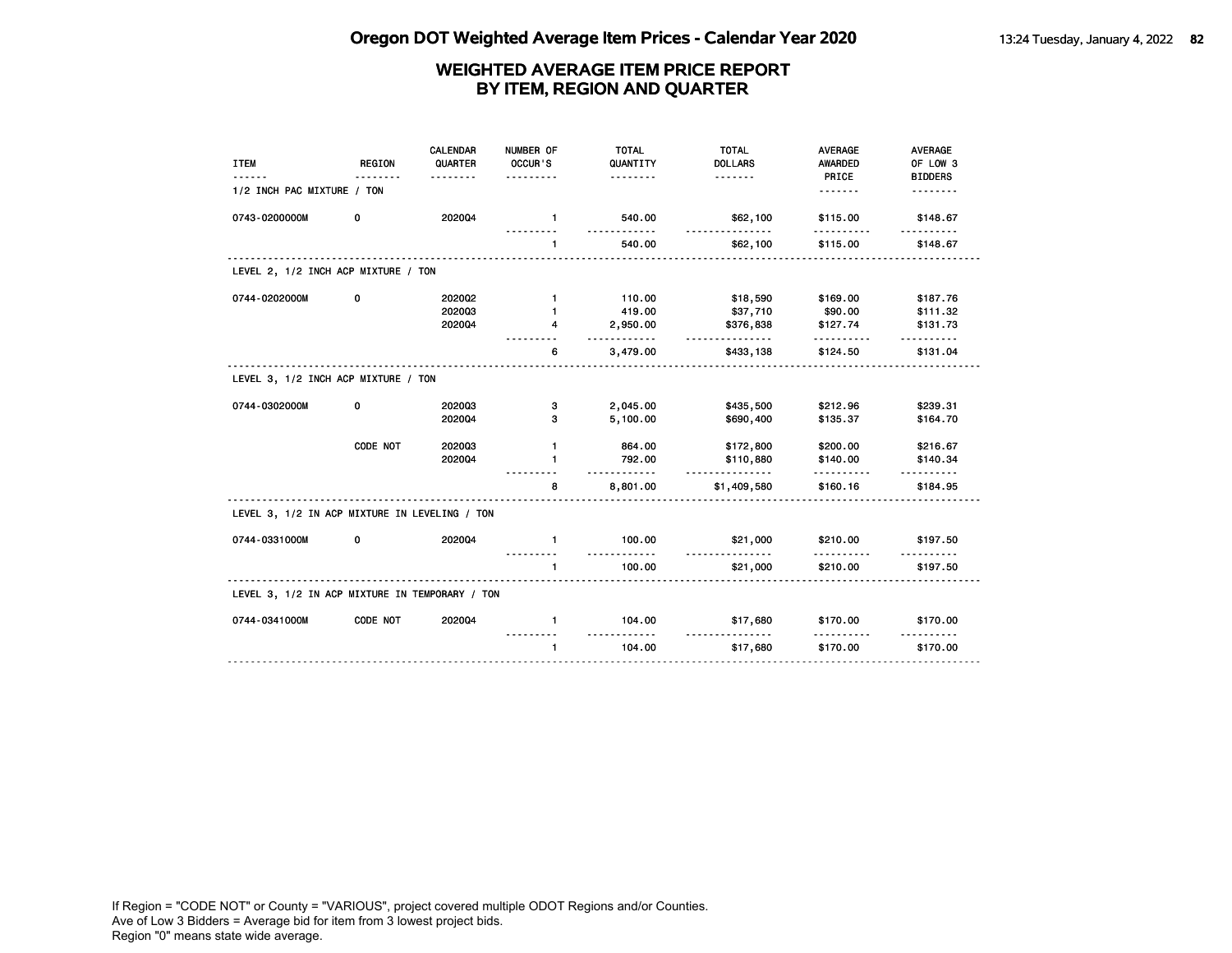| <b>ITEM</b>                                   | <b>REGION</b> | CALENDAR<br>QUARTER | NUMBER OF<br>OCCUR'S | <b>TOTAL</b><br>QUANTITY<br>. | <b>TOTAL</b><br><b>DOLLARS</b><br>. | <b>AVERAGE</b><br>AWARDED<br>PRICE | <b>AVERAGE</b><br>OF LOW 3<br><b>BIDDERS</b> |
|-----------------------------------------------|---------------|---------------------|----------------------|-------------------------------|-------------------------------------|------------------------------------|----------------------------------------------|
| LEVEL 2, 3/8 INCH LIME TREATED ACP / TON      |               |                     |                      |                               |                                     | <u>.</u>                           |                                              |
| 0745-0223000M                                 | CODE NOT      | 202003              | $\mathbf{1}$         | 100,800.00                    | \$3,225,600                         | \$32.00                            | \$37.67                                      |
|                                               |               |                     | $\mathbf{1}$         | 100,800.00                    | \$3,225,600                         | \$32.00                            | \$37.67                                      |
| LEVEL 3, 1/2 INCH ACP / TON                   |               |                     |                      |                               |                                     |                                    |                                              |
| 0745-0302000M                                 | 0             | 202001              | $\overline{2}$       | 40,948.00                     | \$1,293,186                         | \$31.58                            | \$50.04                                      |
|                                               |               | 202002              | $\blacksquare$       | 25,848.00                     | \$1,434,564                         | \$55.50                            | \$57.75                                      |
|                                               |               | 202003              | $\mathbf{1}$         | 950.00                        | \$213,750                           | \$225.00                           | \$202.33                                     |
|                                               |               | 202004              | $\overline{7}$       | 77,735.00<br>$\cdots$         | \$5,417,148                         | \$69.69<br>.                       | \$73.78<br>$- - - - - -$                     |
|                                               |               |                     | 11                   | 145,481.00                    | \$8,358,648                         | \$57.46                            | \$65.09                                      |
| LEVEL 3, 1/2 INCH LIME TREATED ACP / TON      |               |                     |                      |                               |                                     |                                    |                                              |
| 0745-0322000M                                 | 0             | 2020Q1              | $\mathbf{1}$         | 7,400.00                      | \$458,800                           | \$62.00                            | \$66.00                                      |
|                                               |               | 2020Q2              | $\overline{2}$       | 104,400.00                    | \$2,682,100                         | \$25.69                            | \$38.34                                      |
|                                               |               | 202003              | $\mathbf{1}$         | 33,000.00                     | \$759,000                           | \$23.00                            | \$38.73                                      |
|                                               |               | 202004              | $\overline{2}$       | 40,820.00                     | \$1,486,160                         | \$36.41                            | \$38.14                                      |
|                                               | CODE NOT      | 202004              | 1                    | 72,000.00<br>.                | \$5,256,000                         | \$73.00<br>.                       | \$56.00<br>.                                 |
|                                               |               |                     | $\overline{7}$       | 257,620.00                    | \$10,642,060                        | \$41.31                            | \$44.09                                      |
| LEVEL 3, 1/2 INCH ACP IN LEVELING / TON       |               |                     |                      |                               |                                     |                                    |                                              |
| 0745-0331000M                                 | 0             | 202003              | $\mathbf{1}$         | 4,700.00                      | \$401,850                           | \$85.50                            | \$92.50                                      |
|                                               |               | 202004              | $\mathbf{1}$         | 3,324.00                      | \$199,440                           | \$60.00                            | \$60.00                                      |
|                                               |               |                     | 2                    | 8,024.00                      | \$601,290                           | \$74.94                            | \$79.04                                      |
| LEVEL 3, 1/2 IN LIME TR ACP IN LEVELING / TON |               |                     |                      |                               |                                     |                                    |                                              |
| 0745-0334000M                                 | 0             | 202003              | $\mathbf{1}$         | 1,200.00                      | \$30,000                            | \$25.00                            | \$81.62                                      |
|                                               |               |                     | $\mathbf{1}$         | 1,200.00                      | \$30,000                            | \$25.00                            | \$81.62                                      |
|                                               |               |                     |                      |                               |                                     |                                    |                                              |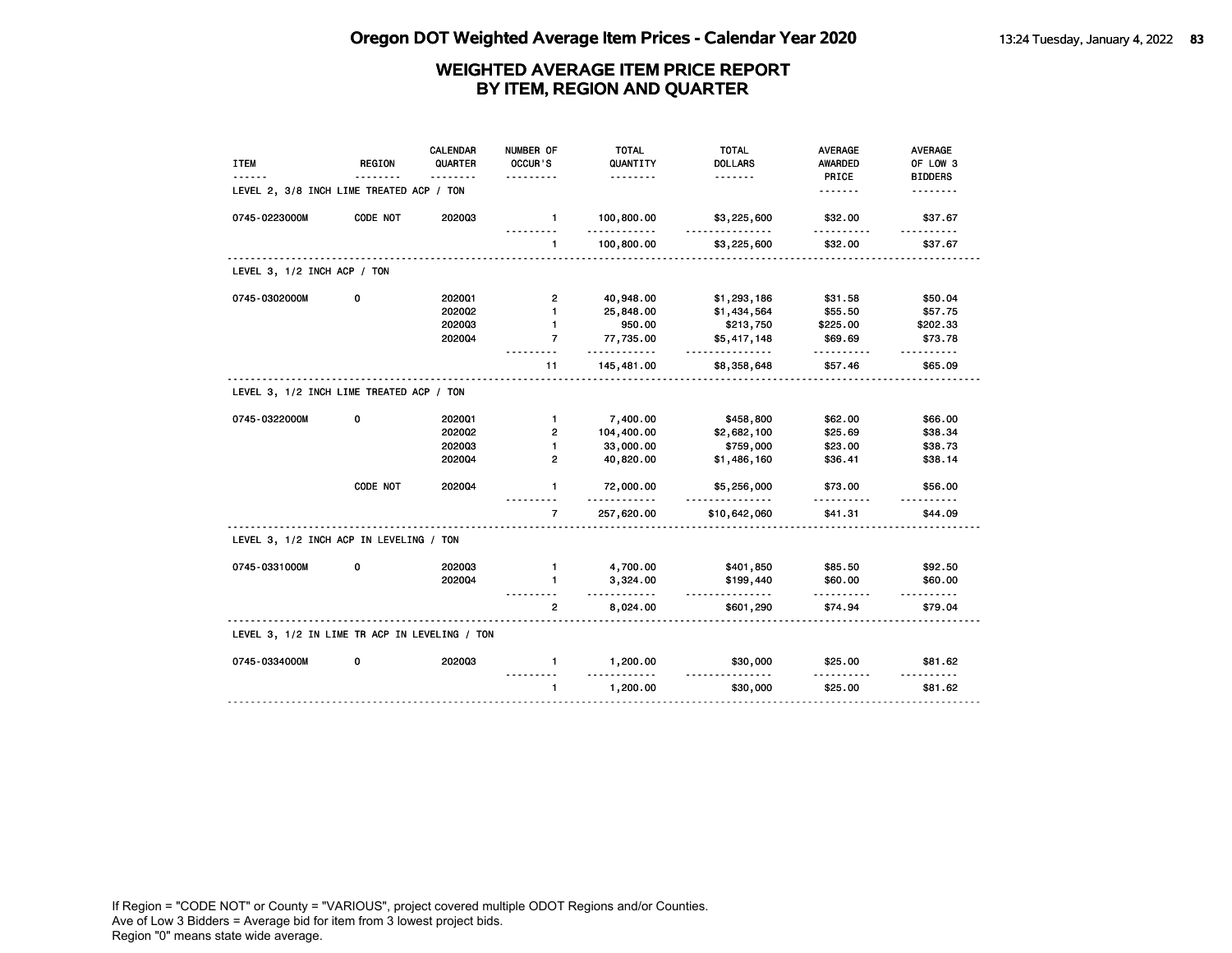| <b>ITEM</b>                                   | <b>REGION</b> | CALENDAR<br>QUARTER | NUMBER OF<br>OCCUR'S<br>. | <b>TOTAL</b><br>QUANTITY<br>. | <b>TOTAL</b><br><b>DOLLARS</b><br><u>.</u> | <b>AVERAGE</b><br>AWARDED<br>PRICE | <b>AVERAGE</b><br>OF LOW 3<br><b>BIDDERS</b> |
|-----------------------------------------------|---------------|---------------------|---------------------------|-------------------------------|--------------------------------------------|------------------------------------|----------------------------------------------|
| LEVEL 3, 3/8 IN LIME TR ACP IN LEVELING / TON |               |                     |                           |                               |                                            | <u>.</u>                           |                                              |
| 0745-0335000M                                 | CODE NOT      | 202004              | $\mathbf{1}$              | 4,000.00                      | \$324,000                                  | \$81.00                            | \$60.67                                      |
|                                               |               |                     | $\blacksquare$            | 4,000.00                      | \$324,000                                  | \$81.00                            | \$60.67                                      |
| LEVEL 3, 1/2 INCH ACP IN TEMPORARY / TON      |               |                     |                           |                               |                                            |                                    |                                              |
| 0745-0341000M                                 | 0             | 2020Q4              | $\blacksquare$            | 2,700.00                      | \$228,150                                  | \$84.50                            | \$99.33                                      |
|                                               | CODE NOT      | 202004              | $\mathbf{1}$              | 1,500.00                      | \$225,000                                  | \$150.00                           | \$126.33                                     |
|                                               |               |                     | $\overline{2}$            | 4,200.00                      | \$453,150                                  | \$107.89                           | \$108.98                                     |
| LEVEL 4, 1/2 INCH ACP / TON                   |               |                     |                           |                               |                                            |                                    |                                              |
| 0745-0402000M                                 | 0             | 202001              | 3                         | 31,856.00                     | \$2,689,221                                | \$84.42                            | \$90.79                                      |
|                                               |               | 202002              | 2                         | 1,250.00                      | \$171,000                                  | \$136.80                           | \$134.27                                     |
|                                               |               | 202003              | $\blacksquare$            | 5,700.00                      | \$498,750                                  | \$87.50                            | \$93.17                                      |
|                                               |               | 2020Q4              | 4                         | 50,476.00                     | \$2,981,292                                | \$59.06                            | \$66.73                                      |
|                                               | CODE NOT      | 202004              | 2                         | 55,914.00<br>$- - - - -$      | \$4,027,600                                | \$72.03<br>.                       | \$72.37                                      |
|                                               |               |                     | 12 <sub>2</sub>           | 145, 196.00                   | \$10,367,863                               | \$71.41                            | \$75.80                                      |
| LEVEL 4, 1/2 INCH LIME TREATED ACP / TON      |               |                     |                           |                               |                                            |                                    |                                              |
| 0745-0422000M                                 | 0             | 202001              | $\mathbf{1}$              | 106,000.00                    | \$6,572,000                                | \$62.00                            | \$66.00                                      |
|                                               |               | 202003              | $\blacksquare$            | 11,500.00                     | \$287,500                                  | \$25.00                            | \$44.58                                      |
|                                               |               | 202004              | $\mathbf{1}$              | 26,394.00<br>.                | \$1,742,004                                | \$66.00                            | \$53.67<br>.                                 |
|                                               |               |                     | з                         | 143,894.00                    | \$8,601,504                                | \$59.78                            | \$62.03                                      |
| LEVEL 4, 3/8 INCH ACP IN LEVELING / TON       |               |                     |                           |                               |                                            |                                    |                                              |
| 0745-0432000M                                 | 0             | 2020Q1              | 1.                        | 1,372.00                      | \$221,578                                  | \$161.50                           | \$147.17                                     |
|                                               |               |                     | $\mathbf{1}$              | 1,372.00                      | \$221,578                                  | \$161.50                           | \$147.17                                     |
|                                               |               |                     |                           |                               |                                            |                                    |                                              |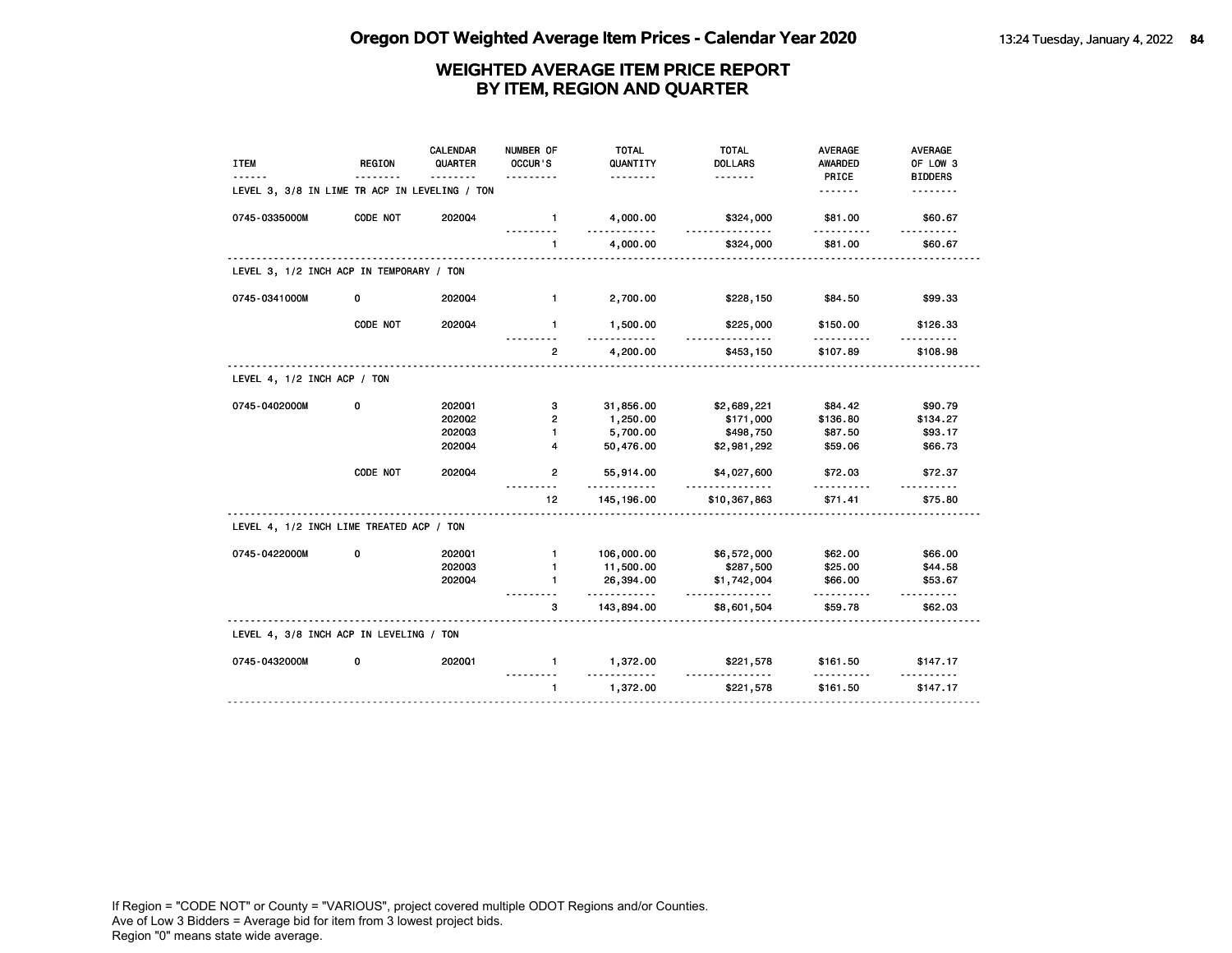| <b>ITEM</b>                     | <b>REGION</b> | <b>CALENDAR</b><br>QUARTER | NUMBER OF<br>OCCUR'S            | <b>TOTAL</b><br>QUANTITY | <b>TOTAL</b><br><b>DOLLARS</b> | <b>AVERAGE</b><br><b>AWARDED</b> | <b>AVERAGE</b><br>OF LOW 3 |
|---------------------------------|---------------|----------------------------|---------------------------------|--------------------------|--------------------------------|----------------------------------|----------------------------|
|                                 | <u>.</u>      | <u>.</u>                   |                                 | <u>.</u>                 | <u>.</u>                       | PRICE                            | <b>BIDDERS</b>             |
| PG 58-28 ASPHALT IN ACP / TON   |               |                            |                                 |                          |                                | <u>.</u>                         | <u>.</u>                   |
| 0745-0602000M                   | CODE NOT      | 202003                     | $\mathbf{1}$                    | 6,410.00                 | \$2,243,500<br><u>.</u>        | \$350.00                         | \$358.33                   |
|                                 |               |                            | $\mathbf{1}$                    | 6,410.00                 | \$2,243,500                    | \$350.00                         | \$358.33                   |
| PG 64-22 ASPHALT IN ACP / TON   |               |                            |                                 |                          |                                |                                  |                            |
| 0745-0620000M                   | 0             | 2020Q1                     | 4                               | 2,969.00                 | \$978,209                      | \$329.47                         | \$110.21                   |
|                                 |               | 202002                     | $\overline{2}$                  | 2,120.00                 | \$2,120                        | \$1.00                           | \$0.67                     |
|                                 |               | 2020Q4                     | 6                               | 4,569.00                 | \$663,127                      | \$145.14                         | \$49.77                    |
|                                 |               |                            | 12                              | .<br>9,658.00            | .<br>\$1,643,456               | .<br>\$170.17                    | .<br>\$57.57               |
| PG 64-22ER ASPHALT IN ACP / TON |               |                            |                                 |                          |                                |                                  |                            |
| 0745-0620100M                   | 0             | 202003                     | $\mathbf{1}$                    | 520.00                   | \$520                          | \$1.00                           | \$1.00                     |
|                                 |               | 202004                     | $\mathbf{1}$                    | 300.00                   | \$177,123                      | \$590.41                         | \$570.80                   |
|                                 |               |                            | $\overline{2}$                  | <u>.</u><br>820.00       | .<br>\$177,643                 | .<br>\$216.64                    | <u>.</u><br>\$209.46       |
| PG 64-28 ASPHALT IN ACP / TON   |               |                            |                                 |                          |                                |                                  |                            |
| 0745-0622000M                   | 0             | 2020Q2                     | $\blacksquare$                  | 5,200.00                 | \$2,158,000                    | \$415.00                         | \$255.33                   |
|                                 |               | 202003                     | $\overline{2}$                  | 2,155.00                 | \$926,650                      | \$430.00                         | \$279.67                   |
|                                 |               | 2020Q4                     | $\overline{2}$                  | 2,252.00                 | \$827,852                      | \$367.61                         | \$427.12                   |
|                                 | CODE NOT      | 2020Q4                     | $\mathbf{1}$                    | 3,000.00                 | \$3,000                        | \$1.00                           | \$152.33                   |
|                                 |               |                            | 6                               | .<br>12,607.00           | .<br>\$3,915,502               | \$310.58                         | <u>.</u><br>\$265.67       |
| PG 70-22ER ASPHALT IN ACP / TON |               |                            |                                 |                          |                                |                                  |                            |
| 0745-0640100M                   | 0             | 202001                     | 4                               | 8,261.00                 | \$1,796                        | \$0.22                           | \$0.65                     |
|                                 |               | 202002                     | $\overline{2}$                  | 71.00                    | \$10                           | \$0.14                           | \$0.71                     |
|                                 |               | 202003                     | $\mathbf{1}$                    | 340.00                   | \$340                          | \$1.00                           | \$1.00                     |
|                                 |               | 2020Q4                     | 3                               | 2,985.00                 | \$475                          | \$0.16                           | \$0.44                     |
|                                 | CODE NOT      | 2020Q4                     | $\overline{2}$                  | 3,081.00                 | \$3,081                        | \$1.00                           | \$152.35                   |
|                                 |               |                            | $- - - - -$<br>12 <sup>12</sup> | $- - - -$<br>14,738.00   | \$5,702                        | \$0.39                           | \$32.33                    |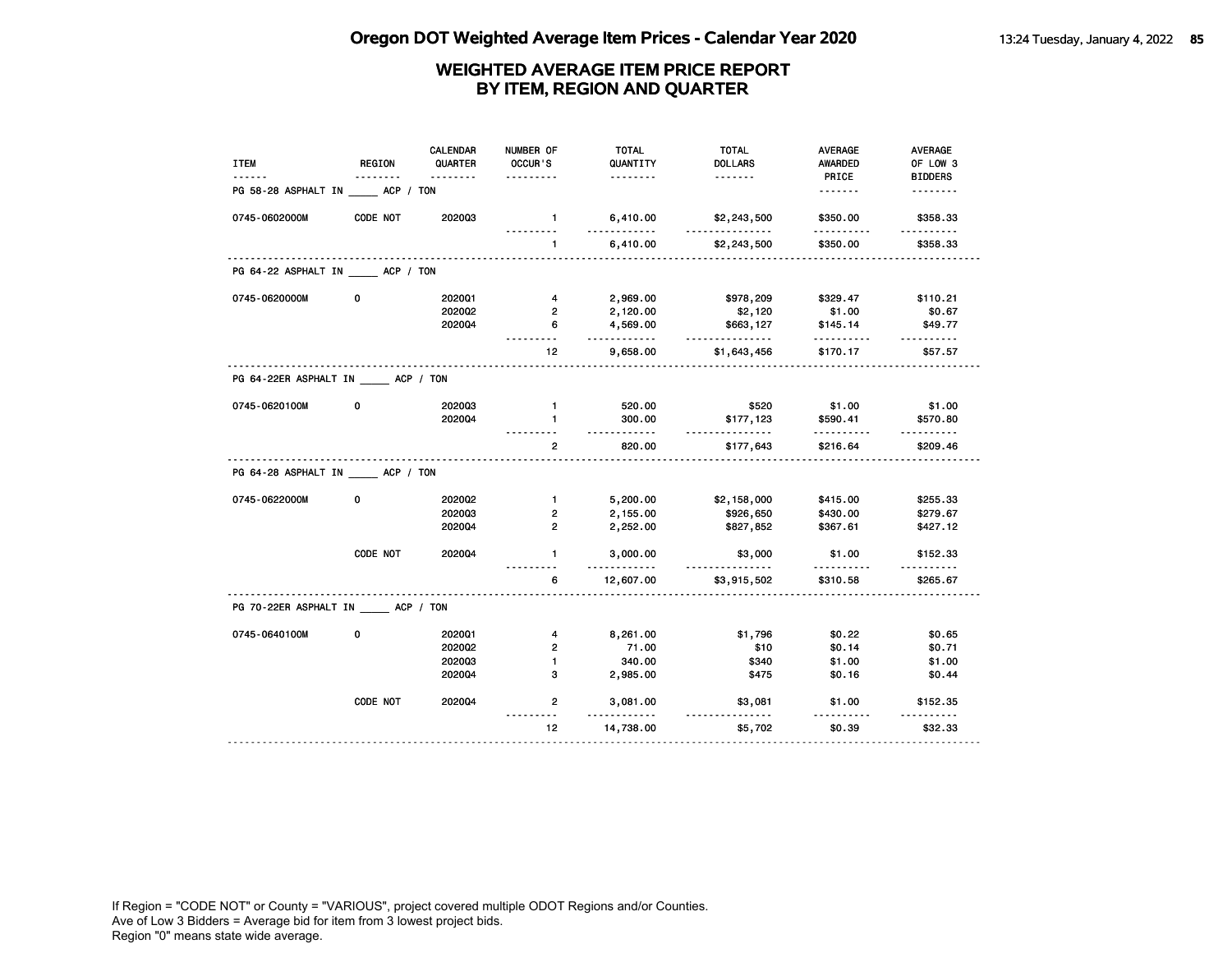| <b>ITEM</b>                                    | <b>REGION</b> | <b>CALENDAR</b><br>QUARTER | NUMBER OF<br>OCCUR'S | <b>TOTAL</b><br>QUANTITY | <b>TOTAL</b><br><b>DOLLARS</b> | <b>AVERAGE</b><br><b>AWARDED</b> | AVERAGE<br>OF LOW 3    |
|------------------------------------------------|---------------|----------------------------|----------------------|--------------------------|--------------------------------|----------------------------------|------------------------|
| PG 70-28ER ASPHALT IN ACP / TON                |               | .                          |                      | <u>.</u>                 | <u>.</u>                       | PRICE<br>. <b>.</b>              | <b>BIDDERS</b><br>.    |
| 0745-0642100M                                  | 0             | 202003                     | $\mathbf{1}$         | 725.00                   | \$319,000                      | \$440.00                         | \$294.67               |
|                                                |               | 202004                     | $\mathbf{1}$         | 1,425.00                 | \$1,425                        | \$1.00                           | \$283.00               |
|                                                | CODE NOT      | 202004                     | 1                    | 1,900.00                 | \$1,900                        | \$1.00                           | \$164.00               |
|                                                |               |                            | 3                    | 4,050.00                 | \$322,325                      | \$79.59                          | \$229.26               |
| CORE CORRELAT OF NUCLEAR GAUGE READINGS / EACH |               |                            |                      |                          |                                |                                  |                        |
| 0745-0900000E                                  | 0             | 202001                     | $\overline{2}$       | 4.00                     | \$32,000                       | \$8,000.00                       | \$6,275.00             |
|                                                |               | 2020Q2                     | $\overline{2}$       | 8.00                     | \$9,500                        | \$1,187.50                       | \$1,096.88             |
|                                                |               | 202003                     | $\blacksquare$       | 4.00                     | \$8,000                        | \$2,000.00                       | \$1,294.53             |
|                                                |               | 202004                     | 6                    | 25.00                    | \$42,800                       | \$1,712.00                       | \$2,102.09             |
|                                                | CODE NOT      | 202003                     | $\mathbf{1}$         | 2.00                     | \$4,000                        | \$2,000.00                       | \$1,016.67             |
|                                                |               | 202004                     | 1                    | 10.00<br>.               | \$7,820<br><u>.</u>            | \$782.00<br>.                    | \$2,327.33<br><u>.</u> |
|                                                |               |                            | 13                   | 53.00                    | \$104,120                      | \$1,964.53                       | \$2,205.89             |
| CRACK SEALING / FOOT                           |               |                            |                      |                          |                                |                                  |                        |
| 0746-0100000F                                  | 0             | 2020Q2                     | $\mathbf{1}$         | 10,027.00                | \$28,477                       | \$2.84                           | \$2.34                 |
|                                                | CODE NOT      | 202004                     | 1                    | 200,000.00<br>.          | \$140,000<br>.                 | \$0.70<br>.                      | \$0.93                 |
|                                                |               |                            | 2                    | 210,027.00               | \$168,477                      | \$0.80                           | \$1.00                 |
| 6 INCH ASPH CONC PAVEMENT REPAIR / SQYD        |               |                            |                      |                          |                                |                                  |                        |
| 0748-0103000J                                  | 0             | 202001                     | $\mathbf{1}$         | 500.00                   | \$26,000                       | \$52.00                          | \$33.38                |
|                                                |               | 2020Q2                     | 2                    | 417.00                   | \$16,508                       | \$39.59                          | \$41.94                |
|                                                |               | 202004                     | 6                    | 2,020.00                 | \$100,929<br><u>.</u>          | \$49.96                          | \$64.54                |
|                                                |               |                            | 9                    | 2,937.00                 | \$143,437                      | \$48.84                          | \$56.02                |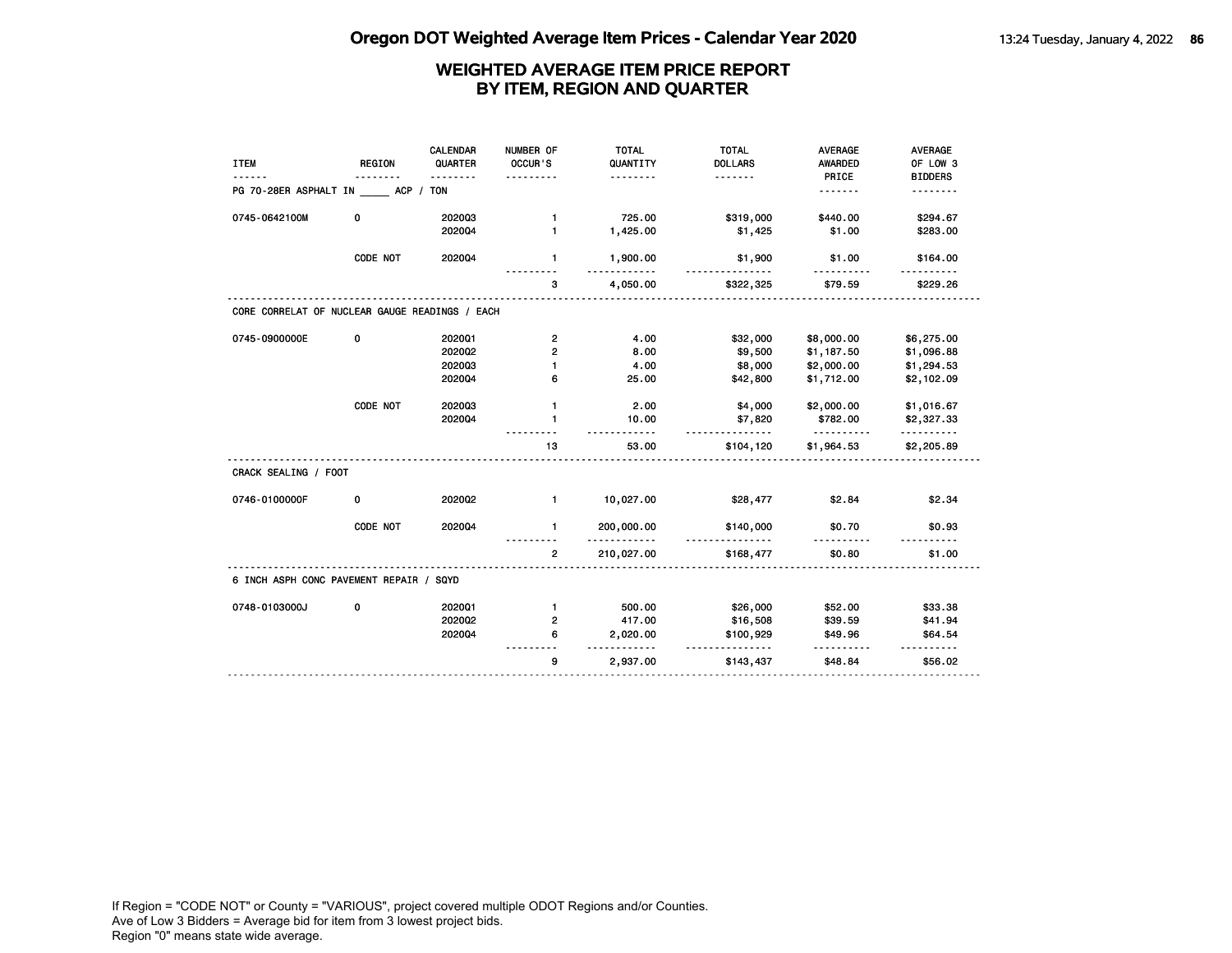| <b>ITEM</b><br>------                    | <b>REGION</b><br>. | <b>CALENDAR</b><br>QUARTER<br>. | NUMBER OF<br>OCCUR'S<br>. | <b>TOTAL</b><br>QUANTITY<br><u>.</u> | <b>TOTAL</b><br><b>DOLLARS</b> | <b>AVERAGE</b><br><b>AWARDED</b><br>PRICE | <b>AVERAGE</b><br>OF LOW 3<br><b>BIDDERS</b> |
|------------------------------------------|--------------------|---------------------------------|---------------------------|--------------------------------------|--------------------------------|-------------------------------------------|----------------------------------------------|
| 9 INCH ASPH CONC PAVEMENT REPAIR / SQYD  |                    |                                 |                           |                                      |                                | <u>.</u>                                  | <u>.</u>                                     |
| 0748-0104000J                            | 0                  | 202001                          | $\blacksquare$            | 500.00<br>.                          | \$36,500<br><u>.</u>           | \$73.00                                   | \$43.88                                      |
|                                          |                    |                                 | $\mathbf{1}$              | 500.00                               | \$36,500                       | <u>.</u><br>\$73.00                       | \$43.88                                      |
| 12 INCH ASPH CONC PAVEMENT REPAIR / SQYD |                    |                                 |                           |                                      |                                |                                           |                                              |
| 0748-0106000J                            | 0                  | 202004                          | $\mathbf{1}$              | 940.00<br><u>.</u>                   | \$23,500<br>.                  | \$25.00<br>.                              | \$22.67                                      |
|                                          |                    |                                 | $\mathbf{1}$              | 940.00                               | \$23,500                       | \$25.00                                   | <u>.</u><br>\$22.67                          |
| 21 INCH ASPH CONC PAVEMENT REPAIR / SQYD |                    |                                 |                           |                                      |                                |                                           |                                              |
| 0748-0112000J                            | 0                  | 202003                          | $\mathbf{1}$<br>.         | 2,600.00<br><u></u>                  | \$325,000<br>.                 | \$125.00<br>.                             | \$99.75<br><u>.</u>                          |
|                                          |                    |                                 | $\mathbf{1}$              | 2,600.00                             | \$325,000                      | \$125.00                                  | \$99.75                                      |
| 22 INCH ASPH CONC PAVEMENT REPAIR / SQYD |                    |                                 |                           |                                      |                                |                                           |                                              |
| 0748-0113000J                            | 0                  | 202002                          | $\mathbf{1}$<br><u>.</u>  | 5.00<br><u>.</u>                     | \$700<br>.                     | \$140.00<br>.                             | \$246.67                                     |
|                                          |                    |                                 | 1                         | 5.00                                 | \$700                          | \$140.00                                  | \$246.67                                     |
| 32 INCH ASPH CONC PAVEMENT REPAIR / SQYD |                    |                                 |                           |                                      |                                |                                           |                                              |
| 0748-0117000J                            | <b>CODE NOT</b>    | 202004                          | $\mathbf{1}$              | 700.00<br>.                          | \$29,400<br><u>.</u>           | \$42.00<br>.                              | \$42.33                                      |
|                                          |                    |                                 | $\mathbf{1}$              | 700.00                               | \$29,400                       | \$42.00                                   | \$42.33                                      |
| 34 INCH ASPH CONC PAVEMENT REPAIR / SQYD |                    |                                 |                           |                                      |                                |                                           |                                              |
| 0748-0118000J                            | 0                  | 202004                          | $\mathbf{1}$              | 100.00<br>.                          | \$21,000<br>.                  | \$210.00<br><u>.</u>                      | \$162.50                                     |
|                                          |                    |                                 | $\mathbf{1}$              | 100.00                               | \$21,000                       | \$210.00                                  | \$162.50                                     |
|                                          |                    |                                 |                           |                                      |                                |                                           |                                              |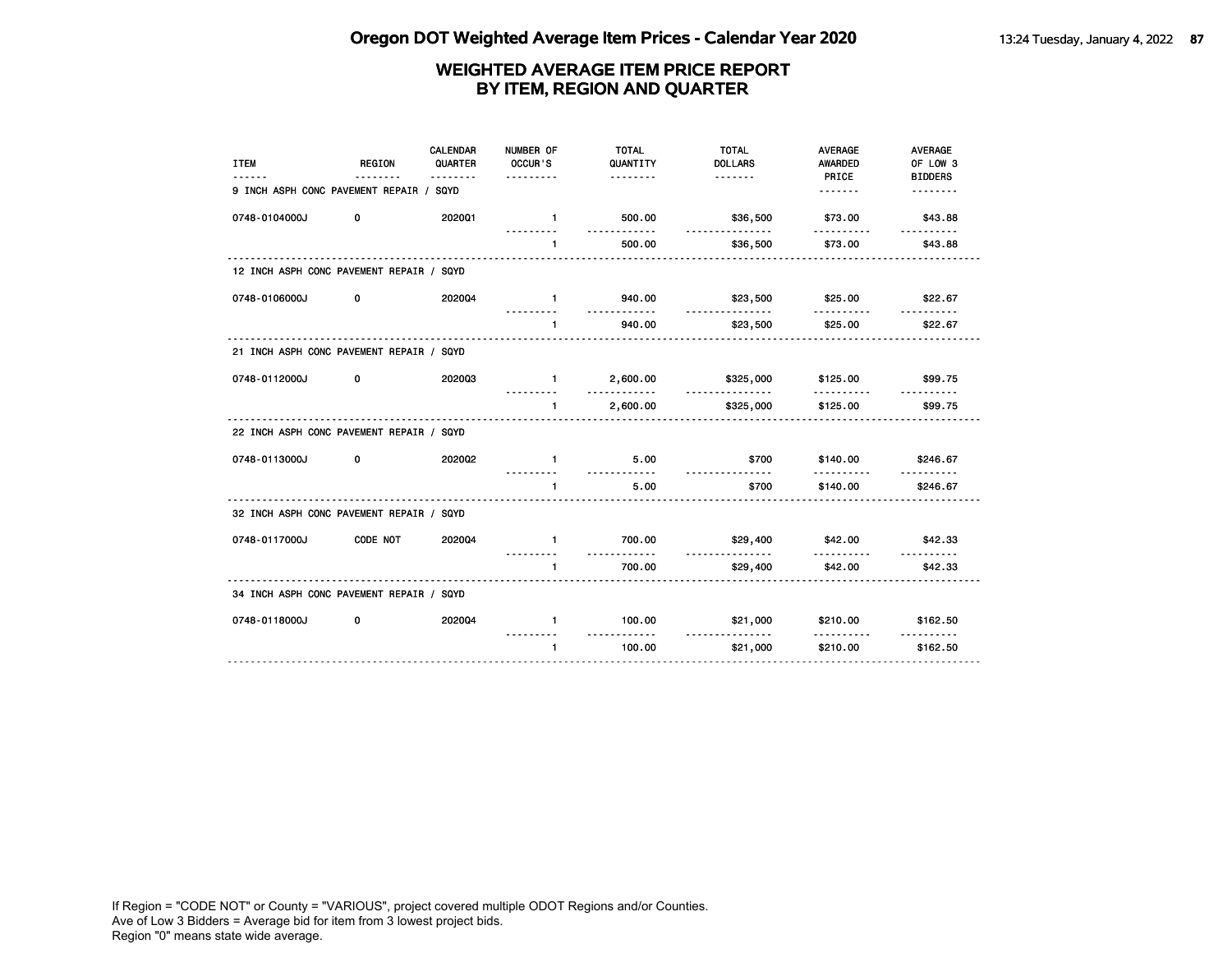| <b>ITEM</b>                              | <b>REGION</b> | CALENDAR<br>QUARTER | NUMBER OF<br>OCCUR'S | <b>TOTAL</b><br>QUANTITY<br>. | <b>TOTAL</b><br><b>DOLLARS</b><br>. | <b>AVERAGE</b><br><b>AWARDED</b><br>PRICE | AVERAGE<br>OF LOW 3<br><b>BIDDERS</b> |
|------------------------------------------|---------------|---------------------|----------------------|-------------------------------|-------------------------------------|-------------------------------------------|---------------------------------------|
| 38 INCH ASPH CONC PAVEMENT REPAIR / SQYD |               |                     |                      |                               |                                     | <u>.</u>                                  | .                                     |
| 0748-0120000J                            | 0             | 2020Q1              | $\mathbf{1}$         | 250.00<br>.                   | \$32,500<br>.                       | \$130.00                                  | \$118.00<br><u>.</u>                  |
|                                          |               |                     | $\mathbf{1}$         | 250.00                        | \$32,500                            | \$130.00                                  | \$118.00                              |
| 42 INCH ASPH CONC PAVEMENT REPAIR / SQYD |               |                     |                      |                               |                                     |                                           |                                       |
| 0748-0121000J                            | 0             | 202002              | $\mathbf{1}$         | 200.00<br>$- - - -$           | \$15,000<br><u>.</u>                | \$75.00                                   | \$115.00                              |
|                                          |               |                     | $\mathbf{1}$         | 200.00                        | \$15,000                            | \$75.00                                   | \$115.00                              |
| EXTRA FOR ASPHALT APPROACHES / EACH      |               |                     |                      |                               |                                     |                                           |                                       |
| 0749-0100000E                            | 0             | 202001              | $\mathbf{1}$         | 4.00                          | \$2,000                             | \$500.00                                  | \$541.67                              |
|                                          |               | 202002              | 4                    | 112.00                        | \$60,000                            | \$535.71                                  | \$996.04                              |
|                                          |               | 202003              | 8                    | 114.00                        | \$124,430                           | \$1,091.49                                | \$1,430.57                            |
|                                          |               | 202004              | 14                   | 307.00                        | \$248,816                           | \$810.47                                  | \$817.25                              |
|                                          | CODE NOT      | 202002              | $\mathbf{1}$         | 13.00                         | \$19,500                            | \$1,500.00                                | \$1,583.33                            |
|                                          |               | 202003              | $\mathbf{2}$         | 7.00                          | \$14,500<br>.                       | \$2,071.43                                | \$1,765.16<br>.                       |
|                                          |               |                     | 30                   | 557.00                        | \$469,246                           | \$842.45                                  | \$1,006.54                            |
| EXTRA FOR ASPHALT WALKS / SQFT           |               |                     |                      |                               |                                     |                                           |                                       |
| 0749-0106000J                            | 0             | 202003              | з                    | 6,332.00                      | \$57,256                            | \$9.04                                    | \$11.36                               |
|                                          |               | 202004              | $\overline{2}$       | 25,750.00<br>.                | \$44,003<br>.                       | \$1.71<br>.                               | \$1.15<br>.                           |
|                                          |               |                     | 5                    | 32,082.00                     | \$101,259                           | \$3.16                                    | \$3.16                                |
| EXTRA FOR ASPH SLOPE PAVING / SQFT       |               |                     |                      |                               |                                     |                                           |                                       |
| 0749-0108000J                            | 0             | 202002              | $\mathbf{1}$         | 50.00                         | \$500                               | \$10.00                                   | \$14.00                               |
|                                          |               | 202003              | $\overline{2}$       | 1,370.00                      | \$23,060                            | \$16.83                                   | \$14.27                               |
|                                          |               | 202004              | $\mathbf{1}$         | 400.00                        | \$3,092                             | \$7.73                                    | \$8.16                                |
|                                          | CODE NOT      | 202003              | $\mathbf{1}$         | 620.00                        | \$17,360                            | \$28.00                                   | \$17.33                               |
|                                          |               |                     | 5                    | 2,440.00                      | \$44,012                            | \$18.04                                   | \$14.04                               |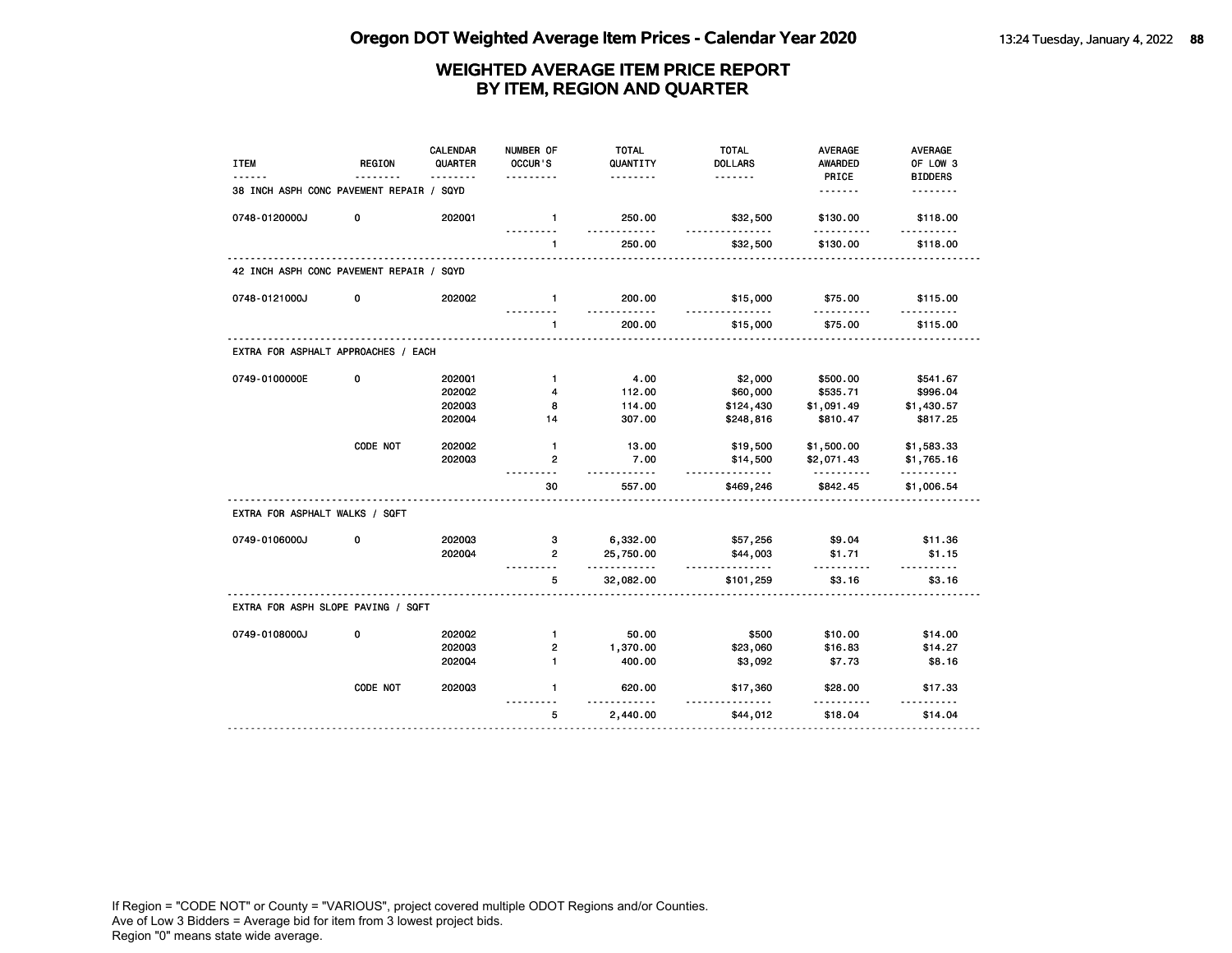| <b>ITEM</b>                             | <b>REGION</b> | <b>CALENDAR</b><br>QUARTER | NUMBER OF<br>OCCUR'S<br>. | <b>TOTAL</b><br>QUANTITY<br><u>.</u> | <b>TOTAL</b><br><b>DOLLARS</b> | <b>AVERAGE</b><br><b>AWARDED</b><br>PRICE | <b>AVERAGE</b><br>OF LOW 3<br><b>BIDDERS</b> |
|-----------------------------------------|---------------|----------------------------|---------------------------|--------------------------------------|--------------------------------|-------------------------------------------|----------------------------------------------|
| EXTRA FOR PAVEMENT REPAIR / SQFT        |               |                            |                           |                                      |                                | <u>.</u>                                  | <u>.</u>                                     |
| 0749-0109000J                           | 0             | 202003<br>202004           | 2<br>$\mathbf{1}$         | 15,300.00<br>7,500.00<br>.           | \$58,250<br>\$15,450           | \$3.81<br>\$2.06                          | \$6.19<br>\$9.27                             |
|                                         |               |                            | 3                         | 22,800.00                            | .<br>\$73,700                  | .<br>\$3.23                               | <u>.</u><br>\$7.20                           |
| ASPHALT WALKS / SQFT                    |               |                            |                           |                                      |                                |                                           |                                              |
| 0749-0114000J                           | 0             | 202003                     | $\mathbf{1}$              | 200.00                               | \$1,100                        | \$5.50                                    | \$16.17                                      |
|                                         |               | 202004                     | $\mathbf{1}$              | 72.00                                | \$2,880                        | \$40.00                                   | \$22.00                                      |
|                                         | CODE NOT      | 202003                     | $\mathbf{1}$              | 619.00                               | \$18,570<br><u>.</u>           | \$30.00                                   | \$20.00                                      |
|                                         |               |                            | 3                         | 891.00                               | \$22,550                       | \$25.31                                   | \$19.30                                      |
| ASPHALT SLOPE PAVING / SQFT             |               |                            |                           |                                      |                                |                                           |                                              |
| 0749-0116000J                           | 0             | 202003                     | $\mathbf{1}$              | 743.00                               | \$4,087                        | \$5.50                                    | \$12.17                                      |
|                                         |               | 202004                     | $\overline{2}$            | 367.00                               | \$9,091                        | \$24.77                                   | \$11.95                                      |
|                                         | CODE NOT      | 202003                     | $\mathbf{1}$              | 1,453.00<br>---------                | \$43,590<br>.                  | \$30.00<br>.                              | \$21.33                                      |
|                                         |               |                            | 4                         | 2,563.00                             | \$56,767                       | \$22.15                                   | \$17.33                                      |
| PLAIN CONCRETE PAVEMENT REPAIR / SQYD   |               |                            |                           |                                      |                                |                                           |                                              |
| 0754-0100000J                           | 0             | 202004                     | $\mathbf{1}$              | 72.00<br><u>.</u>                    | \$36,920                       | \$512.78                                  | \$720.93                                     |
|                                         |               |                            | $\mathbf{1}$              | 72.00                                | \$36,920                       | .<br>\$512.78                             | \$720.93                                     |
| CONT REINF CONC PVMT 11 IN THICK / SQYD |               |                            |                           |                                      |                                |                                           |                                              |
| 0755-0107000J                           | CODE NOT      | 2020Q4                     | $\mathbf{1}$              | 153,500.00                           | \$11,052,000                   | \$72.00                                   | \$73.67                                      |
|                                         |               |                            | $\mathbf{1}$              | .<br>153,500.00                      | \$11,052,000                   | \$72.00                                   | \$73.67                                      |
|                                         |               |                            |                           |                                      |                                |                                           |                                              |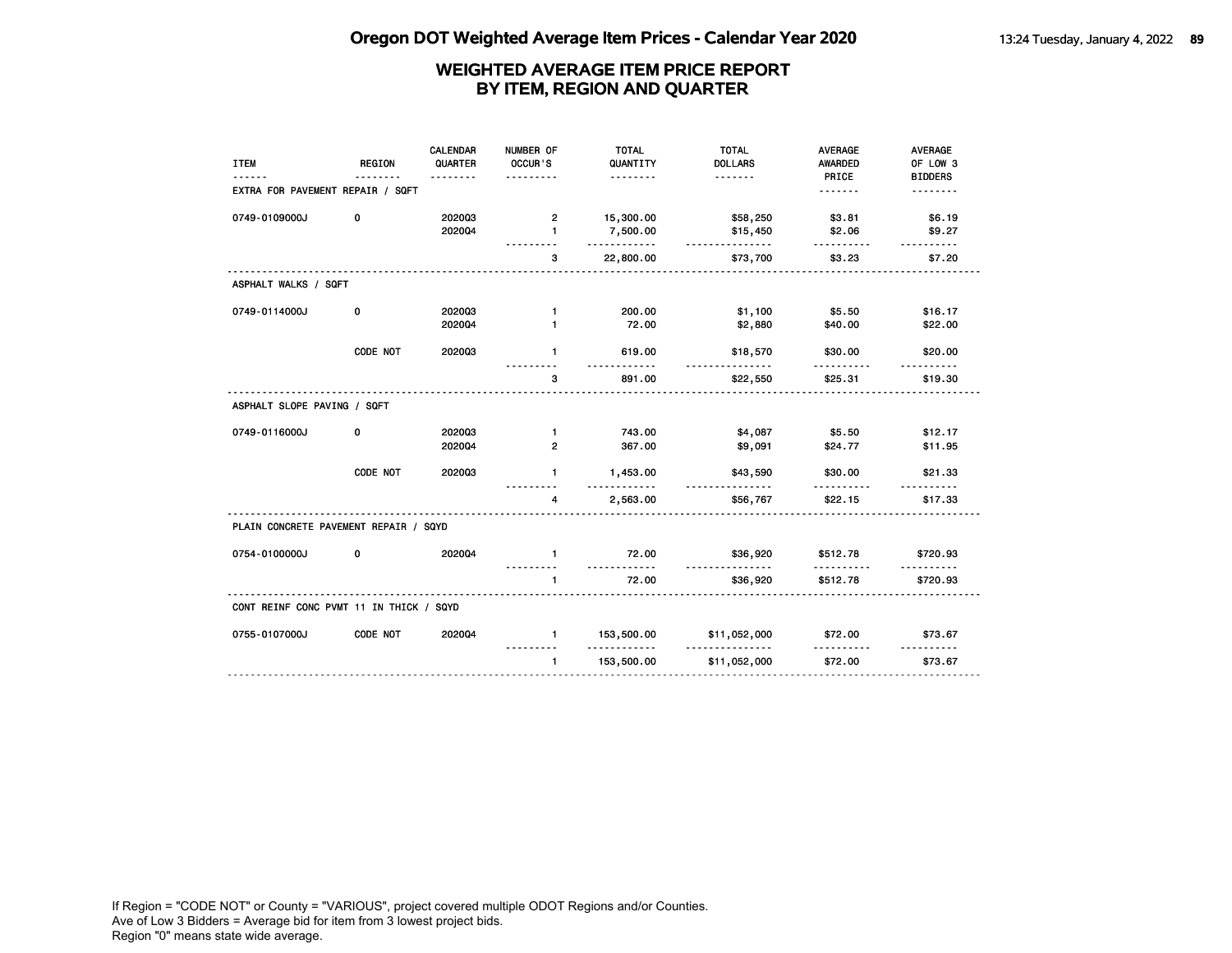| <b>ITEM</b>                                   | <b>REGION</b> | CALENDAR<br>QUARTER<br>. | NUMBER OF<br>OCCUR'S<br>.  | <b>TOTAL</b><br>QUANTITY<br><u>.</u> | <b>TOTAL</b><br><b>DOLLARS</b> | <b>AVERAGE</b><br><b>AWARDED</b><br>PRICE | <b>AVERAGE</b><br>OF LOW 3<br><b>BIDDERS</b> |
|-----------------------------------------------|---------------|--------------------------|----------------------------|--------------------------------------|--------------------------------|-------------------------------------------|----------------------------------------------|
| REINF CONC PVMT 10 INCH THICK / SQYD          |               |                          |                            |                                      |                                | <u>.</u>                                  | <u>.</u>                                     |
| 0755-0115000J                                 | 0             | 202003                   | $\blacksquare$             | 100.00<br>.                          | \$15,480<br>.                  | \$154.80                                  | \$166.60                                     |
|                                               |               |                          | $\mathbf{1}$               | 100.00                               | \$15,480                       | \$154.80                                  | \$166.60                                     |
| TERMINAL ANCHORS / FOOT                       |               |                          |                            |                                      |                                |                                           |                                              |
| 0755-0200000F                                 | CODE NOT      | 202004                   | $\blacksquare$             | 546.00                               | \$123,942                      | \$227.00                                  | \$209.00                                     |
|                                               |               |                          | $\blacksquare$             | .<br>546.00                          | .<br>\$123,942                 | .<br>\$227.00                             | \$209.00                                     |
| FLEXIBLE TO RIGID PAVEMENT TRANSITIONS / EACH |               |                          |                            |                                      |                                |                                           |                                              |
| 0755-0300000E                                 | CODE NOT      | 202004                   | $\mathbf{1}$               | 7.00<br><u>.</u>                     | \$89,390<br><u>.</u>           | \$12,770.00<br><u>.</u>                   | \$11,923.33<br><u>.</u>                      |
|                                               |               |                          | 1.<br>.                    | 7.00                                 | \$89,390                       | \$12,770.00                               | \$11,923.33                                  |
| PLN CONC PVMT UNDWLD 6 INCHES TH / SQYD       |               |                          |                            |                                      |                                |                                           |                                              |
| 0756-0101000J                                 | 0             | 202003                   | $\blacksquare$             | 300.00                               | \$30,360                       | \$101.20                                  | \$122.07                                     |
|                                               |               |                          | $\blacksquare$<br><b>.</b> | .<br>300.00                          | <u>.</u><br>\$30,360           | .<br>\$101.20                             | \$122.07                                     |
| PLN CONC PVMT DWLD 9 INCHES TH / SQYD         |               |                          |                            |                                      |                                |                                           |                                              |
| 0756-0115000J                                 | 0             | 202004                   | $1 -$                      | 1,600.00<br>.                        | \$168,000                      | \$105.00                                  | \$106.67                                     |
|                                               |               |                          | $\mathbf{1}$               | 1,600.00                             | <u>.</u><br>\$168,000          | .<br>\$105.00                             | \$106.67                                     |
| PLN CONC PVMT DWLD 10 INCHES TH / SQYD        |               |                          |                            |                                      |                                |                                           |                                              |
| 0756-0117000J                                 | 0             | 202001                   | $\mathbf{1}$               | 3,500.00                             | \$500,500                      | \$143.00<br><u>.</u>                      | \$141.50                                     |
|                                               |               |                          | $\mathbf{1}$               | .<br>3,500.00                        | <u>.</u><br>\$500,500          | \$143.00                                  | \$141.50                                     |
|                                               |               |                          |                            |                                      |                                |                                           |                                              |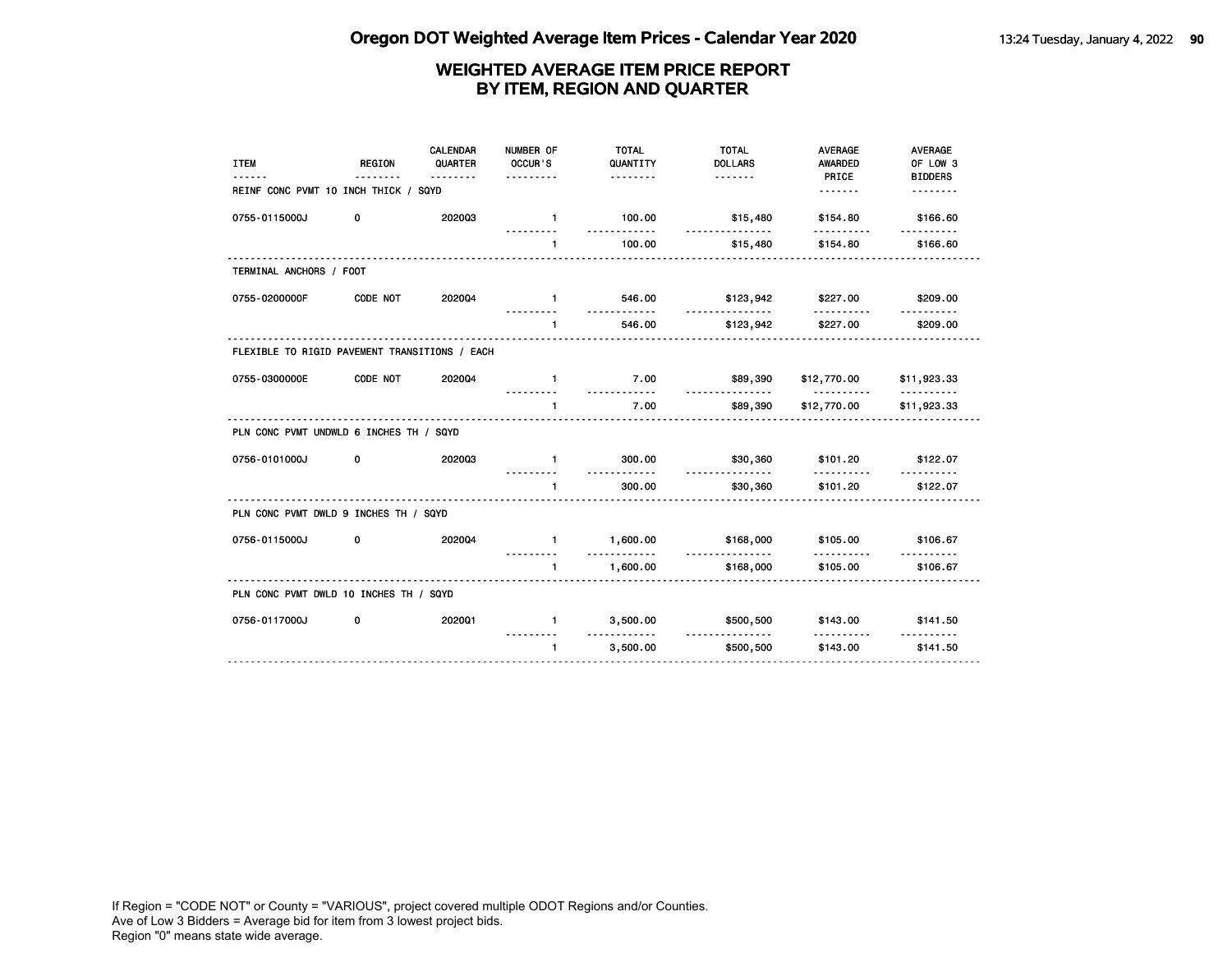|                                        |               | <b>CALENDAR</b> | NUMBER OF      | <b>TOTAL</b> | <b>TOTAL</b>   | <b>AVERAGE</b> | AVERAGE        |
|----------------------------------------|---------------|-----------------|----------------|--------------|----------------|----------------|----------------|
| <b>ITEM</b>                            | <b>REGION</b> | QUARTER         | OCCUR'S        | QUANTITY     | <b>DOLLARS</b> | <b>AWARDED</b> | OF LOW 3       |
|                                        |               |                 |                | .            | <u>.</u>       | PRICE          | <b>BIDDERS</b> |
| CONCRETE CURBS / FOOT                  |               |                 |                |              |                | <u>.</u>       |                |
|                                        |               |                 |                |              |                |                |                |
| 0759-0100000F                          | 0             | 202003          | $\mathbf{2}$   | 900.00       | \$22,240       | \$24.71        | \$46.89        |
|                                        |               | 202004          | $\blacksquare$ | 1,600.00     | \$103,696      | \$64.81        | \$63.94        |
|                                        | CODE NOT      | 2020Q2          | 1              | 4,400.00     | \$65,604       | \$14.91        | \$42.97        |
|                                        |               | 202003          | 1              | 3,000.00     | \$120,000      | \$40.00        | \$46.67        |
|                                        |               |                 |                | .            | .              | <u>.</u>       | <u>.</u>       |
|                                        |               |                 | 5              | 9,900.00     | \$311,540      | \$31.47        | \$47.84        |
| CONCRETE CURBS, MODIFIED / FOOT        |               |                 |                |              |                |                |                |
| 0759-0102000F                          | 0             | 202003          | 2              | 7,280.00     | \$223,840      | \$30.75        | \$30.79        |
|                                        |               | 202004          | $\mathbf{1}$   | 200.00       | \$6,800        | \$34.00        | \$51.62        |
|                                        |               |                 |                |              | <u>.</u>       |                |                |
|                                        |               |                 | 3              | 7,480.00     | \$230,640      | \$30.83        | \$31.35        |
| CONC CURBS, CURB AND GUTTER / FOOT     |               |                 |                |              |                |                |                |
| 0759-0103000F                          | 0             | 2020Q2          | з              | 2,036.00     | \$107,028      | \$52.57        | \$60.56        |
|                                        |               | 202003          | 8              | 29,969.00    | \$1,153,638    | \$38.49        | \$46.96        |
|                                        |               | 2020Q4          | 13             | 33,436.00    | \$1,714,582    | \$51.28        | \$50.71        |
|                                        | CODE NOT      | 2020Q2          | $\mathbf{1}$   | 7,800.00     | \$357,240      | \$45.80        | \$56.60        |
|                                        |               | 202003          | з              | 12,489.00    | \$796,343      | \$63.76        | \$62.17        |
|                                        |               | 202004          | $\overline{2}$ | 1,267.00     | \$45,159       | \$35.64        | \$40.17        |
|                                        |               |                 |                | .            |                |                |                |
|                                        |               |                 | 30             | 86,997.00    | \$4,173,990    | \$47.98        | \$51.67        |
| CONC CURB, LOW PRFIL MNTBL CURB / FOOT |               |                 |                |              |                |                |                |
| 0759-0106000F                          | 0             | 202001          | $\mathbf{1}$   | 3,500.00     | \$110,250      | \$31.50        | \$30.75        |
|                                        |               | 202004          | 1              | 400.00       | \$17,800       | \$44.50        | \$42.01        |
|                                        |               |                 |                |              |                |                |                |
|                                        | CODE NOT      | 202004          | $\mathbf{1}$   | 145.00       | \$3,625        | \$25.00        | \$33.00        |
|                                        |               |                 | 3              | 4,045.00     | \$131,675      | \$32.55        | \$31.94        |
|                                        |               |                 |                |              |                |                |                |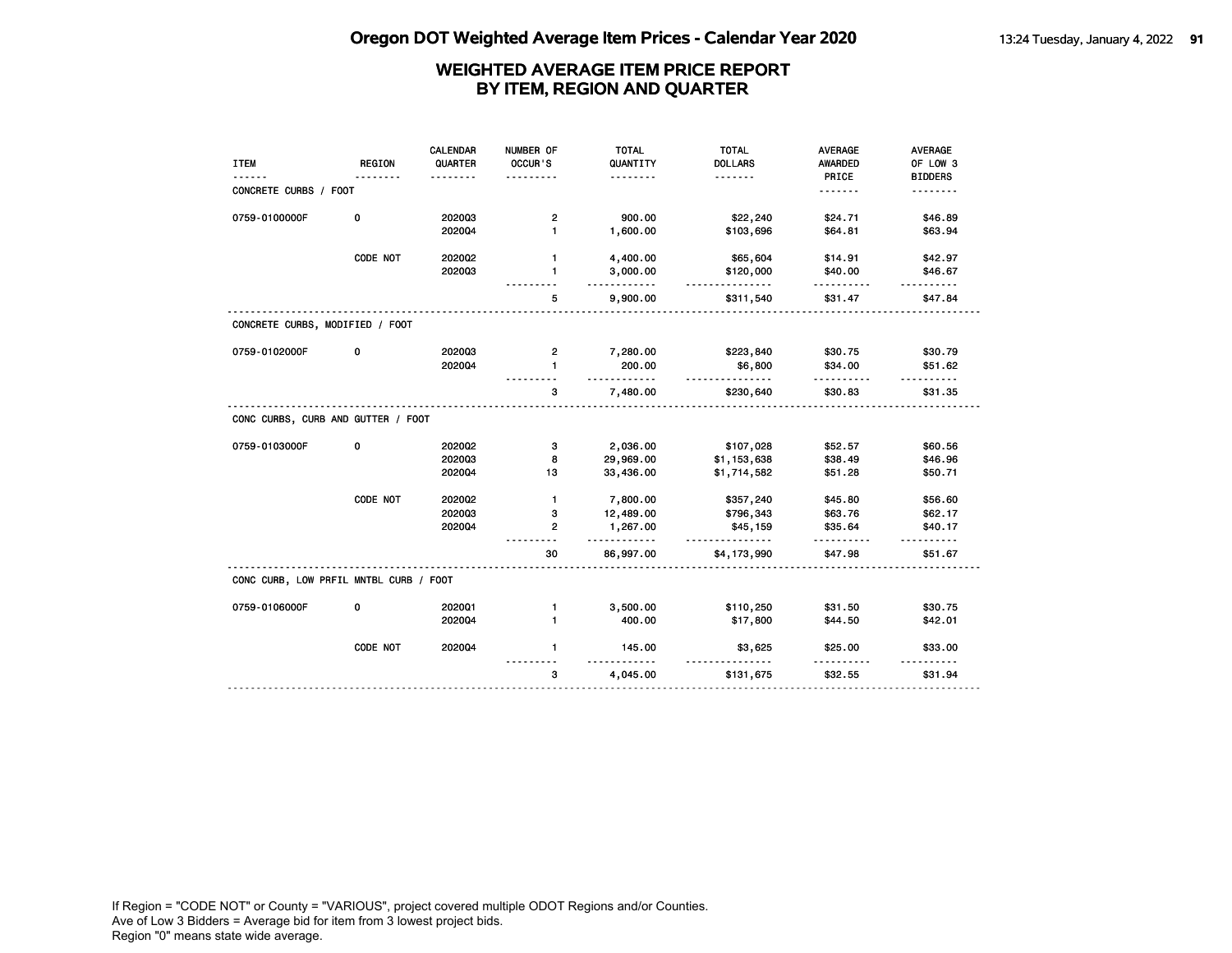|                                       |          | CALENDAR | NUMBER OF      | <b>TOTAL</b>          | <b>TOTAL</b>         | <b>AVERAGE</b> | <b>AVERAGE</b>                     |
|---------------------------------------|----------|----------|----------------|-----------------------|----------------------|----------------|------------------------------------|
| <b>ITEM</b>                           | REGION   | QUARTER  | OCCUR'S        | QUANTITY              | <b>DOLLARS</b>       | AWARDED        | OF LOW 3                           |
|                                       |          | <u>.</u> |                | <u>.</u>              |                      | PRICE          | <b>BIDDERS</b>                     |
| CONCRETE CURBS, STANDARD CURB / FOOT  |          |          |                |                       |                      | .              | <u>.</u>                           |
|                                       |          |          |                |                       |                      |                |                                    |
| 0759-0110000F                         | 0        | 202001   | $\overline{2}$ | 531.00                | \$21,738             | \$40.94        | \$48.37                            |
|                                       |          | 202002   | 3              | 410.00                | \$18,116             | \$44.19        | \$49.93                            |
|                                       |          | 202003   | 6              | 5,381.00              | \$205,943            | \$38.27        | \$38.64                            |
|                                       |          | 202004   | 10             | 20,617.00             | \$720,866            | \$34.96        | \$37.84                            |
|                                       | CODE NOT | 202003   | $\overline{2}$ | 4,672.00              | \$308,352            | \$66.00        | \$49.74                            |
|                                       |          | 202004   | $\overline{2}$ | 882.00                | \$26,046             | \$29.53        | \$35.00                            |
|                                       |          |          | 25             | <u>.</u><br>32,493.00 | .<br>\$1,301,061     | .<br>\$40.04   | <u> - - - - - - - -</u><br>\$39.93 |
| CONC CURBS, STANDARD CURB, MOD / FOOT |          |          |                |                       |                      |                |                                    |
| 0759-0112000F                         | 0        | 202004   | $\mathbf{1}$   | 120.00                | \$6,960<br><u>.</u>  | \$58.00        | \$60.33                            |
|                                       |          |          | $\mathbf{1}$   | 120.00                | \$6,960              | \$58.00        | \$60.33                            |
| CONC CURB, MNTBL CURB & GUTTER / FOOT |          |          |                |                       |                      |                |                                    |
| 0759-0114000F                         | 0        | 202001   | $\mathbf{1}$   | 261.00                | \$22,446             | \$86.00        | \$70.33                            |
|                                       |          | 202003   | $\mathbf 1$    | 64.00                 | \$6,720              | \$105.00       | \$105.00                           |
|                                       |          | 2020Q4   | $\mathbf{2}$   | 604.00                | \$35,822             | \$59.31        | \$59.65                            |
|                                       |          |          | 4              | .<br>929.00           | .<br>\$64,988        | .<br>\$69.95   | <u>.</u><br>\$65.78                |
| CONC CURB, MNTBL CURB & GUTTER / FOOT |          |          |                |                       |                      |                |                                    |
| 0759-0116000F                         | 0        | 2020Q1   | $\mathbf{1}$   | 1,050.00<br>.         | \$49,875<br><u>.</u> | \$47.50<br>.   | \$46.25<br><u>.</u>                |
|                                       |          |          | 1.             | 1,050.00              | \$49,875             | \$47.50        | \$46.25                            |
| CONCRETE CURBS, MOUNTABLE CURB / FOOT |          |          |                |                       |                      |                |                                    |
| 0759-0118000F                         | 0        | 202003   | $\mathbf{1}$   | 33.00                 | \$1,988              | \$60.25        | \$59.13                            |
|                                       |          | 202004   | 4              | 1,007.00              | \$32,227             | \$32.00        | \$33.57                            |
|                                       |          |          | 5              | <u>.</u><br>1,040.00  | <u>.</u><br>\$34,215 | .<br>\$32.90   | <u>.</u><br>\$34.38                |
|                                       |          |          |                |                       |                      |                |                                    |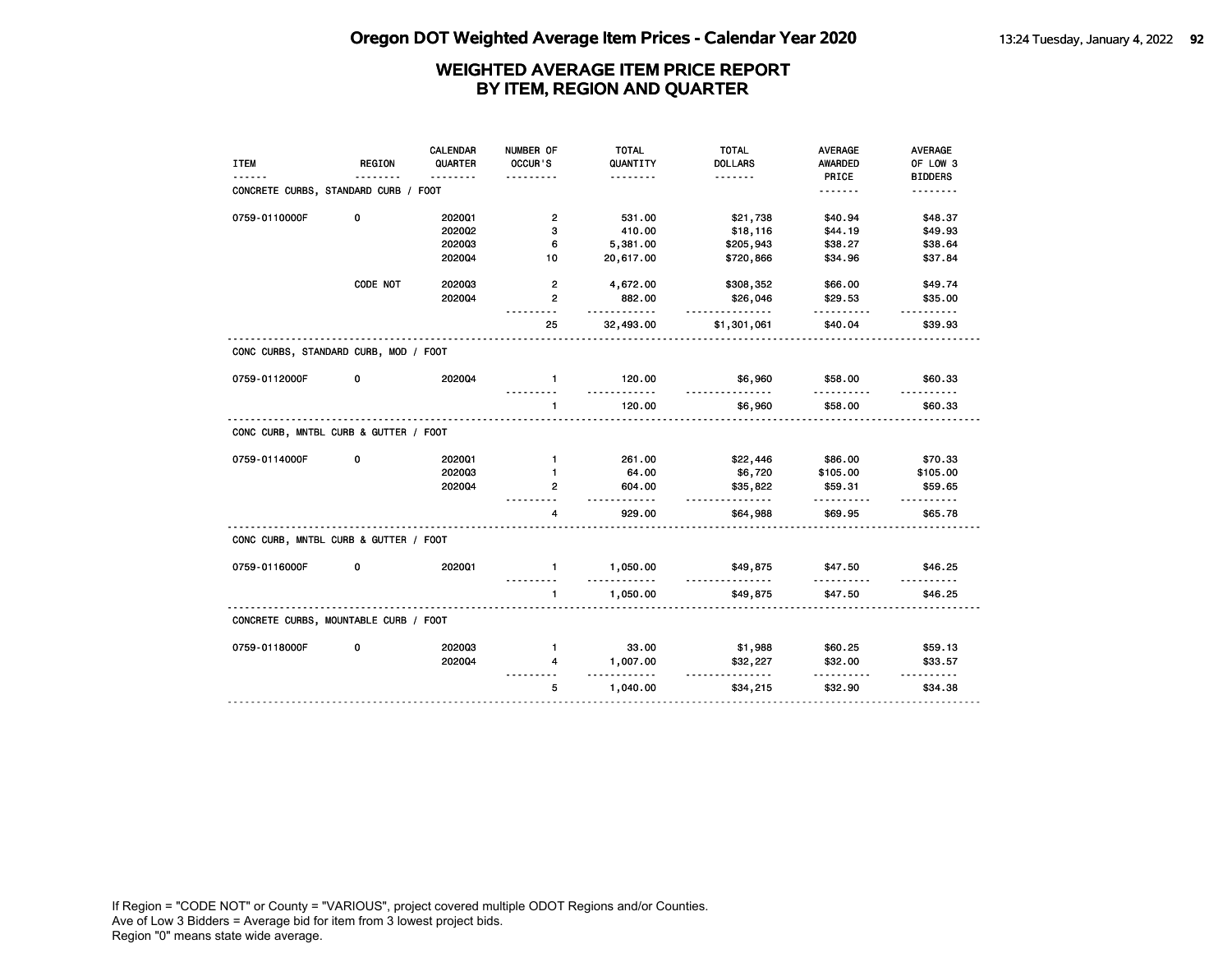| <b>ITEM</b>                | <b>REGION</b> | <b>CALENDAR</b><br>QUARTER | NUMBER OF<br>OCCUR'S | <b>TOTAL</b><br>QUANTITY | <b>TOTAL</b><br><b>DOLLARS</b> | <b>AVERAGE</b><br>AWARDED | AVERAGE<br>OF LOW 3 |
|----------------------------|---------------|----------------------------|----------------------|--------------------------|--------------------------------|---------------------------|---------------------|
|                            |               |                            |                      | .                        | <u>.</u>                       | PRICE                     | <b>BIDDERS</b>      |
| CONC CURB, MOUNTABLE CURB, | MOD /         | <b>FOOT</b>                |                      |                          |                                | .                         |                     |
| 0759-0120000F              | 0             | 202004                     | $\mathbf{1}$         | 2,314.00<br>$- - - - -$  | \$92,560<br>$- - - -$          | \$40.00<br>- - - - - -    | \$41.50             |
|                            |               |                            | 1                    | 2,314.00                 | \$92,560                       | \$40.00                   | \$41.50             |
| CONCRETE ISLANDS / SQFT    |               |                            |                      |                          |                                |                           |                     |
| 0759-0122000J              | 0             | 202001                     | $\mathbf{1}$         | 1,700.00                 | \$28,900                       | \$17.00                   | \$16.50             |
|                            |               | 2020Q2                     | $\mathbf{1}$         | 484.00                   | \$17,666                       | \$36.50                   | \$34.67             |
|                            |               | 202003                     | 4                    | 1,866.00                 | \$41,329                       | \$22.15                   | \$21.52             |
|                            |               | 202004                     | $\overline{7}$       | 22,978.00<br>.           | \$326,379<br>$\frac{1}{2}$     | \$14.20<br>-----          | \$14.93<br>$- - -$  |
|                            |               |                            | 13                   | 27,028.00                | \$414,275                      | \$15.33                   | \$15.84             |
| CONCRETE DRIVEWAYS / SQFT  |               |                            |                      |                          |                                |                           |                     |
| 0759-0126000J              | 0             | 2020Q2                     | $\mathbf{1}$         | 405.00                   | \$9,315                        | \$23.00                   | \$21.00             |
|                            |               | 202003                     | $\overline{7}$       | 22,041.00                | \$323,881                      | \$14.69                   | \$15.65             |
|                            |               | 202004                     | 9                    | 18,249.00                | \$277,949                      | \$15.23                   | \$16.21             |
|                            | CODE NOT      | 2020Q2                     | $\mathbf{1}$         | 5,900.00                 | \$35,931                       | \$6.09                    | \$12.53             |
|                            |               | 202003                     | $\mathbf{2}$         | 1,792.00<br>.            | \$31,300                       | \$17.47<br>.              | \$17.03             |
|                            |               |                            | 20                   | 48,387.00                | \$678,376                      | \$14.02                   | \$15.58             |
| CONCRETE WALKS / SQFT      |               |                            |                      |                          |                                |                           |                     |
| 0759-0128000J              | 0             | 202001                     | $\mathbf{2}$         | 9,769.00                 | \$105,642                      | \$10.81                   | \$15.05             |
|                            |               | 2020Q2                     | 3                    | 15,593.00                | \$311,123                      | \$19.95                   | \$15.91             |
|                            |               | 202003                     | 8                    | 269,684.00               | \$2,429,624                    | \$9.01                    | \$10.95             |
|                            |               | 202004                     | 14                   | 218,211.00               | \$2,301,592                    | \$10.55                   | \$12.24             |
|                            | CODE NOT      | 2020Q2                     | $\mathbf{1}$         | 49,000.00                | \$245,980                      | \$5.02                    | \$10.17             |
|                            |               | 202003                     | 3                    | 83,985.00                | \$915,762                      | \$10.90                   | \$14.66             |
|                            |               | 202004                     | $\overline{2}$       | 8,237.00<br>. . <b>.</b> | \$82,632                       | \$10.03                   | \$11.00<br>------   |
|                            |               |                            | 33                   | 654,479.00               | \$6,392,355                    | \$9.77                    | \$11.98             |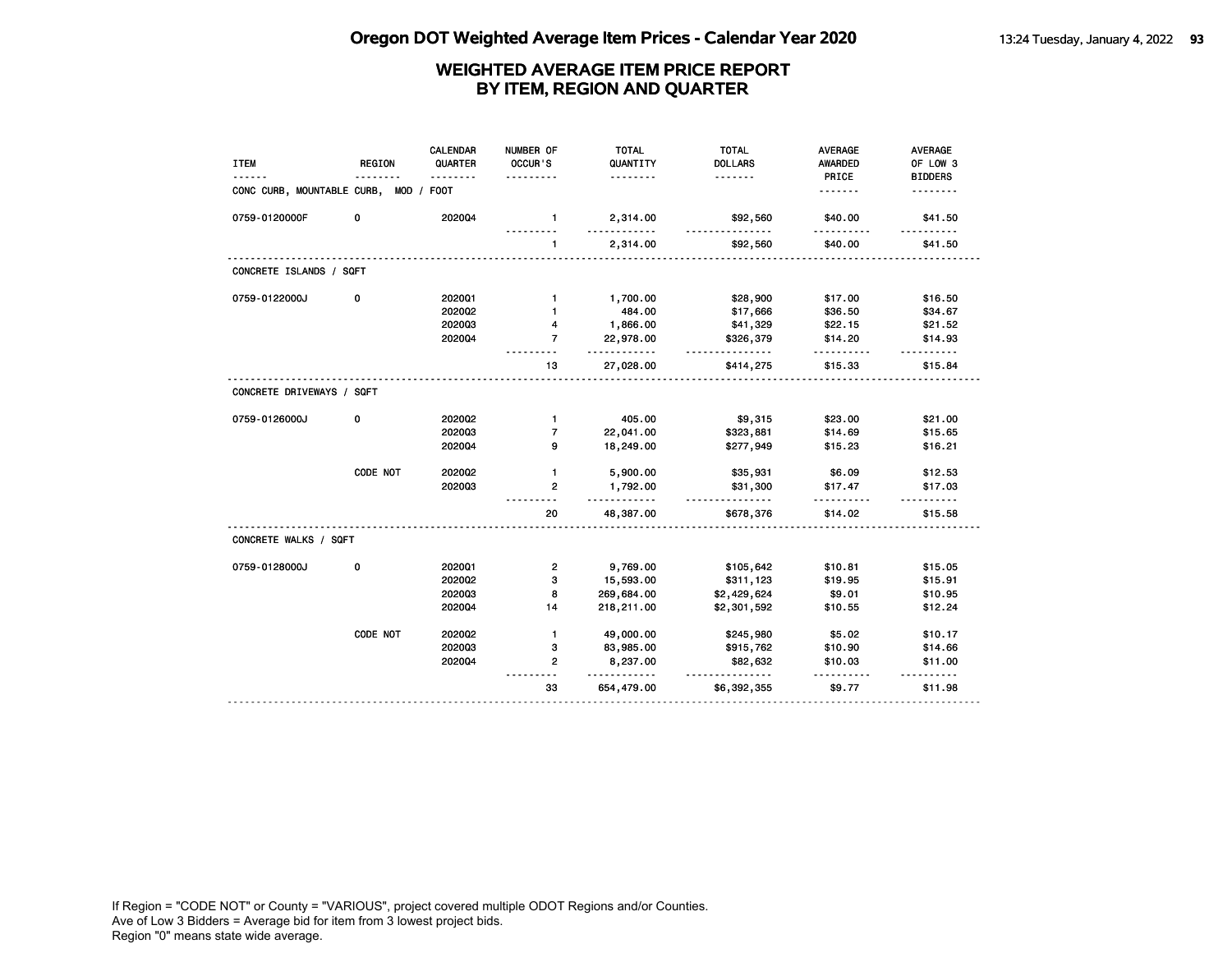| <b>ITEM</b>                             | <b>REGION</b> | CALENDAR<br>QUARTER<br>. | NUMBER OF<br>OCCUR'S<br>. | <b>TOTAL</b><br>QUANTITY<br><u>.</u> | <b>TOTAL</b><br><b>DOLLARS</b><br><u>.</u> | <b>AVERAGE</b><br><b>AWARDED</b><br>PRICE | <b>AVERAGE</b><br>OF LOW 3<br><b>BIDDERS</b> |
|-----------------------------------------|---------------|--------------------------|---------------------------|--------------------------------------|--------------------------------------------|-------------------------------------------|----------------------------------------------|
| MONOLITHIC CURB AND SIDEWALKS / SQFT    |               |                          |                           |                                      |                                            | .                                         |                                              |
| 0759-0134000J                           | 0             | 202003                   | $\mathbf{1}$              | 760.00                               | \$24,206                                   | \$31.85                                   | \$31.43                                      |
|                                         |               | 202004                   | $\blacksquare$            | 12,900.00<br><u>.</u>                | \$309,084<br><u>.</u>                      | \$23.96                                   | \$25.99<br>.                                 |
|                                         |               |                          | $\overline{2}$            | 13,660.00                            | \$333,290                                  | \$24.40                                   | \$26.29                                      |
| VALLEY GUTTER CONCRETE SURFACING / SQFT |               |                          |                           |                                      |                                            |                                           |                                              |
| 0759-0135000J                           | 0             | 202004                   | $\mathbf{1}$              | 120.00                               | \$2,400                                    | \$20.00                                   | \$30.33                                      |
|                                         | CODE NOT      | 202003                   | $\mathbf{1}$              | 807.00                               | \$62,139                                   | \$77.00                                   | \$47.33                                      |
|                                         |               |                          | $\overline{2}$            | 927.00                               | \$64,539                                   | \$69.62                                   | \$45.13                                      |
| 6 INCH CONCRETE SURFACING / SQFT        |               |                          |                           |                                      |                                            |                                           |                                              |
| 0759-0140000J                           | 0             | 202001                   | $\blacksquare$            | 1,220.00                             | \$17,080                                   | \$14.00                                   | \$13.75                                      |
|                                         |               | 202004                   | з                         | 5,234.00<br><u>.</u>                 | \$51,802<br>.                              | \$9.90<br>.                               | \$10.32                                      |
|                                         |               |                          | 4                         | 6,454.00                             | \$68,882                                   | \$10.67                                   | \$10.97                                      |
| 10 INCH CONCRETE SURFACING / SQFT       |               |                          |                           |                                      |                                            |                                           |                                              |
| 0759-0144000J                           | 0             | 202001                   | $\overline{2}$            | 14,150.00                            | \$261,650                                  | \$18.49                                   | \$18.40                                      |
|                                         |               | 202003                   | $\overline{2}$            | 180.00<br>.                          | \$12,519<br>------------                   | \$69.55<br><u>.</u>                       | \$69.55                                      |
|                                         |               |                          | 4                         | 14,330.00                            | \$274,169                                  | \$19.13                                   | \$19.04                                      |
| PATTERNED CONCRETE SURFACING / SQFT     |               |                          |                           |                                      |                                            |                                           |                                              |
| 0759-0147000J                           | 0             | 202002                   | $\mathbf{1}$              | 180.00<br>.                          | \$5,400<br><u>.</u>                        | \$30.00<br><u>.</u>                       | \$22.50<br><u>.</u>                          |
|                                         |               |                          | $\mathbf{1}$              | 180.00                               | \$5,400                                    | \$30.00                                   | \$22.50                                      |
|                                         |               |                          |                           |                                      |                                            |                                           |                                              |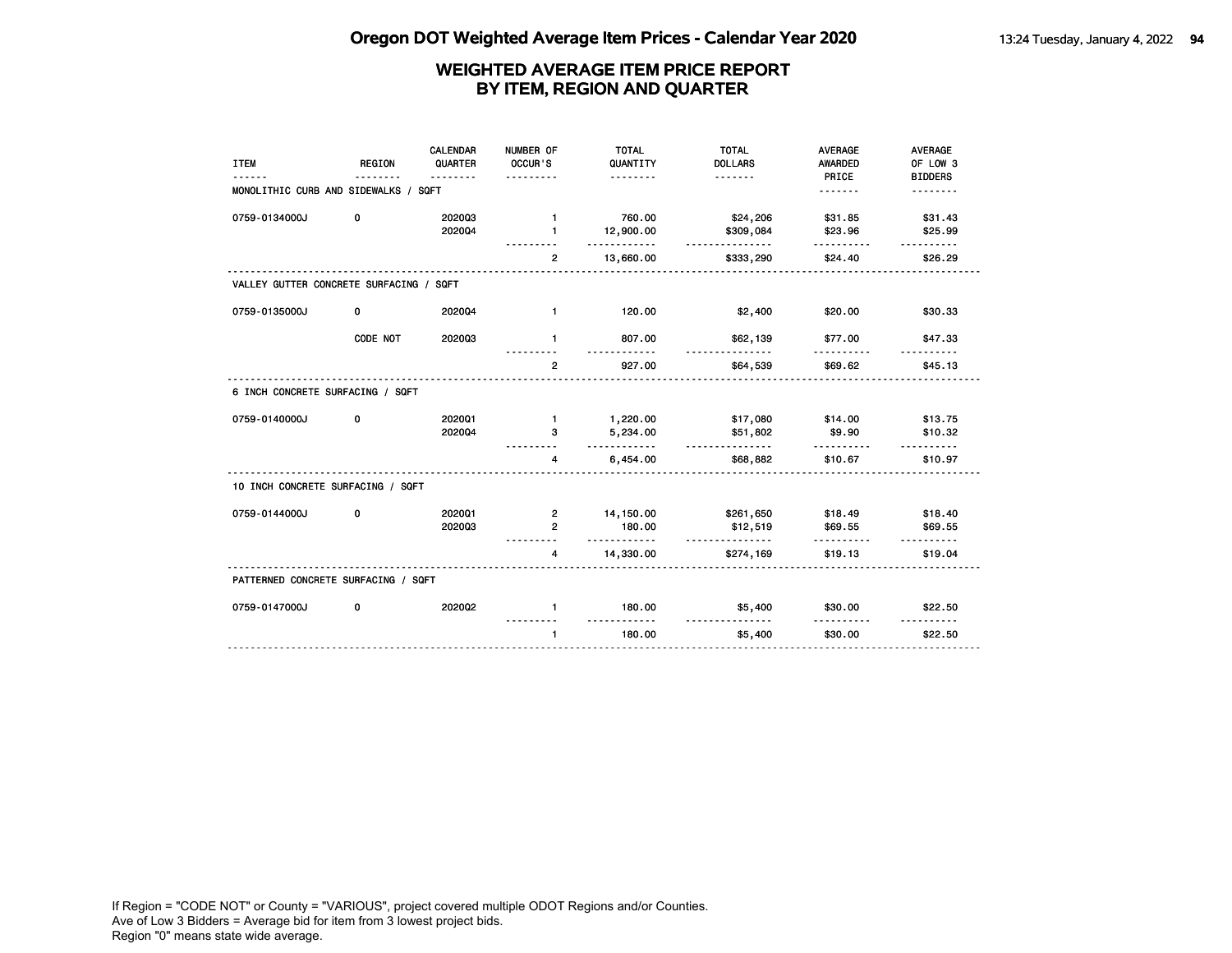| <b>ITEM</b>                     | <b>REGION</b> | CALENDAR<br>QUARTER | NUMBER OF<br>OCCUR'S                     | <b>TOTAL</b><br>QUANTITY         | <b>TOTAL</b><br><b>DOLLARS</b> | <b>AVERAGE</b><br><b>AWARDED</b> | <b>AVERAGE</b><br>OF LOW 3 |
|---------------------------------|---------------|---------------------|------------------------------------------|----------------------------------|--------------------------------|----------------------------------|----------------------------|
|                                 |               |                     |                                          | .                                | <u>.</u>                       | PRICE                            | <b>BIDDERS</b>             |
| CONCRETE STAIRS / CUYD          |               |                     |                                          |                                  |                                | <u>.</u>                         | .                          |
| 0759-0150000K                   | 0             | 2020Q4              | $\overline{2}$                           | 4.00                             | \$12,885                       | \$3,221.25                       | \$3,945.25                 |
|                                 | CODE NOT      | 2020Q2              | $\mathbf{1}$                             | 1.00                             | \$1,023                        | \$1,022.74                       | \$2,674.25                 |
|                                 |               | 202003              | $\mathbf{1}$                             | 1.00<br>$\overline{\phantom{a}}$ | \$3,000<br>$- - -$             | \$3,000.00                       | \$2,266.67<br>.            |
|                                 |               |                     | 4                                        | 6.00                             | \$16,908                       | \$2,817.96                       | \$3,453.65                 |
| EXTRA FOR NEW CURB RAMPS / EACH |               |                     |                                          |                                  |                                |                                  |                            |
| 0759-0154100E                   | 0             | 202001              | $\mathbf{2}$                             | 34.00                            | \$90,200                       | \$2,652.94                       | \$1,576.47                 |
|                                 |               | 2020Q2              | 3                                        | 54.00                            | \$65,025                       | \$1,204.17                       | \$1,143.06                 |
|                                 |               | 202003              | 8                                        | 972.00                           | \$1,055,553                    | \$1,085.96                       | \$1,075.48                 |
|                                 |               | 2020Q4              | 14                                       | 871.00                           | \$1,808,116                    | \$2,075.91                       | \$2,180.06                 |
|                                 | CODE NOT      | 2020Q2              | $\mathbf{1}$                             | 297.00                           | \$501,286                      | \$1,687.83                       | \$1,362.61                 |
|                                 |               | 202003              | 3                                        | 436.00                           | \$363,000                      | \$832.57                         | \$1,203.76                 |
|                                 |               | 202004              | $\mathbf{2}$<br>$\overline{\phantom{a}}$ | 27.00<br>.                       | \$19,475                       | \$721.30<br>.                    | \$993.52<br>.              |
|                                 |               |                     | 33                                       | 2,691.00                         | \$3,902,655                    | \$1,450.26                       | \$1,492.34                 |
| METAL HANDRAIL, 2 RAILS / FOOT  |               |                     |                                          |                                  |                                |                                  |                            |
| 0759-0161000F                   | 0             | 202003              | $\overline{\mathbf{c}}$                  | 56.00                            | \$17,280                       | \$308.57                         | \$245.71                   |
|                                 |               | 202004              | $\blacksquare$                           | 470.00                           | \$44,053                       | \$93.73                          | \$93.91                    |
|                                 | CODE NOT      | 202002              | $\mathbf{1}$                             | 8.00                             | \$2,553                        | \$319.10                         | \$256.37                   |
|                                 |               | 202003              | 2                                        | 52.00                            | \$12,580<br><u>.</u>           | \$241.92                         | \$261.26                   |
|                                 |               |                     | 6                                        | 586.00                           | \$76,466                       | \$130.49                         | \$125.48                   |
| METAL HANDRAIL, 3 RAILS / FOOT  |               |                     |                                          |                                  |                                |                                  |                            |
| 0759-0162000F                   | 0             | 2020Q2              | $\mathbf{1}$                             | 377.00                           | \$33,930                       | \$90.00                          | \$106.67                   |
|                                 |               | 202003              | $\mathbf{1}$                             | 15.00                            | \$3,750                        | \$250.00                         | \$259.32                   |
|                                 |               | 2020Q4              | з                                        | 132.00<br>.                      | \$28,290<br><u>.</u>           | \$214.32                         | \$242.05<br>.              |
|                                 |               |                     | 5                                        | 524.00                           | \$65,970                       | \$125.90                         | \$145.14                   |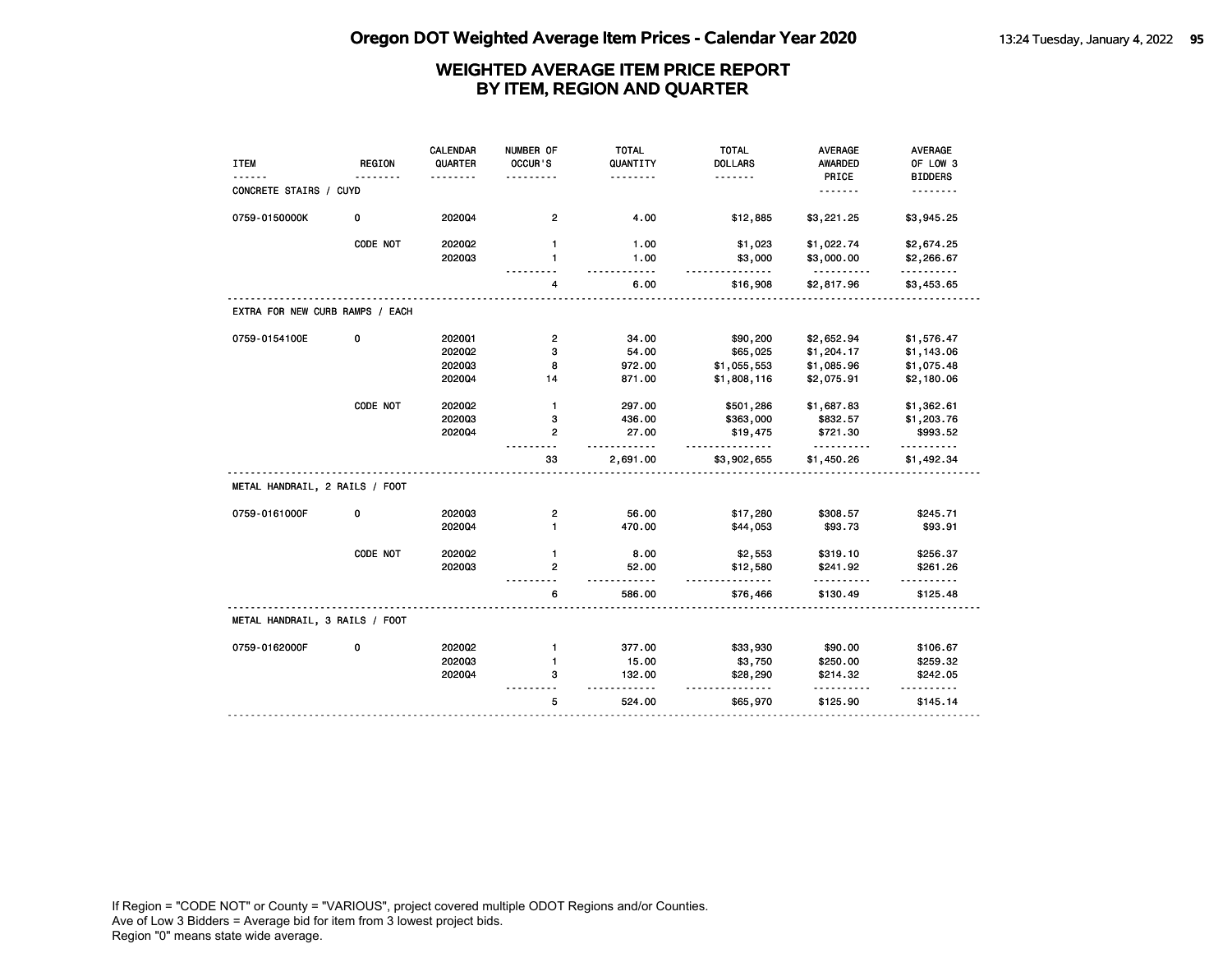|                                             |               | <b>CALENDAR</b> | NUMBER OF      | <b>TOTAL</b>                | <b>TOTAL</b>        | <b>AVERAGE</b> | AVERAGE             |
|---------------------------------------------|---------------|-----------------|----------------|-----------------------------|---------------------|----------------|---------------------|
| <b>ITEM</b>                                 | <b>REGION</b> | QUARTER         | OCCUR'S        | QUANTITY                    | <b>DOLLARS</b>      | <b>AWARDED</b> | OF LOW 3            |
|                                             |               |                 |                | .                           | <u>.</u>            | PRICE          | <b>BIDDERS</b>      |
| TRUNCATED DOMES ON NEW SURFACES /           |               | SQFT            |                |                             |                     | <u>.</u>       | <u>.</u>            |
| 0759-0510000J                               | 0             | 202001          | $\mathbf{2}$   | 382.00                      | \$15,710            | \$41.13        | \$40.24             |
|                                             |               | 2020Q2          | 3              | 618.00                      | \$23,624            | \$38.23        | \$31.63             |
|                                             |               | 202003          | 8              | 11,639.00                   | \$295,424           | \$25.38        | \$27.93             |
|                                             |               | 202004          | 14             | 10,592.00                   | \$408,215           | \$38.54        | \$40.22             |
|                                             | CODE NOT      | 2020Q2          | $\mathbf{1}$   | 3,650.00                    | \$79,570            | \$21.80        | \$25.93             |
|                                             |               | 202003          | 3              | 5,113.00                    | \$169,230           | \$33.10        | \$38.74             |
|                                             |               | 202004          | $\overline{2}$ | 311.00                      | \$9,169             | \$29.48        | \$40.20             |
|                                             |               |                 | 33             | .<br>32,305.00              | .<br>\$1,000,942    | \$30.98        | \$33.78             |
| TRUNCATED DOMES ON EXISTING SURFACES / SQFT |               |                 |                |                             |                     |                |                     |
| 0759-0520000J                               | 0             | 202003          | $\mathbf{1}$   | 48.00                       | \$2,498             | \$52.05        | \$60.53             |
|                                             |               | 202004          | $\blacksquare$ | 86.00                       | \$4,429             | \$51.50        | \$58.75             |
|                                             |               |                 | 2              | .<br>134.00                 | <u>.</u><br>\$6,927 | .<br>\$51.70   | .<br>\$59.39        |
| BUS PADS / SQFT                             |               |                 |                |                             |                     |                |                     |
| 0759-0800000J                               | 0             | 202003          | $\mathbf{1}$   | 10,500.00<br>.              | \$151,200<br>.      | \$14.40        | \$16.72             |
|                                             |               |                 | $\mathbf{1}$   | 10,500.00                   | \$151,200           | \$14.40        | \$16.72             |
| UNIT PAVERS / SQFT                          |               |                 |                |                             |                     |                |                     |
| 0760-0100000J                               | 0             | 202004          | $\overline{2}$ | 115.00<br>.                 | \$5,163<br>.        | \$44.89<br>.   | \$46.99<br><u>.</u> |
|                                             |               |                 | $\overline{2}$ | 115.00                      | \$5,163             | \$44.89        | \$46.99             |
| GUARDRAIL, TYPE 2A / FOOT                   |               |                 |                |                             |                     |                |                     |
| 0810-0104000F                               | 0             | 202004          | $\mathbf{1}$   | 225.00<br><u>----------</u> | \$6,188             | \$27.50        | \$27.50             |
|                                             |               |                 | $\mathbf{1}$   | 225.00                      | \$6,188             | \$27.50        | \$27.50             |
|                                             |               |                 |                |                             |                     |                |                     |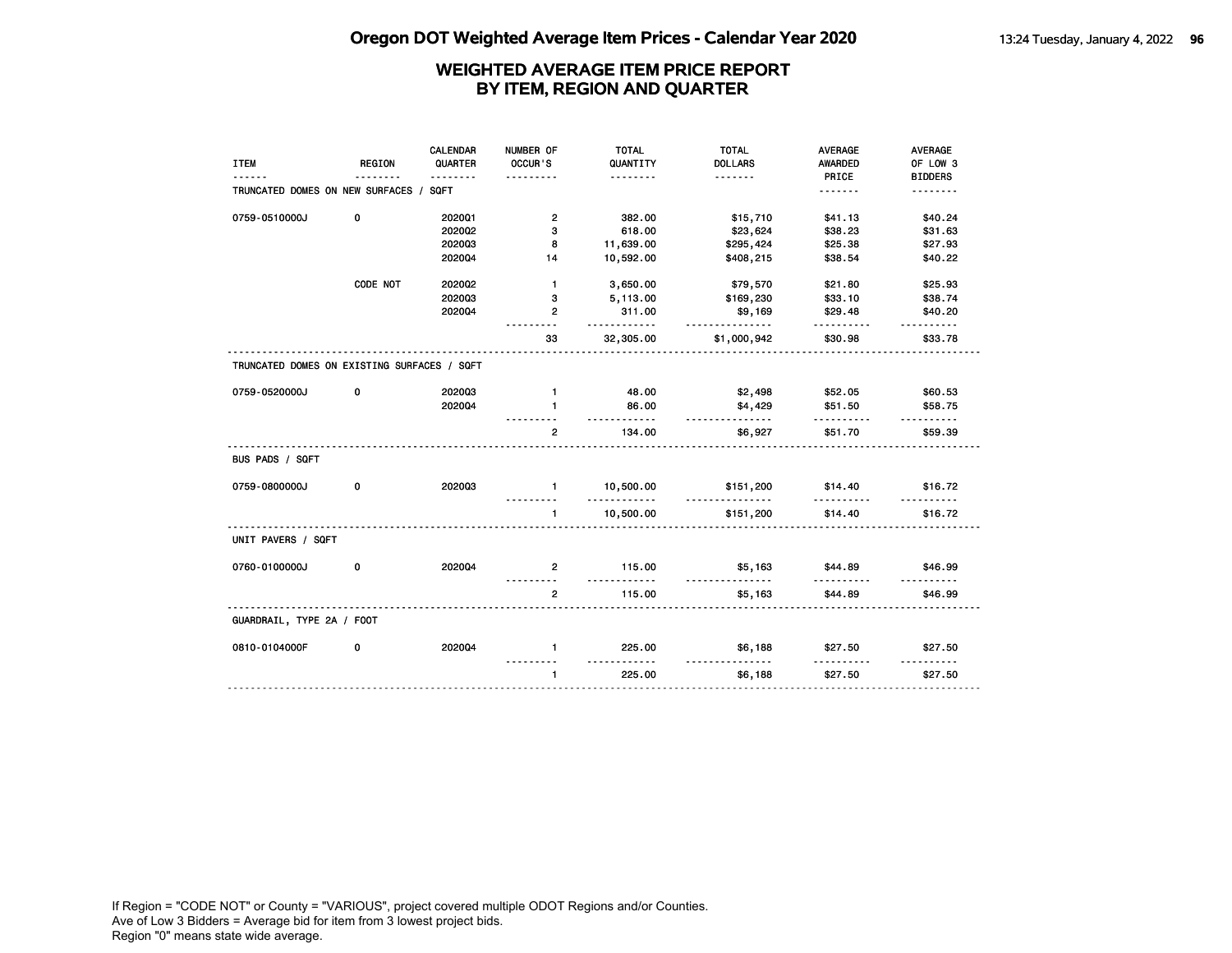| <b>ITEM</b>                          | <b>REGION</b> | <b>CALENDAR</b><br>QUARTER | NUMBER OF<br>OCCUR'S | <b>TOTAL</b><br>QUANTITY | <b>TOTAL</b><br><b>DOLLARS</b> | <b>AVERAGE</b><br><b>AWARDED</b> | <b>AVERAGE</b><br>OF LOW 3 |
|--------------------------------------|---------------|----------------------------|----------------------|--------------------------|--------------------------------|----------------------------------|----------------------------|
| GUARDRAIL, TYPE 2A (MODIFIED) / FOOT |               | <u>.</u>                   | .                    | .                        | .                              | PRICE                            | <b>BIDDERS</b><br><u>.</u> |
| 0810-0105000F                        | CODE NOT      | 202004                     | $\overline{2}$<br>.  | 112.00<br>.              | \$31,635<br>.                  | \$282.46<br>.                    | \$199.06<br>.              |
|                                      |               |                            | $\overline{2}$       | 112.00                   | \$31,635                       | \$282.46                         | \$199.06                   |
| GUARDRAIL, TYPE 3 / FOOT             |               |                            |                      |                          |                                |                                  |                            |
| 0810-0107000F                        | 0             | 2020Q4                     | $\blacksquare$       | 12.00<br>.               | \$660<br>.                     | \$55.00                          | \$51.67                    |
|                                      |               |                            | $\mathbf{1}$         | 12.00                    | \$660                          | \$55.00                          | \$51.67                    |
| GUARDRAIL ANCHORS, TYPE 1 / EACH     |               |                            |                      |                          |                                |                                  |                            |
| 0810-0119000E                        | 0             | 2020Q4                     | $\mathbf{2}$         | 4.00                     | \$3,700<br><u>.</u>            | \$925.00                         | \$887.50                   |
|                                      |               |                            | $\overline{2}$       | 4.00                     | \$3,700                        | \$925.00                         | \$887.50                   |
| GUARDRAIL ANCHORS, TYPE 1 MOD / EACH |               |                            |                      |                          |                                |                                  |                            |
| 0810-0120000E                        | 0             | 202001                     | з                    | 41.00                    | \$29,375                       | \$716.46                         | \$702.86                   |
|                                      |               | 202002<br>2020Q4           | $\mathbf{1}$<br>6    | 32.00<br>28.00           | \$20,320<br>\$19,850           | \$635.00<br>\$708.93             | \$640.00<br>\$781.42       |
|                                      | CODE NOT      | 2020Q4                     | $\mathbf{1}$         | 1.00                     | \$1,425                        | \$1,425.00                       | \$1,515.00                 |
|                                      |               |                            | 11                   | 102.00                   | \$70,970                       | \$695.78                         | \$712.67                   |
| GUARDRAIL END PIECES, TYPE B / EACH  |               |                            |                      |                          |                                |                                  |                            |
| 0810-0122000E                        | 0             | 202001                     | 3                    | 23.00                    | \$1,869                        | \$81.26                          | \$90.06                    |
|                                      |               | 202002                     | $\mathbf{1}$         | 16.00                    | \$1,680                        | \$105.00                         | \$106.67                   |
|                                      |               | 202003                     | $\mathbf{1}$         | 6.00                     | \$870                          | \$145.00                         | \$133.67                   |
|                                      |               | 202004                     | 5                    | 17.00                    | \$1,674                        | \$98.47                          | \$143.80                   |
|                                      | CODE NOT      | 202004                     | $\mathbf{1}$         | 3.00<br><u>.</u>         | \$750<br><u>.</u>              | \$250.00                         | \$278.00<br><u>.</u>       |
|                                      |               |                            | 11                   | 65.00                    | \$6,843                        | \$105.28                         | \$120.90                   |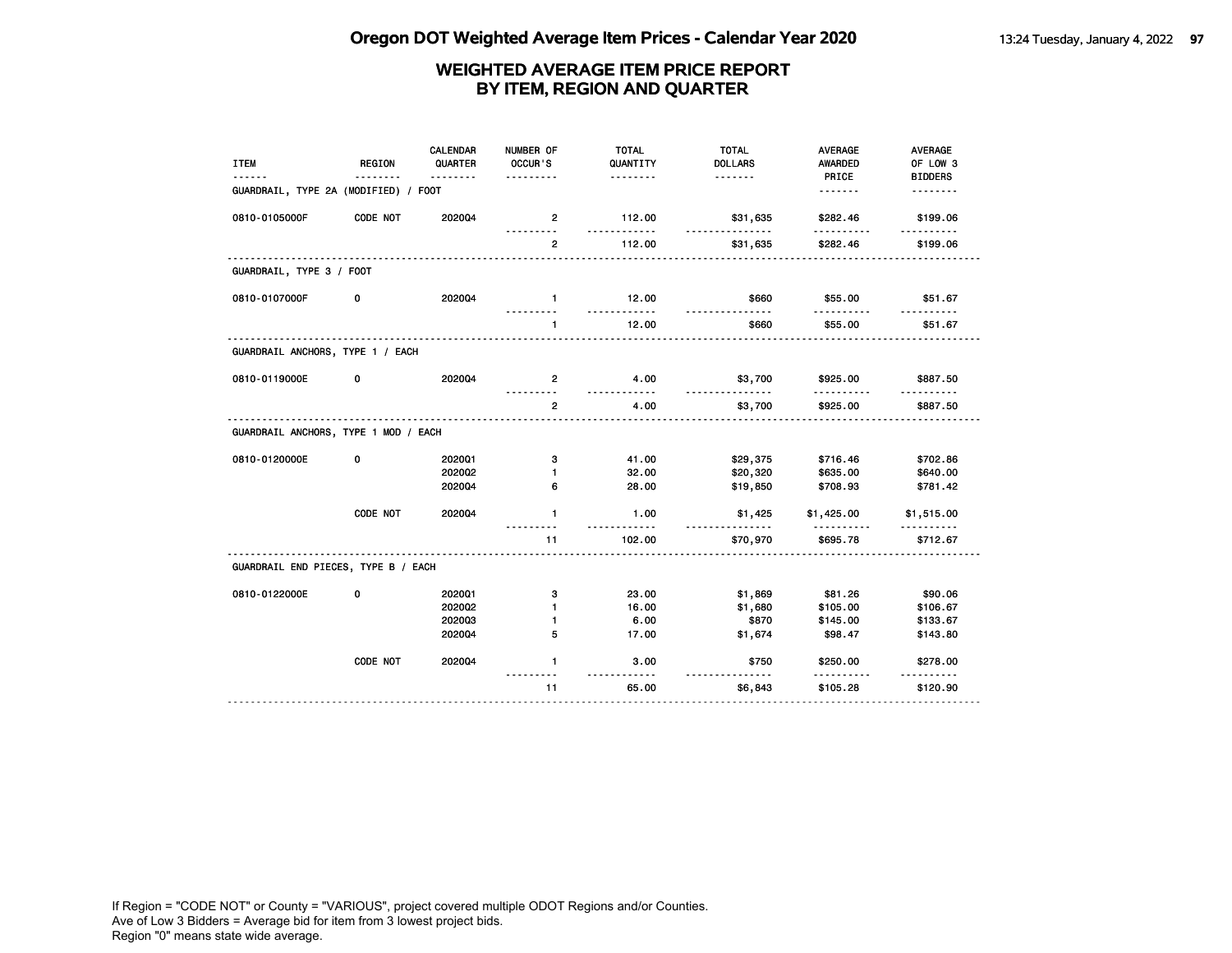| <b>ITEM</b>                          | <b>REGION</b> | <b>CALENDAR</b><br>QUARTER | NUMBER OF<br>OCCUR'S | <b>TOTAL</b><br>QUANTITY | <b>TOTAL</b><br><b>DOLLARS</b> | <b>AVERAGE</b><br><b>AWARDED</b> | AVERAGE<br>OF LOW 3 |
|--------------------------------------|---------------|----------------------------|----------------------|--------------------------|--------------------------------|----------------------------------|---------------------|
| GUARDRAIL END PIECES, TYPE C / EACH  |               |                            |                      | .                        | <u>.</u>                       | PRICE<br><u>.</u>                | <b>BIDDERS</b><br>. |
| 0810-0123000E                        | 0             | 202004                     | $\overline{2}$       | 4.00                     | \$460                          | \$115.00                         | \$127.50            |
|                                      |               |                            | $\overline{2}$       | 4.00                     | \$460                          | \$115.00                         | \$127.50            |
| GUARDRAIL TRANSITION / EACH          |               |                            |                      |                          |                                |                                  |                     |
| 0810-0126000E                        | 0             | 202001                     | 3                    | 38.00                    | \$104,900                      | \$2,760.53                       | \$2,899.01          |
|                                      |               | 202003                     | $\mathbf{1}$         | 4.00                     | \$9,500                        | \$2,375.00                       | \$2,650.00          |
|                                      |               | 202004                     | 13                   | 49.00                    | \$148,300                      | \$3,026.54                       | \$2,953.88          |
|                                      | CODE NOT      | 202004                     | $\mathbf{2}$         | 32.00                    | \$99,860                       | \$3,120.63<br><u>.</u>           | \$2,944.06<br>.     |
|                                      |               |                            | 19                   | 123.00                   | <u>.</u><br>\$362,560          | \$2,947.65                       | \$2,924.49          |
| GUARDRAIL CONNECTIONS / EACH         |               |                            |                      |                          |                                |                                  |                     |
| 0810-0128000E                        | 0             | 202001                     | $\mathbf{2}$         | 19.00                    | \$7,160                        | \$376.84                         | \$502.81            |
|                                      |               | 202003                     | $\mathbf{1}$         | 4.00                     | \$1,200                        | \$300.00                         | \$350.00            |
|                                      |               | 202004                     | 4                    | 16.00                    | \$2,840                        | \$177.50                         | \$221.61            |
|                                      | CODE NOT      | 202004                     | $\mathbf{2}$         | 3.00                     | \$2,500                        | \$833.33                         | \$945.56            |
|                                      |               |                            | 9                    | 42.00                    | \$13,700                       | \$326.19                         | \$412.76            |
| GUARDRAIL TERMINALS, NON-FLAR / EACH |               |                            |                      |                          |                                |                                  |                     |
| 0810-0129000E                        | 0             | 202001                     | з                    | 35.00                    | \$93,500                       | \$2,671.43                       | \$2,781.90          |
|                                      |               | 2020Q2                     | $\overline{2}$       | 66.00                    | \$204,700                      | \$3,101.52                       | \$3,113.79          |
|                                      |               | 202003                     | 2                    | 12.00                    | \$34,500                       | \$2,875.00                       | \$2,933.33          |
|                                      |               | 202004                     | 12                   | 75.00                    | \$225,055                      | \$3,000.73                       | \$3,059.10          |
|                                      | CODE NOT      | 202004                     | 3                    | 37.00                    | \$107,460                      | \$2,904.32                       | \$2,839.91          |
|                                      |               |                            | 22                   | 225.00                   | \$665,215                      | \$2,956.51                       | \$2,989.27          |
|                                      |               |                            |                      |                          |                                |                                  |                     |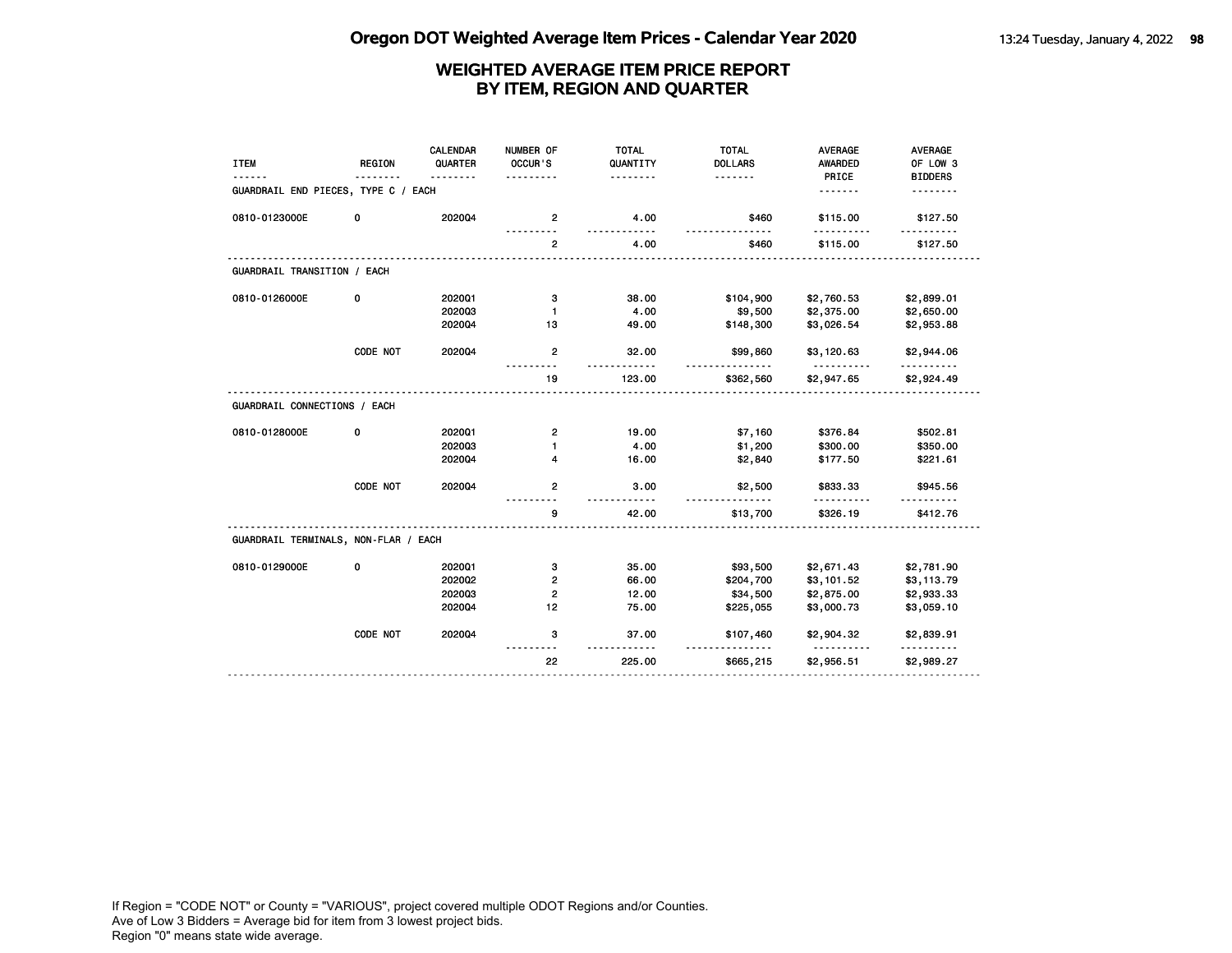| <b>ITEM</b>                         | <b>REGION</b> | <b>CALENDAR</b><br>QUARTER | NUMBER OF<br>OCCUR'S | <b>TOTAL</b><br>QUANTITY<br>. | <b>TOTAL</b><br><b>DOLLARS</b><br>. | <b>AVERAGE</b><br>AWARDED<br>PRICE | <b>AVERAGE</b><br>OF LOW 3<br><b>BIDDERS</b> |
|-------------------------------------|---------------|----------------------------|----------------------|-------------------------------|-------------------------------------|------------------------------------|----------------------------------------------|
| GUARDRAIL TERMINALS, FLARED / EACH  |               |                            |                      |                               |                                     | .                                  |                                              |
| 0810-0130000E                       | 0             | 2020Q2                     | $\overline{2}$       | 33.00                         | \$305,150                           | \$9,246.97                         | \$9,276.26                                   |
|                                     | CODE NOT      | 202004                     | $\mathbf{1}$         | 11.00<br>$- - - - -$          | \$30,360                            | \$2,760.00                         | \$2,703.33<br>.                              |
|                                     |               |                            | з                    | 44.00                         | \$335,510                           | \$7,625.23                         | \$7,633.03                                   |
| GRD TERM NON-FLAR TEST LVL 2 / EACH |               |                            |                      |                               |                                     |                                    |                                              |
| 0810-0131000E                       | 0             | 2020Q4                     | 2                    | 5.00                          | \$15,150                            | \$3,030.00                         | \$3,536.67                                   |
|                                     | CODE NOT      | 2020Q4                     | $\mathbf{1}$         | 3.00<br>$- - -$               | \$10,500                            | \$3,500.00                         | \$3,823.33                                   |
|                                     |               |                            | 3                    | 8.00                          | \$25,650                            | \$3,206.25                         | \$3,644.17                                   |
| GRD TERM FLAR TEST LVL 2 / EACH     |               |                            |                      |                               |                                     |                                    |                                              |
| 0810-0132000E                       | 0             | 202001                     | $\mathbf{1}$         | 2.00                          | \$5,500                             | \$2,750.00                         | \$2,712.50                                   |
|                                     |               |                            | $\mathbf{1}$         | 2.00                          | \$5,500                             | \$2,750.00                         | \$2,712.50                                   |
| EXTRA FOR 8 FOOT POSTS / EACH       |               |                            |                      |                               |                                     |                                    |                                              |
| 0810-0133000E                       | 0             | 202001                     | $\mathbf{1}$         | 1,100.00                      | \$15,675                            | \$14.25                            | \$14.13                                      |
|                                     |               | 2020Q2                     | 1                    | 260.00                        | \$22,100                            | \$85.00                            | \$85.00                                      |
|                                     |               | 2020Q4                     | 5                    | 291.00                        | \$22,403                            | \$76.99                            | \$80.40                                      |
|                                     | CODE NOT      | 2020Q4                     | $\mathbf{1}$         | 400.00                        | \$16,800                            | \$42.00                            | \$36.33<br>.                                 |
|                                     |               |                            | 8                    | 2,051.00                      | \$76,978                            | \$37.53                            | \$36.84                                      |
| CONSTRUCT GUARDRAIL FLARES / EACH   |               |                            |                      |                               |                                     |                                    |                                              |
| 0810-0142000E                       | 0             | 2020Q2                     | $\mathbf{1}$         | 28.00                         | \$126,000                           | \$4,500.00                         | \$2,206.67                                   |
|                                     |               | 202004                     | 1                    | 2.00                          | \$3,000                             | \$1,500.00                         | \$3,120.10                                   |
|                                     |               |                            | $\overline{2}$       | -----<br>30.00                | <u>.</u><br>\$129,000               | <u>----------</u><br>\$4,300.00    | .<br>\$2,267.56                              |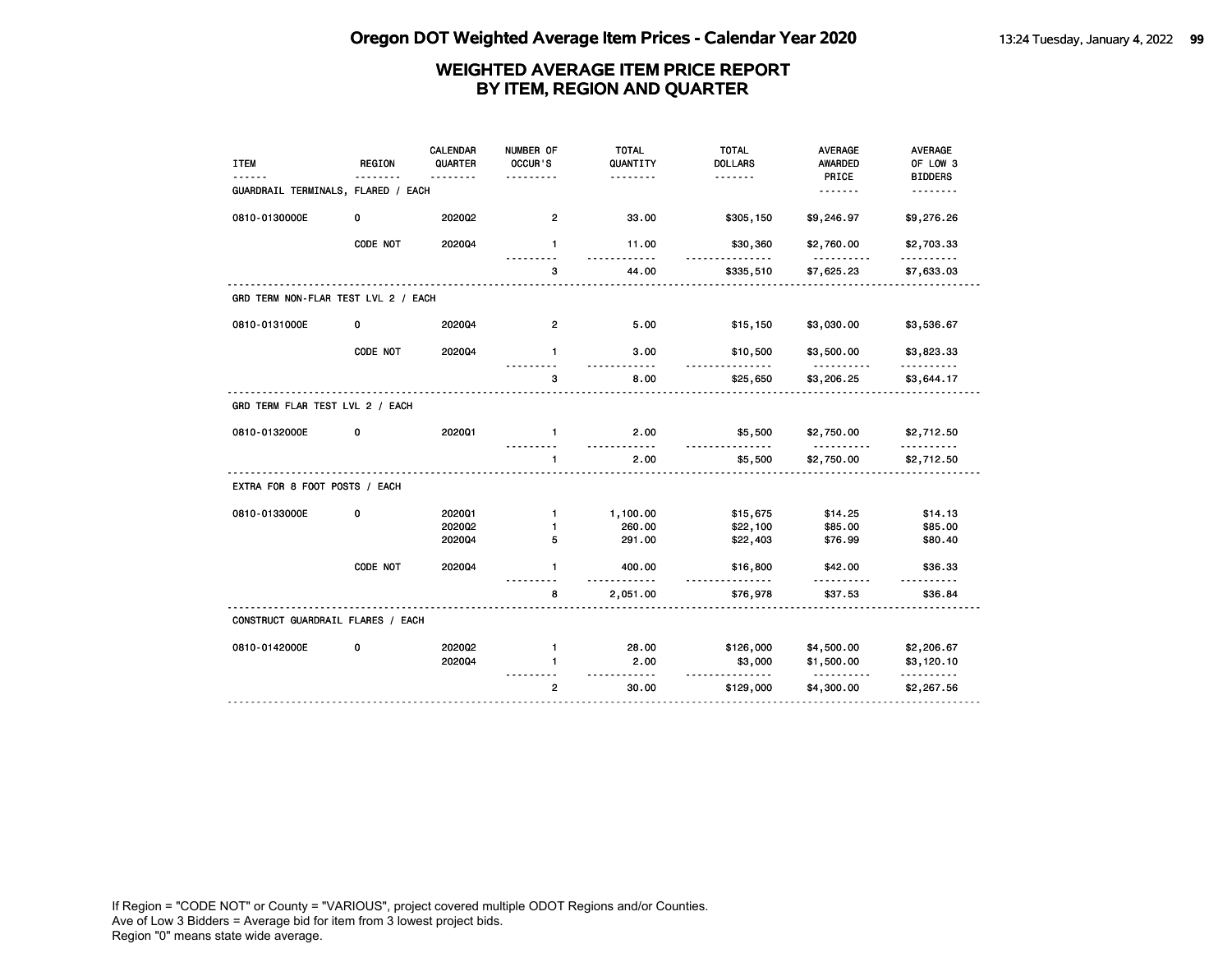| <b>ITEM</b>                                    | <b>REGION</b> | <b>CALENDAR</b><br>QUARTER | NUMBER OF<br>OCCUR'S | <b>TOTAL</b><br>QUANTITY | <b>TOTAL</b><br><b>DOLLARS</b> | <b>AVERAGE</b><br><b>AWARDED</b> | <b>AVERAGE</b><br>OF LOW 3 |
|------------------------------------------------|---------------|----------------------------|----------------------|--------------------------|--------------------------------|----------------------------------|----------------------------|
| GUARDRAIL POSTS / EACH                         |               | <u>.</u>                   | .                    | <u>.</u>                 |                                | PRICE<br><u>.</u>                | <b>BIDDERS</b><br>.        |
| 0810-0144000E                                  | 0             | 202004                     | $\mathbf{1}$         | 55.00<br>.               | \$5,500<br>.                   | \$100.00                         | \$107.00                   |
|                                                |               |                            | <u>.</u><br>1        | 55.00                    | \$5,500                        | .<br>\$100.00                    | .<br>\$107.00              |
| EXTRA FOR HAND DUG GUARDRAIL POST HOLES / EACH |               |                            |                      |                          |                                |                                  |                            |
| 0810-0145000E                                  | 0             | 2020Q2<br>202004           | $\mathbf{1}$<br>1    | 126.00<br>4.00           | \$15,750<br>\$1,584            | \$125.00<br>\$396.00             | \$126.67<br>\$318.67       |
|                                                | CODE NOT      | 2020Q4                     | $\mathbf{1}$         | 6.00<br><u>.</u>         | \$432                          | \$72.00<br>.                     | \$70.67<br><u>.</u>        |
|                                                |               |                            | з                    | 136.00                   | <u>.</u><br>\$17,766           | \$130.63                         | \$129.84                   |
| 31 INCH GUARDRAIL, TYPE _____ / FOOT           |               |                            |                      |                          |                                |                                  |                            |
| 0810-0146000F                                  | 0             | 202001<br>2020Q2           | 6.<br>3              | 34,701.00<br>8,837.00    | \$693,812<br>\$193,541         | \$19.99<br>\$21.90               | \$20.85<br>\$22.15         |
|                                                |               |                            | 9                    | <u>.</u><br>43,538.00    | <u>.</u><br>\$887,353          | \$20.38                          | \$21.12                    |
| MIDWEST GUARDRAIL SYSTEM, TYPE _____ / FOOT    |               |                            |                      |                          |                                |                                  |                            |
| 0810-0146100F                                  | 0             | 202003<br>2020Q4           | $\overline{2}$<br>25 | 4,087.00<br>23,745.00    | \$103,825<br>\$570,787         | \$25.40<br>\$24.04               | \$25.77<br>\$25.04         |
|                                                | CODE NOT      | 2020Q4                     | $\overline{7}$       | 15,573.00                | \$273,439                      | \$17.56                          | \$18.71                    |
|                                                |               |                            | 34                   | .<br>43,405.00           | <u>.</u><br>\$948,051          | \$21.84                          | .<br>\$22.84               |
| GUARDRAIL HEIGHT CONVERSION, TYPE / EACH       |               |                            |                      |                          |                                |                                  |                            |
| 0810-0147000E                                  | $\mathbf 0$   | 202004                     | $\overline{2}$       | 5.00                     | \$4,413                        | \$882.62                         | \$563.54                   |
|                                                | CODE NOT      | 202004                     | 3                    | 10.00<br>. . <b>.</b>    | \$5,416<br>.                   | \$541.60                         | \$596.13                   |
|                                                |               |                            | 5                    | 15.00                    | \$9,829                        | \$655.27                         | \$585.27                   |
|                                                |               |                            |                      |                          |                                |                                  |                            |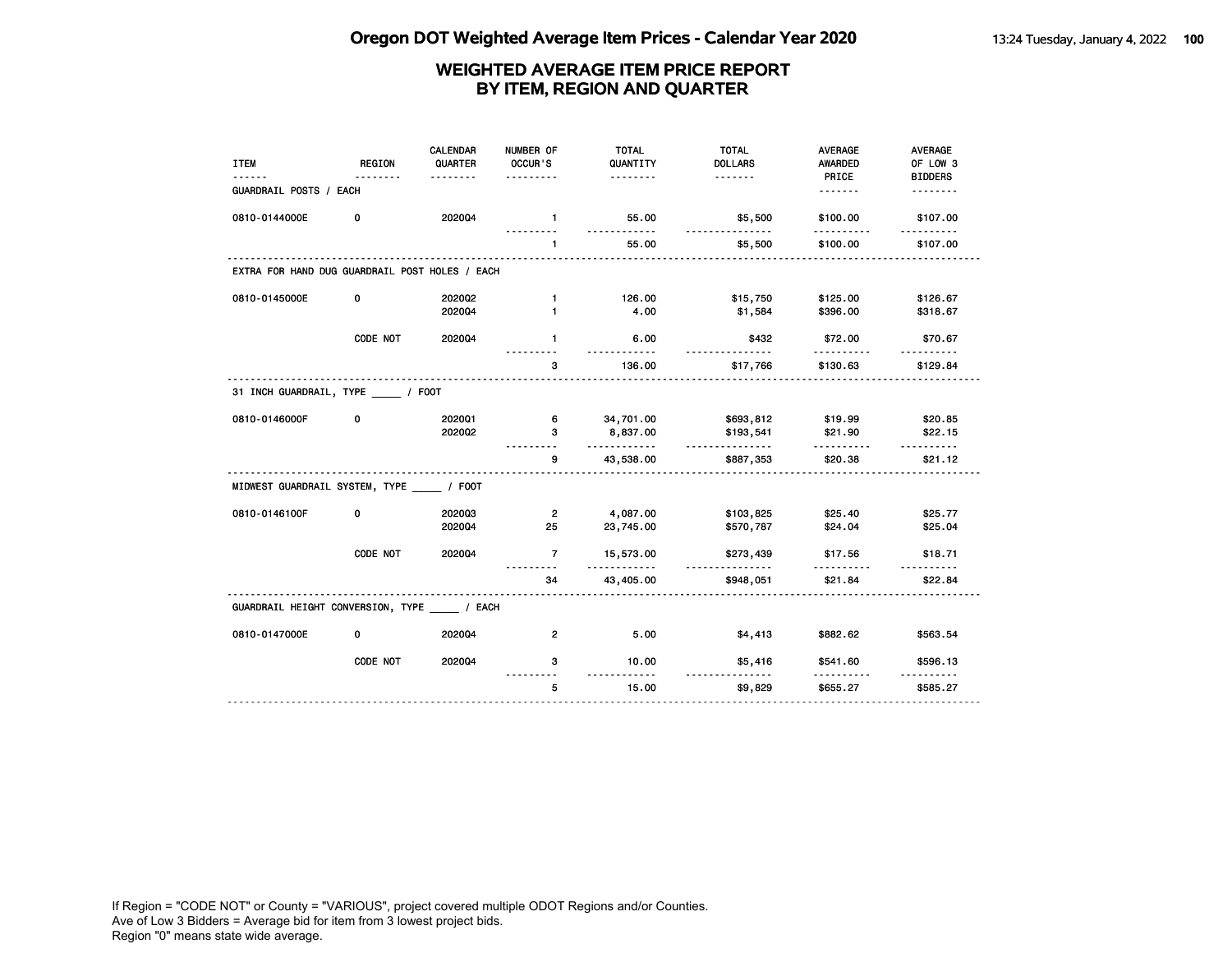| <b>ITEM</b>                        | <b>REGION</b> | <b>CALENDAR</b><br>QUARTER | NUMBER OF<br>OCCUR'S | <b>TOTAL</b><br>QUANTITY | <b>TOTAL</b><br><b>DOLLARS</b> | <b>AVERAGE</b><br>AWARDED | <b>AVERAGE</b><br>OF LOW 3 |
|------------------------------------|---------------|----------------------------|----------------------|--------------------------|--------------------------------|---------------------------|----------------------------|
| CABLE BARRIER, TEST LEVEL 3 / FOOT |               |                            |                      | .                        | .                              | PRICE<br>.                | <b>BIDDERS</b><br>.        |
| 0811-0101000F                      | 0             | 2020Q1                     | $\mathbf{1}$         | 10,700.00                | \$208,650                      | \$19.50                   | \$19.25                    |
|                                    | CODE NOT      | 2020Q4                     | $\mathbf{1}$         | 8,150.00                 | \$132,845                      | \$16.30                   | \$16.68                    |
|                                    |               |                            | $\overline{2}$       | 18,850.00                | \$341,495                      | \$18.12                   | \$18.14                    |
| CABLE BARRIER TERMINALS / EACH     |               |                            |                      |                          |                                |                           |                            |
| 0811-0103000E                      | 0             | 2020Q1                     | $\mathbf{1}$         | 6.00                     | \$27,600                       | \$4,600.00                | \$4,550.00                 |
|                                    | CODE NOT      | 202004                     | $\mathbf{1}$         | 4.00<br>----             | \$14,320                       | \$3,580.00                | \$3,726.67                 |
|                                    |               |                            | $\overline{2}$       | 10.00                    | \$41,920                       | \$4,192.00                | \$4,220.67                 |
| ADJUSTING GUARDRAIL / FOOT         |               |                            |                      |                          |                                |                           |                            |
| 0812-0101000F                      | 0             | 202001                     | $\mathbf{1}$         | 300.00                   | \$1,200                        | \$4.00                    | \$5.00                     |
|                                    |               | 202002<br>202004           | 3<br>$\overline{2}$  | 37,623.00<br>15,575.00   | \$130,827<br>\$75,523          | \$3.48<br>\$4.85          | \$3.41<br>\$4.41           |
|                                    |               |                            | 6                    | .<br>53,498.00           | <u>.</u><br>\$207,549          | \$3.88                    | \$3.71                     |
| METAL BEAM RAILS / EACH            |               |                            |                      |                          |                                |                           |                            |
| 0812-0104000E                      | 0             | 202001                     | $\mathbf{1}$         | 25.00                    | \$4,625                        | \$185.00                  | \$177.67                   |
|                                    |               | 2020Q2<br>2020Q4           | 1<br>$\mathbf{1}$    | 55.00<br>28.00           | \$10,175<br>\$3,360            | \$185.00<br>\$120.00      | \$185.00<br>\$161.67       |
|                                    | CODE NOT      | 2020Q4                     | $\mathbf{1}$         | 6.00                     | \$4,800                        | \$800.00                  | \$621.67                   |
|                                    |               |                            | 4                    | 114.00                   | \$22,960                       | \$201.40                  | \$200.64                   |
| GUARDRAIL POSTS / EACH             |               |                            |                      |                          |                                |                           |                            |
| 0812-0106000E                      | 0             | 2020Q1                     | $\mathbf{1}$         | 5.00                     | \$425                          | \$85.00                   | \$90.00                    |
|                                    |               | 202002                     | $\blacksquare$       | 110.00<br>$- - -$        | \$12,650<br>$- - -$            | \$115.00                  | \$116.67                   |
|                                    |               |                            | $\overline{2}$       | 115.00                   | \$13,075                       | \$113.70                  | \$115.51                   |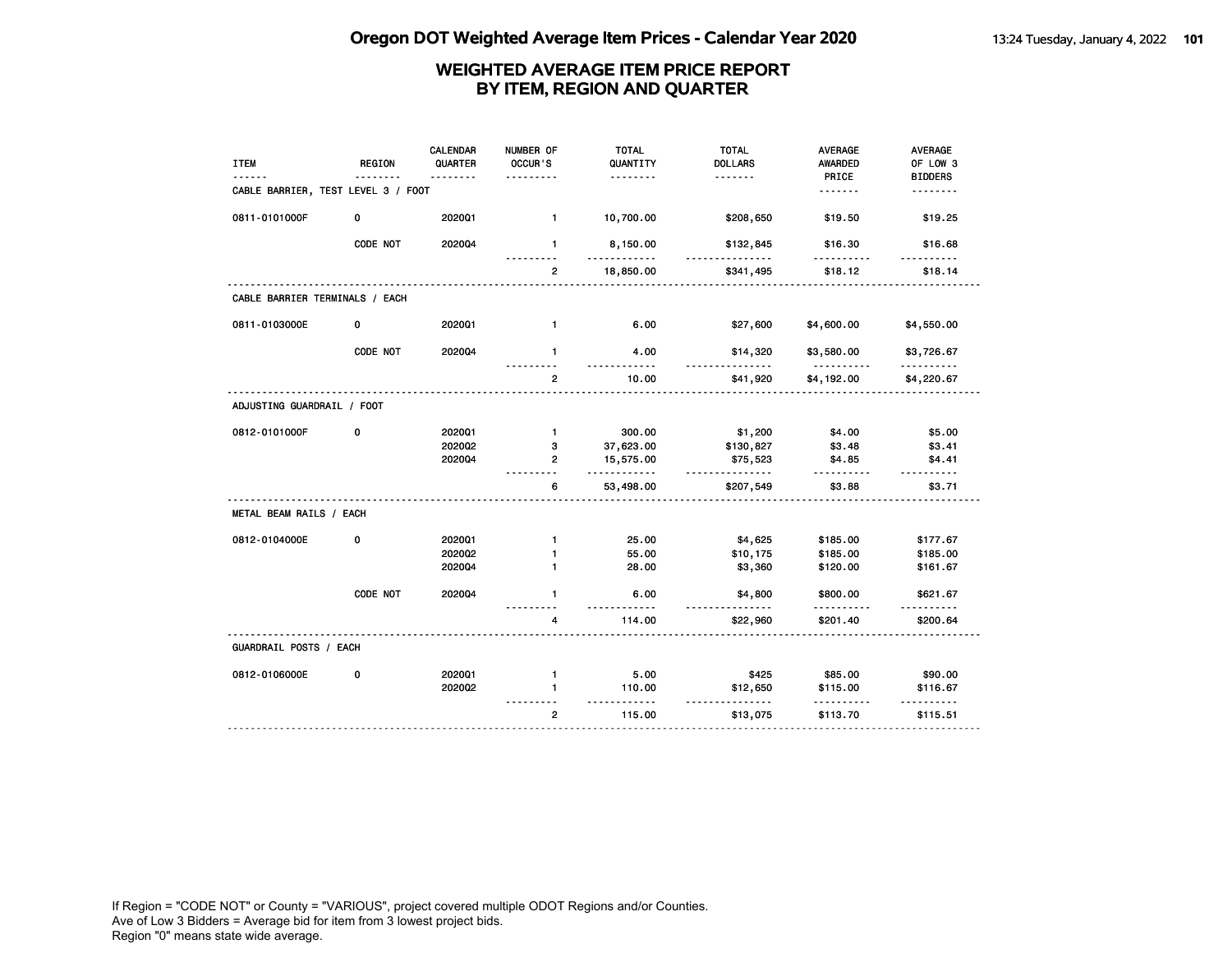|                                  |          | <b>CALENDAR</b> | NUMBER OF      | <b>TOTAL</b>     | <b>TOTAL</b>                  | <b>AVERAGE</b> | <b>AVERAGE</b> |
|----------------------------------|----------|-----------------|----------------|------------------|-------------------------------|----------------|----------------|
| <b>ITEM</b>                      | REGION   | QUARTER         | OCCUR'S        | QUANTITY         | <b>DOLLARS</b>                | <b>AWARDED</b> | OF LOW 3       |
|                                  | <u>.</u> |                 |                | <u>.</u>         | <u>.</u>                      | PRICE          | <b>BIDDERS</b> |
| GUARDRAIL BLOCKS / EACH          |          |                 |                |                  |                               | <u>.</u>       | <u>.</u>       |
| 0812-0108000E                    | 0        | 202001          | $\mathbf{1}$   | 5.00             | \$75                          | \$15.00        | \$26.67        |
|                                  |          | 2020Q2          | $\mathbf{1}$   | 280.00           | \$5,180                       | \$18.50        | \$18.67        |
|                                  |          | 202004          | $\blacksquare$ | 140.00<br>.      | \$2,240<br>.                  | \$16.00        | \$17.67        |
|                                  |          |                 | з              | 425.00           | \$7,495                       | \$17.64        | \$18.43        |
| BOLLARDS / EACH                  |          |                 |                |                  |                               |                |                |
| 0815-0100000E                    | 0        | 202003          | $\overline{2}$ | 8.00             | \$5,500                       | \$687.50       | \$972.97       |
|                                  |          | 202004          | $\mathbf{1}$   | 3.00<br><u>.</u> | \$2,840<br><u>.</u>           | \$946.67       | \$798.89       |
|                                  |          |                 | 3              | 11.00            | \$8,340                       | \$758.18       | \$925.49       |
| CONCRETE BARRIER / FOOT          |          |                 |                |                  |                               |                |                |
| 0820-0100000F                    | 0        | 2020Q1          | $\mathbf{1}$   | 146.00           | \$7,592                       | \$52.00        | \$59.50        |
|                                  |          | 2020Q2          | $\mathbf{1}$   | 350.00           | \$24,500                      | \$70.00        | \$76.50        |
|                                  |          | 202004          | $\overline{2}$ | 2,126.00         | \$121,061                     | \$56.94        | \$54.89        |
|                                  | CODE NOT | 202004          | $\mathbf{1}$   | 850.00<br>.      | \$63,750<br><u>----------</u> | \$75.00        | \$73.67<br>.   |
|                                  |          |                 | 5              | 3,472.00         | \$216,903                     | \$62.47        | \$61.86        |
| MEDIAN OBSTACLE BARRIER / EACH   |          |                 |                |                  |                               |                |                |
| 0820-0300000E                    | 0        | 2020Q1          | $\mathbf{1}$   | 1.00<br>.        | \$110,000<br><u>.</u>         | \$110,000<br>. | \$111,625      |
|                                  |          |                 | $\mathbf{1}$   | 1.00             | \$110,000                     | \$110,000      | \$111,625      |
| SECURING CONCRETE BARRIER / FOOT |          |                 |                |                  |                               |                |                |
| 0820-0400000F                    | 0        | 2020Q2          | $\mathbf{1}$   | 350.00           | \$1,400                       | \$4.00         | \$11.33        |
|                                  |          | 202004          | $\mathbf{1}$   | 1,988.00         | \$9,026                       | \$4.54         | \$4.55         |
|                                  | CODE NOT | 2020Q4          | $\mathbf{1}$   | 33,650.00<br>.   | \$94,220<br><u>.</u>          | \$2.80         | \$2.77         |
|                                  |          |                 | 3              | 35,988.00        | \$104,646                     | \$2.91         | \$2.95         |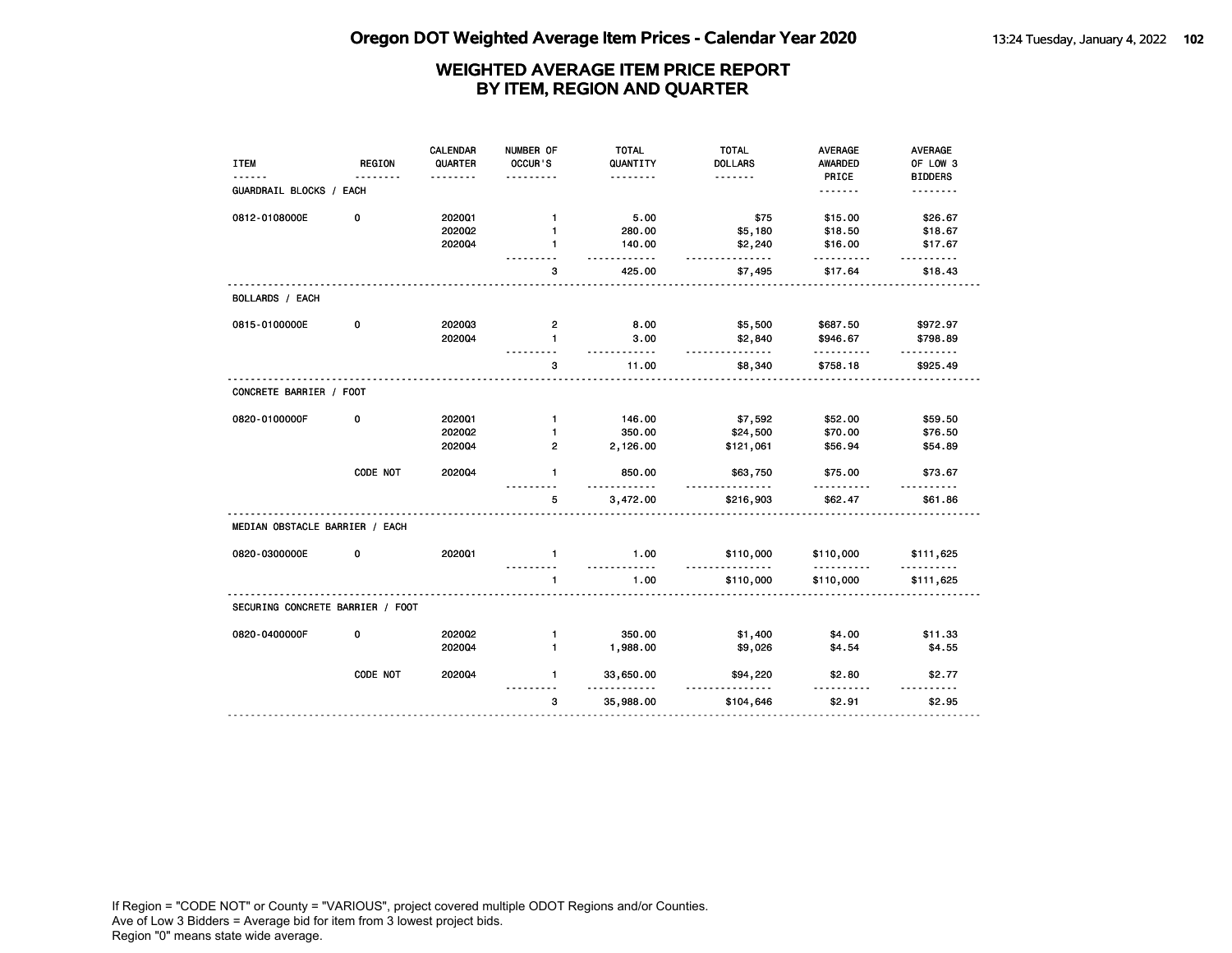| <b>ITEM</b>                      | REGION   | <b>CALENDAR</b><br>QUARTER | NUMBER OF<br>OCCUR'S | <b>TOTAL</b><br>QUANTITY<br>. | <b>TOTAL</b><br><b>DOLLARS</b><br><u>.</u> | AVERAGE<br><b>AWARDED</b><br>PRICE | AVERAGE<br>OF LOW 3<br><b>BIDDERS</b> |
|----------------------------------|----------|----------------------------|----------------------|-------------------------------|--------------------------------------------|------------------------------------|---------------------------------------|
| IMPACT ATTENUATOR, TYPE K / EACH |          |                            |                      |                               |                                            | <u>.</u>                           | <u>.</u>                              |
| 0830-0124000E                    | 0        | 202002                     | $\mathbf{1}$         | 1.00<br>$- - -$               | \$37,000<br><u>.</u>                       | \$37,000.00<br>$- - - -$           | \$35,083.33<br><u>.</u>               |
|                                  |          |                            | $\mathbf{1}$         | 1.00                          | \$37,000                                   | \$37,000.00                        | \$35,083.33                           |
| DELINEATORS, TYPE 1 / EACH       |          |                            |                      |                               |                                            |                                    |                                       |
| 0840-0100000E                    | 0        | 202001                     | 5                    | 1,186.00                      | \$58,591                                   | \$49.40                            | \$49.41                               |
|                                  |          | 2020Q2                     | 2                    | 62.00                         | \$4,342                                    | \$70.03                            | \$65.20                               |
|                                  |          | 2020Q4                     | $\overline{7}$       | 422.00                        | \$21,897                                   | \$51.89                            | \$56.07                               |
|                                  | CODE NOT | 202003                     | $\mathbf{1}$         | 990.00                        | \$53,460                                   | \$54.00                            | \$48.00                               |
|                                  |          | 2020Q4                     | $\overline{2}$       | 451.00<br>.                   | \$24,993                                   | \$55.42                            | \$50.46<br>.                          |
|                                  |          |                            | 17                   | 3,111.00                      | \$163,283                                  | \$52.49                            | \$50.33                               |
| DELINEATORS, TYPE 1U / EACH      |          |                            |                      |                               |                                            |                                    |                                       |
| 0840-0101000E                    | 0        | 2020Q2                     | $\mathbf{1}$         | 184.00                        | \$8,280                                    | \$45.00                            | \$45.00                               |
|                                  |          | 202004                     | $\mathbf{1}$         | 284.00<br>$- - -$             | \$11,360<br>$- - -$                        | \$40.00                            | \$39.90<br>.                          |
|                                  |          |                            | $\mathbf{2}$         | 468.00                        | \$19,640                                   | \$41.97                            | \$41.91                               |
| DELINEATORS, TYPE 2 / EACH       |          |                            |                      |                               |                                            |                                    |                                       |
| 0840-0102000E                    | 0        | 2020Q2                     | $\mathbf{1}$         | 430.00                        | \$23,650                                   | \$55.00                            | \$49.00                               |
|                                  |          | 202003                     | $\mathbf{1}$         | 186.00                        | \$7,812                                    | \$42.00                            | \$47.67                               |
|                                  |          | 2020Q4                     | 3                    | 550.00                        | \$29,387                                   | \$53.43                            | \$44.42                               |
|                                  | CODE NOT | 2020Q4                     | $\mathbf{1}$         | 6.00                          | \$450                                      | \$75.00                            | \$103.33                              |
|                                  |          |                            | 6                    | 1,172.00                      | \$61,299                                   | \$52.30                            | \$46.92                               |
| DELINEATORS, TYPE 3 / EACH       |          |                            |                      |                               |                                            |                                    |                                       |
| 0840-0103000E                    | 0        | 2020Q2                     | $\mathbf{1}$         | 19.00                         | \$1,368                                    | \$72.00                            | \$63.00                               |
|                                  |          | 2020Q4                     | $\blacksquare$       | 46.00                         | \$7,360                                    | \$160.00                           | \$115.50                              |
|                                  |          |                            | $\overline{2}$       | $\cdots$<br>65.00             | $- - -$<br>\$8,728                         | \$134.28                           | \$100.15                              |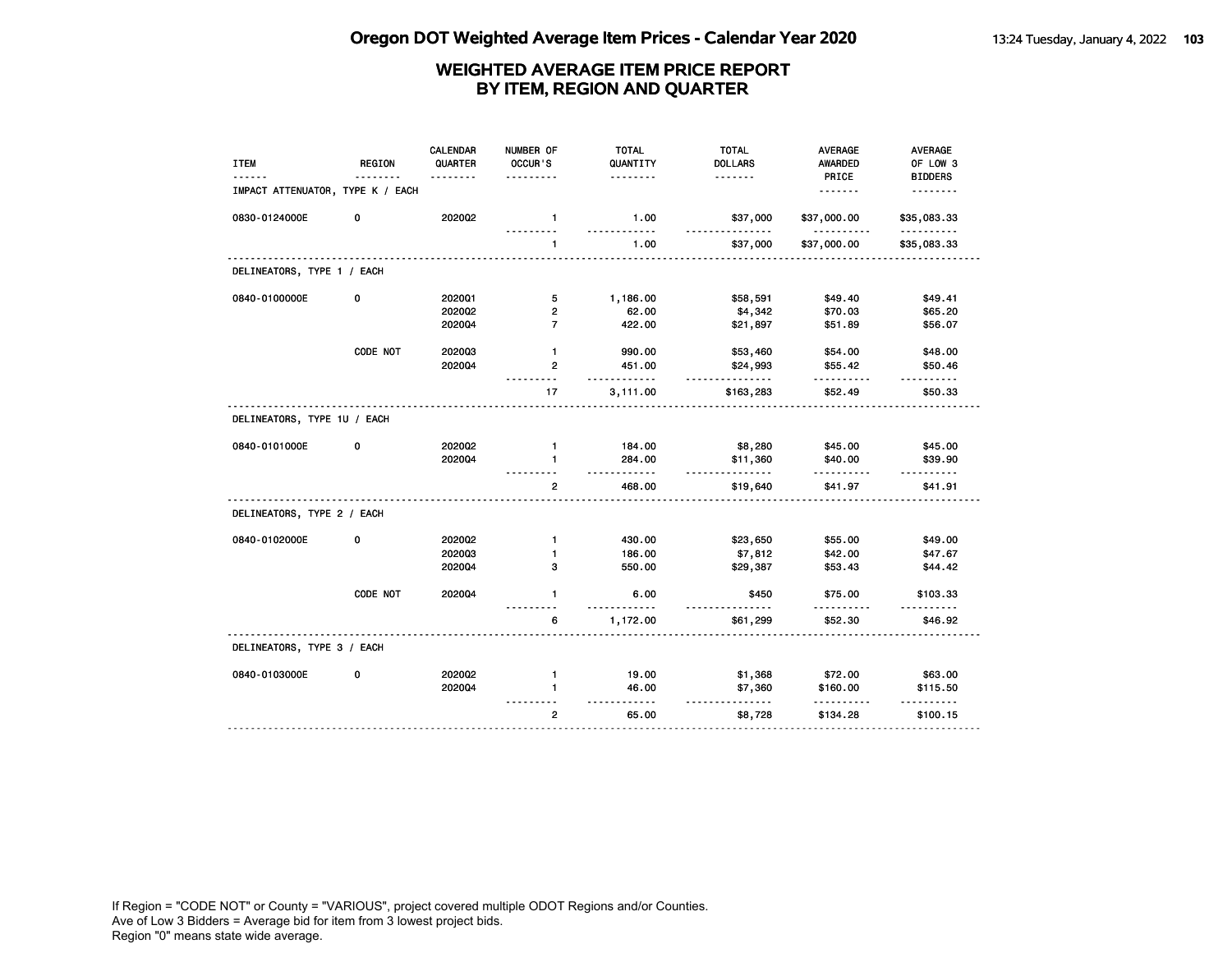| <b>ITEM</b>                            | <b>REGION</b> | CALENDAR<br>QUARTER<br>. | NUMBER OF<br>OCCUR'S | <b>TOTAL</b><br>QUANTITY<br><u>.</u> | <b>TOTAL</b><br><b>DOLLARS</b><br><u>.</u> | AVERAGE<br><b>AWARDED</b><br>PRICE | AVERAGE<br>OF LOW 3<br><b>BIDDERS</b> |
|----------------------------------------|---------------|--------------------------|----------------------|--------------------------------------|--------------------------------------------|------------------------------------|---------------------------------------|
| DELINEATORS, TYPE 4 ALTERNATE 1 / EACH |               |                          |                      |                                      |                                            | <u>.</u>                           | .                                     |
| 0840-0104100E                          | 0             | 202001                   | $\mathbf{1}$         | 20.00                                | \$440                                      | \$22.00                            | \$21.67                               |
|                                        |               | 202002                   | $\mathbf{1}$         | 170.00                               | \$4,250                                    | \$25.00                            | \$25.00                               |
|                                        |               | 202004                   | 3                    | 70.00<br><u>.</u>                    | \$2,528                                    | \$36.11                            | \$61.99                               |
|                                        |               |                          | 5                    | 260.00                               | \$7,218                                    | \$27.76                            | \$34.70                               |
| DELINEATORS, TYPE 4 ALTERNATE 2 / EACH |               |                          |                      |                                      |                                            |                                    |                                       |
| 0840-0104200E                          | 0             | 2020Q1                   | $\mathbf{1}$         | 75.00                                | \$3,375                                    | \$45.00                            | \$41.67                               |
|                                        |               | 2020Q2                   | 1                    | 12.00                                | \$972                                      | \$81.00                            | \$65.33                               |
|                                        |               | 2020Q4                   | $\overline{2}$       | 71.00                                | \$3,006                                    | \$42.34                            | \$39.39                               |
|                                        | CODE NOT      | 2020Q4                   | $\mathbf{1}$         | 65.00                                | \$2,275                                    | \$35.00                            | \$42.67                               |
|                                        |               |                          | 5                    | 223.00                               | \$9,628                                    | \$43.17                            | \$42.51                               |
| DELINEATORS, TYPE 5 / EACH             |               |                          |                      |                                      |                                            |                                    |                                       |
| 0840-0105000E                          | 0             | 202001                   | з                    | 1,344.00                             | \$16,834                                   | \$12.53                            | \$14.28                               |
|                                        |               | 2020Q2                   | $\blacksquare$       | 50.00                                | \$2,300                                    | \$46.00                            | \$34.00                               |
|                                        | CODE NOT      | 2020Q4                   | $\mathbf{1}$         | 600.00<br>- - - -                    | \$6,300                                    | \$10.50                            | \$11.83                               |
|                                        |               |                          | 5                    | 1,994.00                             | \$25,434                                   | \$12.76                            | \$14.04                               |
| DELINEATORS, TYPE 6 / EACH             |               |                          |                      |                                      |                                            |                                    |                                       |
| 0840-0105500E                          | CODE NOT      | 2020Q4                   | $\mathbf{1}$         | 150.00<br>$- - -$                    | \$1,080                                    | \$7.20<br>$- - - -$                | \$12.07                               |
|                                        |               |                          | $\blacksquare$       | 150.00                               | \$1,080                                    | \$7.20                             | \$12.07                               |
| MILEPOST MARKER POSTS / EACH           |               |                          |                      |                                      |                                            |                                    |                                       |
| 0840-0106000E                          | 0             | 202001                   | 2                    | 28.00                                | \$6,770                                    | \$241.79                           | \$303.55                              |
|                                        |               | 2020Q2                   | $\overline{2}$       | 14.00                                | \$1,868                                    | \$133.43                           | \$140.19                              |
|                                        |               | 202003                   | $\mathbf{1}$         | 2.00                                 | \$500                                      | \$250.00                           | \$241.67                              |
|                                        |               | 2020Q4                   | 5<br>$\sim$ $\sim$   | 11.00<br>$- - -$                     | \$1,863                                    | \$169.37                           | \$175.23                              |
|                                        |               |                          | 10                   | 55.00                                |                                            | \$200.02                           | \$234.05                              |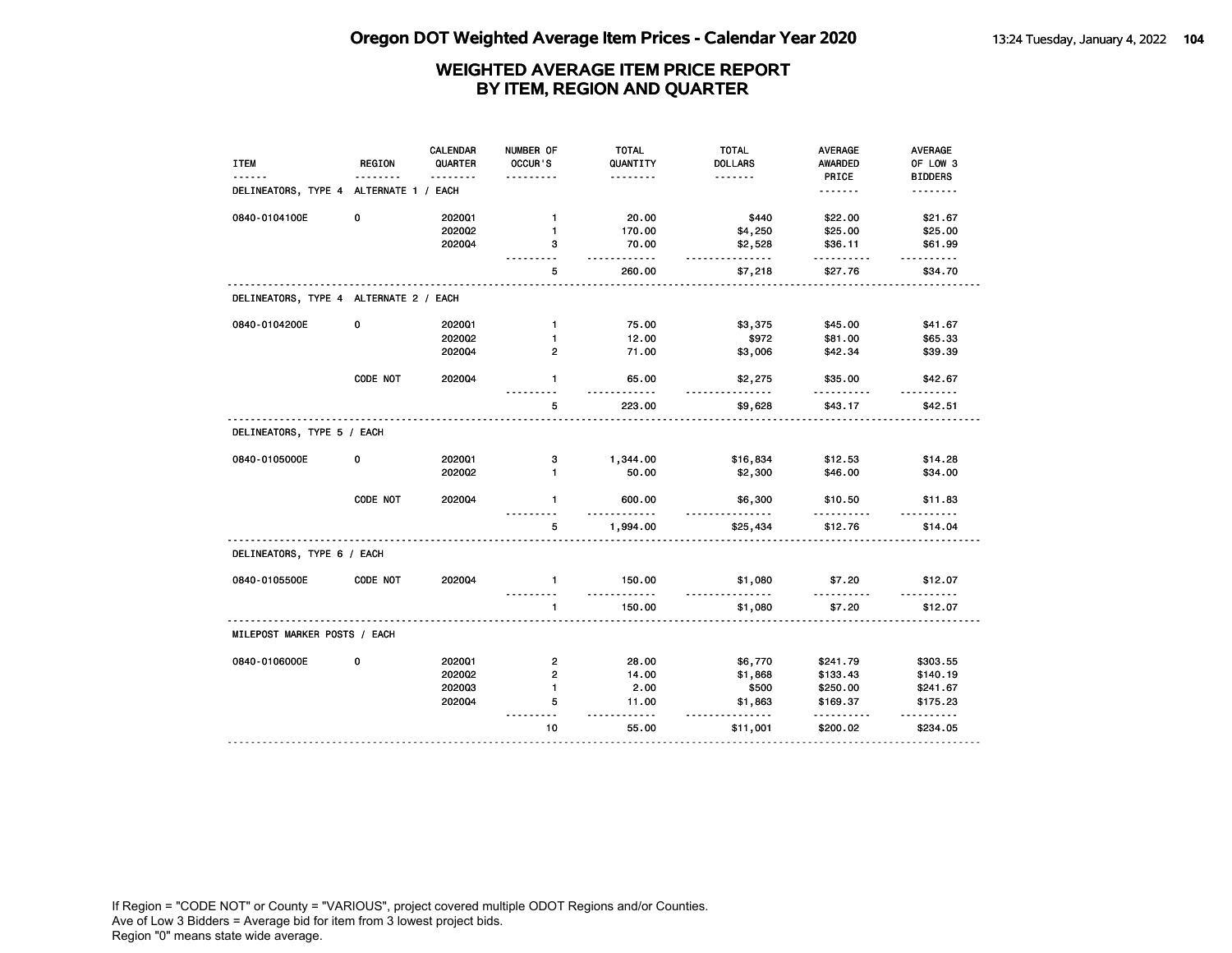| <b>ITEM</b>                                  | <b>REGION</b> | CALENDAR<br>QUARTER | NUMBER OF<br>OCCUR'S<br>$- - - -$ | <b>TOTAL</b><br>QUANTITY<br>. | <b>TOTAL</b><br><b>DOLLARS</b> | <b>AVERAGE</b><br><b>AWARDED</b><br>PRICE | <b>AVERAGE</b><br>OF LOW 3<br><b>BIDDERS</b> |
|----------------------------------------------|---------------|---------------------|-----------------------------------|-------------------------------|--------------------------------|-------------------------------------------|----------------------------------------------|
| FIELD FACILITY MARKERS, TYPE S1 GREEN / EACH |               |                     |                                   |                               |                                | .                                         | .                                            |
| 0842-0101000E                                | 0             | 202003<br>202004    | $\mathbf{1}$<br>6                 | 4.00<br>19.00                 | \$200<br>\$1,251               | \$50.00<br>\$65.84                        | \$101.67<br>\$75.87                          |
|                                              | CODE NOT      | 202004              | з                                 | 15.00<br><u>.</u>             | \$633                          | \$42.20<br>------                         | \$63.64                                      |
|                                              |               |                     | 10                                | 38.00                         | \$2,084                        | \$54.84                                   | \$73.76                                      |
| FIELD FACILITY MARKERS, TYPE S1 RED / EACH   |               |                     |                                   |                               |                                |                                           |                                              |
| 0842-0102000E                                | 0             | 202003              | $\mathbf{1}$                      | 4.00                          | \$200                          | \$50.00                                   | \$101.67                                     |
|                                              |               | 202004              | 6                                 | 19.00                         | \$1,251                        | \$65.84                                   | \$75.61                                      |
|                                              | CODE NOT      | 2020Q4              | 3                                 | 15.00                         | \$633                          | \$42.20                                   | \$65.78                                      |
|                                              |               |                     | 10                                | 38.00                         | \$2,084                        | \$54.84                                   | \$74.47                                      |
| FIELD FACILITY MARKERS, TYPE S2 / EACH       |               |                     |                                   |                               |                                |                                           |                                              |
| 0842-0103000E                                | 0             | 202001              | $\mathbf{1}$                      | 2.00                          | \$200                          | \$100.00                                  | \$100.00                                     |
|                                              |               | 2020Q2              | $\blacksquare$                    | 2.00                          | \$200                          | \$100.00                                  | \$400.00                                     |
|                                              |               | 202003              | 1                                 | 4.00                          | \$400                          | \$100.00                                  | \$134.84                                     |
|                                              |               | 202004              | 6                                 | 30.00                         | \$3,460                        | \$115.33                                  | \$109.06                                     |
|                                              | CODE NOT      | 202004              | з                                 | 21.00<br>.                    | \$1,569                        | \$74.71<br><u>.</u>                       | \$127.44                                     |
|                                              |               |                     | 12                                | 59.00                         | \$5,829                        | \$98.80                                   | \$126.91                                     |
| FIELD FACILITY MARKERS, TYPE S3 / EACH       |               |                     |                                   |                               |                                |                                           |                                              |
| 0842-0104000E                                | 0             | 202004              | $\mathbf{1}$                      | 1.00                          | \$110                          | \$110.00                                  | \$86.67                                      |
|                                              | CODE NOT      | 202004              | $\mathbf{1}$                      | 2.00                          | \$112                          | \$56.00                                   | \$98.67                                      |
|                                              |               |                     | $\overline{2}$                    | 3.00                          | \$222                          | \$74.00                                   | \$94.67                                      |
|                                              |               |                     |                                   |                               |                                |                                           |                                              |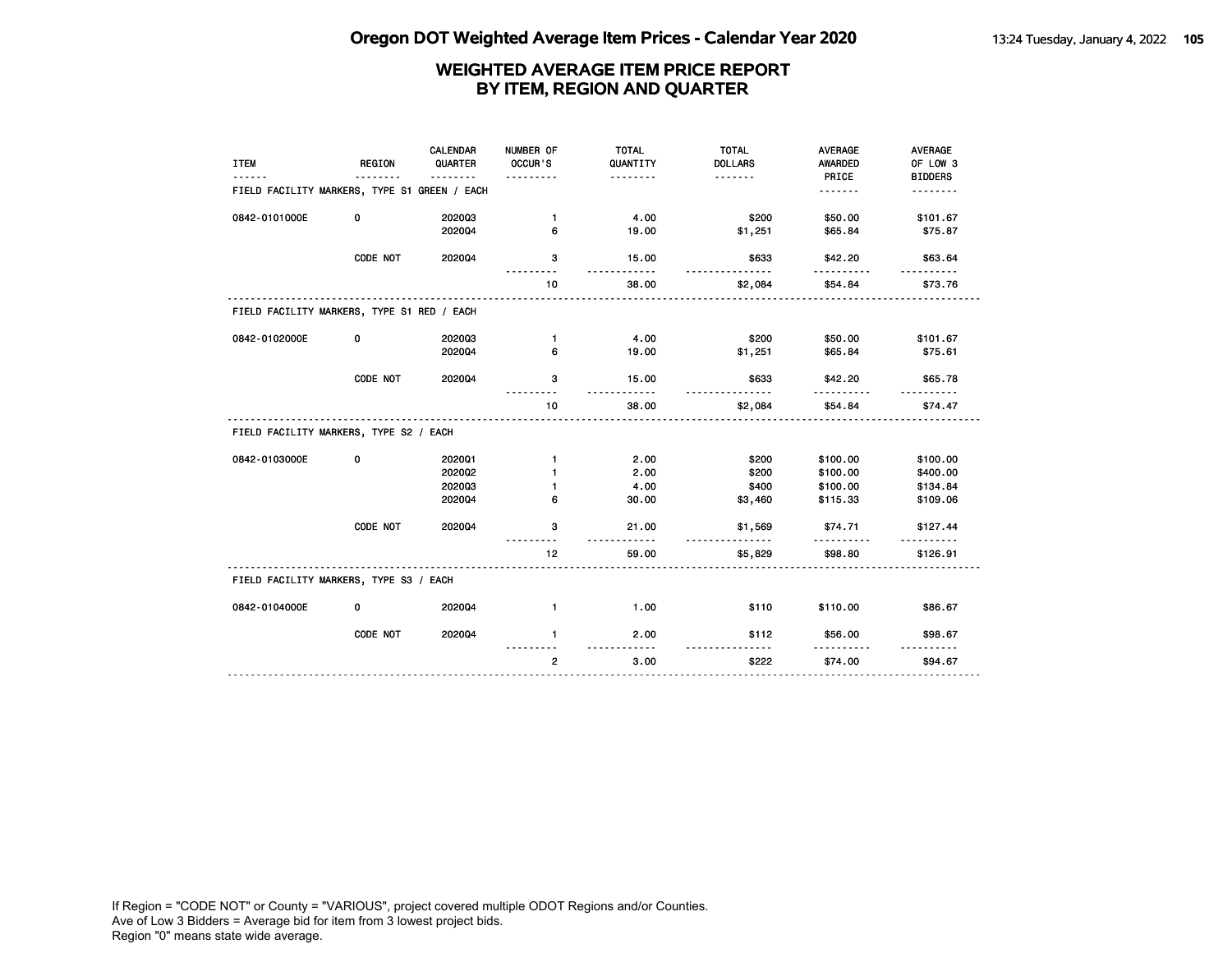|                                         |               | CALENDAR | NUMBER OF               | <b>TOTAL</b>           | <b>TOTAL</b>        | <b>AVERAGE</b>       | <b>AVERAGE</b> |
|-----------------------------------------|---------------|----------|-------------------------|------------------------|---------------------|----------------------|----------------|
| <b>ITEM</b>                             | <b>REGION</b> | QUARTER  | OCCUR'S                 | QUANTITY               | <b>DOLLARS</b>      | <b>AWARDED</b>       | OF LOW 3       |
|                                         |               | <u>.</u> |                         | .                      | <u>.</u>            | PRICE                | <b>BIDDERS</b> |
| CULVERT DRAINAGE MARKERS, TYPE 1 / EACH |               |          |                         |                        |                     | <u>.</u>             | <u>.</u>       |
| 0842-0201000E                           | 0             | 2020Q1   | $\mathbf{2}$            | 17.00                  | \$1,415             | \$83.24              | \$89.71        |
|                                         |               | 2020Q2   | 1                       | 68.00                  | \$2,720             | \$40.00              | \$40.00        |
|                                         |               | 202003   | $\overline{2}$          | 43.00                  | \$2,570             | \$59.77              | \$52.83        |
|                                         |               | 202004   | 5                       | 13.00                  | \$1,286             | \$98.94              | \$73.37        |
|                                         | CODE NOT      | 202003   | $\mathbf{1}$            | 33.00                  | \$1,650             | \$50.00              | \$46.67        |
|                                         |               | 2020Q4   | 3                       | 55.00<br>- - - -       | \$3,944<br><u>.</u> | \$71.71<br>.         | \$80.75        |
|                                         |               |          | 14                      | 229.00                 | \$13,585            | \$59.33              | \$58.74        |
| CULVERT DRAINAGE MARKERS, TYPE 2 / EACH |               |          |                         |                        |                     |                      |                |
| 0842-0202000E                           | 0             | 202001   | $\overline{\mathbf{c}}$ | 14.00                  | \$2,155             | \$153.93             | \$146.46       |
|                                         |               | 2020Q2   | $\overline{2}$          | 70.00                  | \$6,896             | \$98.51              | \$100.60       |
|                                         |               | 202003   | $\overline{2}$          | 26.00                  | \$4,001             | \$153.87             | \$102.89       |
|                                         |               | 202004   | 6                       | 25.00                  | \$3,475             | \$139.00             | \$120.78       |
|                                         | CODE NOT      | 202003   | $\mathbf{1}$            | 33.00                  | \$3,300             | \$100.00             | \$100.00       |
|                                         |               | 2020Q4   | з                       | 81.00                  | \$14,640            | \$180.74             | \$109.79       |
|                                         |               |          | 16                      | $- - -$<br>249.00      | .<br>\$34,467       | \$138.42             | .<br>\$108.35  |
| BRIDGE IDENTIFICATION MARKERS / EACH    |               |          |                         |                        |                     |                      |                |
| 0842-0401000E                           | 0             | 202001   | $\mathbf{1}$            | 4.00                   | \$520               | \$130.00             | \$243.33       |
|                                         |               | 202003   | 2                       | 4.00                   | \$1,000             | \$250.00             | \$241.67       |
|                                         |               | 202004   | 6                       | 17.00                  | \$2,805             | \$164.97             | \$214.72       |
|                                         | CODE NOT      | 202004   | 9                       | 13.00<br>$- - - - - -$ | \$2,008<br>.        | \$154.46<br><u>.</u> | \$170.77<br>.  |
|                                         |               |          | 18                      | 38.00                  | \$6,333             | \$166.64             | \$205.53       |
| MONO-DIR WHITE TYPE 1 MARKERS / EACH    |               |          |                         |                        |                     |                      |                |
| 0855-0100000E                           | 0             | 202004   | $\mathbf{1}$            | 104.00                 | \$540               | \$5.19               | \$5.06         |
|                                         |               |          | $\mathbf{1}$            | 104.00                 | \$540               | \$5.19               | \$5.06         |
|                                         |               |          |                         |                        |                     |                      |                |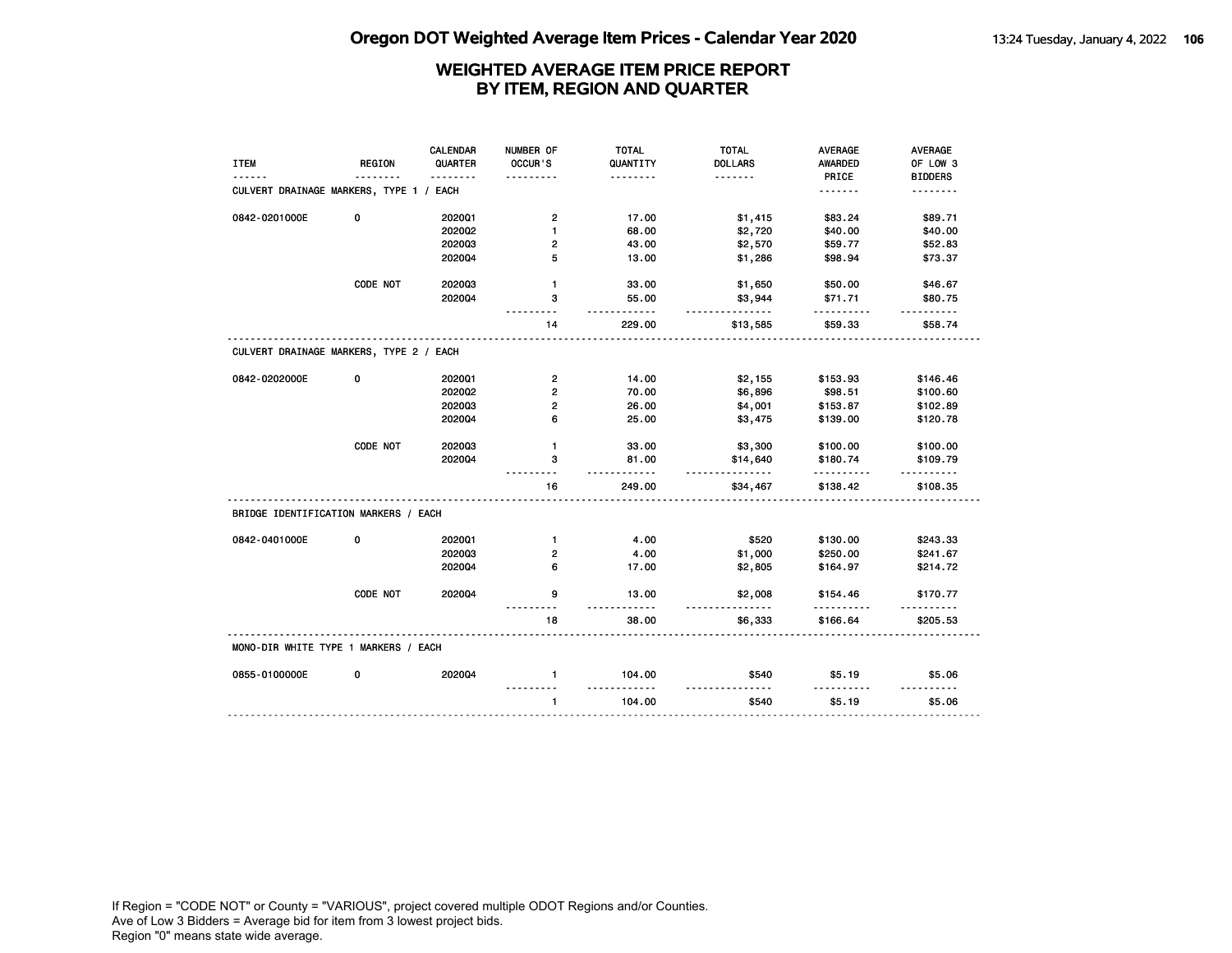| <b>ITEM</b>                              | <b>REGION</b> | <b>CALENDAR</b><br>QUARTER<br><u>.</u> | NUMBER OF<br>OCCUR'S<br>. | <b>TOTAL</b><br>QUANTITY<br>. | <b>TOTAL</b><br><b>DOLLARS</b><br><u>.</u> | AVERAGE<br><b>AWARDED</b><br>PRICE | AVERAGE<br>OF LOW 3<br><b>BIDDERS</b> |
|------------------------------------------|---------------|----------------------------------------|---------------------------|-------------------------------|--------------------------------------------|------------------------------------|---------------------------------------|
| MONO-DIR WHITE TYPE 1AR MARKERS / EACH   |               |                                        |                           |                               |                                            | <u>.</u>                           | <u>.</u>                              |
| 0855-0101000E                            | 0             | 202001                                 | $\mathbf{1}$              | 3,800.00                      | \$15,770                                   | \$4.15                             | \$4.10                                |
|                                          |               | 2020Q2                                 | $\mathbf{1}$              | 25.00                         | \$500                                      | \$20.00                            | \$19.50                               |
|                                          |               | 2020Q4                                 | $\overline{2}$            | 1,210.00                      | \$4,886                                    | \$4.04                             | \$7.52                                |
|                                          | CODE NOT      | 202004                                 | 1                         | 6,732.00<br><u>.</u>          | \$26,591<br><u>.</u>                       | \$3.95                             | \$4.07                                |
|                                          |               |                                        | 5                         | 11,767.00                     | \$47,747                                   | \$4.06                             | \$4.47                                |
| BI-DIR YELLOW TYPE 1 MARKERS / EACH      |               |                                        |                           |                               |                                            |                                    |                                       |
| 0855-0102000E                            | 0             | 202004                                 | $\mathbf{1}$              | 150.00                        | \$779                                      | \$5.19                             | \$5.06                                |
|                                          |               |                                        | $\mathbf{1}$              | 150.00                        | \$779                                      | \$5.19                             | \$5.06                                |
| BI-DIR YELLOW TYPE 1AR MARKERS / EACH    |               |                                        |                           |                               |                                            |                                    |                                       |
| 0855-0103000E                            | 0             | 202001                                 | 3                         | 168.00                        | \$1,343                                    | \$8.00                             | \$7.93                                |
|                                          |               | 202003                                 | 3                         | 81.00                         | \$3,434                                    | \$42.40                            | \$28.10                               |
|                                          |               | 202004                                 | $\overline{\mathbf{4}}$   | 803.00<br>.                   | \$3,719<br><u>.</u>                        | \$4.63<br>.                        | \$11.34                               |
|                                          |               |                                        | 10                        | 1,052.00                      | \$8,496                                    | \$8.08                             | \$12.08                               |
| MONO-DIR WHITE TYPE 1AR, RECESSED / EACH |               |                                        |                           |                               |                                            |                                    |                                       |
| 0855-0106000E                            | 0             | 202001                                 | 3                         | 4,485.00                      | \$39,941                                   | \$8.91                             | \$9.52                                |
|                                          |               | 202002                                 | $\overline{2}$            | 1,420.00                      | \$11,960                                   | \$8.42                             | \$8.52                                |
|                                          |               | 2020Q4                                 | 4                         | 1,056.00<br>.                 | \$10,415<br><u>.</u>                       | \$9.86<br>$- - - - - - -$          | \$9.96                                |
|                                          |               |                                        | 9                         | 6,961.00                      | \$62,315                                   | \$8.95                             | \$9.38                                |
| BI-DIR YELLOW TYPE 1AR , RECESSED / EACH |               |                                        |                           |                               |                                            |                                    |                                       |
| 0855-0107000E                            | 0             | 202001                                 | 3                         | 2,583.00                      | \$26,498                                   | \$10.26                            | \$10.97                               |
|                                          |               | 202002                                 | з                         | 2,135.00                      | \$18,075                                   | \$8.47                             | \$8.56                                |
|                                          |               | 202003                                 | $\mathbf{2}$              | 116.00                        | \$3,550                                    | \$30.60                            | \$26.17                               |
|                                          |               |                                        | $\overline{4}$            | 1,536.00                      | \$14,456                                   | \$9.41                             | \$9.57                                |
|                                          |               | 202004                                 |                           |                               |                                            |                                    |                                       |
|                                          | CODE NOT      | 2020Q2                                 | 1<br>- - -                | 2,100.00                      | \$17,325                                   | \$8.25                             | \$10.08                               |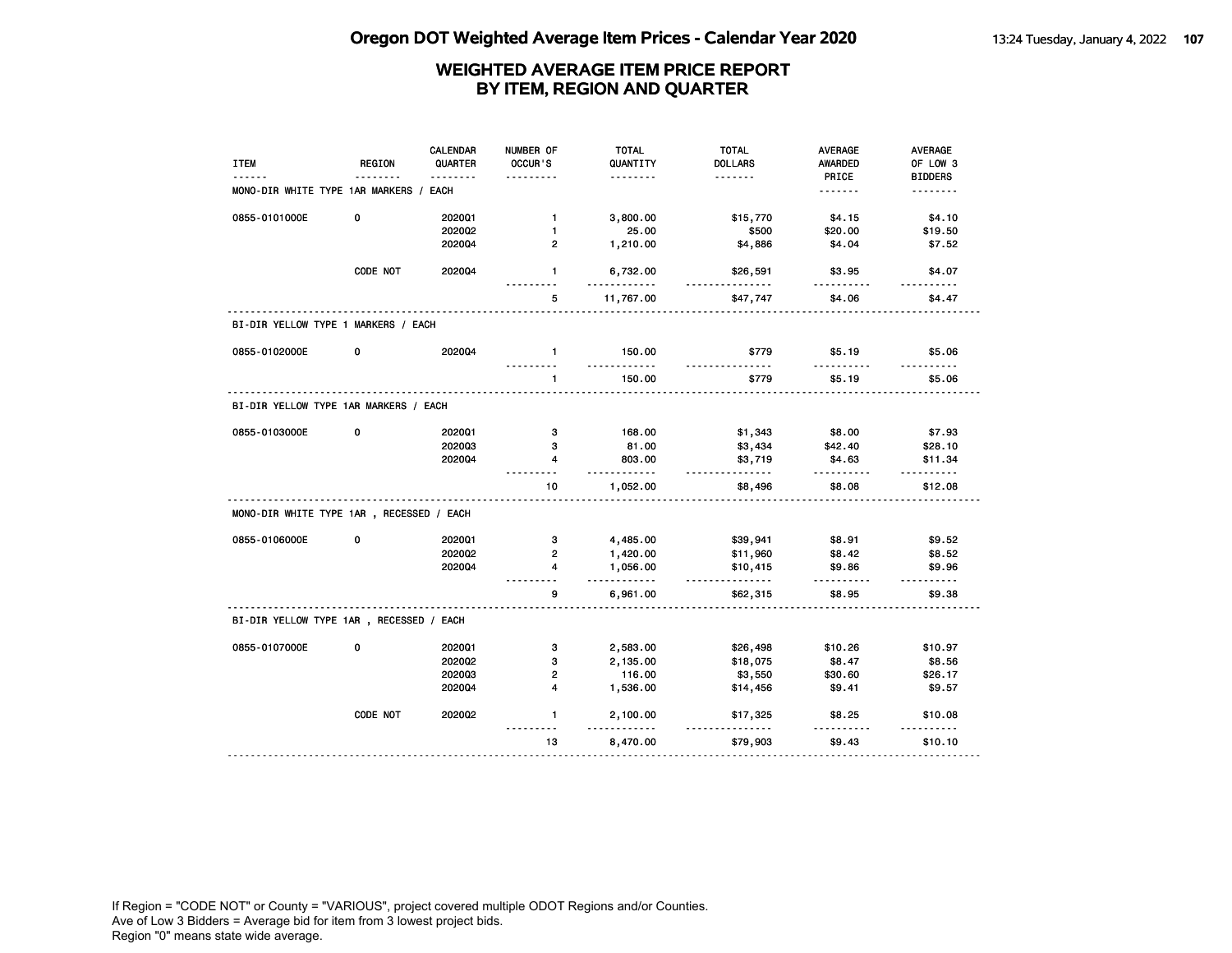| <b>ITEM</b>                                  | <b>REGION</b> | <b>CALENDAR</b><br>QUARTER | NUMBER OF<br>OCCUR'S      | <b>TOTAL</b><br>QUANTITY | <b>TOTAL</b><br><b>DOLLARS</b> | <b>AVERAGE</b><br><b>AWARDED</b> | <b>AVERAGE</b><br>OF LOW 3 |
|----------------------------------------------|---------------|----------------------------|---------------------------|--------------------------|--------------------------------|----------------------------------|----------------------------|
| BI-DIR BLUE TYPE 1AR MARKERS / EACH          |               | .                          |                           | .                        | <u>.</u>                       | PRICE<br><u>.</u>                | <b>BIDDERS</b><br><u>.</u> |
| 0855-0108000E                                | 0             | 2020Q1                     | $\mathbf{1}$              | 12.00<br>$- - - - - -$   | \$58                           | \$4.85                           | \$4.80                     |
|                                              |               |                            | 1                         | 12.00                    | \$58                           | \$4.85                           | \$4.80                     |
| PERM. SURFACE MOUNTED TUBULAR MARKERS / EACH |               |                            |                           |                          |                                |                                  |                            |
| 0856-0101000E                                | 0             | 2020Q1                     | $\mathbf{1}$              | 57.00                    | \$9,405                        | \$165.00                         | \$165.00                   |
|                                              |               | 2020Q2                     | $\mathbf{1}$              | 6.00                     | \$1,050                        | \$175.00                         | \$175.00                   |
|                                              |               | 202003                     | з                         | 32.00                    | \$4,485                        | \$140.16                         | \$268.94                   |
|                                              |               | 202004                     | 5                         | 218.00                   | \$23,045                       | \$105.71                         | \$112.07                   |
|                                              | CODE NOT      | 2020Q2                     | $\mathbf{1}$              | 8.00                     | \$2,042                        | \$255.28                         | \$193.43                   |
|                                              |               | 202003                     | $\mathbf{1}$              | 15.00                    | \$4,500                        | \$300.00                         | \$200.33                   |
|                                              |               | 202004                     | $\mathbf{1}$<br>--------- | 500.00<br><u>.</u>       | \$28,500<br>.                  | \$57.00<br>.                     | \$60.33<br>.               |
|                                              |               |                            | 13                        | 836.00                   | \$73,027                       | \$87.35                          | \$93.55                    |
| CONTINUOUS RUMBLE STRIPS / MILE              |               |                            |                           |                          |                                |                                  |                            |
| 0857-0101000L                                | 0             | 202001                     | $\overline{\mathbf{c}}$   | 19.00                    | \$9,500                        | \$500.00                         | \$462.50                   |
|                                              |               | 2020Q2                     | 5                         | 24.00                    | \$29,795                       | \$1,241.46                       | \$1,311.68                 |
|                                              |               | 202003                     | 1                         | 4.00                     | \$4,380                        | \$1,095.00                       | \$1,080.00                 |
|                                              |               | 202004                     | 5                         | 6.00                     | \$7,800                        | \$1,300.00                       | \$1,286.94                 |
|                                              | CODE NOT      | 2020Q2                     | $\mathbf{1}$              | 150.00                   | \$127,500                      | \$850.00                         | \$1,116.67                 |
|                                              |               | 202003                     | 1                         | 25.00                    | \$25,000                       | \$1,000.00                       | \$1,030.67                 |
|                                              |               | 202004                     | $\overline{2}$            | 23.00<br>.               | \$23,635<br>.                  | \$1,027.61<br>.                  | \$1,128.55<br>------       |
|                                              |               |                            | 17                        | 251.00                   | \$227,610                      | \$906.81                         | \$1,081.80                 |
| GAP PATTERN RUMBLE STRIPS / MILE             |               |                            |                           |                          |                                |                                  |                            |
| 0857-0101500L                                | 0             | 202001                     | $\mathbf{2}$              | 29.00                    | \$16,250                       | \$560.34                         | \$568.74                   |
|                                              |               | 2020Q2                     | 4                         | 22.00                    | \$22,625                       | \$1,028.41                       | \$1,156.30                 |
|                                              |               | 202003                     | 1                         | 5.00                     | \$5,475                        | \$1,095.00                       | \$1,080.00                 |
|                                              |               | 202004                     | $\overline{2}$            | 7.00                     | \$9,600                        | \$1,371.43                       | \$1,247.14                 |
|                                              | CODE NOT      | 202002                     | $\mathbf{1}$              | 90.00                    | \$76,500                       | \$850.00                         | \$1,116.67                 |

(item continued)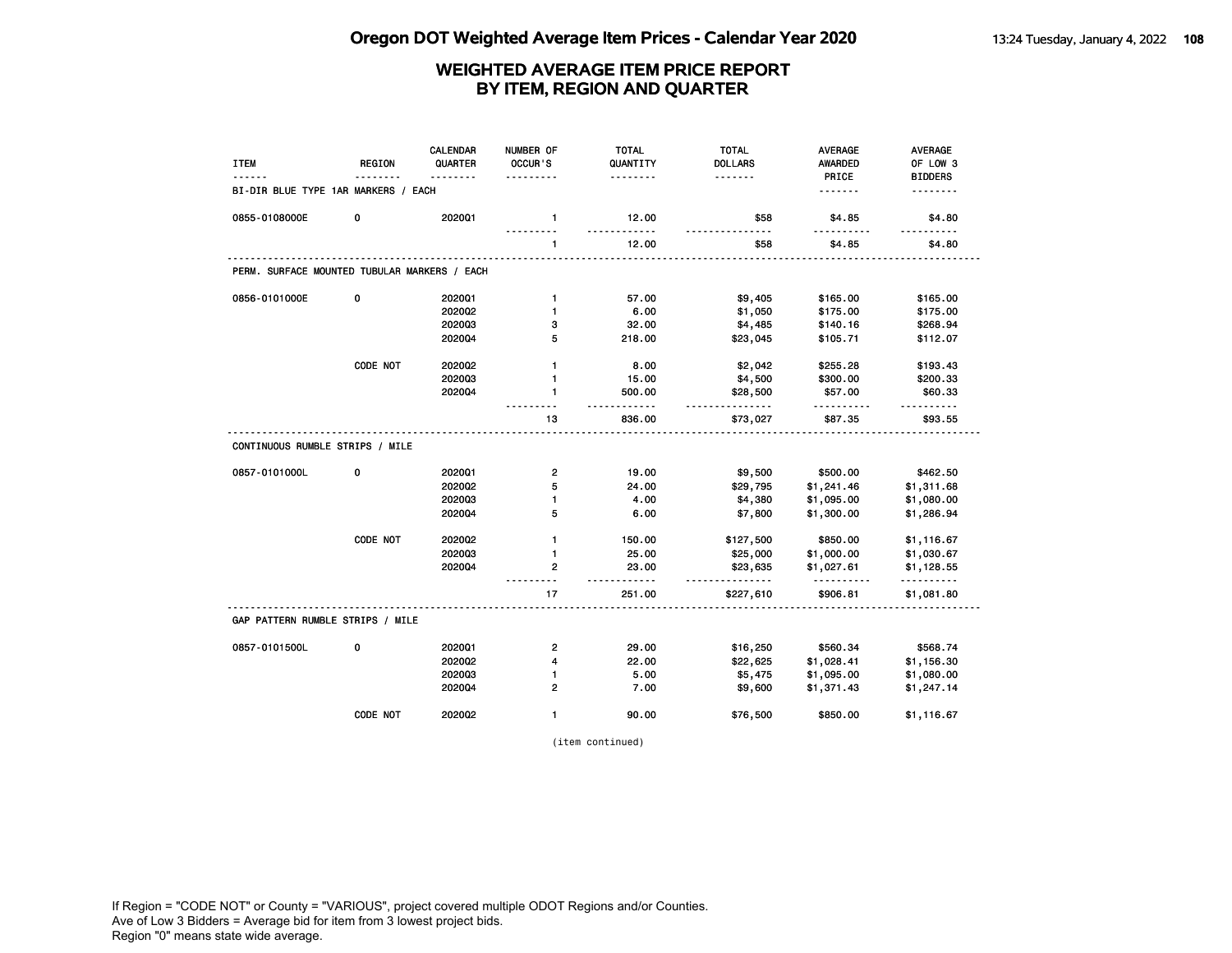| <b>ITEM</b>                                   | <b>REGION</b> | CALENDAR<br>QUARTER<br>. | NUMBER OF<br>OCCUR'S | <b>TOTAL</b><br>QUANTITY<br>. | <b>TOTAL</b><br><b>DOLLARS</b><br>. | AVERAGE<br><b>AWARDED</b><br>PRICE | <b>AVERAGE</b><br>OF LOW 3<br><b>BIDDERS</b> |
|-----------------------------------------------|---------------|--------------------------|----------------------|-------------------------------|-------------------------------------|------------------------------------|----------------------------------------------|
| GAP PATTERN RUMBLE STRIPS / MILE              |               |                          |                      |                               |                                     | <u>.</u>                           | .                                            |
| 0857-0101500L                                 | CODE NOT      | 202004                   | $\overline{2}$       | 35.00                         | \$36,175                            | \$1,033.57                         | \$1,079.52                                   |
|                                               |               |                          | 12                   | 188.00                        | \$166,625                           | \$886.30                           | \$1,033.75                                   |
| CONTINUOUS SINUSOIDAL RUMBLE STRIPS / MILE    |               |                          |                      |                               |                                     |                                    |                                              |
| 0857-0103000L                                 | 0             | 202001                   | $\mathbf{1}$         | 7.00                          | \$11,025                            | \$1,575.00                         | \$1,291.67                                   |
|                                               | CODE NOT      | 202004                   | $\overline{2}$       | 127.00<br>.                   | \$142,105                           | \$1,118.94<br><u>.</u>             | \$1,256.90<br>.                              |
|                                               |               |                          | 3                    | 134.00                        | \$153,130                           | \$1,142.76                         | \$1,258.72                                   |
| GAP PATTERN SINUSOIDAL RUMBLE STRIPS / MILE   |               |                          |                      |                               |                                     |                                    |                                              |
| 0857-0104000L                                 | 0             | 202001                   | $\blacksquare$       | 6.00                          | \$9,450                             | \$1,575.00                         | \$1,291.67                                   |
|                                               | CODE NOT      | 2020Q4                   | $\overline{2}$       | 157.00<br>.                   | \$172,825<br>.                      | \$1,100.80<br>.                    | \$1,244.53                                   |
|                                               |               |                          | 3                    | 163.00                        | \$182,275                           | \$1,118.25                         | \$1,246.27                                   |
| LONGITUDINAL PAVEMENT MARKINGS - PAINT / FOOT |               |                          |                      |                               |                                     |                                    |                                              |
| 0860-0200000F                                 | 0             | 2020Q2                   | $\overline{2}$       | 171,888.00                    | \$30,371                            | \$0.18                             | \$0.17                                       |
|                                               |               | 202003                   | $\overline{2}$       | 755.00                        | \$1,115                             | \$1.48                             | \$2.07                                       |
|                                               |               | 2020Q4                   | 6                    | 12,947.00                     | \$14,772                            | \$1.14                             | \$1.12                                       |
|                                               | CODE NOT      | 202002                   | $\mathbf{1}$         | 885,900.00                    | \$159,462                           | \$0.18                             | \$0.17                                       |
|                                               |               | 202003                   | 2                    | 2,219.00                      | \$11,905                            | \$5.37                             | \$2.63                                       |
|                                               |               | 2020Q4                   | 3                    | 36,450.00<br>.                | \$9,883<br>.                        | \$0.27<br>.                        | \$0.28<br><u>.</u>                           |
|                                               |               |                          | 16                   | 1,110,159.00                  | \$227,507                           | \$0.20                             | \$0.19                                       |
| METHYL METHACRYLATE, EXTR, SURF, PROF / FOOT  |               |                          |                      |                               |                                     |                                    |                                              |
| 0865-0116500F                                 | 0             | 202001                   | $\blacksquare$       | 159,700.00                    | \$242,744                           | \$1.52                             | \$1.52                                       |
|                                               | CODE NOT      | 2020Q4                   | $\overline{2}$       | 272,950.00                    | \$420,680                           | \$1.54                             | \$1.58                                       |
|                                               |               |                          | 3                    | - - - -<br>432,650.00         | $- - - - -$<br>\$663,424            | \$1.53                             | \$1.56                                       |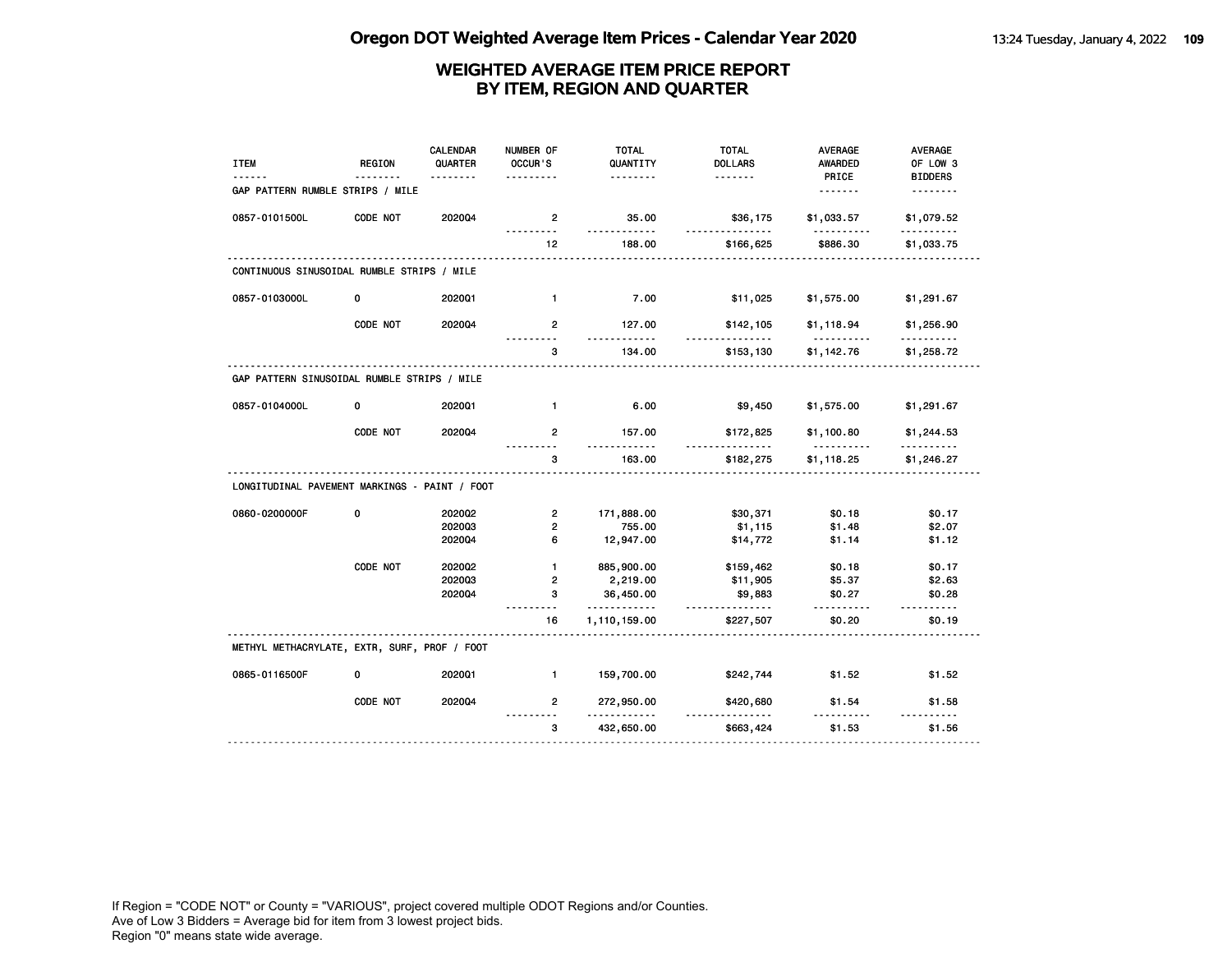| <b>ITEM</b>                                     | <b>REGION</b> | <b>CALENDAR</b><br>QUARTER | NUMBER OF<br>OCCUR'S | <b>TOTAL</b><br>QUANTITY<br>. | <b>TOTAL</b><br><b>DOLLARS</b><br>. | AVERAGE<br>AWARDED<br>PRICE | AVERAGE<br>OF LOW 3<br><b>BIDDERS</b> |
|-------------------------------------------------|---------------|----------------------------|----------------------|-------------------------------|-------------------------------------|-----------------------------|---------------------------------------|
| METHYL METHACRYLATE, EXTR, GROOVE, N-PRO / FOOT |               |                            |                      |                               |                                     | .                           | .                                     |
| 0865-0116530F                                   | 0             | 202003                     | $\mathbf{1}$         | 72,294.00                     | \$115,670                           | \$1.60                      | \$1.89                                |
|                                                 |               | 202004                     | $\overline{2}$       | 262,886.00                    | \$452,874                           | \$1.72                      | \$1.70                                |
|                                                 | CODE NOT      | 202004                     | 1.                   | 275,000.00                    | \$440,000                           | \$1.60                      | \$1.61                                |
|                                                 |               |                            | 4                    | 610,180.00                    | \$1,008,544                         | \$1.65                      | \$1.68                                |
| THERMOPLASTIC, EXTRUDED, SURFACE, PROF / FOOT   |               |                            |                      |                               |                                     |                             |                                       |
| 0865-0116600F                                   | 0             | 2020Q2                     | $\blacksquare$       | 2,500.00                      | \$5,000                             | \$2.00                      | \$2.00                                |
|                                                 |               | 202003                     | $\overline{2}$       | 52,450.00                     | \$55,600                            | \$1.06                      | \$1.14                                |
|                                                 | CODE NOT      | 2020Q4                     | $\mathbf{1}$         | 1,000.00                      | \$2,250                             | \$2.25                      | \$2.58                                |
|                                                 |               |                            | 4                    | 55,950.00                     | \$62,850                            | \$1.12                      | \$1.21                                |
| THERMOPLASTIC, EXTRUDED, SURFACE, N-PROF / FOOT |               |                            |                      |                               |                                     |                             |                                       |
| 0865-0116610F                                   | 0             | 2020Q2                     | $\mathbf{1}$         | 166,665.00                    | \$109,999                           | \$0.66                      | \$0.70                                |
|                                                 |               | 2020Q4                     | 4                    | 338,251.00                    | \$241,510                           | \$0.71                      | \$0.75                                |
|                                                 | CODE NOT      | 2020Q2                     | $\mathbf{1}$         | 315,800.00                    | \$246,324                           | \$0.78                      | \$0.76                                |
|                                                 |               |                            | 6                    | 820,716.00                    | \$597,833                           | \$0.73                      | \$0.74                                |
| THERMOPLASTIC, SPRAYED, SURFACE, N-PROF / FOOT  |               |                            |                      |                               |                                     |                             |                                       |
| 0865-0119600F                                   | 0             | 202001                     | $\blacksquare$       | 126,000.00                    | \$84,420                            | \$0.67                      | \$0.68                                |
|                                                 |               | 202004                     | $\mathbf{1}$         | 127,866.00<br><u>.</u>        | \$83,113<br>.                       | \$0.65                      | \$0.65<br>-----                       |
|                                                 |               |                            | $\overline{2}$       | 253,866.00                    | \$167,533                           | \$0.66                      | \$0.66                                |
|                                                 |               |                            |                      |                               |                                     |                             |                                       |
| PVMNT MARK TAPE, GROOVED, PATT, WET / FOOT      |               |                            |                      |                               |                                     |                             |                                       |
| 0865-0127100F                                   | 0             | 202001                     | $\overline{2}$       | 277, 121.00                   | \$716,989                           | \$2.59                      | \$3.38                                |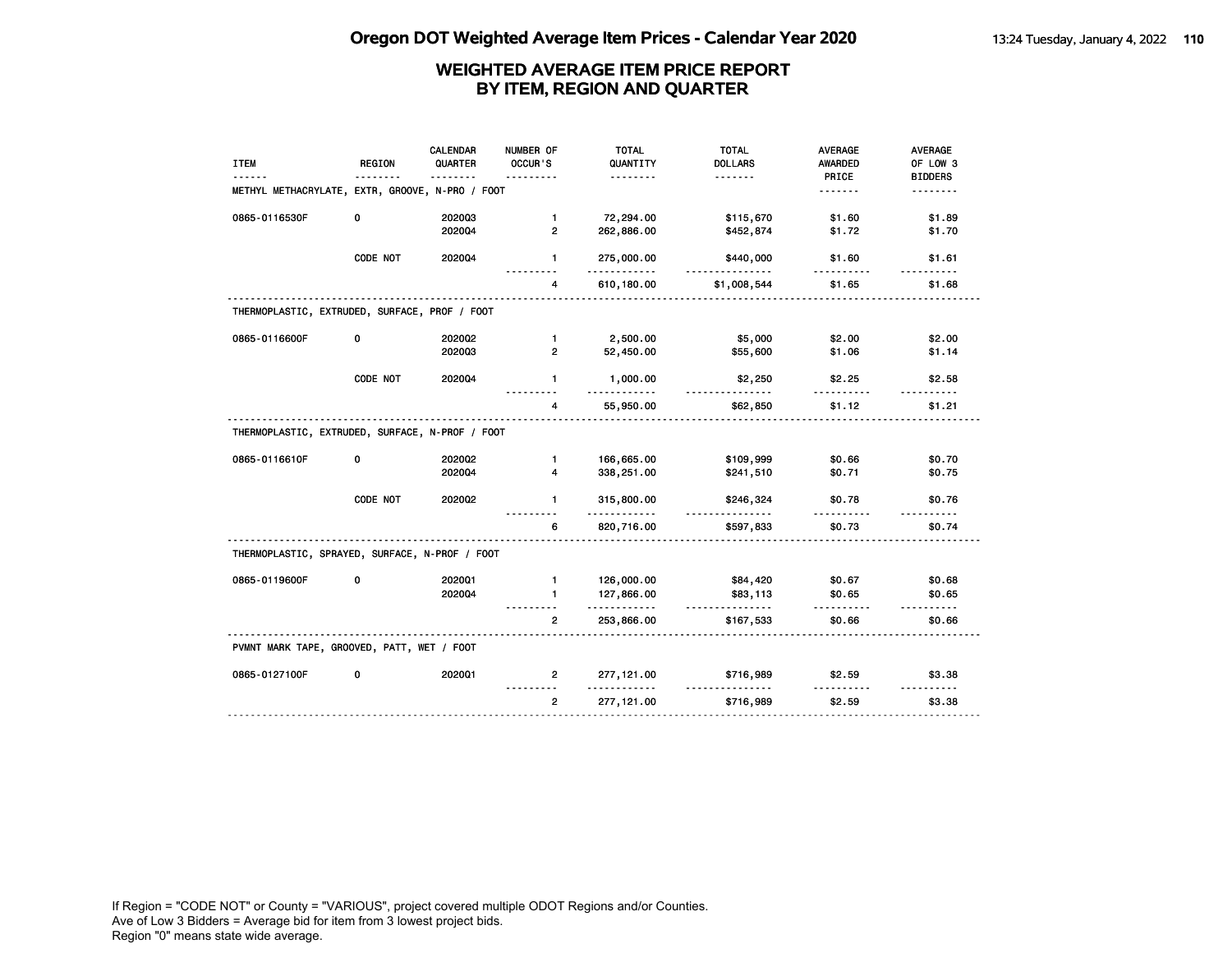|                                                 |          | <b>CALENDAR</b> | NUMBER OF      | <b>TOTAL</b>              | <b>TOTAL</b>         | <b>AVERAGE</b>   | <b>AVERAGE</b>             |
|-------------------------------------------------|----------|-----------------|----------------|---------------------------|----------------------|------------------|----------------------------|
| <b>ITEM</b>                                     | REGION   | QUARTER         | OCCUR'S        | QUANTITY<br><u>.</u>      | <b>DOLLARS</b>       | AWARDED<br>PRICE | OF LOW 3<br><b>BIDDERS</b> |
| METHYL METH, EXTR OR SPRAY, SURF, N-PROF / FOOT |          |                 |                |                           |                      | .                |                            |
| 0865-0150000F                                   | 0        | 202004          | $\blacksquare$ | 20,800.00<br>. . <b>.</b> | \$40,560             | \$1.95           | \$1.50                     |
|                                                 |          |                 | $\blacksquare$ | 20,800.00                 | <u>.</u><br>\$40,560 | .<br>\$1.95      | \$1.50                     |
| THERMOPL, EXTR OR SPRAY, SURF, N-PROF / FOOT    |          |                 |                |                           |                      |                  |                            |
| 0865-0160000F                                   | 0        | 202001          | 3              | 279,433.00                | \$207,406            | \$0.74           | \$0.75                     |
|                                                 |          | 2020Q2          | $\mathbf{1}$   | 5,126.00                  | \$7,433              | \$1.45           | \$1.60                     |
|                                                 |          | 202003          | $\mathbf{1}$   | 4,600.00                  | \$6,900              | \$1.50           | \$1.50                     |
|                                                 |          | 202004          | $\mathbf{1}$   | 14,213.00                 | \$13,360             | \$0.94           | \$1.02                     |
|                                                 | CODE NOT | 2020Q4          | $\mathbf{1}$   | 1,755.00                  | \$3,510              | \$2.00           | \$1.73                     |
|                                                 |          |                 | $\overline{7}$ | 305, 127.00               | \$238,609            | \$0.78           | \$0.79                     |
| THERMOPLASTIC, WET, SURF, NON-PROF / FOOT       |          |                 |                |                           |                      |                  |                            |
| 0865-0205000F                                   | 0        | 202002          | $\blacksquare$ | 179,000.00<br>.           | \$187,950<br>.       | \$1.05           | \$1.16                     |
|                                                 |          |                 | $\blacksquare$ | 179,000.00                | \$187,950            | \$1.05           | \$1.16                     |
| THERMOPLASTIC, WET, GRVD, NON-PROF / FOOT       |          |                 |                |                           |                      |                  |                            |
| 0865-0207000F                                   | 0        | 2020Q2          | $\mathbf{1}$   | 62,000.00<br>.            | \$86,800<br><u>.</u> | \$1.40           | \$1.33                     |
|                                                 |          |                 | $\mathbf{1}$   | 62,000.00                 | \$86,800             | \$1.40           | \$1.33                     |
| PLURAL COMPONENT, SPRAYED, SURFACE / FOOT       |          |                 |                |                           |                      |                  |                            |
| 0866-0113000F                                   | 0        | 202004          | $\overline{2}$ | 17,663.00                 | \$24,244             | \$1.37           | \$1.39                     |
|                                                 | CODE NOT | 202003          | $\mathbf{1}$   | 366,100.00                | \$113,491            | \$0.31           | \$0.41                     |
|                                                 |          |                 | 3              | 383,763.00                | \$137,735            | \$0.36           | \$0.45                     |
|                                                 |          |                 |                |                           |                      |                  |                            |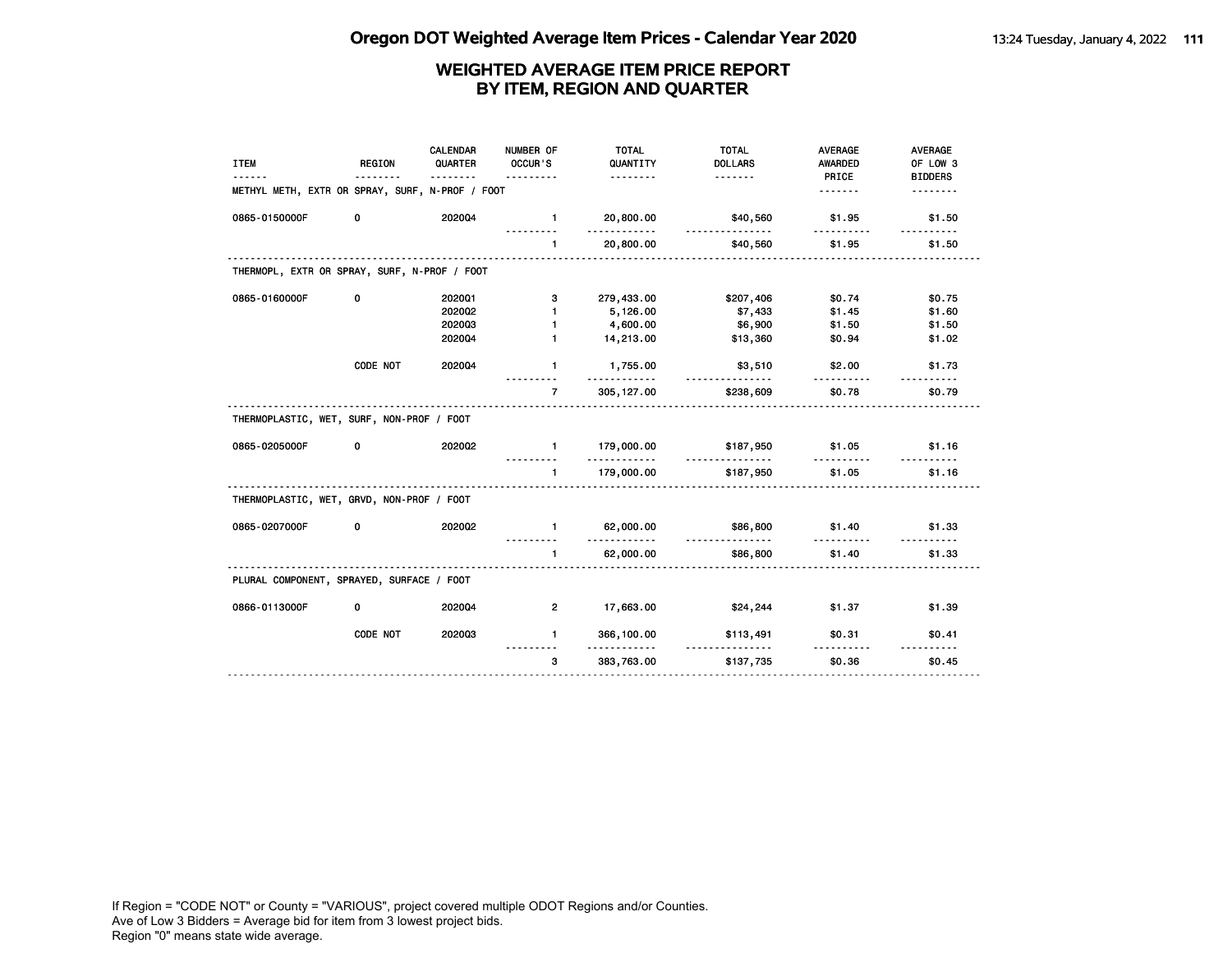| <b>ITEM</b>                                     | <b>REGION</b> | <b>CALENDAR</b><br>QUARTER | NUMBER OF<br>OCCUR'S | <b>TOTAL</b><br>QUANTITY<br><u>.</u> | <b>TOTAL</b><br><b>DOLLARS</b><br>. | <b>AVERAGE</b><br><b>AWARDED</b><br>PRICE | <b>AVERAGE</b><br>OF LOW 3<br><b>BIDDERS</b> |
|-------------------------------------------------|---------------|----------------------------|----------------------|--------------------------------------|-------------------------------------|-------------------------------------------|----------------------------------------------|
| PLURAL COMPONENT, SPRAYED, GROOVED / FOOT       |               |                            |                      |                                      |                                     | <u>.</u>                                  | <u>.</u>                                     |
| 0866-0114000F                                   | 0             | 202003                     | $\overline{2}$       | 2,440.00                             | \$16,375                            | \$6.71                                    | \$7.60                                       |
|                                                 |               | 202004                     | $\mathbf{1}$         | 9,336.00<br>$- - - - - -$            | \$37,344<br>.                       | \$4.00                                    | \$4.12                                       |
|                                                 |               |                            | з                    | 11,776.00                            | \$53,719                            | \$4.56                                    | \$4.84                                       |
| HI-BUILD PAINT, SPRAYED, SURFACE / FOOT         |               |                            |                      |                                      |                                     |                                           |                                              |
| 0866-0117000F                                   | 0             | 202003                     | $\mathbf{1}$         | 3,200.00                             | \$2,784                             | \$0.87                                    | \$1.67                                       |
|                                                 |               | 202004                     | $\mathbf{1}$         | 4,000.00<br><u>.</u>                 | \$960<br><u>.</u>                   | \$0.24<br>.                               | \$0.24<br>$- - - - - -$                      |
|                                                 |               |                            | 2                    | 7,200.00                             | \$3,744                             | \$0.52                                    | \$0.88                                       |
| PLURAL COMPONENT, EXTR OR SPRAY, GROOVED / FOOT |               |                            |                      |                                      |                                     |                                           |                                              |
| 0866-0122000F                                   | 0             | 2020Q2                     | $\mathbf{1}$         | 343,000.00                           | \$205,800                           | \$0.60                                    | \$0.59                                       |
|                                                 |               | 202003                     | $\mathbf{1}$         | 168.00                               | \$13,440                            | \$80.00                                   | \$38.33                                      |
|                                                 |               | 202004                     | 1                    | 230,000.00                           | \$138,000                           | \$0.60                                    | \$0.59<br>1.1.1.1.1                          |
|                                                 |               |                            | 3                    | .<br>573,168.00                      | .<br>\$357,240                      | .<br>\$0.62                               | \$0.60                                       |
| PVMT LEGEND, TYPE B: ARROWS / EACH              |               |                            |                      |                                      |                                     |                                           |                                              |
| 0867-0103000E                                   | 0             | 202002                     | $\mathbf{1}$         | 14.00                                | \$3,710                             | \$265.00                                  | \$266.67                                     |
|                                                 |               | 202003                     | $\overline{2}$       | 67.00                                | \$19,755                            | \$294.85                                  | \$299.93                                     |
|                                                 |               | 202004                     | 3                    | 41.00                                | \$11,525<br>.                       | \$281.10                                  | \$293.77                                     |
|                                                 |               |                            | 6                    | .<br>122.00                          | \$34,990                            | \$286.80                                  | \$294.04                                     |
| PVMT LEGEND, TYPE B-HS: ARROWS / EACH           |               |                            |                      |                                      |                                     |                                           |                                              |
| 0867-0103100E                                   | 0             | 202001                     | 4                    | 51.00                                | \$15,493                            | \$303.78                                  | \$300.31                                     |
|                                                 |               | 202002                     | $\mathbf{2}$         | 28.00                                | \$8,075                             | \$288.39                                  | \$279.17                                     |
|                                                 |               | 202003                     | 2                    | 22.00                                | \$8,350                             | \$379.55                                  | \$476.58                                     |
|                                                 |               | 202004                     | $\overline{7}$       | 187.00                               | \$49,447                            | \$264.42                                  | \$263.55                                     |
|                                                 | CODE NOT      | 202003                     | $\mathbf{2}$         | 11.00                                | \$6,000                             | \$545.45                                  | \$372.97                                     |
|                                                 |               | 202004                     | $\overline{2}$       | 34.00                                | \$9,890                             | \$290.88                                  | \$305.25                                     |
|                                                 |               |                            | 19                   | 333.00                               | \$97,255                            | \$292.06                                  | \$292.44                                     |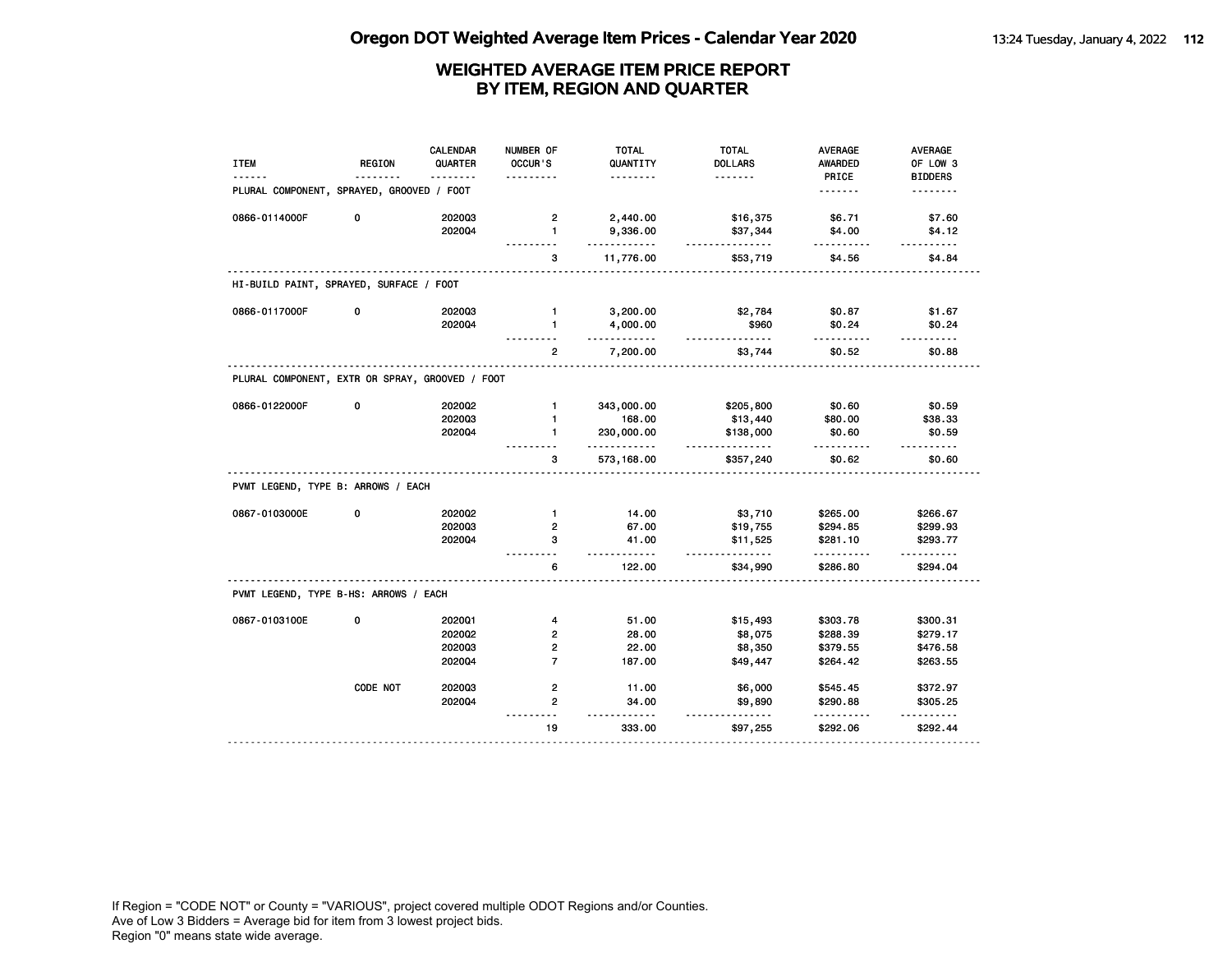| <b>ITEM</b>                              | <b>REGION</b> | CALENDAR<br>QUARTER | NUMBER OF<br>OCCUR'S   | <b>TOTAL</b><br>QUANTITY | <b>TOTAL</b><br><b>DOLLARS</b> | <b>AVERAGE</b><br><b>AWARDED</b> | AVERAGE<br>OF LOW 3        |
|------------------------------------------|---------------|---------------------|------------------------|--------------------------|--------------------------------|----------------------------------|----------------------------|
| PVMT LEGEND, TYPE AB: ARROWS / EACH      |               | <u>.</u>            | .                      | .                        | <u>.</u>                       | PRICE<br><u>.</u>                | <b>BIDDERS</b><br><u>.</u> |
|                                          |               |                     |                        |                          |                                |                                  |                            |
| 0867-0103500E                            | 0             | 202002              | 2                      | 67.00                    | \$20,665                       | \$308.43                         | \$310.31                   |
|                                          |               | 202004              | $\mathbf{2}$<br>------ | 46.00<br>$- - - -$       | \$12,100<br><u>.</u>           | \$263.04                         | \$277.01<br>.              |
|                                          |               |                     | $\overline{4}$         | 113.00                   | \$32,765                       | \$289.96                         | \$296.76                   |
| PVMT LEGEND, TYPE B: "ONLY" / EACH       |               |                     |                        |                          |                                |                                  |                            |
| 0867-0107000E                            | 0             | 202003              | $\mathbf{1}$           | 1.00<br><u>.</u>         | \$375<br><u>.</u>              | \$375.00<br>.                    | \$391.67<br><u>-------</u> |
|                                          |               |                     | $\blacksquare$         | 1.00                     | \$375                          | \$375.00                         | \$391.67                   |
| PVMT LEGEND, TYPE B-HS: "ONLY" / EACH    |               |                     |                        |                          |                                |                                  |                            |
| 0867-0107100E                            | 0             | 2020Q1              | $\mathbf{1}$           | 2.00                     | \$610                          | \$305.00                         | \$305.00                   |
|                                          |               | 202004              | $\overline{2}$<br>.    | 5.00<br>.                | \$1,614<br>.                   | \$322.76<br>.                    | \$321.59<br><u>.</u>       |
|                                          |               |                     | 3                      | 7.00                     | \$2,224                        | \$317.69                         | \$316.85                   |
| PVMT LEGEND, TYPE B-HS: R/R XING / EACH  |               |                     |                        |                          |                                |                                  |                            |
| 0867-0119200E                            | 0             | 202004              | $\mathbf{1}$           | 4.00<br><u>.</u>         | \$3,600<br>.                   | \$900.00<br><u>.</u>             | \$940.00                   |
|                                          |               |                     | $\mathbf{1}$           | 4.00                     | \$3,600                        | \$900.00                         | \$940.00                   |
| PVMT LEGEND, TYPE AB: R/R XING / EACH    |               |                     |                        |                          |                                |                                  |                            |
| 0867-0119400E                            | 0             | 2020Q1              | $\mathbf{1}$<br>.      | 1.00<br><u>.</u>         | \$1,200                        | \$1,200.00<br>.                  | \$1,283.33<br>.            |
|                                          |               |                     | $\mathbf{1}$           | 1.00                     | \$1,200                        | \$1,200.00                       | \$1,283.33                 |
| PVMT LEGEND, TYPE B-HS: BIKE LANE / EACH |               |                     |                        |                          |                                |                                  |                            |
| 0867-0131000E                            | 0             | 202001              | $\overline{2}$         | 6.00                     | \$1,785                        | \$297.50                         | \$298.33                   |
|                                          |               | 2020Q2              | $\overline{2}$         | 10.00                    | \$2,530                        | \$253.00                         | \$294.00                   |
|                                          |               | 202003              | 5                      | 67.00                    | \$19,360                       | \$288.96                         | \$304.69                   |
|                                          |               | 202004              | 8                      | 140.00                   | \$36,756                       | \$262.54                         | \$262.30                   |
|                                          | CODE NOT      | 202002              | $\mathbf{1}$           | 8.00                     | \$3,106                        | \$388.24                         | \$404.41                   |

(item continued)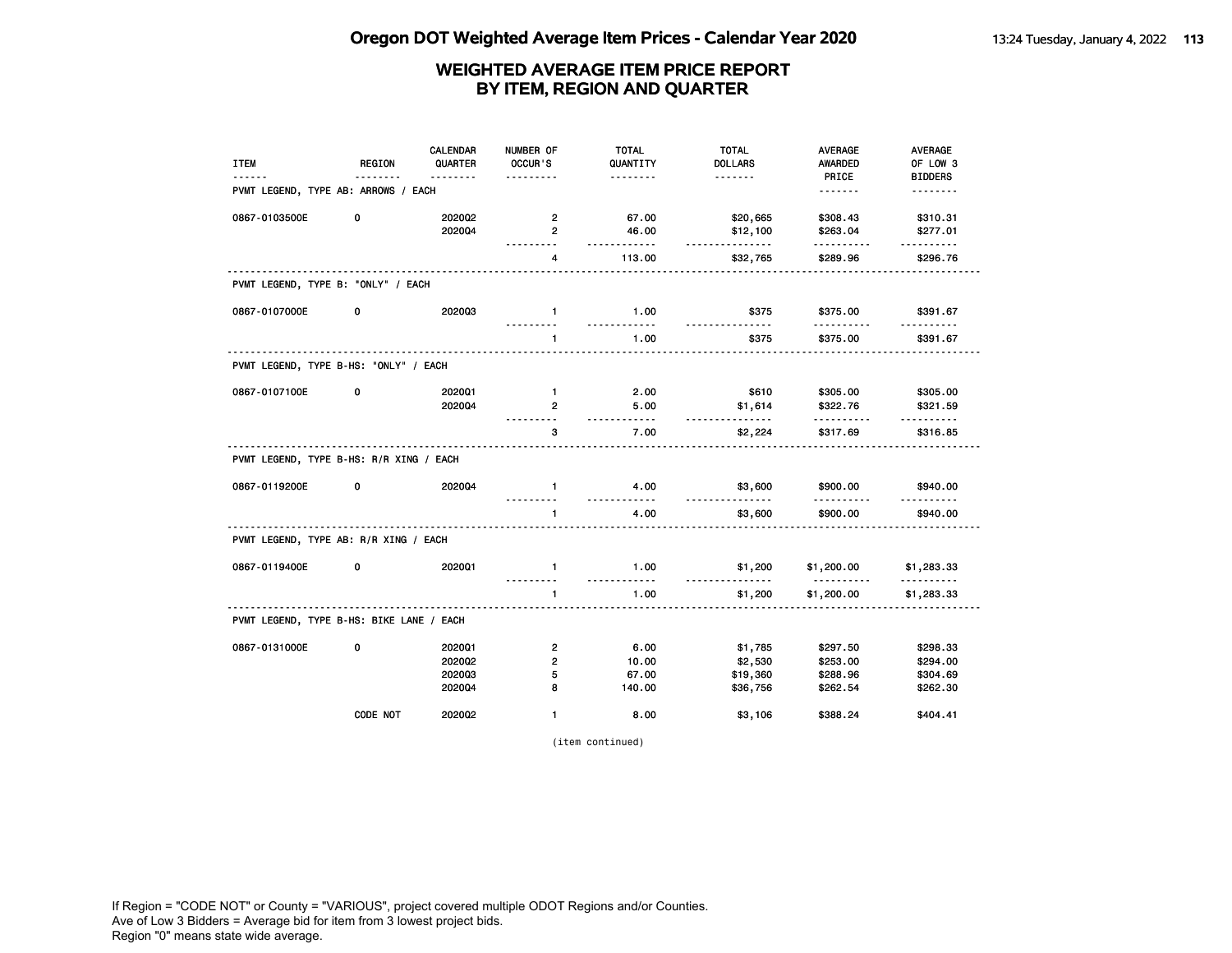| <b>ITEM</b>                              | <b>REGION</b> | CALENDAR<br>QUARTER<br><u>.</u> | NUMBER OF<br>OCCUR'S    | <b>TOTAL</b><br>QUANTITY<br>. | <b>TOTAL</b><br><b>DOLLARS</b><br><u>.</u> | <b>AVERAGE</b><br><b>AWARDED</b> | <b>AVERAGE</b><br>OF LOW 3 |
|------------------------------------------|---------------|---------------------------------|-------------------------|-------------------------------|--------------------------------------------|----------------------------------|----------------------------|
| PVMT LEGEND, TYPE B-HS: BIKE LANE / EACH |               |                                 | .                       |                               |                                            | PRICE<br>.                       | <b>BIDDERS</b>             |
| 0867-0131000E                            | CODE NOT      | 202003                          | $\overline{2}$          | 23.00                         | \$15,091                                   | \$656.13                         | \$450.59                   |
|                                          |               |                                 | 20                      | 254.00                        | \$78,628                                   | \$309.56                         | \$297.11                   |
| PAVEMENT BAR, TYPE B / SQFT              |               |                                 |                         |                               |                                            |                                  |                            |
| 0867-0145000J                            | 0             | 2020Q2                          | $\mathbf{1}$            | 600.00                        | \$4,800                                    | \$8.00                           | \$8.00                     |
|                                          |               | 202003                          | 3                       | 5,587.00                      | \$42,808                                   | \$7.66                           | \$7.82                     |
|                                          | CODE NOT      | 202003                          | $\mathbf{1}$            | 32.00                         | \$256                                      | \$8.00                           | \$8.17                     |
|                                          |               |                                 | 5                       | 6,219.00                      | \$47,864                                   | \$7.70                           | \$7.84                     |
| PAVEMENT BAR, TYPE B-HS / SQFT           |               |                                 |                         |                               |                                            |                                  |                            |
| 0867-0145100J                            | 0             | 202001                          | з                       | 1,645.00                      | \$14,206                                   | \$8.64                           | \$8.67                     |
|                                          |               | 2020Q2                          | $\overline{\mathbf{2}}$ | 1,925.00                      | \$15,514                                   | \$8.06                           | \$9.83                     |
|                                          |               | 202003                          | 8                       | 11,201.00                     | \$91,693                                   | \$8.19                           | \$10.97                    |
|                                          |               | 202004                          | 9                       | 17,079.00                     | \$144,350                                  | \$8.45                           | \$8.41                     |
|                                          | CODE NOT      | 2020Q2                          | $\mathbf{1}$            | 1,500.00                      | \$24,990                                   | \$16.66                          | \$15.97                    |
|                                          |               | 202003                          | з                       | 2,466.00                      | \$51,809                                   | \$21.01                          | \$14.64                    |
|                                          |               | 202004                          | 3                       | 1,668.00<br><u>.</u>          | \$13,469<br>.                              | \$8.07                           | \$8.37                     |
|                                          |               |                                 | 29                      | 37,484.00                     | \$356,030                                  | \$9.50                           | \$9.97                     |
| PAVEMENT BAR: TYPE AB / SQFT             |               |                                 |                         |                               |                                            |                                  |                            |
| 0867-0145500J                            | 0             | 202001                          | $\mathbf{1}$            | 36.00                         | \$324                                      | \$9.00                           | \$9.67                     |
|                                          |               | 2020Q2                          | $\mathbf{1}$            | 605.00                        | \$4,840                                    | \$8.00                           | \$8.27                     |
|                                          |               | 202004                          | з                       | 4,159.00<br>.                 | \$44,068<br><u>.</u>                       | \$10.60                          | \$8.96<br><u>.</u>         |
|                                          |               |                                 | 5                       | 4,800.00                      | \$49,232                                   | \$10.26                          | \$8.88                     |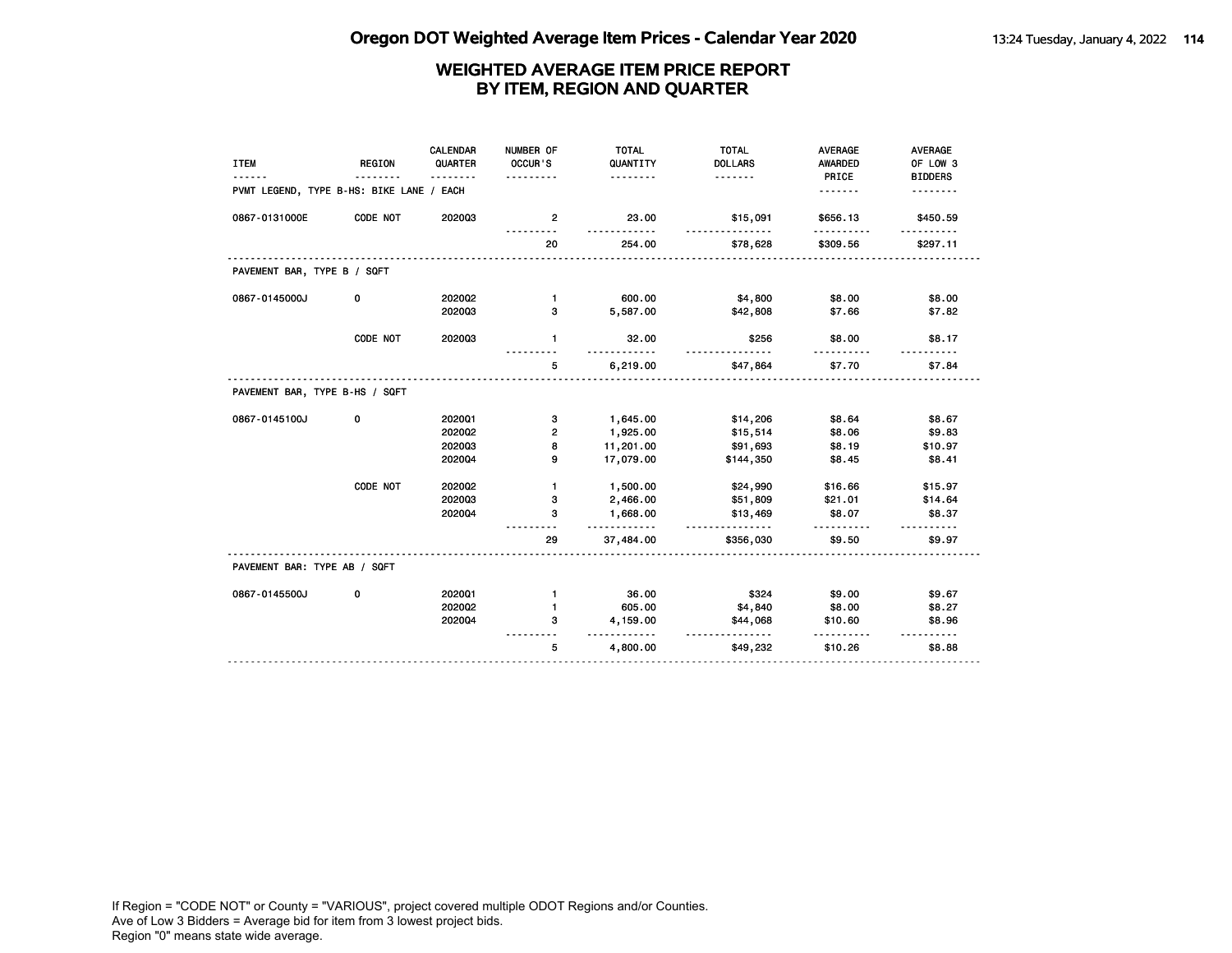| <b>ITEM</b>                                     | <b>REGION</b><br>$- - -$ | CALENDAR<br>QUARTER<br><u>.</u> | NUMBER OF<br>OCCUR'S<br>. | <b>TOTAL</b><br>QUANTITY<br>. | <b>TOTAL</b><br><b>DOLLARS</b><br><u>.</u> | AVERAGE<br><b>AWARDED</b><br>PRICE | AVERAGE<br>OF LOW 3<br><b>BIDDERS</b> |
|-------------------------------------------------|--------------------------|---------------------------------|---------------------------|-------------------------------|--------------------------------------------|------------------------------------|---------------------------------------|
| PVMNT LEGEND, TYPE B-HS: "XING" / EACH          |                          |                                 |                           |                               |                                            | . <b>.</b>                         | .                                     |
| 0867-0153100E                                   | 0                        | 202004                          | $\mathbf{1}$              | 12.00                         | \$4,020                                    | \$335.00                           | \$315.00                              |
|                                                 |                          |                                 | $\mathbf{1}$              | 12.00                         | \$4,020                                    | \$335.00                           | \$315.00                              |
| PVMNT LEGEND, TYPE B: CATTLE GUARD / EACH       |                          |                                 |                           |                               |                                            |                                    |                                       |
| 0867-0161000E                                   | 0                        | 202003                          | $\mathbf{1}$              | 3.00                          | \$2,550                                    | \$850.00                           | \$891.67                              |
|                                                 |                          |                                 | $\mathbf{1}$              | 3.00                          | \$2,550                                    | \$850.00                           | \$891.67                              |
| PVMNT LEGEND, TYPE B-HS: ON-ST PARKING / EACH   |                          |                                 |                           |                               |                                            |                                    |                                       |
| 0867-0165100E                                   | 0                        | 202002                          | $\mathbf{1}$              | 4.00                          | \$140                                      | \$35.00                            | \$53.33                               |
|                                                 |                          |                                 | $\mathbf{1}$              | 4.00                          | \$140                                      | \$35.00                            | \$53.33                               |
| PVMNT LEGEND, TYPE B: YIELD LINE TRIANG. / EACH |                          |                                 |                           |                               |                                            |                                    |                                       |
| 0867-0169000E                                   | 0                        | 202004                          | $\blacksquare$            | 5.00                          | \$50                                       | \$10.00                            | \$73.33                               |
|                                                 |                          |                                 | $\mathbf{1}$              | 5.00                          | \$50                                       | \$10.00                            | \$73.33                               |
| PVMNT LEGEND, TYPE B-HS: YIELD LINE TRI / EACH  |                          |                                 |                           |                               |                                            |                                    |                                       |
| 0867-0169100E                                   | 0                        | 2020Q1                          | $\overline{2}$            | 32.00                         | \$1,195                                    | \$37.34                            | \$41.56                               |
|                                                 |                          | 202002                          | $\mathbf{1}$              | 16.00                         | \$640                                      | \$40.00                            | \$41.37                               |
|                                                 |                          | 202004                          | $\overline{2}$            | 14.00                         | \$596                                      | \$42.57                            | \$41.43                               |
|                                                 | CODE NOT                 | 2020Q4                          | 1                         | 7.00<br><u>.</u>              | \$350<br>-----                             | \$50.00<br>.                       | \$134.33                              |
|                                                 |                          |                                 | 6                         | 69.00                         | \$2,781                                    | \$40.30                            | \$50.90                               |
| PVMNT LEGEND, TYPE B-HS: DISABLE PARKING / EACH |                          |                                 |                           |                               |                                            |                                    |                                       |
| 0867-0173100E                                   | 0                        | 2020Q2                          | $\mathbf{1}$              | 1.00                          | \$275                                      | \$275.00                           | \$421.67                              |
|                                                 | CODE NOT                 | 202003                          | $\blacksquare$            | 1.00                          | \$1,200                                    | \$1,200.00                         | \$810.33                              |
|                                                 |                          |                                 | $\overline{2}$            | $- - -$<br>2.00               | \$1,475                                    | \$737.50                           | \$616.00                              |
|                                                 |                          |                                 |                           |                               |                                            |                                    |                                       |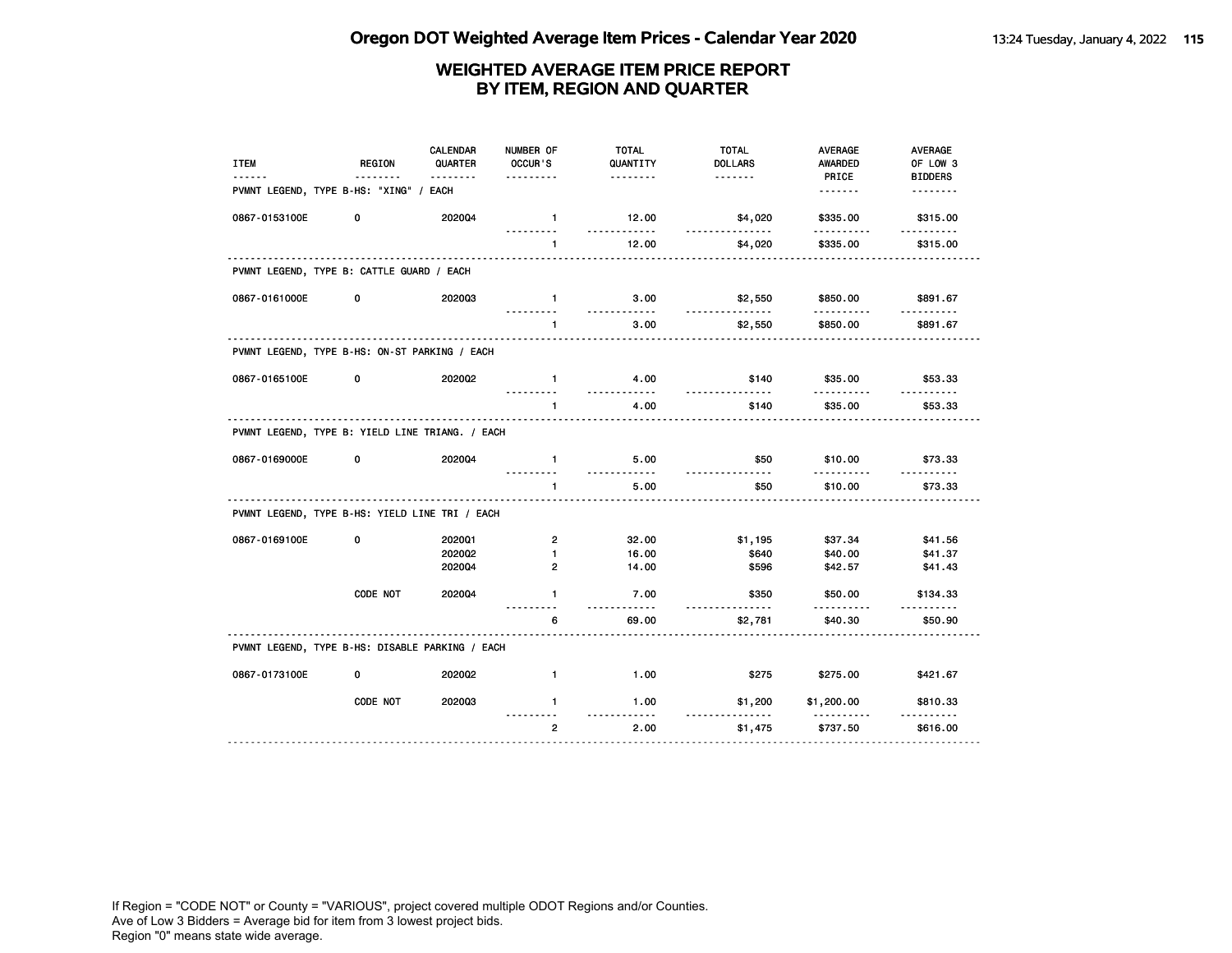| <b>ITEM</b>                                     | <b>REGION</b> | CALENDAR<br>QUARTER | NUMBER OF<br>OCCUR'S   | <b>TOTAL</b><br>QUANTITY | <b>TOTAL</b><br><b>DOLLARS</b> | <b>AVERAGE</b><br>AWARDED | <b>AVERAGE</b><br>OF LOW 3 |
|-------------------------------------------------|---------------|---------------------|------------------------|--------------------------|--------------------------------|---------------------------|----------------------------|
|                                                 |               | .                   |                        | .                        | <u>.</u>                       | PRICE                     | <b>BIDDERS</b>             |
| PAVEMENT LEGEND, TYPE                           |               | / EACH              |                        |                          |                                | <u>.</u>                  | <u>.</u>                   |
| 0867-0174000E                                   | 0             | 2020Q4              | $\mathbf{1}$           | 12.00<br>.               | \$3,360<br>.                   | \$280.00<br><u>.</u>      | \$263.33<br>.              |
|                                                 |               |                     | $\mathbf{1}$           | 12.00                    | \$3,360                        | \$280.00                  | \$263.33                   |
| GREEN BICYCLE LANE, PREFRMD THERMOP FILM / SQFT |               |                     |                        |                          |                                |                           |                            |
| 0868-0100000J                                   | 0             | 2020Q2              | $\mathbf{1}$           | 1,330.00                 | \$11,305                       | \$8.50                    | \$11.33                    |
|                                                 |               | 202003              | $\mathbf{1}$           | 190.00                   | \$2,613                        | \$13.75                   | \$14.50                    |
|                                                 |               | 202004              | 1                      | 185.00<br>$\ldots$ .     | \$1,776<br>.                   | \$9.60<br>.               | \$9.80                     |
|                                                 |               |                     | з                      | 1,705.00                 | \$15,694                       | \$9.20                    | .<br>\$11.52               |
| CURB MARKING, PAINT / FOOT                      |               |                     |                        |                          |                                |                           |                            |
| 0869-0200000F                                   | 0             | 202003              | $\mathbf{1}$           | 794.00                   | \$1,707                        | \$2.15                    | \$2.30                     |
|                                                 |               | 202004              | $\mathbf{1}$           | 170.00<br><u>.</u>       | \$459<br><u>.</u>              | \$2.70<br>.               | \$2.73<br><u>.</u>         |
|                                                 |               |                     | $\overline{2}$         | 964.00                   | \$2,166                        | \$2.25                    | \$2.37                     |
| CROSSWALK CLOSURE SUPPORTS / EACH               |               |                     |                        |                          |                                |                           |                            |
| 0902-0101000E                                   | 0             | 202001              | $\mathbf{1}$           | 8.00                     | \$8,800                        | \$1,100.00                | \$1,566.67                 |
|                                                 |               | 2020Q2              | $\mathbf{1}$           | 4.00                     | \$2,000                        | \$500.00                  | \$531.67                   |
|                                                 |               | 202003              | 6                      | 81.00                    | \$51,425                       | \$634.88                  | \$637.38                   |
|                                                 |               | 202004              | 12                     | 76.00                    | \$56,884                       | \$748.47                  | \$756.65                   |
|                                                 | CODE NOT      | 202002              | $\mathbf{1}$           | 2.00                     | \$1,851                        | \$925.39                  | \$858.46                   |
|                                                 |               | 202003              | $\mathbf{1}$           | 2.00                     | \$2,400                        | \$1,200.00                | \$833.33                   |
|                                                 |               | 202004              | $\overline{2}$<br>$ -$ | 15.00<br>$- - -$         | \$9,375                        | \$625.00<br><u>.</u>      | \$626.53                   |
|                                                 |               |                     | 24                     | 188.00                   | \$132,735                      | \$706.04                  | \$726.46                   |
| WOOD SIGN POSTS / FBM                           |               |                     |                        |                          |                                |                           |                            |
| 0910-0100000K                                   | 0             | 202001              | з                      | 4,123.00                 | \$44,547                       | \$10.80                   | \$12.07                    |
|                                                 |               | 202002              | 2                      | 3,214.00                 | \$32,140                       | \$10.00                   | \$9.55                     |
|                                                 |               | 202003              | $\overline{2}$         | 734.00                   | \$8,894                        | \$12.12                   | \$13.04                    |

(item continued)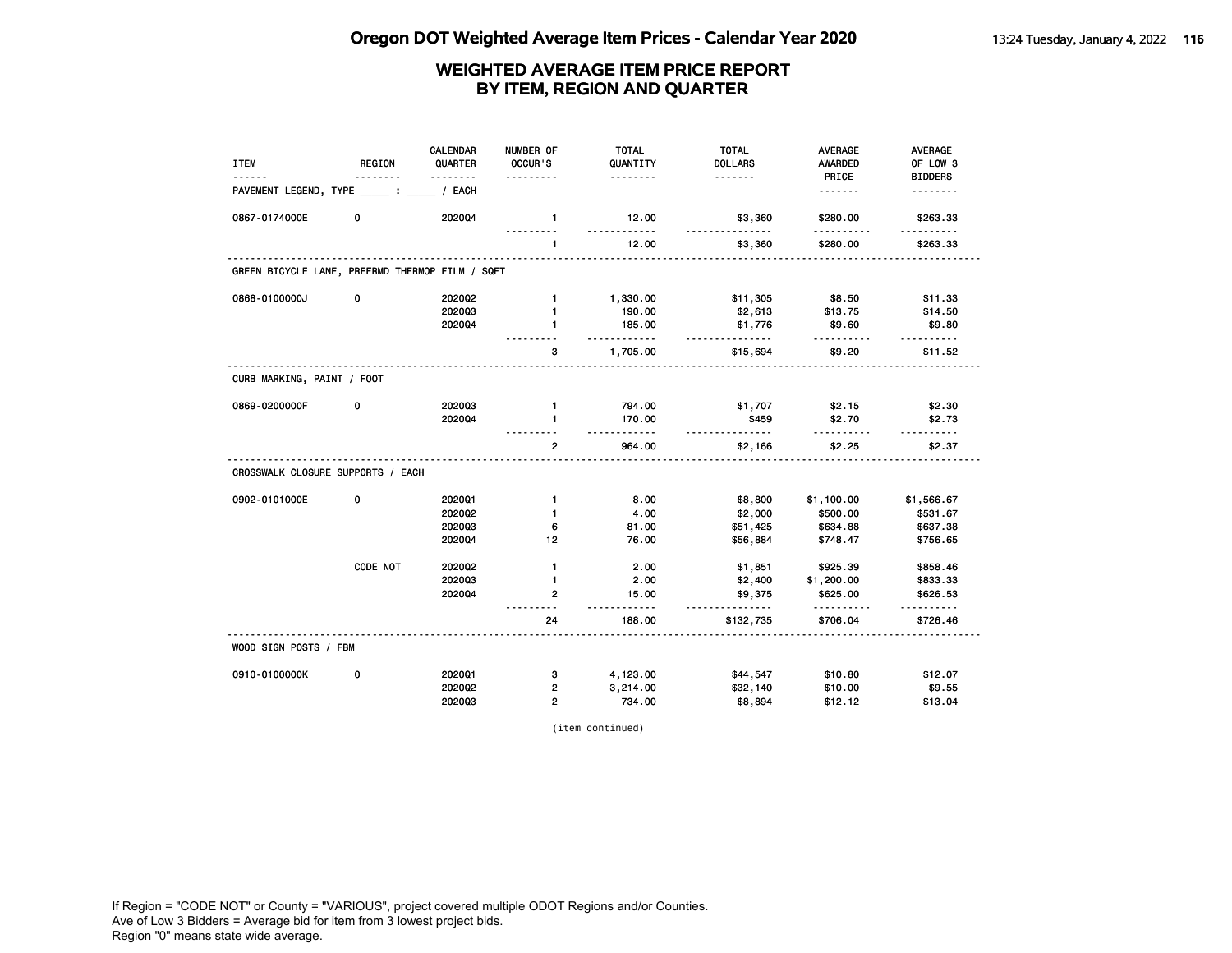| <b>ITEM</b>                                     | <b>REGION</b> | <b>CALENDAR</b><br>QUARTER | NUMBER OF<br>OCCUR'S | <b>TOTAL</b><br>QUANTITY | <b>TOTAL</b><br><b>DOLLARS</b> | <b>AVERAGE</b><br>AWARDED | AVERAGE<br>OF LOW 3      |
|-------------------------------------------------|---------------|----------------------------|----------------------|--------------------------|--------------------------------|---------------------------|--------------------------|
|                                                 |               |                            | .                    | .                        | <u>.</u>                       | PRICE                     | <b>BIDDERS</b>           |
| WOOD SIGN POSTS / FBM                           |               |                            |                      |                          |                                | .                         | .                        |
| 0910-0100000K                                   | 0             | 202004                     | 11                   | 2,925.00                 | \$23,114                       | \$7.90                    | \$9.59                   |
|                                                 | CODE NOT      | 202003                     | $\overline{2}$       | 17,224.00                | \$142,542                      | \$8.28                    | \$13.62                  |
|                                                 |               | 2020Q4                     | з                    | 355.00<br>.              | \$9,140<br>.                   | \$25.75                   | \$28.50                  |
|                                                 |               |                            | 23                   | 28,575.00                | \$260,377                      | \$9.11                    | \$12.70                  |
| SIGN SUPPORT FOOTINGS / CUYD                    |               |                            |                      |                          |                                |                           |                          |
| 0920-0100000A                                   | 0             | 202001                     | 4                    | 27.00                    | \$44,022                       | \$1,630.43                | \$5,108.14               |
|                                                 |               | 2020Q2                     | 4                    | 5.00                     | \$7,994                        | \$1,598.88                | \$2,311.10               |
|                                                 |               | 202003                     | 8                    | 49.00                    | \$115,342                      | \$2,353.92                | \$2,397.55               |
|                                                 |               | 2020Q4                     | 20                   | 84.00                    | \$157,795                      | \$1,878.52                | \$2,094.73               |
|                                                 | CODE NOT      | 202003                     | 4                    | 5.00                     | \$10,428                       | \$2,085.59                | \$2,972.89               |
|                                                 |               | 202004                     | $\overline{2}$       | 2.00                     | \$4,783                        | \$2,391.30                | \$2,705.80               |
|                                                 |               |                            | 42                   | $- - - -$<br>172.00      | .<br>\$340,364                 | .<br>\$1,978.86           | .<br>\$2,692.96          |
| 54 IN DIA SIGN SUPP DRILL SHAFT FOUNDATN / FOOT |               |                            |                      |                          |                                |                           |                          |
| 0921-0401000F                                   | 0             | 202004                     | $\mathbf{1}$         | 21.00<br>.               | \$20,475                       | \$975.00                  | \$983.33                 |
|                                                 |               |                            | $\mathbf{1}$         | 21.00                    | \$20,475                       | \$975.00                  | \$983.33                 |
| BRIDGE STRUCTURE MOUNTS / LB                    |               |                            |                      |                          |                                |                           |                          |
| 0930-0105000A                                   | CODE NOT      | 202003                     | $\mathbf{1}$         | 6,341.00                 | \$137,000                      | \$21.61                   | \$22.63                  |
|                                                 |               | 202004                     | $\blacksquare$       | 335.00<br>$- - - - - -$  | \$15,000                       | \$44.78<br>.              | \$40.47                  |
|                                                 |               |                            | $\overline{2}$       | 6,676.00                 | <u>.</u><br>\$152,000          | \$22.77                   | $- - - - - -$<br>\$23.53 |
| EXIT NUMBER SIGN MOUNTS / LB                    |               |                            |                      |                          |                                |                           |                          |
| 0930-0106000A                                   | 0             | 202003                     | $\mathbf{1}$         | 159.00                   | \$797                          | \$5.01                    | \$6.37                   |
|                                                 |               |                            | $\mathbf{1}$         | 159.00                   | \$797                          | \$5.01                    | \$6.37                   |
|                                                 |               |                            |                      |                          |                                |                           |                          |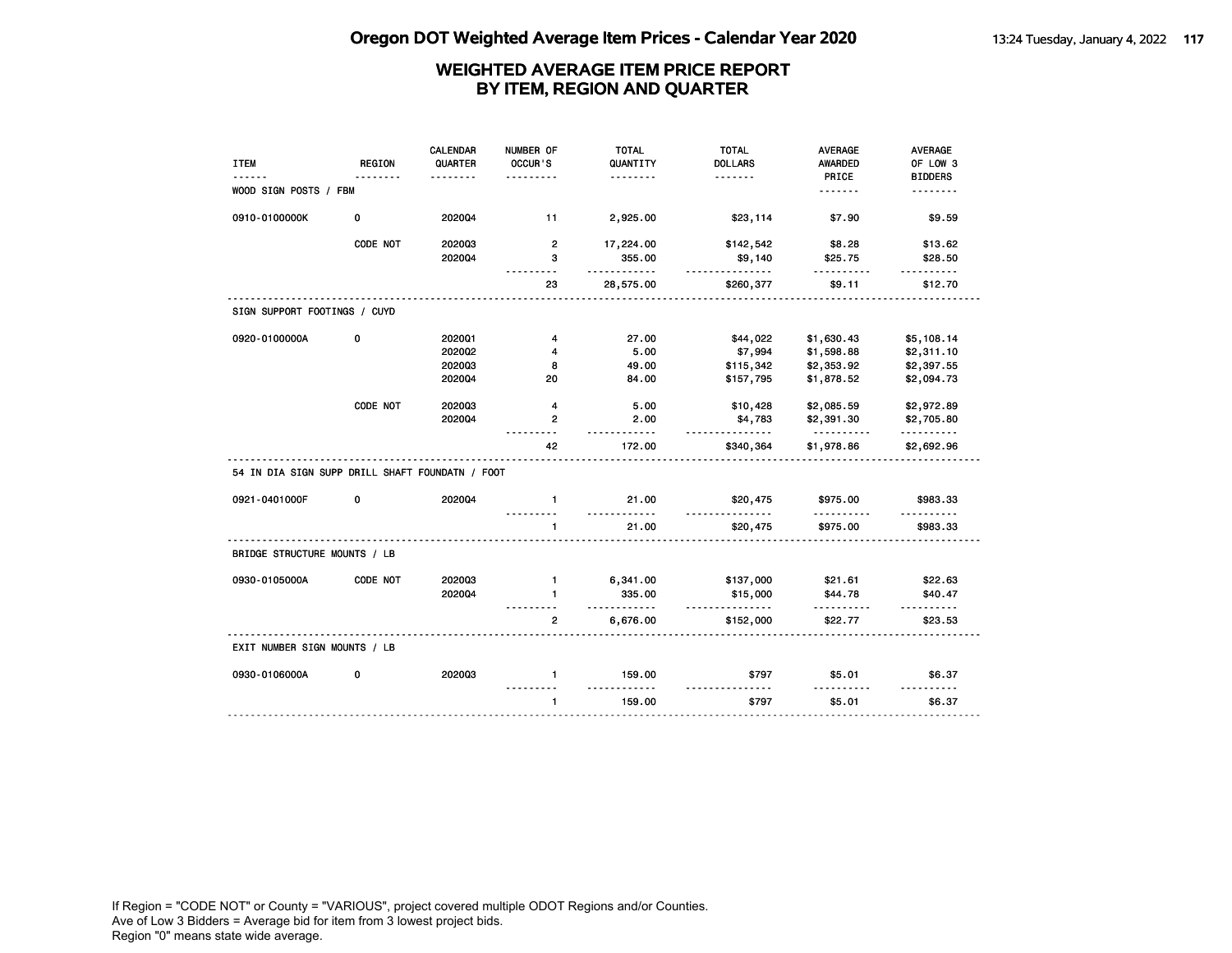|                                          |               | <b>CALENDAR</b> | NUMBER OF      | <b>TOTAL</b>         | <b>TOTAL</b>         | <b>AVERAGE</b> | AVERAGE                  |
|------------------------------------------|---------------|-----------------|----------------|----------------------|----------------------|----------------|--------------------------|
| <b>ITEM</b>                              | <b>REGION</b> | QUARTER         | OCCUR'S        | QUANTITY             | <b>DOLLARS</b>       | AWARDED        | OF LOW 3                 |
|                                          |               |                 |                | .                    | <u>.</u>             | PRICE          | <b>BIDDERS</b>           |
| SIGNAL POLE MOUNTS / LB                  |               |                 |                |                      |                      | <u>.</u>       | .                        |
| 0930-0107000A                            | 0             | 202002          | $\mathbf{1}$   | 338.00               | \$1,398              | \$4.14         | \$7.68                   |
|                                          |               | 202003          | 1              | 267.00               | \$5,488              | \$20.55        | \$20.55                  |
|                                          |               | 202004          | 5              | 2,865.00             | \$32,850             | \$11.47        | \$12.13                  |
|                                          |               |                 | $\overline{7}$ | .<br>3,470.00        | <u>.</u><br>\$39,736 | .<br>\$11.45   | $- - - - - -$<br>\$12.34 |
| ADJUSTABLE SIGN MOUNTS / LB              |               |                 |                |                      |                      |                |                          |
| 0930-0108000A                            | 0             | 202004          | $\mathbf{1}$   | 4.00                 | \$3,350              | \$837.50       | \$612.50                 |
|                                          |               |                 | $\mathbf{1}$   | 4.00                 | \$3,350              | \$837.50       | \$612.50                 |
| VERTICAL SIGN MOUNTS, EXISTING STRC / LB |               |                 |                |                      |                      |                |                          |
| 0930-0109000A                            | 0             | 2020Q2          | $\mathbf{1}$   | 65.00                | \$500                | \$7.69         | \$12.31                  |
|                                          | CODE NOT      | 202004          | $\mathbf{1}$   | 646.00               | \$6,300              | \$9.75         | \$10.05                  |
|                                          |               |                 | $\overline{2}$ | $\cdots$<br>711.00   | \$6,800              | \$9.56         | \$10.25                  |
| SECONDARY SIGN MOUNTS / LB               |               |                 |                |                      |                      |                |                          |
| 0930-0110000A                            | 0             | 202001          | $\mathbf{2}$   | 1,474.00             | \$13,841             | \$9.39         | \$9.93                   |
|                                          |               | 2020Q2          | $\mathbf{1}$   | 67.00                | \$744                | \$11.11        | \$10.94                  |
|                                          |               | 202003          | 1              | 49.00                | \$792                | \$16.16        | \$17.17                  |
|                                          |               | 202004          | 3              | 536.00<br>$- - -$    | \$6,245              | \$11.65<br>.   | \$12.84<br>------        |
|                                          |               |                 | $\overline{7}$ | 2,126.00             | \$21,622             | \$10.17        | \$10.86                  |
| MULTIPST BRKWY SIGN SUPPORTS / LB        |               |                 |                |                      |                      |                |                          |
| 0930-0111000A                            | 0             | 202003          | $\mathbf{1}$   | 5,281.00             | \$42,246             | \$8.00         | \$6.97                   |
|                                          |               | 202004          | $\mathbf{1}$   | 406.00               | \$5,250              | \$12.93        | \$13.10                  |
|                                          |               |                 | $\overline{2}$ | <u>.</u><br>5,687.00 | --------<br>\$47,496 | \$8.35         | \$7.41                   |
|                                          |               |                 |                |                      |                      |                |                          |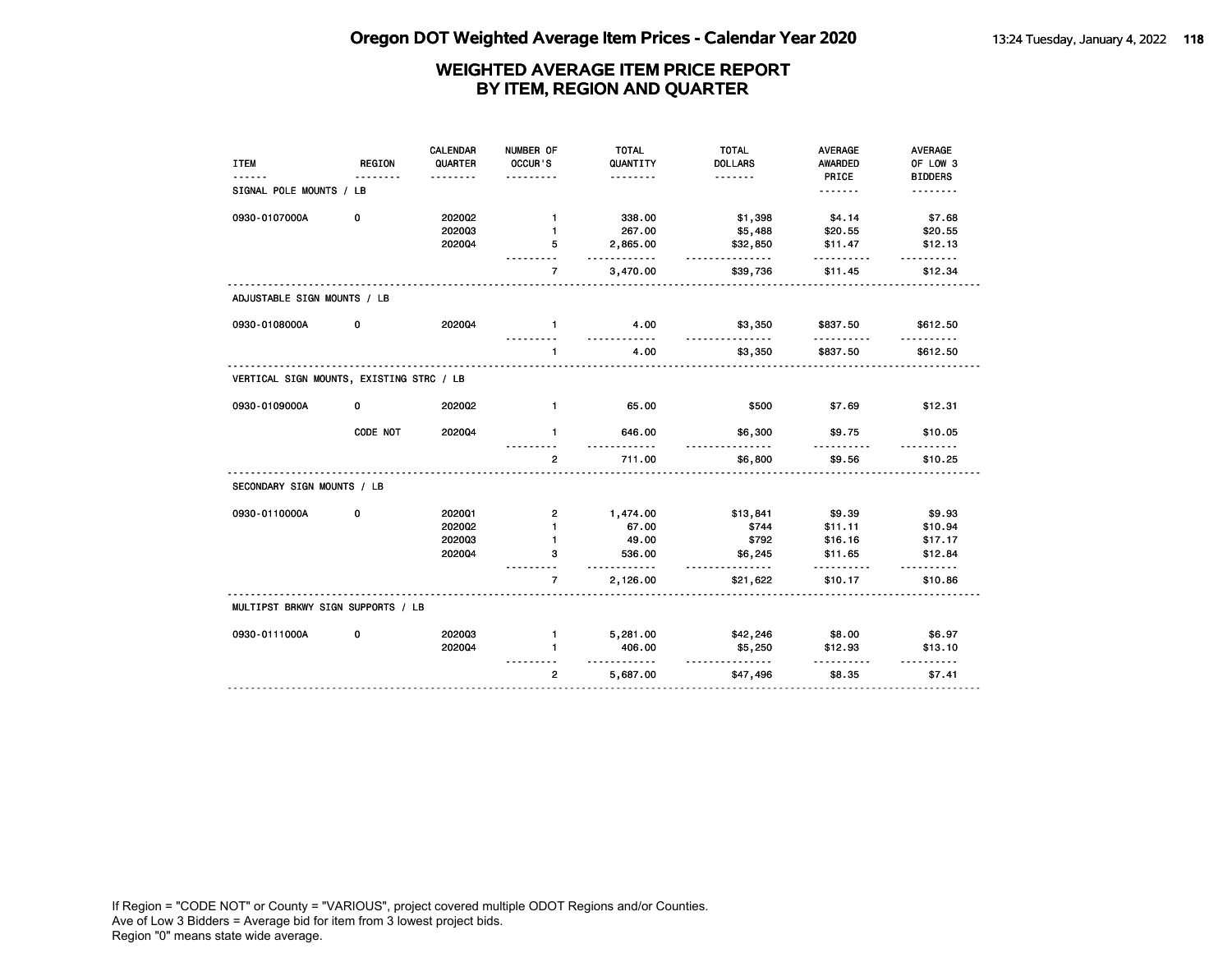| <b>ITEM</b>                                                    | <b>REGION</b> | <b>CALENDAR</b><br>QUARTER<br><u>.</u> | NUMBER OF<br>OCCUR'S<br>. | TOTAL<br>QUANTITY<br>. | TOTAL<br><b>DOLLARS</b><br><u>.</u> | <b>AVERAGE</b><br><b>AWARDED</b><br>PRICE | AVERAGE<br>OF LOW 3<br><b>BIDDERS</b> |
|----------------------------------------------------------------|---------------|----------------------------------------|---------------------------|------------------------|-------------------------------------|-------------------------------------------|---------------------------------------|
| TRIANG BASE BRKWY SIGN SUPP / LB                               |               |                                        |                           |                        |                                     | <u>.</u>                                  | <u>.</u>                              |
| 0930-0112000A                                                  | 0             | 202001                                 | 3                         | 12,062.00              | \$73,999                            | \$6.13                                    | \$19.34                               |
|                                                                |               | 2020Q2                                 | $\overline{2}$            | 1,103.00               | \$10,995                            | \$9.97                                    | \$9.82                                |
|                                                                |               | 202003                                 | $\overline{2}$            | 2,277.00               | \$27,989                            | \$12.29                                   | \$11.33                               |
|                                                                |               | 2020Q4                                 | 8                         | 10,295.00              | \$108,947                           | \$10.58                                   | \$10.27                               |
|                                                                | CODE NOT      | 2020Q4                                 | $\mathbf{1}$              | 720.00<br>.            | \$6,500                             | \$9.03<br>.                               | \$9.73                                |
|                                                                |               |                                        | 16                        | 26,457.00              | \$228,429                           | \$8.63                                    | \$14.46                               |
| PIPE BREAKAWAY SIGN SUPPORTS / LB                              |               |                                        |                           |                        |                                     |                                           |                                       |
| 0930-0113000A                                                  | 0             | 202003                                 | $\blacksquare$            | 43.00<br><u>.</u>      | \$13,000<br><u>.</u>                | \$302.33<br>.                             | \$300.78                              |
|                                                                |               |                                        | $\mathbf{1}$              | 43.00                  | \$13,000                            | \$302.33                                  | \$300.78                              |
| PERF STEEL SQR TUBE SLIP BASE SIGN SUPP / LB                   |               |                                        |                           |                        |                                     |                                           |                                       |
| 0930-0114000A                                                  | 0             | 202001                                 | 2 <sup>1</sup>            | 369.00                 | \$1,740                             | \$4.72                                    | \$7.36                                |
|                                                                |               | 202002                                 | 3                         | 2,706.00               | \$12,100                            | \$4.47                                    | \$3.99                                |
|                                                                |               | 202003                                 | 5                         | 14,323.00              | \$94,297                            | \$6.58                                    | \$6.37                                |
|                                                                |               | 202004                                 | 18                        | 18,389.00              | \$106,242                           | \$5.78                                    | \$5.23                                |
|                                                                |               |                                        |                           |                        |                                     |                                           |                                       |
|                                                                | CODE NOT      | 202003                                 | $\overline{2}$            | 2,916.00               | \$15,996                            | \$5.49                                    | \$4.47                                |
|                                                                |               |                                        | 30                        | .<br>38,703.00         | <u>.</u><br>\$230,375               | .<br>\$5.95                               | \$5.53                                |
|                                                                |               |                                        |                           |                        |                                     |                                           |                                       |
|                                                                | 0             | 202001                                 | 3                         | 1,440.00               | \$6,359                             | \$4.42                                    | \$15.59                               |
|                                                                |               | 2020Q2                                 | $\overline{2}$            | 892.00                 | \$3,698                             | \$4.15                                    | \$4.62                                |
|                                                                |               | 202003                                 | 5                         | 6,483.00               | \$41,865                            | \$6.46                                    | \$6.91                                |
|                                                                |               | 2020Q4                                 | 8                         | 13,604.00              | \$46,493                            | \$3.42                                    | \$3.61                                |
|                                                                | CODE NOT      | 202003                                 | $\overline{2}$            | 1,460.00               | \$5,870                             | \$4.02                                    | \$3.64                                |
| PERF STEEL SQR TUBE ANCHOR SIGN SUPPORTS / LB<br>0930-0117000A |               | 2020Q4                                 | 2                         | 222.00<br><u>.</u>     | \$1,300<br>.                        | \$5.86                                    | \$15.83<br><u>.</u>                   |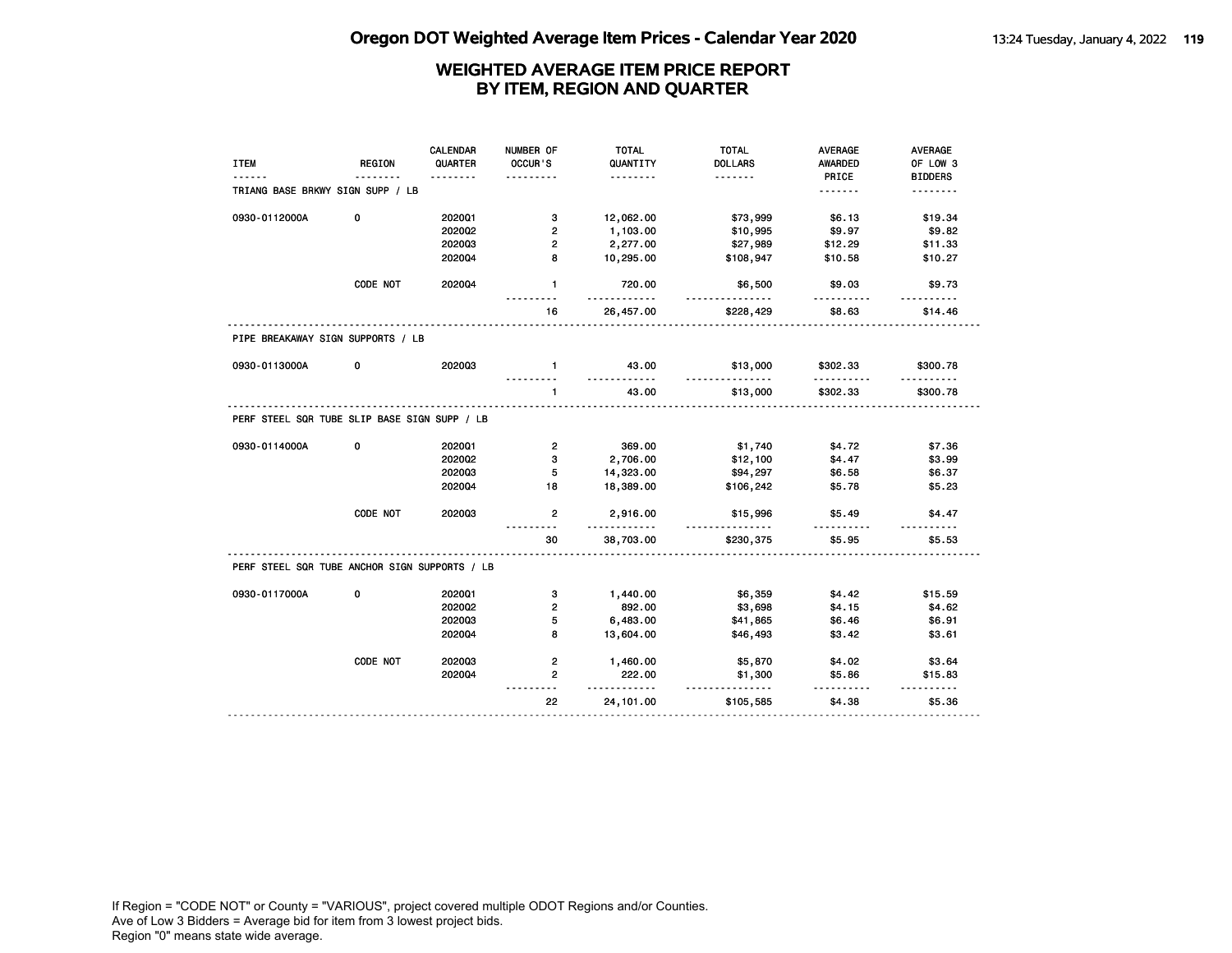|                                                 | <b>REGION</b> | CALENDAR<br>QUARTER | NUMBER OF<br>OCCUR'S | <b>TOTAL</b><br>QUANTITY | <b>TOTAL</b><br><b>DOLLARS</b> | <b>AVERAGE</b><br><b>AWARDED</b> | <b>AVERAGE</b><br>OF LOW 3 |
|-------------------------------------------------|---------------|---------------------|----------------------|--------------------------|--------------------------------|----------------------------------|----------------------------|
| <b>ITEM</b>                                     |               | ----                |                      | .                        | <u>.</u>                       | PRICE                            | <b>BIDDERS</b>             |
| SIGNS, STANDARD SHEETING, EXTRUDED AL / SQFT    |               |                     |                      |                          |                                | .                                | .                          |
| 0940-0201000J                                   | 0             | 202001              | з                    | 874.00                   | \$26,484                       | \$30.30                          | \$29.85                    |
|                                                 |               | 2020Q2              | 3                    | 159.00                   | \$4,553                        | \$28.64                          | \$33.41                    |
|                                                 |               | 202003              | $\overline{2}$       | 267.00                   | \$22,010                       | \$82.43                          | \$62.25                    |
|                                                 |               | 202004              | 10                   | 1,188.00<br>.            | \$37,458<br>.                  | \$31.53                          | \$30.92                    |
|                                                 |               |                     | 18                   | 2,488.00                 | \$90,505                       | \$36.38                          | \$34.06                    |
| SIGNS, STANDARD SHEETING, SHEET ALUMINUM / SQFT |               |                     |                      |                          |                                |                                  |                            |
| 0940-0202000J                                   | 0             | 202001              | 4                    | 1,154.00                 | \$23,593                       | \$20.44                          | \$18.90                    |
|                                                 |               | 2020Q2              | 5                    | 750.00                   | \$14,218                       | \$18.96                          | \$20.77                    |
|                                                 |               | 202003              | 8                    | 5,037.00                 | \$84,604                       | \$16.80                          | \$17.70                    |
|                                                 |               | 2020Q4              | 19                   | 5,600.00                 | \$98,287                       | \$17.55                          | \$16.55                    |
|                                                 | CODE NOT      | 2020Q2              | $\mathbf{1}$         | 8.00                     | \$425                          | \$53.18                          | \$56.39                    |
|                                                 |               | 202003              | $\overline{2}$       | 4,812.00                 | \$63,180                       | \$13.13                          | \$20.92                    |
|                                                 |               | 202004              | $\mathbf{2}$         | 198.00<br><u></u>        | \$2,992<br><u>.</u>            | \$15.11<br>.                     | \$35.11<br>$- - - - - -$   |
|                                                 |               |                     | 41                   | 17,559.00                | \$287,300                      | \$16.36                          | \$18.64                    |
| SIGNS, STANDARD SHEETING, PLYWOOD / SQFT        |               |                     |                      |                          |                                |                                  |                            |
|                                                 |               |                     |                      |                          |                                |                                  |                            |
| 0940-0203000J                                   | 0             | 2020Q1              | 3                    | 847.00                   | \$34,714                       | \$40.98                          | \$27.83                    |
|                                                 |               | 202002              | 3                    | 582.00                   | \$9,261                        | \$15.91                          | \$16.26                    |
|                                                 |               | 202003              | 2                    | 476.00                   | \$11,657                       | \$24.49                          | \$27.05                    |
|                                                 |               | 202004              | 8                    | 1,189.00                 | \$22,550                       | \$18.97                          | \$18.66                    |
|                                                 | CODE NOT      | 202003              | $\mathbf{1}$         | 166.00                   | \$3,320                        | \$20.00                          | \$18.17                    |
|                                                 |               | 202004              | $\mathbf{2}$         | 112.00                   | \$1,896                        | \$16.93                          | \$34.14                    |
|                                                 |               |                     | 19                   | .<br>3,372.00            | .<br>\$83,398                  | .<br>\$24.73                     | $- - - - - -$<br>\$22.22   |
| SIGNS, WIDE ANGLE SHEETING, EXTRUDED AL / SQFT  |               |                     |                      |                          |                                |                                  |                            |
| 0940-0204100J                                   | CODE NOT      | 2020Q4              | $\mathbf{1}$         | 60.00                    | \$1,800                        | \$30.00                          | \$36.67                    |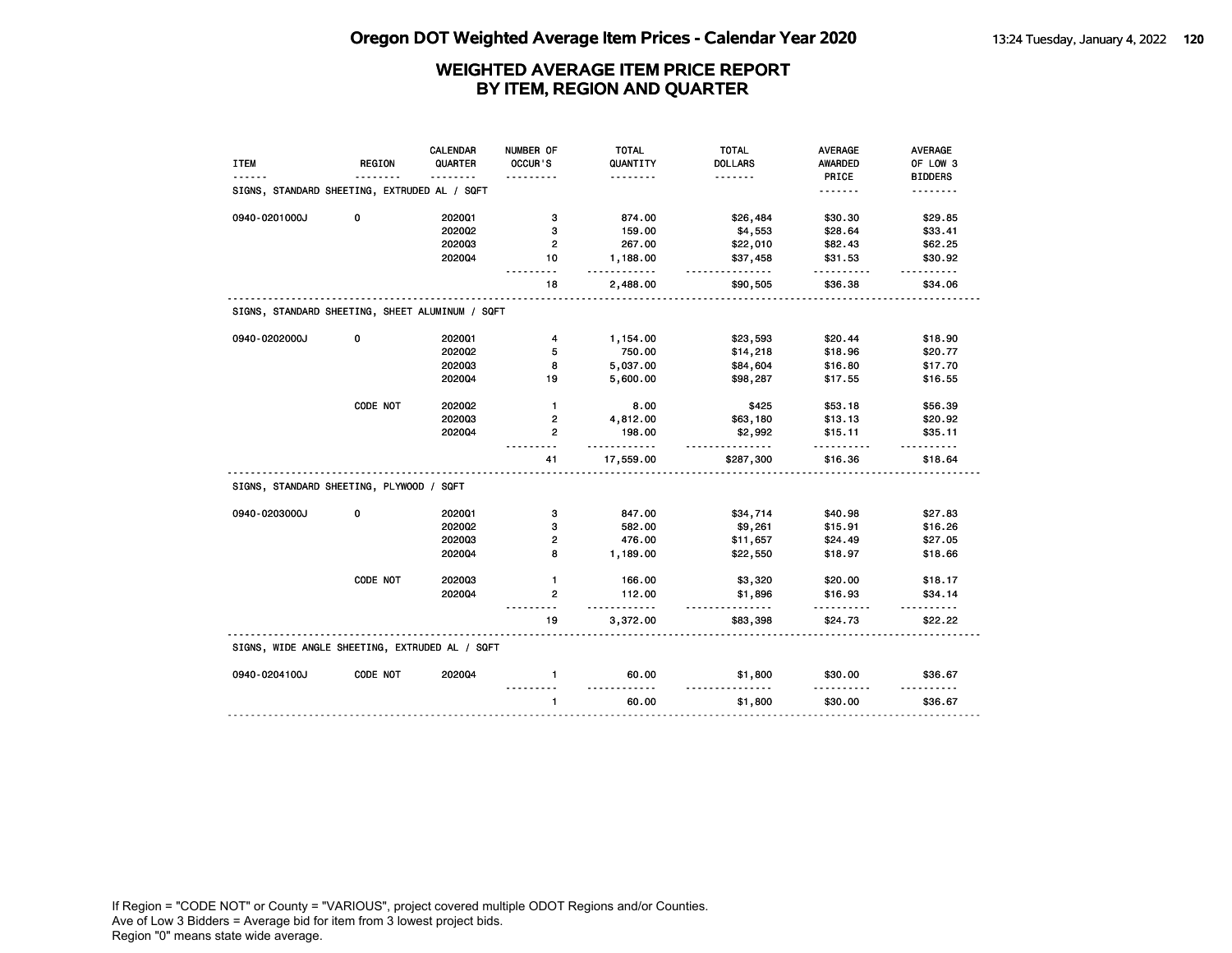| <b>ITEM</b>                                 | REGION   | <b>CALENDAR</b><br>QUARTER | NUMBER OF<br>OCCUR'S | <b>TOTAL</b><br>QUANTITY | <b>TOTAL</b><br><b>DOLLARS</b> | <b>AVERAGE</b><br><b>AWARDED</b> | <b>AVERAGE</b><br>OF LOW 3 |
|---------------------------------------------|----------|----------------------------|----------------------|--------------------------|--------------------------------|----------------------------------|----------------------------|
| SIGNS, WIDE ANGLE SHEETING, SHEET AL / SQFT |          |                            |                      | .                        | <u>.</u>                       | PRICE<br>.                       | <b>BIDDERS</b>             |
| 0940-0205100J                               | 0        | 202002                     | 2                    | 41.00                    | \$1,222                        | \$29.80                          | \$33.33                    |
|                                             |          | 202003                     | 1                    | 85.00                    | \$3,400                        | \$40.00                          | \$40.00                    |
|                                             |          | 202004                     | 5                    | 406.00                   | \$8,424                        | \$20.75                          | \$19.42                    |
|                                             | CODE NOT | 202004                     | $\mathbf{1}$         | 22.00                    | \$616                          | \$28.00                          | \$36.00                    |
|                                             |          |                            | 9                    | 554.00                   | \$13,662                       | \$24.66                          | \$24.26                    |
| SIGNS, WIDE ANGLE SHEETING, PLYWOOD / SQFT  |          |                            |                      |                          |                                |                                  |                            |
| 0940-0206100J                               | 0        | 202003                     | $\mathbf{1}$         | 70.00                    | \$2,100                        | \$30.00                          | \$34.33                    |
|                                             |          | 202004                     | 1                    | 42.00                    | \$840                          | \$20.00                          | \$20.00                    |
|                                             | CODE NOT | 202003                     | $\blacksquare$       | 30.00                    | \$399                          | \$13.30                          | \$21.65                    |
|                                             |          |                            | 3                    | 142.00                   | \$3,339                        | \$23.51                          | \$27.41                    |
| 36 IN DIA SIGNAL SUPP DRILLED SHAFT / FOOT  |          |                            |                      |                          |                                |                                  |                            |
| 0963-0101000F                               | 0        | 202002                     | 1                    | 24.00                    | \$15,000                       | \$625.00                         | \$766.67                   |
|                                             |          | 202003                     | 1                    | 103.00                   | \$66,641                       | \$647.00                         | \$682.33                   |
|                                             |          | 202004                     | 2                    | 42.00                    | \$19,760<br>.                  | \$470.48                         | \$876.03                   |
|                                             |          |                            | 4                    | 169.00                   | \$101,401                      | \$600.01                         | \$742.45                   |
| 42 IN DIA SIGNAL SUPP DRILLED SHAFT / FOOT  |          |                            |                      |                          |                                |                                  |                            |
| 0963-0102000F                               | 0        | 202002                     | 1                    | 24.00                    | \$16,200                       | \$675.00                         | \$783.33                   |
|                                             |          | 202003                     |                      | 119.00                   | \$79,849                       | \$671.00                         | \$695.33                   |
|                                             |          | 202004                     | 2                    | 82.00                    | \$58,297<br><u>.</u>           | \$710.94<br>.                    | \$728.85                   |
|                                             |          |                            | 4                    | 225.00                   | \$154,346                      | \$685.98                         | \$716.93                   |
|                                             |          |                            |                      |                          |                                |                                  |                            |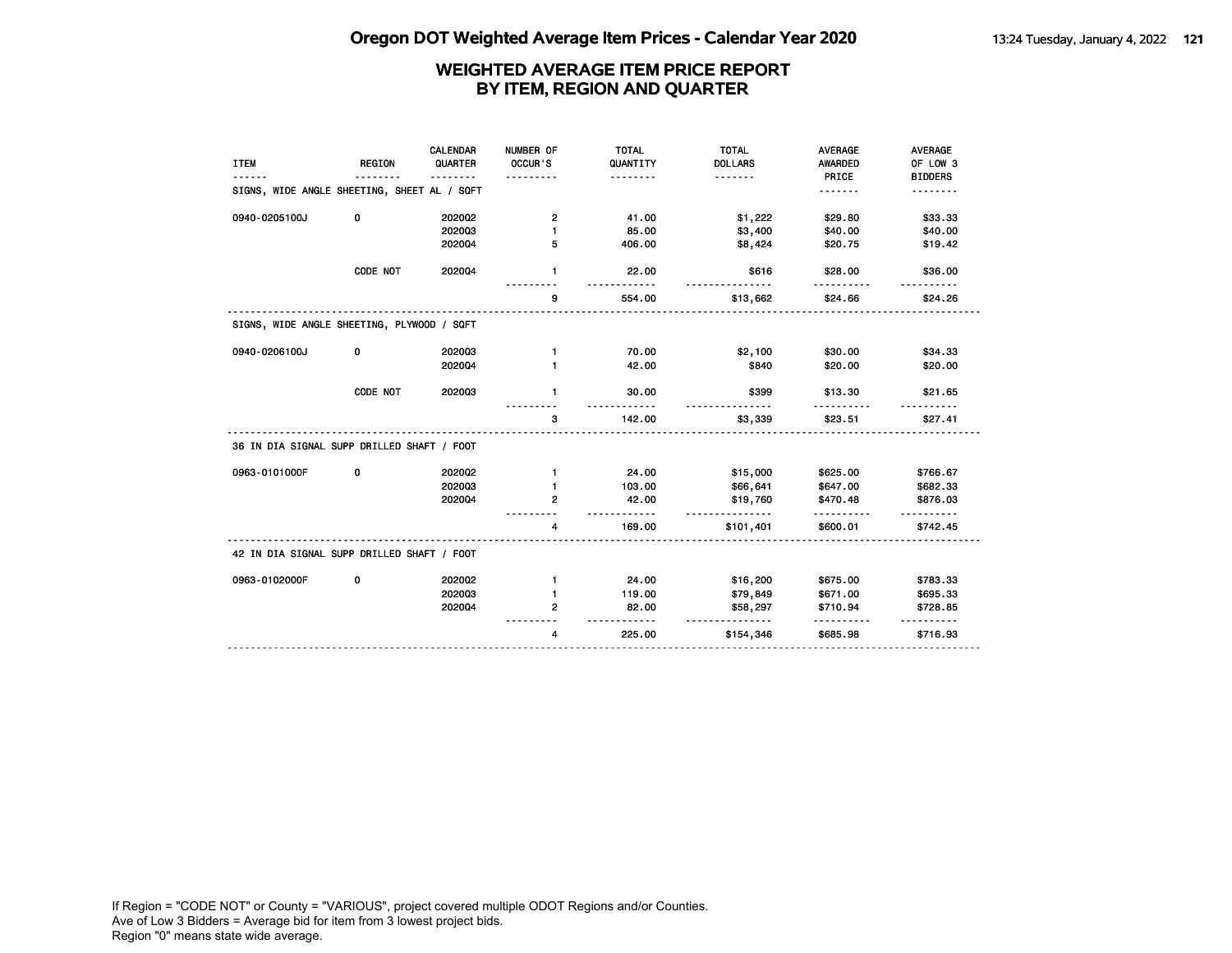|                                           |               | CALENDAR | NUMBER OF      | <b>TOTAL</b>        | <b>TOTAL</b>               | <b>AVERAGE</b>          | <b>AVERAGE</b>             |
|-------------------------------------------|---------------|----------|----------------|---------------------|----------------------------|-------------------------|----------------------------|
| <b>ITEM</b>                               | <b>REGION</b> | QUARTER  | OCCUR'S        | QUANTITY            | <b>DOLLARS</b><br><u>.</u> | <b>AWARDED</b><br>PRICE | OF LOW 3<br><b>BIDDERS</b> |
| POLE FOUNDATIONS / EACH                   |               |          |                |                     |                            | .                       | .                          |
| 0970-0100000A                             | 0             | 202001   | 1              | 17.00               | \$29,542                   | \$1,737.76              | \$1,546.82                 |
|                                           |               | 2020Q2   | $\mathbf{1}$   | 1.00                | \$1,150                    | \$1,150.00              | \$1,433.33                 |
|                                           |               | 202003   | $\mathbf{1}$   | 2.00                | \$2,500                    | \$1,250.00              | \$1,204.30                 |
|                                           |               | 2020Q4   | 8              | 101.00<br>.         | \$185,157<br>$- - - - -$   | \$1,833.23              | \$1,824.09<br><u>.</u>     |
|                                           |               |          | 11             | 121.00              | \$218,349                  | \$1,804.53              | \$1,771.66                 |
| SWITCHING, CONDUIT, AND WIRING / FOOT     |               |          |                |                     |                            |                         |                            |
| 0970-0105000A                             | 0             | 2020Q1   | $\mathbf{1}$   | 3,300.00            | \$135,000                  | \$40.91                 | \$37.84                    |
|                                           |               | 2020Q2   | $\mathbf{1}$   | 1.00                | \$2,425                    | \$2,425.00              | \$21,950.00                |
|                                           |               | 202003   | $\mathbf{1}$   | 330.00              | \$35,000                   | \$106.06                | \$105.35                   |
|                                           |               | 2020Q4   | 9              | 20,261.00           | \$1,068,627                | \$52.74                 | \$64.71                    |
|                                           | CODE NOT      | 202003   | $\mathbf{1}$   | 133.00              | \$800                      | \$6.02                  | \$74.69                    |
|                                           |               | 202004   | $\mathbf{1}$   | 1,000.00<br>.       | \$28,000<br><u>.</u>       | \$28.00<br>.            | \$27.10<br>.               |
|                                           |               |          | 14             | 25,025.00           | \$1,269,852                | \$50.74                 | \$61.13                    |
| TRAFFIC SIGNAL INSTALLATION, / EACH       |               |          |                |                     |                            |                         |                            |
| 0990-0101000A                             | 0             | 2020Q2   | $\mathbf{1}$   | 1.00                | \$136,595                  | \$136,595               | \$126,063                  |
|                                           |               | 202003   | 6              | 6.00                | \$1,049,818                | \$174,970               | \$184,212                  |
|                                           |               | 202004   | $\overline{2}$ | 2.00<br>$- - - - -$ | \$473,157                  | \$236,578<br><u>.</u>   | \$242,591<br>.             |
|                                           |               |          | g              | 9.00                | \$1,659,570                | \$184,397               | \$190,724                  |
| TRAFFIC SIGNAL MODIFICATION, _____ / EACH |               |          |                |                     |                            |                         |                            |
| 0990-0102000A                             | 0             | 2020Q1   | $\overline{2}$ | 2.00                | \$64,848                   | \$32,424.00             | \$33,391.33                |
|                                           |               | 202003   | 10             | 10.00               | \$438,200                  | \$43,820.00             | \$45,134.09                |
|                                           |               | 2020Q4   | 18             | 18.00               | \$1,160,975                | \$64,498.61             | \$61,715.51                |
|                                           | CODE NOT      | 202003   | з              | 3.00                | \$133,000                  | \$44,333.33             | \$37,119.22                |
|                                           |               | 2020Q4   | 50             | 50.00               | \$1,653,194                | \$33,063.88             | \$32,113.58<br>.           |
|                                           |               |          | 83             | 83.00               | \$3,450,217                | \$41,568.88             | \$40,313.73                |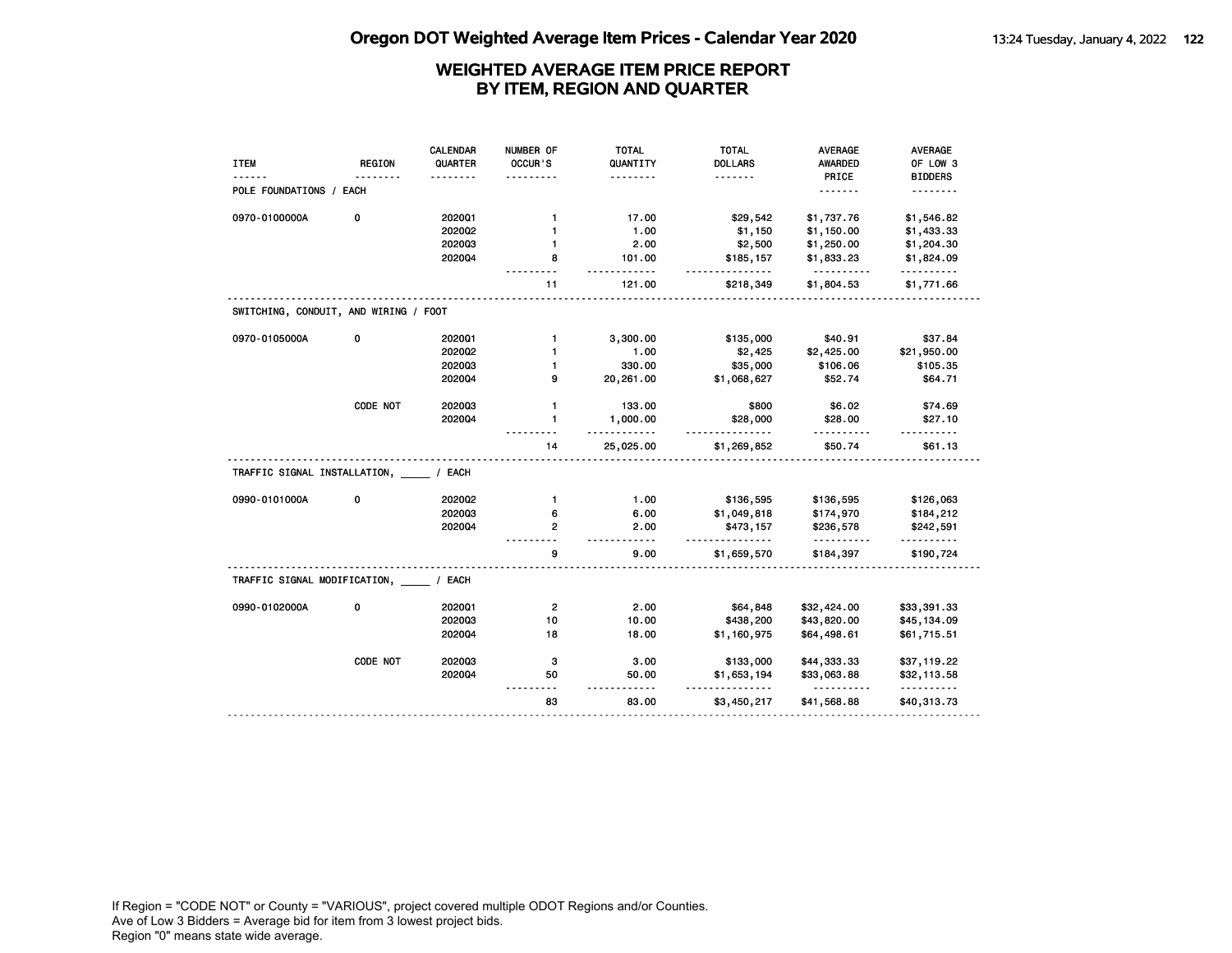|                                              |               | <b>CALENDAR</b> | NUMBER OF      | <b>TOTAL</b>         | <b>TOTAL</b>          | <b>AVERAGE</b>                             | AVERAGE          |
|----------------------------------------------|---------------|-----------------|----------------|----------------------|-----------------------|--------------------------------------------|------------------|
| <b>ITEM</b>                                  | <b>REGION</b> | QUARTER         | OCCUR'S        | QUANTITY             | <b>DOLLARS</b>        | <b>AWARDED</b>                             | OF LOW 3         |
|                                              |               |                 |                | .                    | <u>.</u>              | PRICE                                      | <b>BIDDERS</b>   |
| DETECTOR INSTALLATION,                       |               | / EACH          |                |                      |                       | <u>.</u>                                   |                  |
| 0990-0103000A                                | 0             | 202001          | $\mathbf{1}$   | 4.00                 | \$4,600               | \$1,150.00                                 | \$1,148.13       |
|                                              |               | 202003          | $\overline{2}$ | 2.00                 | \$52,000              | \$26,000.00                                | \$26,000.00      |
|                                              |               | 202004          | $\mathbf{1}$   | 15.00                | \$25,200              | \$1,680.00                                 | \$1,680.00       |
|                                              | CODE NOT      | 2020Q4          | 11             | 11.00                | \$464,668             | \$42,242.55                                | \$42,739.94      |
|                                              |               |                 | 15             | 32.00                | \$546,468             | \$17,077.13                                | \$17,247.87      |
| RAMP METER SIGNAL INSTALLATION, _____ / EACH |               |                 |                |                      |                       |                                            |                  |
| 0990-0104000A                                | 0             | 202001          | 6              | 6.00<br><u>.</u>     | \$194,619<br>.        | \$32,436.50<br>.                           | \$33,589.94<br>. |
|                                              |               |                 | 6              | 6.00                 | \$194,619             | \$32,436.50                                | \$33,589.94      |
| FLASHING BEACON INSTALLATION, _____ / EACH   |               |                 |                |                      |                       |                                            |                  |
| 0990-0106000A                                | 0             | 202001          | $\mathbf{1}$   | 1.00                 | \$63,000              | \$63,000.00                                | \$72,607.50      |
|                                              |               | 2020Q2          | $\mathbf{1}$   | 1.00                 | \$16,422              | \$16,422.00                                | \$16,121.33      |
|                                              |               | 202003          | 6              | 6.00                 | \$354,748             | \$59,124.67                                | \$62,026.06      |
|                                              |               | 2020Q4          | 13             | 15.00<br>$- - - - -$ | \$633,654<br><u>.</u> | \$42,243.60<br><u> - - - - - - - - - -</u> | \$45,458.16<br>. |
|                                              |               |                 | 21             | 23.00                | \$1,067,824           | \$46,427.13                                | \$49,685.11      |
| AUTOMATIC TRAFFIC RECORDER INST, / EACH      |               |                 |                |                      |                       |                                            |                  |
| 0990-0107000A                                | 0             | 202001          | $\mathbf{1}$   | 1.00                 | \$8,250               | \$8,250.00                                 | \$8,083.33       |
|                                              |               | 202004          | 4              | 4.00<br>- - - - -    | \$62,930<br><u>.</u>  | \$15,732.50<br><u>.</u>                    | \$17,135.83<br>. |
|                                              |               |                 | 5              | 5.00                 | \$71,180              | \$14,236.00                                | \$15,325.33      |
| WEED CONTROL / ACRE                          |               |                 |                |                      |                       |                                            |                  |
| 1030-0101000R                                | 0             | 202001          | $\mathbf{1}$   |                      |                       |                                            |                  |
|                                              |               | 202004          | 3              | 4.00<br>$- - - -$    | \$8,800               | \$2,200.00<br>.                            | \$4,066.67       |
|                                              |               |                 | 4              | 4.00                 | \$8,800               | \$2,200.00                                 |                  |
|                                              |               |                 |                |                      |                       |                                            |                  |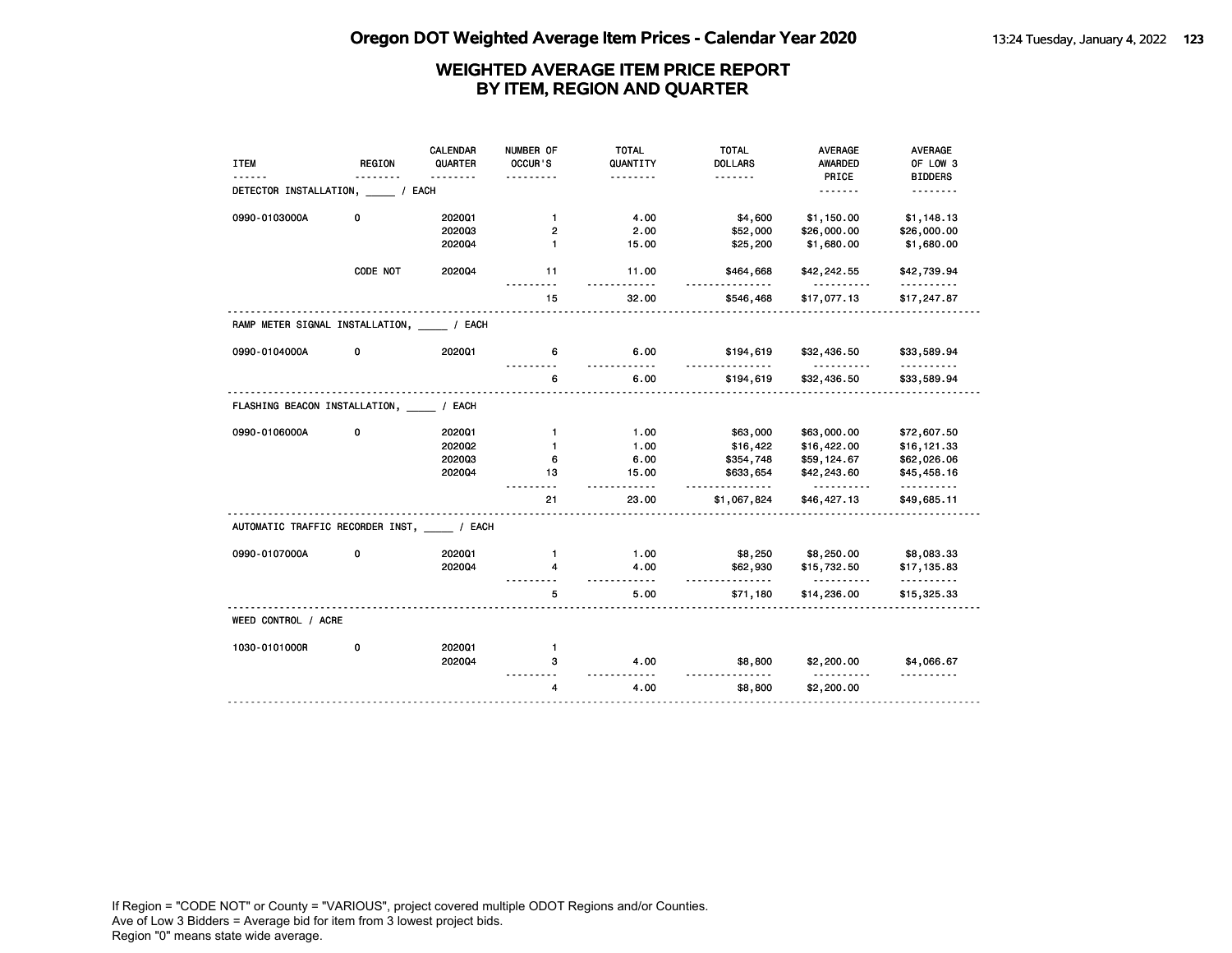| <b>ITEM</b>                   | <b>REGION</b> | <b>CALENDAR</b><br>QUARTER<br>. | NUMBER OF<br>OCCUR'S<br>. | <b>TOTAL</b><br>QUANTITY<br>. | <b>TOTAL</b><br><b>DOLLARS</b> | <b>AVERAGE</b><br>AWARDED<br>PRICE | AVERAGE<br>OF LOW 3<br><b>BIDDERS</b> |
|-------------------------------|---------------|---------------------------------|---------------------------|-------------------------------|--------------------------------|------------------------------------|---------------------------------------|
| SEEDING MOBILIZATION / EACH   |               |                                 |                           |                               |                                | . <b>.</b>                         | .                                     |
| 1030-0102000E                 | 0             | 202004                          | $\blacksquare$            | 1.00                          | \$400                          | \$400.00                           | \$616.67                              |
|                               |               |                                 | 1                         | <u>.</u><br>1.00              | \$400                          | \$400.00                           | \$616.67                              |
| TEMPORARY SEEDING / ACRE      |               |                                 |                           |                               |                                |                                    |                                       |
| 1030-0103000R                 | 0             | 202004                          | $\overline{2}$            |                               |                                |                                    |                                       |
|                               |               |                                 | $\overline{2}$            | 0.00                          | \$0                            | <u>.</u>                           |                                       |
| PERMANENT SEEDING / ACRE      |               |                                 |                           |                               |                                |                                    |                                       |
| 1030-0108000R                 | 0             | 202001<br>2020Q2                | 4<br>4                    | 2.00                          | \$8,700                        | \$4,350.00                         | \$4,350.00                            |
|                               |               | 202003<br>202004                | 1<br>9                    | 13.00                         | \$92,103                       | \$7,084.82                         | \$6,593.61                            |
|                               | CODE NOT      | 202003<br>202004                | з<br>5                    | 9.00                          | \$38,335                       | \$4,259.47                         | \$3,379.08                            |
|                               |               |                                 | 26                        | $- - - - - -$<br>24.00        | .<br>\$139,138                 | .<br>\$5,797.41                    |                                       |
| PERM SEEDING, MIX NO 1 / ACRE |               |                                 |                           |                               |                                |                                    |                                       |
| 1030-0109000R                 | 0             | 202003<br>202004                | $\mathbf{1}$<br>4         | 3.00<br><u>.</u>              | \$36,540                       | \$12,179.84<br>-----------         | \$11,937.72<br><u>.</u>               |
|                               |               |                                 | 5                         | 3.00                          | \$36,540                       | \$12,179.84                        |                                       |
| PERM SEEDING, MIX NO 2 / ACRE |               |                                 |                           |                               |                                |                                    |                                       |
| 1030-0110000R                 | 0             | 202004                          | 4                         | 2.00<br>.                     | \$25,791                       | \$12,895.64<br><u>.</u>            | \$12,865.21<br><u>.</u>               |
|                               |               |                                 | 4                         | 2.00                          | \$25,791                       | \$12,895.64                        | \$12,865.21                           |
|                               |               |                                 |                           |                               |                                |                                    |                                       |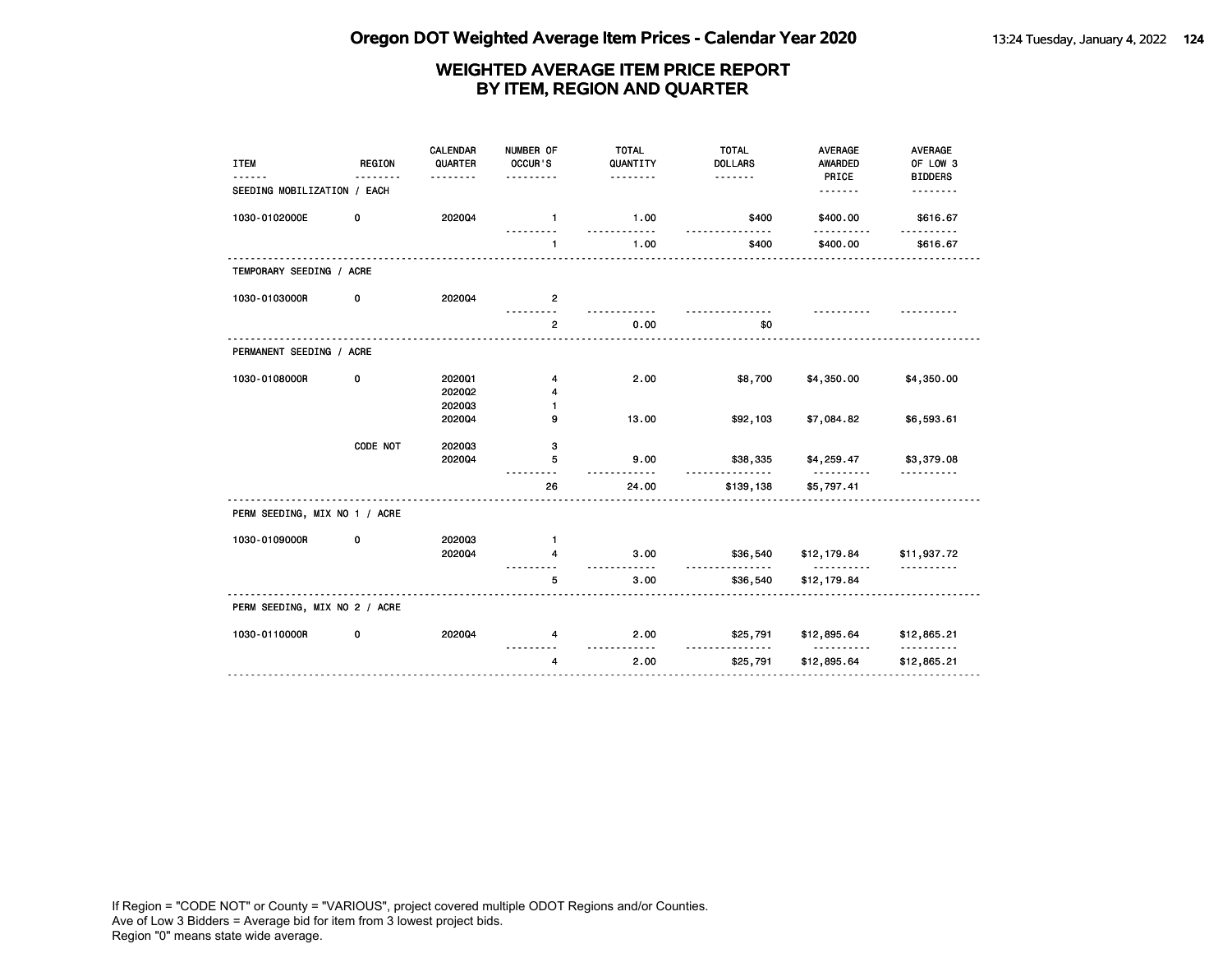| <b>ITEM</b>                   | <b>REGION</b> | CALENDAR<br>QUARTER | NUMBER OF<br>OCCUR'S           | <b>TOTAL</b><br>QUANTITY | <b>TOTAL</b><br><b>DOLLARS</b> | <b>AVERAGE</b><br>AWARDED | <b>AVERAGE</b><br>OF LOW 3 |
|-------------------------------|---------------|---------------------|--------------------------------|--------------------------|--------------------------------|---------------------------|----------------------------|
| PERM SEEDING, MIX NO 3 / ACRE |               | <u>.</u>            | .                              | <u>.</u>                 |                                | PRICE                     | <b>BIDDERS</b>             |
| 1030-0111000R                 | 0             | 202004              | $\mathbf{1}$                   |                          |                                | ----------                |                            |
|                               |               |                     | $\blacksquare$                 | 0.00                     | \$0                            |                           |                            |
| WETLAND SEEDING / ACRE        |               |                     |                                |                          |                                |                           |                            |
| 1030-0113000R                 | 0             | 2020Q4              | $\mathbf{1}$                   |                          |                                |                           |                            |
|                               | CODE NOT      | 2020Q4              | $\blacksquare$                 |                          |                                |                           |                            |
|                               |               |                     | $\overline{2}$                 | 0.00                     | \$0                            |                           |                            |
| WATER QUALITY SEEDING / ACRE  |               |                     |                                |                          |                                |                           |                            |
| 1030-0118000R                 | 0             | 202004              | $\mathbf{1}$                   | 2.00<br>.                | \$4,100<br><u>.</u>            | \$2,050.00<br>.           | \$2,100.00<br><u>.</u>     |
|                               |               |                     | $\mathbf{1}$                   | 2.00                     | \$4,100                        | \$2,050.00                | \$2,100.00                 |
| NATIVE PLANT SEEDING / ACRE   |               |                     |                                |                          |                                |                           |                            |
| 1030-0128000R                 | 0             | 2020Q1              | $\mathbf{1}$<br><u>.</u>       |                          | .                              |                           |                            |
|                               |               |                     | $\blacksquare$                 | 0.00                     | \$0                            |                           |                            |
| LAWN SEEDING / SQYD           |               |                     |                                |                          |                                |                           |                            |
| 1030-0138000J                 | 0             | 202003<br>202004    | $\mathbf{1}$<br>$\overline{2}$ | 560.00<br>173.00         | \$2,240<br>\$4,203             | \$4.00<br>\$24.29         | \$4.17<br>\$19.64          |
|                               |               |                     | з                              | .<br>733.00              | .<br>\$6,443                   | .<br>\$8.79               | .<br>\$7.82                |
| LAWN SEEDING / ACRE           |               |                     |                                |                          |                                |                           |                            |
|                               | 0             |                     |                                |                          |                                |                           |                            |
| 1030-0138000R                 |               | 2020Q4              | $\mathbf{1}$<br>$\blacksquare$ |                          |                                |                           |                            |
|                               | CODE NOT      | 202003              |                                |                          |                                |                           |                            |
|                               |               |                     | $\mathbf{2}$                   | 0.00                     | \$0                            |                           |                            |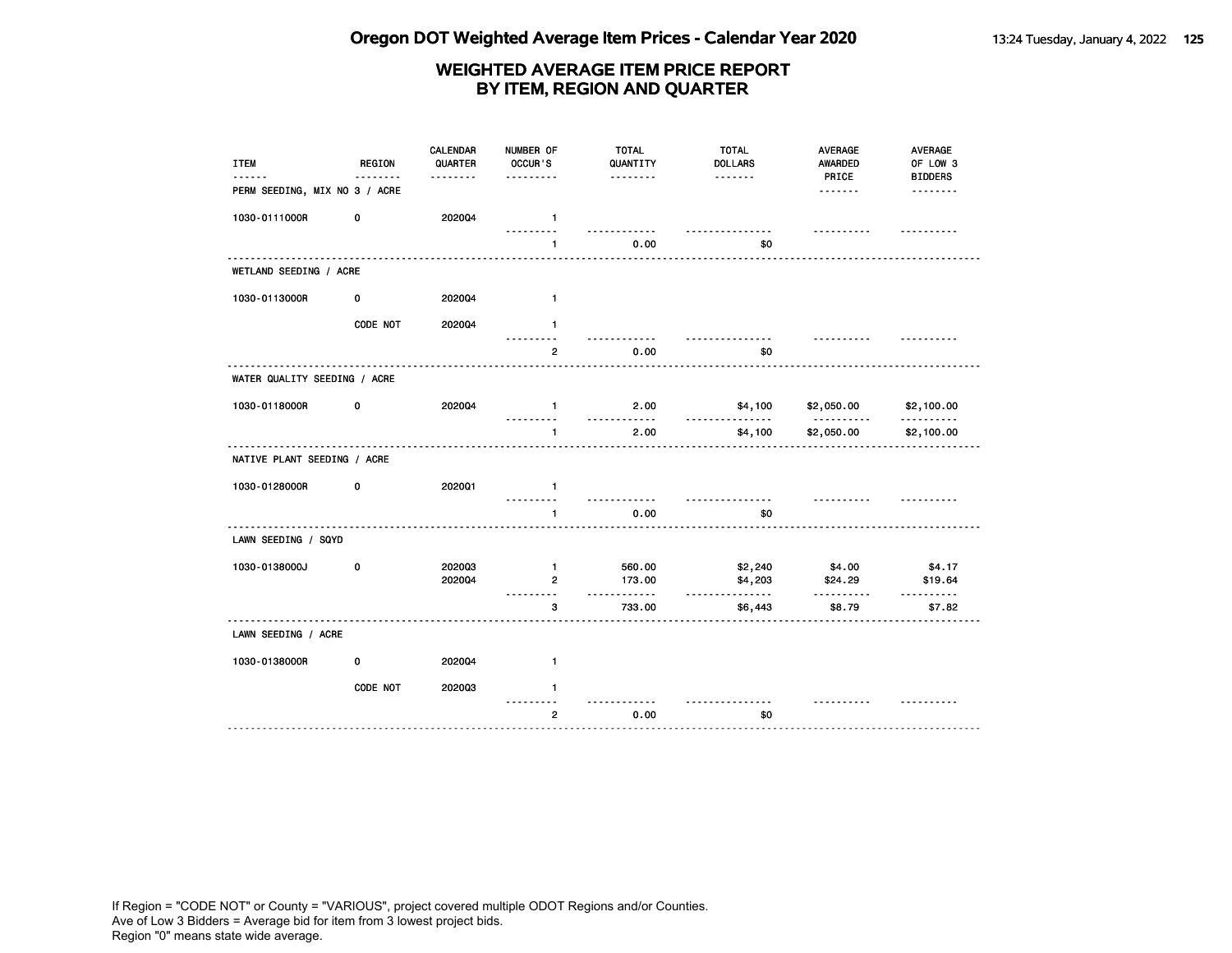| <b>ITEM</b><br>.                  | <b>REGION</b><br>. | CALENDAR<br>QUARTER<br>. | NUMBER OF<br>OCCUR'S<br>.    | <b>TOTAL</b><br>QUANTITY<br><u>.</u> | <b>TOTAL</b><br><b>DOLLARS</b><br>. | <b>AVERAGE</b><br>AWARDED<br>PRICE | AVERAGE<br>OF LOW 3<br><b>BIDDERS</b> |
|-----------------------------------|--------------------|--------------------------|------------------------------|--------------------------------------|-------------------------------------|------------------------------------|---------------------------------------|
| MULCHING / ACRE                   |                    |                          |                              |                                      |                                     | .                                  | --------                              |
| 1030-0140000R                     | 0                  | 202004                   | $\blacksquare$               |                                      |                                     |                                    |                                       |
|                                   |                    |                          | $\mathbf{1}$                 | 0.00                                 | \$0                                 | .                                  |                                       |
| SOIL TESTING / EACH               |                    |                          |                              |                                      |                                     |                                    |                                       |
| 1040-0100000E                     | 0                  | 202004                   | $\overline{2}$               | 3.00                                 | \$1,009<br><u>.</u>                 | \$336.41                           | \$346.58                              |
|                                   |                    |                          | $\overline{2}$               | 3.00                                 | \$1,009                             | \$336.41                           | \$346.58                              |
| TOPSOIL / CUYD                    |                    |                          |                              |                                      |                                     |                                    |                                       |
| 1040-0101000K                     | 0                  | 202001<br>202003         | $\overline{\mathbf{2}}$<br>з | 110.00<br>683.00                     | \$12,820<br>\$46,000                | \$116.55<br>\$67.35                | \$98.52<br>\$77.43                    |
|                                   |                    | 202004                   | $\overline{7}$               | 909.00                               | \$50,143                            | \$55.16                            | \$60.14                               |
|                                   | CODE NOT           | 202004                   | $\mathbf{1}$                 | 63.00<br><u>---------</u>            | \$3,465<br><u>.</u>                 | \$55.00                            | \$55.00                               |
|                                   |                    |                          | 13                           | 1,765.00                             | \$112,428                           | \$63.70                            | \$69.04                               |
| SOIL CONDITIONER / CUYD           |                    |                          |                              |                                      |                                     |                                    |                                       |
| 1040-0107000K                     | 0                  | 202001<br>202004         | $\mathbf{1}$<br>1            | 6.00<br>50.00                        | \$1,050<br>\$5,355                  | \$175.00<br>\$107.10               | \$175.00<br>\$102.37                  |
|                                   |                    |                          | $\overline{2}$               | <u>.</u><br>56.00                    | <u>.</u><br>\$6,405                 | .<br>\$114.38                      | \$110.15                              |
| CONIFER TREES, 2 FT HEIGHT / EACH |                    |                          |                              |                                      |                                     |                                    |                                       |
| 1040-0110000E                     | 0                  | 202004                   | $\mathbf{1}$                 | 5.00                                 | \$187                               | \$37.49                            | \$90.83                               |
|                                   |                    |                          | $\mathbf{1}$                 | -----<br>5.00                        | <u>.</u><br>\$187                   | .<br>\$37.49                       | <u>.</u><br>\$90.83                   |
|                                   |                    |                          |                              |                                      |                                     |                                    |                                       |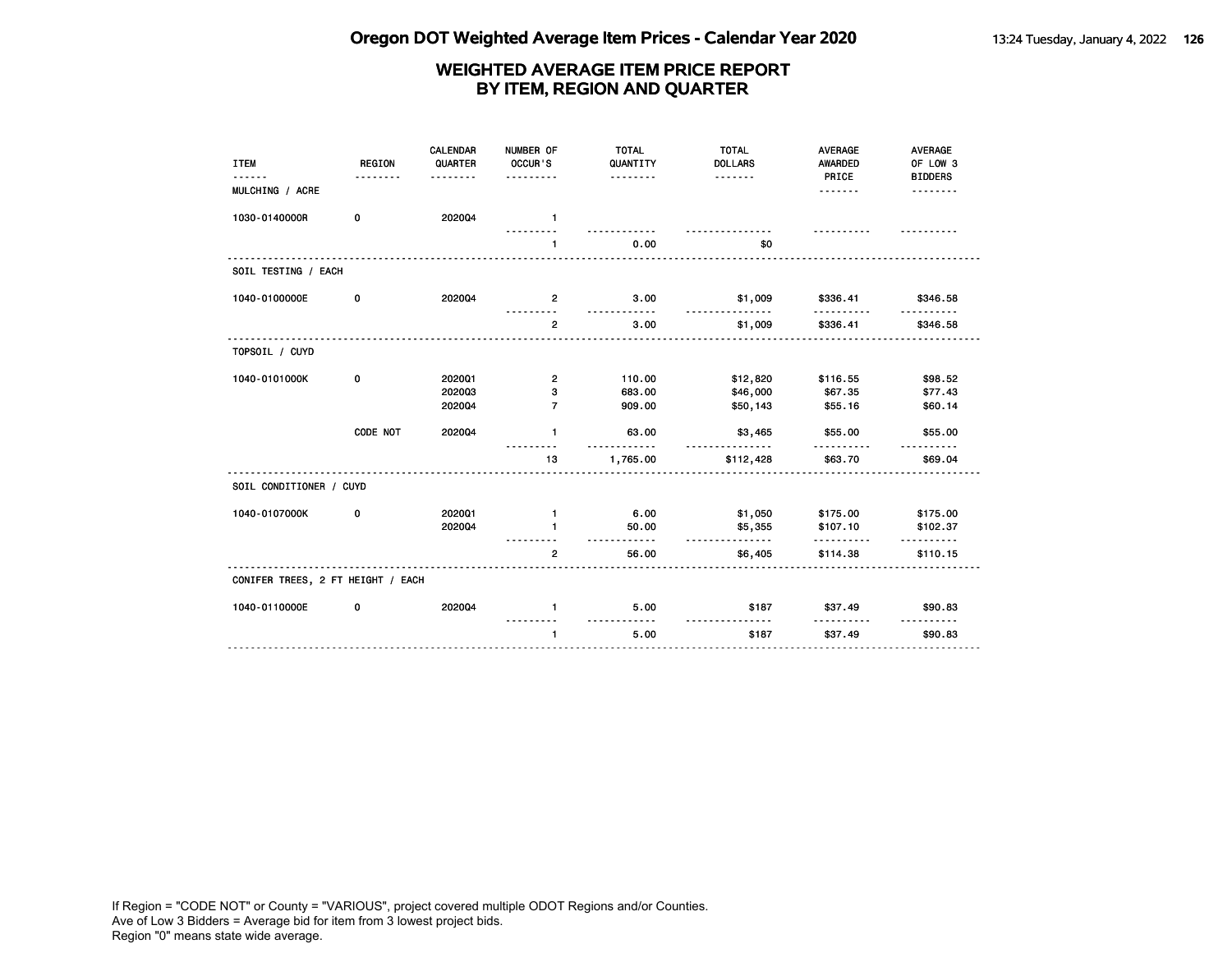| <b>ITEM</b>                            | <b>REGION</b> | CALENDAR<br>QUARTER<br>. | NUMBER OF<br>OCCUR'S<br>.    | <b>TOTAL</b><br>QUANTITY<br><u>.</u> | <b>TOTAL</b><br><b>DOLLARS</b> | <b>AVERAGE</b><br>AWARDED<br>PRICE | AVERAGE<br>OF LOW 3<br><b>BIDDERS</b> |
|----------------------------------------|---------------|--------------------------|------------------------------|--------------------------------------|--------------------------------|------------------------------------|---------------------------------------|
| CONIFER TREES, 4 FT HEIGHT / EACH      |               |                          |                              |                                      |                                |                                    | .                                     |
| 1040-0112000E                          | 0             | 202004                   | $\mathbf{1}$                 | 16.00<br><u>.</u>                    | \$3,760                        | \$235.00<br>.                      | \$240.00                              |
|                                        |               |                          | $\mathbf{1}$                 | 16.00                                | \$3,760                        | \$235.00                           | <u>.</u><br>\$240.00                  |
| CONIFER TREES, 6 FT HEIGHT / EACH      |               |                          |                              |                                      |                                |                                    |                                       |
| 1040-0114000E                          | 0             | 2020Q2                   | $\mathbf{1}$                 | 9.00                                 | \$9,000                        | \$1,000.00                         | \$623.33                              |
|                                        |               |                          | $\mathbf{1}$                 | 9.00                                 | .<br>\$9,000                   | \$1,000.00                         | \$623.33                              |
| DECIDUOUS TREES, 2 INCH CALIPER / EACH |               |                          |                              |                                      |                                |                                    |                                       |
| 1040-0130000E                          | 0             | 2020Q2<br>202003         | $\mathbf{1}$<br>$\mathbf{1}$ | 23.00<br>6.00                        | \$23,000<br>\$9,000            | \$1,000.00<br>\$1,500.00           | \$586.67<br>\$1,543.33                |
|                                        |               | 202004                   | $\mathbf{1}$                 | 45.00                                | \$21,375                       | \$475.00                           | \$483.33                              |
|                                        |               |                          | 3                            | <u>.</u><br>74.00                    | .<br>\$53,375                  | .<br>\$721.28                      | <u>.</u><br>\$601.40                  |
| DECIDUOUS TREES, #2 CONTAINER / EACH   |               |                          |                              |                                      |                                |                                    |                                       |
| 1040-0148000E                          | 0             | 202001                   | $\mathbf{1}$                 | 9.00<br><u>.</u>                     | \$990                          | \$110.00                           | \$224.45                              |
|                                        |               |                          | $\mathbf{1}$                 | 9.00                                 | \$990                          | \$110.00                           | \$224.45                              |
| DECIDUOUS TREES, #3 CONTAINER / EACH   |               |                          |                              |                                      |                                |                                    |                                       |
| 1040-0149000E                          | 0             | 202004                   | $\mathbf{1}$                 | 12.00<br><u>.</u>                    | \$450                          | \$37.49                            | \$107.50                              |
|                                        |               |                          | $\mathbf{1}$                 | 12.00                                | <u>.</u><br>\$450              | .<br>\$37.49                       | <u>.</u><br>\$107.50                  |
| SHRUBS, BARE ROOT / EACH               |               |                          |                              |                                      |                                |                                    |                                       |
| 1040-0152000E                          | 0             | 202004                   | $\mathbf{1}$                 | 358.00                               | \$1,504                        | \$4.20                             | \$4.32                                |
|                                        |               |                          | $\mathbf{1}$                 | <u>.</u><br>358.00                   | \$1,504                        | \$4.20                             | ----------<br>\$4.32                  |
|                                        |               |                          |                              |                                      |                                |                                    |                                       |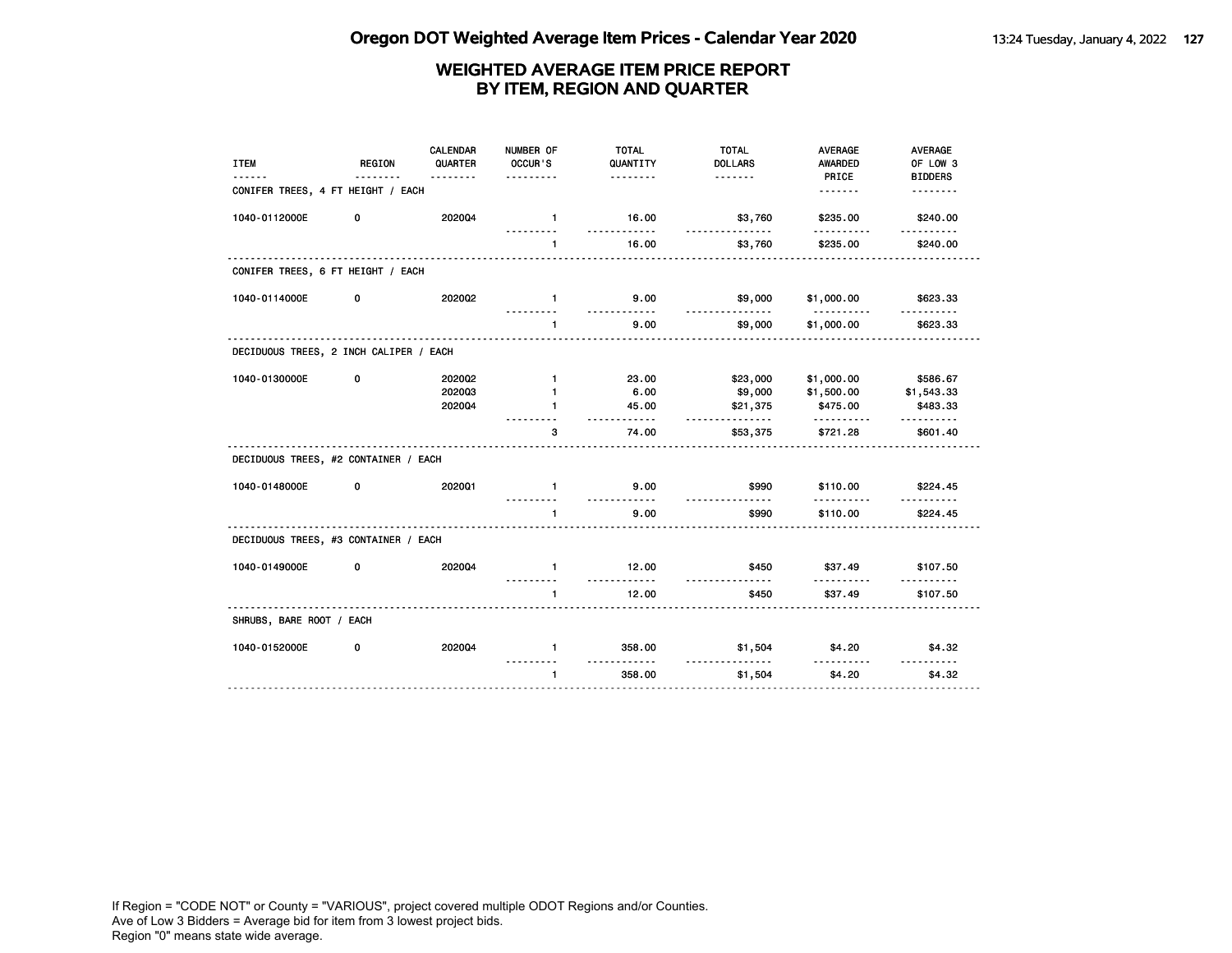| <b>ITEM</b>                         | <b>REGION</b> | CALENDAR<br>QUARTER | NUMBER OF<br>OCCUR'S | <b>TOTAL</b><br>QUANTITY<br>. | <b>TOTAL</b><br><b>DOLLARS</b><br><u>.</u> | <b>AVERAGE</b><br><b>AWARDED</b><br>PRICE | AVERAGE<br>OF LOW 3<br><b>BIDDERS</b> |
|-------------------------------------|---------------|---------------------|----------------------|-------------------------------|--------------------------------------------|-------------------------------------------|---------------------------------------|
| SHRUBS, #1 CONTAINER / EACH         |               |                     |                      |                               |                                            | <u>.</u>                                  | <u>.</u>                              |
| 1040-0153000E                       | 0             | 202004              | $\mathbf{1}$         | 76.00                         | \$855                                      | \$11.25                                   | \$22.25                               |
|                                     | CODE NOT      | 2020Q4              | $\mathbf{1}$         | 147.00<br>.                   | \$1,103<br>.                               | \$7.50                                    | \$7.67                                |
|                                     |               |                     | $\overline{2}$       | 223.00                        | \$1,958                                    | \$8.78                                    | \$12.64                               |
| SHRUBS, #2 CONTAINER / EACH         |               |                     |                      |                               |                                            |                                           |                                       |
| 1040-0154000E                       | 0             | 202004              | $\blacksquare$       | 491.00<br>.                   | \$10,802<br><u>.</u>                       | \$22.00                                   | \$22.67                               |
|                                     |               |                     | $\mathbf{1}$         | 491.00                        | \$10,802                                   | \$22.00                                   | \$22.67                               |
| SHRUBS, #5 CONTAINER / EACH         |               |                     |                      |                               |                                            |                                           |                                       |
| 1040-0156000E                       | 0             | 2020Q4              | $\mathbf{1}$         | 35.00                         | \$1,295<br>.                               | \$37.00                                   | \$38.00                               |
|                                     |               |                     | $\blacksquare$       | 35.00                         | \$1,295                                    | \$37.00                                   | \$38.00                               |
| GROUNDCOVERS, #1 CONTAINER / EACH   |               |                     |                      |                               |                                            |                                           |                                       |
| 1040-0171000E                       | 0             | 202001              | $\mathbf{1}$         | 227.00                        | \$6,413                                    | \$28.25                                   | \$28.25                               |
|                                     |               | 2020Q2              | $\mathbf{1}$         | 260.00                        | \$11,700                                   | \$45.00                                   | \$35.00                               |
|                                     |               | 202004              | $\mathbf{2}$         | 1,818.00                      | \$24,442                                   | \$13.44                                   | \$13.72                               |
|                                     |               |                     | 4                    | .<br>2,305.00                 | <u>.</u><br>\$42,555                       | \$18.46                                   | .<br>\$17.55                          |
| GROUNDCOVERS, #2 CONTAINER / EACH   |               |                     |                      |                               |                                            |                                           |                                       |
| 1040-0172000E                       | 0             | 202004              | $\overline{2}$       | 151.00                        | \$3,502                                    | \$23.19                                   | \$23.80                               |
|                                     |               |                     | $\mathbf{2}$         | 151.00                        | \$3,502                                    | \$23.19                                   | \$23.80                               |
| GROUNDCOVERS, #SP4 CONTAINER / EACH |               |                     |                      |                               |                                            |                                           |                                       |
| 1040-0174000E                       | 0             | 202001              | $\mathbf{1}$         | 72.00                         | \$2,624                                    | \$36.45                                   | \$36.48                               |
|                                     |               | 2020Q4              | $\overline{2}$       | 1,408.00<br>.                 | \$14,481<br><u>.</u>                       | \$10.28<br>.                              | \$10.39                               |
|                                     |               |                     | 3                    | 1,480.00                      | \$17,105                                   | \$11.56                                   | \$11.66                               |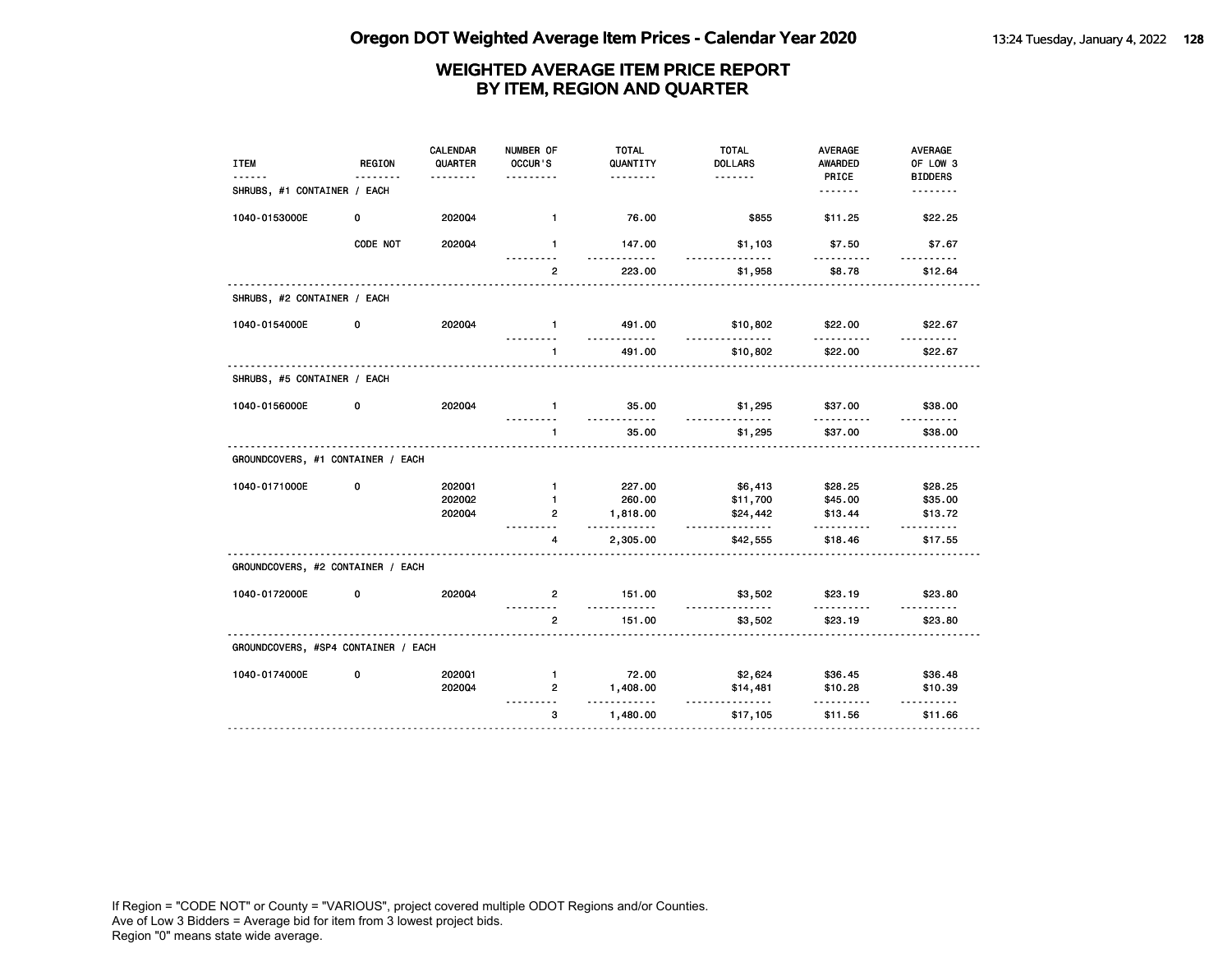| <b>ITEM</b>                  | <b>REGION</b> | <b>CALENDAR</b><br>QUARTER | NUMBER OF<br>OCCUR'S      | <b>TOTAL</b><br>QUANTITY | <b>TOTAL</b><br><b>DOLLARS</b> | <b>AVERAGE</b><br>AWARDED | AVERAGE<br>OF LOW 3  |
|------------------------------|---------------|----------------------------|---------------------------|--------------------------|--------------------------------|---------------------------|----------------------|
|                              |               |                            |                           | .                        |                                | PRICE                     | <b>BIDDERS</b>       |
| BULBS / EACH                 |               |                            |                           |                          |                                |                           | <u>.</u>             |
| 1040-0176000E                | 0             | 202004                     | $\mathbf{1}$<br>--------- | 430.00<br>.              | \$1,806<br>.                   | \$4.20<br>.               | \$4.32<br><u>.</u>   |
|                              |               |                            | $\mathbf{1}$              | 430.00                   | \$1,806                        | \$4.20                    | \$4.32               |
| WETLAND PLANTS, PLUGS / EACH |               |                            |                           |                          |                                |                           |                      |
| 1040-0183000E                | 0             | 202001                     | $\mathbf{1}$              | 2,100.00                 | \$20,895                       | \$9.95                    | \$9.98               |
|                              |               | 2020Q2                     | $\mathbf{1}$              | 800.00                   | \$8,000                        | \$10.00                   | \$7.17               |
|                              |               | 2020Q4                     | $\mathbf{1}$              | 4,578.00                 | \$19,228                       | \$4.20                    | \$4.32               |
|                              | CODE NOT      | 2020Q4                     | $\mathbf{1}$              | 972.00<br>$- - -$        | \$1,701                        | \$1.75                    | \$1.83               |
|                              |               |                            | 4                         | 8,450.00                 | \$49,824                       | \$5.90                    | \$5.71               |
| SOD LAWN / SQYD              |               |                            |                           |                          |                                |                           |                      |
| 1040-0189000J                | 0             | 202003                     | 4                         | 795.00                   | \$28,305                       | \$35.60                   | \$36.51              |
|                              |               | 202004                     | $\overline{2}$            | 400.00<br>.              | \$8,600<br><u>.</u>            | \$21.50                   | \$38.33              |
|                              |               |                            | 6                         | 1,195.00                 | \$36,905                       | \$30.88                   | \$37.12              |
| BARK MULCH / CUYD            |               |                            |                           |                          |                                |                           |                      |
| 1040-0190000K                | 0             | 2020Q1                     | $\mathbf{1}$              |                          |                                |                           |                      |
|                              |               | 202002                     | $\mathbf{1}$              | 25.00                    | \$1,500                        | \$60.00                   | \$68.33              |
|                              |               | 202003                     | $\mathbf{1}$              | 17.00                    | \$1,360                        | \$80.00                   | \$83.67              |
|                              |               | 2020Q4                     | 5                         | 430.00                   | \$36,472                       | \$84.82                   | \$88.17              |
|                              | CODE NOT      | 202003                     | $\mathbf{1}$              | 8.00                     | \$2,800<br><u>.</u>            | \$350.00                  | \$165.00<br><u>.</u> |
|                              |               |                            | 9                         | 480.00                   | \$42,132                       | \$87.78                   |                      |
| CINDER MULCH / CUYD          |               |                            |                           |                          |                                |                           |                      |
| 1040-0192000K                | 0             | 202003                     | $\mathbf{1}$              | 4.00<br><u>.</u>         | \$1,200                        | \$300.00                  | \$342.36             |
|                              |               |                            | $\mathbf{1}$              | 4.00                     | \$1,200                        | \$300.00                  | \$342.36             |
|                              |               |                            |                           |                          |                                |                           |                      |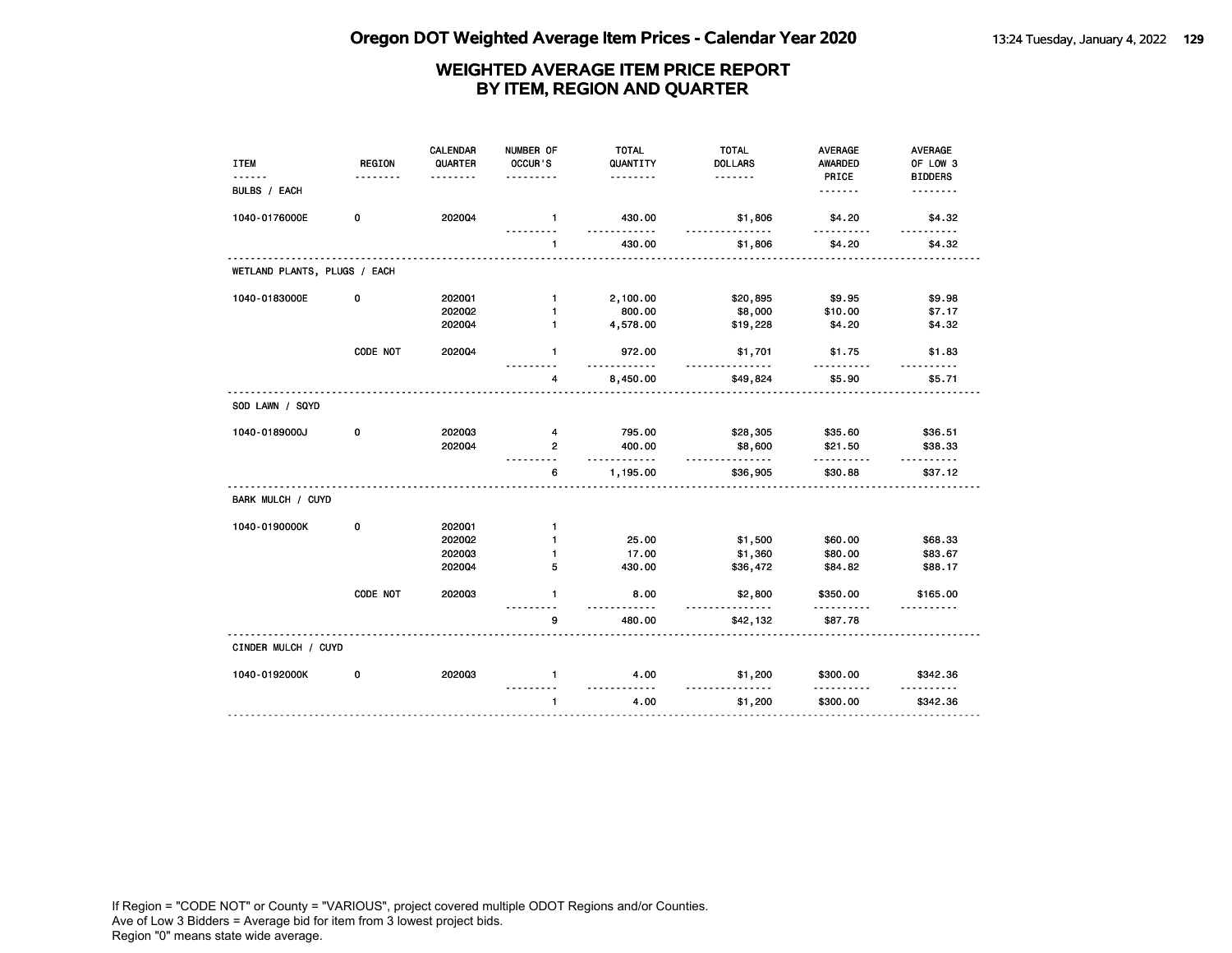| <b>ITEM</b>                    | <b>REGION</b> | <b>CALENDAR</b><br>QUARTER<br>------- | NUMBER OF<br>OCCUR'S<br>. | <b>TOTAL</b><br>QUANTITY<br>. | <b>TOTAL</b><br><b>DOLLARS</b><br>. | <b>AVERAGE</b><br><b>AWARDED</b><br>PRICE | <b>AVERAGE</b><br>OF LOW 3<br><b>BIDDERS</b> |
|--------------------------------|---------------|---------------------------------------|---------------------------|-------------------------------|-------------------------------------|-------------------------------------------|----------------------------------------------|
| WOOD CHIP MULCH / CUYD         |               |                                       |                           |                               |                                     | .                                         | .                                            |
| 1040-0193000K                  | 0             | 202003                                | 3                         | 251.00                        | \$18,376                            | \$73.21                                   | \$74.01                                      |
|                                | CODE NOT      | 202002                                | $\mathbf{1}$              | 50.00<br>$- - -$              | \$10,637<br>$- - -$                 | \$212.73<br>.                             | \$202.58                                     |
|                                |               |                                       | 4                         | 301.00                        | \$29,013                            | \$96.39                                   | \$95.36                                      |
| COMPOST MULCH / CUYD           |               |                                       |                           |                               |                                     |                                           |                                              |
| 1040-0194000K                  | 0             | 202004                                | $\mathbf{1}$              | 42.00                         | \$2,394                             | \$57.00                                   | \$58.00                                      |
|                                | CODE NOT      | 202004                                | $\mathbf{1}$              | 8.00<br>.                     | \$560                               | \$70.00                                   | \$70.00                                      |
|                                |               |                                       | $\overline{2}$            | 50.00                         | \$2,954                             | \$59.08                                   | \$59.92                                      |
| ROCK MULCH / TON               |               |                                       |                           |                               |                                     |                                           |                                              |
| 1040-0196000M                  | 0             | 2020Q1                                | $\mathbf{1}$              |                               |                                     |                                           |                                              |
|                                |               | 202003<br>202004                      | 2<br>$\overline{2}$       | 404.00<br>125.00              | \$35,220<br>\$20,000                | \$87.18<br>\$160.00                       | \$97.30<br>\$173.98                          |
|                                | CODE NOT      | 202003                                | $\mathbf{1}$              | 75.00                         | \$18,000                            | \$240.00                                  | \$169.33                                     |
|                                |               | 202004                                | 1                         | 19.00<br>$- - - -$            | \$2,959<br><u>.</u>                 | \$155.72<br>.                             | \$151.91                                     |
|                                |               |                                       | $\overline{7}$            | 623.00                        | \$76,179                            | \$122.28                                  |                                              |
| WEED CONTROL GEOTEXTILE / SQFT |               |                                       |                           |                               |                                     |                                           |                                              |
| 1040-0208000J                  | 0             | 202001                                | $\mathbf{1}$              | 4,200.00                      | \$1,260                             | \$0.30                                    | \$0.30                                       |
|                                |               | 202002                                | $\mathbf{1}$              | 185.00                        | \$185                               | \$1.00                                    | \$2.00                                       |
|                                |               | 202003                                | 2                         | 6,150.00                      | \$8,012                             | \$1.30                                    | \$0.85                                       |
|                                |               | 202004                                | $\overline{2}$            | 3,200.00                      | \$5,025                             | \$1.57                                    | \$1.22                                       |
|                                | CODE NOT      | 202004                                | 1                         | 1,465.00<br>.                 | \$879                               | \$0.60                                    | \$0.53                                       |
|                                |               |                                       | $\overline{7}$            | 15,200.00                     | \$15,361                            | \$1.01                                    | \$0.76                                       |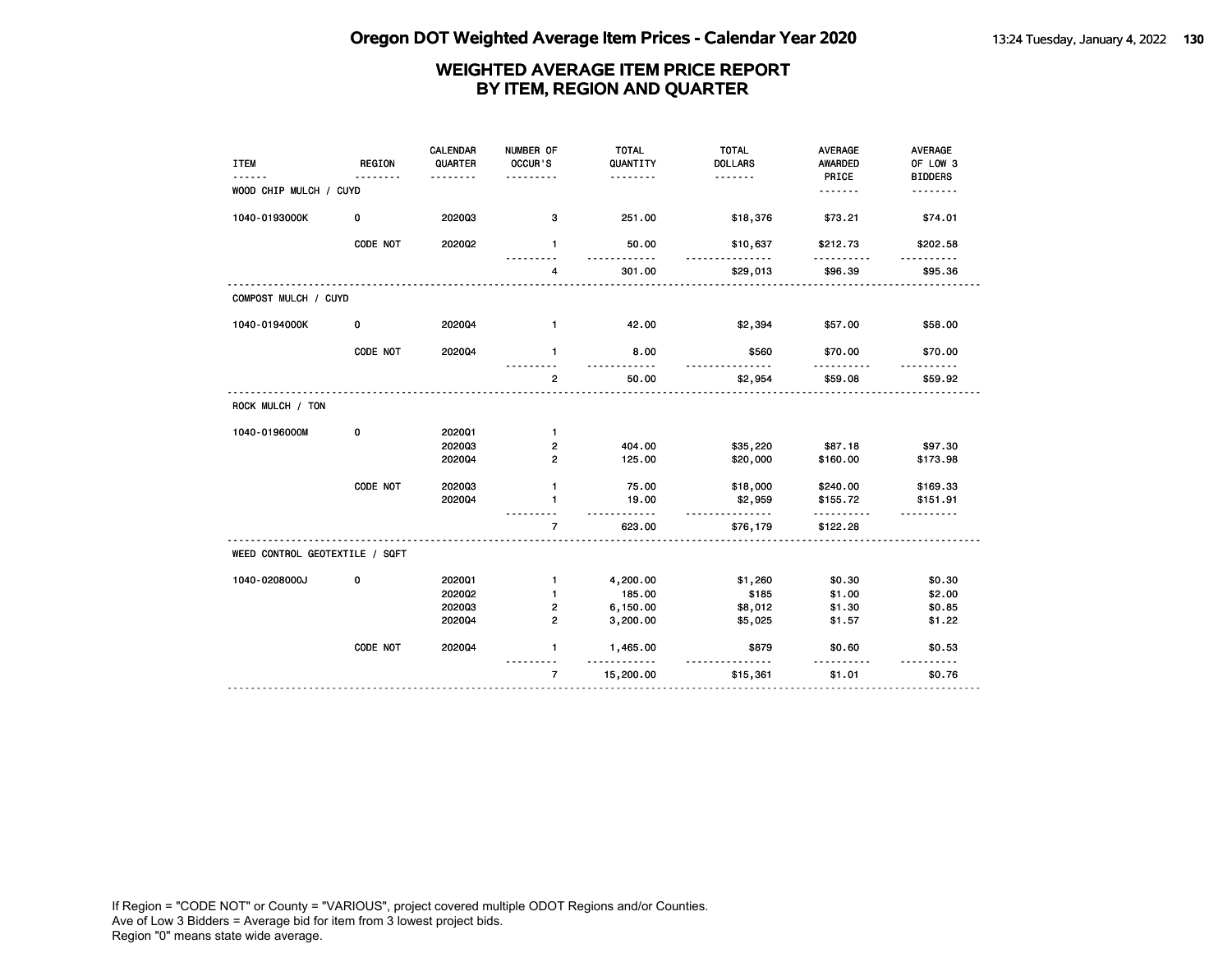| <b>ITEM</b>                  | <b>REGION</b>           | CALENDAR<br>QUARTER | NUMBER OF<br>OCCUR'S         | <b>TOTAL</b><br>QUANTITY | <b>TOTAL</b><br><b>DOLLARS</b>   | <b>AVERAGE</b><br><b>AWARDED</b> | AVERAGE<br>OF LOW 3        |
|------------------------------|-------------------------|---------------------|------------------------------|--------------------------|----------------------------------|----------------------------------|----------------------------|
| TYPE 1 FENCE / FOOT          |                         |                     |                              | .                        |                                  | PRICE<br><u>.</u>                | <b>BIDDERS</b><br><u>.</u> |
| 1050-0100000F                | 0                       | 2020Q2<br>202004    | $\mathbf{1}$<br>з            | 1,680.00<br>4,850.00     | \$18,480<br>\$50,918             | \$11.00<br>\$10.50               | \$12.39<br>\$12.64         |
|                              |                         |                     | 4                            | .<br>6,530.00            | .<br>\$69,398                    | \$10.63                          | \$12.58                    |
| TYPE 1 MODIFIED FENCE / FOOT |                         |                     |                              |                          |                                  |                                  |                            |
| 1050-0101000F                | CODE NOT                | 2020Q4              | $\mathbf{1}$                 | 2,100.00                 | \$20,790<br><u>.</u>             | \$9.90                           | \$11.30                    |
|                              |                         |                     | $\mathbf{1}$                 | 2,100.00                 | \$20,790                         | \$9.90                           | \$11.30                    |
| TYPE 2 FENCE / FOOT          |                         |                     |                              |                          |                                  |                                  |                            |
| 1050-0104000F                | 0                       | 202001<br>202004    | $\mathbf{1}$<br>$\mathbf{1}$ | 1,780.00<br>555.00<br>.  | \$10,680<br>\$15,540<br><u>.</u> | \$6.00<br>\$28.00                | \$6.00<br>\$28.67          |
|                              |                         |                     | $\overline{2}$               | 2,335.00                 | \$26,220                         | \$11.23                          | \$11.39                    |
| 16 FOOT SINGLE GATES / EACH  |                         |                     |                              |                          |                                  |                                  |                            |
| 1050-0111000E                | 0                       | 202004              | $\mathbf{1}$                 | 3.00<br>.                | \$7,500<br>.                     | \$2,500.00<br>.                  | \$2,500.00<br>.            |
|                              |                         |                     | $\mathbf{1}$                 | 3.00                     | \$7,500                          | \$2,500.00                       | \$2,500.00                 |
| 24 FOOT DOUBLE GATES / EACH  |                         |                     |                              |                          |                                  |                                  |                            |
| 1050-0118000E                | 0                       | 202004              | $\mathbf{1}$<br>.            | 1.00<br>.                | \$1,000<br><u>.</u>              | \$1,000.00<br>.                  | \$1,587.79<br><u>.</u>     |
|                              |                         |                     | $\mathbf{1}$                 | 1.00                     | \$1,000                          | \$1,000.00                       | \$1,587.79                 |
|                              | CHAIN LINK FENCE / FOOT |                     |                              |                          |                                  |                                  |                            |
| 1050-0135000F                | 0                       | 2020Q4              | 4                            | 220.00                   | \$9,900                          | \$45.00                          | \$52.14                    |
|                              | CODE NOT                | 202003              | $\mathbf{1}$                 | 21.00                    | \$4,200                          | \$200.00                         | \$131.67                   |
|                              |                         | 2020Q4              | 1.                           | 710.00<br>.              | \$71,000<br><u>.</u>             | \$100.00<br>.                    | \$76.67                    |
|                              |                         |                     | 6                            | 951.00                   | \$85,100                         | \$89.48                          | \$72.21                    |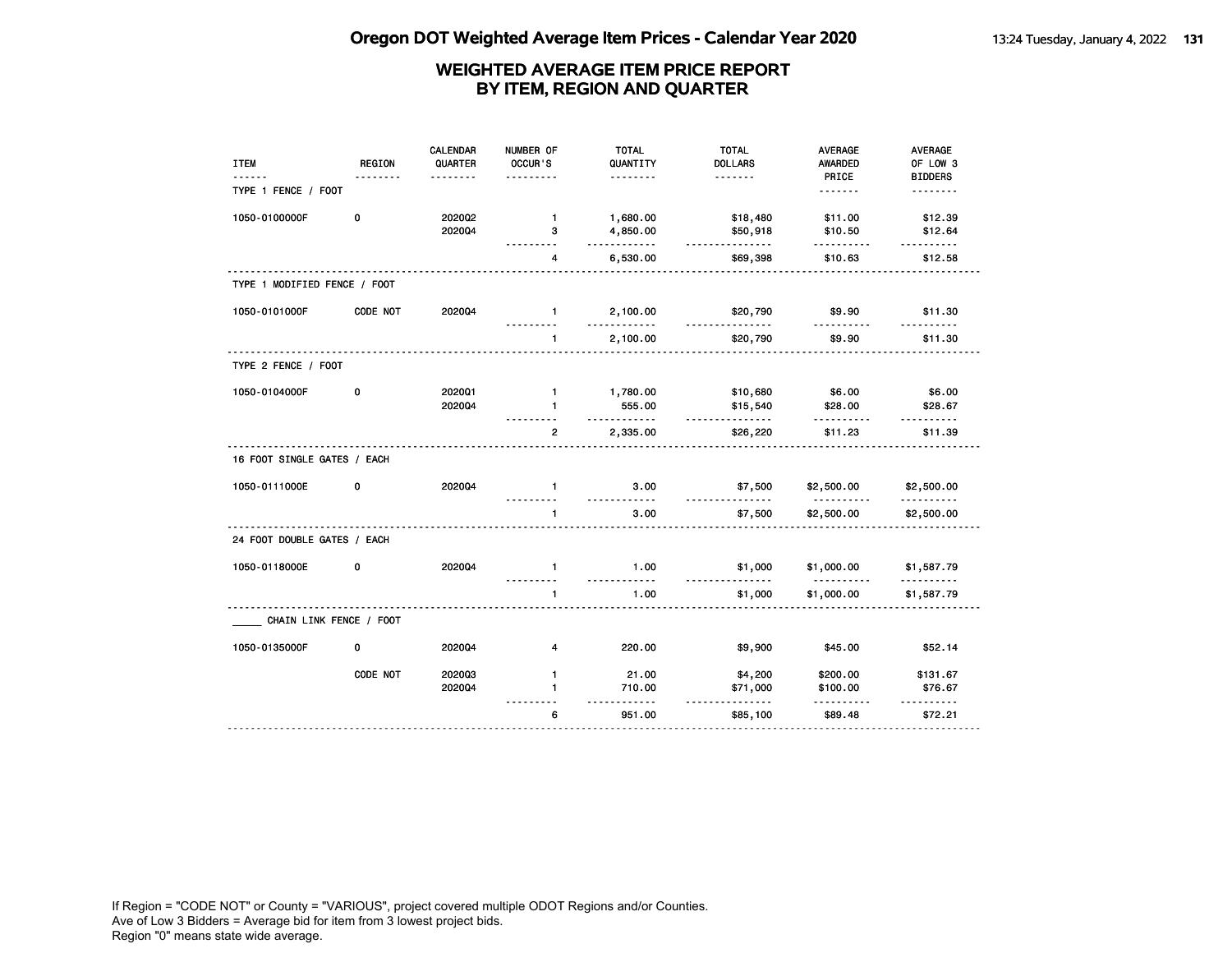| <b>ITEM</b>                          | <b>REGION</b>                   | <b>CALENDAR</b><br>QUARTER<br>. | NUMBER OF<br>OCCUR'S<br>. | <b>TOTAL</b><br>QUANTITY<br>. | <b>TOTAL</b><br><b>DOLLARS</b><br><u>.</u> | <b>AVERAGE</b><br><b>AWARDED</b><br>PRICE | <b>AVERAGE</b><br>OF LOW 3<br><b>BIDDERS</b> |
|--------------------------------------|---------------------------------|---------------------------------|---------------------------|-------------------------------|--------------------------------------------|-------------------------------------------|----------------------------------------------|
| 3 FT X 72 INCH CL SING GATES / EACH  |                                 |                                 |                           |                               |                                            | <u>.</u>                                  | .                                            |
| 1050-0191000E                        | CODE NOT                        | 202004                          | $\mathbf{1}$              | 6.00                          | \$7,200                                    | \$1,200.00                                | \$800.00                                     |
|                                      |                                 |                                 | $\mathbf{1}$              | 6.00                          | \$7,200                                    | \$1,200.00                                | \$800.00                                     |
|                                      | FT TYPE PROTECTIVE FENCE / FOOT |                                 |                           |                               |                                            |                                           |                                              |
| 1050-0224000F                        | 0                               | 202004                          | $\overline{2}$            | 658.00                        | \$207,320                                  | \$315.08                                  | \$316.19                                     |
|                                      | CODE NOT                        | 202004                          | 5                         | 1,186.00                      | \$176,060                                  | \$148.45                                  | \$216.01                                     |
|                                      |                                 |                                 | $\overline{7}$            | 1,844.00                      | \$383,380                                  | .<br>\$207.91                             | \$251.76                                     |
| REMOVING AND REBUILDING FENCE / FOOT |                                 |                                 |                           |                               |                                            |                                           |                                              |
| 1050-0240000F                        | 0                               | 202001                          | $\mathbf{1}$              | 30.00                         | \$3,000                                    | \$100.00                                  | \$76.67                                      |
|                                      |                                 | 202003                          | 1                         | 100.00                        | \$2,618                                    | \$26.18                                   | \$32.06                                      |
|                                      |                                 | 202004                          | 5                         | 729.00                        | \$24,780                                   | \$33.99                                   | \$51.08                                      |
|                                      | CODE NOT                        | 202004                          | $\mathbf{1}$              | 75.00<br>.                    | \$5,625                                    | \$75.00                                   | \$120.67                                     |
|                                      |                                 |                                 | 8                         | 934.00                        | \$36,023                                   | \$38.57                                   | \$55.46                                      |
| WILDLIFE FENCE / FOOT                |                                 |                                 |                           |                               |                                            |                                           |                                              |
| 1050-0401000F                        | 0                               | 202003                          | $\mathbf{1}$              | 29,942.00<br>.                | \$583,869<br><u>.</u>                      | \$19.50                                   | \$15.25                                      |
|                                      |                                 |                                 | $\mathbf{1}$              | 29,942.00                     | \$583,869                                  | \$19.50                                   | \$15.25                                      |
| JUMPOUTS / EACH                      |                                 |                                 |                           |                               |                                            |                                           |                                              |
| 1050-0402000E                        | 0                               | 202003                          | $\mathbf{1}$              | 4.00<br><u>.</u>              | \$10,000<br><u>.</u>                       | \$2,500.00<br><u>.</u>                    | \$6,600.00<br>.                              |
|                                      |                                 |                                 | $\mathbf{1}$              | 4.00                          | \$10,000                                   | \$2,500.00                                | \$6,600.00                                   |
|                                      |                                 |                                 |                           |                               |                                            |                                           |                                              |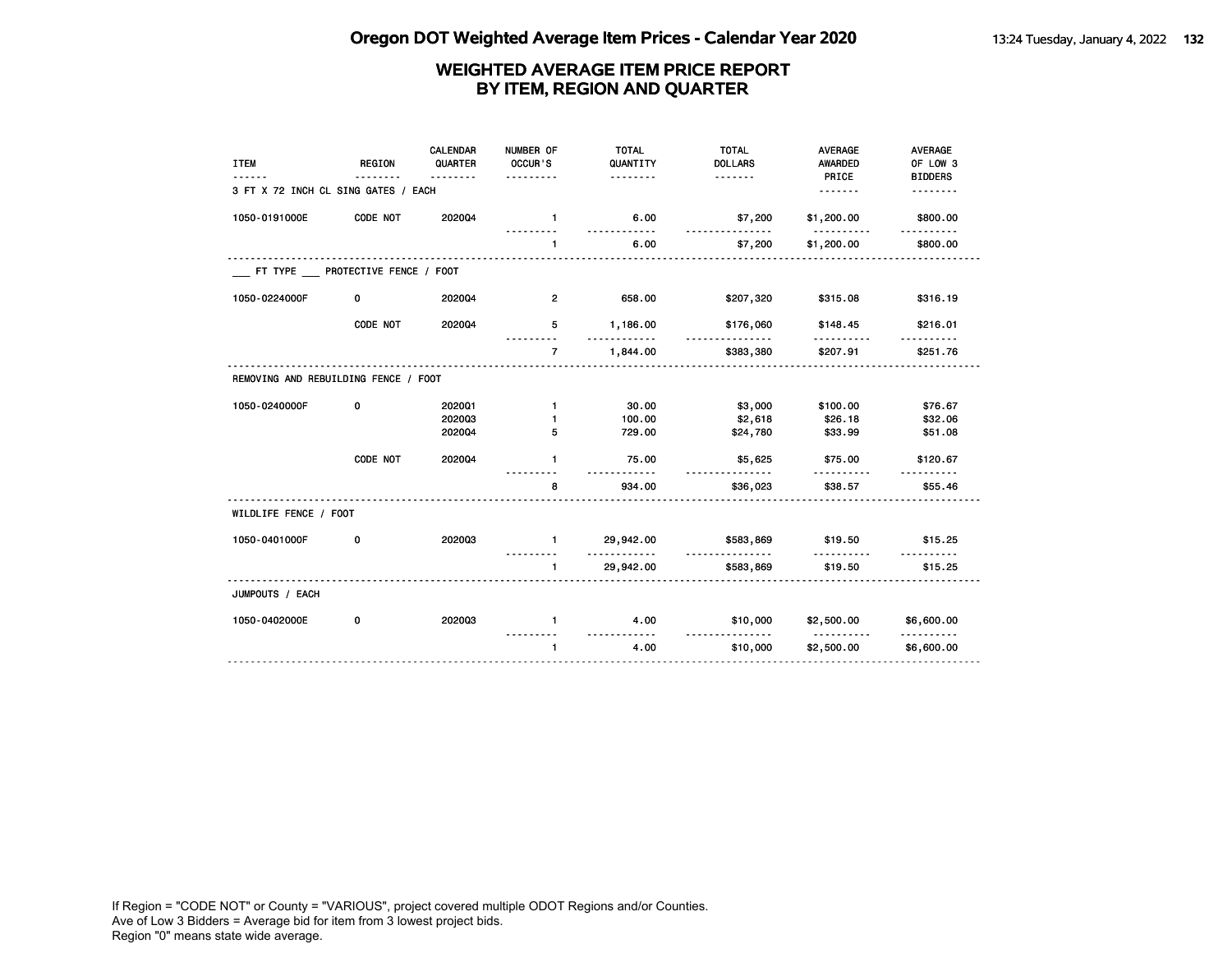| <b>ITEM</b><br>------            | <b>REGION</b>                            | CALENDAR<br>QUARTER | NUMBER OF<br>OCCUR'S<br>. | <b>TOTAL</b><br>QUANTITY<br>. | <b>TOTAL</b><br><b>DOLLARS</b><br><u>.</u> | <b>AVERAGE</b><br><b>AWARDED</b><br>PRICE | AVERAGE<br>OF LOW 3        |
|----------------------------------|------------------------------------------|---------------------|---------------------------|-------------------------------|--------------------------------------------|-------------------------------------------|----------------------------|
|                                  | FT X 96 IN WILDLF FENCE SING GATE / EACH |                     |                           |                               |                                            | <u>.</u>                                  | <b>BIDDERS</b><br><u>.</u> |
| 1050-0501000E                    | 0                                        | 202003              | $\mathbf{1}$              | 2.00<br>$- - - - -$           | \$2,000<br><u>.</u>                        | \$1,000.00<br>.                           | \$1,168.00<br>.            |
|                                  |                                          |                     | $\mathbf{1}$              | 2.00                          | \$2,000                                    | \$1,000.00                                | \$1,168.00                 |
| METAL HANDRAIL, RAILS / FOOT     |                                          |                     |                           |                               |                                            |                                           |                            |
| 1069-0100000F                    | 0                                        | 2020Q4              | $\mathbf{1}$              | 48.00<br><u>.</u>             | \$7,200<br><u>.</u>                        | \$150.00<br>.                             | \$145.00<br><u>.</u>       |
|                                  |                                          |                     | $\mathbf{1}$              | 48.00                         | \$7,200                                    | \$150.00                                  | \$145.00                   |
| SINGLE MAILBOX SUPPORTS / EACH   |                                          |                     |                           |                               |                                            |                                           |                            |
| 1070-0100000E                    | 0                                        | 2020Q2              | $\mathbf{1}$              | 2.00                          | \$500                                      | \$250.00                                  | \$230.00                   |
|                                  |                                          | 202003              | 1                         | 1.00                          | \$300                                      | \$300.00                                  | \$299.19                   |
|                                  |                                          | 2020Q4              | 4                         | 7.00                          | \$2,174                                    | \$310.54                                  | \$357.56                   |
|                                  | CODE NOT                                 | 202003              | $\overline{2}$            | 2.00<br>$-1 - 1 - 1 - 1$      | \$1,950<br><u>.</u>                        | \$975.00                                  | \$550.00                   |
|                                  |                                          |                     | 8                         | 12.00                         | \$4,924                                    | \$410.32                                  | \$363.51                   |
| MULTIPLE MAILBOX SUPPORTS / EACH |                                          |                     |                           |                               |                                            |                                           |                            |
| 1070-0101000E                    | 0                                        | 2020Q2              | $\mathbf{1}$              | 2.00                          | \$1,000                                    | \$500.00                                  | \$475.00                   |
|                                  |                                          | 202004              | 3                         | 4.00                          | \$2,200                                    | \$550.00                                  | \$634.92                   |
|                                  | CODE NOT                                 | 2020Q2              | $\mathbf{1}$              | 2.00                          | \$2,053                                    | \$1,026.43                                | \$708.81                   |
|                                  |                                          | 202003              | 1                         | 2.00                          | \$3,000                                    | \$1,500.00                                | \$873.33                   |
|                                  |                                          | 2020Q4              | 1                         | 2.00<br>.                     | \$1,800                                    | \$900.00<br>.                             | \$710.00<br>.              |
|                                  |                                          |                     | $\overline{7}$            | 12.00                         | \$10,053                                   | \$837.74                                  | \$672.83                   |
| MAILBOX CONCRETE COLLARS / EACH  |                                          |                     |                           |                               |                                            |                                           |                            |
| 1070-0102000E                    | 0                                        | 2020Q2              | $\mathbf{1}$              | 4.00                          | \$140                                      | \$35.00                                   | \$40.00                    |
|                                  |                                          | 202003              | $\mathbf{1}$              | 7.00                          | \$2,800                                    | \$400.00                                  | \$600.00                   |
|                                  |                                          | 202004              | з                         | 8.00                          | \$2,009                                    | \$251.09                                  | \$232.45                   |
|                                  | CODE NOT                                 | 202002              | $\mathbf{1}$              | 2.00                          | \$213                                      | \$106.37                                  | \$302.12                   |

(item continued)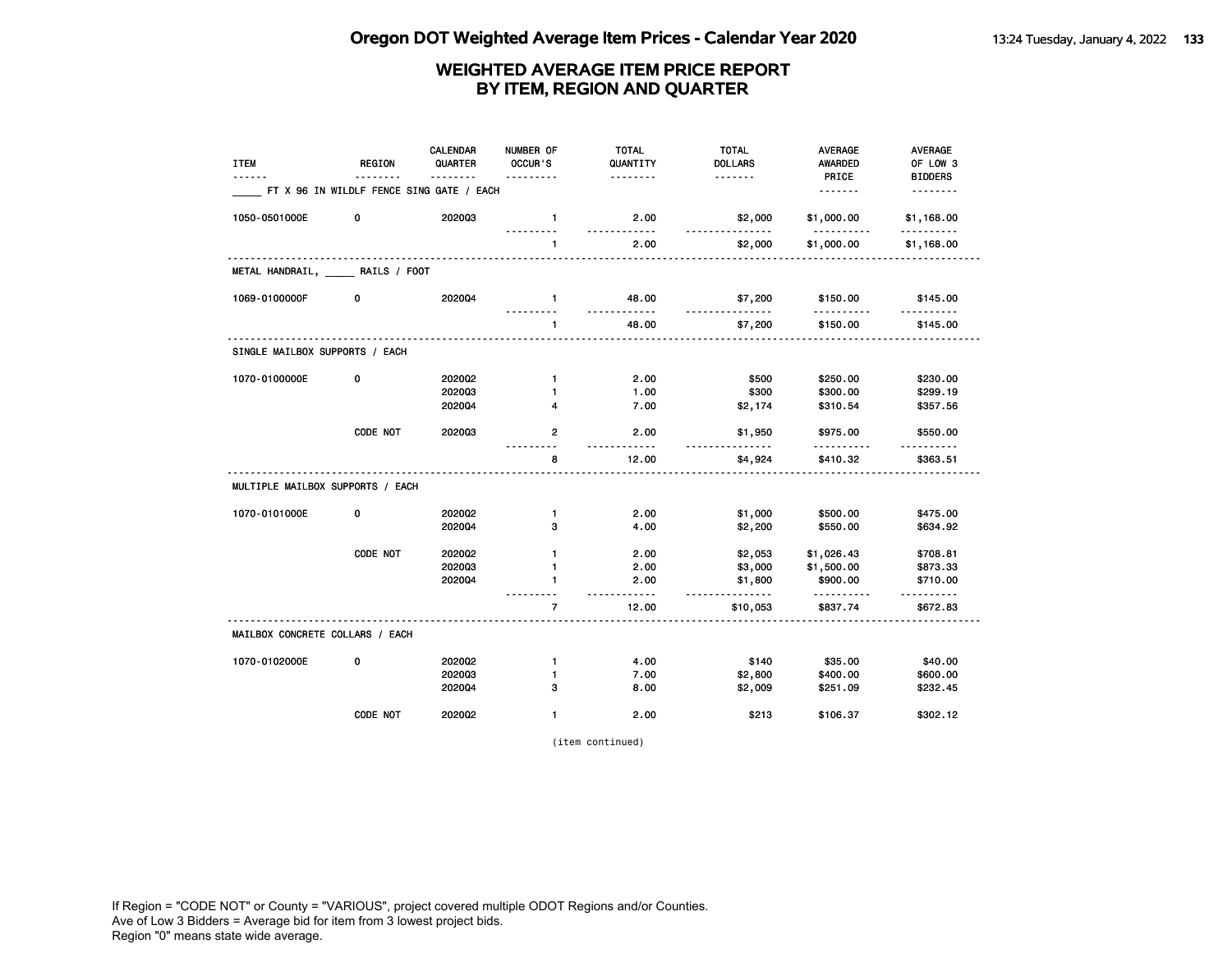| <b>ITEM</b><br>------                   | <b>REGION</b><br>. | <b>CALENDAR</b><br>QUARTER<br>. | NUMBER OF<br>OCCUR'S<br><u>.</u> | <b>TOTAL</b><br>QUANTITY<br><u>.</u> | <b>TOTAL</b><br><b>DOLLARS</b><br><u>.</u> | <b>AVERAGE</b><br><b>AWARDED</b><br>PRICE | <b>AVERAGE</b><br>OF LOW 3<br><b>BIDDERS</b> |
|-----------------------------------------|--------------------|---------------------------------|----------------------------------|--------------------------------------|--------------------------------------------|-------------------------------------------|----------------------------------------------|
| MAILBOX CONCRETE COLLARS / EACH         |                    |                                 |                                  |                                      |                                            | <u>.</u>                                  | .                                            |
| 1070-0102000E                           | CODE NOT           | 202003                          | $\mathbf{1}$                     | 1.00                                 | \$365                                      | \$365.00                                  | \$260.00                                     |
|                                         |                    | 202004                          | $\mathbf{1}$                     | 2.00<br>.                            | \$80<br>.                                  | \$40.00                                   | \$141.67                                     |
|                                         |                    |                                 | 8                                | 24.00                                | \$5,606                                    | \$233.60                                  | \$306.97                                     |
| REMOVE & REINST MBOX SUPPORTS / EACH    |                    |                                 |                                  |                                      |                                            |                                           |                                              |
| 1070-0103000E                           | 0                  | 202003                          | з                                | 9.00                                 | \$4,150                                    | \$461.11                                  | \$658.43                                     |
|                                         |                    | 202004                          | 1                                | 2.00                                 | \$720                                      | \$360.00                                  | \$625.67                                     |
|                                         | CODE NOT           | 2020Q2                          | $\mathbf{1}$                     | 2.00                                 | \$1,383                                    | \$691.38                                  | \$663.79                                     |
|                                         |                    | 202003                          | 1                                | 12.00<br>$- - - - - -$               | \$14,400<br><u>.</u>                       | \$1,200.00                                | \$520.00                                     |
|                                         |                    |                                 | 6                                | 25.00                                | \$20,653                                   | \$826.11                                  | \$589.79                                     |
| GRAVEL BLANKET / SQYD                   |                    |                                 |                                  |                                      |                                            |                                           |                                              |
| 1090-0101000J                           | 0                  | 202001                          | $\mathbf{1}$                     | 850.00<br>.                          | \$6,800<br>.                               | \$8.00                                    | \$11.50                                      |
|                                         |                    |                                 | $\mathbf{1}$                     | 850.00                               | \$6,800                                    | \$8.00                                    | \$11.50                                      |
| IN POT WTR PIPE, FTNG & CLS BKFL / FOOT |                    |                                 |                                  |                                      |                                            |                                           |                                              |
| 1140-0100000F                           | 0                  | 202004                          | $\mathbf{1}$                     | 21.00<br><u>.</u>                    | \$4,669<br><u>.</u>                        | \$222.33                                  | \$574.11                                     |
|                                         |                    |                                 | $\mathbf{1}$                     | 21.00                                | \$4,669                                    | \$222.33                                  | \$574.11                                     |
| INCH CONNECT TO __ INCH MAIN / EACH     |                    |                                 |                                  |                                      |                                            |                                           |                                              |
| 1140-0300000E                           | CODE NOT           | 202004                          | $\mathbf{1}$                     | 2.00<br><u>.</u>                     | \$8,000<br><u>.</u>                        | \$4,000.00<br><u>----------</u>           | \$2,378.33<br><u>.</u>                       |
|                                         |                    |                                 | $\mathbf{1}$                     | 2.00                                 | \$8,000                                    | \$4,000.00                                | \$2,378.33                                   |
|                                         |                    |                                 |                                  |                                      |                                            |                                           |                                              |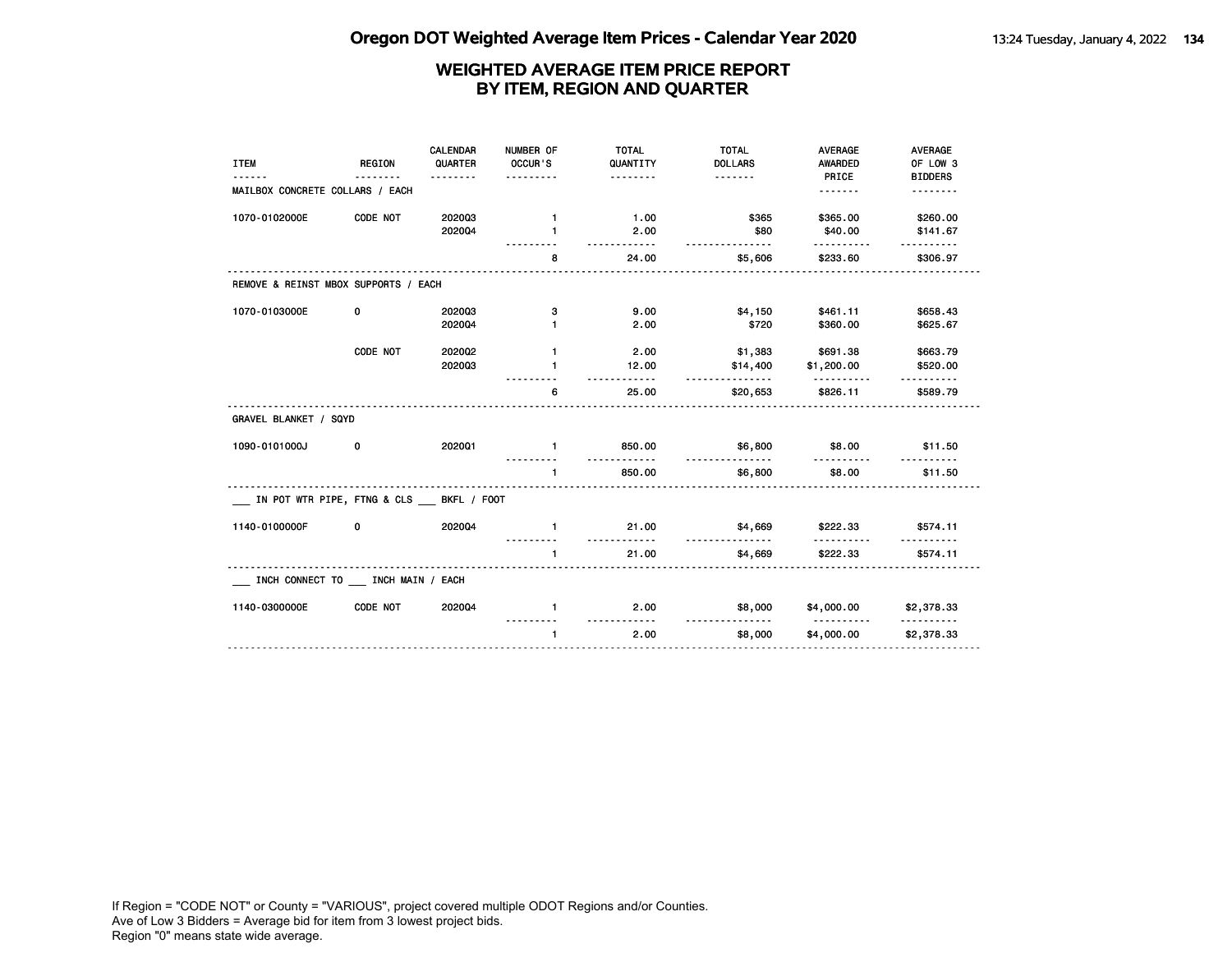|                                               |                                        | <b>CALENDAR</b> | NUMBER OF           | <b>TOTAL</b>     | <b>TOTAL</b>         | <b>AVERAGE</b>                             | AVERAGE              |
|-----------------------------------------------|----------------------------------------|-----------------|---------------------|------------------|----------------------|--------------------------------------------|----------------------|
| <b>ITEM</b>                                   | REGION                                 | QUARTER         | OCCUR'S             | QUANTITY         | <b>DOLLARS</b>       | <b>AWARDED</b>                             | OF LOW 3             |
|                                               | <u>.</u>                               |                 |                     | <u>.</u>         | <u>.</u>             | PRICE                                      | <b>BIDDERS</b>       |
|                                               | IN DUCTILE IRON PIPE W CLS             | BKFL / FOOT     |                     |                  |                      | <u>.</u>                                   | <u>.</u>             |
| 1140-0400000F                                 | 0                                      | 202003          | 3                   | 58.00            | \$16,000             | \$275.86                                   | \$264.63             |
|                                               | CODE NOT                               | 202002          | $\mathbf{1}$        | 10.00            | \$1,073              | \$107.34                                   | \$302.45             |
|                                               |                                        | 202004          | $\mathbf{1}$        | 195.00           | \$31,200<br><u></u>  | \$160.00                                   | \$121.33             |
|                                               |                                        |                 | 5                   | 263.00           | \$48,273             | \$183.55                                   | \$159.82             |
|                                               | IN DUC PIPE W RES JN & CLS BKFL / FOOT |                 |                     |                  |                      |                                            |                      |
| 1140-0500000F                                 | 0                                      | 2020Q4          | 4                   | 270.00<br>.      | \$41,194<br><u>.</u> | \$152.57<br>.                              | \$153.23<br>.        |
|                                               |                                        |                 | 4<br>.              | 270.00           | \$41,194             | \$152.57                                   | \$153.23             |
| DUCTILE IRON PIPE TEES, INCH / EACH           |                                        |                 |                     |                  |                      |                                            |                      |
| 1140-0610000E                                 | 0                                      | 202004          | $\overline{2}$      | 4.00<br>.        | \$5,980<br><u>.</u>  | \$1,495.00 \$1,327.50<br><u>----------</u> |                      |
|                                               |                                        |                 | $\overline{2}$      | 4.00             | \$5,980              | \$1,495.00                                 | \$1,327.50           |
| DUCTILE IRON PIPE BEND, INCH / EACH           |                                        |                 |                     |                  |                      |                                            |                      |
| 1140-0650000E                                 | 0                                      | 2020Q4          | $\mathbf{2}$        | 6.00<br><u>.</u> | \$3,300<br>.         | \$550.00<br>.                              | \$681.67<br><u>.</u> |
|                                               |                                        |                 | $\overline{2}$<br>. | 6.00             | \$3,300              | \$550.00                                   | \$681.67             |
| DUCTILE IRON PIPE COUPLING, _____ INCH / EACH |                                        |                 |                     |                  |                      |                                            |                      |
| 1140-0660000E                                 | CODE NOT                               | 202004          | $\mathbf{1}$        | 1.00<br><u>.</u> | \$2,339              | \$2,339.04 \$1,326.35<br><u>.</u>          | <u>.</u>             |
|                                               |                                        |                 | $\mathbf{1}$        | 1.00             | \$2,339              | \$2,339.04                                 | \$1,326.35           |
| DUCTILE IRON PIPE REDUCER, MINCH / EACH       |                                        |                 |                     |                  |                      |                                            |                      |
| 1140-0670000E                                 | 0                                      | 202004          | $\mathbf{2}$        | 3.00<br><u></u>  | \$1,050<br><u>.</u>  | \$350.00<br>.                              | \$500.00<br>.        |
|                                               |                                        |                 | $\overline{2}$      | 3.00             | \$1,050              | \$350.00                                   | \$500.00             |
|                                               |                                        |                 |                     |                  |                      |                                            |                      |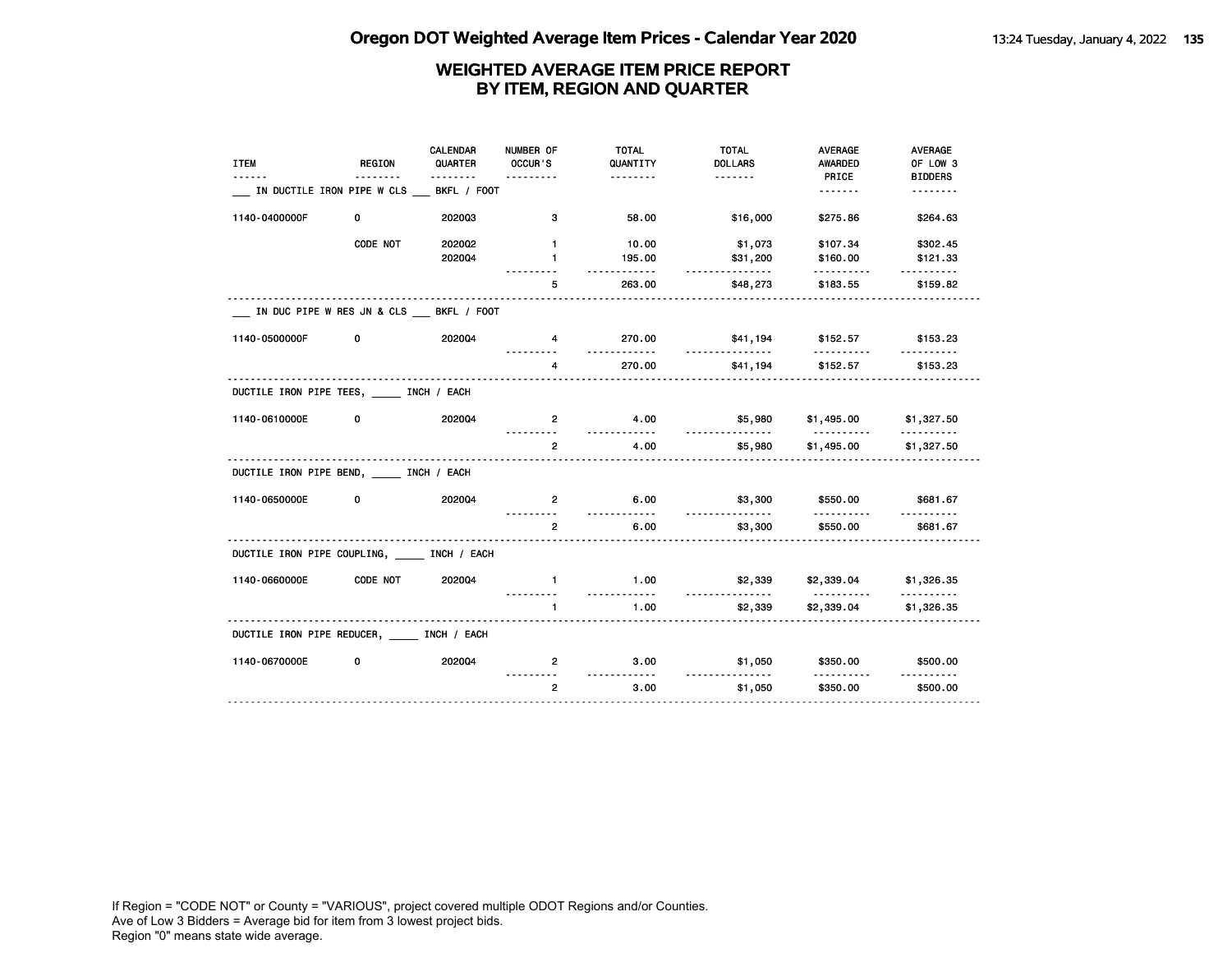| <b>ITEM</b>                       | <b>REGION</b>                              | <b>CALENDAR</b><br>QUARTER | NUMBER OF<br>OCCUR'S | <b>TOTAL</b><br>QUANTITY | <b>TOTAL</b><br><b>DOLLARS</b> | <b>AVERAGE</b><br><b>AWARDED</b> | <b>AVERAGE</b><br>OF LOW 3 |
|-----------------------------------|--------------------------------------------|----------------------------|----------------------|--------------------------|--------------------------------|----------------------------------|----------------------------|
| <u>.</u><br><b>INCH</b>           | VALVE / EACH                               | <u>.</u>                   | .                    | .                        |                                | PRICE                            | <b>BIDDERS</b>             |
| 1150-0100000E                     | 0                                          | 202004                     | $\overline{2}$       | 3.00<br><u>.</u>         | \$7,010<br><u>.</u>            | \$2,336.67                       | \$1,978.89                 |
|                                   |                                            |                            | .<br>$\mathbf{2}$    | 3.00                     | \$7,010                        | .<br>\$2,336.67                  | <u>.</u><br>\$1,978.89     |
|                                   | IN TAP SLEEVE & ____ IN VALV ASSEMB / EACH |                            |                      |                          |                                |                                  |                            |
| 1150-0700000E                     | 0                                          | 202004                     | 3                    | 4.00                     | \$13,750                       | \$3,437.50                       | \$4,887.50                 |
|                                   |                                            |                            | 3                    | 4.00                     | \$13,750                       | \$3,437.50                       | \$4,887.50                 |
| HYDRANT ASSEMBLIES / EACH         |                                            |                            |                      |                          |                                |                                  |                            |
| 1160-0100000E                     | 0                                          | 2020Q4                     | $\mathbf{1}$         | 1.00                     | \$4,200                        | \$4,200.00                       | \$4,941.67                 |
|                                   |                                            |                            | $\mathbf{1}$         | 1.00                     | \$4,200                        | \$4,200.00                       | \$4,941.67                 |
| MOVING EXISTING HYDRANTS / EACH   |                                            |                            |                      |                          |                                |                                  |                            |
| 1160-0102000E                     | 0                                          | 202003                     | 3                    | 9.00                     | \$22,600                       | \$2,511.11                       | \$3,753.41                 |
|                                   |                                            | 202004                     | $\overline{2}$       | 3.00                     | \$9,550                        | \$3,183.33                       | \$1,959.45                 |
|                                   | CODE NOT                                   | 2020Q2                     | $\mathbf{1}$         | 1.00<br>- - - -          | \$3,829                        | \$3,829.19<br><u>.</u>           | \$4,276.40<br>.            |
|                                   |                                            |                            | 6                    | 13.00                    | \$35,979                       | \$2,767.63                       | \$3,379.65                 |
| RECONNECTING EXTG HYDRANTS / EACH |                                            |                            |                      |                          |                                |                                  |                            |
| 1160-0103000E                     | 0                                          | 2020Q4                     | $\mathbf{1}$         | 2.00<br>$\overline{a}$   | \$2,600                        | \$1,300.00<br><u>.</u>           | \$1,500.00<br>.            |
|                                   |                                            |                            | 1                    | 2.00                     | \$2,600                        | \$1,300.00                       | \$1,500.00                 |
| HYDRANT EXTENSIONS / EACH         |                                            |                            |                      |                          |                                |                                  |                            |
| 1160-0105000E                     | 0                                          | 202003                     | $\mathbf{1}$         | 4.00<br>.                | \$9,400                        | \$2,350.00                       | \$2,675.00                 |
|                                   |                                            |                            | $\mathbf{1}$         | 4.00                     | \$9,400                        | \$2,350.00                       | \$2,675.00                 |
|                                   |                                            |                            |                      |                          |                                |                                  |                            |